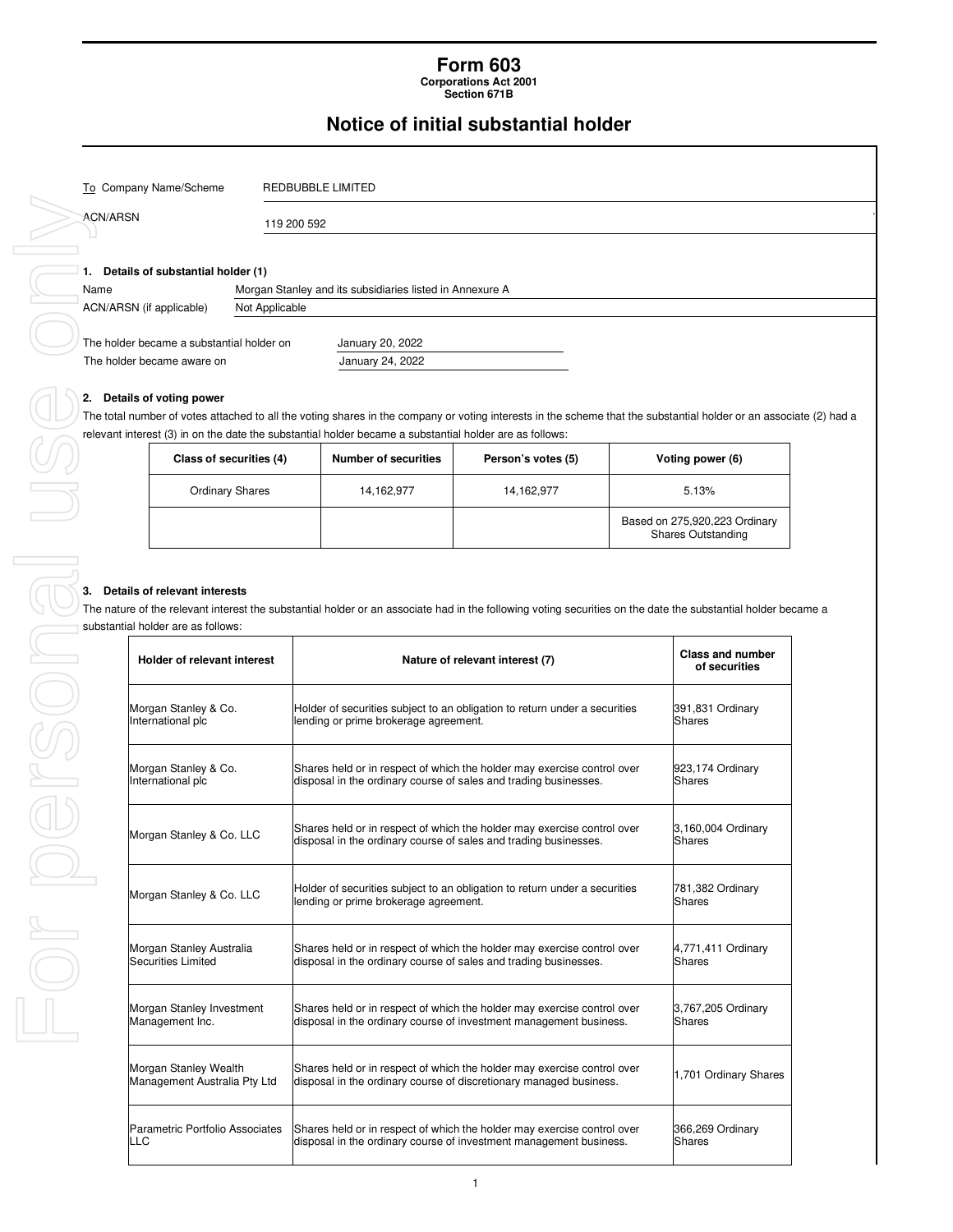Each of the above entities is a body corporate that each upstream entity controls and therefore has the relevant interests that the above entities collectively have.

## **4. Details of present registered holders**

The persons registered as holders of the securities referred to in paragraph 3 above are as follows:

| <b>Holder of relevant interest</b>                    | Registered holder of securities                                                | Person entitled to be<br>registered as holder (8) | <b>Class and number of</b><br>securities |
|-------------------------------------------------------|--------------------------------------------------------------------------------|---------------------------------------------------|------------------------------------------|
| Parametric Portfolio Associates LLC                   | <b>Unknown</b>                                                                 | Not Applicable                                    | 366,269 Ordinary<br>Shares               |
| Morgan Stanley Investment<br>Management Inc.          | <b>HSBC Custody Nominees (Australia)</b><br>Limited                            | Not Applicable                                    | 999,194 Ordinary<br>Shares               |
| Morgan Stanley & Co. International plc                | <b>HSBC Custody Nominees (Australia)</b><br>Limited                            | Not Applicable                                    | 1,315,005 Ordinary<br>Shares             |
| Morgan Stanley & Co. LLC                              | <b>HSBC Custody Nominees (Australia)</b><br>Limited                            | Not Applicable                                    | 3,941,386 Ordinary<br>Shares             |
| Morgan Stanley Investment<br>Management Inc.          | UP MORGAN NOMINESS AUSTRALIA<br><b>PTY LIMITED</b>                             | Not Applicable                                    | 2,768,011 Ordinary<br>Shares             |
| Morgan Stanley Australia Securities<br>Limited        | Morgan Stanley Australia Securities<br>(Nominee) Pty Limited                   | Not Applicable                                    | 4,771,411 Ordinary<br>Shares             |
| Morgan Stanley Wealth Management<br>Australia Pty Ltd | Morgan Stanley Wealth Management<br>Australia Pty discretionary client account | Not Applicable                                    | 1,701 Ordinary Shares                    |

## **5. Consideration**

The consideration paid for each relevant interest referred to in paragraph 3 above, and acquired in the four months prior to the day that the substantial holder

| became a substantial holder is as follows:  |                     |                   |          |                         |
|---------------------------------------------|---------------------|-------------------|----------|-------------------------|
| Holder of relevant interest                 | Date of acquisition | Consideration (9) |          | <b>Class and number</b> |
|                                             |                     | Cash              | Non-cash | interest of securities  |
| Morgan Stanley Australia Securities Limited | 09/21/2021          | 3.81              | Buy      | 1 Ordinary Share        |
| Morgan Stanley Australia Securities Limited | 09/21/2021          | 31.68             | Buy      | 8 Ordinary Shares       |
| Morgan Stanley Australia Securities Limited | 09/21/2021          | 200               | Buy      | 50 Ordinary Shares      |
| Morgan Stanley Australia Securities Limited | 09/21/2021          | 728.34            | Buy      | 183 Ordinary Shares     |
| Morgan Stanley Australia Securities Limited | 09/21/2021          | 971.7             | Buy      | 246 Ordinary Shares     |
| Morgan Stanley Australia Securities Limited | 09/21/2021          | 1,193.82          | Buy      | 303 Ordinary Shares     |
| Morgan Stanley Australia Securities Limited | 09/21/2021          | 1.280.70          | Buy      | 323 Ordinary Shares     |
| Morgan Stanley Australia Securities Limited | 09/21/2021          | 1,793.07          | Buy      | 458 Ordinary Shares     |
| Morgan Stanley Australia Securities Limited | 09/21/2021          | 2,160.07          | Buy      | 538 Ordinary Shares     |
| Morgan Stanley Australia Securities Limited | 09/21/2021          | 2.209.80          | Buy      | 580 Ordinary Shares     |
| Morgan Stanley Australia Securities Limited | 09/21/2021          | 2,306.15          | Buy      | 599 Ordinary Shares     |
| Morgan Stanley Australia Securities Limited | 09/21/2021          | 2,392.68          | Buy      | 628 Ordinary Shares     |
| Morgan Stanley Australia Securities Limited | 09/21/2021          | 2,542.32          | Buy      | 642 Ordinary Shares     |
| Morgan Stanley Australia Securities Limited | 09/21/2021          | 2.548.74          | Buy      | 642 Ordinary Shares     |
| Morgan Stanley Australia Securities Limited | 09/21/2021          | 3,111.89          | Buy      | 777 Ordinary Shares     |
| Morgan Stanley Australia Securities Limited | 09/21/2021          | 3,614.40          | Buy      | 907 Ordinary Shares     |
| Morgan Stanley Australia Securities Limited | 09/21/2021          | 3.828.50          | Buy      | 988 Ordinary Shares     |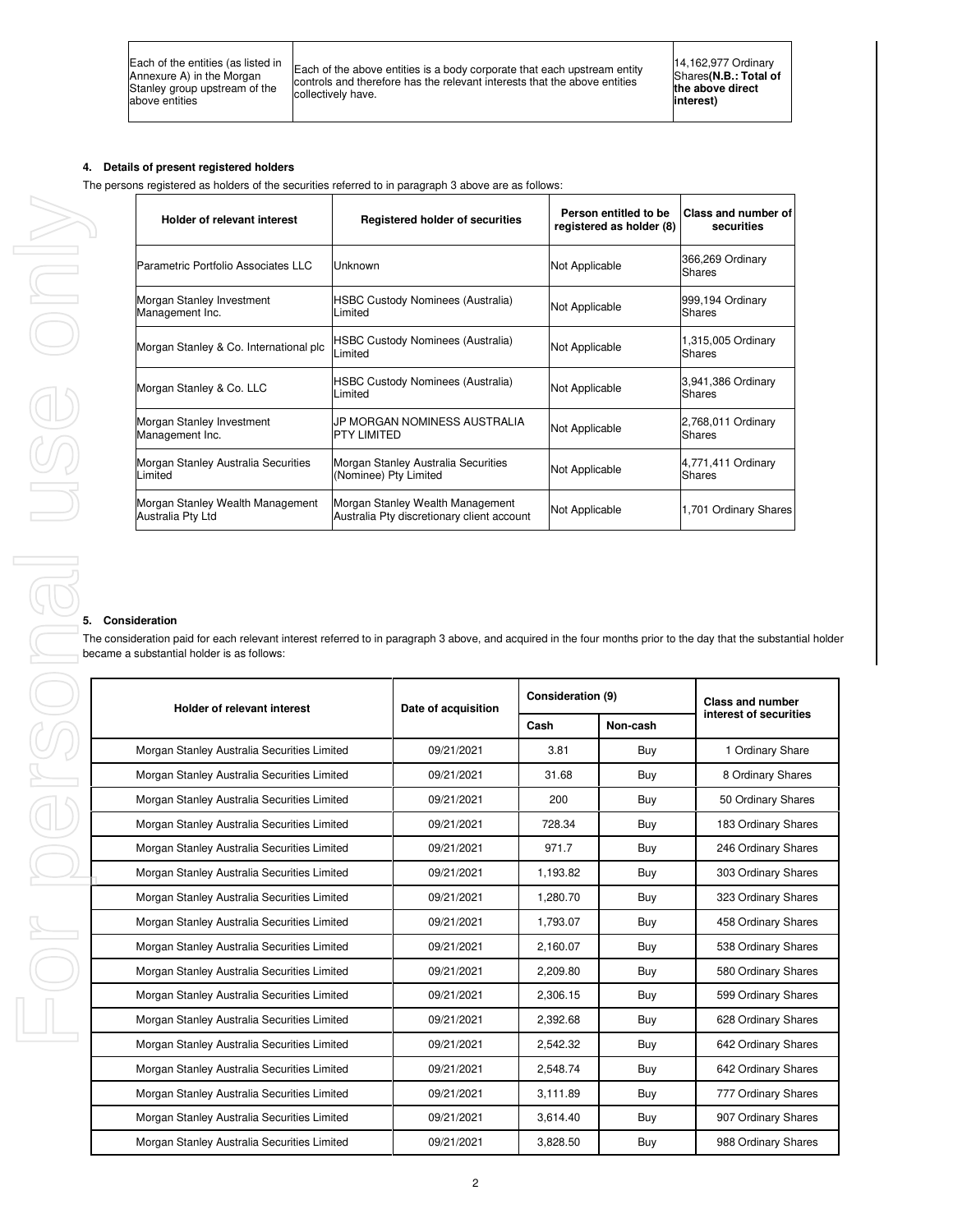| Morgan Stanley Australia Securities Limited | 09/21/2021 | 3,930.00  | Buy           | 1,000 Ordinary Shares   |
|---------------------------------------------|------------|-----------|---------------|-------------------------|
| Morgan Stanley Australia Securities Limited | 09/21/2021 | 4,366.54  | Buy           | 1,093 Ordinary Shares   |
| Morgan Stanley Australia Securities Limited | 09/21/2021 | 4,800.00  | Buy           | 1,200 Ordinary Shares   |
| Morgan Stanley Australia Securities Limited | 09/21/2021 | 5,848.35  | Buy           | 1,535 Ordinary Shares   |
| Morgan Stanley Australia Securities Limited | 09/21/2021 | 5,943.54  | Buy           | 1,499 Ordinary Shares   |
| Morgan Stanley Australia Securities Limited | 09/21/2021 | 6,370.96  | Buy           | 1,642 Ordinary Shares   |
| Morgan Stanley Australia Securities Limited | 09/21/2021 | 6,436.00  | Buy           | 1,609 Ordinary Shares   |
| Morgan Stanley Australia Securities Limited | 09/21/2021 | 7,208.92  | Buy           | 1,832 Ordinary Shares   |
| Morgan Stanley Australia Securities Limited | 09/21/2021 | 7,222.58  | Buy           | 1,817 Ordinary Shares   |
| Morgan Stanley Australia Securities Limited | 09/21/2021 | 7,246.25  | Buy           | 1,870 Ordinary Shares   |
| Morgan Stanley Australia Securities Limited | 09/21/2021 | 7,616.00  | Buy           | 1,904 Ordinary Shares   |
| Morgan Stanley Australia Securities Limited | 09/21/2021 | 7,777.23  | Buy           | 1,959 Ordinary Shares   |
| Morgan Stanley Australia Securities Limited | 09/21/2021 | 8,029.72  | Buy           | 2,038 Ordinary Shares   |
| Morgan Stanley Australia Securities Limited | 09/21/2021 | 8,903.30  | Buy           | 2,254 Ordinary Shares   |
| Morgan Stanley Australia Securities Limited | 09/21/2021 | 16,132.00 | Buy           | 4,033 Ordinary Shares   |
| Morgan Stanley Australia Securities Limited | 09/21/2021 | 16,666.20 | Buy           | 4,230 Ordinary Shares   |
| Morgan Stanley Australia Securities Limited | 09/21/2021 | 19,908.00 | Buy           | 4,977 Ordinary Shares   |
| Morgan Stanley Australia Securities Limited | 09/21/2021 | 24,076.64 | Buy           | 6,142 Ordinary Shares   |
| Morgan Stanley Australia Securities Limited | 09/21/2021 | 28,292.00 | Buy           | 7,073 Ordinary Shares   |
| Morgan Stanley Australia Securities Limited | 09/21/2021 | 52,552.00 | Buy           | 13,138 Ordinary Shares  |
| Morgan Stanley & Co. International plc      | 09/21/2021 | N/A       | <b>Borrow</b> | 156,473 Ordinary Shares |
| Morgan Stanley Australia Securities Limited | 09/21/2021 | N/A       | <b>Borrow</b> | 49,346 Ordinary Shares  |
| Morgan Stanley & Co. International plc      | 09/22/2021 | 61.5      | Buy           | 15 Ordinary Shares      |
| Morgan Stanley Australia Securities Limited | 09/22/2021 | 118.9     | Buy           | 29 Ordinary Shares      |
| Morgan Stanley Australia Securities Limited | 09/22/2021 | 315.2     | Buy           | 80 Ordinary Shares      |
| Morgan Stanley Australia Securities Limited | 09/22/2021 | 493.08    | Buy           | 121 Ordinary Shares     |
| Morgan Stanley Australia Securities Limited | 09/22/2021 | 501.84    | Buy           | 123 Ordinary Shares     |
| Morgan Stanley Australia Securities Limited | 09/22/2021 | 510.63    | Buy           | 125 Ordinary Shares     |
| Morgan Stanley Australia Securities Limited | 09/22/2021 | 536.45    | Buy           | 131 Ordinary Shares     |
| Morgan Stanley Australia Securities Limited | 09/22/2021 | 560.33    | Buy           | 137 Ordinary Shares     |
| Morgan Stanley Australia Securities Limited | 09/22/2021 | 628       | Buy           | 157 Ordinary Shares     |
| Morgan Stanley Australia Securities Limited | 09/22/2021 | 738       | Buy           | 180 Ordinary Shares     |
| Morgan Stanley Australia Securities Limited | 09/22/2021 | 793.46    | Buy           | 194 Ordinary Shares     |
| Morgan Stanley Australia Securities Limited | 09/22/2021 | 974.4     | Buy           | 240 Ordinary Shares     |
| Morgan Stanley Australia Securities Limited | 09/22/2021 | 1,020.00  | Buy           | 255 Ordinary Shares     |
| Morgan Stanley Australia Securities Limited | 09/22/2021 | 1,046.19  | Buy           | 258 Ordinary Shares     |
| Morgan Stanley Australia Securities Limited | 09/22/2021 | 1,087.83  | Buy           | 265 Ordinary Shares     |
| Morgan Stanley Australia Securities Limited | 09/22/2021 | 1,090.70  | Buy           | 267 Ordinary Shares     |
| Morgan Stanley Australia Securities Limited | 09/22/2021 | 1,105.68  | Buy           | 271 Ordinary Shares     |
| Morgan Stanley Australia Securities Limited | 09/22/2021 | 1,256.13  | Buy           | 306 Ordinary Shares     |
| Morgan Stanley Australia Securities Limited | 09/22/2021 | 1,314.82  | Buy           | 338 Ordinary Shares     |
| Morgan Stanley Australia Securities Limited | 09/22/2021 | 1,537.84  | Buy           | 376 Ordinary Shares     |
| Morgan Stanley Australia Securities Limited | 09/22/2021 | 1,742.72  | Buy           | 448 Ordinary Shares     |
| Morgan Stanley Australia Securities Limited | 09/22/2021 | 2,153.97  | Buy           | 526 Ordinary Shares     |
| Morgan Stanley Australia Securities Limited | 09/22/2021 | 2,249.50  | Buy           | 550 Ordinary Shares     |
| Morgan Stanley Australia Securities Limited | 09/22/2021 | 2,652.70  | Buy           | 647 Ordinary Shares     |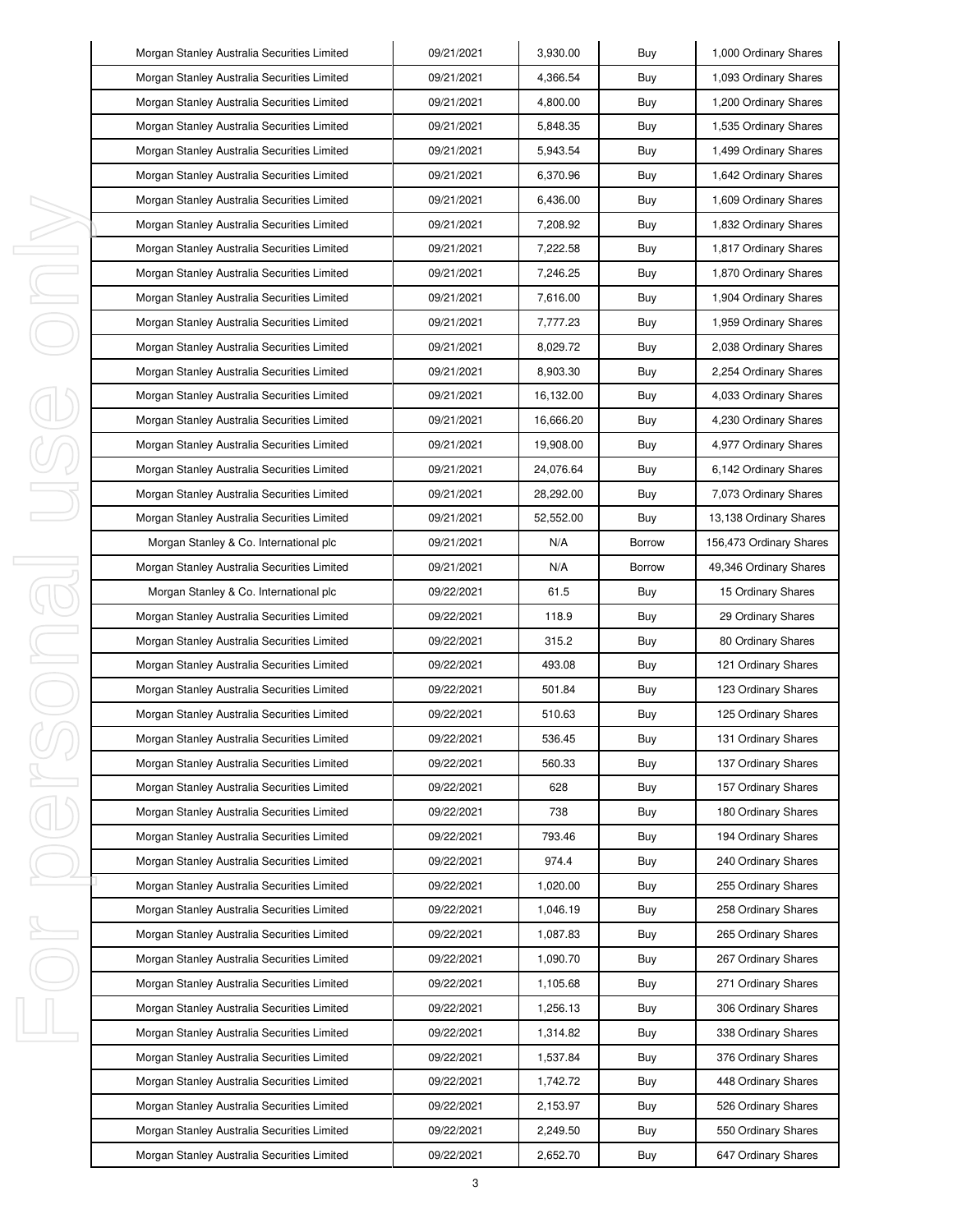|         | Morgan Stanley Australia Securities Limited | 09/22/2021 | 2,931.31  | Buy           | 731 Ordinary Shares     |
|---------|---------------------------------------------|------------|-----------|---------------|-------------------------|
|         | Morgan Stanley Australia Securities Limited | 09/22/2021 | 2,973.08  | Buy           | 735 Ordinary Shares     |
|         | Morgan Stanley Australia Securities Limited | 09/22/2021 | 5.193.84  | Buy           | 1,273 Ordinary Shares   |
|         | Morgan Stanley Australia Securities Limited | 09/22/2021 | 5,691.60  | Buy           | 1,395 Ordinary Shares   |
|         | Morgan Stanley Australia Securities Limited | 09/22/2021 | 9,321.11  | Buy           | 2,279 Ordinary Shares   |
|         | Morgan Stanley Australia Securities Limited | 09/22/2021 | 10,805.19 | Buy           | 2,629 Ordinary Shares   |
|         | Morgan Stanley Australia Securities Limited | 09/22/2021 | 20,167.90 | Buy           | 4,919 Ordinary Shares   |
|         | Morgan Stanley Australia Securities Limited | 09/22/2021 | 21,175.03 | Buy           | 5,180 Ordinary Shares   |
| ı       | Morgan Stanley Australia Securities Limited | 09/22/2021 | 21,561.90 | Buy           | 5,259 Ordinary Shares   |
| J       | Morgan Stanley Australia Securities Limited | 09/22/2021 | 21,664.40 | Buy           | 5,284 Ordinary Shares   |
| I,      | Morgan Stanley Australia Securities Limited | 09/22/2021 | N/A       | <b>Borrow</b> | 141,832 Ordinary Shares |
|         | Morgan Stanley Australia Securities Limited | 09/23/2021 | 96.6      | Buy           | 23 Ordinary Shares      |
|         | Morgan Stanley Australia Securities Limited | 09/23/2021 | 253.8     | Buy           | 60 Ordinary Shares      |
|         | Morgan Stanley Australia Securities Limited | 09/23/2021 | 265.86    | Buy           | 63 Ordinary Shares      |
|         | Morgan Stanley Australia Securities Limited | 09/23/2021 | 341.82    | Buy           | 81 Ordinary Shares      |
|         | Morgan Stanley Australia Securities Limited | 09/23/2021 | 657.58    | Buy           | 154 Ordinary Shares     |
|         | Morgan Stanley Australia Securities Limited | 09/23/2021 | 755.79    | Buy           | 177 Ordinary Shares     |
|         | Morgan Stanley Australia Securities Limited | 09/23/2021 | 937.2     | Buy           | 220 Ordinary Shares     |
|         | Morgan Stanley Australia Securities Limited | 09/23/2021 | 1,002.56  | Buy           | 241 Ordinary Shares     |
|         | Morgan Stanley Australia Securities Limited | 09/23/2021 | 1,003.77  | Buy           | 241 Ordinary Shares     |
|         | Morgan Stanley Australia Securities Limited | 09/23/2021 | 1,007.38  | Buy           | 241 Ordinary Shares     |
| I<br>J. | Morgan Stanley Australia Securities Limited | 09/23/2021 | 1,092.29  | Buy           | 261 Ordinary Shares     |
|         | Morgan Stanley Australia Securities Limited | 09/23/2021 | 1,139.00  | Buy           | 268 Ordinary Shares     |
|         | Morgan Stanley Australia Securities Limited | 09/23/2021 | 1,368.50  | Buy           | 322 Ordinary Shares     |
| I       | Morgan Stanley Australia Securities Limited | 09/23/2021 | 1,537.73  | Buy           | 367 Ordinary Shares     |
| ı       | Morgan Stanley Australia Securities Limited | 09/23/2021 | 1,664.00  | Buy           | 400 Ordinary Shares     |
|         | Morgan Stanley Australia Securities Limited | 09/23/2021 | 1,670.85  | Buy           | 395 Ordinary Shares     |
|         | Morgan Stanley Australia Securities Limited | 09/23/2021 | 1,674.50  | Buy           | 394 Ordinary Shares     |
|         | Morgan Stanley Australia Securities Limited | 09/23/2021 | 1,692.00  | Buy           | 400 Ordinary Shares     |
|         | Morgan Stanley Australia Securities Limited | 09/23/2021 | 1,720.81  | Buy           | 403 Ordinary Shares     |
| ı       | Morgan Stanley Australia Securities Limited | 09/23/2021 | 1,844.50  | Buy           | 434 Ordinary Shares     |
|         | Morgan Stanley Australia Securities Limited | 09/23/2021 | 1,997.43  | Buy           | 479 Ordinary Shares     |
|         | Morgan Stanley Australia Securities Limited | 09/23/2021 | 2,300.31  | Buy           | 549 Ordinary Shares     |
|         | Morgan Stanley Australia Securities Limited | 09/23/2021 | 2,545.20  | Buy           | 606 Ordinary Shares     |
|         | Morgan Stanley Australia Securities Limited | 09/23/2021 | 2,780.50  | Buy           | 670 Ordinary Shares     |
|         | Morgan Stanley Australia Securities Limited | 09/23/2021 | 3,230.00  | Buy           | 760 Ordinary Shares     |
| ı       | Morgan Stanley Australia Securities Limited | 09/23/2021 | 3,987.90  | Buy           | 945 Ordinary Shares     |
|         | Morgan Stanley Australia Securities Limited | 09/23/2021 | 4,980.00  | Buy           | 1,200 Ordinary Shares   |
|         | Morgan Stanley Australia Securities Limited | 09/23/2021 | 5,684.00  | Buy           | 1,400 Ordinary Shares   |
|         | Morgan Stanley Australia Securities Limited | 09/23/2021 | 5,777.31  | Buy           | 1,353 Ordinary Shares   |
| ı       | Morgan Stanley Australia Securities Limited | 09/23/2021 | 6,460.82  | Buy           | 1,531 Ordinary Shares   |
|         | Morgan Stanley Australia Securities Limited | 09/23/2021 | 6,550.18  | Buy           | 1,534 Ordinary Shares   |
|         | Morgan Stanley Australia Securities Limited | 09/23/2021 | 10,726.74 | Buy           | 2,591 Ordinary Shares   |
|         | Morgan Stanley Australia Securities Limited | 09/23/2021 | 12,175.80 | Buy           | 2,899 Ordinary Shares   |
|         | Morgan Stanley Australia Securities Limited | 09/23/2021 | 12,652.16 | Buy           | 2,984 Ordinary Shares   |
|         | Morgan Stanley Australia Securities Limited | 09/23/2021 | 12,868.40 | Buy           | 3,035 Ordinary Shares   |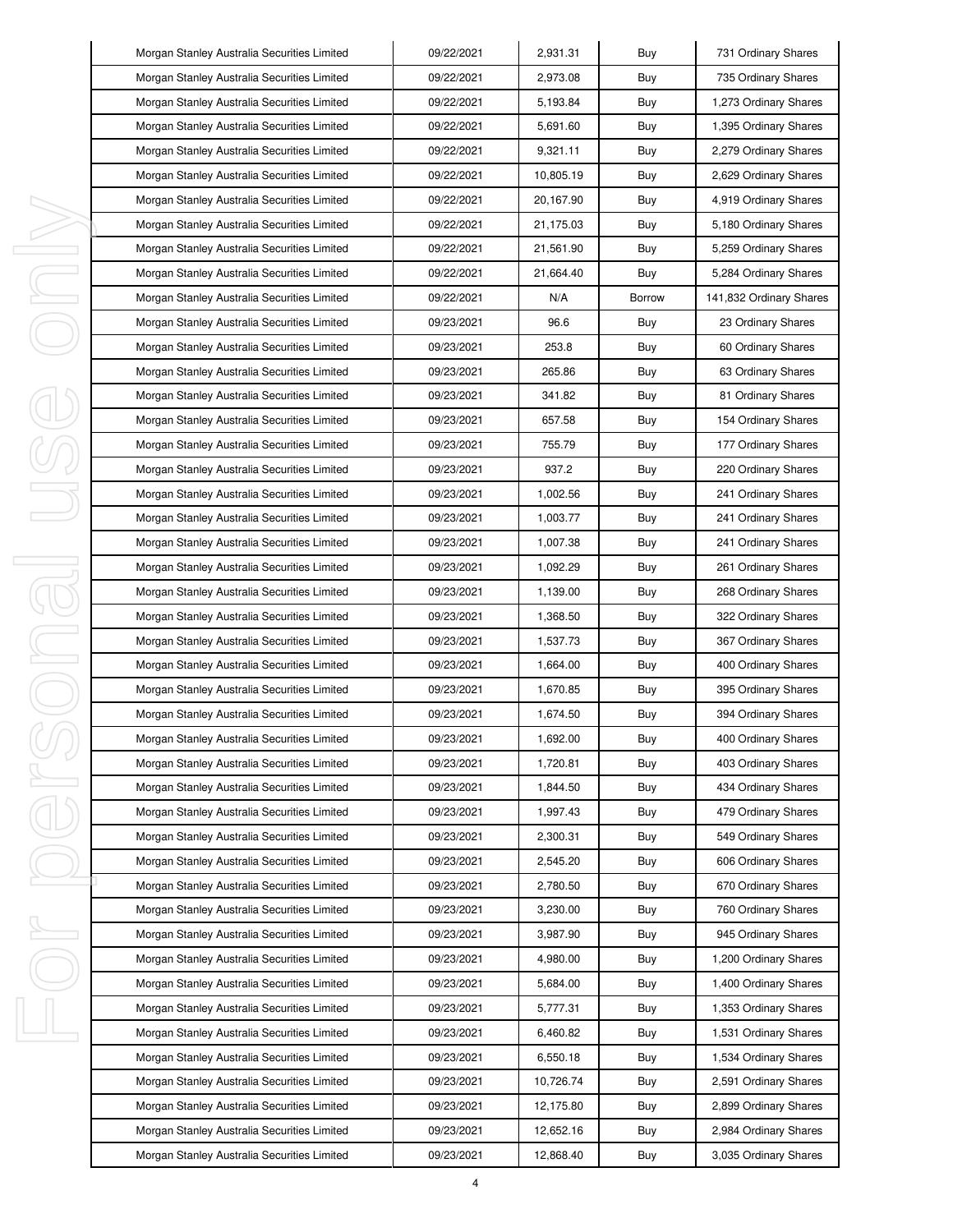| Morgan Stanley Australia Securities Limited | 09/23/2021 | 15,142.75 | Buy           | 3,563 Ordinary Shares   |
|---------------------------------------------|------------|-----------|---------------|-------------------------|
| Morgan Stanley Australia Securities Limited | 09/23/2021 | 16,401.07 | Buy           | 3,841 Ordinary Shares   |
| Morgan Stanley Australia Securities Limited | 09/23/2021 | 19,817.07 | Buy           | 4,641 Ordinary Shares   |
| Morgan Stanley Australia Securities Limited | 09/23/2021 | 20,940.54 | Buy           | 4,974 Ordinary Shares   |
| Morgan Stanley Australia Securities Limited | 09/23/2021 | 20,996.09 | Buy           | 5,011 Ordinary Shares   |
| Morgan Stanley Australia Securities Limited | 09/23/2021 | 21,000.00 | Buy           | 5,000 Ordinary Shares   |
| Morgan Stanley Australia Securities Limited | 09/23/2021 | 22,764.28 | Buy           | 5,446 Ordinary Shares   |
| Morgan Stanley Australia Securities Limited | 09/23/2021 | 23,766.82 | Buy           | 5,566 Ordinary Shares   |
| Morgan Stanley & Co. International plc      | 09/23/2021 | N/A       | <b>Borrow</b> | 116,939 Ordinary Shares |
| Morgan Stanley Australia Securities Limited | 09/23/2021 | N/A       | <b>Borrow</b> | 21,838 Ordinary Shares  |
| Morgan Stanley & Co. LLC                    | 09/23/2021 | N/A       | <b>Borrow</b> | 284,160 Ordinary Shares |
| Morgan Stanley Australia Securities Limited | 09/24/2021 | 99.59     | Buy           | 23 Ordinary Shares      |
| Morgan Stanley Australia Securities Limited | 09/24/2021 | 111.54    | Buy           | 26 Ordinary Shares      |
| Morgan Stanley Australia Securities Limited | 09/24/2021 | 126.15    | Buy           | 29 Ordinary Shares      |
| Morgan Stanley Australia Securities Limited | 09/24/2021 | 353.16    | Buy           | 81 Ordinary Shares      |
| Morgan Stanley Australia Securities Limited | 09/24/2021 | 718.1     | Buy           | 167 Ordinary Shares     |
| Morgan Stanley Australia Securities Limited | 09/24/2021 | 729.79    | Buy           | 167 Ordinary Shares     |
| Morgan Stanley Australia Securities Limited | 09/24/2021 | 748.2     | Buy           | 174 Ordinary Shares     |
| Morgan Stanley Australia Securities Limited | 09/24/2021 | 802.24    | Buy           | 184 Ordinary Shares     |
| Morgan Stanley Australia Securities Limited | 09/24/2021 | 853.13    | Buy           | 195 Ordinary Shares     |
| Morgan Stanley Australia Securities Limited | 09/24/2021 | 974.06    | Buy           | 226 Ordinary Shares     |
| Morgan Stanley Australia Securities Limited | 09/24/2021 | 1,001.88  | Buy           | 229 Ordinary Shares     |
| Morgan Stanley Australia Securities Limited | 09/24/2021 | 1,047.98  | Buy           | 244 Ordinary Shares     |
| Morgan Stanley Australia Securities Limited | 09/24/2021 | 1,052.70  | Buy           | 242 Ordinary Shares     |
| Morgan Stanley Australia Securities Limited | 09/24/2021 | 1,083.60  | Buy           | 252 Ordinary Shares     |
| Morgan Stanley Australia Securities Limited | 09/24/2021 | 1,156.73  | Buy           | 265 Ordinary Shares     |
| Morgan Stanley Australia Securities Limited | 09/24/2021 | 1,234.05  | Buy           | 285 Ordinary Shares     |
| Morgan Stanley Australia Securities Limited | 09/24/2021 | 1,256.97  | Buy           | 293 Ordinary Shares     |
| Morgan Stanley Australia Securities Limited | 09/24/2021 | 1,285.70  | Buy           | 299 Ordinary Shares     |
| Morgan Stanley Australia Securities Limited | 09/24/2021 | 1,288.50  | Buy           | 300 Ordinary Shares     |
| Morgan Stanley Australia Securities Limited | 09/24/2021 | 1,359.07  | Buy           | 311 Ordinary Shares     |
| Morgan Stanley Australia Securities Limited | 09/24/2021 | 1,385.29  | Buy           | 317 Ordinary Shares     |
| Morgan Stanley Australia Securities Limited | 09/24/2021 | 1,970.36  | Buy           | 454 Ordinary Shares     |
| Morgan Stanley Australia Securities Limited | 09/24/2021 | 2,214.15  | Buy           | 509 Ordinary Shares     |
| Morgan Stanley Australia Securities Limited | 09/24/2021 | 2,453.76  | Buy           | 568 Ordinary Shares     |
| Morgan Stanley Australia Securities Limited | 09/24/2021 | 2,472.50  | Buy           | 575 Ordinary Shares     |
| Morgan Stanley Australia Securities Limited | 09/24/2021 | 2,645.19  | Buy           | 606 Ordinary Shares     |
| Morgan Stanley Australia Securities Limited | 09/24/2021 | 3,150.77  | Buy           | 721 Ordinary Shares     |
| Morgan Stanley Australia Securities Limited | 09/24/2021 | 3,359.16  | Buy           | 774 Ordinary Shares     |
| Morgan Stanley Australia Securities Limited | 09/24/2021 | 3,985.25  | Buy           | 913 Ordinary Shares     |
| Morgan Stanley Australia Securities Limited | 09/24/2021 | 4,392.08  | Buy           | 1,012 Ordinary Shares   |
| Morgan Stanley Australia Securities Limited | 09/24/2021 | 4,461.52  | Buy           | 1,028 Ordinary Shares   |
| Morgan Stanley Australia Securities Limited | 09/24/2021 | 4,607.33  | Buy           | 1,079 Ordinary Shares   |
| Morgan Stanley Australia Securities Limited | 09/24/2021 | 5,185.80  | Buy           | 1,206 Ordinary Shares   |
| Morgan Stanley Australia Securities Limited | 09/24/2021 | 5,216.68  | Buy           | 1,202 Ordinary Shares   |
| Morgan Stanley Australia Securities Limited | 09/24/2021 | 5,838.32  | Buy           | 1,336 Ordinary Shares   |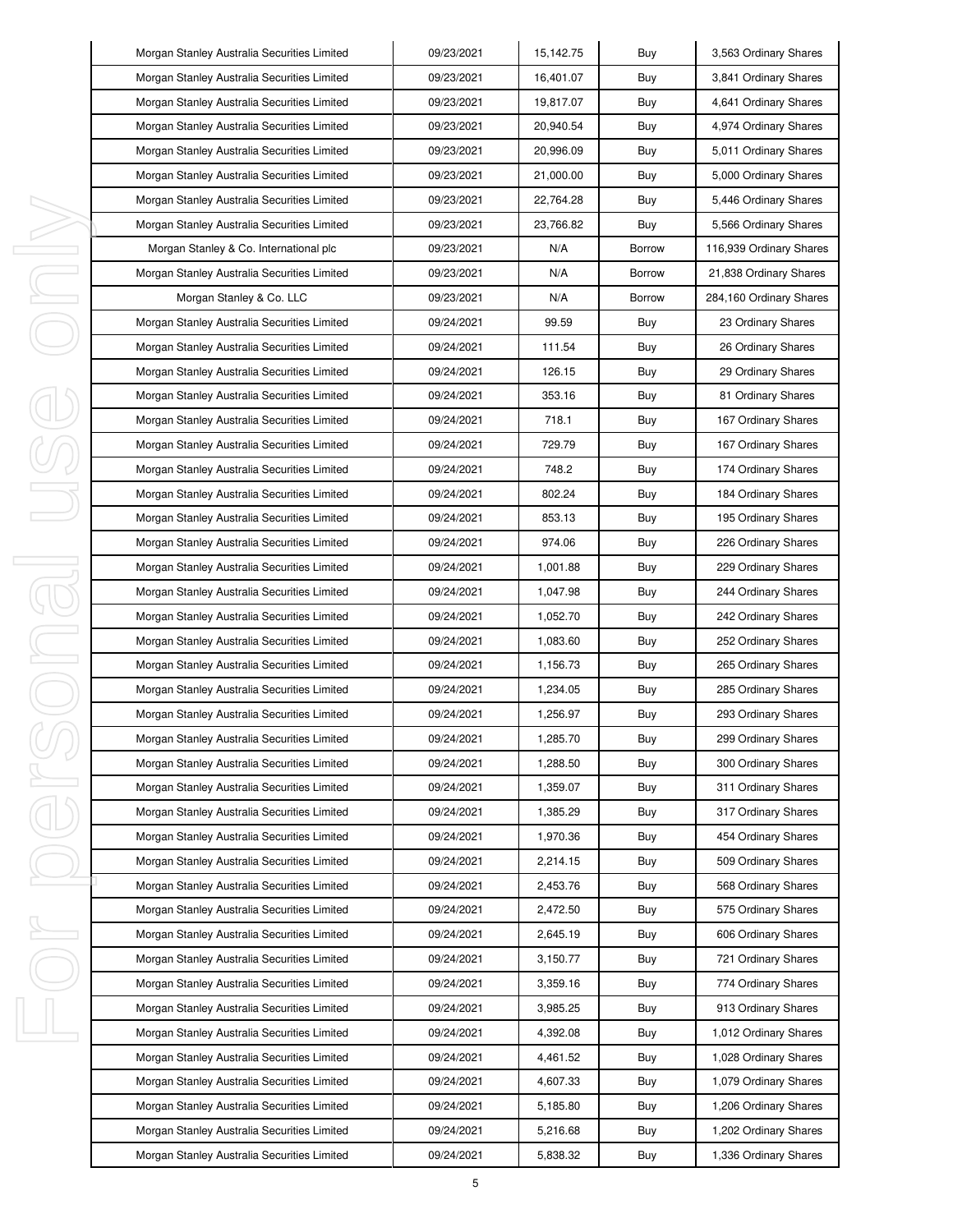| Morgan Stanley Australia Securities Limited | 09/24/2021 | 7,477.40  | Buy           | 1,715 Ordinary Shares  |
|---------------------------------------------|------------|-----------|---------------|------------------------|
| Morgan Stanley Australia Securities Limited | 09/24/2021 | 8,881.32  | Buy           | 2,037 Ordinary Shares  |
| Morgan Stanley Australia Securities Limited | 09/24/2021 | 9,109.66  | Buy           | 2,099 Ordinary Shares  |
| Morgan Stanley Australia Securities Limited | 09/24/2021 | 10,097.56 | Buy           | 2,332 Ordinary Shares  |
| Morgan Stanley Australia Securities Limited | 09/24/2021 | 13,268.00 | Buy           | 3,100 Ordinary Shares  |
| Morgan Stanley Australia Securities Limited | 09/24/2021 | 18,112.38 | Buy           | 4,222 Ordinary Shares  |
| Morgan Stanley Australia Securities Limited | 09/24/2021 | 20,243.52 | Buy           | 4,686 Ordinary Shares  |
| Morgan Stanley Australia Securities Limited | 09/24/2021 | 30,974.58 | Buy           | 7,137 Ordinary Shares  |
| Morgan Stanley Australia Securities Limited | 09/24/2021 | 37,349.80 | Buy           | 8,686 Ordinary Shares  |
| Morgan Stanley Australia Securities Limited | 09/24/2021 | 43,013.80 | Buy           | 9,980 Ordinary Shares  |
| Morgan Stanley Australia Securities Limited | 09/24/2021 | 45,413.76 | Buy           | 10,416 Ordinary Shares |
| Morgan Stanley & Co. International plc      | 09/24/2021 | N/A       | <b>Borrow</b> | 74,974 Ordinary Shares |
| Morgan Stanley Australia Securities Limited | 09/27/2021 | 56.10     | Buy           | 12 Ordinary Shares     |
| Morgan Stanley Australia Securities Limited | 09/27/2021 | 83.88     | Buy           | 18 Ordinary Shares     |
| Morgan Stanley Australia Securities Limited | 09/27/2021 | 102.52    | Buy           | 22 Ordinary Shares     |
| Morgan Stanley Australia Securities Limited | 09/27/2021 | 114.63    | Buy           | 25 Ordinary Shares     |
| Morgan Stanley Australia Securities Limited | 09/27/2021 | 115.25    | Buy           | 25 Ordinary Shares     |
| Morgan Stanley Australia Securities Limited | 09/27/2021 | 123.80    | Buy           | 27 Ordinary Shares     |
| Morgan Stanley Australia Securities Limited | 09/27/2021 | 131.81    | Buy           | 29 Ordinary Shares     |
| Morgan Stanley Australia Securities Limited | 09/27/2021 | 141.98    | Buy           | 31 Ordinary Shares     |
| Morgan Stanley Australia Securities Limited | 09/27/2021 | 157.42    | Buy           | 34 Ordinary Shares     |
| Morgan Stanley Australia Securities Limited | 09/27/2021 | 163.10    | Buy           | 35 Ordinary Shares     |
| Morgan Stanley Australia Securities Limited | 09/27/2021 | 183.4     | Buy           | 40 Ordinary Shares     |
| Morgan Stanley Australia Securities Limited | 09/27/2021 | 219.02    | Buy           | 47 Ordinary Shares     |
| Morgan Stanley Australia Securities Limited | 09/27/2021 | 221.76    | Buy           | 48 Ordinary Shares     |
| Morgan Stanley Australia Securities Limited | 09/27/2021 | 248.94    | Buy           | 54 Ordinary Shares     |
| Morgan Stanley Australia Securities Limited | 09/27/2021 | 483.53    | Buy           | 105 Ordinary Shares    |
| Morgan Stanley Australia Securities Limited | 09/27/2021 | 516.98    | Buy           | 113 Ordinary Shares    |
| Morgan Stanley Australia Securities Limited | 09/27/2021 | 537.66    | Buy           | 116 Ordinary Shares    |
| Morgan Stanley Australia Securities Limited | 09/27/2021 | 571.64    | Buy           | 124 Ordinary Shares    |
| Morgan Stanley Australia Securities Limited | 09/27/2021 | 629.00    | Buy           | 136 Ordinary Shares    |
| Morgan Stanley Australia Securities Limited | 09/27/2021 | 640.80    | Buy           | 144 Ordinary Shares    |
| Morgan Stanley Australia Securities Limited | 09/27/2021 | 664.56    | Buy           | 144 Ordinary Shares    |
| Morgan Stanley Australia Securities Limited | 09/27/2021 | 674.00    | Buy           | 147 Ordinary Shares    |
| Morgan Stanley Australia Securities Limited | 09/27/2021 | 694.5     | Buy           | 150 Ordinary Shares    |
| Morgan Stanley Australia Securities Limited | 09/27/2021 | 762.84    | Buy           | 163 Ordinary Shares    |
| Morgan Stanley Australia Securities Limited | 09/27/2021 | 965.58    | Buy           | 209 Ordinary Shares    |
| Morgan Stanley Australia Securities Limited | 09/27/2021 | 1,026.92  | Buy           | 223 Ordinary Shares    |
| Morgan Stanley Australia Securities Limited | 09/27/2021 | 1,031.55  | Buy           | 230 Ordinary Shares    |
| Morgan Stanley Australia Securities Limited | 09/27/2021 | 1,038.53  | Buy           | 227 Ordinary Shares    |
| Morgan Stanley Australia Securities Limited | 09/27/2021 | 1,051.10  | Buy           | 230 Ordinary Shares    |
| Morgan Stanley Australia Securities Limited | 09/27/2021 | 1,052.15  | Buy           | 227 Ordinary Shares    |
| Morgan Stanley Australia Securities Limited | 09/27/2021 | 1,058.00  | Buy           | 230 Ordinary Shares    |
| Morgan Stanley Australia Securities Limited | 09/27/2021 | 1,069.53  | Buy           | 231 Ordinary Shares    |
| Morgan Stanley Australia Securities Limited | 09/27/2021 | 1,072.62  | Buy           | 236 Ordinary Shares    |
| Morgan Stanley Australia Securities Limited | 09/27/2021 | 1,074.10  | Buy           | 230 Ordinary Shares    |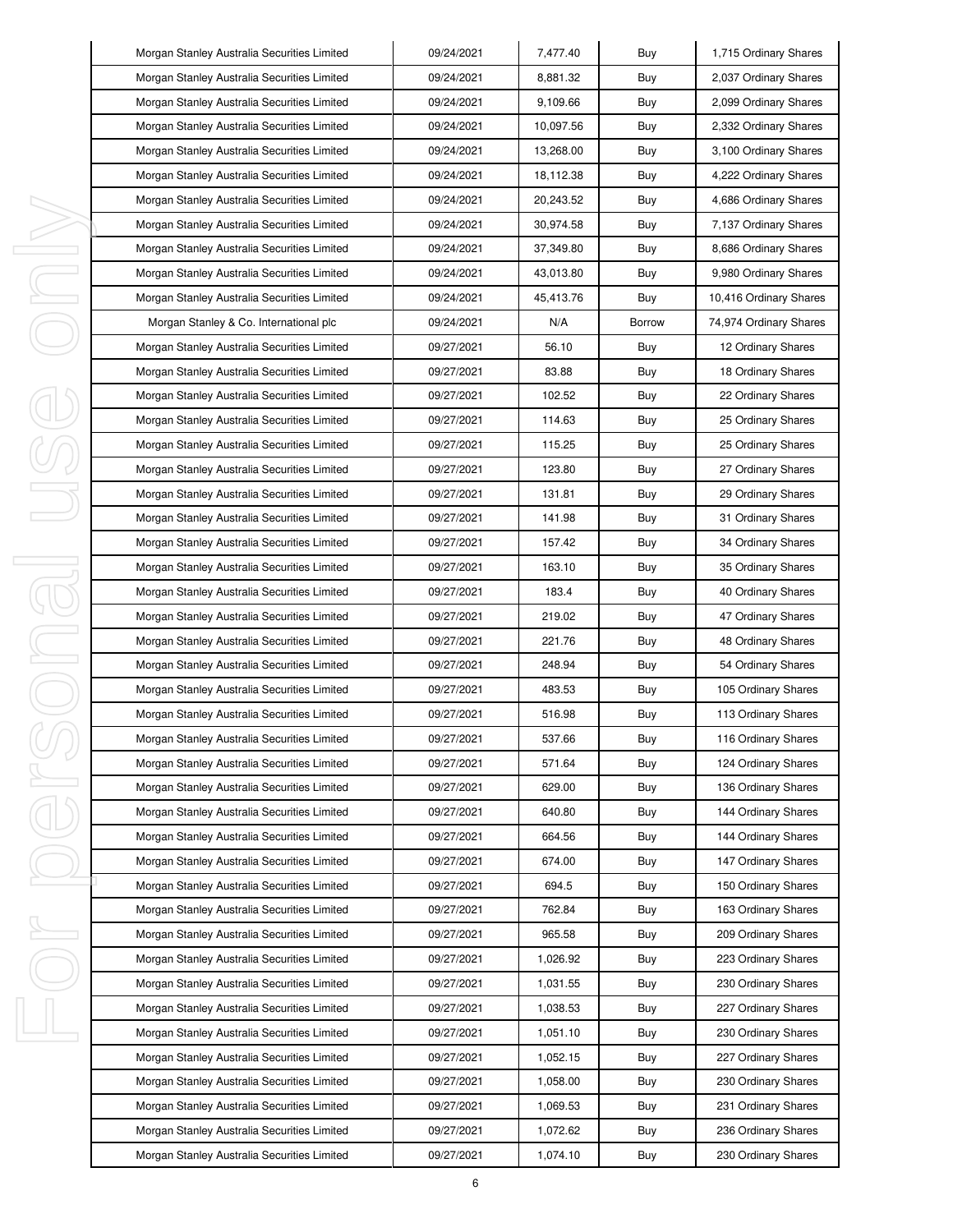|    | Morgan Stanley Australia Securities Limited | 09/27/2021 | 1,074.16 | Buy | 232 Ordinary Shares |
|----|---------------------------------------------|------------|----------|-----|---------------------|
|    | Morgan Stanley Australia Securities Limited | 09/27/2021 | 1,078.77 | Buy | 231 Ordinary Shares |
|    | Morgan Stanley Australia Securities Limited | 09/27/2021 | 1,094.80 | Buy | 238 Ordinary Shares |
|    | Morgan Stanley Australia Securities Limited | 09/27/2021 | 1,097.76 | Buy | 241 Ordinary Shares |
|    | Morgan Stanley Australia Securities Limited | 09/27/2021 | 1,110.78 | Buy | 242 Ordinary Shares |
|    | Morgan Stanley Australia Securities Limited | 09/27/2021 | 1,122.10 | Buy | 245 Ordinary Shares |
|    | Morgan Stanley Australia Securities Limited | 09/27/2021 | 1,128.79 | Buy | 247 Ordinary Shares |
|    | Morgan Stanley Australia Securities Limited | 09/27/2021 | 1,135.84 | Buy | 248 Ordinary Shares |
|    | Morgan Stanley Australia Securities Limited | 09/27/2021 | 1,144.15 | Buy | 245 Ordinary Shares |
|    | Morgan Stanley Australia Securities Limited | 09/27/2021 | 1,149.48 | Buy | 248 Ordinary Shares |
|    | Morgan Stanley Australia Securities Limited | 09/27/2021 | 1,153.16 | Buy | 254 Ordinary Shares |
|    | Morgan Stanley Australia Securities Limited | 09/27/2021 | 1,165.50 | Buy | 259 Ordinary Shares |
|    | Morgan Stanley Australia Securities Limited | 09/27/2021 | 1,168.40 | Buy | 254 Ordinary Shares |
|    | Morgan Stanley Australia Securities Limited | 09/27/2021 | 1,173.48 | Buy | 254 Ordinary Shares |
|    | Morgan Stanley Australia Securities Limited | 09/27/2021 | 1,178.88 | Buy | 256 Ordinary Shares |
|    | Morgan Stanley Australia Securities Limited | 09/27/2021 | 1,187.34 | Buy | 257 Ordinary Shares |
|    | Morgan Stanley Australia Securities Limited | 09/27/2021 | 1,197.80 | Buy | 265 Ordinary Shares |
|    | Morgan Stanley Australia Securities Limited | 09/27/2021 | 1,211.75 | Buy | 262 Ordinary Shares |
|    | Morgan Stanley Australia Securities Limited | 09/27/2021 | 1,221.48 | Buy | 261 Ordinary Shares |
|    | Morgan Stanley Australia Securities Limited | 09/27/2021 | 1,227.59 | Buy | 266 Ordinary Shares |
|    | Morgan Stanley Australia Securities Limited | 09/27/2021 | 1,233.90 | Buy | 270 Ordinary Shares |
|    | Morgan Stanley Australia Securities Limited | 09/27/2021 | 1,256.29 | Buy | 274 Ordinary Shares |
| 1  | Morgan Stanley Australia Securities Limited | 09/27/2021 | 1,270.85 | Buy | 279 Ordinary Shares |
|    | Morgan Stanley Australia Securities Limited | 09/27/2021 | 1,272.96 | Buy | 272 Ordinary Shares |
| I  | Morgan Stanley Australia Securities Limited | 09/27/2021 | 1,290.38 | Buy | 279 Ordinary Shares |
|    | Morgan Stanley Australia Securities Limited | 09/27/2021 | 1,315.28 | Buy | 285 Ordinary Shares |
|    | Morgan Stanley Australia Securities Limited | 09/27/2021 | 1,322.40 | Buy | 290 Ordinary Shares |
|    | Morgan Stanley Australia Securities Limited | 09/27/2021 | 1,326.28 | Buy | 284 Ordinary Shares |
|    | Morgan Stanley Australia Securities Limited | 09/27/2021 | 1,326.51 | Buy | 289 Ordinary Shares |
|    | Morgan Stanley Australia Securities Limited | 09/27/2021 | 1,339.52 | Buy | 289 Ordinary Shares |
| I  | Morgan Stanley Australia Securities Limited | 09/27/2021 | 1,350.73 | Buy | 293 Ordinary Shares |
|    | Morgan Stanley Australia Securities Limited | 09/27/2021 | 1,358.65 | Buy | 290 Ordinary Shares |
|    | Morgan Stanley Australia Securities Limited | 09/27/2021 | 1,369.31 | Buy | 298 Ordinary Shares |
|    | Morgan Stanley Australia Securities Limited | 09/27/2021 | 1,530.48 | Buy | 336 Ordinary Shares |
|    | Morgan Stanley Australia Securities Limited | 09/27/2021 | 1,969.80 | Buy | 420 Ordinary Shares |
|    | Morgan Stanley Australia Securities Limited | 09/27/2021 | 1,983.87 | Buy | 423 Ordinary Shares |
| ı  | Morgan Stanley Australia Securities Limited | 09/27/2021 | 2,110.68 | Buy | 468 Ordinary Shares |
|    | Morgan Stanley Australia Securities Limited | 09/27/2021 | 2,145.68 | Buy | 469 Ordinary Shares |
|    | Morgan Stanley Australia Securities Limited | 09/27/2021 | 2,168.55 | Buy | 474 Ordinary Shares |
|    | Morgan Stanley Australia Securities Limited | 09/27/2021 | 2,182.77 | Buy | 474 Ordinary Shares |
| I, | Morgan Stanley Australia Securities Limited | 09/27/2021 | 2,194.80 | Buy | 472 Ordinary Shares |
|    | Morgan Stanley Australia Securities Limited | 09/27/2021 | 2,240.20 | Buy | 487 Ordinary Shares |
|    | Morgan Stanley Australia Securities Limited | 09/27/2021 | 2,285.06 | Buy | 493 Ordinary Shares |
|    | Morgan Stanley Australia Securities Limited | 09/27/2021 | 2,302.50 | Buy | 500 Ordinary Shares |
|    | Morgan Stanley Australia Securities Limited | 09/27/2021 | 2,325.00 | Buy | 500 Ordinary Shares |
|    | Morgan Stanley Australia Securities Limited | 09/27/2021 | 2,390.57 | Buy | 518 Ordinary Shares |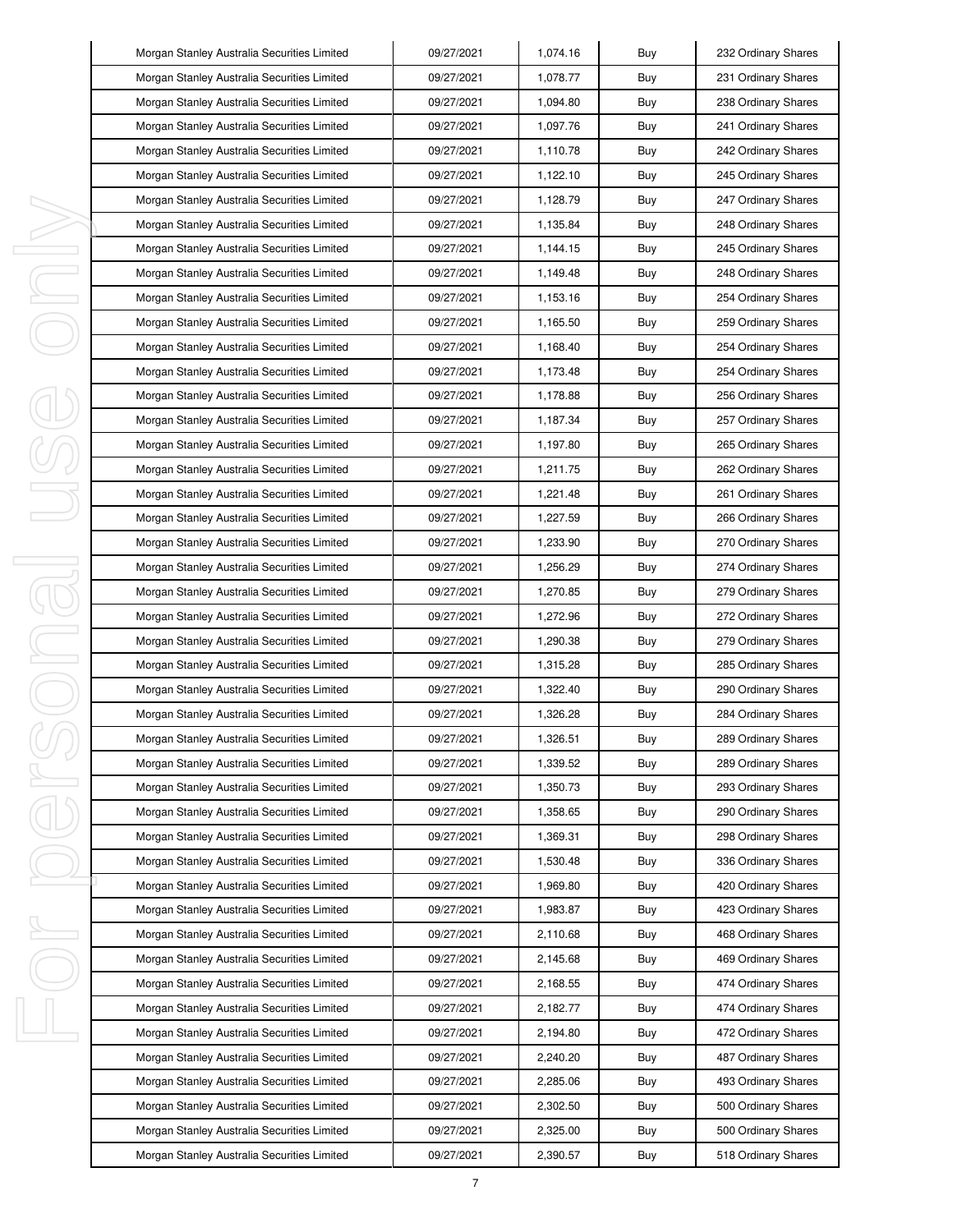| Morgan Stanley Australia Securities Limited | 09/27/2021 | 2,439.36  | Buy | 528 Ordinary Shares   |
|---------------------------------------------|------------|-----------|-----|-----------------------|
| Morgan Stanley Australia Securities Limited | 09/27/2021 | 2,443.49  | Buy | 521 Ordinary Shares   |
| Morgan Stanley Australia Securities Limited | 09/27/2021 | 2,464.50  | Buy | 530 Ordinary Shares   |
| Morgan Stanley Australia Securities Limited | 09/27/2021 | 2,485.90  | Buy | 541 Ordinary Shares   |
| Morgan Stanley Australia Securities Limited | 09/27/2021 | 2,526.28  | Buy | 548 Ordinary Shares   |
| Morgan Stanley Australia Securities Limited | 09/27/2021 | 2,534.50  | Buy | 548 Ordinary Shares   |
| Morgan Stanley Australia Securities Limited | 09/27/2021 | 2,566.80  | Buy | 552 Ordinary Shares   |
| Morgan Stanley Australia Securities Limited | 09/27/2021 | 2,566.88  | Buy | 555 Ordinary Shares   |
| Morgan Stanley Australia Securities Limited | 09/27/2021 | 2,709.72  | Buy | 579 Ordinary Shares   |
| Morgan Stanley Australia Securities Limited | 09/27/2021 | 2,727.80  | Buy | 593 Ordinary Shares   |
| Morgan Stanley Australia Securities Limited | 09/27/2021 | 2,951.37  | Buy | 643 Ordinary Shares   |
| Morgan Stanley Australia Securities Limited | 09/27/2021 | 3,006.29  | Buy | 641 Ordinary Shares   |
| Morgan Stanley Australia Securities Limited | 09/27/2021 | 3,070.08  | Buy | 656 Ordinary Shares   |
| Morgan Stanley Australia Securities Limited | 09/27/2021 | 3,090.29  | Buy | 674 Ordinary Shares   |
| Morgan Stanley Australia Securities Limited | 09/27/2021 | 3,144.02  | Buy | 682 Ordinary Shares   |
| Morgan Stanley Australia Securities Limited | 09/27/2021 | 3,178.00  | Buy | 700 Ordinary Shares   |
| Morgan Stanley Australia Securities Limited | 09/27/2021 | 3,277.71  | Buy | 711 Ordinary Shares   |
| Morgan Stanley Australia Securities Limited | 09/27/2021 | 3,491.28  | Buy | 746 Ordinary Shares   |
| Morgan Stanley Australia Securities Limited | 09/27/2021 | 3,527.62  | Buy | 757 Ordinary Shares   |
| Morgan Stanley Australia Securities Limited | 09/27/2021 | 3,787.66  | Buy | 827 Ordinary Shares   |
| Morgan Stanley Australia Securities Limited | 09/27/2021 | 3,874.50  | Buy | 861 Ordinary Shares   |
| Morgan Stanley Australia Securities Limited | 09/27/2021 | 4,079.03  | Buy | 881 Ordinary Shares   |
| Morgan Stanley Australia Securities Limited | 09/27/2021 | 4,620.00  | Buy | 1,000 Ordinary Shares |
| Morgan Stanley Australia Securities Limited | 09/27/2021 | 4,690.46  | Buy | 1,023 Ordinary Shares |
| Morgan Stanley Australia Securities Limited | 09/27/2021 | 5,867.19  | Buy | 1,251 Ordinary Shares |
| Morgan Stanley Australia Securities Limited | 09/27/2021 | 6,228.91  | Buy | 1,363 Ordinary Shares |
| Morgan Stanley Australia Securities Limited | 09/27/2021 | 6,384.78  | Buy | 1,422 Ordinary Shares |
| Morgan Stanley Australia Securities Limited | 09/27/2021 | 6,518.54  | Buy | 1,414 Ordinary Shares |
| Morgan Stanley Australia Securities Limited | 09/27/2021 | 6,844.83  | Buy | 1,511 Ordinary Shares |
| Morgan Stanley Australia Securities Limited | 09/27/2021 | 7,142.87  | Buy | 1,523 Ordinary Shares |
| Morgan Stanley Australia Securities Limited | 09/27/2021 | 7,155.53  | Buy | 1,599 Ordinary Shares |
| Morgan Stanley Australia Securities Limited | 09/27/2021 | 7,168.66  | Buy | 1,579 Ordinary Shares |
| Morgan Stanley Australia Securities Limited | 09/27/2021 | 9,375.31  | Buy | 1,999 Ordinary Shares |
| Morgan Stanley Australia Securities Limited | 09/27/2021 | 9,905.28  | Buy | 2,112 Ordinary Shares |
| Morgan Stanley Australia Securities Limited | 09/27/2021 | 10,189.89 | Buy | 2,242 Ordinary Shares |
| Morgan Stanley Australia Securities Limited | 09/27/2021 | 11,752.45 | Buy | 2,641 Ordinary Shares |
| Morgan Stanley Australia Securities Limited | 09/27/2021 | 13,749.84 | Buy | 3,042 Ordinary Shares |
| Morgan Stanley Australia Securities Limited | 09/27/2021 | 13,808.70 | Buy | 3,015 Ordinary Shares |
| Morgan Stanley Australia Securities Limited | 09/27/2021 | 13,980.96 | Buy | 3,066 Ordinary Shares |
| Morgan Stanley Australia Securities Limited | 09/27/2021 | 14,577.92 | Buy | 3,254 Ordinary Shares |
| Morgan Stanley Australia Securities Limited | 09/27/2021 | 14,926.68 | Buy | 3,252 Ordinary Shares |
| Morgan Stanley Australia Securities Limited | 09/27/2021 | 17,521.84 | Buy | 3,752 Ordinary Shares |
| Morgan Stanley Australia Securities Limited | 09/27/2021 | 18,309.51 | Buy | 3,989 Ordinary Shares |
| Morgan Stanley Australia Securities Limited | 09/27/2021 | 18,808.92 | Buy | 4,019 Ordinary Shares |
| Morgan Stanley Australia Securities Limited | 09/27/2021 | 19,007.20 | Buy | 4,132 Ordinary Shares |
| Morgan Stanley Australia Securities Limited | 09/27/2021 | 22,926.40 | Buy | 5,152 Ordinary Shares |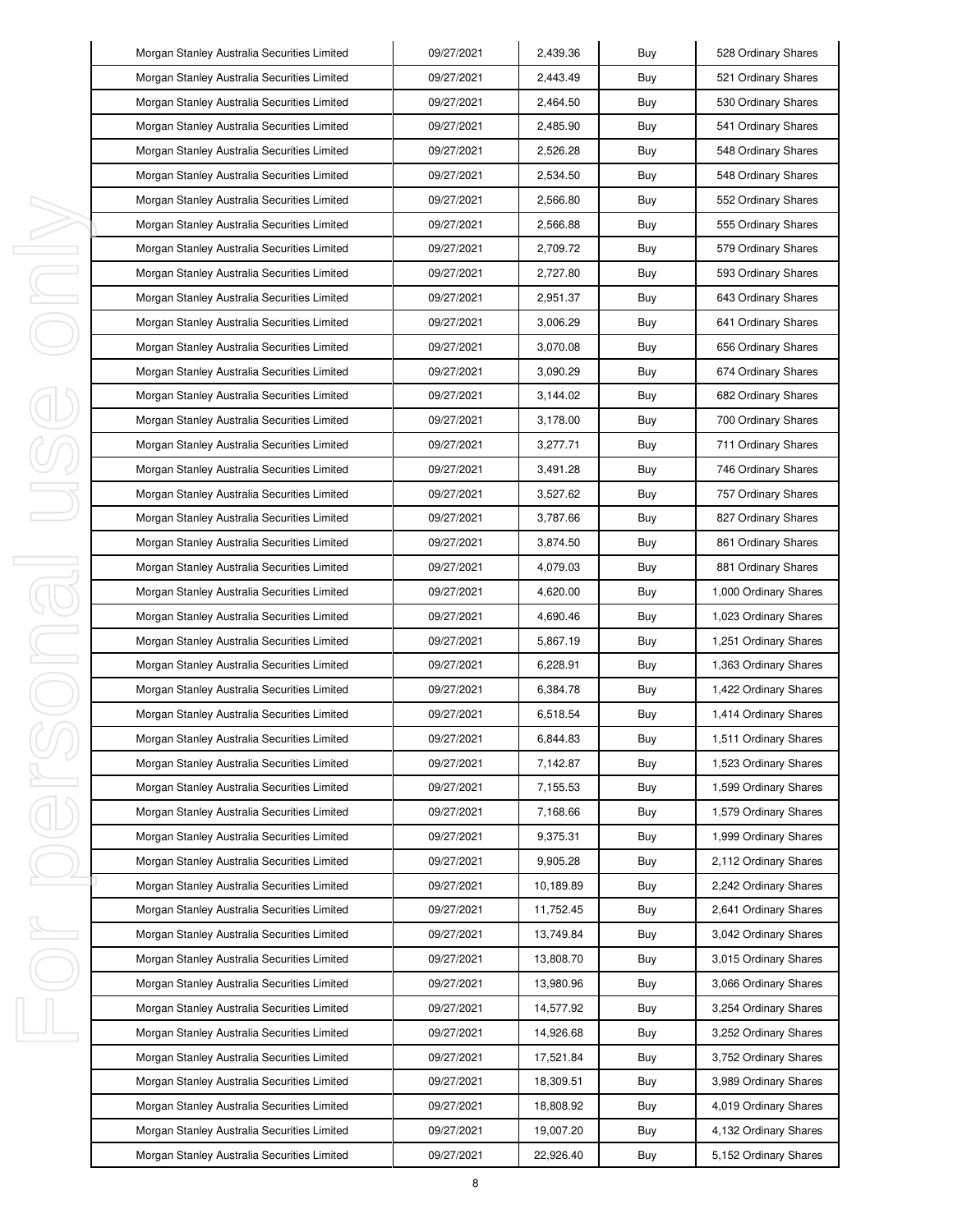| Morgan Stanley Australia Securities Limited | 09/27/2021 | 23,252.46 | Buy           | 5,033 Ordinary Shares  |
|---------------------------------------------|------------|-----------|---------------|------------------------|
| Morgan Stanley Australia Securities Limited | 09/27/2021 | 30,294.00 | Buy           | 6,600 Ordinary Shares  |
| Morgan Stanley Australia Securities Limited | 09/27/2021 | 30,397.00 | Buy           | 6,725 Ordinary Shares  |
| Morgan Stanley Australia Securities Limited | 09/27/2021 | 32,815.70 | Buy           | 7,165 Ordinary Shares  |
| Morgan Stanley Australia Securities Limited | 09/27/2021 | 33,938.45 | Buy           | 7,459 Ordinary Shares  |
| Morgan Stanley Australia Securities Limited | 09/27/2021 | 34,893.09 | Buy           | 7,569 Ordinary Shares  |
| Morgan Stanley Australia Securities Limited | 09/27/2021 | 43,003.20 | Buy           | 9,248 Ordinary Shares  |
| Morgan Stanley Australia Securities Limited | 09/27/2021 | 67,329.64 | Buy           | 14,356 Ordinary Shares |
| Morgan Stanley Australia Securities Limited | 09/27/2021 | 91,404.95 | Buy           | 20,089 Ordinary Shares |
| Morgan Stanley Australia Securities Limited | 09/27/2021 | N/A       | <b>Borrow</b> | 2,340 Ordinary Shares  |
| Morgan Stanley & Co. International plc      | 09/27/2021 | N/A       | Borrow        | 49,436 Ordinary Shares |
| Morgan Stanley Australia Securities Limited | 09/28/2021 | 18.32     | Buy           | 4 Ordinary Shares      |
| Morgan Stanley Australia Securities Limited | 09/28/2021 | 45.20     | Buy           | 10 Ordinary Shares     |
| Morgan Stanley Australia Securities Limited | 09/28/2021 | 164.15    | Buy           | 35 Ordinary Shares     |
| Morgan Stanley Australia Securities Limited | 09/28/2021 | 495.55    | Buy           | 110 Ordinary Shares    |
| Morgan Stanley Australia Securities Limited | 09/28/2021 | 552.00    | Buy           | 120 Ordinary Shares    |
| Morgan Stanley Australia Securities Limited | 09/28/2021 | 594.09    | Buy           | 131 Ordinary Shares    |
| Morgan Stanley Australia Securities Limited | 09/28/2021 | 607.81    | Buy           | 133 Ordinary Shares    |
| Morgan Stanley Australia Securities Limited | 09/28/2021 | 639.00    | Buy           | 142 Ordinary Shares    |
| Morgan Stanley Australia Securities Limited | 09/28/2021 | 690.84    | Buy           | 152 Ordinary Shares    |
| Morgan Stanley Australia Securities Limited | 09/28/2021 | 714.35    | Buy           | 157 Ordinary Shares    |
| Morgan Stanley Australia Securities Limited | 09/28/2021 | 786.90    | Buy           | 172 Ordinary Shares    |
| Morgan Stanley Australia Securities Limited | 09/28/2021 | 795.52    | Buy           | 176 Ordinary Shares    |
| Morgan Stanley Australia Securities Limited | 09/28/2021 | 973.08    | Buy           | 212 Ordinary Shares    |
| Morgan Stanley Australia Securities Limited | 09/28/2021 | 1,002.33  | Buy           | 222 Ordinary Shares    |
| Morgan Stanley Australia Securities Limited | 09/28/2021 | 1,036.21  | Buy           | 226 Ordinary Shares    |
| Morgan Stanley Australia Securities Limited | 09/28/2021 | 1,082.40  | Buy           | 240 Ordinary Shares    |
| Morgan Stanley Australia Securities Limited | 09/28/2021 | 1,097.15  | Buy           | 243 Ordinary Shares    |
| Morgan Stanley Australia Securities Limited | 09/28/2021 | 1,103.73  | Buy           | 245 Ordinary Shares    |
| Morgan Stanley Australia Securities Limited | 09/28/2021 | 1,116.44  | Buy           | 247 Ordinary Shares    |
| Morgan Stanley Australia Securities Limited | 09/28/2021 | 1,133.27  | Buy           | 251 Ordinary Shares    |
| Morgan Stanley Australia Securities Limited | 09/28/2021 | 1,187.34  | Buy           | 257 Ordinary Shares    |
| Morgan Stanley Australia Securities Limited | 09/28/2021 | 1,250.81  | Buy           | 274 Ordinary Shares    |
| Morgan Stanley Australia Securities Limited | 09/28/2021 | 1,334.76  | Buy           | 294 Ordinary Shares    |
| Morgan Stanley Australia Securities Limited | 09/28/2021 | 1,572.96  | Buy           | 348 Ordinary Shares    |
| Morgan Stanley Australia Securities Limited | 09/28/2021 | 1,634.40  | Buy           | 360 Ordinary Shares    |
| Morgan Stanley Australia Securities Limited | 09/28/2021 | 1,884.10  | Buy           | 415 Ordinary Shares    |
| Morgan Stanley Australia Securities Limited | 09/28/2021 | 2,022.75  | Buy           | 449 Ordinary Shares    |
| Morgan Stanley Australia Securities Limited | 09/28/2021 | 2,064.14  | Buy           | 442 Ordinary Shares    |
| Morgan Stanley Australia Securities Limited | 09/28/2021 | 2,067.96  | Buy           | 456 Ordinary Shares    |
| Morgan Stanley Australia Securities Limited | 09/28/2021 | 2,086.03  | Buy           | 461 Ordinary Shares    |
| Morgan Stanley Australia Securities Limited | 09/28/2021 | 2,190.96  | Buy           | 481 Ordinary Shares    |
| Morgan Stanley Australia Securities Limited | 09/28/2021 | 2,254.50  | Buy           | 501 Ordinary Shares    |
| Morgan Stanley Australia Securities Limited | 09/28/2021 | 2,278.08  | Buy           | 504 Ordinary Shares    |
| Morgan Stanley Australia Securities Limited | 09/28/2021 | 2,502.50  | Buy           | 550 Ordinary Shares    |
| Morgan Stanley Australia Securities Limited | 09/28/2021 | 2,914.10  | Buy           | 644 Ordinary Shares    |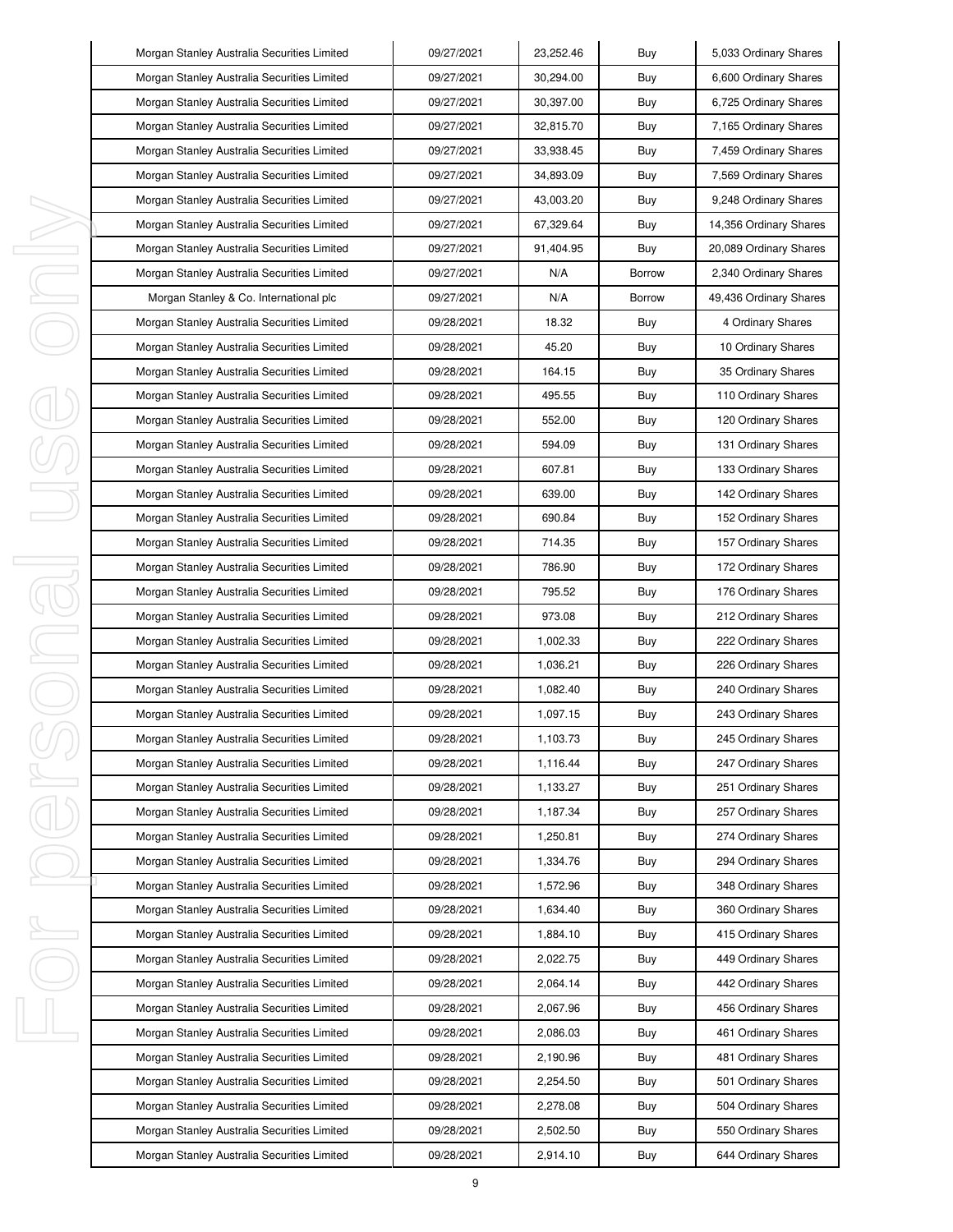|         | Morgan Stanley Australia Securities Limited | 09/28/2021 | 3,154.96   | Buy           | 698 Ordinary Shares    |
|---------|---------------------------------------------|------------|------------|---------------|------------------------|
|         | Morgan Stanley Australia Securities Limited | 09/28/2021 | 3,206.61   | Buy           | 711 Ordinary Shares    |
|         | Morgan Stanley Australia Securities Limited | 09/28/2021 | 3,655.43   | Buy           | 799 Ordinary Shares    |
|         | Morgan Stanley Australia Securities Limited | 09/28/2021 | 3,684.48   | Buy           | 808 Ordinary Shares    |
|         | Morgan Stanley Australia Securities Limited | 09/28/2021 | 4,103.46   | Buy           | 894 Ordinary Shares    |
|         | Morgan Stanley Australia Securities Limited | 09/28/2021 | 4,341.12   | Buy           | 952 Ordinary Shares    |
|         | Morgan Stanley Australia Securities Limited | 09/28/2021 | 4,894.47   | Buy           | 1,071 Ordinary Shares  |
|         | Morgan Stanley Australia Securities Limited | 09/28/2021 | 5,105.32   | Buy           | 1,132 Ordinary Shares  |
| I,      | Morgan Stanley Australia Securities Limited | 09/28/2021 | 5,213.23   | Buy           | 1,142 Ordinary Shares  |
| I       | Morgan Stanley Australia Securities Limited | 09/28/2021 | 5,601.05   | Buy           | 1,231 Ordinary Shares  |
| I,      | Morgan Stanley Australia Securities Limited | 09/28/2021 | 5,808.20   | Buy           | 1,285 Ordinary Shares  |
|         | Morgan Stanley Australia Securities Limited | 09/28/2021 | 6,010.55   | Buy           | 1,321 Ordinary Shares  |
|         | Morgan Stanley Australia Securities Limited | 09/28/2021 | 6,041.02   | Buy           | 1,319 Ordinary Shares  |
|         | Morgan Stanley Australia Securities Limited | 09/28/2021 | 6,804.06   | Buy           | 1,502 Ordinary Shares  |
|         | Morgan Stanley Australia Securities Limited | 09/28/2021 | 7,028.37   | Buy           | 1,543 Ordinary Shares  |
|         | Morgan Stanley Australia Securities Limited | 09/28/2021 | 7,194.74   | Buy           | 1,583 Ordinary Shares  |
|         | Morgan Stanley Australia Securities Limited | 09/28/2021 | 7,197.62   | Buy           | 1,563 Ordinary Shares  |
|         | Morgan Stanley Australia Securities Limited | 09/28/2021 | 7,493.40   | Buy           | 1,656 Ordinary Shares  |
|         | Morgan Stanley Australia Securities Limited | 09/28/2021 | 7,610.64   | Buy           | 1,669 Ordinary Shares  |
|         | Morgan Stanley Australia Securities Limited | 09/28/2021 | 8,257.99   | Buy           | 1,807 Ordinary Shares  |
|         | Morgan Stanley Australia Securities Limited | 09/28/2021 | 8,513.91   | Buy           | 1,863 Ordinary Shares  |
| I<br>J. | Morgan Stanley Australia Securities Limited | 09/28/2021 | 8,855.00   | Buy           | 1,925 Ordinary Shares  |
|         | Morgan Stanley Australia Securities Limited | 09/28/2021 | 9,099.04   | Buy           | 1,961 Ordinary Shares  |
|         | Morgan Stanley Australia Securities Limited | 09/28/2021 | 9,121.10   | Buy           | 1,970 Ordinary Shares  |
| I,      | Morgan Stanley Australia Securities Limited | 09/28/2021 | 10,524.36  | Buy           | 2,278 Ordinary Shares  |
| I       | Morgan Stanley Australia Securities Limited | 09/28/2021 | 10,590.38  | Buy           | 2,325 Ordinary Shares  |
|         | Morgan Stanley Australia Securities Limited | 09/28/2021 | 11,884.60  | Buy           | 2,612 Ordinary Shares  |
|         | Morgan Stanley Australia Securities Limited | 09/28/2021 | 12,380.58  | Buy           | 2,727 Ordinary Shares  |
|         | Morgan Stanley Australia Securities Limited | 09/28/2021 | 18,473.00  | Buy           | 4,060 Ordinary Shares  |
|         | Morgan Stanley Australia Securities Limited | 09/28/2021 | 18,630.81  | Buy           | 4,059 Ordinary Shares  |
| ı       | Morgan Stanley Australia Securities Limited | 09/28/2021 | 19,524.54  | Buy           | 4,263 Ordinary Shares  |
|         | Morgan Stanley Australia Securities Limited | 09/28/2021 | 23,414.04  | Buy           | 5,003 Ordinary Shares  |
|         | Morgan Stanley Australia Securities Limited | 09/28/2021 | 31,395.00  | Buy           | 6,900 Ordinary Shares  |
|         | Morgan Stanley Australia Securities Limited | 09/28/2021 | 35,834.00  | Buy           | 7,790 Ordinary Shares  |
|         | Morgan Stanley Australia Securities Limited | 09/28/2021 | 40,777.10  | Buy           | 8,962 Ordinary Shares  |
|         | Morgan Stanley Australia Securities Limited | 09/28/2021 | 50,740.71  | Buy           | 11,103 Ordinary Shares |
| I,      | Morgan Stanley Australia Securities Limited | 09/28/2021 | 55,435.92  | Buy           | 12,157 Ordinary Shares |
|         | Morgan Stanley Australia Securities Limited | 09/28/2021 | 180,512.44 | Buy           | 39,600 Ordinary Shares |
|         | Morgan Stanley Australia Securities Limited | 09/28/2021 | N/A        | <b>Borrow</b> | 21,407 Ordinary Shares |
|         | Morgan Stanley Australia Securities Limited | 09/29/2021 | 26.73      | Buy           | 6 Ordinary Shares      |
| I,      | Morgan Stanley Australia Securities Limited | 09/29/2021 | 187.48     | Buy           | 43 Ordinary Shares     |
|         | Morgan Stanley Australia Securities Limited | 09/29/2021 | 203.98     | Buy           | 47 Ordinary Shares     |
|         | Morgan Stanley Australia Securities Limited | 09/29/2021 | 231.14     | Buy           | 52 Ordinary Shares     |
|         | Morgan Stanley Australia Securities Limited | 09/29/2021 | 381.48     | Buy           | 88 Ordinary Shares     |
|         | Morgan Stanley Australia Securities Limited | 09/29/2021 | 727.34     | Buy           | 164 Ordinary Shares    |
|         | Morgan Stanley Australia Securities Limited | 09/29/2021 | 741.72     | Buy           | 168 Ordinary Shares    |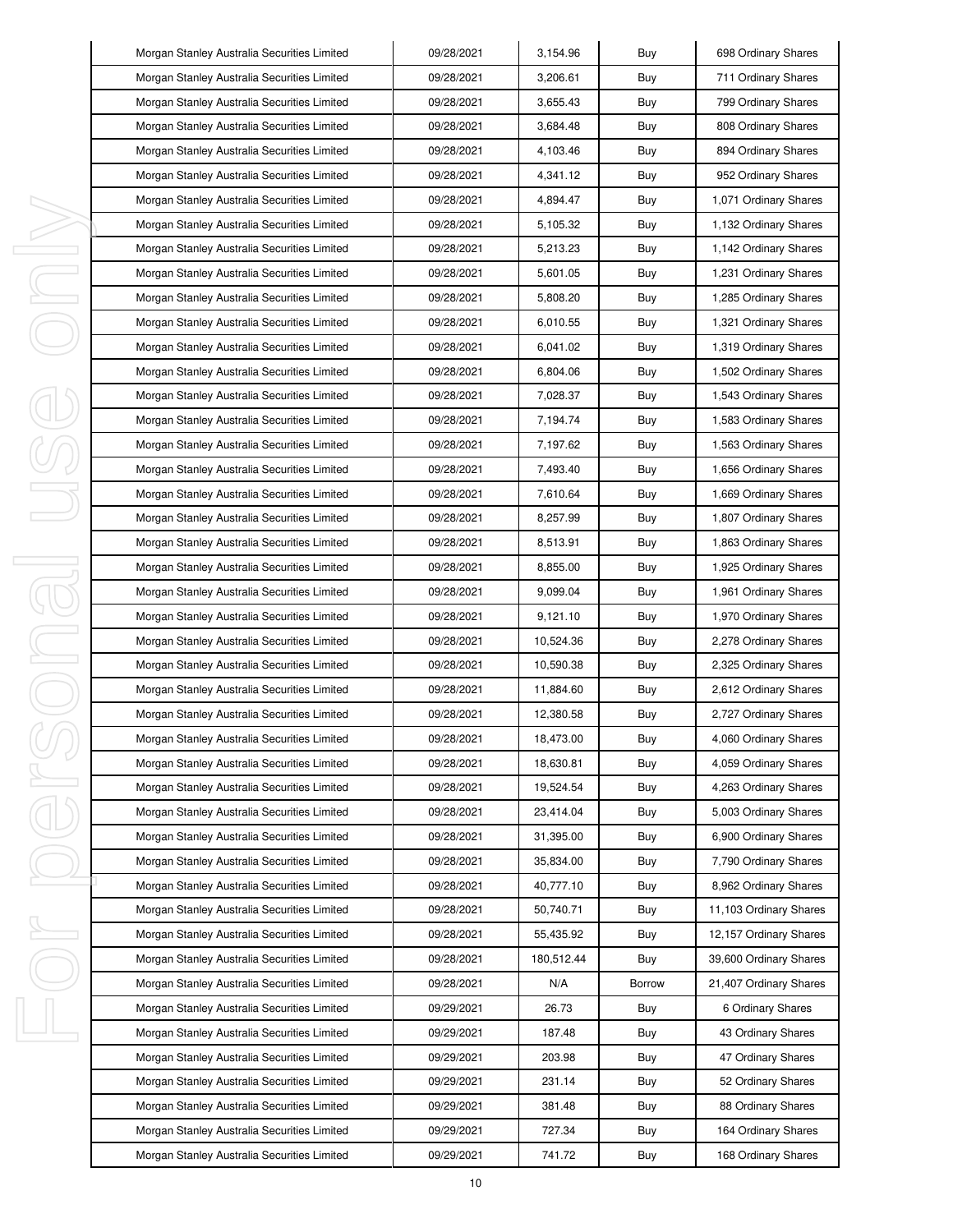|    | Morgan Stanley Australia Securities Limited | 09/29/2021 | 959.20   | Buy | 218 Ordinary Shares   |
|----|---------------------------------------------|------------|----------|-----|-----------------------|
|    | Morgan Stanley Australia Securities Limited | 09/29/2021 | 1,009.89 | Buy | 229 Ordinary Shares   |
|    | Morgan Stanley Australia Securities Limited | 09/29/2021 | 1,017.56 | Buy | 231 Ordinary Shares   |
|    | Morgan Stanley Australia Securities Limited | 09/29/2021 | 1,036.49 | Buy | 238 Ordinary Shares   |
|    | Morgan Stanley Australia Securities Limited | 09/29/2021 | 1,130.80 | Buy | 257 Ordinary Shares   |
|    | Morgan Stanley Australia Securities Limited | 09/29/2021 | 1,156.73 | Buy | 265 Ordinary Shares   |
|    | Morgan Stanley Australia Securities Limited | 09/29/2021 | 1,190.33 | Buy | 269 Ordinary Shares   |
|    | Morgan Stanley Australia Securities Limited | 09/29/2021 | 1,197.84 | Buy | 276 Ordinary Shares   |
| I, | Morgan Stanley Australia Securities Limited | 09/29/2021 | 1,203.74 | Buy | 278 Ordinary Shares   |
| J, | Morgan Stanley Australia Securities Limited | 09/29/2021 | 1,267.23 | Buy | 293 Ordinary Shares   |
| ı  | Morgan Stanley Australia Securities Limited | 09/29/2021 | 1,291.83 | Buy | 298 Ordinary Shares   |
|    | Morgan Stanley Australia Securities Limited | 09/29/2021 | 1,293.58 | Buy | 295 Ordinary Shares   |
|    | Morgan Stanley Australia Securities Limited | 09/29/2021 | 1,335.45 | Buy | 307 Ordinary Shares   |
|    | Morgan Stanley Australia Securities Limited | 09/29/2021 | 1,414.26 | Buy | 324 Ordinary Shares   |
|    | Morgan Stanley Australia Securities Limited | 09/29/2021 | 1,492.91 | Buy | 337 Ordinary Shares   |
|    | Morgan Stanley Australia Securities Limited | 09/29/2021 | 1,533.79 | Buy | 353 Ordinary Shares   |
|    | Morgan Stanley Australia Securities Limited | 09/29/2021 | 1,559.28 | Buy | 356 Ordinary Shares   |
|    | Morgan Stanley Australia Securities Limited | 09/29/2021 | 1.559.86 | Buy | 359 Ordinary Shares   |
|    | Morgan Stanley Australia Securities Limited | 09/29/2021 | 1,677.08 | Buy | 379 Ordinary Shares   |
|    | Morgan Stanley Australia Securities Limited | 09/29/2021 | 1,680.00 | Buy | 384 Ordinary Shares   |
|    | Morgan Stanley Australia Securities Limited | 09/29/2021 | 1,752.00 | Buy | 400 Ordinary Shares   |
| I  | Morgan Stanley Australia Securities Limited | 09/29/2021 | 1,916.11 | Buy | 434 Ordinary Shares   |
| 1  | Morgan Stanley Australia Securities Limited | 09/29/2021 | 2,161.95 | Buy | 497 Ordinary Shares   |
|    | Morgan Stanley Australia Securities Limited | 09/29/2021 | 2,203.63 | Buy | 506 Ordinary Shares   |
| I  | Morgan Stanley Australia Securities Limited | 09/29/2021 | 2,304.54 | Buy | 531 Ordinary Shares   |
|    | Morgan Stanley Australia Securities Limited | 09/29/2021 | 2,357.70 | Buy | 542 Ordinary Shares   |
|    | Morgan Stanley Australia Securities Limited | 09/29/2021 | 2,444.40 | Buy | 560 Ordinary Shares   |
|    | Morgan Stanley Australia Securities Limited | 09/29/2021 | 2,584.08 | Buy | 582 Ordinary Shares   |
|    | Morgan Stanley Australia Securities Limited | 09/29/2021 | 2,692.05 | Buy | 607 Ordinary Shares   |
|    | Morgan Stanley Australia Securities Limited | 09/29/2021 | 3,031.00 | Buy | 700 Ordinary Shares   |
| I  | Morgan Stanley Australia Securities Limited | 09/29/2021 | 3,054.63 | Buy | 699 Ordinary Shares   |
|    | Morgan Stanley Australia Securities Limited | 09/29/2021 | 3,251.34 | Buy | 729 Ordinary Shares   |
|    | Morgan Stanley Australia Securities Limited | 09/29/2021 | 3,338.20 | Buy | 751 Ordinary Shares   |
|    | Morgan Stanley Australia Securities Limited | 09/29/2021 | 3,373.65 | Buy | 765 Ordinary Shares   |
|    | Morgan Stanley Australia Securities Limited | 09/29/2021 | 3,597.23 | Buy | 826 Ordinary Shares   |
|    | Morgan Stanley Australia Securities Limited | 09/29/2021 | 4,015.56 | Buy | 921 Ordinary Shares   |
| I, | Morgan Stanley Australia Securities Limited | 09/29/2021 | 4,220.48 | Buy | 968 Ordinary Shares   |
|    | Morgan Stanley Australia Securities Limited | 09/29/2021 | 4,564.04 | Buy | 1,048 Ordinary Shares |
|    | Morgan Stanley Australia Securities Limited | 09/29/2021 | 4,721.45 | Buy | 1,061 Ordinary Shares |
|    | Morgan Stanley Australia Securities Limited | 09/29/2021 | 4,745.59 | Buy | 1,081 Ordinary Shares |
| I, | Morgan Stanley Australia Securities Limited | 09/29/2021 | 4,988.82 | Buy | 1,139 Ordinary Shares |
|    | Morgan Stanley Australia Securities Limited | 09/29/2021 | 5,107.79 | Buy | 1,153 Ordinary Shares |
|    | Morgan Stanley Australia Securities Limited | 09/29/2021 | 5,162.24 | Buy | 1,184 Ordinary Shares |
|    | Morgan Stanley Australia Securities Limited | 09/29/2021 | 5,260.08 | Buy | 1,212 Ordinary Shares |
|    | Morgan Stanley Australia Securities Limited | 09/29/2021 | 5,592.84 | Buy | 1,254 Ordinary Shares |
|    | Morgan Stanley Australia Securities Limited | 09/29/2021 | 5,654.92 | Buy | 1,297 Ordinary Shares |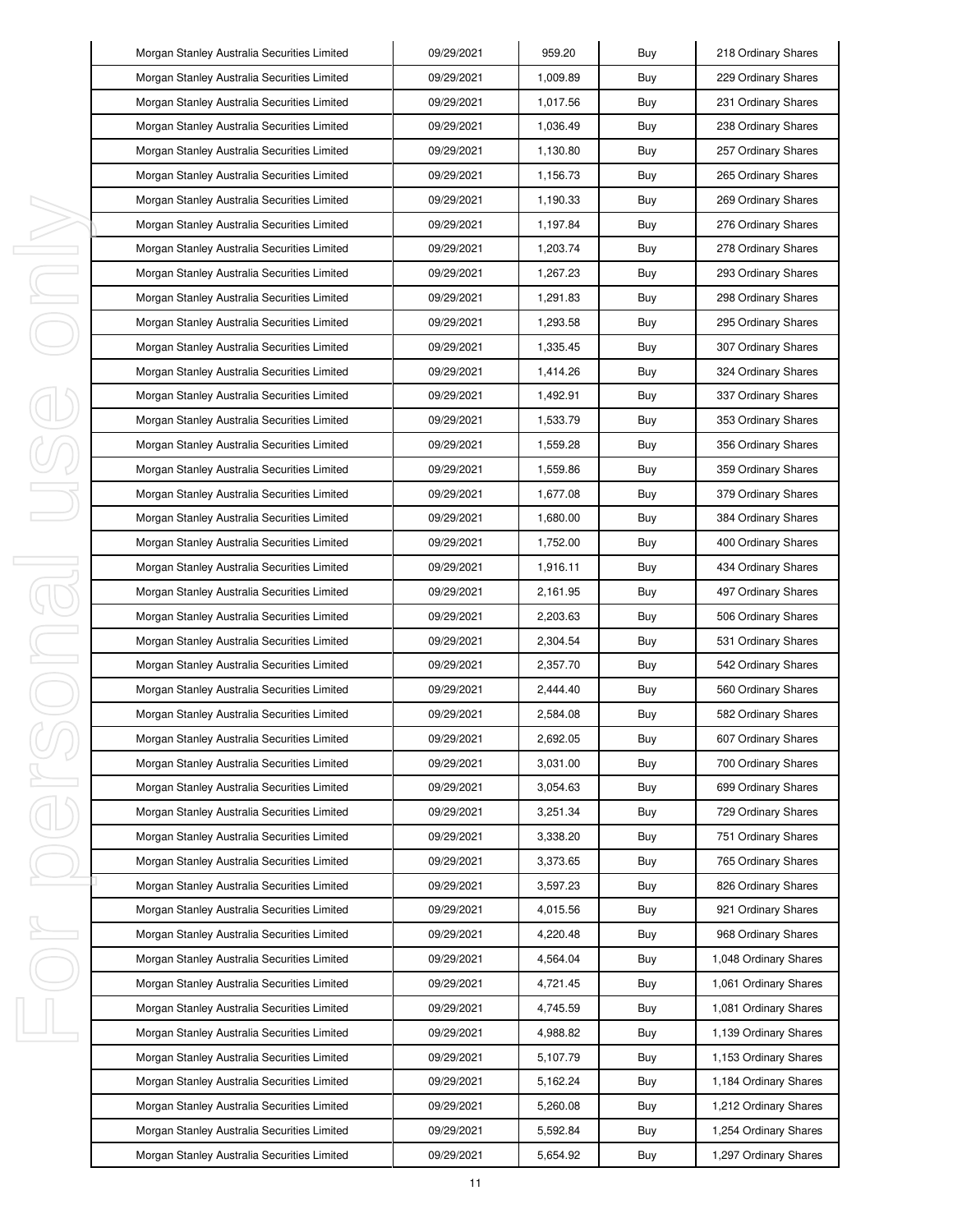|   | Morgan Stanley Australia Securities Limited | 09/29/2021 | 5,821.20  | Buy | 1,323 Ordinary Shares  |
|---|---------------------------------------------|------------|-----------|-----|------------------------|
|   | Morgan Stanley Australia Securities Limited | 09/29/2021 | 5,827.59  | Buy | 1,314 Ordinary Shares  |
|   | Morgan Stanley Australia Securities Limited | 09/29/2021 | 5,895.13  | Buy | 1,349 Ordinary Shares  |
|   | Morgan Stanley Australia Securities Limited | 09/29/2021 | 6,032.07  | Buy | 1,354 Ordinary Shares  |
|   | Morgan Stanley Australia Securities Limited | 09/29/2021 | 6,395.64  | Buy | 1,434 Ordinary Shares  |
|   | Morgan Stanley Australia Securities Limited | 09/29/2021 | 6,622.56  | Buy | 1,533 Ordinary Shares  |
|   | Morgan Stanley Australia Securities Limited | 09/29/2021 | 6,923.92  | Buy | 1,579 Ordinary Shares  |
|   | Morgan Stanley Australia Securities Limited | 09/29/2021 | 6,979.18  | Buy | 1,579 Ordinary Shares  |
|   | Morgan Stanley Australia Securities Limited | 09/29/2021 | 7,162.97  | Buy | 1,641 Ordinary Shares  |
|   | Morgan Stanley Australia Securities Limited | 09/29/2021 | 7,189.83  | Buy | 1,674 Ordinary Shares  |
|   | Morgan Stanley Australia Securities Limited | 09/29/2021 | 7,196.46  | Buy | 1,619 Ordinary Shares  |
|   | Morgan Stanley Australia Securities Limited | 09/29/2021 | 7,223.13  | Buy | 1,651 Ordinary Shares  |
|   | Morgan Stanley Australia Securities Limited | 09/29/2021 | 7,233.49  | Buy | 1,631 Ordinary Shares  |
|   | Morgan Stanley Australia Securities Limited | 09/29/2021 | 7,422.03  | Buy | 1,683 Ordinary Shares  |
|   | Morgan Stanley Australia Securities Limited | 09/29/2021 | 7,581.01  | Buy | 1,721 Ordinary Shares  |
|   | Morgan Stanley Australia Securities Limited | 09/29/2021 | 8,539.44  | Buy | 1,932 Ordinary Shares  |
|   | Morgan Stanley Australia Securities Limited | 09/29/2021 | 9,066.96  | Buy | 2,056 Ordinary Shares  |
|   | Morgan Stanley Australia Securities Limited | 09/29/2021 | 9,113.60  | Buy | 2,048 Ordinary Shares  |
|   | Morgan Stanley Australia Securities Limited | 09/29/2021 | 10,459.44 | Buy | 2,388 Ordinary Shares  |
|   | Morgan Stanley Australia Securities Limited | 09/29/2021 | 10,996.95 | Buy | 2,505 Ordinary Shares  |
|   | Morgan Stanley Australia Securities Limited | 09/29/2021 | 11,532.15 | Buy | 2,615 Ordinary Shares  |
|   | Morgan Stanley Australia Securities Limited | 09/29/2021 | 12,846.54 | Buy | 2,933 Ordinary Shares  |
|   | Morgan Stanley Australia Securities Limited | 09/29/2021 | 12,916.62 | Buy | 2,949 Ordinary Shares  |
|   | Parametric Portfolio Associates LLC         | 09/29/2021 | 14,058.07 | Buy | 3,208 Ordinary Shares  |
| I | Morgan Stanley Australia Securities Limited | 09/29/2021 | 14,967.88 | Buy | 3,433 Ordinary Shares  |
|   | Morgan Stanley Australia Securities Limited | 09/29/2021 | 15,338.48 | Buy | 3,518 Ordinary Shares  |
|   | Morgan Stanley Australia Securities Limited | 09/29/2021 | 16,009.92 | Buy | 3,706 Ordinary Shares  |
|   | Morgan Stanley Australia Securities Limited | 09/29/2021 | 16,763.12 | Buy | 3,784 Ordinary Shares  |
|   | Morgan Stanley Australia Securities Limited | 09/29/2021 | 17,116.20 | Buy | 3,855 Ordinary Shares  |
|   | Morgan Stanley Australia Securities Limited | 09/29/2021 | 18,901.08 | Buy | 4,257 Ordinary Shares  |
| I | Morgan Stanley Australia Securities Limited | 09/29/2021 | 20,568.24 | Buy | 4,664 Ordinary Shares  |
|   | Morgan Stanley Australia Securities Limited | 09/29/2021 | 23,331.80 | Buy | 5,426 Ordinary Shares  |
|   | Morgan Stanley Australia Securities Limited | 09/29/2021 | 33,156.60 | Buy | 7,570 Ordinary Shares  |
|   | Morgan Stanley Australia Securities Limited | 09/29/2021 | 33,993.18 | Buy | 7,761 Ordinary Shares  |
|   | Morgan Stanley Australia Securities Limited | 09/29/2021 | 46,819.53 | Buy | 10,863 Ordinary Shares |
|   | Morgan Stanley Australia Securities Limited | 09/30/2021 | 285.12    | Buy | 66 Ordinary Shares     |
| ı | Morgan Stanley Australia Securities Limited | 09/30/2021 | 590.24    | Buy | 136 Ordinary Shares    |
|   | Morgan Stanley Investment Management Inc.   | 09/30/2021 | 682.22    | Buy | 154 Ordinary Shares    |
|   | Morgan Stanley Australia Securities Limited | 09/30/2021 | 1,050.00  | Buy | 240 Ordinary Shares    |
|   | Morgan Stanley Australia Securities Limited | 09/30/2021 | 1,143.18  | Buy | 261 Ordinary Shares    |
| I | Morgan Stanley Australia Securities Limited | 09/30/2021 | 1,408.39  | Buy | 319 Ordinary Shares    |
|   | Morgan Stanley Australia Securities Limited | 09/30/2021 | 1,422.82  | Buy | 323 Ordinary Shares    |
|   | Morgan Stanley Australia Securities Limited | 09/30/2021 | 1,756.00  | Buy | 400 Ordinary Shares    |
|   | Morgan Stanley Australia Securities Limited | 09/30/2021 | 2,073.60  | Buy | 480 Ordinary Shares    |
|   | Morgan Stanley Australia Securities Limited | 09/30/2021 | 2,142.66  | Buy | 492 Ordinary Shares    |
|   | Morgan Stanley Australia Securities Limited | 09/30/2021 | 2,426.04  | Buy | 552 Ordinary Shares    |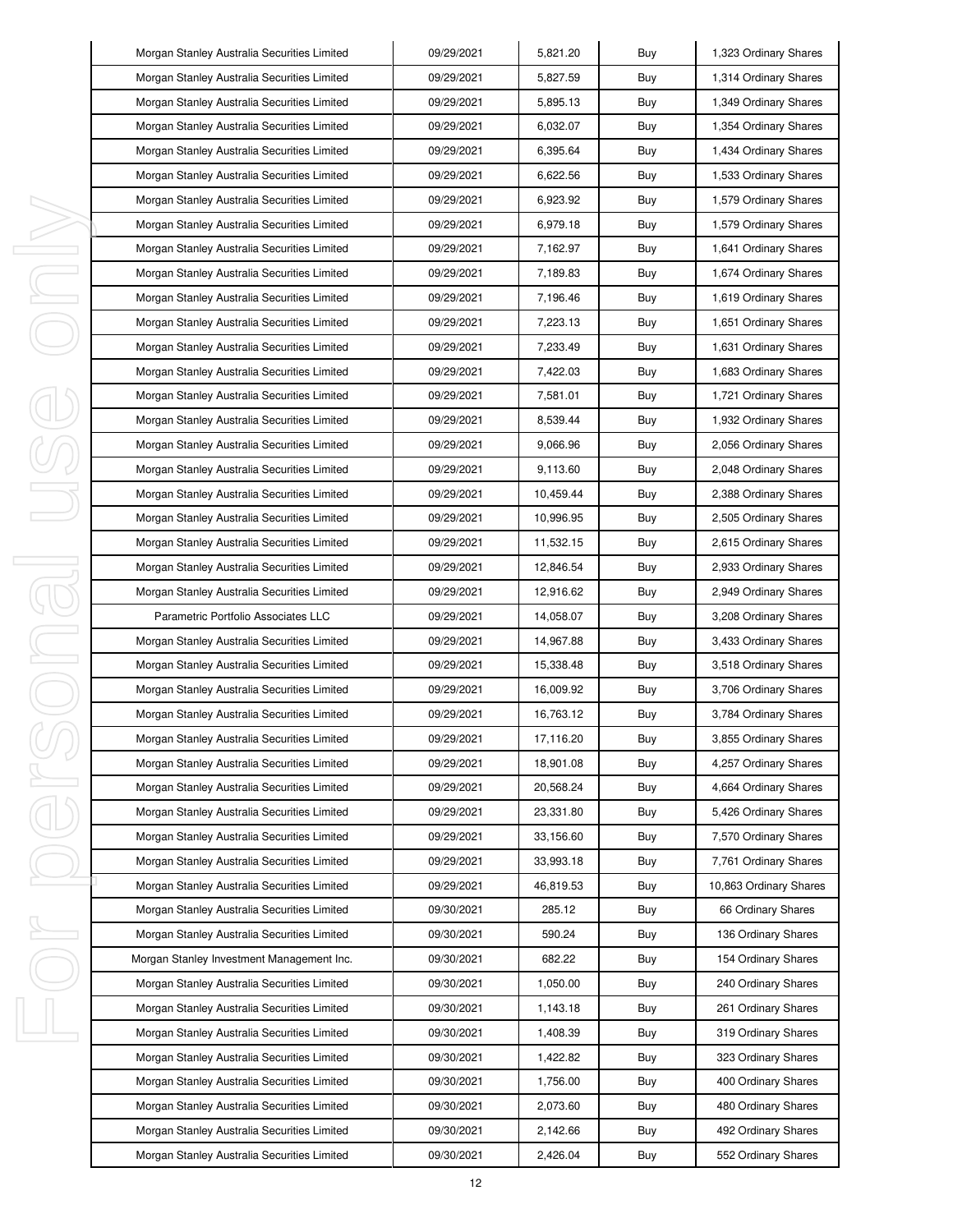| Morgan Stanley Australia Securities Limited | 09/30/2021 | 2,733.31  | Buy                    | 617 Ordinary Shares    |
|---------------------------------------------|------------|-----------|------------------------|------------------------|
| Morgan Stanley Australia Securities Limited | 09/30/2021 | 2,793.84  | Buy                    | 643 Ordinary Shares    |
| Morgan Stanley Australia Securities Limited | 09/30/2021 | 3,243.51  | Buy                    | 738 Ordinary Shares    |
| Morgan Stanley Australia Securities Limited | 09/30/2021 | 3,466.74  | Buy                    | 787 Ordinary Shares    |
| Morgan Stanley Australia Securities Limited | 09/30/2021 | 5,643.82  | Buy                    | 1,274 Ordinary Shares  |
| Morgan Stanley Australia Securities Limited | 09/30/2021 | 6,019.20  | Buy                    | 1,368 Ordinary Shares  |
| Morgan Stanley Australia Securities Limited | 09/30/2021 | 6,588.83  | Buy                    | 1,489 Ordinary Shares  |
| Morgan Stanley Australia Securities Limited | 09/30/2021 | 7,938.56  | Buy                    | 1,792 Ordinary Shares  |
| Morgan Stanley Australia Securities Limited | 09/30/2021 | 9,435.16  | Buy                    | 2,174 Ordinary Shares  |
| Morgan Stanley & Co. International plc      | 09/30/2021 | 9,613.10  | Buy                    | 2,170 Ordinary Shares  |
| Morgan Stanley & Co. International plc      | 09/30/2021 | 9,812.04  | Buy                    | 2,229 Ordinary Shares  |
| Morgan Stanley Australia Securities Limited | 09/30/2021 | 10,641.68 | Buy                    | 2,452 Ordinary Shares  |
| Morgan Stanley Australia Securities Limited | 09/30/2021 | 12,195.40 | Buy                    | 2,810 Ordinary Shares  |
| Morgan Stanley Australia Securities Limited | 09/30/2021 | 37,557.54 | Buy                    | 8,478 Ordinary Shares  |
| Morgan Stanley Australia Securities Limited | 09/30/2021 | 39,178.92 | Buy                    | 8,844 Ordinary Shares  |
| Morgan Stanley Australia Securities Limited | 10/01/2021 | 100.05    | Buy                    | 23 Ordinary Shares     |
| Morgan Stanley Australia Securities Limited | 10/01/2021 | 130.50    | Buy                    | 30 Ordinary Shares     |
| Morgan Stanley Australia Securities Limited | 10/01/2021 | 160.77    | Buy                    | 37 Ordinary Shares     |
| Morgan Stanley Australia Securities Limited | 10/01/2021 | 200.10    | Buy                    | 46 Ordinary Shares     |
| Morgan Stanley Australia Securities Limited | 10/01/2021 | 283.80    | Buy                    | 66 Ordinary Shares     |
| Morgan Stanley Australia Securities Limited | 10/01/2021 | 325.88    | Buy                    | 75 Ordinary Shares     |
| Morgan Stanley Australia Securities Limited | 10/01/2021 | 460.64    | Buy                    | 107 Ordinary Shares    |
| Morgan Stanley Australia Securities Limited | 10/01/2021 | 917.96    | Buy                    | 212 Ordinary Shares    |
| Morgan Stanley Australia Securities Limited | 10/01/2021 | 934.18    | Buy                    | 215 Ordinary Shares    |
| Morgan Stanley Australia Securities Limited | 10/01/2021 | 1,038.87  | Buy                    | 238 Ordinary Shares    |
| Morgan Stanley Australia Securities Limited | 10/01/2021 | 1,152.75  | Buy                    | 265 Ordinary Shares    |
| Morgan Stanley Australia Securities Limited | 10/01/2021 | 1,186.98  | Buy                    | 271 Ordinary Shares    |
| Morgan Stanley Australia Securities Limited | 10/01/2021 | 1,245.58  | Buy                    | 287 Ordinary Shares    |
| Morgan Stanley Australia Securities Limited | 10/01/2021 | 1,329.90  | Buy                    | 310 Ordinary Shares    |
| Morgan Stanley Australia Securities Limited | 10/01/2021 | 2,301.25  | Buy                    | 526 Ordinary Shares    |
| Morgan Stanley Australia Securities Limited | 10/01/2021 | 2,919.37  | Buy                    | 659 Ordinary Shares    |
| Morgan Stanley Australia Securities Limited | 10/01/2021 | 3,050.19  | Buy                    | 711 Ordinary Shares    |
| Morgan Stanley Australia Securities Limited | 10/01/2021 | 6,161.90  | Buy                    | 1,433 Ordinary Shares  |
| Morgan Stanley Australia Securities Limited | 10/01/2021 | 6,227.25  | Buy                    | 1,425 Ordinary Shares  |
| Morgan Stanley Australia Securities Limited | 10/01/2021 | 6,607.65  | Buy                    | 1,519 Ordinary Shares  |
| Morgan Stanley Australia Securities Limited | 10/01/2021 | 6,642.45  | Buy                    | 1,527 Ordinary Shares  |
| Morgan Stanley Australia Securities Limited | 10/01/2021 | 13,925.84 | Buy                    | 3,194 Ordinary Shares  |
| Morgan Stanley Australia Securities Limited | 10/01/2021 | 22,110.30 | Buy                    | 5,130 Ordinary Shares  |
| Morgan Stanley Australia Securities Limited | 10/01/2021 | 31,142.88 | Buy                    | 7,209 Ordinary Shares  |
| Morgan Stanley Australia Securities Limited | 10/01/2021 | 41,407.65 | Buy                    | 9,519 Ordinary Shares  |
| Morgan Stanley Australia Securities Limited | 10/01/2021 | 61,730.85 | Buy                    | 14,191 Ordinary Shares |
| Morgan Stanley & Co. International plc      | 10/01/2021 | N/A       | Collateral<br>Received | 18,890 Ordinary Shares |
| Morgan Stanley Australia Securities Limited | 10/04/2021 | 178.08    | Buy                    | 42 Ordinary Shares     |
| Morgan Stanley Australia Securities Limited | 10/04/2021 | 272.68    | Buy                    | 65 Ordinary Shares     |
| Morgan Stanley Australia Securities Limited | 10/04/2021 | 454.74    | Buy                    | 106 Ordinary Shares    |
| Morgan Stanley Australia Securities Limited | 10/04/2021 | 603.46    | Buy                    | 143 Ordinary Shares    |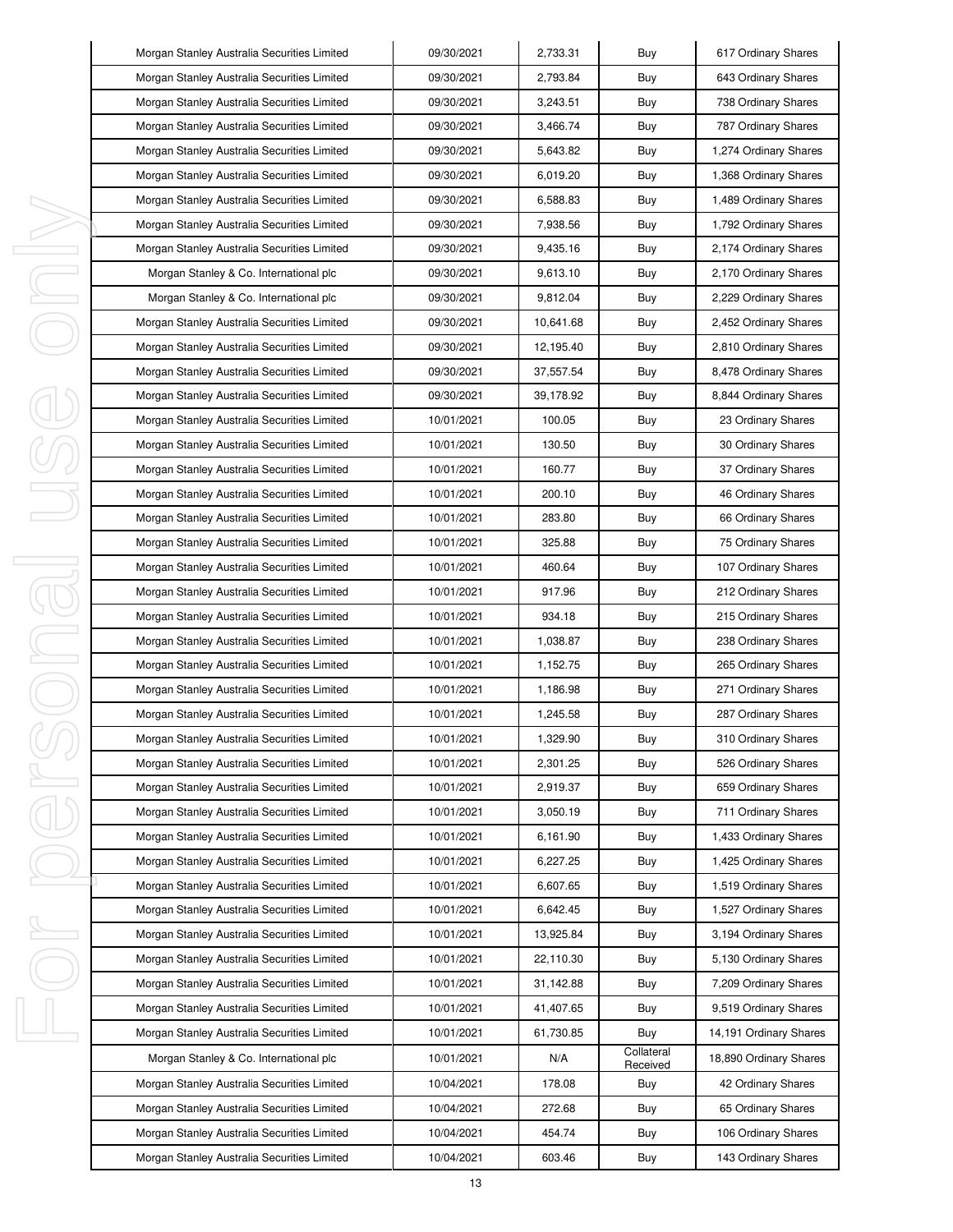|             | Morgan Stanley Australia Securities Limited | 10/04/2021 | 639.92    | Buy           | 152 Ordinary Shares     |
|-------------|---------------------------------------------|------------|-----------|---------------|-------------------------|
|             | Morgan Stanley Australia Securities Limited | 10/04/2021 | 670.19    | Buy           | 159 Ordinary Shares     |
|             | Morgan Stanley Australia Securities Limited | 10/04/2021 | 1,006.07  | Buy           | 237 Ordinary Shares     |
|             | Morgan Stanley Australia Securities Limited | 10/04/2021 | 1,014.00  | Buy           | 240 Ordinary Shares     |
|             | Morgan Stanley Australia Securities Limited | 10/04/2021 | 1,202.70  | Buy           | 285 Ordinary Shares     |
|             | Morgan Stanley Australia Securities Limited | 10/04/2021 | 2,005.21  | Buy           | 478 Ordinary Shares     |
|             | Morgan Stanley Australia Securities Limited | 10/04/2021 | 2,129.60  | Buy           | 484 Ordinary Shares     |
|             | Morgan Stanley Australia Securities Limited | 10/04/2021 | 2,280.32  | Buy           | 541 Ordinary Shares     |
| ı           | Morgan Stanley Australia Securities Limited | 10/04/2021 | 2,910.60  | Buy           | 660 Ordinary Shares     |
| J           | Morgan Stanley Australia Securities Limited | 10/04/2021 | 3,332.01  | Buy           | 759 Ordinary Shares     |
| I           | Morgan Stanley Australia Securities Limited | 10/04/2021 | 3,342.74  | Buy           | 794 Ordinary Shares     |
|             | Morgan Stanley Australia Securities Limited | 10/04/2021 | 4,532.79  | Buy           | 1,087 Ordinary Shares   |
|             | Morgan Stanley Australia Securities Limited | 10/04/2021 | 4,607.00  | Buy           | 1,093 Ordinary Shares   |
|             | Morgan Stanley Australia Securities Limited | 10/04/2021 | 7,868.79  | Buy           | 1,887 Ordinary Shares   |
|             | Morgan Stanley Australia Securities Limited | 10/04/2021 | 8,879.20  | Buy           | 2,018 Ordinary Shares   |
|             | Morgan Stanley Australia Securities Limited | 10/04/2021 | 12,444.60 | Buy           | 2,963 Ordinary Shares   |
|             | Morgan Stanley Australia Securities Limited | 10/04/2021 | 12,584.32 | Buy           | 2,968 Ordinary Shares   |
|             | Morgan Stanley Australia Securities Limited | 10/04/2021 | 12,840.52 | Buy           | 3,032 Ordinary Shares   |
|             | Morgan Stanley Australia Securities Limited | 10/04/2021 | 17,015.96 | Buy           | 4,037 Ordinary Shares   |
|             | Morgan Stanley Australia Securities Limited | 10/04/2021 | 21,016.80 | Buy           | 5,040 Ordinary Shares   |
|             | Morgan Stanley Australia Securities Limited | 10/04/2021 | 21,075.18 | Buy           | 5,054 Ordinary Shares   |
| J<br>1      | Morgan Stanley Australia Securities Limited | 10/04/2021 | 25,615.40 | Buy           | 6,070 Ordinary Shares   |
|             | Morgan Stanley Australia Securities Limited | 10/04/2021 | 38,247.24 | Buy           | 9,172 Ordinary Shares   |
|             |                                             |            |           |               |                         |
|             | Morgan Stanley Australia Securities Limited | 10/04/2021 | 47,254.44 | Buy           | 11,332 Ordinary Shares  |
|             | Morgan Stanley & Co. International plc      | 10/04/2021 | N/A       | <b>Borrow</b> | 111,150 Ordinary Shares |
| I           | Morgan Stanley Australia Securities Limited | 10/05/2021 | 4.54      | Buy           | 1 Ordinary Share        |
|             | Morgan Stanley Australia Securities Limited | 10/05/2021 | 27.18     | Buy           | 6 Ordinary Shares       |
|             | Morgan Stanley Australia Securities Limited | 10/05/2021 | 217.20    | Buy           | 48 Ordinary Shares      |
|             | Morgan Stanley Australia Securities Limited | 10/05/2021 | 552.42    | Buy           | 124 Ordinary Shares     |
|             | Morgan Stanley Australia Securities Limited | 10/05/2021 | 624.40    | Buy           | 140 Ordinary Shares     |
|             | Morgan Stanley Australia Securities Limited | 10/05/2021 | 648.15    | Buy           | 145 Ordinary Shares     |
|             | Morgan Stanley Australia Securities Limited | 10/05/2021 | 667.52    | Buy           | 149 Ordinary Shares     |
|             | Morgan Stanley Australia Securities Limited | 10/05/2021 | 1,057.28  | Buy           | 236 Ordinary Shares     |
|             | Morgan Stanley & Co. International plc      | 10/05/2021 | 1,260.54  | Buy           | 282 Ordinary Shares     |
|             | Morgan Stanley Australia Securities Limited | 10/05/2021 | 1,509.18  | Buy           | 335 Ordinary Shares     |
|             | Morgan Stanley Australia Securities Limited | 10/05/2021 | 1,784.00  | Buy           | 400 Ordinary Shares     |
|             | Morgan Stanley Australia Securities Limited | 10/05/2021 | 1,980.21  | Buy           | 443 Ordinary Shares     |
|             | Morgan Stanley Australia Securities Limited | 10/05/2021 | 2,056.20  | Buy           | 460 Ordinary Shares     |
|             | Morgan Stanley Australia Securities Limited | 10/05/2021 | 2,143.20  | Buy           | 470 Ordinary Shares     |
|             | Morgan Stanley Australia Securities Limited | 10/05/2021 | 2,201.90  | Buy           | 485 Ordinary Shares     |
|             | Morgan Stanley Australia Securities Limited | 10/05/2021 | 2,369.10  | Buy           | 530 Ordinary Shares     |
|             | Morgan Stanley Australia Securities Limited | 10/05/2021 | 2,421.78  | Buy           | 543 Ordinary Shares     |
|             | Morgan Stanley Australia Securities Limited | 10/05/2021 | 2,732.30  | Buy           | 614 Ordinary Shares     |
| I<br>ı<br>I | Morgan Stanley Australia Securities Limited | 10/05/2021 | 2,923.74  | Buy           | 666 Ordinary Shares     |
|             | Morgan Stanley Australia Securities Limited | 10/05/2021 | 3,115.00  | Buy           | 700 Ordinary Shares     |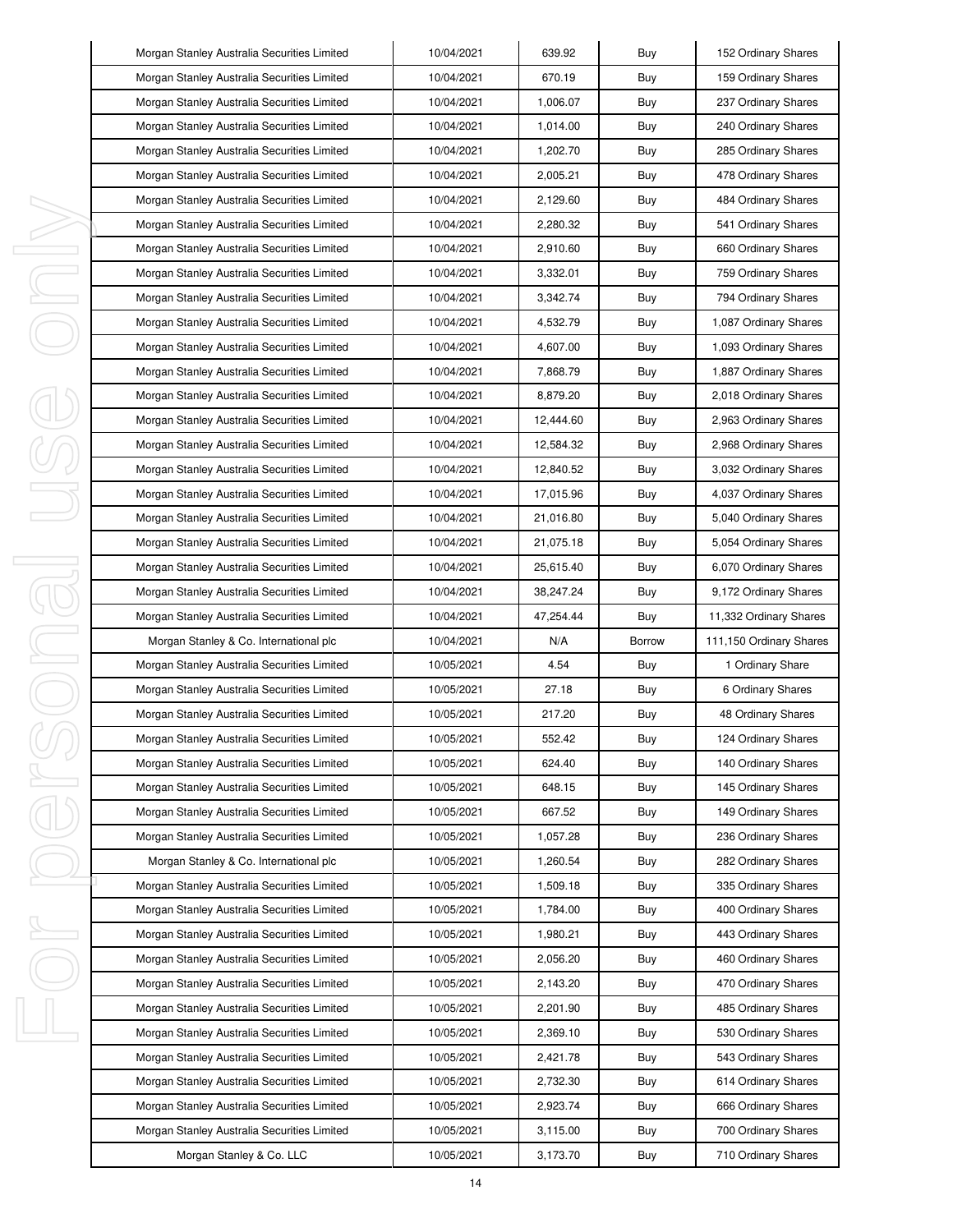|    | Morgan Stanley Australia Securities Limited | 10/05/2021 | 3,288.32  | Buy                    | 734 Ordinary Shares    |
|----|---------------------------------------------|------------|-----------|------------------------|------------------------|
|    | Morgan Stanley Australia Securities Limited | 10/05/2021 | 3,541.50  | Buy                    | 787 Ordinary Shares    |
|    | Morgan Stanley Australia Securities Limited | 10/05/2021 | 4,027.50  | Buy                    | 900 Ordinary Shares    |
|    | Morgan Stanley Australia Securities Limited | 10/05/2021 | 4,246.50  | Buy                    | 950 Ordinary Shares    |
|    | Morgan Stanley Australia Securities Limited | 10/05/2021 | 4,382.24  | Buy                    | 976 Ordinary Shares    |
|    | Morgan Stanley Australia Securities Limited | 10/05/2021 | 5,537.28  | Buy                    | 1,236 Ordinary Shares  |
|    | Morgan Stanley Australia Securities Limited | 10/05/2021 | 5,713.28  | Buy                    | 1,264 Ordinary Shares  |
|    | Morgan Stanley Australia Securities Limited | 10/05/2021 | 6,272.00  | Buy                    | 1,400 Ordinary Shares  |
| I, | Morgan Stanley Australia Securities Limited | 10/05/2021 | 6,825.00  | Buy                    | 1,500 Ordinary Shares  |
| I  | Morgan Stanley Australia Securities Limited | 10/05/2021 | 7,259.12  | Buy                    | 1,606 Ordinary Shares  |
| I, | Morgan Stanley Australia Securities Limited | 10/05/2021 | 7,577.26  | Buy                    | 1,669 Ordinary Shares  |
|    | Morgan Stanley Australia Securities Limited | 10/05/2021 | 8,176.00  | Buy                    | 1,825 Ordinary Shares  |
|    | Morgan Stanley Australia Securities Limited | 10/05/2021 | 8,531.00  | Buy                    | 1,900 Ordinary Shares  |
|    | Morgan Stanley Australia Securities Limited | 10/05/2021 | 11,781.00 | Buy                    | 2,618 Ordinary Shares  |
|    | Morgan Stanley Australia Securities Limited | 10/05/2021 | 12,149.98 | Buy                    | 2,806 Ordinary Shares  |
|    | Morgan Stanley Australia Securities Limited | 10/05/2021 | 12,520.47 | Buy                    | 2,801 Ordinary Shares  |
|    | Morgan Stanley Australia Securities Limited | 10/05/2021 | 13,180.16 | Buy                    | 2,942 Ordinary Shares  |
|    | Morgan Stanley Australia Securities Limited | 10/05/2021 | 14,080.22 | Buy                    | 3,122 Ordinary Shares  |
|    | Morgan Stanley Australia Securities Limited | 10/05/2021 | 16,797.24 | Buy                    | 3,708 Ordinary Shares  |
|    | Morgan Stanley Australia Securities Limited | 10/05/2021 | 17,404.00 | Buy                    | 3,800 Ordinary Shares  |
|    | Morgan Stanley Australia Securities Limited | 10/05/2021 | 18,850.50 | Buy                    | 4,189 Ordinary Shares  |
| I  | Morgan Stanley Australia Securities Limited | 10/05/2021 | 20,828.16 | Buy                    | 4,608 Ordinary Shares  |
| J. | Morgan Stanley Australia Securities Limited | 10/05/2021 | 26,351.93 | Buy                    | 5,843 Ordinary Shares  |
|    | Morgan Stanley Australia Securities Limited | 10/05/2021 | 26,953.98 | Buy                    | 5,937 Ordinary Shares  |
| I, | Morgan Stanley Australia Securities Limited | 10/05/2021 | 27,132.00 | Buy                    | 5,950 Ordinary Shares  |
| I  | Morgan Stanley Australia Securities Limited | 10/05/2021 | 31,714.53 | Buy                    | 7,001 Ordinary Shares  |
|    | Morgan Stanley Australia Securities Limited | 10/05/2021 | 32,760.00 | Buy                    | 7,200 Ordinary Shares  |
|    | Morgan Stanley Australia Securities Limited | 10/05/2021 | 34,027.30 | Buy                    | 7,495 Ordinary Shares  |
|    | Morgan Stanley Australia Securities Limited | 10/05/2021 | 34,080.80 | Buy                    | 7,540 Ordinary Shares  |
|    | Morgan Stanley & Co. International plc      | 10/05/2021 | N/A       | Borrow                 | 21,352 Ordinary Shares |
| I  | Morgan Stanley & Co. International plc      | 10/05/2021 | N/A       | Collateral<br>Received | 38,944 Ordinary Shares |
|    | Morgan Stanley Australia Securities Limited | 10/06/2021 | 43.55     | Buy                    | 10 Ordinary Shares     |
|    | Morgan Stanley Australia Securities Limited | 10/06/2021 | 117.26    | Buy                    | 26 Ordinary Shares     |
|    | Morgan Stanley Australia Securities Limited | 10/06/2021 | 391.94    | Buy                    | 87 Ordinary Shares     |
|    | Morgan Stanley Australia Securities Limited | 10/06/2021 | 589.28    | Buy                    | 135 Ordinary Shares    |
|    | Morgan Stanley Australia Securities Limited | 10/06/2021 | 595.00    | Buy                    | 136 Ordinary Shares    |
| I, | Morgan Stanley Australia Securities Limited | 10/06/2021 | 617.58    | Buy                    | 141 Ordinary Shares    |
|    | Morgan Stanley Australia Securities Limited | 10/06/2021 | 662.65    | Buy                    | 145 Ordinary Shares    |
|    | Morgan Stanley Australia Securities Limited | 10/06/2021 | 667.38    | Buy                    | 147 Ordinary Shares    |
|    | Morgan Stanley Australia Securities Limited | 10/06/2021 | 1,007.60  | Buy                    | 220 Ordinary Shares    |
| J, | Morgan Stanley Australia Securities Limited | 10/06/2021 | 1,009.97  | Buy                    | 221 Ordinary Shares    |
|    | Morgan Stanley Australia Securities Limited | 10/06/2021 | 1,150.18  | Buy                    | 262 Ordinary Shares    |
|    | Morgan Stanley Australia Securities Limited | 10/06/2021 | 1,173.84  | Buy                    | 268 Ordinary Shares    |
|    | Morgan Stanley Australia Securities Limited | 10/06/2021 | 1,285.76  | Buy                    | 287 Ordinary Shares    |
|    | Morgan Stanley Australia Securities Limited | 10/06/2021 | 1,402.86  | Buy                    | 309 Ordinary Shares    |
|    | Morgan Stanley Australia Securities Limited | 10/06/2021 | 1,647.83  | Buy                    | 367 Ordinary Shares    |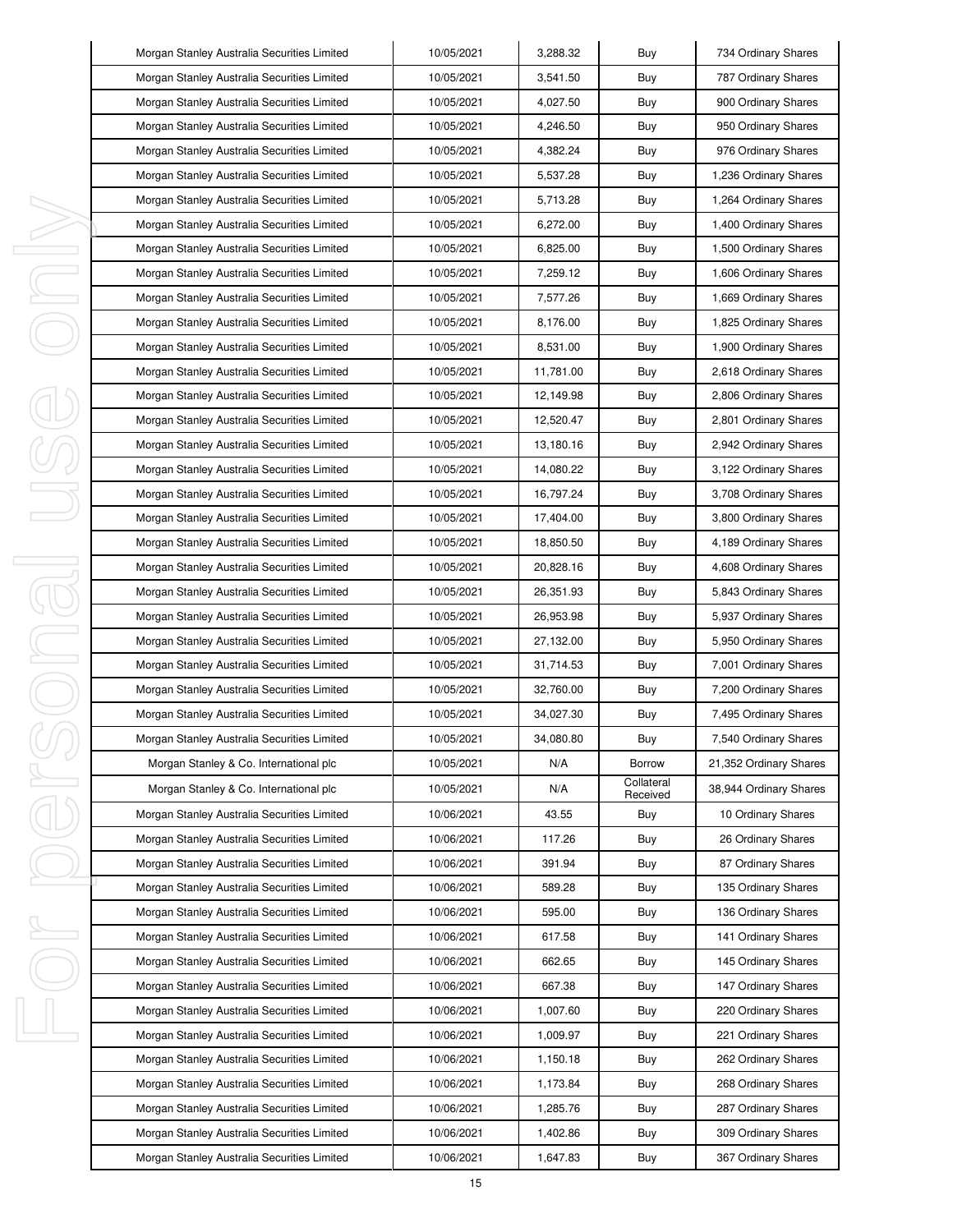|    | Morgan Stanley Australia Securities Limited | 10/06/2021 | 1,660.60  | Buy                    | 380 Ordinary Shares    |
|----|---------------------------------------------|------------|-----------|------------------------|------------------------|
|    | Morgan Stanley Australia Securities Limited | 10/06/2021 | 2,012.27  | Buy                    | 461 Ordinary Shares    |
|    | Morgan Stanley Australia Securities Limited | 10/06/2021 | 2,473.38  | Buy                    | 546 Ordinary Shares    |
|    | Morgan Stanley Australia Securities Limited | 10/06/2021 | 2,993.98  | Buy                    | 682 Ordinary Shares    |
|    | Morgan Stanley Australia Securities Limited | 10/06/2021 | 3,122.00  | Buy                    | 700 Ordinary Shares    |
|    | Morgan Stanley Australia Securities Limited | 10/06/2021 | 3,512.76  | Buy                    | 802 Ordinary Shares    |
|    | Morgan Stanley Australia Securities Limited | 10/06/2021 | 3,665.65  | Buy                    | 835 Ordinary Shares    |
|    | Morgan Stanley Australia Securities Limited | 10/06/2021 | 3,766.94  | Buy                    | 862 Ordinary Shares    |
| I  | Morgan Stanley Australia Securities Limited | 10/06/2021 | 4,632.20  | Buy                    | 1,060 Ordinary Shares  |
| I  | Morgan Stanley Australia Securities Limited | 10/06/2021 | 4,968.69  | Buy                    | 1,137 Ordinary Shares  |
| I  | Morgan Stanley Australia Securities Limited | 10/06/2021 | 5,031.44  | Buy                    | 1,154 Ordinary Shares  |
|    | Morgan Stanley Australia Securities Limited | 10/06/2021 | 5,257.84  | Buy                    | 1,148 Ordinary Shares  |
|    | Morgan Stanley Australia Securities Limited | 10/06/2021 | 5,449.50  | Buy                    | 1,211 Ordinary Shares  |
|    | Morgan Stanley Australia Securities Limited | 10/06/2021 | 5,746.50  | Buy                    | 1,277 Ordinary Shares  |
|    | Morgan Stanley Australia Securities Limited | 10/06/2021 | 8,113.23  | Buy                    | 1,791 Ordinary Shares  |
|    | Morgan Stanley Australia Securities Limited | 10/06/2021 | 9,181.13  | Buy                    | 2,009 Ordinary Shares  |
|    | Morgan Stanley Australia Securities Limited | 10/06/2021 | 9,279.00  | Buy                    | 2,062 Ordinary Shares  |
|    | Morgan Stanley Australia Securities Limited | 10/06/2021 | 9,284.08  | Buy                    | 2,054 Ordinary Shares  |
|    | Morgan Stanley Australia Securities Limited | 10/06/2021 | 9,471.34  | Buy                    | 2,138 Ordinary Shares  |
|    | Morgan Stanley Australia Securities Limited | 10/06/2021 | 9,503.94  | Buy                    | 2,098 Ordinary Shares  |
|    | Morgan Stanley Australia Securities Limited | 10/06/2021 | 9,516.78  | Buy                    | 2,158 Ordinary Shares  |
| I  | Morgan Stanley Australia Securities Limited | 10/06/2021 | 11,238.40 | Buy                    | 2,560 Ordinary Shares  |
| j  | Morgan Stanley Australia Securities Limited | 10/06/2021 | 11,625.44 | Buy                    | 2,572 Ordinary Shares  |
|    | Morgan Stanley Australia Securities Limited | 10/06/2021 | 16,135.00 | Buy                    | 3,500 Ordinary Shares  |
| I  | Morgan Stanley Australia Securities Limited | 10/06/2021 | 18,608.26 | Buy                    | 4,126 Ordinary Shares  |
| I  | Morgan Stanley Australia Securities Limited | 10/06/2021 | 19,106.04 | Buy                    | 4,227 Ordinary Shares  |
|    | Morgan Stanley Australia Securities Limited | 10/06/2021 | 19,118.70 | Buy                    | 4,365 Ordinary Shares  |
|    | Morgan Stanley Australia Securities Limited | 10/06/2021 | 27,529.04 | Buy                    | 6,104 Ordinary Shares  |
|    | Morgan Stanley Australia Securities Limited | 10/06/2021 | 42,135.22 | Buy                    | 9,598 Ordinary Shares  |
|    | Morgan Stanley & Co. International plc      | 10/06/2021 | N/A       | Collateral<br>Received | 73,913 Ordinary Shares |
| J, | Morgan Stanley Australia Securities Limited | 10/07/2021 | 44.40     | Buy                    | 10 Ordinary Shares     |
|    | Morgan Stanley Australia Securities Limited | 10/07/2021 | 122.36    | Buy                    | 28 Ordinary Shares     |
|    | Morgan Stanley Australia Securities Limited | 10/07/2021 | 270.32    | Buy                    | 62 Ordinary Shares     |
|    | Morgan Stanley Australia Securities Limited | 10/07/2021 | 324.12    | Buy                    | 73 Ordinary Shares     |
|    | Morgan Stanley Australia Securities Limited | 10/07/2021 | 480.60    | Buy                    | 108 Ordinary Shares    |
|    | Morgan Stanley Australia Securities Limited | 10/07/2021 | 514.80    | Buy                    | 117 Ordinary Shares    |
| I  | Morgan Stanley Australia Securities Limited | 10/07/2021 | 521.22    | Buy                    | 119 Ordinary Shares    |
|    | Morgan Stanley Australia Securities Limited | 10/07/2021 | 526.58    | Buy                    | 119 Ordinary Shares    |
|    | Morgan Stanley Australia Securities Limited | 10/07/2021 | 572.65    | Buy                    | 130 Ordinary Shares    |
|    | Morgan Stanley Australia Securities Limited | 10/07/2021 | 594.00    | Buy                    | 135 Ordinary Shares    |
| I  | Morgan Stanley Australia Securities Limited | 10/07/2021 | 627.84    | Buy                    | 144 Ordinary Shares    |
|    | Morgan Stanley Australia Securities Limited | 10/07/2021 | 705.96    | Buy                    | 159 Ordinary Shares    |
|    | Morgan Stanley Australia Securities Limited | 10/07/2021 | 705.96    | Buy                    | 159 Ordinary Shares    |
|    | Morgan Stanley Australia Securities Limited | 10/07/2021 | 770.00    | Buy                    | 175 Ordinary Shares    |
|    | Morgan Stanley Australia Securities Limited | 10/07/2021 | 813.75    | Buy                    | 186 Ordinary Shares    |
|    | Morgan Stanley Australia Securities Limited | 10/07/2021 | 1,019.87  | Buy                    | 231 Ordinary Shares    |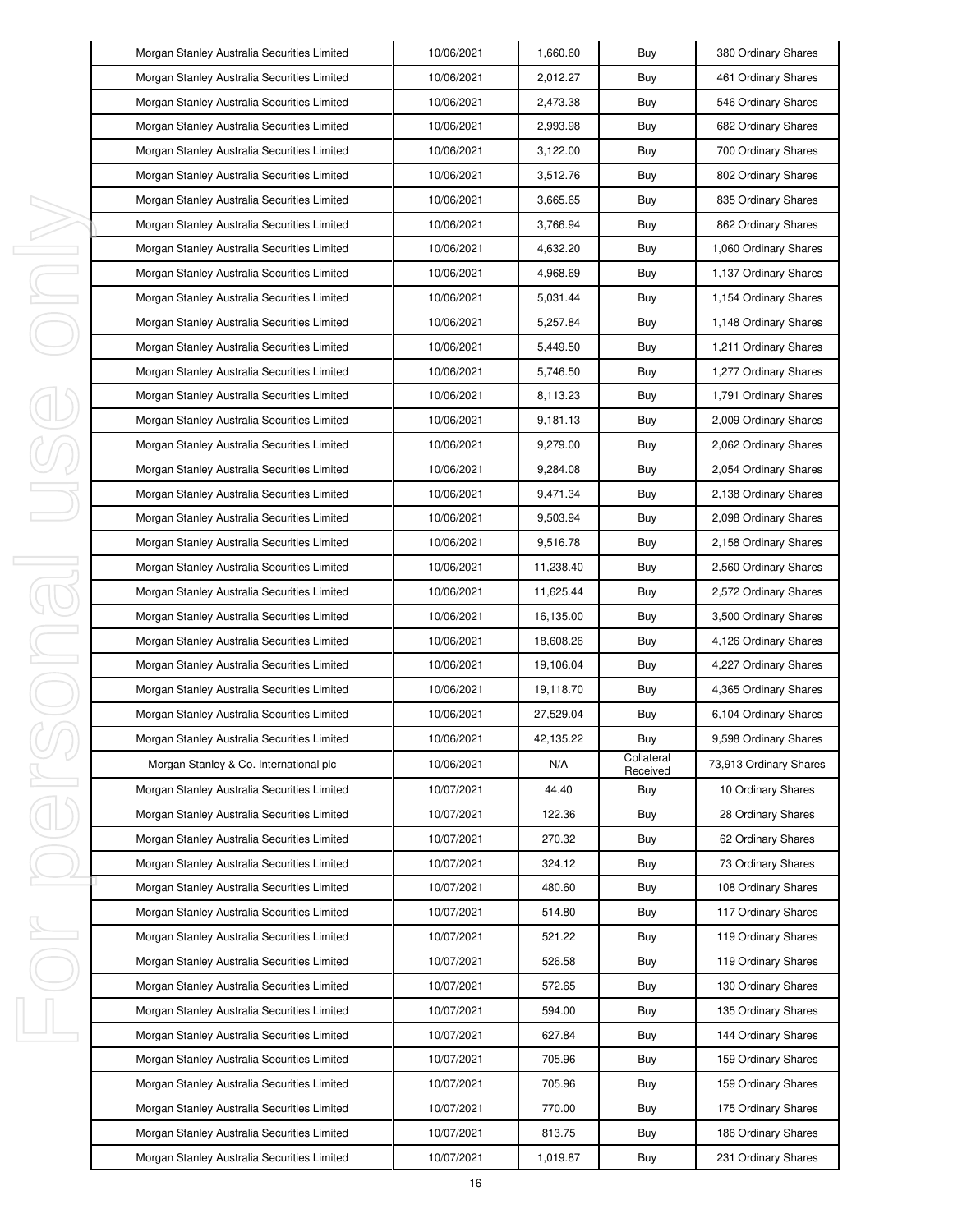|   | Morgan Stanley Australia Securities Limited | 10/07/2021 | 1,090.00  | Buy | 250 Ordinary Shares    |
|---|---------------------------------------------|------------|-----------|-----|------------------------|
|   | Morgan Stanley Australia Securities Limited | 10/07/2021 | 1,090.62  | Buy | 249 Ordinary Shares    |
|   | Morgan Stanley Australia Securities Limited | 10/07/2021 | 1,145.79  | Buy | 261 Ordinary Shares    |
|   | Morgan Stanley Australia Securities Limited | 10/07/2021 | 1,189.35  | Buy | 270 Ordinary Shares    |
|   | Morgan Stanley Australia Securities Limited | 10/07/2021 | 1,190.00  | Buy | 272 Ordinary Shares    |
|   | Morgan Stanley Australia Securities Limited | 10/07/2021 | 1,219.30  | Buy | 274 Ordinary Shares    |
|   | Morgan Stanley Australia Securities Limited | 10/07/2021 | 1,274.55  | Buy | 290 Ordinary Shares    |
|   | Morgan Stanley Australia Securities Limited | 10/07/2021 | 1,331.93  | Buy | 301 Ordinary Shares    |
| ı | Morgan Stanley Australia Securities Limited | 10/07/2021 | 1,365.78  | Buy | 309 Ordinary Shares    |
| J | Morgan Stanley Australia Securities Limited | 10/07/2021 | 1,592.80  | Buy | 362 Ordinary Shares    |
| I | Morgan Stanley Australia Securities Limited | 10/07/2021 | 1,622.14  | Buy | 367 Ordinary Shares    |
|   | Morgan Stanley Australia Securities Limited | 10/07/2021 | 1,927.21  | Buy | 439 Ordinary Shares    |
|   | Morgan Stanley Australia Securities Limited | 10/07/2021 | 2,145.26  | Buy | 481 Ordinary Shares    |
|   | Morgan Stanley Australia Securities Limited | 10/07/2021 | 2,188.42  | Buy | 494 Ordinary Shares    |
|   | Morgan Stanley Australia Securities Limited | 10/07/2021 | 2,285.51  | Buy | 523 Ordinary Shares    |
|   | Morgan Stanley Australia Securities Limited | 10/07/2021 | 2,490.90  | Buy | 570 Ordinary Shares    |
|   | Morgan Stanley Australia Securities Limited | 10/07/2021 | 3,046.66  | Buy | 694 Ordinary Shares    |
|   | Morgan Stanley Australia Securities Limited | 10/07/2021 | 3.059.00  | Buy | 700 Ordinary Shares    |
|   | Morgan Stanley Australia Securities Limited | 10/07/2021 | 3,136.08  | Buy | 716 Ordinary Shares    |
|   | Morgan Stanley Australia Securities Limited | 10/07/2021 | 3,195.92  | Buy | 728 Ordinary Shares    |
|   | Morgan Stanley Australia Securities Limited | 10/07/2021 | 3,343.32  | Buy | 753 Ordinary Shares    |
| J | Morgan Stanley Australia Securities Limited | 10/07/2021 | 3,604.74  | Buy | 823 Ordinary Shares    |
| 1 | Morgan Stanley Australia Securities Limited | 10/07/2021 | 8,269.82  | Buy | 1,871 Ordinary Shares  |
|   | Morgan Stanley Australia Securities Limited | 10/07/2021 | 9,137.67  | Buy | 2,091 Ordinary Shares  |
| I | Morgan Stanley Australia Securities Limited | 10/07/2021 | 9,887.88  | Buy | 2,227 Ordinary Shares  |
|   | Morgan Stanley Australia Securities Limited | 10/07/2021 | 16,114.02 | Buy | 3,679 Ordinary Shares  |
|   | Morgan Stanley Australia Securities Limited | 10/07/2021 | 37,819.92 | Buy | 8,518 Ordinary Shares  |
|   | Morgan Stanley Australia Securities Limited | 10/07/2021 | 58,887.72 | Buy | 13,263 Ordinary Shares |
|   | Morgan Stanley Australia Securities Limited | 10/07/2021 | 70,978.95 | Buy | 16,095 Ordinary Shares |
|   | Morgan Stanley Australia Securities Limited | 10/08/2021 | 8.88      | Buy | 2 Ordinary Shares      |
| I | Morgan Stanley Australia Securities Limited | 10/08/2021 | 288.60    | Buy | 65 Ordinary Shares     |
|   | Morgan Stanley Australia Securities Limited | 10/08/2021 | 507.36    | Buy | 112 Ordinary Shares    |
|   | Morgan Stanley Australia Securities Limited | 10/08/2021 | 604.52    | Buy | 136 Ordinary Shares    |
|   | Morgan Stanley Australia Securities Limited | 10/08/2021 | 628.28    | Buy | 139 Ordinary Shares    |
|   | Morgan Stanley Australia Securities Limited | 10/08/2021 | 789.25    | Buy | 175 Ordinary Shares    |
|   | Morgan Stanley Australia Securities Limited | 10/08/2021 | 829.91    | Buy | 183 Ordinary Shares    |
| ı | Morgan Stanley Australia Securities Limited | 10/08/2021 | 937.04    | Buy | 208 Ordinary Shares    |
|   | Morgan Stanley Australia Securities Limited | 10/08/2021 | 1,025.80  | Buy | 230 Ordinary Shares    |
|   | Morgan Stanley Australia Securities Limited | 10/08/2021 | 1,105.56  | Buy | 249 Ordinary Shares    |
|   | Morgan Stanley Australia Securities Limited | 10/08/2021 | 1,143.56  | Buy | 253 Ordinary Shares    |
| I | Morgan Stanley Australia Securities Limited | 10/08/2021 | 1,334.84  | Buy | 302 Ordinary Shares    |
|   | Morgan Stanley Australia Securities Limited | 10/08/2021 | 1,516.06  | Buy | 343 Ordinary Shares    |
|   | Morgan Stanley Australia Securities Limited | 10/08/2021 | 1,772.00  | Buy | 400 Ordinary Shares    |
|   | Morgan Stanley Australia Securities Limited | 10/08/2021 | 2,124.71  | Buy | 478 Ordinary Shares    |
|   | Morgan Stanley Australia Securities Limited | 10/08/2021 | 2,752.75  | Buy | 607 Ordinary Shares    |
|   | Morgan Stanley Australia Securities Limited | 10/08/2021 | 3,513.29  | Buy | 773 Ordinary Shares    |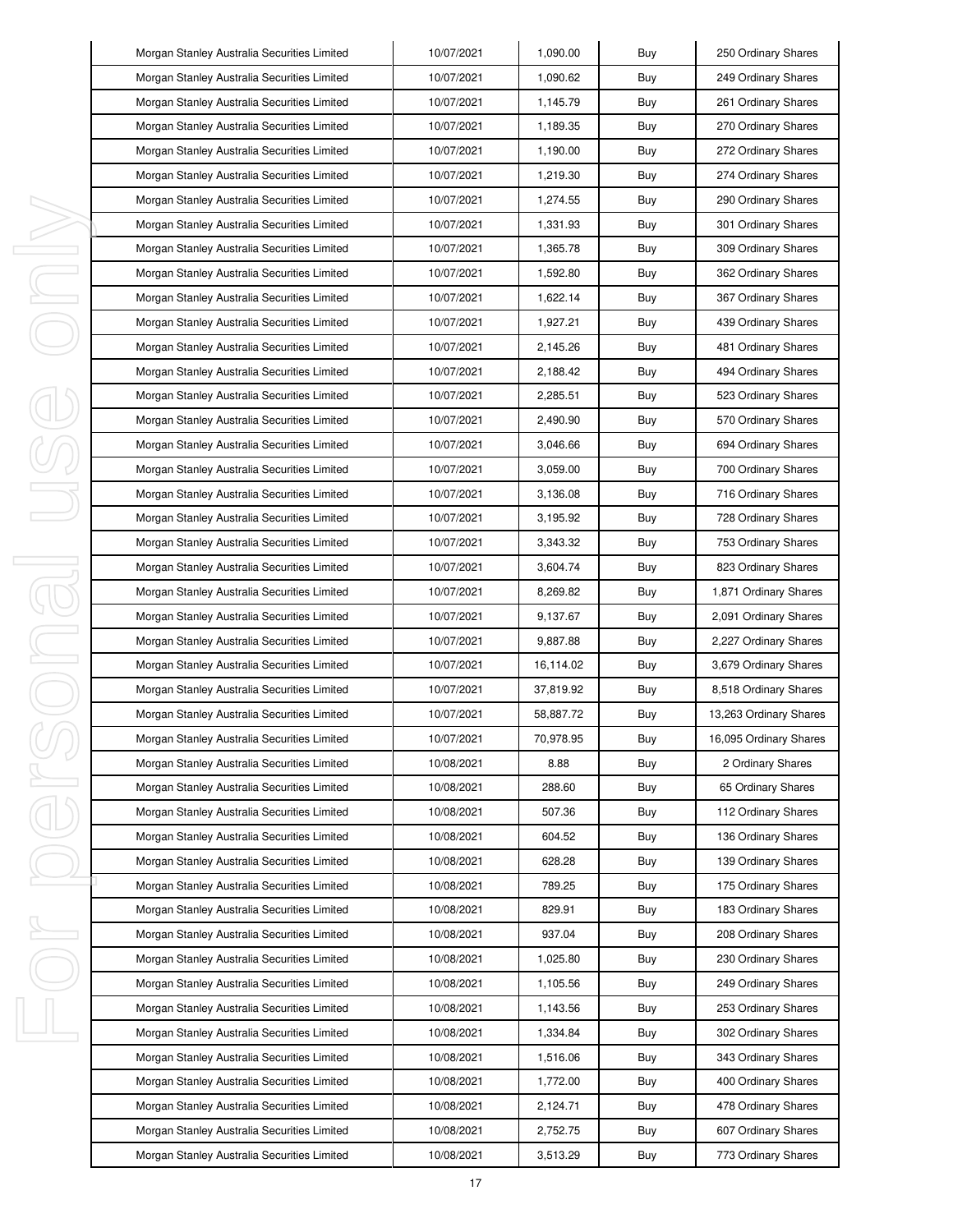| Morgan Stanley Australia Securities Limited | 10/08/2021 | 3,592.29   | Buy | 793 Ordinary Shares    |
|---------------------------------------------|------------|------------|-----|------------------------|
| Morgan Stanley Australia Securities Limited | 10/08/2021 | 8,280.64   | Buy | 1,832 Ordinary Shares  |
| Morgan Stanley Australia Securities Limited | 10/08/2021 | 9,436.17   | Buy | 2,111 Ordinary Shares  |
| Morgan Stanley Australia Securities Limited | 10/08/2021 | 11,819.80  | Buy | 2,615 Ordinary Shares  |
| Morgan Stanley Australia Securities Limited | 10/08/2021 | 14,954.76  | Buy | 3,294 Ordinary Shares  |
| Morgan Stanley Australia Securities Limited | 10/08/2021 | 24,462.24  | Buy | 5,412 Ordinary Shares  |
| Morgan Stanley Australia Securities Limited | 10/08/2021 | 25,707.65  | Buy | 5,777 Ordinary Shares  |
| Morgan Stanley Australia Securities Limited | 10/08/2021 | 44,409.00  | Buy | 9,825 Ordinary Shares  |
| Morgan Stanley Australia Securities Limited | 10/08/2021 | 162,718.61 | Buy | 35,921 Ordinary Shares |
| Morgan Stanley Australia Securities Limited | 10/11/2021 | 4.61       | Buy | 1 Ordinary Share       |
| Morgan Stanley Australia Securities Limited | 10/11/2021 | 58.89      | Buy | 13 Ordinary Shares     |
| Morgan Stanley Australia Securities Limited | 10/11/2021 | 68.10      | Buy | 15 Ordinary Shares     |
| Morgan Stanley & Co. LLC                    | 10/11/2021 | 360.36     | Buy | 78 Ordinary Shares     |
| Morgan Stanley Australia Securities Limited | 10/11/2021 | 366.93     | Buy | 81 Ordinary Shares     |
| Morgan Stanley Australia Securities Limited | 10/11/2021 | 537.08     | Buy | 116 Ordinary Shares    |
| Morgan Stanley Australia Securities Limited | 10/11/2021 | 561.72     | Buy | 124 Ordinary Shares    |
| Morgan Stanley Australia Securities Limited | 10/11/2021 | 654.62     | Buy | 142 Ordinary Shares    |
| Morgan Stanley Australia Securities Limited | 10/11/2021 | 687.05     | Buy | 151 Ordinary Shares    |
| Morgan Stanley Australia Securities Limited | 10/11/2021 | 722.20     | Buy | 157 Ordinary Shares    |
| Morgan Stanley Australia Securities Limited | 10/11/2021 | 794.50     | Buy | 175 Ordinary Shares    |
| Morgan Stanley Australia Securities Limited | 10/11/2021 | 825.36     | Buy | 181 Ordinary Shares    |
| Morgan Stanley Australia Securities Limited | 10/11/2021 | 987.69     | Buy | 219 Ordinary Shares    |
| Morgan Stanley Australia Securities Limited | 10/11/2021 | 1,016.88   | Buy | 223 Ordinary Shares    |
| Morgan Stanley Australia Securities Limited | 10/11/2021 | 1,071.72   | Buy | 234 Ordinary Shares    |
| Morgan Stanley Australia Securities Limited | 10/11/2021 | 1,083.87   | Buy | 239 Ordinary Shares    |
| Morgan Stanley Australia Securities Limited | 10/11/2021 | 1,140.46   | Buy | 254 Ordinary Shares    |
| Morgan Stanley Australia Securities Limited | 10/11/2021 | 1,164.24   | Buy | 252 Ordinary Shares    |
| Morgan Stanley Australia Securities Limited | 10/11/2021 | 1,188.20   | Buy | 260 Ordinary Shares    |
| Morgan Stanley Australia Securities Limited | 10/11/2021 | 1,205.82   | Buy | 261 Ordinary Shares    |
| Morgan Stanley Australia Securities Limited | 10/11/2021 | 1,244.76   | Buy | 276 Ordinary Shares    |
| Morgan Stanley Australia Securities Limited | 10/11/2021 | 1,266.64   | Buy | 284 Ordinary Shares    |
| Morgan Stanley Australia Securities Limited | 10/11/2021 | 1,294.01   | Buy | 281 Ordinary Shares    |
| Morgan Stanley Australia Securities Limited | 10/11/2021 | 1,336.35   | Buy | 295 Ordinary Shares    |
| Morgan Stanley Australia Securities Limited | 10/11/2021 | 1,376.76   | Buy | 308 Ordinary Shares    |
| Morgan Stanley Australia Securities Limited | 10/11/2021 | 1,381.38   | Buy | 299 Ordinary Shares    |
| Morgan Stanley Australia Securities Limited | 10/11/2021 | 1,396.85   | Buy | 307 Ordinary Shares    |
| Morgan Stanley Australia Securities Limited | 10/11/2021 | 1,399.95   | Buy | 305 Ordinary Shares    |
| Morgan Stanley Australia Securities Limited | 10/11/2021 | 1,419.88   | Buy | 308 Ordinary Shares    |
| Morgan Stanley Australia Securities Limited | 10/11/2021 | 1,478.04   | Buy | 327 Ordinary Shares    |
| Morgan Stanley Australia Securities Limited | 10/11/2021 | 1,517.28   | Buy | 327 Ordinary Shares    |
| Morgan Stanley Australia Securities Limited | 10/11/2021 | 1,578.85   | Buy | 347 Ordinary Shares    |
| Morgan Stanley Australia Securities Limited | 10/11/2021 | 1,798.60   | Buy | 391 Ordinary Shares    |
| Morgan Stanley Australia Securities Limited | 10/11/2021 | 2,051.60   | Buy | 446 Ordinary Shares    |
| Morgan Stanley Australia Securities Limited | 10/11/2021 | 2,323.00   | Buy | 505 Ordinary Shares    |
| Morgan Stanley Australia Securities Limited | 10/11/2021 | 2,460.24   | Buy | 536 Ordinary Shares    |
| Morgan Stanley Australia Securities Limited | 10/11/2021 | 2,848.76   | Buy | 622 Ordinary Shares    |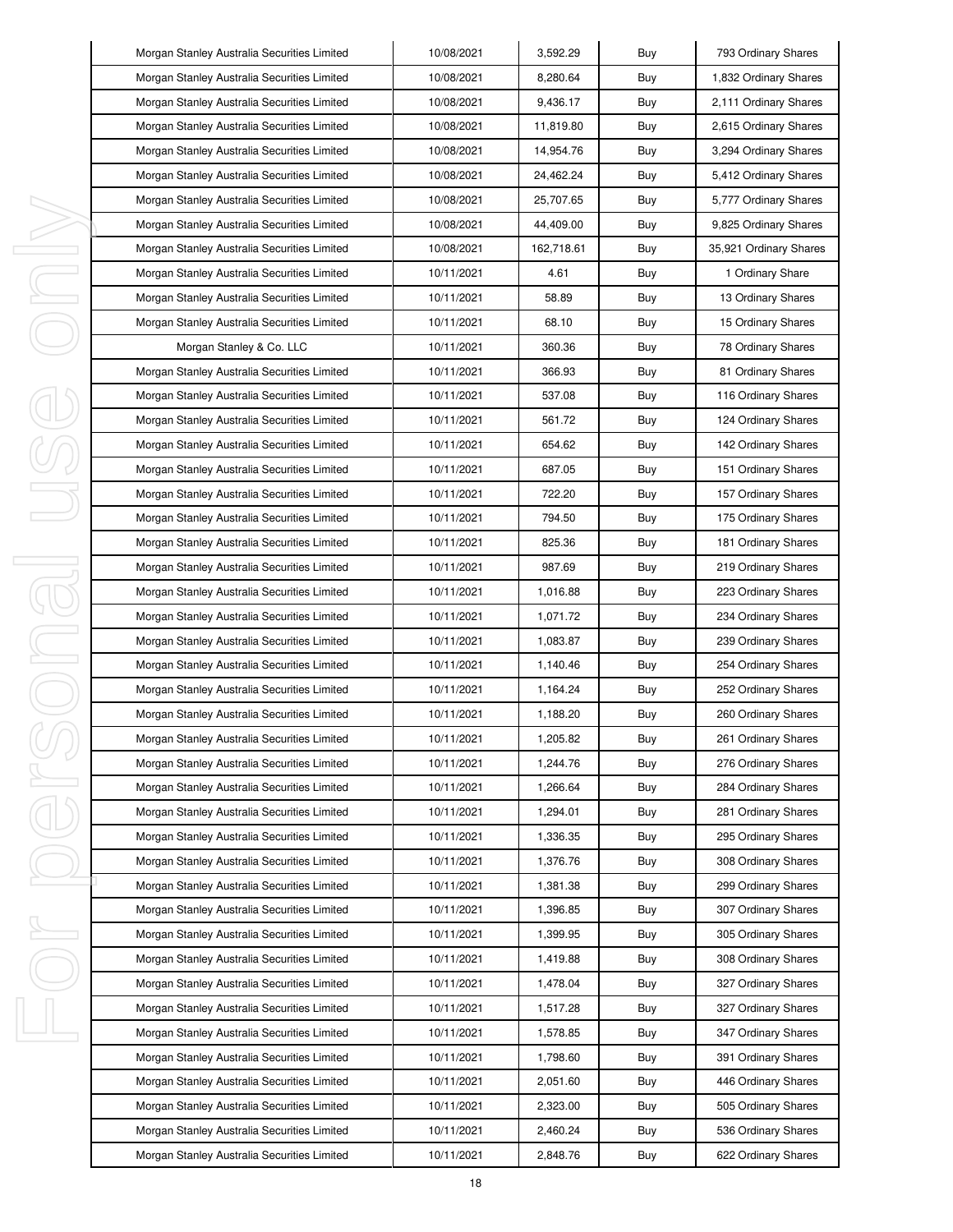|   | Morgan Stanley Australia Securities Limited | 10/11/2021 | 2,936.64  | Buy           | 644 Ordinary Shares    |
|---|---------------------------------------------|------------|-----------|---------------|------------------------|
|   | Morgan Stanley Australia Securities Limited | 10/11/2021 | 2,943.36  | Buy           | 657 Ordinary Shares    |
|   | Morgan Stanley Australia Securities Limited | 10/11/2021 | 2,982.67  | Buy           | 647 Ordinary Shares    |
|   | Morgan Stanley Australia Securities Limited | 10/11/2021 | 3,393.79  | Buy           | 733 Ordinary Shares    |
|   | Morgan Stanley Australia Securities Limited | 10/11/2021 | 3,987.00  | Buy           | 886 Ordinary Shares    |
|   | Morgan Stanley Australia Securities Limited | 10/11/2021 | 4,536.00  | Buy           | 1,008 Ordinary Shares  |
|   | Morgan Stanley Australia Securities Limited | 10/11/2021 | 4,639.88  | Buy           | 1,022 Ordinary Shares  |
|   | Morgan Stanley Australia Securities Limited | 10/11/2021 | 4,851.63  | Buy           | 1,057 Ordinary Shares  |
|   | Morgan Stanley Australia Securities Limited | 10/11/2021 | 6,043.71  | Buy           | 1,311 Ordinary Shares  |
|   | Morgan Stanley Australia Securities Limited | 10/11/2021 | 6,736.11  | Buy           | 1,487 Ordinary Shares  |
|   | Morgan Stanley Australia Securities Limited | 10/11/2021 | 7,332.58  | Buy           | 1,601 Ordinary Shares  |
|   | Morgan Stanley Australia Securities Limited | 10/11/2021 | 7,395.66  | Buy           | 1,629 Ordinary Shares  |
|   | Morgan Stanley Australia Securities Limited | 10/11/2021 | 8,746.08  | Buy           | 1,918 Ordinary Shares  |
|   | Morgan Stanley Australia Securities Limited | 10/11/2021 | 9,052.80  | Buy           | 1,968 Ordinary Shares  |
|   | Morgan Stanley Australia Securities Limited | 10/11/2021 | 9,397.08  | Buy           | 2,034 Ordinary Shares  |
|   | Morgan Stanley Australia Securities Limited | 10/11/2021 | 11,134.74 | Buy           | 2,458 Ordinary Shares  |
|   | Morgan Stanley Australia Securities Limited | 10/11/2021 | 17,623.48 | Buy           | 3,899 Ordinary Shares  |
|   | Morgan Stanley Australia Securities Limited | 10/11/2021 | 21,852.60 | Buy           | 4,730 Ordinary Shares  |
|   | Morgan Stanley Australia Securities Limited | 10/11/2021 | 28,442.05 | Buy           | 6,251 Ordinary Shares  |
|   | Morgan Stanley Australia Securities Limited | 10/11/2021 | 30,727.62 | Buy           | 6,651 Ordinary Shares  |
|   | Morgan Stanley Australia Securities Limited | 10/11/2021 | 47,270.48 | Buy           | 10,412 Ordinary Shares |
|   | Morgan Stanley Australia Securities Limited | 10/11/2021 | 51,124.90 | Buy           | 11,090 Ordinary Shares |
| 1 | Morgan Stanley Australia Securities Limited | 10/11/2021 | 51,746.19 | Buy           | 11,423 Ordinary Shares |
|   | Morgan Stanley Australia Securities Limited | 10/11/2021 | 61,708.71 | Buy           | 13,503 Ordinary Shares |
| I | Morgan Stanley & Co. International plc      | 10/11/2021 | N/A       | <b>Borrow</b> | 10,641 Ordinary Shares |
|   |                                             |            |           |               |                        |
|   | Morgan Stanley Australia Securities Limited | 10/12/2021 | 45.50     | Buy           | 10 Ordinary Shares     |
|   | Morgan Stanley Australia Securities Limited | 10/12/2021 | 73.04     | Buy           | 16 Ordinary Shares     |
|   | Morgan Stanley Australia Securities Limited | 10/12/2021 | 106.03    | Buy           | 23 Ordinary Shares     |
|   | Morgan Stanley Australia Securities Limited | 10/12/2021 | 207.00    | Buy           | 46 Ordinary Shares     |
|   | Morgan Stanley Australia Securities Limited | 10/12/2021 | 220.26    | Buy           | 49 Ordinary Shares     |
| I | Morgan Stanley Australia Securities Limited | 10/12/2021 | 801.68    | Buy           | 176 Ordinary Shares    |
|   | Morgan Stanley Australia Securities Limited | 10/12/2021 | 803.25    | Buy           | 175 Ordinary Shares    |
|   | Morgan Stanley Australia Securities Limited | 10/12/2021 | 832.50    | Buy           | 185 Ordinary Shares    |
|   | Morgan Stanley Australia Securities Limited | 10/12/2021 | 882.70    | Buy           | 194 Ordinary Shares    |
|   | Morgan Stanley Australia Securities Limited | 10/12/2021 | 951.60    | Buy           | 208 Ordinary Shares    |
|   | Morgan Stanley Australia Securities Limited | 10/12/2021 | 962.16    | Buy           | 211 Ordinary Shares    |
| ı | Morgan Stanley Australia Securities Limited | 10/12/2021 | 1,025.64  | Buy           | 222 Ordinary Shares    |
|   | Morgan Stanley Australia Securities Limited | 10/12/2021 | 1,078.74  | Buy           | 234 Ordinary Shares    |
|   | Morgan Stanley Australia Securities Limited | 10/12/2021 | 1,100.40  | Buy           | 240 Ordinary Shares    |
|   | Morgan Stanley Australia Securities Limited | 10/12/2021 | 1,237.86  | Buy           | 276 Ordinary Shares    |
|   | Morgan Stanley Australia Securities Limited | 10/12/2021 | 1,794.00  | Buy           | 390 Ordinary Shares    |
| I | Morgan Stanley Australia Securities Limited | 10/12/2021 | 2,029.08  | Buy           | 444 Ordinary Shares    |
|   | Morgan Stanley Australia Securities Limited | 10/12/2021 | 3,191.62  | Buy           | 703 Ordinary Shares    |
|   | Morgan Stanley Australia Securities Limited | 10/12/2021 | 3,320.21  | Buy           | 721 Ordinary Shares    |
|   | Morgan Stanley Australia Securities Limited | 10/12/2021 | 3,690.40  | Buy           | 821 Ordinary Shares    |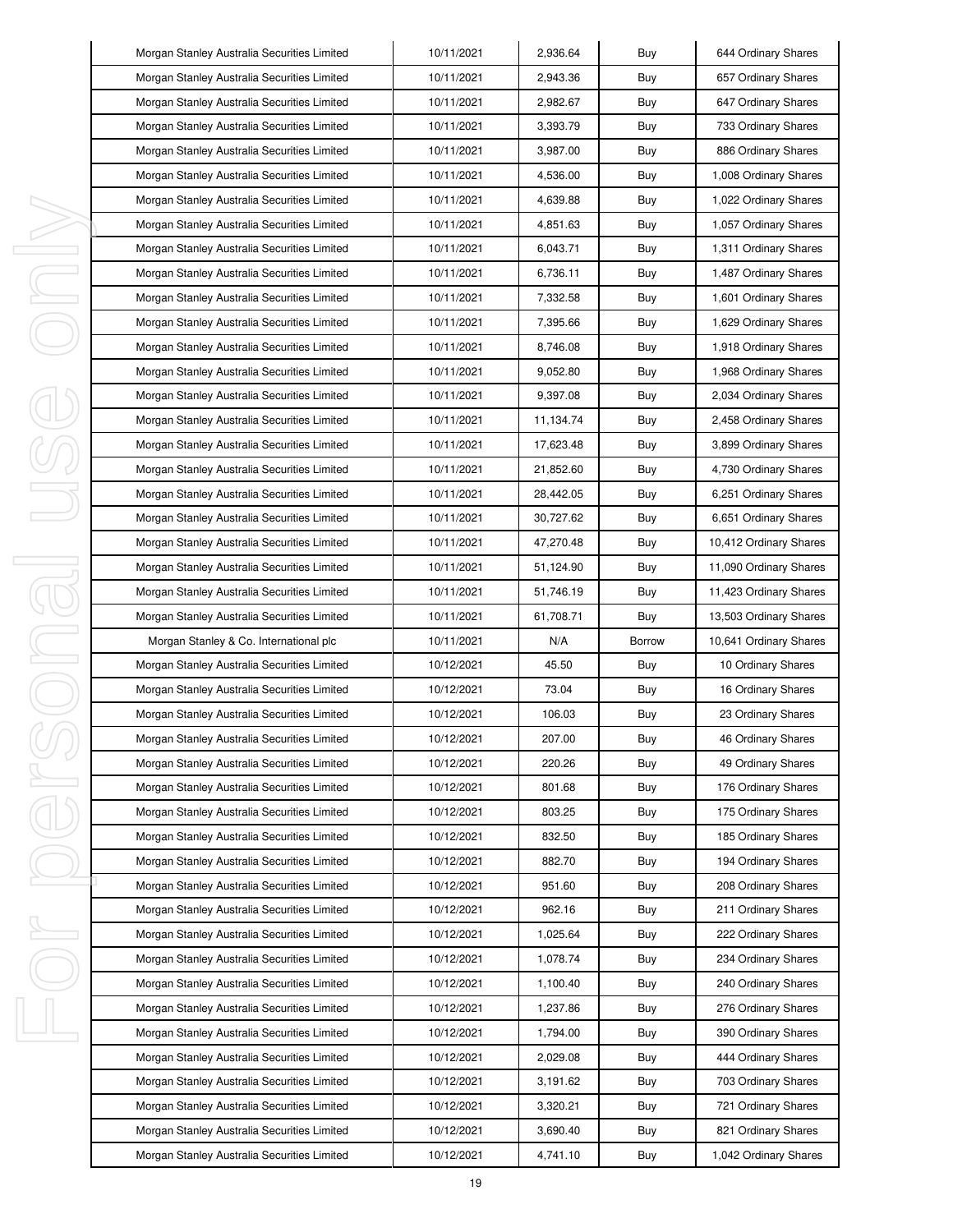| Morgan Stanley Australia Securities Limited | 10/12/2021 | 4,842.88  | Buy           | 1,081 Ordinary Shares   |
|---------------------------------------------|------------|-----------|---------------|-------------------------|
| Morgan Stanley & Co. International plc      | 10/12/2021 | 5,746.98  | Buy           | 1,259 Ordinary Shares   |
| Morgan Stanley Australia Securities Limited | 10/12/2021 | 7,120.06  | Buy           | 1,558 Ordinary Shares   |
| Morgan Stanley Australia Securities Limited | 10/12/2021 | 7,933.09  | Buy           | 1,759 Ordinary Shares   |
| Morgan Stanley Australia Securities Limited | 10/12/2021 | 8,131.53  | Buy           | 1,805 Ordinary Shares   |
| Morgan Stanley Australia Securities Limited | 10/12/2021 | 8,845.20  | Buy           | 1,944 Ordinary Shares   |
| Morgan Stanley Australia Securities Limited | 10/12/2021 | 9,079.02  | Buy           | 1,978 Ordinary Shares   |
| Morgan Stanley Australia Securities Limited | 10/12/2021 | 9,328.50  | Buy           | 2,073 Ordinary Shares   |
| Morgan Stanley & Co. International plc      | 10/12/2021 | 10,068.46 | Buy           | 2,211 Ordinary Shares   |
| Morgan Stanley Australia Securities Limited | 10/12/2021 | 11,731.50 | Buy           | 2,607 Ordinary Shares   |
| Morgan Stanley Australia Securities Limited | 10/12/2021 | 12,659.06 | Buy           | 2,746 Ordinary Shares   |
| Morgan Stanley Australia Securities Limited | 10/12/2021 | 18,001.44 | Buy           | 3,888 Ordinary Shares   |
| Morgan Stanley Australia Securities Limited | 10/12/2021 | 18,709.68 | Buy           | 4,103 Ordinary Shares   |
| Morgan Stanley Australia Securities Limited | 10/12/2021 | 22,926.40 | Buy           | 4,984 Ordinary Shares   |
| Morgan Stanley & Co. LLC                    | 10/12/2021 | N/A       | Borrow        | 4,425 Ordinary Shares   |
| Morgan Stanley Australia Securities Limited | 10/13/2021 | 13.28     | Buy           | 3 Ordinary Shares       |
| Morgan Stanley Australia Securities Limited | 10/13/2021 | 331.42    | Buy           | 73 Ordinary Shares      |
| Morgan Stanley Australia Securities Limited | 10/13/2021 | 483.96    | Buy           | 109 Ordinary Shares     |
| Morgan Stanley Australia Securities Limited | 10/13/2021 | 775.71    | Buy           | 169 Ordinary Shares     |
| Morgan Stanley Australia Securities Limited | 10/13/2021 | 1,608.09  | Buy           | 363 Ordinary Shares     |
| Morgan Stanley Australia Securities Limited | 10/13/2021 | 1,612.16  | Buy           | 352 Ordinary Shares     |
| Morgan Stanley Australia Securities Limited | 10/13/2021 | 1,641.60  | Buy           | 360 Ordinary Shares     |
| Morgan Stanley & Co. International plc      | 10/13/2021 | 3,698.16  | Buy           | 811 Ordinary Shares     |
| Morgan Stanley Australia Securities Limited | 10/13/2021 | 5,211.18  | Buy           | 1,179 Ordinary Shares   |
| Morgan Stanley Australia Securities Limited | 10/13/2021 | 6,810.00  | Buy           | 1,500 Ordinary Shares   |
| Morgan Stanley Australia Securities Limited | 10/13/2021 | 16,628.04 | Buy           | 3,762 Ordinary Shares   |
| Morgan Stanley Australia Securities Limited | 10/13/2021 | 44,669.76 | Buy           | 9,796 Ordinary Shares   |
| Morgan Stanley & Co. International plc      | 10/13/2021 | N/A       | <b>Borrow</b> | 104,343 Ordinary Shares |
| Morgan Stanley Australia Securities Limited | 10/14/2021 | 20.00     | Buy           | 5 Ordinary Shares       |
| Morgan Stanley Australia Securities Limited | 10/14/2021 | 39.60     | Buy           | 10 Ordinary Shares      |
| Morgan Stanley Australia Securities Limited | 10/14/2021 | 43.73     | Buy           | 11 Ordinary Shares      |
| Morgan Stanley Australia Securities Limited | 10/14/2021 | 60.83     | Buy           | 15 Ordinary Shares      |
| Morgan Stanley Australia Securities Limited | 10/14/2021 | 172.43    | Buy           | 43 Ordinary Shares      |
| Morgan Stanley Australia Securities Limited | 10/14/2021 | 189.60    | Buy           | 48 Ordinary Shares      |
| Morgan Stanley Australia Securities Limited | 10/14/2021 | 215.46    | Buy           | 54 Ordinary Shares      |
| Morgan Stanley Australia Securities Limited | 10/14/2021 | 223.44    | Buy           | 56 Ordinary Shares      |
| Morgan Stanley Australia Securities Limited | 10/14/2021 | 228.23    | Buy           | 58 Ordinary Shares      |
| Morgan Stanley Australia Securities Limited | 10/14/2021 | 234.23    | Buy           | 59 Ordinary Shares      |
| Morgan Stanley Australia Securities Limited | 10/14/2021 | 326.19    | Buy           | 83 Ordinary Shares      |
| Morgan Stanley Australia Securities Limited | 10/14/2021 | 350.68    | Buy           | 88 Ordinary Shares      |
| Morgan Stanley Australia Securities Limited | 10/14/2021 | 352.88    | Buy           | 88 Ordinary Shares      |
| Morgan Stanley Australia Securities Limited | 10/14/2021 | 372.00    | Buy           | 93 Ordinary Shares      |
| Morgan Stanley Australia Securities Limited | 10/14/2021 | 379.26    | Buy           | 98 Ordinary Shares      |
| Morgan Stanley Australia Securities Limited | 10/14/2021 | 392.00    | Buy           | 98 Ordinary Shares      |
| Morgan Stanley Australia Securities Limited | 10/14/2021 | 400.97    | Buy           | 101 Ordinary Shares     |
|                                             |            |           |               |                         |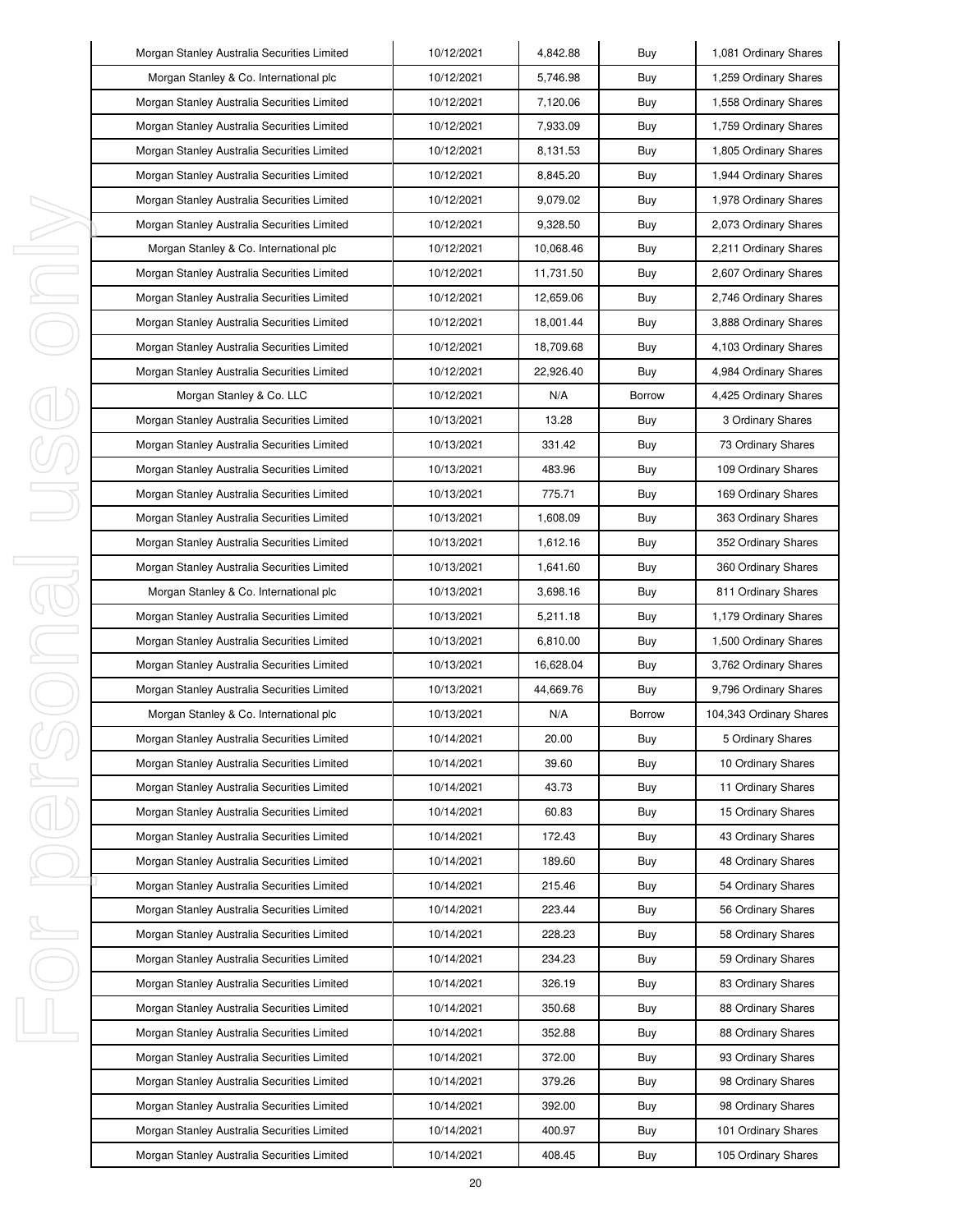|   | Morgan Stanley Australia Securities Limited | 10/14/2021 | 449.74   | Buy | 113 Ordinary Shares |
|---|---------------------------------------------|------------|----------|-----|---------------------|
|   | Morgan Stanley Australia Securities Limited | 10/14/2021 | 460.20   | Buy | 120 Ordinary Shares |
|   | Morgan Stanley Australia Securities Limited | 10/14/2021 | 460.52   | Buy | 116 Ordinary Shares |
|   | Morgan Stanley Australia Securities Limited | 10/14/2021 | 480.68   | Buy | 122 Ordinary Shares |
|   | Morgan Stanley Australia Securities Limited | 10/14/2021 | 495.32   | Buy | 122 Ordinary Shares |
|   | Morgan Stanley Australia Securities Limited | 10/14/2021 | 499.72   | Buy | 124 Ordinary Shares |
|   | Morgan Stanley Australia Securities Limited | 10/14/2021 | 502.11   | Buy | 126 Ordinary Shares |
|   | Morgan Stanley Australia Securities Limited | 10/14/2021 | 512.00   | Buy | 128 Ordinary Shares |
| I | Morgan Stanley Australia Securities Limited | 10/14/2021 | 513.45   | Buy | 126 Ordinary Shares |
| J | Morgan Stanley Australia Securities Limited | 10/14/2021 | 519.23   | Buy | 129 Ordinary Shares |
| I | Morgan Stanley Australia Securities Limited | 10/14/2021 | 577.10   | Buy | 145 Ordinary Shares |
|   | Morgan Stanley Australia Securities Limited | 10/14/2021 | 616.20   | Buy | 156 Ordinary Shares |
|   | Morgan Stanley Australia Securities Limited | 10/14/2021 | 668.30   | Buy | 163 Ordinary Shares |
|   | Morgan Stanley Australia Securities Limited | 10/14/2021 | 678.16   | Buy | 173 Ordinary Shares |
|   | Morgan Stanley Australia Securities Limited | 10/14/2021 | 685.52   | Buy | 176 Ordinary Shares |
|   | Morgan Stanley Australia Securities Limited | 10/14/2021 | 699.48   | Buy | 174 Ordinary Shares |
|   | Morgan Stanley Australia Securities Limited | 10/14/2021 | 753.61   | Buy | 187 Ordinary Shares |
|   | Morgan Stanley Australia Securities Limited | 10/14/2021 | 846.68   | Buy | 213 Ordinary Shares |
|   | Morgan Stanley Australia Securities Limited | 10/14/2021 | 852.81   | Buy | 217 Ordinary Shares |
|   | Morgan Stanley Australia Securities Limited | 10/14/2021 | 876.75   | Buy | 210 Ordinary Shares |
|   | Morgan Stanley Australia Securities Limited | 10/14/2021 | 882.05   | Buy | 230 Ordinary Shares |
| I | Morgan Stanley Australia Securities Limited | 10/14/2021 | 907.42   | Buy | 236 Ordinary Shares |
| j | Morgan Stanley Australia Securities Limited | 10/14/2021 | 908.31   | Buy | 221 Ordinary Shares |
|   | Morgan Stanley Australia Securities Limited | 10/14/2021 | 919.19   | Buy | 233 Ordinary Shares |
| I | Morgan Stanley Australia Securities Limited | 10/14/2021 | 920.95   | Buy | 226 Ordinary Shares |
|   | Morgan Stanley Australia Securities Limited | 10/14/2021 | 923.89   | Buy | 227 Ordinary Shares |
|   | Morgan Stanley Australia Securities Limited | 10/14/2021 | 934.32   | Buy | 229 Ordinary Shares |
|   | Morgan Stanley Australia Securities Limited | 10/14/2021 | 949.20   | Buy | 240 Ordinary Shares |
|   | Morgan Stanley Australia Securities Limited | 10/14/2021 | 949.62   | Buy | 238 Ordinary Shares |
|   | Morgan Stanley Australia Securities Limited | 10/14/2021 | 952.88   | Buy | 231 Ordinary Shares |
| I | Morgan Stanley Australia Securities Limited | 10/14/2021 | 957.95   | Buy | 245 Ordinary Shares |
|   | Morgan Stanley Australia Securities Limited | 10/14/2021 | 959.85   | Buy | 237 Ordinary Shares |
|   | Morgan Stanley Australia Securities Limited | 10/14/2021 | 963.17   | Buy | 239 Ordinary Shares |
|   | Morgan Stanley Australia Securities Limited | 10/14/2021 | 963.46   | Buy | 233 Ordinary Shares |
|   | Morgan Stanley Australia Securities Limited | 10/14/2021 | 969.96   | Buy | 236 Ordinary Shares |
|   | Morgan Stanley Australia Securities Limited | 10/14/2021 | 982.37   | Buy | 237 Ordinary Shares |
| ı | Morgan Stanley Australia Securities Limited | 10/14/2021 | 1,017.87 | Buy | 259 Ordinary Shares |
|   | Morgan Stanley Australia Securities Limited | 10/14/2021 | 1,025.55 | Buy | 265 Ordinary Shares |
|   | Morgan Stanley Australia Securities Limited | 10/14/2021 | 1,050.65 | Buy | 267 Ordinary Shares |
|   | Morgan Stanley Australia Securities Limited | 10/14/2021 | 1,074.76 | Buy | 277 Ordinary Shares |
| I | Morgan Stanley Australia Securities Limited | 10/14/2021 | 1,086.69 | Buy | 267 Ordinary Shares |
|   | Morgan Stanley Australia Securities Limited | 10/14/2021 | 1,090.60 | Buy | 266 Ordinary Shares |
|   | Morgan Stanley Australia Securities Limited | 10/14/2021 | 1,097.55 | Buy | 270 Ordinary Shares |
|   | Morgan Stanley Australia Securities Limited | 10/14/2021 | 1,101.56 | Buy | 273 Ordinary Shares |
|   | Morgan Stanley Australia Securities Limited | 10/14/2021 | 1,112.54 | Buy | 286 Ordinary Shares |
|   | Morgan Stanley Australia Securities Limited | 10/14/2021 | 1,113.61 | Buy | 283 Ordinary Shares |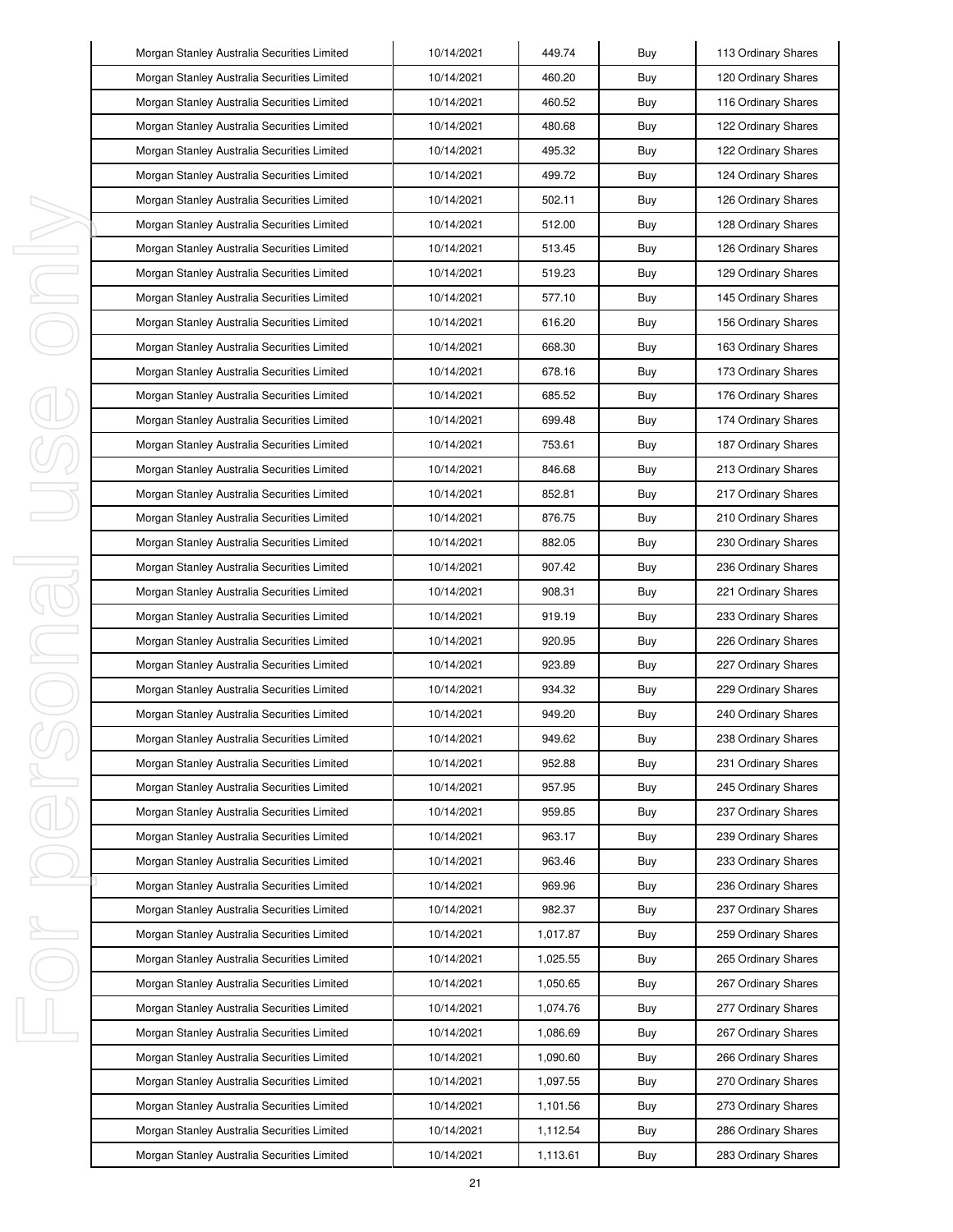|        | Morgan Stanley Australia Securities Limited | 10/14/2021 | 1,151.62 | Buy | 284 Ordinary Shares   |
|--------|---------------------------------------------|------------|----------|-----|-----------------------|
|        | Morgan Stanley Australia Securities Limited | 10/14/2021 | 1,215.00 | Buy | 300 Ordinary Shares   |
|        | Morgan Stanley Australia Securities Limited | 10/14/2021 | 1,243.50 | Buy | 300 Ordinary Shares   |
|        | Morgan Stanley Australia Securities Limited | 10/14/2021 | 1,384.14 | Buy | 354 Ordinary Shares   |
|        | Morgan Stanley Australia Securities Limited | 10/14/2021 | 1,390.26 | Buy | 348 Ordinary Shares   |
|        | Morgan Stanley Australia Securities Limited | 10/14/2021 | 1,487.40 | Buy | 370 Ordinary Shares   |
|        | Morgan Stanley Australia Securities Limited | 10/14/2021 | 1,536.00 | Buy | 400 Ordinary Shares   |
|        | Morgan Stanley Australia Securities Limited | 10/14/2021 | 1,563.70 | Buy | 380 Ordinary Shares   |
| ı      | Morgan Stanley Australia Securities Limited | 10/14/2021 | 1,636.00 | Buy | 400 Ordinary Shares   |
| J      | Morgan Stanley Australia Securities Limited | 10/14/2021 | 1,719.36 | Buy | 432 Ordinary Shares   |
| I      | Morgan Stanley Australia Securities Limited | 10/14/2021 | 1,756.94 | Buy | 428 Ordinary Shares   |
|        | Morgan Stanley Australia Securities Limited | 10/14/2021 | 1,774.75 | Buy | 458 Ordinary Shares   |
|        | Morgan Stanley Australia Securities Limited | 10/14/2021 | 1,776.60 | Buy | 420 Ordinary Shares   |
|        | Morgan Stanley Australia Securities Limited | 10/14/2021 | 1,788.48 | Buy | 432 Ordinary Shares   |
|        | Morgan Stanley Australia Securities Limited | 10/14/2021 | 1,863.00 | Buy | 450 Ordinary Shares   |
|        | Morgan Stanley Australia Securities Limited | 10/14/2021 | 1,946.80 | Buy | 496 Ordinary Shares   |
|        | Morgan Stanley Australia Securities Limited | 10/14/2021 | 1,967.35 | Buy | 511 Ordinary Shares   |
|        | Morgan Stanley Australia Securities Limited | 10/14/2021 | 2,031.80 | Buy | 489 Ordinary Shares   |
|        | Morgan Stanley Australia Securities Limited | 10/14/2021 | 2,085.27 | Buy | 534 Ordinary Shares   |
|        | Morgan Stanley Australia Securities Limited | 10/14/2021 | 2,117.50 | Buy | 500 Ordinary Shares   |
|        | Morgan Stanley Australia Securities Limited | 10/14/2021 | 2,143.16 | Buy | 524 Ordinary Shares   |
| I<br>1 | Morgan Stanley Australia Securities Limited | 10/14/2021 | 2,204.54 | Buy | 556 Ordinary Shares   |
|        | Morgan Stanley Australia Securities Limited | 10/14/2021 | 2,232.84 | Buy | 552 Ordinary Shares   |
|        | Morgan Stanley Australia Securities Limited | 10/14/2021 | 2,425.80 | Buy | 622 Ordinary Shares   |
| I      | Morgan Stanley Australia Securities Limited | 10/14/2021 | 2,501.94 | Buy | 644 Ordinary Shares   |
|        | Morgan Stanley Australia Securities Limited | 10/14/2021 | 2,566.81 | Buy | 659 Ordinary Shares   |
|        | Morgan Stanley Australia Securities Limited | 10/14/2021 | 2,647.92 | Buy | 649 Ordinary Shares   |
|        | Morgan Stanley Australia Securities Limited | 10/14/2021 | 2,651.00 | Buy | 657 Ordinary Shares   |
|        | Morgan Stanley Australia Securities Limited | 10/14/2021 | 2,850.90 | Buy | 731 Ordinary Shares   |
|        | Morgan Stanley Australia Securities Limited | 10/14/2021 | 2,866.03 | Buy | 733 Ordinary Shares   |
| I      | Morgan Stanley Australia Securities Limited | 10/14/2021 | 2,981.47 | Buy | 751 Ordinary Shares   |
|        | Morgan Stanley Australia Securities Limited | 10/14/2021 | 3,108.96 | Buy | 762 Ordinary Shares   |
|        | Morgan Stanley Australia Securities Limited | 10/14/2021 | 3,159.72 | Buy | 786 Ordinary Shares   |
|        | Morgan Stanley Australia Securities Limited | 10/14/2021 | 3,180.90 | Buy | 823 Ordinary Shares   |
|        | Morgan Stanley Australia Securities Limited | 10/14/2021 | 3,199.20 | Buy | 744 Ordinary Shares   |
|        | Morgan Stanley Australia Securities Limited | 10/14/2021 | 3,199.68 | Buy | 808 Ordinary Shares   |
| ı      | Morgan Stanley Australia Securities Limited | 10/14/2021 | 3,378.65 | Buy | 863 Ordinary Shares   |
|        | Morgan Stanley Australia Securities Limited | 10/14/2021 | 3,382.53 | Buy | 823 Ordinary Shares   |
|        | Morgan Stanley Australia Securities Limited | 10/14/2021 | 3,414.84 | Buy | 858 Ordinary Shares   |
|        | Morgan Stanley Australia Securities Limited | 10/14/2021 | 3,591.00 | Buy | 900 Ordinary Shares   |
| I      | Morgan Stanley Australia Securities Limited | 10/14/2021 | 3,667.75 | Buy | 887 Ordinary Shares   |
|        | Morgan Stanley Australia Securities Limited | 10/14/2021 | 3,800.31 | Buy | 967 Ordinary Shares   |
|        | Morgan Stanley Australia Securities Limited | 10/14/2021 | 4,014.69 | Buy | 978 Ordinary Shares   |
|        | Morgan Stanley Australia Securities Limited | 10/14/2021 | 4,120.00 | Buy | 1,000 Ordinary Shares |
|        | Morgan Stanley Australia Securities Limited | 10/14/2021 | 4,163.24 | Buy | 1,073 Ordinary Shares |
|        | Morgan Stanley Australia Securities Limited | 10/14/2021 | 4,415.15 | Buy | 1,135 Ordinary Shares |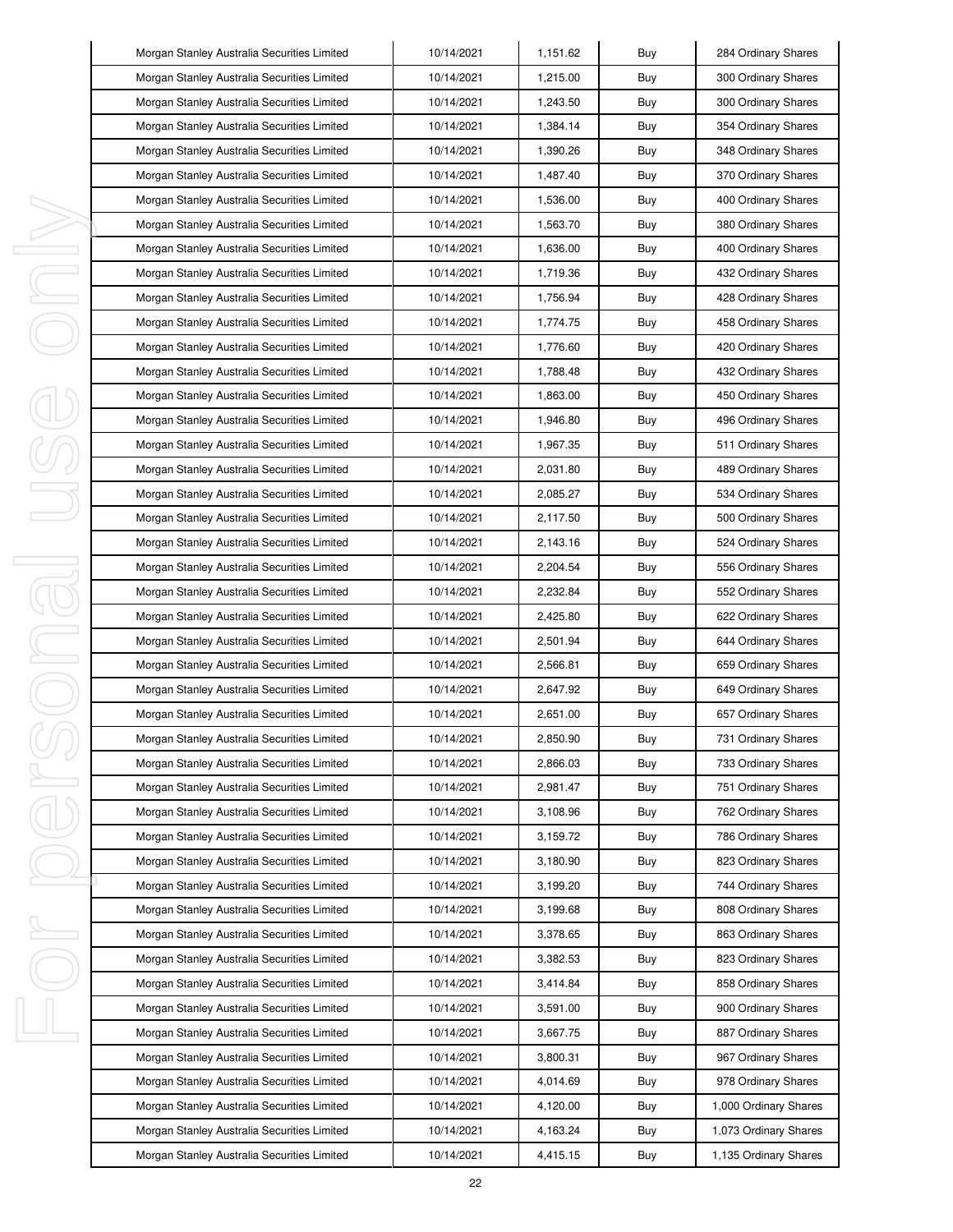|        | Morgan Stanley Australia Securities Limited | 10/14/2021 | 4,449.38  | Buy | 1,125 Ordinary Shares  |
|--------|---------------------------------------------|------------|-----------|-----|------------------------|
|        | Morgan Stanley Australia Securities Limited | 10/14/2021 | 4,548.08  | Buy | 1,112 Ordinary Shares  |
|        | Morgan Stanley Australia Securities Limited | 10/14/2021 | 4,773.84  | Buy | 1,189 Ordinary Shares  |
|        | Morgan Stanley Australia Securities Limited | 10/14/2021 | 4,785.84  | Buy | 1,156 Ordinary Shares  |
|        | Morgan Stanley Australia Securities Limited | 10/14/2021 | 5,266.17  | Buy | 1,286 Ordinary Shares  |
|        | Morgan Stanley Australia Securities Limited | 10/14/2021 | 5,336.50  | Buy | 1,300 Ordinary Shares  |
|        | Morgan Stanley Australia Securities Limited | 10/14/2021 | 5,392.81  | Buy | 1,381 Ordinary Shares  |
|        | Morgan Stanley Australia Securities Limited | 10/14/2021 | 5,442.11  | Buy | 1,383 Ordinary Shares  |
| I      | Morgan Stanley Australia Securities Limited | 10/14/2021 | 5,528.40  | Buy | 1,355 Ordinary Shares  |
| J      | Morgan Stanley Australia Securities Limited | 10/14/2021 | 5,595.88  | Buy | 1,406 Ordinary Shares  |
| I      | Morgan Stanley Australia Securities Limited | 10/14/2021 | 5,813.50  | Buy | 1,510 Ordinary Shares  |
|        | Morgan Stanley Australia Securities Limited | 10/14/2021 | 5,903.95  | Buy | 1,465 Ordinary Shares  |
|        | Morgan Stanley Australia Securities Limited | 10/14/2021 | 5,909.74  | Buy | 1,541 Ordinary Shares  |
|        | Morgan Stanley Australia Securities Limited | 10/14/2021 | 6,032.00  | Buy | 1,508 Ordinary Shares  |
|        | Morgan Stanley Australia Securities Limited | 10/14/2021 | 7,017.86  | Buy | 1,663 Ordinary Shares  |
|        | Morgan Stanley Australia Securities Limited | 10/14/2021 | 7,635.84  | Buy | 1,968 Ordinary Shares  |
|        | Morgan Stanley Australia Securities Limited | 10/14/2021 | 8,272.00  | Buy | 2,068 Ordinary Shares  |
|        | Morgan Stanley Australia Securities Limited | 10/14/2021 | 8,302.28  | Buy | 2,086 Ordinary Shares  |
|        | Morgan Stanley Australia Securities Limited | 10/14/2021 | 8,426.38  | Buy | 2,183 Ordinary Shares  |
|        | Morgan Stanley Australia Securities Limited | 10/14/2021 | 8,442.68  | Buy | 2,151 Ordinary Shares  |
|        | Morgan Stanley Australia Securities Limited | 10/14/2021 | 8,613.28  | Buy | 2,132 Ordinary Shares  |
| J<br>1 | Morgan Stanley Australia Securities Limited | 10/14/2021 | 9,384.48  | Buy | 2,352 Ordinary Shares  |
|        | Morgan Stanley Australia Securities Limited | 10/14/2021 | 9,742.73  | Buy | 2,451 Ordinary Shares  |
|        | Morgan Stanley Australia Securities Limited | 10/14/2021 | 11,159.28 | Buy | 2,818 Ordinary Shares  |
| I      | Morgan Stanley Australia Securities Limited | 10/14/2021 | 11,282.74 | Buy | 2,842 Ordinary Shares  |
|        | Morgan Stanley Australia Securities Limited | 10/14/2021 | 11,351.80 | Buy | 2,690 Ordinary Shares  |
|        | Morgan Stanley Australia Securities Limited | 10/14/2021 | 11,428.50 | Buy | 2,850 Ordinary Shares  |
|        | Morgan Stanley Australia Securities Limited | 10/14/2021 | 14,036.84 | Buy | 3,407 Ordinary Shares  |
|        | Morgan Stanley Australia Securities Limited | 10/14/2021 | 15,659.04 | Buy | 3,876 Ordinary Shares  |
|        | Morgan Stanley Australia Securities Limited | 10/14/2021 | 16,102.87 | Buy | 3,899 Ordinary Shares  |
| I      | Morgan Stanley Australia Securities Limited | 10/14/2021 | 16,507.68 | Buy | 4,046 Ordinary Shares  |
|        | Morgan Stanley Australia Securities Limited | 10/14/2021 | 16,973.46 | Buy | 4,254 Ordinary Shares  |
|        | Morgan Stanley Australia Securities Limited | 10/14/2021 | 17,200.89 | Buy | 4,311 Ordinary Shares  |
|        | Morgan Stanley Australia Securities Limited | 10/14/2021 | 18,288.10 | Buy | 4,595 Ordinary Shares  |
|        | Morgan Stanley Australia Securities Limited | 10/14/2021 | 19,668.20 | Buy | 4,574 Ordinary Shares  |
|        | Morgan Stanley Australia Securities Limited | 10/14/2021 | 20,344.50 | Buy | 4,950 Ordinary Shares  |
| ı      | Morgan Stanley Australia Securities Limited | 10/14/2021 | 20,485.20 | Buy | 5,160 Ordinary Shares  |
|        | Morgan Stanley Australia Securities Limited | 10/14/2021 | 21,702.10 | Buy | 5,047 Ordinary Shares  |
|        | Morgan Stanley Australia Securities Limited | 10/14/2021 | 23,671.88 | Buy | 6,101 Ordinary Shares  |
|        | Morgan Stanley Australia Securities Limited | 10/14/2021 | 26,240.00 | Buy | 6,560 Ordinary Shares  |
| I      | Morgan Stanley Australia Securities Limited | 10/14/2021 | 46,667.04 | Buy | 11,696 Ordinary Shares |
|        | Morgan Stanley Australia Securities Limited | 10/14/2021 | 73,865.40 | Buy | 17,178 Ordinary Shares |
|        | Morgan Stanley Australia Securities Limited | 10/15/2021 | 3.98      | Buy | 1 Ordinary Share       |
|        | Morgan Stanley Australia Securities Limited | 10/15/2021 | 246.76    | Buy | 62 Ordinary Shares     |
|        | Morgan Stanley Australia Securities Limited | 10/15/2021 | 256.64    | Buy | 64 Ordinary Shares     |
|        | Morgan Stanley Australia Securities Limited | 10/15/2021 | 557.20    | Buy | 140 Ordinary Shares    |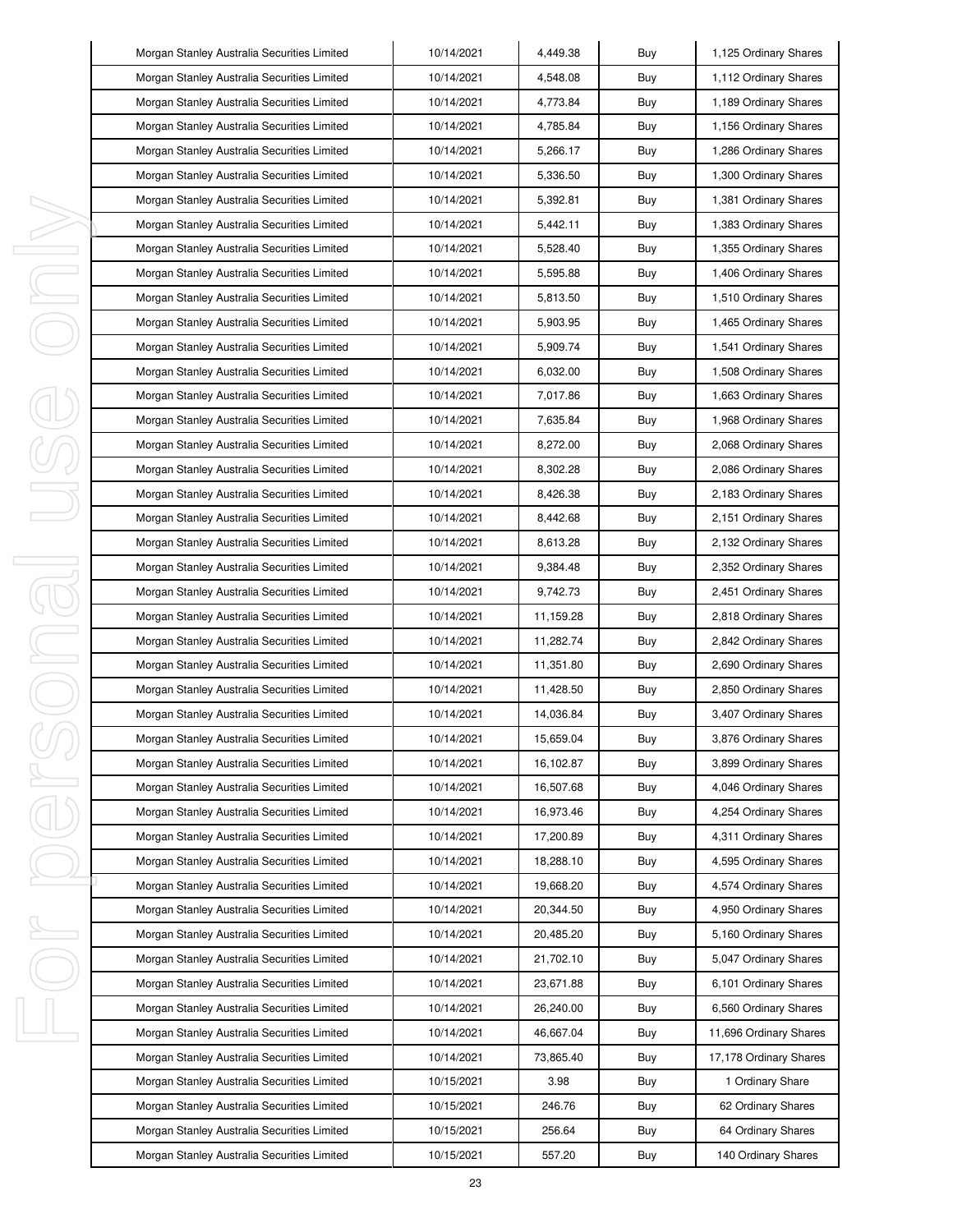|    | Morgan Stanley Australia Securities Limited | 10/15/2021 | 563.03    | Buy    | 142 Ordinary Shares     |
|----|---------------------------------------------|------------|-----------|--------|-------------------------|
|    | Morgan Stanley Australia Securities Limited | 10/15/2021 | 749.58    | Buy    | 186 Ordinary Shares     |
|    | Morgan Stanley Australia Securities Limited | 10/15/2021 | 1,028.23  | Buy    | 259 Ordinary Shares     |
|    | Morgan Stanley Australia Securities Limited | 10/15/2021 | 2,269.16  | Buy    | 568 Ordinary Shares     |
|    | Morgan Stanley Australia Securities Limited | 10/15/2021 | 2,593.50  | Buy    | 650 Ordinary Shares     |
|    | Morgan Stanley Australia Securities Limited | 10/15/2021 | 2,715.48  | Buy    | 684 Ordinary Shares     |
|    | Morgan Stanley Australia Securities Limited | 10/15/2021 | 2,754.16  | Buy    | 692 Ordinary Shares     |
|    | Morgan Stanley Australia Securities Limited | 10/15/2021 | 2,778.38  | Buy    | 692 Ordinary Shares     |
| I, | Morgan Stanley Australia Securities Limited | 10/15/2021 | 2,872.83  | Buy    | 731 Ordinary Shares     |
| J, | Morgan Stanley Australia Securities Limited | 10/15/2021 | 2,880.14  | Buy    | 731 Ordinary Shares     |
| I, | Morgan Stanley Australia Securities Limited | 10/15/2021 | 2,978.30  | Buy    | 754 Ordinary Shares     |
|    | Morgan Stanley Australia Securities Limited | 10/15/2021 | 3,379.02  | Buy    | 849 Ordinary Shares     |
|    | Morgan Stanley Australia Securities Limited | 10/15/2021 | 3,720.65  | Buy    | 929 Ordinary Shares     |
|    | Morgan Stanley Australia Securities Limited | 10/15/2021 | 5,539.15  | Buy    | 1,390 Ordinary Shares   |
|    | Morgan Stanley Australia Securities Limited | 10/15/2021 | 5,628.00  | Buy    | 1,400 Ordinary Shares   |
|    | Morgan Stanley Australia Securities Limited | 10/15/2021 | 5.660.40  | Buy    | 1,424 Ordinary Shares   |
|    | Morgan Stanley Australia Securities Limited | 10/15/2021 | 20,696.00 | Buy    | 5,200 Ordinary Shares   |
|    | Morgan Stanley Australia Securities Limited | 10/15/2021 | 21,601.86 | Buy    | 5,414 Ordinary Shares   |
|    | Morgan Stanley Australia Securities Limited | 10/15/2021 | 25,800.26 | Buy    | 6,507 Ordinary Shares   |
|    | Morgan Stanley Australia Securities Limited | 10/15/2021 | 27,577.42 | Buy    | 6,929 Ordinary Shares   |
|    | Morgan Stanley Australia Securities Limited | 10/15/2021 | 27,688.86 | Buy    | 6,957 Ordinary Shares   |
| I  | Morgan Stanley Australia Securities Limited | 10/15/2021 | 40,464.66 | Buy    | 10,167 Ordinary Shares  |
| J. | Morgan Stanley & Co. International plc      | 10/15/2021 | N/A       | Borrow | 108,095 Ordinary Shares |
|    | Morgan Stanley Australia Securities Limited | 10/18/2021 | 11.90     | Buy    | 3 Ordinary Shares       |
| I  | Morgan Stanley Australia Securities Limited | 10/18/2021 | 107.52    | Buy    | 28 Ordinary Shares      |
|    | Morgan Stanley Australia Securities Limited | 10/18/2021 | 208.98    | Buy    | 54 Ordinary Shares      |
|    | Morgan Stanley Australia Securities Limited | 10/18/2021 |           |        | 118 Ordinary Shares     |
|    |                                             |            | 454.30    | Buy    |                         |
|    | Morgan Stanley Australia Securities Limited | 10/18/2021 | 642.42    | Buy    | 166 Ordinary Shares     |
|    | Morgan Stanley Australia Securities Limited | 10/18/2021 | 777.70    | Buy    | 202 Ordinary Shares     |
|    | Morgan Stanley Australia Securities Limited | 10/18/2021 | 780.54    | Buy    | 203 Ordinary Shares     |
| I  | Morgan Stanley Australia Securities Limited | 10/18/2021 | 956.04    | Buy    | 248 Ordinary Shares     |
|    | Morgan Stanley Australia Securities Limited | 10/18/2021 | 1,000.44  | Buy    | 252 Ordinary Shares     |
|    | Morgan Stanley Australia Securities Limited | 10/18/2021 | 1,032.96  | Buy    | 269 Ordinary Shares     |
|    | Morgan Stanley Australia Securities Limited | 10/18/2021 | 1,134.28  | Buy    | 295 Ordinary Shares     |
|    | Morgan Stanley Australia Securities Limited | 10/18/2021 | 1,208.90  | Buy    | 314 Ordinary Shares     |
|    | Morgan Stanley Australia Securities Limited | 10/18/2021 | 1,555.40  | Buy    | 404 Ordinary Shares     |
| I, | Morgan Stanley Australia Securities Limited | 10/18/2021 | 1,570.56  | Buy    | 409 Ordinary Shares     |
|    | Morgan Stanley Australia Securities Limited | 10/18/2021 | 2,168.92  | Buy    | 559 Ordinary Shares     |
|    | Morgan Stanley Australia Securities Limited | 10/18/2021 | 2,171.40  | Buy    | 564 Ordinary Shares     |
|    | Morgan Stanley Australia Securities Limited | 10/18/2021 | 2,254.24  | Buy    | 584 Ordinary Shares     |
| I, | Morgan Stanley Australia Securities Limited | 10/18/2021 | 2,546.95  | Buy    | 665 Ordinary Shares     |
|    | Morgan Stanley Australia Securities Limited | 10/18/2021 | 2,633.40  | Buy    | 665 Ordinary Shares     |
|    | Morgan Stanley Australia Securities Limited | 10/18/2021 | 2,659.54  | Buy    | 689 Ordinary Shares     |
|    | Morgan Stanley Australia Securities Limited | 10/18/2021 | 3,352.32  | Buy    | 873 Ordinary Shares     |
|    | Morgan Stanley Australia Securities Limited | 10/18/2021 | 3,472.04  | Buy    | 903 Ordinary Shares     |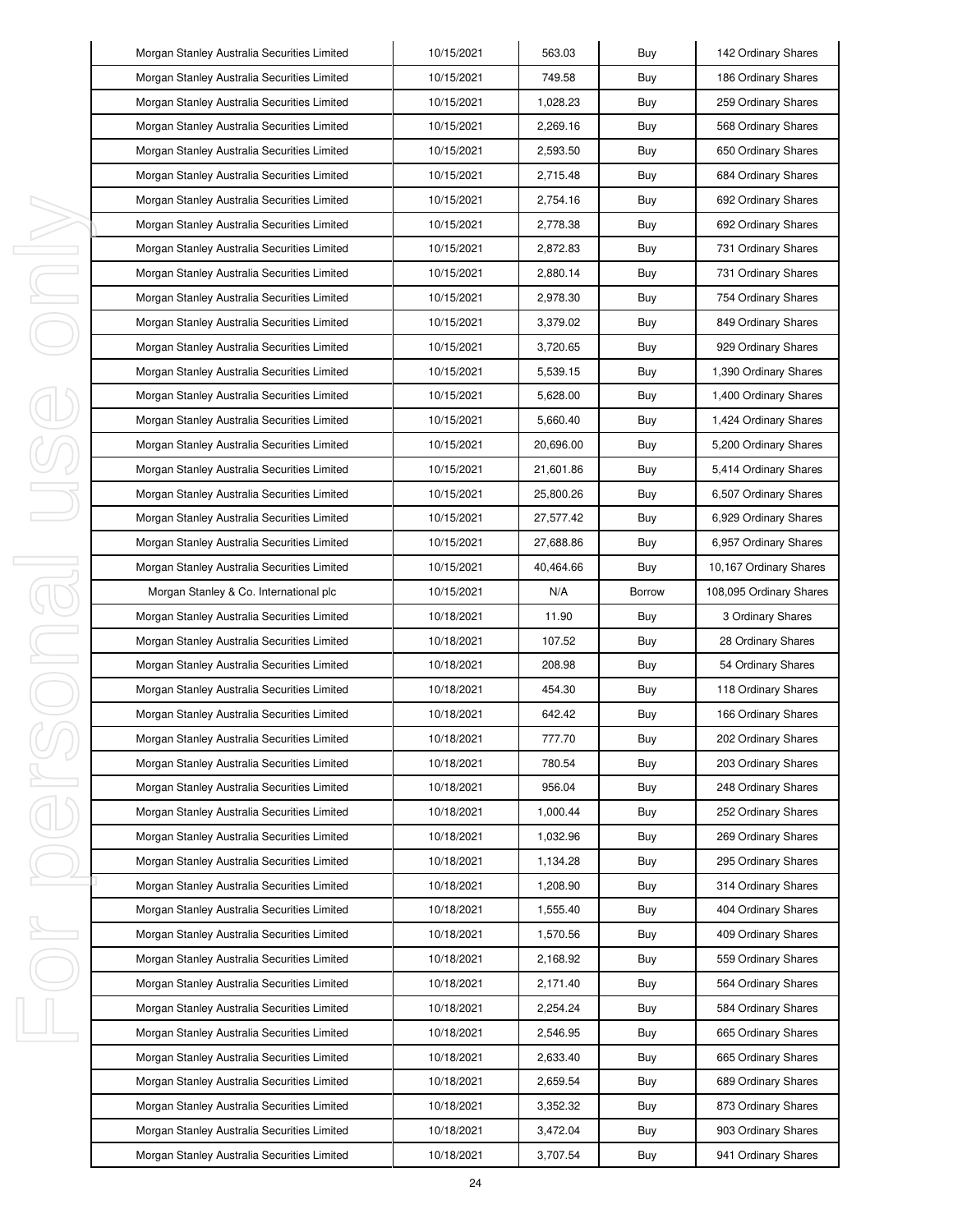| Morgan Stanley Australia Securities Limited | 10/18/2021 | 3,728.76  | Buy                    | 966 Ordinary Shares          |
|---------------------------------------------|------------|-----------|------------------------|------------------------------|
| Morgan Stanley Australia Securities Limited | 10/18/2021 | 3,759.36  | Buy                    | 979 Ordinary Shares          |
| Morgan Stanley Australia Securities Limited | 10/18/2021 | 3,941.06  | Buy                    | 1,021 Ordinary Shares        |
| Morgan Stanley Australia Securities Limited | 10/18/2021 | 4.084.50  | Buy                    | 1,050 Ordinary Shares        |
| Morgan Stanley Australia Securities Limited | 10/18/2021 | 4,169.73  | Buy                    | 1,061 Ordinary Shares        |
| Morgan Stanley Australia Securities Limited | 10/18/2021 | 4,189.44  | Buy                    | 1,091 Ordinary Shares        |
| Morgan Stanley Australia Securities Limited | 10/18/2021 | 4,554.55  | Buy                    | 1,183 Ordinary Shares        |
| Morgan Stanley Australia Securities Limited | 10/18/2021 | 4,880.40  | Buy                    | 1,245 Ordinary Shares        |
| Morgan Stanley Australia Securities Limited | 10/18/2021 | 5,557.65  | Buy                    | 1,407 Ordinary Shares        |
| Morgan Stanley Australia Securities Limited | 10/18/2021 | 14,027.24 | Buy                    | 3,634 Ordinary Shares        |
| Morgan Stanley Australia Securities Limited | 10/18/2021 | 18,040.32 | Buy                    | 4,698 Ordinary Shares        |
| Morgan Stanley Australia Securities Limited | 10/18/2021 | 21,327.36 | Buy                    | 5,554 Ordinary Shares        |
| Morgan Stanley Australia Securities Limited | 10/18/2021 | 27,240.96 | Buy                    | 7,094 Ordinary Shares        |
| Morgan Stanley & Co. LLC                    | 10/18/2021 | N/A       | Borrow                 | 1,684,410 Ordinary<br>Shares |
| Morgan Stanley & Co. International plc      | 10/18/2021 | N/A       | Borrow                 | 4,277 Ordinary Shares        |
| Morgan Stanley & Co. International plc      | 10/18/2021 | N/A       | Collateral<br>Received | 156,473 Ordinary Shares      |
| Morgan Stanley Australia Securities Limited | 10/19/2021 | 104.26    | Buy                    | 26 Ordinary Shares           |
| Morgan Stanley Australia Securities Limited | 10/19/2021 | 281.25    | Buy                    | 75 Ordinary Shares           |
| Morgan Stanley Australia Securities Limited | 10/19/2021 | 287.64    | Buy                    | 72 Ordinary Shares           |
| Morgan Stanley Australia Securities Limited | 10/19/2021 | 341.42    | Buy                    | 86 Ordinary Shares           |
| Morgan Stanley Australia Securities Limited | 10/19/2021 | 478.24    | Buy                    | 122 Ordinary Shares          |
| Morgan Stanley Australia Securities Limited | 10/19/2021 | 510.25    | Buy                    | 131 Ordinary Shares          |
| Morgan Stanley Australia Securities Limited | 10/19/2021 | 658.76    | Buy                    | 172 Ordinary Shares          |
| Morgan Stanley Australia Securities Limited | 10/19/2021 | 663.52    | Buy                    | 176 Ordinary Shares          |
| Morgan Stanley Australia Securities Limited | 10/19/2021 | 949.84    | Buy                    | 248 Ordinary Shares          |
| Morgan Stanley Australia Securities Limited | 10/19/2021 | 997.50    | Buy                    | 250 Ordinary Shares          |
| Morgan Stanley Australia Securities Limited | 10/19/2021 | 1,007.25  | Buy                    | 255 Ordinary Shares          |
| Morgan Stanley Australia Securities Limited | 10/19/2021 | 1,022.55  | Buy                    | 255 Ordinary Shares          |
| Morgan Stanley Australia Securities Limited | 10/19/2021 | 1,039.29  | Buy                    | 271 Ordinary Shares          |
| Morgan Stanley Australia Securities Limited | 10/19/2021 | 1,068.38  | Buy                    | 275 Ordinary Shares          |
| Morgan Stanley Australia Securities Limited | 10/19/2021 | 1,084.88  | Buy                    | 275 Ordinary Shares          |
| Morgan Stanley Australia Securities Limited | 10/19/2021 | 1,125.75  | Buy                    | 285 Ordinary Shares          |
| Morgan Stanley Australia Securities Limited | 10/19/2021 | 1,155.00  | Buy                    | 300 Ordinary Shares          |
| Morgan Stanley Australia Securities Limited | 10/19/2021 | 1,179.31  | Buy                    | 302 Ordinary Shares          |
| Morgan Stanley Australia Securities Limited | 10/19/2021 | 1,187.76  | Buy                    | 303 Ordinary Shares          |
| Morgan Stanley Australia Securities Limited | 10/19/2021 | 1,212.10  | Buy                    | 310 Ordinary Shares          |
| Morgan Stanley Australia Securities Limited | 10/19/2021 | 1,304.73  | Buy                    | 342 Ordinary Shares          |
| Morgan Stanley Australia Securities Limited | 10/19/2021 | 1,327.19  | Buy                    | 339 Ordinary Shares          |
| Morgan Stanley Australia Securities Limited | 10/19/2021 | 1,349.22  | Buy                    | 339 Ordinary Shares          |
| Morgan Stanley Australia Securities Limited | 10/19/2021 | 1,353.60  | Buy                    | 360 Ordinary Shares          |
| Morgan Stanley Australia Securities Limited | 10/19/2021 | 1,376.00  | Buy                    | 344 Ordinary Shares          |
| Morgan Stanley & Co. International plc      | 10/19/2021 | 1,392.00  | Buy                    | 348 Ordinary Shares          |
| Morgan Stanley Australia Securities Limited | 10/19/2021 | 1,400.49  | Buy                    | 351 Ordinary Shares          |
| Morgan Stanley Australia Securities Limited | 10/19/2021 | 1,410.52  | Buy                    | 358 Ordinary Shares          |
| Morgan Stanley Australia Securities Limited | 10/19/2021 | 1,461.10  | Buy                    | 380 Ordinary Shares          |
| Morgan Stanley Australia Securities Limited | 10/19/2021 | 1,508.00  | Buy                    | 400 Ordinary Shares          |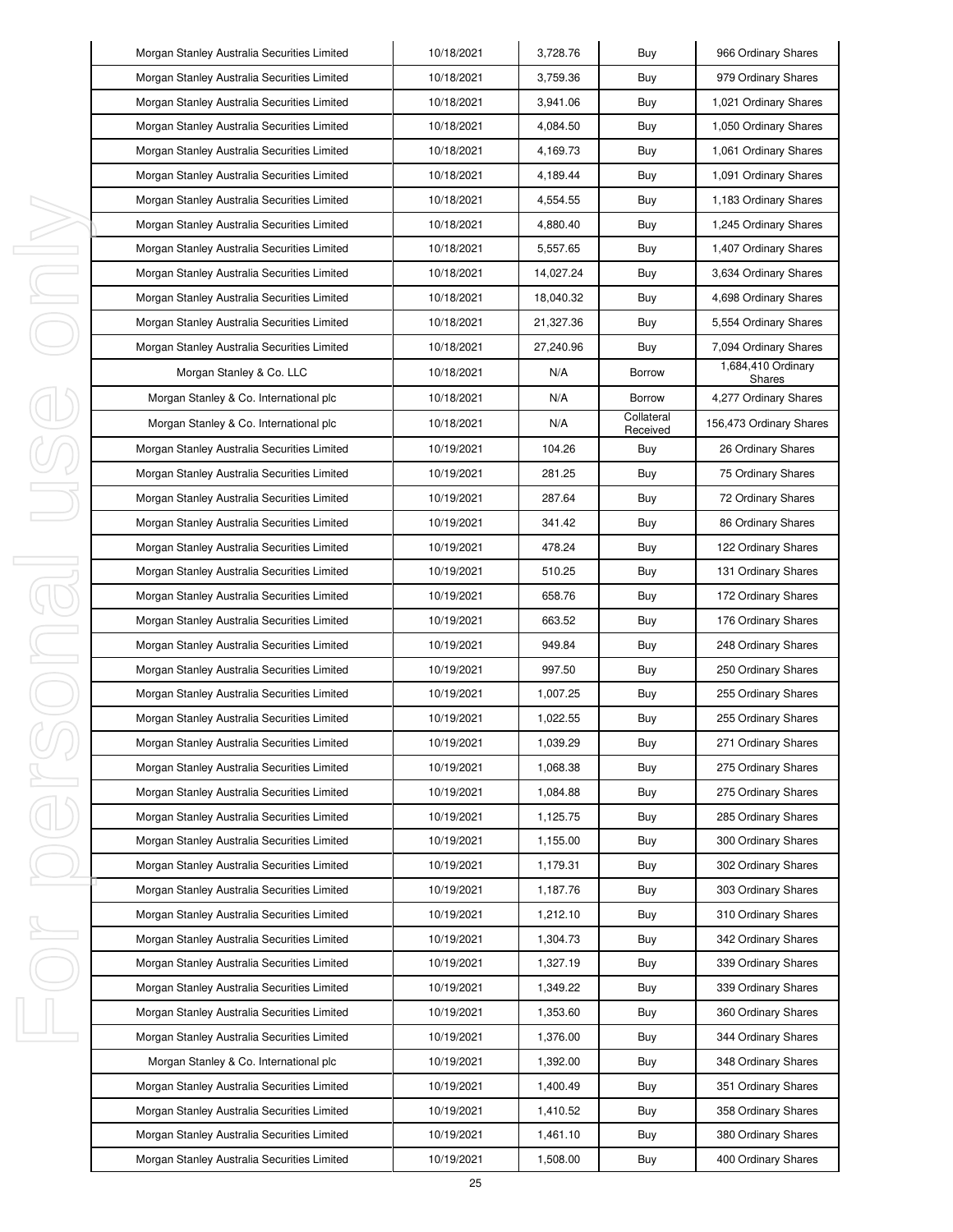|   | Morgan Stanley Australia Securities Limited | 10/19/2021 | 1,532.30 | Buy | 385 Ordinary Shares   |
|---|---------------------------------------------|------------|----------|-----|-----------------------|
|   | Morgan Stanley Australia Securities Limited | 10/19/2021 | 1,582.52 | Buy | 417 Ordinary Shares   |
|   | Morgan Stanley Australia Securities Limited | 10/19/2021 | 1,595.70 | Buy | 405 Ordinary Shares   |
|   | Morgan Stanley Australia Securities Limited | 10/19/2021 | 1,642.60 | Buy | 430 Ordinary Shares   |
|   | Morgan Stanley Australia Securities Limited | 10/19/2021 | 1,820.48 | Buy | 465 Ordinary Shares   |
|   | Morgan Stanley Australia Securities Limited | 10/19/2021 | 1,952.00 | Buy | 488 Ordinary Shares   |
|   | Morgan Stanley Australia Securities Limited | 10/19/2021 | 2,036.61 | Buy | 513 Ordinary Shares   |
|   | Morgan Stanley Australia Securities Limited | 10/19/2021 | 2,156.18 | Buy | 555 Ordinary Shares   |
| I | Morgan Stanley Australia Securities Limited | 10/19/2021 | 2,158.59 | Buy | 541 Ordinary Shares   |
| ı | Morgan Stanley Australia Securities Limited | 10/19/2021 | 2,242.64 | Buy | 578 Ordinary Shares   |
| I | Morgan Stanley Australia Securities Limited | 10/19/2021 | 2,581.88 | Buy | 675 Ordinary Shares   |
|   | Morgan Stanley Australia Securities Limited | 10/19/2021 | 2,594.07 | Buy | 666 Ordinary Shares   |
|   | Morgan Stanley Australia Securities Limited | 10/19/2021 | 2,758.00 | Buy | 700 Ordinary Shares   |
|   | Morgan Stanley Australia Securities Limited | 10/19/2021 | 3,140.13 | Buy | 787 Ordinary Shares   |
|   | Morgan Stanley Australia Securities Limited | 10/19/2021 | 3,185.91 | Buy | 819 Ordinary Shares   |
|   | Morgan Stanley Australia Securities Limited | 10/19/2021 | 3,279.22 | Buy | 826 Ordinary Shares   |
|   | Morgan Stanley Australia Securities Limited | 10/19/2021 | 3,292.52 | Buy | 841 Ordinary Shares   |
|   | Morgan Stanley Australia Securities Limited | 10/19/2021 | 3,395.91 | Buy | 863 Ordinary Shares   |
|   | Morgan Stanley Australia Securities Limited | 10/19/2021 | 3,469.70 | Buy | 884 Ordinary Shares   |
|   | Morgan Stanley Australia Securities Limited | 10/19/2021 | 3,541.50 | Buy | 900 Ordinary Shares   |
|   | Morgan Stanley Australia Securities Limited | 10/19/2021 | 3,745.18 | Buy | 941 Ordinary Shares   |
| I | Morgan Stanley Australia Securities Limited | 10/19/2021 | 3,830.61 | Buy | 986 Ordinary Shares   |
| J | Morgan Stanley Australia Securities Limited | 10/19/2021 | 3,840.00 | Buy | 1,000 Ordinary Shares |
|   | Morgan Stanley Australia Securities Limited | 10/19/2021 | 4,386.48 | Buy | 1,119 Ordinary Shares |
| J | Morgan Stanley Australia Securities Limited | 10/19/2021 | 4,529.24 | Buy | 1,138 Ordinary Shares |
|   | Morgan Stanley Australia Securities Limited | 10/19/2021 | 4,536.00 | Buy | 1,200 Ordinary Shares |
|   | Morgan Stanley Australia Securities Limited | 10/19/2021 | 4,621.08 | Buy | 1,164 Ordinary Shares |
|   | Morgan Stanley Australia Securities Limited | 10/19/2021 | 4,974.48 | Buy | 1,323 Ordinary Shares |
|   | Morgan Stanley Australia Securities Limited | 10/19/2021 | 5,079.27 | Buy | 1,273 Ordinary Shares |
|   | Morgan Stanley Australia Securities Limited | 10/19/2021 | 5,268.10 | Buy | 1,390 Ordinary Shares |
| I | Morgan Stanley Australia Securities Limited | 10/19/2021 | 5,280.68 | Buy | 1,361 Ordinary Shares |
|   | Morgan Stanley Australia Securities Limited | 10/19/2021 | 5,439.68 | Buy | 1,424 Ordinary Shares |
|   | Morgan Stanley Australia Securities Limited | 10/19/2021 | 5,940.55 | Buy | 1,543 Ordinary Shares |
|   | Morgan Stanley Australia Securities Limited | 10/19/2021 | 6,188.90 | Buy | 1,555 Ordinary Shares |
|   | Morgan Stanley Australia Securities Limited | 10/19/2021 | 6,214.11 | Buy | 1,631 Ordinary Shares |
|   | Morgan Stanley Australia Securities Limited | 10/19/2021 | 6,376.70 | Buy | 1,705 Ordinary Shares |
| I | Morgan Stanley Australia Securities Limited | 10/19/2021 | 6,612.00 | Buy | 1,653 Ordinary Shares |
|   | Morgan Stanley Australia Securities Limited | 10/19/2021 | 6,703.20 | Buy | 1,680 Ordinary Shares |
|   | Morgan Stanley Australia Securities Limited | 10/19/2021 | 6,885.30 | Buy | 1,770 Ordinary Shares |
|   | Morgan Stanley Australia Securities Limited | 10/19/2021 | 6,943.79 | Buy | 1,813 Ordinary Shares |
| I | Morgan Stanley Australia Securities Limited | 10/19/2021 | 6,968.00 | Buy | 1,742 Ordinary Shares |
|   | Morgan Stanley Australia Securities Limited | 10/19/2021 | 7,334.40 | Buy | 1,910 Ordinary Shares |
|   | Morgan Stanley Australia Securities Limited | 10/19/2021 | 7,541.27 | Buy | 1,969 Ordinary Shares |
|   | Morgan Stanley Australia Securities Limited | 10/19/2021 | 7,732.00 | Buy | 1,933 Ordinary Shares |
|   | Morgan Stanley Australia Securities Limited | 10/19/2021 | 8,502.00 | Buy | 2,180 Ordinary Shares |
|   | Morgan Stanley Australia Securities Limited | 10/19/2021 | 8,533.35 | Buy | 2,205 Ordinary Shares |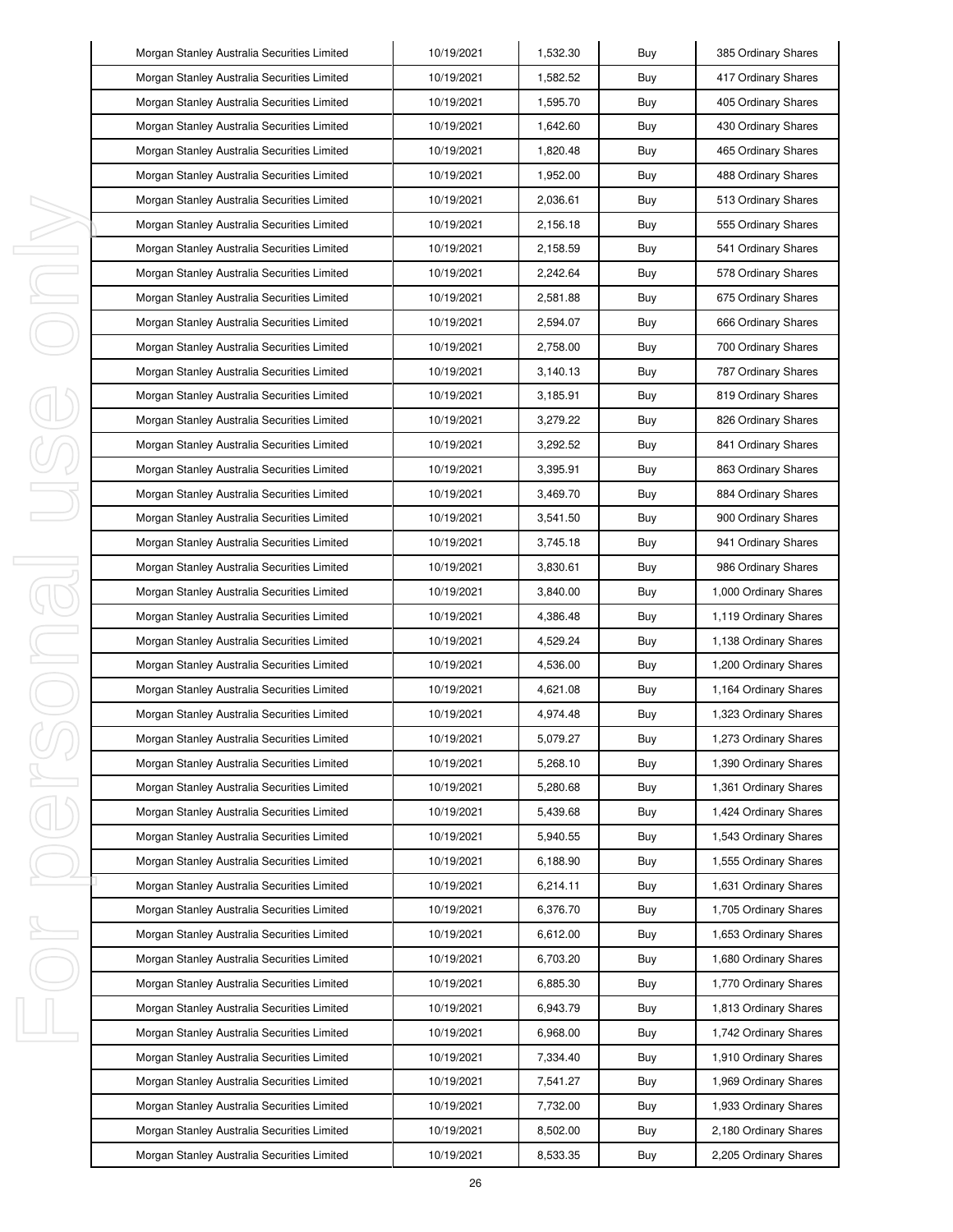|   | Morgan Stanley Australia Securities Limited | 10/19/2021 | 9,336.32   | Buy | 2,397 Ordinary Shares  |
|---|---------------------------------------------|------------|------------|-----|------------------------|
|   | Morgan Stanley Australia Securities Limited | 10/19/2021 | 10,064.60  | Buy | 2,548 Ordinary Shares  |
|   | Morgan Stanley Australia Securities Limited | 10/19/2021 | 11,732.00  | Buy | 2,933 Ordinary Shares  |
|   | Morgan Stanley Australia Securities Limited | 10/19/2021 | 12,049.38  | Buy | 3,066 Ordinary Shares  |
|   | Morgan Stanley Australia Securities Limited | 10/19/2021 | 12,400.92  | Buy | 3,108 Ordinary Shares  |
|   | Morgan Stanley Australia Securities Limited | 10/19/2021 | 12,840.62  | Buy | 3,406 Ordinary Shares  |
|   | Morgan Stanley Australia Securities Limited | 10/19/2021 | 12,885.00  | Buy | 3,436 Ordinary Shares  |
|   | Morgan Stanley Australia Securities Limited | 10/19/2021 | 13,030.08  | Buy | 3,324 Ordinary Shares  |
| I | Morgan Stanley Australia Securities Limited | 10/19/2021 | 13,402.48  | Buy | 3,419 Ordinary Shares  |
| I | Morgan Stanley Australia Securities Limited | 10/19/2021 | 15,471.54  | Buy | 4,093 Ordinary Shares  |
| I | Morgan Stanley Australia Securities Limited | 10/19/2021 | 16,752.88  | Buy | 4,252 Ordinary Shares  |
|   | Morgan Stanley Australia Securities Limited | 10/19/2021 | 19,064.00  | Buy | 4,766 Ordinary Shares  |
|   | Morgan Stanley Australia Securities Limited | 10/19/2021 | 19,122.95  | Buy | 4,967 Ordinary Shares  |
|   | Morgan Stanley Australia Securities Limited | 10/19/2021 | 20,281.44  | Buy | 5,394 Ordinary Shares  |
|   | Morgan Stanley Australia Securities Limited | 10/19/2021 | 23,396.60  | Buy | 6,157 Ordinary Shares  |
|   | Morgan Stanley Australia Securities Limited | 10/19/2021 | 24,346.60  | Buy | 6,407 Ordinary Shares  |
|   | Morgan Stanley Australia Securities Limited | 10/19/2021 | 24,833.67  | Buy | 6,319 Ordinary Shares  |
|   | Morgan Stanley Australia Securities Limited | 10/19/2021 | 27,152.24  | Buy | 6,998 Ordinary Shares  |
|   | Morgan Stanley Australia Securities Limited | 10/19/2021 | 30,919.35  | Buy | 8,031 Ordinary Shares  |
|   | Morgan Stanley Australia Securities Limited | 10/19/2021 | 31,714.72  | Buy | 8,368 Ordinary Shares  |
|   | Morgan Stanley Australia Securities Limited | 10/19/2021 | 34,093.50  | Buy | 8,925 Ordinary Shares  |
| I | Morgan Stanley Australia Securities Limited | 10/19/2021 | 38,336.22  | Buy | 10,062 Ordinary Shares |
| j | Morgan Stanley Australia Securities Limited | 10/19/2021 | 42,039.36  | Buy | 10,616 Ordinary Shares |
|   | Morgan Stanley Australia Securities Limited | 10/19/2021 | 43,282.20  | Buy | 11,098 Ordinary Shares |
| I | Morgan Stanley Australia Securities Limited | 10/19/2021 | 46,000.00  | Buy | 11,500 Ordinary Shares |
| I | Morgan Stanley Australia Securities Limited | 10/19/2021 | 46,481.61  | Buy | 11,949 Ordinary Shares |
|   | Morgan Stanley Australia Securities Limited | 10/19/2021 | 47,558.00  | Buy | 12,040 Ordinary Shares |
|   | Morgan Stanley Australia Securities Limited | 10/19/2021 | 51,254.44  | Buy | 12,878 Ordinary Shares |
|   | Morgan Stanley Australia Securities Limited | 10/19/2021 | 52,472.92  | Buy | 13,318 Ordinary Shares |
|   | Morgan Stanley Australia Securities Limited | 10/19/2021 | 54,685.44  | Buy | 14,241 Ordinary Shares |
| I | Morgan Stanley Australia Securities Limited | 10/19/2021 | 55,664.49  | Buy | 13,951 Ordinary Shares |
|   | Morgan Stanley Australia Securities Limited | 10/19/2021 | 58,760.80  | Buy | 14,990 Ordinary Shares |
|   | Morgan Stanley Australia Securities Limited | 10/19/2021 | 60,145.80  | Buy | 15,422 Ordinary Shares |
|   | Morgan Stanley Australia Securities Limited | 10/19/2021 | 76,324.24  | Buy | 19,928 Ordinary Shares |
|   | Morgan Stanley Australia Securities Limited | 10/19/2021 | 100,361.88 | Buy | 25,668 Ordinary Shares |
|   | Morgan Stanley Australia Securities Limited | 10/19/2021 | 104,386.38 | Buy | 26,162 Ordinary Shares |
| ı | Morgan Stanley Australia Securities Limited | 10/20/2021 | 33.68      | Buy | 8 Ordinary Shares      |
|   | Morgan Stanley Australia Securities Limited | 10/20/2021 | 902.52     | Buy | 218 Ordinary Shares    |
|   | Morgan Stanley Australia Securities Limited | 10/20/2021 | 1,185.31   | Buy | 287 Ordinary Shares    |
|   | Morgan Stanley Australia Securities Limited | 10/20/2021 | 1,281.00   | Buy | 305 Ordinary Shares    |
| I | Morgan Stanley Australia Securities Limited | 10/20/2021 | 1,322.69   | Buy | 323 Ordinary Shares    |
|   | Morgan Stanley Australia Securities Limited | 10/20/2021 | 1,742.76   | Buy | 412 Ordinary Shares    |
|   | Morgan Stanley Australia Securities Limited | 10/20/2021 | 1,757.70   | Buy | 434 Ordinary Shares    |
|   | Morgan Stanley Australia Securities Limited | 10/20/2021 | 2,097.34   | Buy | 497 Ordinary Shares    |
|   | Morgan Stanley Australia Securities Limited | 10/20/2021 | 2,112.60   | Buy | 503 Ordinary Shares    |
|   | Morgan Stanley Australia Securities Limited | 10/20/2021 | 2,115.00   | Buy | 500 Ordinary Shares    |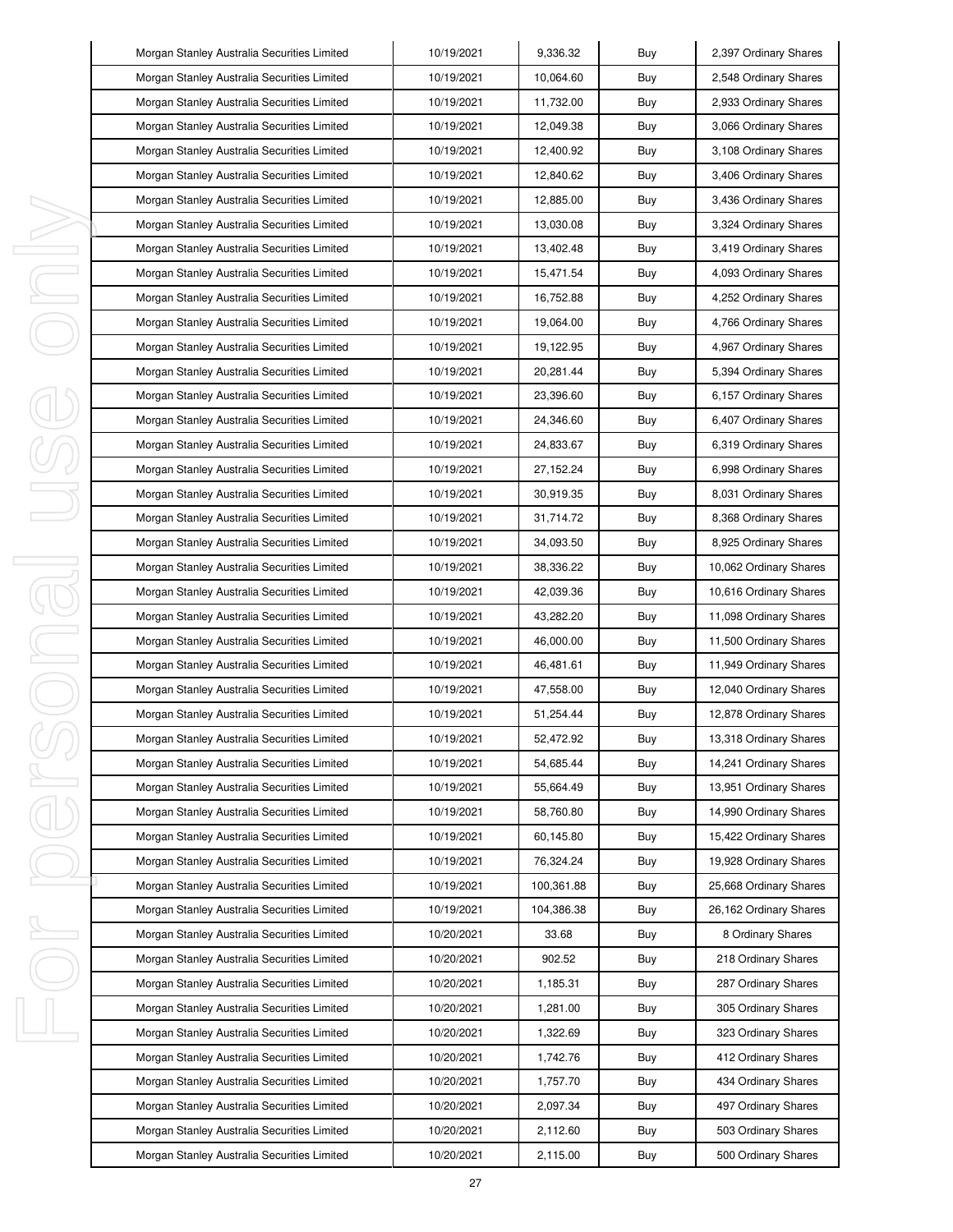|        | Morgan Stanley Australia Securities Limited | 10/20/2021 | 2,278.39  | Buy                    | 551 Ordinary Shares     |
|--------|---------------------------------------------|------------|-----------|------------------------|-------------------------|
|        | Morgan Stanley Australia Securities Limited | 10/20/2021 | 2,418.00  | Buy                    | 600 Ordinary Shares     |
|        | Morgan Stanley Australia Securities Limited | 10/20/2021 | 2,456.16  | Buy                    | 602 Ordinary Shares     |
|        | Morgan Stanley Australia Securities Limited | 10/20/2021 | 2,633.28  | Buy                    | 633 Ordinary Shares     |
|        | Morgan Stanley Australia Securities Limited | 10/20/2021 | 2,679.04  | Buy                    | 644 Ordinary Shares     |
|        | Morgan Stanley Australia Securities Limited | 10/20/2021 | 2,801.40  | Buy                    | 690 Ordinary Shares     |
|        | Morgan Stanley Australia Securities Limited | 10/20/2021 | 2,861.16  | Buy                    | 678 Ordinary Shares     |
|        | Morgan Stanley Australia Securities Limited | 10/20/2021 | 3,414.73  | Buy                    | 839 Ordinary Shares     |
| I      | Morgan Stanley Australia Securities Limited | 10/20/2021 | 3,678.45  | Buy                    | 895 Ordinary Shares     |
| I      | Morgan Stanley Australia Securities Limited | 10/20/2021 | 3,709.20  | Buy                    | 880 Ordinary Shares     |
| I      | Morgan Stanley Australia Securities Limited | 10/20/2021 | 4,080.00  | Buy                    | 1,000 Ordinary Shares   |
|        | Morgan Stanley Australia Securities Limited | 10/20/2021 | 4,228.85  | Buy                    | 1,019 Ordinary Shares   |
|        | Morgan Stanley Australia Securities Limited | 10/20/2021 | 4,386.82  | Buy                    | 1,042 Ordinary Shares   |
|        | Morgan Stanley Australia Securities Limited | 10/20/2021 | 4,786.77  | Buy                    | 1,137 Ordinary Shares   |
|        | Morgan Stanley Australia Securities Limited | 10/20/2021 | 5,090.40  | Buy                    | 1,260 Ordinary Shares   |
|        | Morgan Stanley Australia Securities Limited | 10/20/2021 | 5,212.50  | Buy                    | 1,250 Ordinary Shares   |
|        | Morgan Stanley Australia Securities Limited | 10/20/2021 | 5,592.06  | Buy                    | 1,322 Ordinary Shares   |
|        | Morgan Stanley Australia Securities Limited | 10/20/2021 | 6,120.81  | Buy                    | 1,447 Ordinary Shares   |
|        | Morgan Stanley Australia Securities Limited | 10/20/2021 | 6,454.02  | Buy                    | 1,578 Ordinary Shares   |
|        | Morgan Stanley Australia Securities Limited | 10/20/2021 | 7,641.92  | Buy                    | 1,837 Ordinary Shares   |
|        | Morgan Stanley Australia Securities Limited | 10/20/2021 | 9,369.14  | Buy                    | 2,302 Ordinary Shares   |
| I<br>j | Morgan Stanley Australia Securities Limited | 10/20/2021 | 9,652.86  | Buy                    | 2,282 Ordinary Shares   |
|        | Morgan Stanley Australia Securities Limited | 10/20/2021 | 10,335.55 | Buy                    | 2,455 Ordinary Shares   |
|        | Morgan Stanley Australia Securities Limited | 10/20/2021 | 11,679.03 | Buy                    | 2,761 Ordinary Shares   |
| I      | Morgan Stanley Australia Securities Limited | 10/20/2021 | 12,213.60 | Buy                    | 2,908 Ordinary Shares   |
| I      | Morgan Stanley Australia Securities Limited | 10/20/2021 | 13,307.58 | Buy                    | 3,146 Ordinary Shares   |
|        | Morgan Stanley Australia Securities Limited | 10/20/2021 | 13,633.13 | Buy                    | 3,301 Ordinary Shares   |
|        | Morgan Stanley Australia Securities Limited | 10/20/2021 | 20,618.92 | Buy                    | 4,886 Ordinary Shares   |
|        | Morgan Stanley Australia Securities Limited | 10/20/2021 | 21,071.26 | Buy                    | 5,102 Ordinary Shares   |
|        | Morgan Stanley Australia Securities Limited | 10/20/2021 | 21,119.12 | Buy                    | 5,126 Ordinary Shares   |
| I      | Morgan Stanley Australia Securities Limited | 10/20/2021 | 21,989.40 | Buy                    | 5,470 Ordinary Shares   |
|        | Morgan Stanley Australia Securities Limited | 10/20/2021 | 24,284.43 | Buy                    | 5,741 Ordinary Shares   |
|        | Morgan Stanley Australia Securities Limited | 10/20/2021 | 51,762.51 | Buy                    | 12,237 Ordinary Shares  |
|        | Morgan Stanley Australia Securities Limited | 10/20/2021 | 58,107.51 | Buy                    | 13,737 Ordinary Shares  |
|        | Morgan Stanley & Co. International plc      | 10/20/2021 | N/A       | Collateral<br>Received | 156,473 Ordinary Shares |
|        | Morgan Stanley Australia Securities Limited | 10/21/2021 | 45.54     | Buy                    | 11 Ordinary Shares      |
| I      | Morgan Stanley Australia Securities Limited | 10/21/2021 | 92.69     | Buy                    | 23 Ordinary Shares      |
|        | Morgan Stanley Australia Securities Limited | 10/21/2021 | 305.52    | Buy                    | 76 Ordinary Shares      |
|        | Morgan Stanley Australia Securities Limited | 10/21/2021 | 414.10    | Buy                    | 101 Ordinary Shares     |
|        | Morgan Stanley Australia Securities Limited | 10/21/2021 | 511.70    | Buy                    | 119 Ordinary Shares     |
| I      | Morgan Stanley Australia Securities Limited | 10/21/2021 | 612.73    | Buy                    | 142 Ordinary Shares     |
|        | Morgan Stanley Australia Securities Limited | 10/21/2021 | 692.22    | Buy                    | 166 Ordinary Shares     |
|        | Morgan Stanley Australia Securities Limited | 10/21/2021 | 783.73    | Buy                    | 181 Ordinary Shares     |
|        | Morgan Stanley Australia Securities Limited | 10/21/2021 | 822.00    | Buy                    | 200 Ordinary Shares     |
|        | Morgan Stanley Australia Securities Limited | 10/21/2021 | 1,003.00  | Buy                    | 236 Ordinary Shares     |
|        | Morgan Stanley Australia Securities Limited | 10/21/2021 | 1,005.60  | Buy                    | 240 Ordinary Shares     |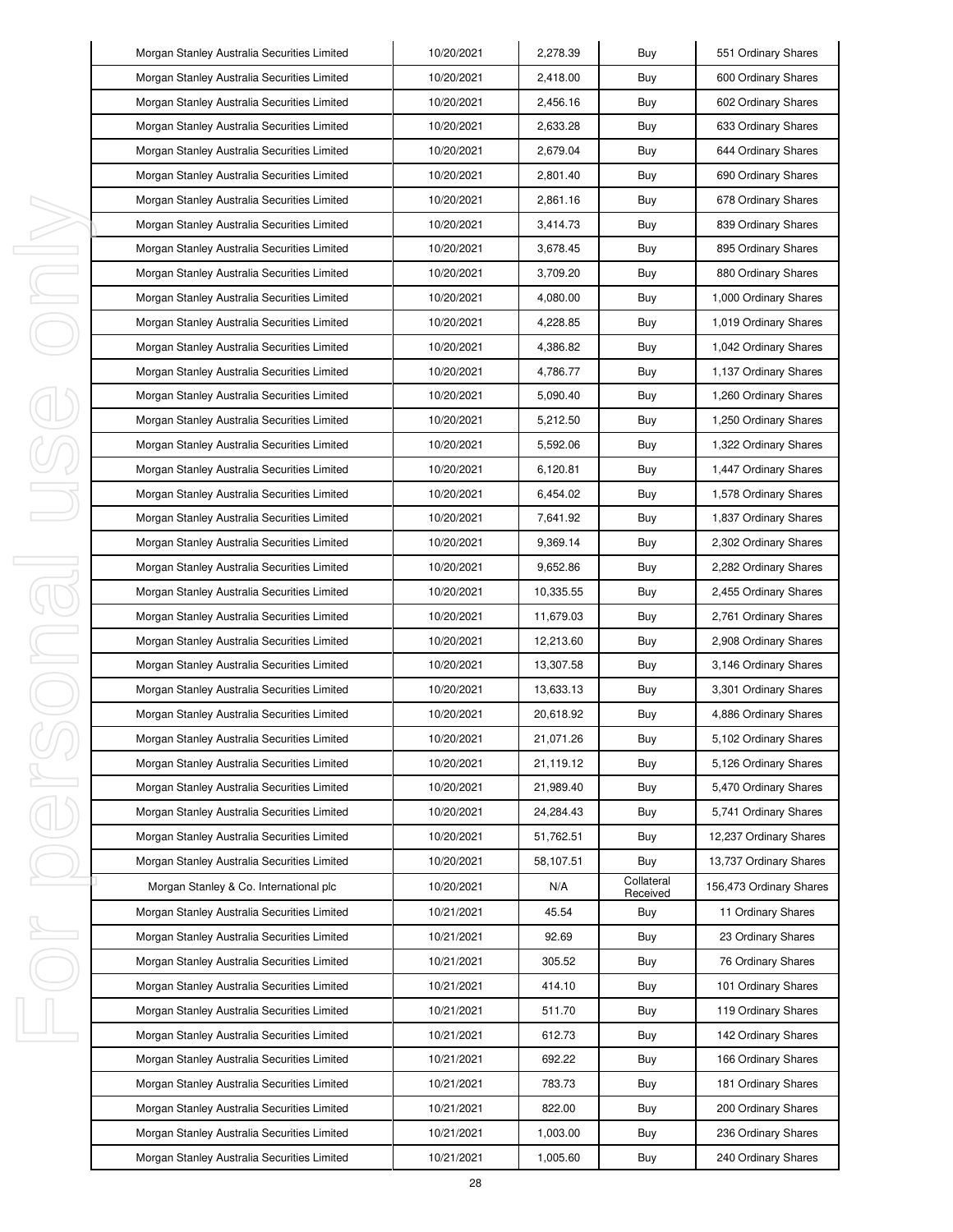|          | Morgan Stanley Australia Securities Limited | 10/21/2021 | 1,045.44  | Buy | 242 Ordinary Shares   |
|----------|---------------------------------------------|------------|-----------|-----|-----------------------|
|          | Morgan Stanley Australia Securities Limited | 10/21/2021 | 1,118.00  | Buy | 260 Ordinary Shares   |
|          | Morgan Stanley Australia Securities Limited | 10/21/2021 | 1,149.20  | Buy | 272 Ordinary Shares   |
|          | Morgan Stanley Australia Securities Limited | 10/21/2021 | 1,192.13  | Buy | 275 Ordinary Shares   |
|          | Morgan Stanley Australia Securities Limited | 10/21/2021 | 1,248.36  | Buy | 309 Ordinary Shares   |
|          | Morgan Stanley Australia Securities Limited | 10/21/2021 | 1,281.99  | Buy | 302 Ordinary Shares   |
|          | Morgan Stanley Australia Securities Limited | 10/21/2021 | 1,290.00  | Buy | 300 Ordinary Shares   |
|          | Morgan Stanley Australia Securities Limited | 10/21/2021 | 1,451.80  | Buy | 340 Ordinary Shares   |
| ı        | Morgan Stanley Australia Securities Limited | 10/21/2021 | 1,575.84  | Buy | 392 Ordinary Shares   |
| I        | Morgan Stanley Australia Securities Limited | 10/21/2021 | 1,642.27  | Buy | 406 Ordinary Shares   |
| ı        | Morgan Stanley Australia Securities Limited | 10/21/2021 | 1,743.77  | Buy | 406 Ordinary Shares   |
|          | Morgan Stanley Australia Securities Limited | 10/21/2021 | 1,889.90  | Buy | 439 Ordinary Shares   |
|          | Morgan Stanley Australia Securities Limited | 10/21/2021 | 2,059.42  | Buy | 506 Ordinary Shares   |
|          | Morgan Stanley Australia Securities Limited | 10/21/2021 | 2,094.12  | Buy | 491 Ordinary Shares   |
|          | Morgan Stanley Australia Securities Limited | 10/21/2021 | 2,121.60  | Buy | 520 Ordinary Shares   |
|          | Morgan Stanley Australia Securities Limited | 10/21/2021 | 2,180.15  | Buy | 543 Ordinary Shares   |
|          | Morgan Stanley Australia Securities Limited | 10/21/2021 | 2,276.10  | Buy | 540 Ordinary Shares   |
|          | Morgan Stanley Australia Securities Limited | 10/21/2021 | 3,054.51  | Buy | 729 Ordinary Shares   |
|          | Morgan Stanley Australia Securities Limited | 10/21/2021 | 3,117.60  | Buy | 720 Ordinary Shares   |
|          | Morgan Stanley Australia Securities Limited | 10/21/2021 | 3,168.44  | Buy | 758 Ordinary Shares   |
|          | Morgan Stanley Australia Securities Limited | 10/21/2021 | 3,771.25  | Buy | 875 Ordinary Shares   |
| I,<br>J. | Morgan Stanley Australia Securities Limited | 10/21/2021 | 4,784.63  | Buy | 1,114 Ordinary Shares |
|          | Morgan Stanley Australia Securities Limited | 10/21/2021 | 5,140.17  | Buy | 1,194 Ordinary Shares |
|          | Morgan Stanley Australia Securities Limited | 10/21/2021 | 5,641.99  | Buy | 1,303 Ordinary Shares |
| I,       | Morgan Stanley Australia Securities Limited | 10/21/2021 | 5,734.69  | Buy | 1,423 Ordinary Shares |
| I        | Morgan Stanley Australia Securities Limited | 10/21/2021 | 6,023.74  | Buy | 1,396 Ordinary Shares |
|          | Morgan Stanley Australia Securities Limited | 10/21/2021 | 6,481.25  | Buy | 1,525 Ordinary Shares |
|          | Morgan Stanley Australia Securities Limited | 10/21/2021 | 6,634.55  | Buy | 1,534 Ordinary Shares |
|          | Morgan Stanley Australia Securities Limited | 10/21/2021 | 6,789.78  | Buy | 1,689 Ordinary Shares |
|          | Morgan Stanley Australia Securities Limited | 10/21/2021 | 8,329.72  | Buy | 1,988 Ordinary Shares |
| I        | Morgan Stanley Australia Securities Limited | 10/21/2021 | 9,435.07  | Buy | 2,179 Ordinary Shares |
|          | Morgan Stanley Australia Securities Limited | 10/21/2021 | 9,846.42  | Buy | 2,274 Ordinary Shares |
|          | Morgan Stanley Australia Securities Limited | 10/21/2021 | 9.999.24  | Buy | 2,427 Ordinary Shares |
|          | Morgan Stanley Australia Securities Limited | 10/21/2021 | 10,328.60 | Buy | 2,402 Ordinary Shares |
|          | Morgan Stanley Australia Securities Limited | 10/21/2021 | 10,397.45 | Buy | 2,435 Ordinary Shares |
|          | Morgan Stanley Australia Securities Limited | 10/21/2021 | 10,646.01 | Buy | 2,553 Ordinary Shares |
| I,       | Morgan Stanley Australia Securities Limited | 10/21/2021 | 11,872.38 | Buy | 2,946 Ordinary Shares |
|          | Morgan Stanley Australia Securities Limited | 10/21/2021 | 15,194.44 | Buy | 3,761 Ordinary Shares |
|          | Morgan Stanley Australia Securities Limited | 10/21/2021 | 16,677.90 | Buy | 4,118 Ordinary Shares |
|          | Morgan Stanley Australia Securities Limited | 10/21/2021 | 18,276.05 | Buy | 4,535 Ordinary Shares |
| ı        | Morgan Stanley Australia Securities Limited | 10/21/2021 | 20,393.40 | Buy | 4,974 Ordinary Shares |
|          | Morgan Stanley Australia Securities Limited | 10/21/2021 | 21,113.08 | Buy | 4,876 Ordinary Shares |
|          | Morgan Stanley Australia Securities Limited | 10/21/2021 | 21,611.52 | Buy | 5,376 Ordinary Shares |
|          | Morgan Stanley Australia Securities Limited | 10/21/2021 | 27,949.04 | Buy | 6,884 Ordinary Shares |
|          | Morgan Stanley Australia Securities Limited | 10/21/2021 | 28,304.24 | Buy | 7,006 Ordinary Shares |
|          | Morgan Stanley Australia Securities Limited | 10/21/2021 | 29,746.18 | Buy | 7,418 Ordinary Shares |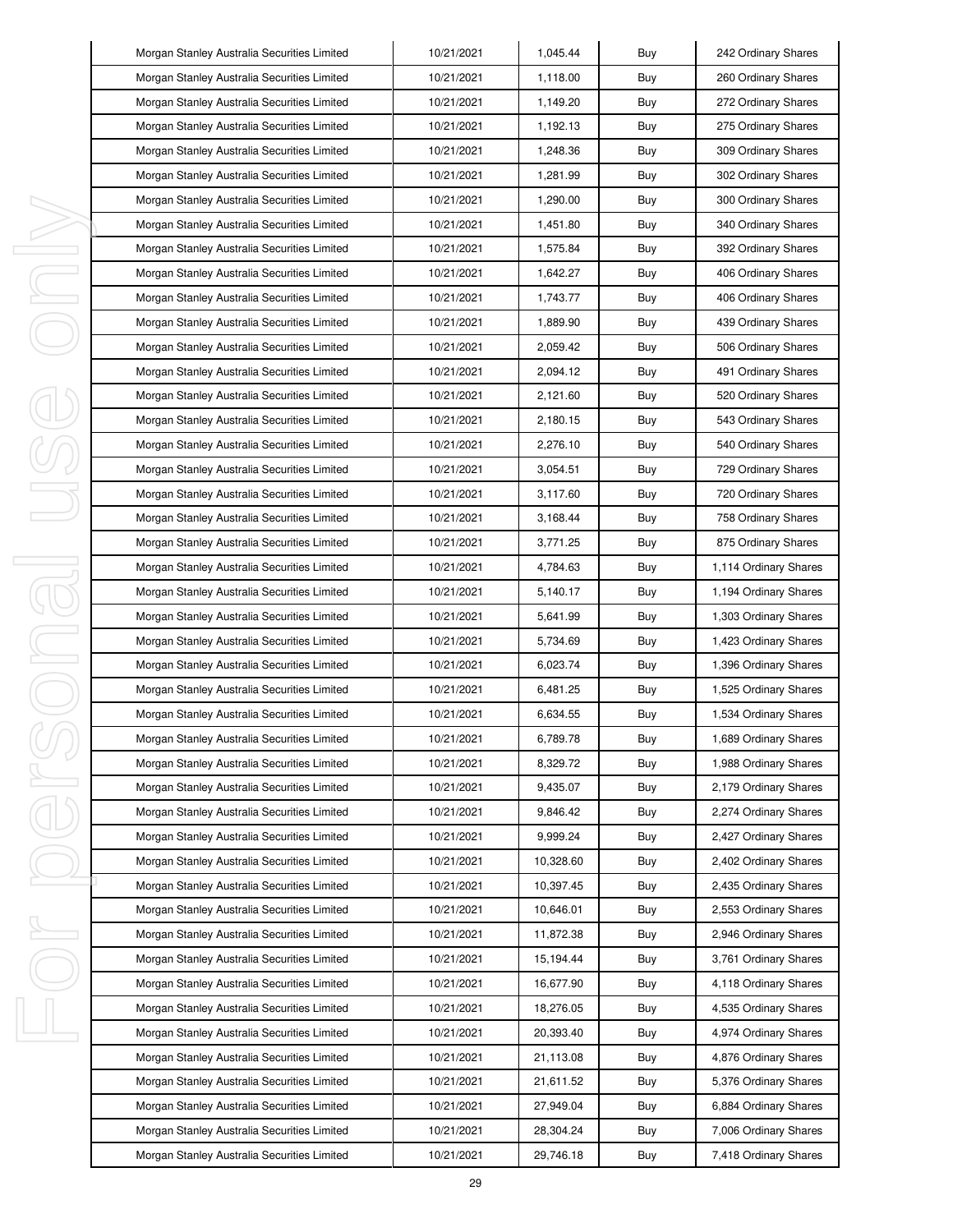| Morgan Stanley Australia Securities Limited        | 10/21/2021 | 31,864.14 | Buy                    | 7,623 Ordinary Shares  |
|----------------------------------------------------|------------|-----------|------------------------|------------------------|
| Morgan Stanley Australia Securities Limited        | 10/21/2021 | 40,679.65 | Buy                    | 9,995 Ordinary Shares  |
| Morgan Stanley Australia Securities Limited        | 10/21/2021 | 51,418.30 | Buy                    | 11,930 Ordinary Shares |
| Morgan Stanley Australia Securities Limited        | 10/21/2021 | 54,913.71 | Buy                    | 13,361 Ordinary Shares |
| Morgan Stanley Australia Securities Limited        | 10/21/2021 | 59,611.95 | Buy                    | 14,719 Ordinary Shares |
| Morgan Stanley Australia Securities Limited        | 10/21/2021 | 71,293.92 | Buy                    | 17,474 Ordinary Shares |
| Morgan Stanley & Co. International plc             | 10/21/2021 | N/A       | Collateral<br>Received | 48,752 Ordinary Shares |
| Morgan Stanley Australia Securities Limited        | 10/22/2021 | 25.50     | Buy                    | 6 Ordinary Shares      |
| Morgan Stanley Australia Securities Limited        | 10/22/2021 | 43.30     | Buy                    | 10 Ordinary Shares     |
| Morgan Stanley Australia Securities Limited        | 10/22/2021 | 98.10     | Buy                    | 23 Ordinary Shares     |
| Morgan Stanley Australia Securities Limited        | 10/22/2021 | 597.10    | Buy                    | 140 Ordinary Shares    |
| Morgan Stanley Australia Securities Limited        | 10/22/2021 | 700.28    | Buy                    | 164 Ordinary Shares    |
| Morgan Stanley Wealth Management Australia Pty Ltd | 10/22/2021 | 713.09    | Buy                    | 167 Ordinary Shares    |
| Morgan Stanley Australia Securities Limited        | 10/22/2021 | 1,144.80  | Buy                    | 265 Ordinary Shares    |
| Morgan Stanley Australia Securities Limited        | 10/22/2021 | 1,206.96  | Buy                    | 282 Ordinary Shares    |
| Morgan Stanley Australia Securities Limited        | 10/22/2021 | 1,581.00  | Buy                    | 372 Ordinary Shares    |
| Morgan Stanley Australia Securities Limited        | 10/22/2021 | 1,692.60  | Buy                    | 390 Ordinary Shares    |
| Morgan Stanley Australia Securities Limited        | 10/22/2021 | 2,698.75  | Buy                    | 635 Ordinary Shares    |
| Morgan Stanley Australia Securities Limited        | 10/22/2021 | 3,347.42  | Buy                    | 766 Ordinary Shares    |
| Morgan Stanley Australia Securities Limited        | 10/22/2021 | 3,449.55  | Buy                    | 793 Ordinary Shares    |
| Morgan Stanley Australia Securities Limited        | 10/22/2021 | 3,608.24  | Buy                    | 851 Ordinary Shares    |
| Morgan Stanley Australia Securities Limited        | 10/22/2021 | 3,845.24  | Buy                    | 886 Ordinary Shares    |
| Morgan Stanley Australia Securities Limited        | 10/22/2021 | 4,066.16  | Buy                    | 959 Ordinary Shares    |
| Morgan Stanley Australia Securities Limited        | 10/22/2021 | 5,271.13  | Buy                    | 1,223 Ordinary Shares  |
| Morgan Stanley Australia Securities Limited        | 10/22/2021 | 5,860.75  | Buy                    | 1,379 Ordinary Shares  |
| Morgan Stanley Australia Securities Limited        | 10/22/2021 | 6,192.00  | Buy                    | 1,440 Ordinary Shares  |
| Morgan Stanley Australia Securities Limited        | 10/22/2021 | 6,323.38  | Buy                    | 1,457 Ordinary Shares  |
| Morgan Stanley Australia Securities Limited        | 10/22/2021 | 6,752.10  | Buy                    | 1,585 Ordinary Shares  |
| Morgan Stanley Australia Securities Limited        | 10/22/2021 | 8,619.92  | Buy                    | 2,014 Ordinary Shares  |
| Morgan Stanley Australia Securities Limited        | 10/22/2021 | 10,423.20 | Buy                    | 2,424 Ordinary Shares  |
| Morgan Stanley Australia Securities Limited        | 10/22/2021 | 10,612.25 | Buy                    | 2,497 Ordinary Shares  |
| Morgan Stanley Australia Securities Limited        | 10/22/2021 | 11,653.50 | Buy                    | 2,742 Ordinary Shares  |
| Morgan Stanley Australia Securities Limited        | 10/22/2021 | 11,703.36 | Buy                    | 2,672 Ordinary Shares  |
| Morgan Stanley Australia Securities Limited        | 10/22/2021 | 13,431.99 | Buy                    | 3,131 Ordinary Shares  |
| Morgan Stanley Australia Securities Limited        | 10/22/2021 | 14,757.60 | Buy                    | 3,440 Ordinary Shares  |
| Morgan Stanley Australia Securities Limited        | 10/22/2021 | 16,456.38 | Buy                    | 3,863 Ordinary Shares  |
| Morgan Stanley Australia Securities Limited        | 10/22/2021 | 18,030.12 | Buy                    | 4,164 Ordinary Shares  |
| Morgan Stanley Australia Securities Limited        | 10/22/2021 | 20,207.17 | Buy                    | 4,603 Ordinary Shares  |
| Morgan Stanley Australia Securities Limited        | 10/22/2021 | 23,919.68 | Buy                    | 5,593 Ordinary Shares  |
| Morgan Stanley Australia Securities Limited        | 10/22/2021 | 26,775.00 | Buy                    | 6,300 Ordinary Shares  |
| Morgan Stanley Australia Securities Limited        | 10/22/2021 | 30,440.83 | Buy                    | 7,129 Ordinary Shares  |
| Morgan Stanley Australia Securities Limited        | 10/22/2021 | 66,117.25 | Buy                    | 15,557 Ordinary Shares |
| Morgan Stanley Australia Securities Limited        | 10/25/2021 | 16.60     | Buy                    | 4 Ordinary Shares      |
| Morgan Stanley Australia Securities Limited        | 10/25/2021 | 147.35    | Buy                    | 35 Ordinary Shares     |
| Morgan Stanley Australia Securities Limited        | 10/25/2021 | 254.37    | Buy                    | 61 Ordinary Shares     |
| Morgan Stanley Australia Securities Limited        | 10/25/2021 | 334.80    | Buy                    | 80 Ordinary Shares     |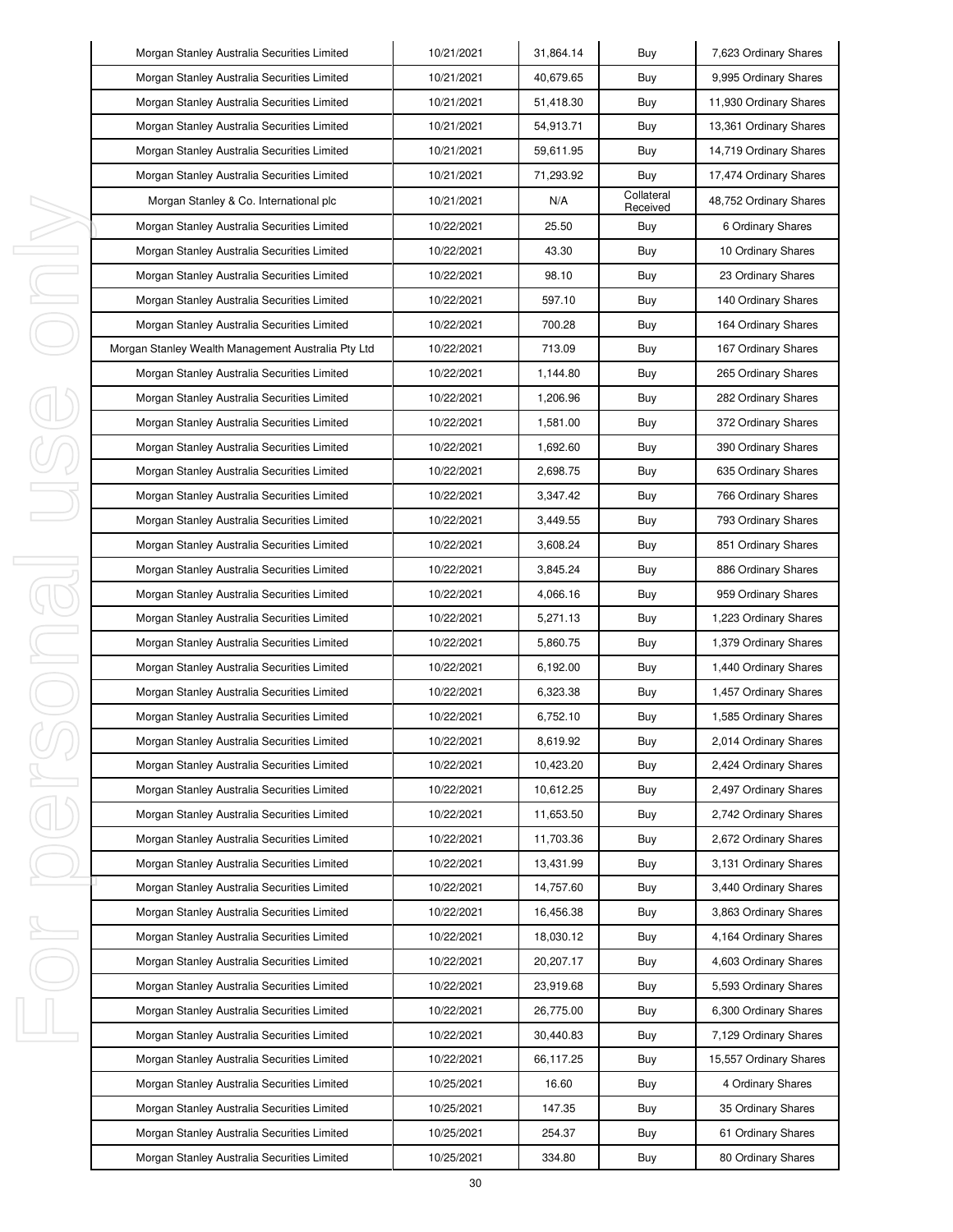| Morgan Stanley Australia Securities Limited | 10/25/2021 | 442.02    | Buy                    | 106 Ordinary Shares    |
|---------------------------------------------|------------|-----------|------------------------|------------------------|
| Morgan Stanley & Co. International plc      | 10/25/2021 | 477.25    | Buy                    | 115 Ordinary Shares    |
| Morgan Stanley Australia Securities Limited | 10/25/2021 | 499.80    | Buy                    | 120 Ordinary Shares    |
| Morgan Stanley Australia Securities Limited | 10/25/2021 | 505.78    | Buy                    | 121 Ordinary Shares    |
| Morgan Stanley Australia Securities Limited | 10/25/2021 | 959.88    | Buy                    | 228 Ordinary Shares    |
| Morgan Stanley Australia Securities Limited | 10/25/2021 | 1,002.61  | Buy                    | 239 Ordinary Shares    |
| Morgan Stanley Australia Securities Limited | 10/25/2021 | 1,152.32  | Buy                    | 277 Ordinary Shares    |
| Morgan Stanley Australia Securities Limited | 10/25/2021 | 1,341.13  | Buy                    | 322 Ordinary Shares    |
| Morgan Stanley Australia Securities Limited | 10/25/2021 | 1,724.33  | Buy                    | 415 Ordinary Shares    |
| Morgan Stanley Australia Securities Limited | 10/25/2021 | 1,984.32  | Buy                    | 477 Ordinary Shares    |
| Morgan Stanley Australia Securities Limited | 10/25/2021 | 2,251.20  | Buy                    | 536 Ordinary Shares    |
| Morgan Stanley Australia Securities Limited | 10/25/2021 | 2,870.91  | Buy                    | 686 Ordinary Shares    |
| Morgan Stanley Australia Securities Limited | 10/25/2021 | 2,911.34  | Buy                    | 699 Ordinary Shares    |
| Morgan Stanley Australia Securities Limited | 10/25/2021 | 3,245.30  | Buy                    | 782 Ordinary Shares    |
| Morgan Stanley Australia Securities Limited | 10/25/2021 | 4,177.75  | Buy                    | 983 Ordinary Shares    |
| Morgan Stanley Australia Securities Limited | 10/25/2021 | 6.583.98  | Buy                    | 1,577 Ordinary Shares  |
| Morgan Stanley Australia Securities Limited | 10/25/2021 | 6,736.25  | Buy                    | 1,585 Ordinary Shares  |
| Morgan Stanley Australia Securities Limited | 10/25/2021 | 15,550.05 | Buy                    | 3,747 Ordinary Shares  |
| Morgan Stanley Australia Securities Limited | 10/25/2021 | 19,965.65 | Buy                    | 4,811 Ordinary Shares  |
| Morgan Stanley Australia Securities Limited | 10/25/2021 | 26,323.45 | Buy                    | 6,343 Ordinary Shares  |
| Morgan Stanley & Co. International plc      | 10/25/2021 | N/A       | Collateral<br>Received | 33,633 Ordinary Shares |
| Morgan Stanley Australia Securities Limited | 10/26/2021 | 117.04    | Buy                    | 28 Ordinary Shares     |
| Morgan Stanley Australia Securities Limited | 10/26/2021 | 125.70    | Buy                    | 30 Ordinary Shares     |
| Morgan Stanley Australia Securities Limited | 10/26/2021 | 590.01    | Buy                    | 142 Ordinary Shares    |
| Morgan Stanley Australia Securities Limited | 10/26/2021 | 1,023.82  | Buy                    | 247 Ordinary Shares    |
| Morgan Stanley Australia Securities Limited | 10/26/2021 | 1,205.28  | Buy                    | 288 Ordinary Shares    |
| Morgan Stanley Australia Securities Limited | 10/26/2021 | 1,335.60  | Buy                    | 318 Ordinary Shares    |
| Morgan Stanley Australia Securities Limited | 10/26/2021 | 1,684.98  | Buy                    | 407 Ordinary Shares    |
| Morgan Stanley Australia Securities Limited | 10/26/2021 | 1,863.35  | Buy                    | 449 Ordinary Shares    |
| Morgan Stanley Australia Securities Limited | 10/26/2021 | 2,083.33  | Buy                    | 499 Ordinary Shares    |
| Morgan Stanley Australia Securities Limited | 10/26/2021 | 2,326.86  | Buy                    | 556 Ordinary Shares    |
| Morgan Stanley Australia Securities Limited | 10/26/2021 | 2,585.45  | Buy                    | 623 Ordinary Shares    |
| Morgan Stanley Australia Securities Limited | 10/26/2021 | 2,992.15  | Buy                    | 721 Ordinary Shares    |
| Morgan Stanley Australia Securities Limited | 10/26/2021 | 3,518.89  | Buy                    | 851 Ordinary Shares    |
| Morgan Stanley Australia Securities Limited | 10/26/2021 | 3,979.20  | Buy                    | 960 Ordinary Shares    |
| Morgan Stanley Australia Securities Limited | 10/26/2021 | 4,011.66  | Buy                    | 969 Ordinary Shares    |
| Morgan Stanley Australia Securities Limited | 10/26/2021 | 4,511.05  | Buy                    | 1,087 Ordinary Shares  |
| Morgan Stanley Australia Securities Limited | 10/26/2021 | 4,623.10  | Buy                    | 1,114 Ordinary Shares  |
| Morgan Stanley Australia Securities Limited | 10/26/2021 | 5,030.37  | Buy                    | 1,202 Ordinary Shares  |
| Morgan Stanley Australia Securities Limited | 10/26/2021 | 5,212.26  | Buy                    | 1,259 Ordinary Shares  |
| Morgan Stanley Australia Securities Limited | 10/26/2021 | 5,336.90  | Buy                    | 1,286 Ordinary Shares  |
| Morgan Stanley Australia Securities Limited | 10/26/2021 | 5,556.85  | Buy                    | 1,339 Ordinary Shares  |
| Morgan Stanley Australia Securities Limited | 10/26/2021 | 6,743.36  | Buy                    | 1,621 Ordinary Shares  |
| Morgan Stanley Australia Securities Limited | 10/26/2021 | 8,363.24  | Buy                    | 1,996 Ordinary Shares  |
| Morgan Stanley Australia Securities Limited | 10/26/2021 | 8,610.45  | Buy                    | 2,055 Ordinary Shares  |
| Morgan Stanley Australia Securities Limited | 10/26/2021 | 10,764.00 | Buy                    | 2,600 Ordinary Shares  |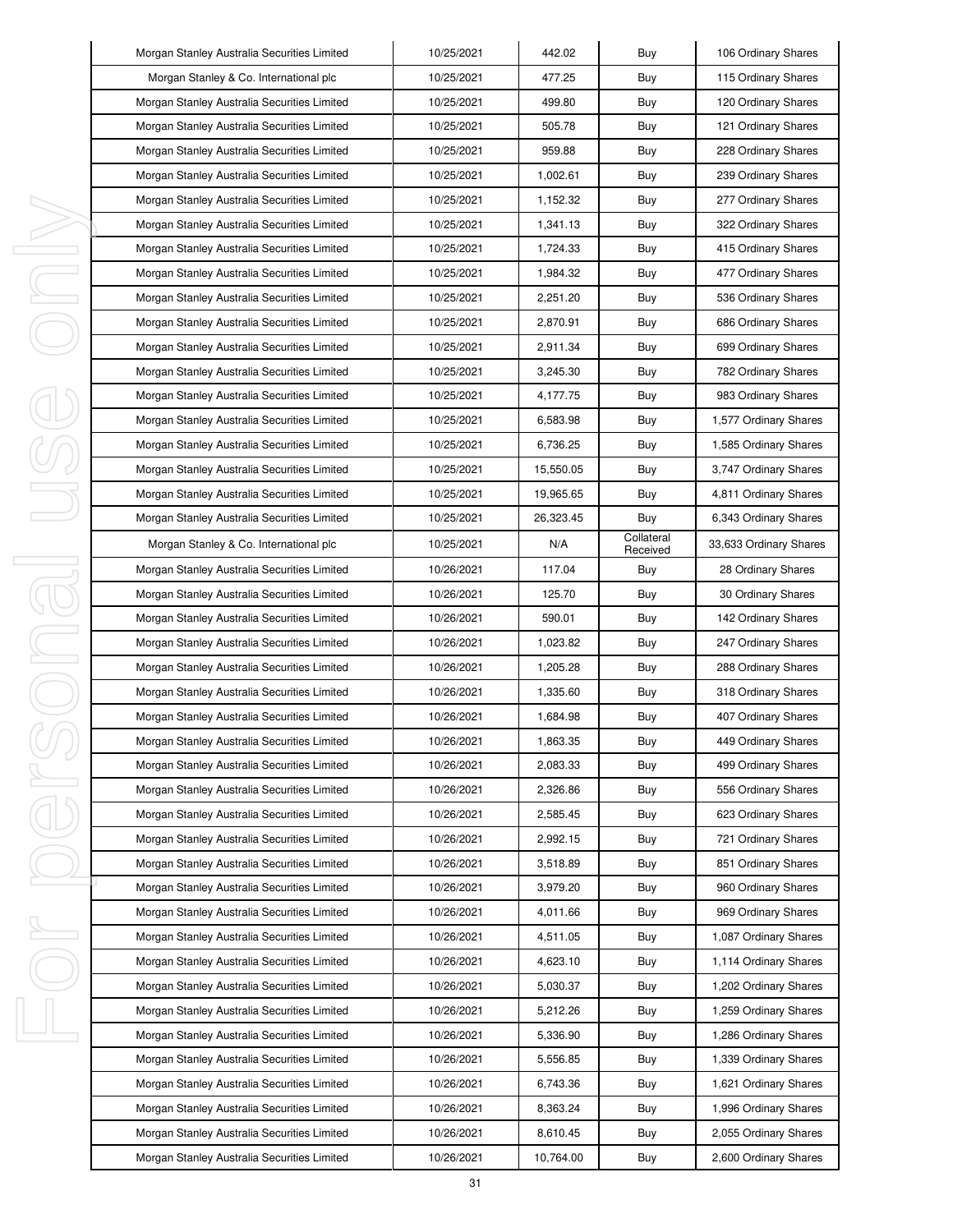|    | Morgan Stanley Australia Securities Limited | 10/26/2021 | 12,128.27  | Buy                    | 2,926 Ordinary Shares  |
|----|---------------------------------------------|------------|------------|------------------------|------------------------|
|    | Morgan Stanley Australia Securities Limited | 10/26/2021 | 12,134.34  | Buy                    | 2,931 Ordinary Shares  |
|    | Morgan Stanley Australia Securities Limited | 10/26/2021 | 15,265.61  | Buy                    | 3,639 Ordinary Shares  |
|    | Morgan Stanley Australia Securities Limited | 10/26/2021 | 22,862.35  | Buy                    | 5,509 Ordinary Shares  |
|    | Morgan Stanley Australia Securities Limited | 10/26/2021 | 41,014.45  | Buy                    | 9,883 Ordinary Shares  |
|    | Morgan Stanley Australia Securities Limited | 10/27/2021 | 166.46     | Buy                    | 41 Ordinary Shares     |
|    | Morgan Stanley Australia Securities Limited | 10/27/2021 | 202.86     | Buy                    | 49 Ordinary Shares     |
|    | Morgan Stanley Australia Securities Limited | 10/27/2021 | 878.85     | Buy                    | 217 Ordinary Shares    |
| ı  | Morgan Stanley Australia Securities Limited | 10/27/2021 | 913.68     | Buy                    | 227 Ordinary Shares    |
| I  | Morgan Stanley Australia Securities Limited | 10/27/2021 | 955.80     | Buy                    | 236 Ordinary Shares    |
| I, | Morgan Stanley Australia Securities Limited | 10/27/2021 | 1,124.00   | Buy                    | 281 Ordinary Shares    |
|    | Morgan Stanley Australia Securities Limited | 10/27/2021 | 1,168.00   | Buy                    | 292 Ordinary Shares    |
|    | Morgan Stanley Australia Securities Limited | 10/27/2021 | 1,302.49   | Buy                    | 322 Ordinary Shares    |
|    | Morgan Stanley Australia Securities Limited | 10/27/2021 | 1,362.14   | Buy                    | 338 Ordinary Shares    |
|    | Morgan Stanley Australia Securities Limited | 10/27/2021 | 1,793.35   | Buy                    | 445 Ordinary Shares    |
|    | Morgan Stanley Australia Securities Limited | 10/27/2021 | 2,085.75   | Buy                    | 515 Ordinary Shares    |
|    | Morgan Stanley Australia Securities Limited | 10/27/2021 | 2,401.65   | Buy                    | 593 Ordinary Shares    |
|    | Morgan Stanley Australia Securities Limited | 10/27/2021 | 2.494.22   | Buy                    | 622 Ordinary Shares    |
|    | Morgan Stanley Australia Securities Limited | 10/27/2021 | 2,757.24   | Buy                    | 666 Ordinary Shares    |
|    | Morgan Stanley Australia Securities Limited | 10/27/2021 | 4,061.34   | Buy                    | 981 Ordinary Shares    |
|    | Morgan Stanley Australia Securities Limited | 10/27/2021 | 4,479.30   | Buy                    | 1,106 Ordinary Shares  |
| I  | Morgan Stanley Australia Securities Limited | 10/27/2021 | 5,025.00   | Buy                    | 1,250 Ordinary Shares  |
| J. | Morgan Stanley Australia Securities Limited | 10/27/2021 | 6,259.14   | Buy                    | 1,557 Ordinary Shares  |
|    | Morgan Stanley Australia Securities Limited | 10/27/2021 | 9,426.17   | Buy                    | 2,339 Ordinary Shares  |
| I, | Morgan Stanley Australia Securities Limited | 10/27/2021 | 11,810.54  | Buy                    | 2,909 Ordinary Shares  |
| I  | Morgan Stanley Australia Securities Limited | 10/27/2021 | 12,486.15  | Buy                    | 3,083 Ordinary Shares  |
|    | Morgan Stanley Australia Securities Limited | 10/27/2021 | 14,324.85  | Buy                    | 3,537 Ordinary Shares  |
|    | Morgan Stanley Australia Securities Limited | 10/27/2021 | 16,572.08  | Buy                    | 4,102 Ordinary Shares  |
|    | Morgan Stanley Australia Securities Limited | 10/27/2021 | 18,673.16  | Buy                    | 4,588 Ordinary Shares  |
|    | Morgan Stanley Australia Securities Limited | 10/27/2021 | 21,468.56  | Buy                    | 5,314 Ordinary Shares  |
| ı  | Morgan Stanley Australia Securities Limited | 10/27/2021 | 38,708.04  | Buy                    | 9,534 Ordinary Shares  |
|    | Morgan Stanley Australia Securities Limited | 10/27/2021 | 50,535.90  | Buy                    | 12,478 Ordinary Shares |
|    | Morgan Stanley Australia Securities Limited | 10/27/2021 | 52,585.20  | Buy                    | 12,984 Ordinary Shares |
|    | Morgan Stanley Australia Securities Limited | 10/27/2021 | 56.533.95  | Buy                    | 13,959 Ordinary Shares |
|    | Morgan Stanley Australia Securities Limited | 10/27/2021 | 107,439.25 | Buy                    | 26,561 Ordinary Shares |
|    | Morgan Stanley Australia Securities Limited | 10/27/2021 | 359.510.40 | Buy                    | 88,768 Ordinary Shares |
| ı  | Morgan Stanley & Co. International plc      | 10/27/2021 | N/A        | Collateral<br>Received | 1,042 Ordinary Shares  |
|    | Morgan Stanley & Co. International plc      | 10/28/2021 | 4.05       | Buy                    | 1 Ordinary Share       |
|    | Morgan Stanley Australia Securities Limited | 10/28/2021 | 267.30     | Buy                    | 66 Ordinary Shares     |
|    | Morgan Stanley Australia Securities Limited | 10/28/2021 | 457.65     | Buy                    | 113 Ordinary Shares    |
| J, | Morgan Stanley Australia Securities Limited | 10/28/2021 | 550.80     | Buy                    | 136 Ordinary Shares    |
|    | Morgan Stanley Australia Securities Limited | 10/28/2021 | 552.80     | Buy                    | 137 Ordinary Shares    |
|    | Morgan Stanley Australia Securities Limited | 10/28/2021 | 574.39     | Buy                    | 142 Ordinary Shares    |
|    | Morgan Stanley Australia Securities Limited | 10/28/2021 | 627.75     | Buy                    | 155 Ordinary Shares    |
|    | Morgan Stanley Australia Securities Limited | 10/28/2021 | 632.58     | Buy                    | 156 Ordinary Shares    |
|    | Morgan Stanley Australia Securities Limited | 10/28/2021 | 699.18     | Buy                    | 172 Ordinary Shares    |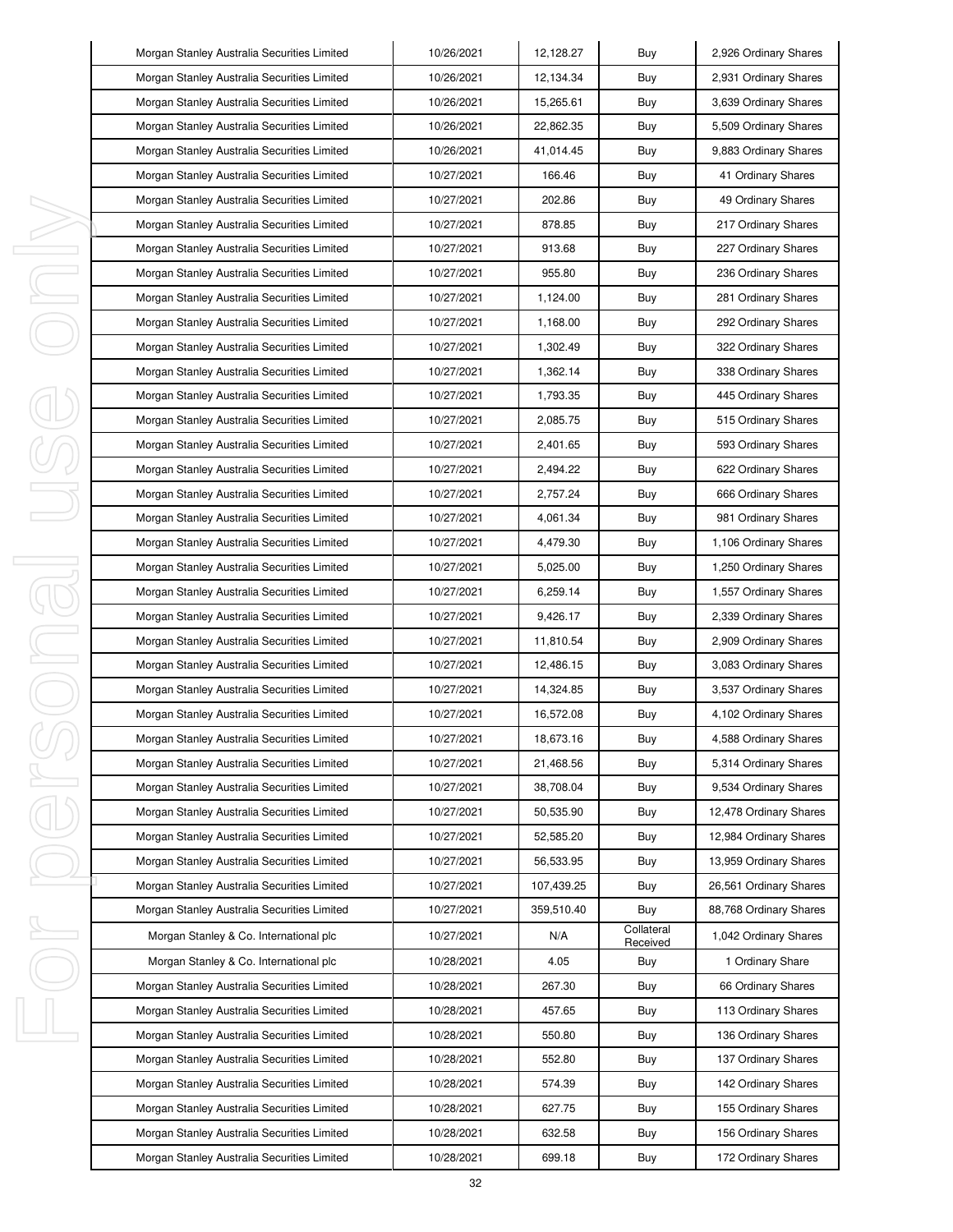|   | Morgan Stanley Australia Securities Limited | 10/28/2021 | 1,230.18  | Buy                    | 303 Ordinary Shares   |
|---|---------------------------------------------|------------|-----------|------------------------|-----------------------|
|   | Morgan Stanley Australia Securities Limited | 10/28/2021 | 1,452.00  | Buy                    | 363 Ordinary Shares   |
|   | Morgan Stanley Australia Securities Limited | 10/28/2021 | 1,536.57  | Buy                    | 378 Ordinary Shares   |
|   | Morgan Stanley Australia Securities Limited | 10/28/2021 | 1,849.08  | Buy                    | 456 Ordinary Shares   |
|   | Morgan Stanley Australia Securities Limited | 10/28/2021 | 1,981.03  | Buy                    | 499 Ordinary Shares   |
|   | Morgan Stanley Australia Securities Limited | 10/28/2021 | 2,119.98  | Buy                    | 534 Ordinary Shares   |
|   | Morgan Stanley Australia Securities Limited | 10/28/2021 | 4,023.73  | Buy                    | 985 Ordinary Shares   |
|   | Morgan Stanley Australia Securities Limited | 10/28/2021 | 4,070.25  | Buy                    | 1,005 Ordinary Shares |
|   | Morgan Stanley Australia Securities Limited | 10/28/2021 | 5,305.50  | Buy                    | 1,310 Ordinary Shares |
|   | Morgan Stanley Australia Securities Limited | 10/28/2021 | 6,814.92  | Buy                    | 1,708 Ordinary Shares |
|   | Morgan Stanley Australia Securities Limited | 10/28/2021 | 13,647.42 | Buy                    | 3,429 Ordinary Shares |
|   | Morgan Stanley Australia Securities Limited | 10/28/2021 | 21,469.05 | Buy                    | 5,301 Ordinary Shares |
|   | Morgan Stanley Australia Securities Limited | 10/28/2021 | 29,382.75 | Buy                    | 7,255 Ordinary Shares |
|   | Morgan Stanley & Co. International plc      | 10/28/2021 | N/A       | Collateral<br>Received | 8,047 Ordinary Shares |
|   | Morgan Stanley Australia Securities Limited | 10/29/2021 | 4.15      | Buy                    | 1 Ordinary Share      |
|   | Morgan Stanley Australia Securities Limited | 10/29/2021 | 111.78    | Buy                    | 27 Ordinary Shares    |
|   | Morgan Stanley Australia Securities Limited | 10/29/2021 | 137.45    | Buy                    | 33 Ordinary Shares    |
|   | Morgan Stanley Australia Securities Limited | 10/29/2021 | 549.29    | Buy                    | 133 Ordinary Shares   |
|   | Morgan Stanley Australia Securities Limited | 10/29/2021 | 599.04    | Buy                    | 144 Ordinary Shares   |
|   | Morgan Stanley Australia Securities Limited | 10/29/2021 | 639.87    | Buy                    | 154 Ordinary Shares   |
|   | Morgan Stanley Australia Securities Limited | 10/29/2021 | 704.65    | Buy                    | 170 Ordinary Shares   |
|   | Morgan Stanley Australia Securities Limited | 10/29/2021 | 780.73    | Buy                    | 187 Ordinary Shares   |
|   | Morgan Stanley Australia Securities Limited | 10/29/2021 | 970.45    | Buy                    | 233 Ordinary Shares   |
| J | Morgan Stanley Australia Securities Limited | 10/29/2021 | 977.51    | Buy                    | 239 Ordinary Shares   |
|   | Morgan Stanley Australia Securities Limited | 10/29/2021 | 1,004.81  | Buy                    | 243 Ordinary Shares   |
|   | Morgan Stanley Australia Securities Limited | 10/29/2021 | 1,044.08  | Buy                    | 248 Ordinary Shares   |
|   | Morgan Stanley Australia Securities Limited | 10/29/2021 | 1,048.32  | Buy                    | 252 Ordinary Shares   |
|   | Morgan Stanley Australia Securities Limited | 10/29/2021 | 1,077.15  | Buy                    | 258 Ordinary Shares   |
|   | Morgan Stanley Australia Securities Limited | 10/29/2021 | 1,105.38  | Buy                    | 267 Ordinary Shares   |
|   | Morgan Stanley Australia Securities Limited | 10/29/2021 | 1,146.60  | Buy                    | 273 Ordinary Shares   |
| J | Morgan Stanley Australia Securities Limited | 10/29/2021 | 1,148.13  | Buy                    | 275 Ordinary Shares   |
|   | Morgan Stanley Australia Securities Limited | 10/29/2021 | 1,179.90  | Buy                    | 285 Ordinary Shares   |
|   | Morgan Stanley Australia Securities Limited | 10/29/2021 | 1,210.56  | Buy                    | 291 Ordinary Shares   |
|   | Morgan Stanley Australia Securities Limited | 10/29/2021 | 1,310.40  | Buy                    | 315 Ordinary Shares   |
|   | Morgan Stanley Australia Securities Limited | 10/29/2021 | 1,337.60  | Buy                    | 320 Ordinary Shares   |
|   | Morgan Stanley Australia Securities Limited | 10/29/2021 | 2,012.85  | Buy                    | 497 Ordinary Shares   |
| ı | Morgan Stanley Australia Securities Limited | 10/29/2021 | 2,095.00  | Buy                    | 500 Ordinary Shares   |
|   | Morgan Stanley Australia Securities Limited | 10/29/2021 | 2,104.05  | Buy                    | 507 Ordinary Shares   |
|   | Morgan Stanley Australia Securities Limited | 10/29/2021 | 2,115.82  | Buy                    | 508 Ordinary Shares   |
|   | Morgan Stanley Australia Securities Limited | 10/29/2021 | 2,184.77  | Buy                    | 529 Ordinary Shares   |
| ı | Morgan Stanley Australia Securities Limited | 10/29/2021 | 2,322.65  | Buy                    | 559 Ordinary Shares   |
|   | Morgan Stanley Australia Securities Limited | 10/29/2021 | 2,416.54  | Buy                    | 583 Ordinary Shares   |
|   | Morgan Stanley Australia Securities Limited | 10/29/2021 | 2,433.75  | Buy                    | 590 Ordinary Shares   |
|   | Morgan Stanley Australia Securities Limited | 10/29/2021 | 3,035.52  | Buy                    | 744 Ordinary Shares   |
|   | Morgan Stanley Australia Securities Limited | 10/29/2021 | 3,074.24  | Buy                    | 739 Ordinary Shares   |
|   | Morgan Stanley Australia Securities Limited | 10/29/2021 | 3,149.12  | Buy                    | 757 Ordinary Shares   |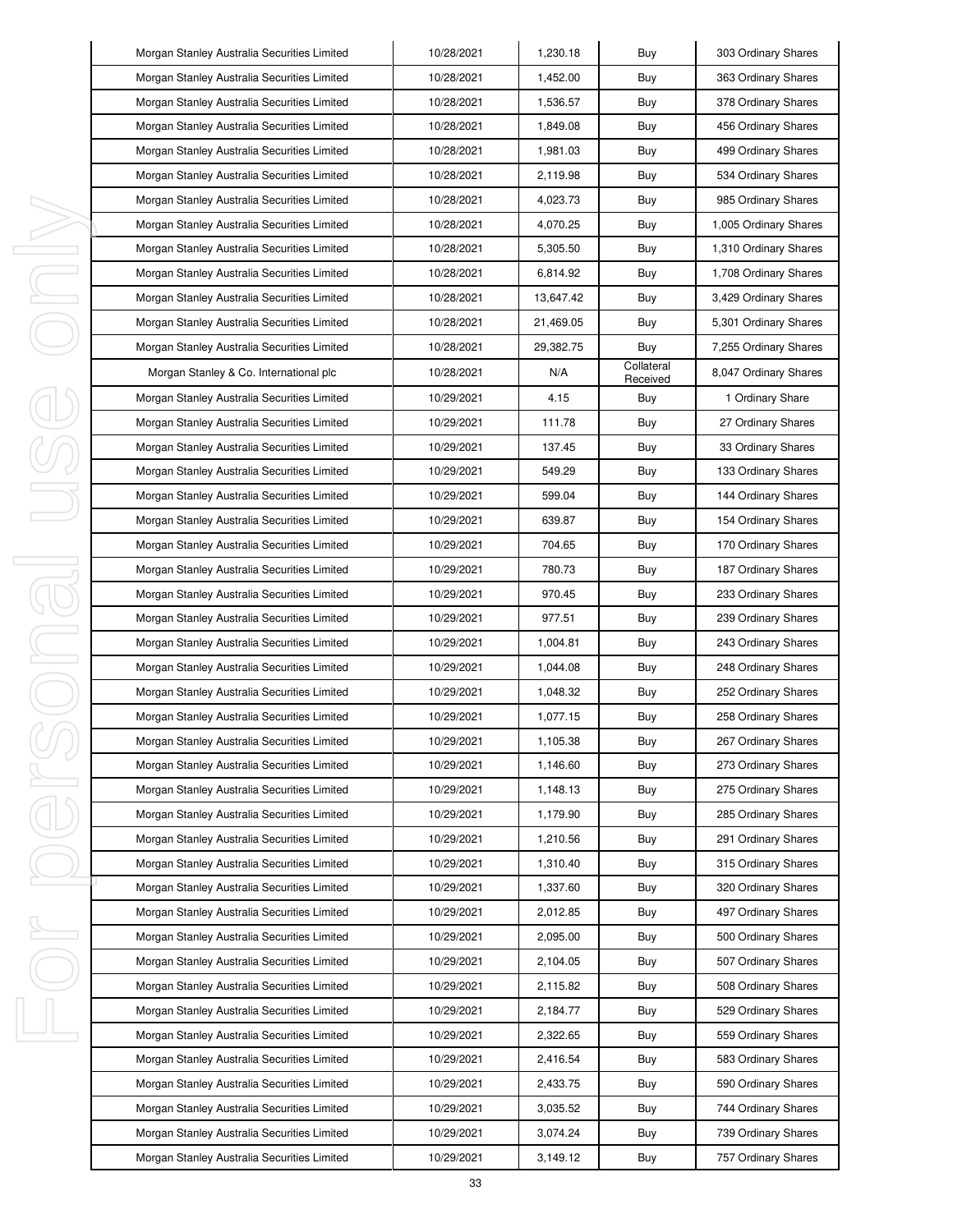|   | Morgan Stanley Australia Securities Limited | 10/29/2021 | 3,231.75  | Buy | 775 Ordinary Shares   |
|---|---------------------------------------------|------------|-----------|-----|-----------------------|
|   | Morgan Stanley Australia Securities Limited | 10/29/2021 | 3,378.10  | Buy | 814 Ordinary Shares   |
|   | Morgan Stanley Australia Securities Limited | 10/29/2021 | 3,431.96  | Buy | 833 Ordinary Shares   |
|   | Morgan Stanley Australia Securities Limited | 10/29/2021 | 3,636.60  | Buy | 870 Ordinary Shares   |
|   | Morgan Stanley Australia Securities Limited | 10/29/2021 | 3,685.76  | Buy | 886 Ordinary Shares   |
|   | Morgan Stanley Australia Securities Limited | 10/29/2021 | 3,690.54  | Buy | 909 Ordinary Shares   |
|   | Morgan Stanley Australia Securities Limited | 10/29/2021 | 4,307.32  | Buy | 1,028 Ordinary Shares |
|   | Morgan Stanley Australia Securities Limited | 10/29/2021 | 4,481.54  | Buy | 1,076 Ordinary Shares |
| I | Morgan Stanley Australia Securities Limited | 10/29/2021 | 4,987.65  | Buy | 1,230 Ordinary Shares |
| I | Morgan Stanley Australia Securities Limited | 10/29/2021 | 5,121.18  | Buy | 1,237 Ordinary Shares |
| ı | Morgan Stanley Australia Securities Limited | 10/29/2021 | 5,857.28  | Buy | 1,408 Ordinary Shares |
|   | Morgan Stanley Australia Securities Limited | 10/29/2021 | 5,917.90  | Buy | 1,426 Ordinary Shares |
|   | Morgan Stanley Australia Securities Limited | 10/29/2021 | 6,020.35  | Buy | 1,442 Ordinary Shares |
|   | Morgan Stanley Australia Securities Limited | 10/29/2021 | 6,589.80  | Buy | 1,569 Ordinary Shares |
|   | Morgan Stanley Australia Securities Limited | 10/29/2021 | 7,598.69  | Buy | 1,867 Ordinary Shares |
|   | Morgan Stanley Australia Securities Limited | 10/29/2021 | 7,915.68  | Buy | 1,912 Ordinary Shares |
|   | Morgan Stanley Australia Securities Limited | 10/29/2021 | 8,435.91  | Buy | 2,023 Ordinary Shares |
|   | Morgan Stanley Australia Securities Limited | 10/29/2021 | 9,300.15  | Buy | 2,241 Ordinary Shares |
|   | Morgan Stanley Australia Securities Limited | 10/29/2021 | 10,482.23 | Buy | 2,535 Ordinary Shares |
|   | Morgan Stanley Australia Securities Limited | 10/29/2021 | 10,541.62 | Buy | 2,531 Ordinary Shares |
|   | Morgan Stanley Australia Securities Limited | 10/29/2021 | 10,751.58 | Buy | 2,597 Ordinary Shares |
| I | Morgan Stanley Australia Securities Limited | 10/29/2021 | 10,890.26 | Buy | 2,621 Ordinary Shares |
| J | Morgan Stanley Australia Securities Limited | 10/29/2021 | 11,463.30 | Buy | 2,820 Ordinary Shares |
|   | Morgan Stanley Australia Securities Limited | 10/29/2021 | 13,363.00 | Buy | 3,220 Ordinary Shares |
| J | Morgan Stanley Australia Securities Limited | 10/29/2021 | 16,230.65 | Buy | 3,911 Ordinary Shares |
| I | Morgan Stanley Australia Securities Limited | 10/29/2021 | 16,309.50 | Buy | 3,930 Ordinary Shares |
|   | Morgan Stanley Australia Securities Limited | 10/29/2021 | 25,665.84 | Buy | 6,192 Ordinary Shares |
|   | Morgan Stanley Australia Securities Limited | 10/29/2021 | 39,744.55 | Buy | 9,577 Ordinary Shares |
|   | Morgan Stanley Australia Securities Limited | 11/01/2021 | 12.48     | Buy | 3 Ordinary Shares     |
|   | Morgan Stanley Australia Securities Limited | 11/01/2021 | 177.38    | Buy | 43 Ordinary Shares    |
| I | Morgan Stanley Australia Securities Limited | 11/01/2021 | 210.12    | Buy | 51 Ordinary Shares    |
|   | Morgan Stanley Australia Securities Limited | 11/01/2021 | 250.20    | Buy | 60 Ordinary Shares    |
|   | Morgan Stanley Australia Securities Limited | 11/01/2021 | 479.94    | Buy | 114 Ordinary Shares   |
|   | Morgan Stanley Australia Securities Limited | 11/01/2021 | 661.23    | Buy | 158 Ordinary Shares   |
|   | Morgan Stanley Australia Securities Limited | 11/01/2021 | 753.59    | Buy | 179 Ordinary Shares   |
|   | Morgan Stanley Australia Securities Limited | 11/01/2021 | 770.44    | Buy | 187 Ordinary Shares   |
| ı | Morgan Stanley Australia Securities Limited | 11/01/2021 | 850.23    | Buy | 201 Ordinary Shares   |
|   | Morgan Stanley Australia Securities Limited | 11/01/2021 | 1,057.28  | Buy | 256 Ordinary Shares   |
|   | Morgan Stanley Australia Securities Limited | 11/01/2021 | 1,085.76  | Buy | 261 Ordinary Shares   |
|   | Morgan Stanley Australia Securities Limited | 11/01/2021 | 1,187.23  | Buy | 281 Ordinary Shares   |
| J | Morgan Stanley Australia Securities Limited | 11/01/2021 | 1,346.91  | Buy | 323 Ordinary Shares   |
|   | Morgan Stanley Australia Securities Limited | 11/01/2021 | 1,375.72  | Buy | 326 Ordinary Shares   |
|   | Morgan Stanley Australia Securities Limited | 11/01/2021 | 1,612.43  | Buy | 383 Ordinary Shares   |
|   | Morgan Stanley Australia Securities Limited | 11/01/2021 | 2,036.09  | Buy | 493 Ordinary Shares   |
|   | Morgan Stanley Australia Securities Limited | 11/01/2021 | 2,117.12  | Buy | 512 Ordinary Shares   |
|   | Morgan Stanley Australia Securities Limited | 11/01/2021 | 2,450.25  | Buy | 594 Ordinary Shares   |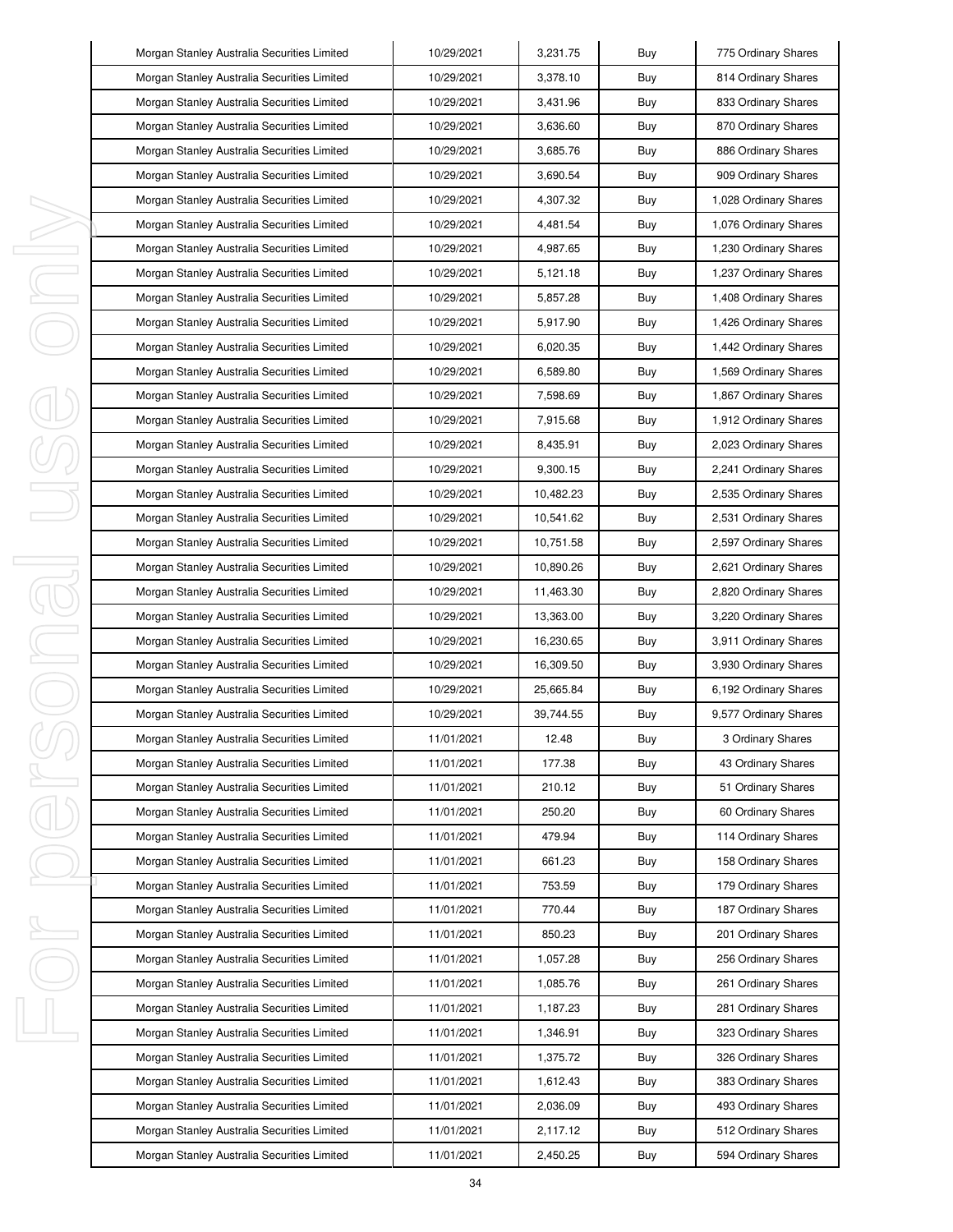|   | Morgan Stanley Australia Securities Limited | 11/01/2021 | 2,574.88   | Buy | 616 Ordinary Shares    |
|---|---------------------------------------------|------------|------------|-----|------------------------|
|   | Morgan Stanley Australia Securities Limited | 11/01/2021 | 2,750.44   | Buy | 658 Ordinary Shares    |
|   | Morgan Stanley Australia Securities Limited | 11/01/2021 | 2,891.10   | Buy | 690 Ordinary Shares    |
|   | Morgan Stanley Australia Securities Limited | 11/01/2021 | 3,275.09   | Buy | 793 Ordinary Shares    |
|   | Morgan Stanley Australia Securities Limited | 11/01/2021 | 4,121.74   | Buy | 998 Ordinary Shares    |
|   | Morgan Stanley Australia Securities Limited | 11/01/2021 | 4,830.66   | Buy | 1,142 Ordinary Shares  |
|   | Morgan Stanley Australia Securities Limited | 11/01/2021 | 5,990.48   | Buy | 1,454 Ordinary Shares  |
|   | Morgan Stanley Australia Securities Limited | 11/01/2021 | 6,323.20   | Buy | 1,520 Ordinary Shares  |
|   | Morgan Stanley Australia Securities Limited | 11/01/2021 | 6,520.80   | Buy | 1,560 Ordinary Shares  |
|   | Morgan Stanley Australia Securities Limited | 11/01/2021 | 7,095.34   | Buy | 1,718 Ordinary Shares  |
|   | Morgan Stanley Australia Securities Limited | 11/01/2021 | 7,921.10   | Buy | 1,895 Ordinary Shares  |
|   | Morgan Stanley Australia Securities Limited | 11/01/2021 | 7,969.53   | Buy | 1,893 Ordinary Shares  |
|   | Morgan Stanley Australia Securities Limited | 11/01/2021 | 8,111.32   | Buy | 1,964 Ordinary Shares  |
|   | Morgan Stanley Australia Securities Limited | 11/01/2021 | 8,182.32   | Buy | 1,986 Ordinary Shares  |
|   | Morgan Stanley Australia Securities Limited | 11/01/2021 | 9,924.39   | Buy | 2,403 Ordinary Shares  |
|   | Morgan Stanley Australia Securities Limited | 11/01/2021 | 12,691.49  | Buy | 3,073 Ordinary Shares  |
|   | Morgan Stanley Australia Securities Limited | 11/01/2021 | 16,536.52  | Buy | 4,004 Ordinary Shares  |
|   | Morgan Stanley Australia Securities Limited | 11/01/2021 | 19,257.26  | Buy | 4,607 Ordinary Shares  |
|   | Morgan Stanley Australia Securities Limited | 11/01/2021 | 19,382.46  | Buy | 4,593 Ordinary Shares  |
|   | Morgan Stanley Australia Securities Limited | 11/01/2021 | 21,612.29  | Buy | 5,233 Ordinary Shares  |
|   | Morgan Stanley Australia Securities Limited | 11/01/2021 | 101,004.14 | Buy | 24,106 Ordinary Shares |
|   | Morgan Stanley Australia Securities Limited | 11/02/2021 | 3.98       | Buy | 1 Ordinary Share       |
|   | Morgan Stanley Australia Securities Limited | 11/02/2021 | 7.82       | Buy | 2 Ordinary Shares      |
|   | Morgan Stanley Australia Securities Limited | 11/02/2021 | 7.84       | Buy | 2 Ordinary Shares      |
|   | Morgan Stanley Australia Securities Limited | 11/02/2021 | 8.10       | Buy | 2 Ordinary Shares      |
|   | Morgan Stanley Australia Securities Limited | 11/02/2021 | 38.70      | Buy | 10 Ordinary Shares     |
|   | Morgan Stanley Australia Securities Limited | 11/02/2021 | 39.80      | Buy | 10 Ordinary Shares     |
|   | Morgan Stanley Australia Securities Limited | 11/02/2021 | 101.92     | Buy | 26 Ordinary Shares     |
|   | Morgan Stanley & Co. International plc      | 11/02/2021 | 105.84     | Buy | 27 Ordinary Shares     |
|   | Morgan Stanley Australia Securities Limited | 11/02/2021 | 110.04     | Buy | 28 Ordinary Shares     |
| I | Morgan Stanley Australia Securities Limited | 11/02/2021 | 125.12     | Buy | 32 Ordinary Shares     |
|   | Morgan Stanley Australia Securities Limited | 11/02/2021 | 129.36     | Buy | 33 Ordinary Shares     |
|   | Morgan Stanley Australia Securities Limited | 11/02/2021 | 134.64     | Buy | 34 Ordinary Shares     |
|   | Morgan Stanley Australia Securities Limited | 11/02/2021 | 264.65     | Buy | 67 Ordinary Shares     |
|   | Morgan Stanley Australia Securities Limited | 11/02/2021 | 384.48     | Buy | 96 Ordinary Shares     |
|   | Morgan Stanley Australia Securities Limited | 11/02/2021 | 398.00     | Buy | 100 Ordinary Shares    |
|   | Morgan Stanley Australia Securities Limited | 11/02/2021 | 465.66     | Buy | 117 Ordinary Shares    |
|   | Morgan Stanley Australia Securities Limited | 11/02/2021 | 482.79     | Buy | 121 Ordinary Shares    |
|   | Morgan Stanley Australia Securities Limited | 11/02/2021 | 571.30     | Buy | 145 Ordinary Shares    |
|   | Morgan Stanley Australia Securities Limited | 11/02/2021 | 631.02     | Buy | 156 Ordinary Shares    |
|   | Morgan Stanley Australia Securities Limited | 11/02/2021 | 656.00     | Buy | 164 Ordinary Shares    |
|   | Morgan Stanley Australia Securities Limited | 11/02/2021 | 667.55     | Buy | 169 Ordinary Shares    |
|   | Morgan Stanley Australia Securities Limited | 11/02/2021 | 680.34     | Buy | 174 Ordinary Shares    |
|   | Morgan Stanley Australia Securities Limited | 11/02/2021 | 708.75     | Buy | 175 Ordinary Shares    |
|   | Morgan Stanley Australia Securities Limited | 11/02/2021 | 753.67     | Buy | 193 Ordinary Shares    |
|   | Morgan Stanley Australia Securities Limited | 11/02/2021 | 1,064.88   | Buy | 272 Ordinary Shares    |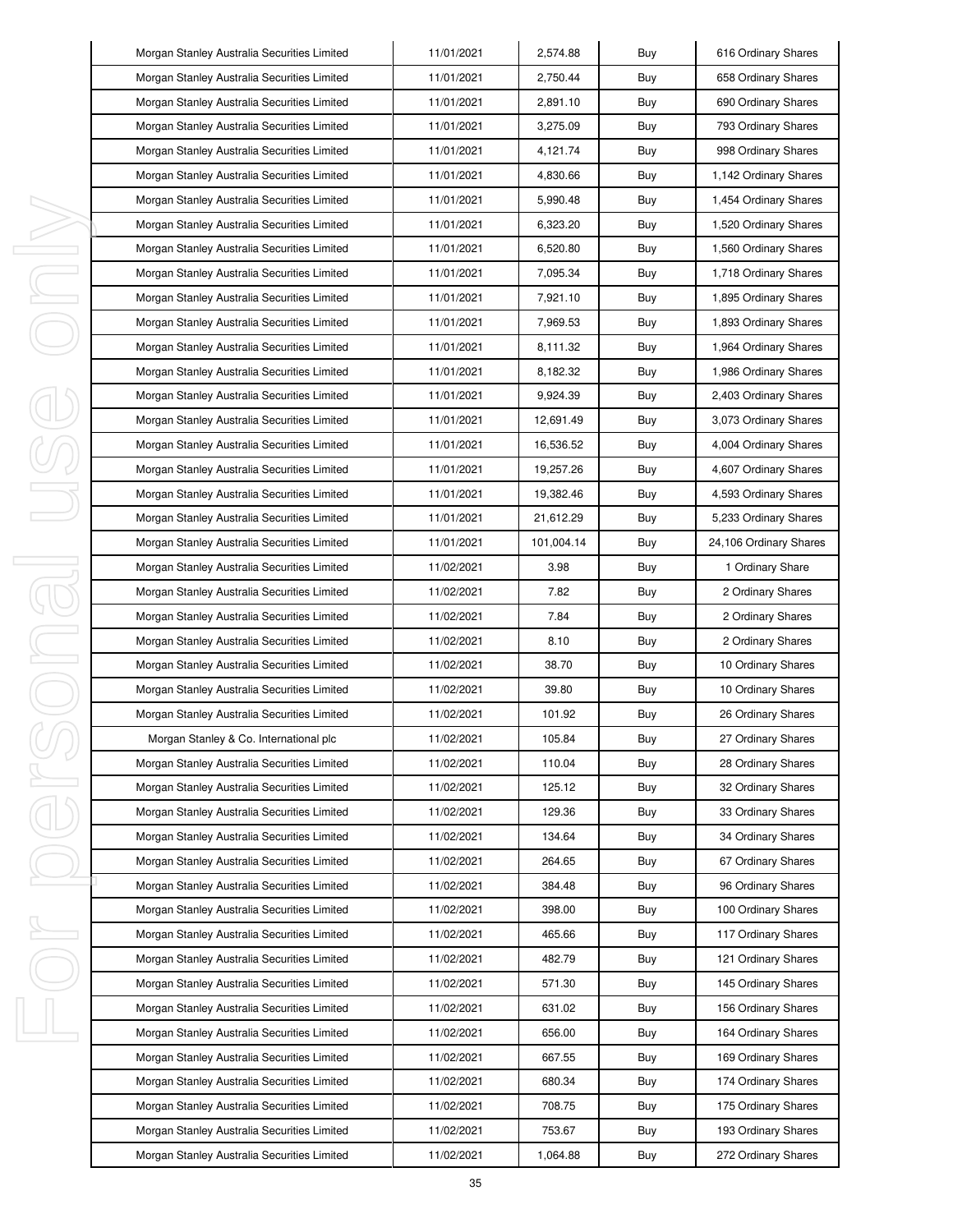|          | Morgan Stanley Australia Securities Limited | 11/02/2021 | 1,099.08   | Buy | 284 Ordinary Shares    |
|----------|---------------------------------------------|------------|------------|-----|------------------------|
|          | Morgan Stanley Australia Securities Limited | 11/02/2021 | 1,323.84   | Buy | 336 Ordinary Shares    |
|          | Morgan Stanley Australia Securities Limited | 11/02/2021 | 1,344.06   | Buy | 342 Ordinary Shares    |
|          | Morgan Stanley Australia Securities Limited | 11/02/2021 | 1,350.05   | Buy | 335 Ordinary Shares    |
|          | Morgan Stanley Australia Securities Limited | 11/02/2021 | 1,371.42   | Buy | 342 Ordinary Shares    |
|          | Morgan Stanley Australia Securities Limited | 11/02/2021 | 1,384.14   | Buy | 354 Ordinary Shares    |
|          | Morgan Stanley Australia Securities Limited | 11/02/2021 | 1,415.70   | Buy | 363 Ordinary Shares    |
|          | Morgan Stanley Australia Securities Limited | 11/02/2021 | 1,422.34   | Buy | 361 Ordinary Shares    |
| ı        | Morgan Stanley Australia Securities Limited | 11/02/2021 | 1,479.87   | Buy | 378 Ordinary Shares    |
| J,       | Morgan Stanley Australia Securities Limited | 11/02/2021 | 1,579.94   | Buy | 394 Ordinary Shares    |
| ı        | Morgan Stanley Australia Securities Limited | 11/02/2021 | 1,622.40   | Buy | 416 Ordinary Shares    |
|          | Morgan Stanley Australia Securities Limited | 11/02/2021 | 1,634.64   | Buy | 417 Ordinary Shares    |
|          | Morgan Stanley Australia Securities Limited | 11/02/2021 | 1,639.44   | Buy | 414 Ordinary Shares    |
|          | Morgan Stanley Australia Securities Limited | 11/02/2021 | 1,940.40   | Buy | 495 Ordinary Shares    |
|          | Morgan Stanley Australia Securities Limited | 11/02/2021 | 2,223.28   | Buy | 565 Ordinary Shares    |
|          | Morgan Stanley Australia Securities Limited | 11/02/2021 | 2,525.18   | Buy | 645 Ordinary Shares    |
|          | Morgan Stanley Australia Securities Limited | 11/02/2021 | 2,937.33   | Buy | 759 Ordinary Shares    |
|          | Morgan Stanley Australia Securities Limited | 11/02/2021 | 3,981.91   | Buy | 1,003 Ordinary Shares  |
|          | Morgan Stanley Australia Securities Limited | 11/02/2021 | 4,158.37   | Buy | 1,037 Ordinary Shares  |
|          | Morgan Stanley Australia Securities Limited | 11/02/2021 | 4,400.30   | Buy | 1,114 Ordinary Shares  |
|          | Morgan Stanley Australia Securities Limited | 11/02/2021 | 4,641.12   | Buy | 1,172 Ordinary Shares  |
| I,<br>J. | Morgan Stanley Australia Securities Limited | 11/02/2021 | 5,188.57   | Buy | 1,327 Ordinary Shares  |
|          | Morgan Stanley Australia Securities Limited | 11/02/2021 | 5,412.00   | Buy | 1,320 Ordinary Shares  |
|          | Morgan Stanley Australia Securities Limited | 11/02/2021 | 6,507.38   | Buy | 1,675 Ordinary Shares  |
| I,       | Morgan Stanley Australia Securities Limited | 11/02/2021 | 6,849.30   | Buy | 1,734 Ordinary Shares  |
| I        | Morgan Stanley Australia Securities Limited | 11/02/2021 | 7,859.70   | Buy | 1,917 Ordinary Shares  |
|          | Morgan Stanley Australia Securities Limited | 11/02/2021 | 8,699.76   | Buy | 2,248 Ordinary Shares  |
|          | Morgan Stanley Australia Securities Limited | 11/02/2021 | 9,355.33   | Buy | 2,333 Ordinary Shares  |
|          | Morgan Stanley Australia Securities Limited | 11/02/2021 | 10,859.22  | Buy | 2,806 Ordinary Shares  |
|          | Morgan Stanley Australia Securities Limited | 11/02/2021 | 13,986.18  | Buy | 3,614 Ordinary Shares  |
| I        | Morgan Stanley Australia Securities Limited | 11/02/2021 | 14,136.00  | Buy | 3,534 Ordinary Shares  |
|          | Morgan Stanley Australia Securities Limited | 11/02/2021 | 15,445.17  | Buy | 3,991 Ordinary Shares  |
|          | Morgan Stanley Australia Securities Limited | 11/02/2021 | 16,784.95  | Buy | 4,165 Ordinary Shares  |
|          | Morgan Stanley Australia Securities Limited | 11/02/2021 | 16,816.47  | Buy | 4,323 Ordinary Shares  |
|          | Morgan Stanley Australia Securities Limited | 11/02/2021 | 18,147.00  | Buy | 4,600 Ordinary Shares  |
|          | Morgan Stanley Australia Securities Limited | 11/02/2021 | 21,001.84  | Buy | 5,392 Ordinary Shares  |
| I,       | Morgan Stanley Australia Securities Limited | 11/02/2021 | 23,691.64  | Buy | 6,067 Ordinary Shares  |
|          | Morgan Stanley Australia Securities Limited | 11/02/2021 | 35,315.28  | Buy | 9,009 Ordinary Shares  |
|          | Morgan Stanley Australia Securities Limited | 11/02/2021 | 35,643.56  | Buy | 9,116 Ordinary Shares  |
|          | Morgan Stanley Australia Securities Limited | 11/02/2021 | 54,295.80  | Buy | 13,922 Ordinary Shares |
| ı        | Morgan Stanley Australia Securities Limited | 11/02/2021 | 58,179.72  | Buy | 14,804 Ordinary Shares |
|          | Morgan Stanley Australia Securities Limited | 11/02/2021 | 58,464.09  | Buy | 15,107 Ordinary Shares |
|          | Morgan Stanley Australia Securities Limited | 11/02/2021 | 111,805.38 | Buy | 28,377 Ordinary Shares |
|          | Morgan Stanley Australia Securities Limited | 11/02/2021 | 119,290.00 | Buy | 30,200 Ordinary Shares |
|          | Morgan Stanley Australia Securities Limited | 11/02/2021 | 156,131.28 | Buy | 40,344 Ordinary Shares |
|          | Morgan Stanley Australia Securities Limited | 11/03/2021 | 3.74       | Buy | 1 Ordinary Share       |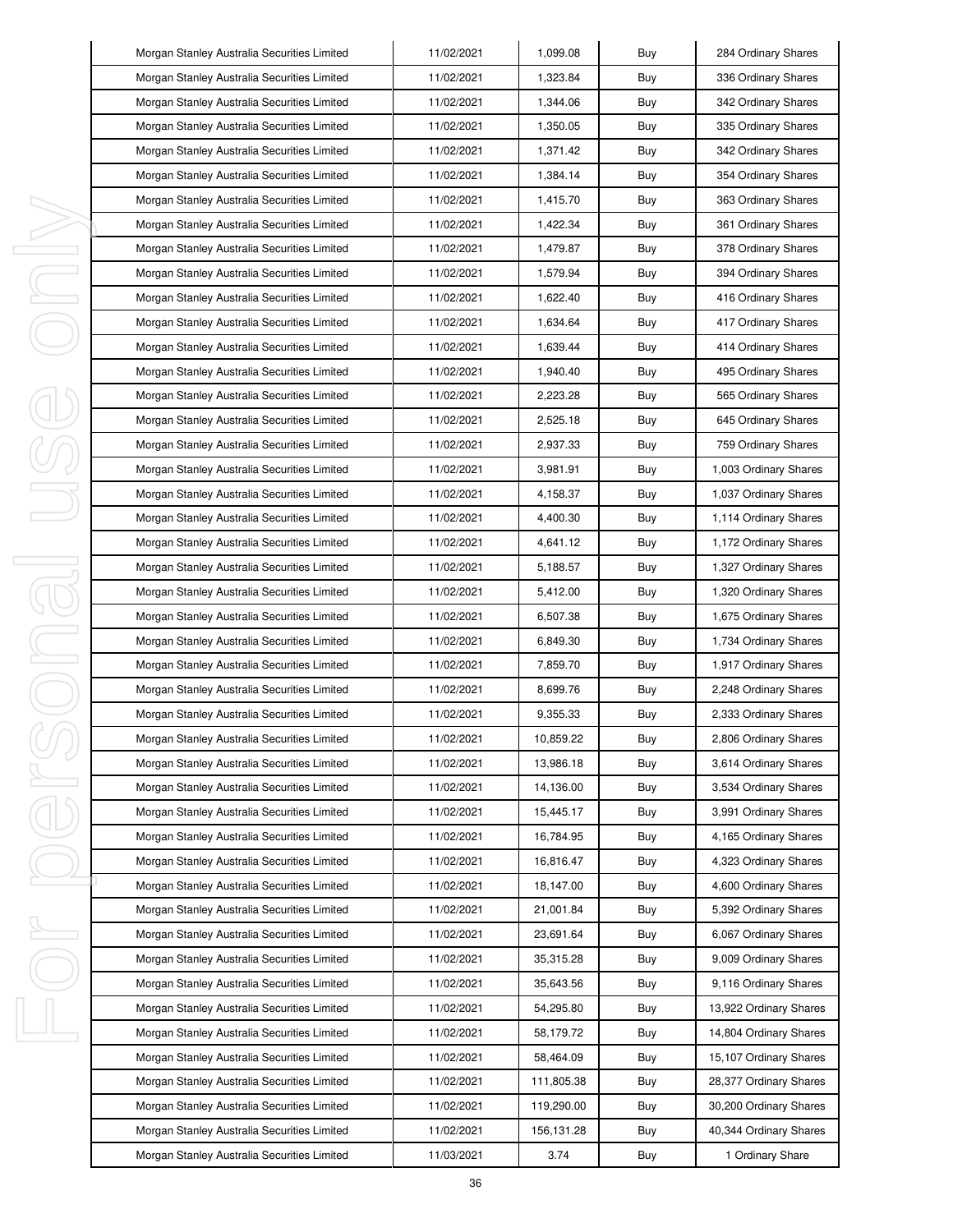|         | Morgan Stanley Australia Securities Limited | 11/03/2021 | 51.94     | Buy                    | 14 Ordinary Shares     |
|---------|---------------------------------------------|------------|-----------|------------------------|------------------------|
|         | Morgan Stanley Australia Securities Limited | 11/03/2021 | 70.30     | Buy                    | 19 Ordinary Shares     |
|         | Morgan Stanley Australia Securities Limited | 11/03/2021 | 882.98    | Buy                    | 238 Ordinary Shares    |
|         | Morgan Stanley Australia Securities Limited | 11/03/2021 | 1.083.94  | Buy                    | 286 Ordinary Shares    |
|         | Morgan Stanley Australia Securities Limited | 11/03/2021 | 1,096.62  | Buy                    | 294 Ordinary Shares    |
|         | Morgan Stanley Australia Securities Limited | 11/03/2021 | 1,140.00  | Buy                    | 304 Ordinary Shares    |
|         | Morgan Stanley Australia Securities Limited | 11/03/2021 | 1,145.31  | Buy                    | 301 Ordinary Shares    |
|         | Morgan Stanley Australia Securities Limited | 11/03/2021 | 1,161.23  | Buy                    | 313 Ordinary Shares    |
| I,      | Morgan Stanley Australia Securities Limited | 11/03/2021 | 1,330.35  | Buy                    | 362 Ordinary Shares    |
| J,      | Morgan Stanley Australia Securities Limited | 11/03/2021 | 1,353.60  | Buy                    | 360 Ordinary Shares    |
| I,      | Morgan Stanley Australia Securities Limited | 11/03/2021 | 1,355.03  | Buy                    | 358 Ordinary Shares    |
|         | Morgan Stanley Australia Securities Limited | 11/03/2021 | 1,383.80  | Buy                    | 370 Ordinary Shares    |
|         | Morgan Stanley Australia Securities Limited | 11/03/2021 | 1,428.48  | Buy                    | 384 Ordinary Shares    |
|         | Morgan Stanley Australia Securities Limited | 11/03/2021 | 1,847.50  | Buy                    | 500 Ordinary Shares    |
|         | Morgan Stanley Australia Securities Limited | 11/03/2021 | 2,648.64  | Buy                    | 712 Ordinary Shares    |
|         | Morgan Stanley Australia Securities Limited | 11/03/2021 | 2,932.50  | Buy                    | 782 Ordinary Shares    |
|         | Morgan Stanley Australia Securities Limited | 11/03/2021 | 3,712.29  | Buy                    | 986 Ordinary Shares    |
|         | Morgan Stanley Australia Securities Limited | 11/03/2021 | 3,775.04  | Buy                    | 1,004 Ordinary Shares  |
|         | Morgan Stanley Australia Securities Limited | 11/03/2021 | 4,297.68  | Buy                    | 1,143 Ordinary Shares  |
|         | Morgan Stanley Australia Securities Limited | 11/03/2021 | 4,402.96  | Buy                    | 1,171 Ordinary Shares  |
|         | Morgan Stanley Australia Securities Limited | 11/03/2021 | 4,589.20  | Buy                    | 1,192 Ordinary Shares  |
| I<br>J. | Morgan Stanley Australia Securities Limited | 11/03/2021 | 5,963.36  | Buy                    | 1,586 Ordinary Shares  |
|         | Morgan Stanley Australia Securities Limited | 11/03/2021 | 6,850.38  | Buy                    | 1,798 Ordinary Shares  |
|         | Morgan Stanley Australia Securities Limited | 11/03/2021 | 6,974.80  | Buy                    | 1,855 Ordinary Shares  |
| I       | Morgan Stanley Australia Securities Limited | 11/03/2021 | 7,204.18  | Buy                    | 1,955 Ordinary Shares  |
|         | Morgan Stanley Australia Securities Limited | 11/03/2021 | 7,406.25  | Buy                    | 1,975 Ordinary Shares  |
|         | Morgan Stanley Australia Securities Limited | 11/03/2021 | 9,328.03  | Buy                    | 2,471 Ordinary Shares  |
|         | Morgan Stanley & Co. LLC                    | 11/03/2021 | 12,949.32 | Buy                    | 3,481 Ordinary Shares  |
|         | Morgan Stanley Australia Securities Limited | 11/03/2021 | 16,007.16 | Buy                    | 4,303 Ordinary Shares  |
|         | Morgan Stanley Australia Securities Limited | 11/03/2021 | 16,497.50 | Buy                    | 4,417 Ordinary Shares  |
| I       | Morgan Stanley Australia Securities Limited | 11/03/2021 | 17,866.29 | Buy                    | 4,758 Ordinary Shares  |
|         | Morgan Stanley Australia Securities Limited | 11/03/2021 | 18,842.18 | Buy                    | 4,965 Ordinary Shares  |
|         | Morgan Stanley Australia Securities Limited | 11/03/2021 | 20,451.45 | Buy                    | 5,461 Ordinary Shares  |
|         | Morgan Stanley Australia Securities Limited | 11/03/2021 | 20,516.40 | Buy                    | 5,560 Ordinary Shares  |
|         | Morgan Stanley Australia Securities Limited | 11/03/2021 | 21,646.68 | Buy                    | 5,819 Ordinary Shares  |
|         | Morgan Stanley Australia Securities Limited | 11/03/2021 | 22,544.93 | Buy                    | 6,085 Ordinary Shares  |
| I,      | Morgan Stanley Australia Securities Limited | 11/03/2021 | 26,756.19 | Buy                    | 7,251 Ordinary Shares  |
|         | Morgan Stanley Australia Securities Limited | 11/03/2021 | 33,353.65 | Buy                    | 8,954 Ordinary Shares  |
|         | Morgan Stanley Australia Securities Limited | 11/03/2021 | 33,546.46 | Buy                    | 8,863 Ordinary Shares  |
|         | Morgan Stanley Australia Securities Limited | 11/03/2021 | 35,578.08 | Buy                    | 9,564 Ordinary Shares  |
| I,      | Morgan Stanley Australia Securities Limited | 11/03/2021 | 45,285.85 | Buy                    | 12,190 Ordinary Shares |
|         | Morgan Stanley Australia Securities Limited | 11/03/2021 | 55,221.78 | Buy                    | 14,945 Ordinary Shares |
|         | Morgan Stanley Australia Securities Limited | 11/03/2021 | 63,737.37 | Buy                    | 17,273 Ordinary Shares |
|         | Morgan Stanley Australia Securities Limited | 11/03/2021 | 64,664.76 | Buy                    | 17,383 Ordinary Shares |
|         | Morgan Stanley & Co. International plc      | 11/03/2021 | N/A       | Collateral<br>Received | 90,630 Ordinary Shares |
|         | Morgan Stanley Australia Securities Limited | 11/04/2021 | 14.96     | Buy                    | 4 Ordinary Shares      |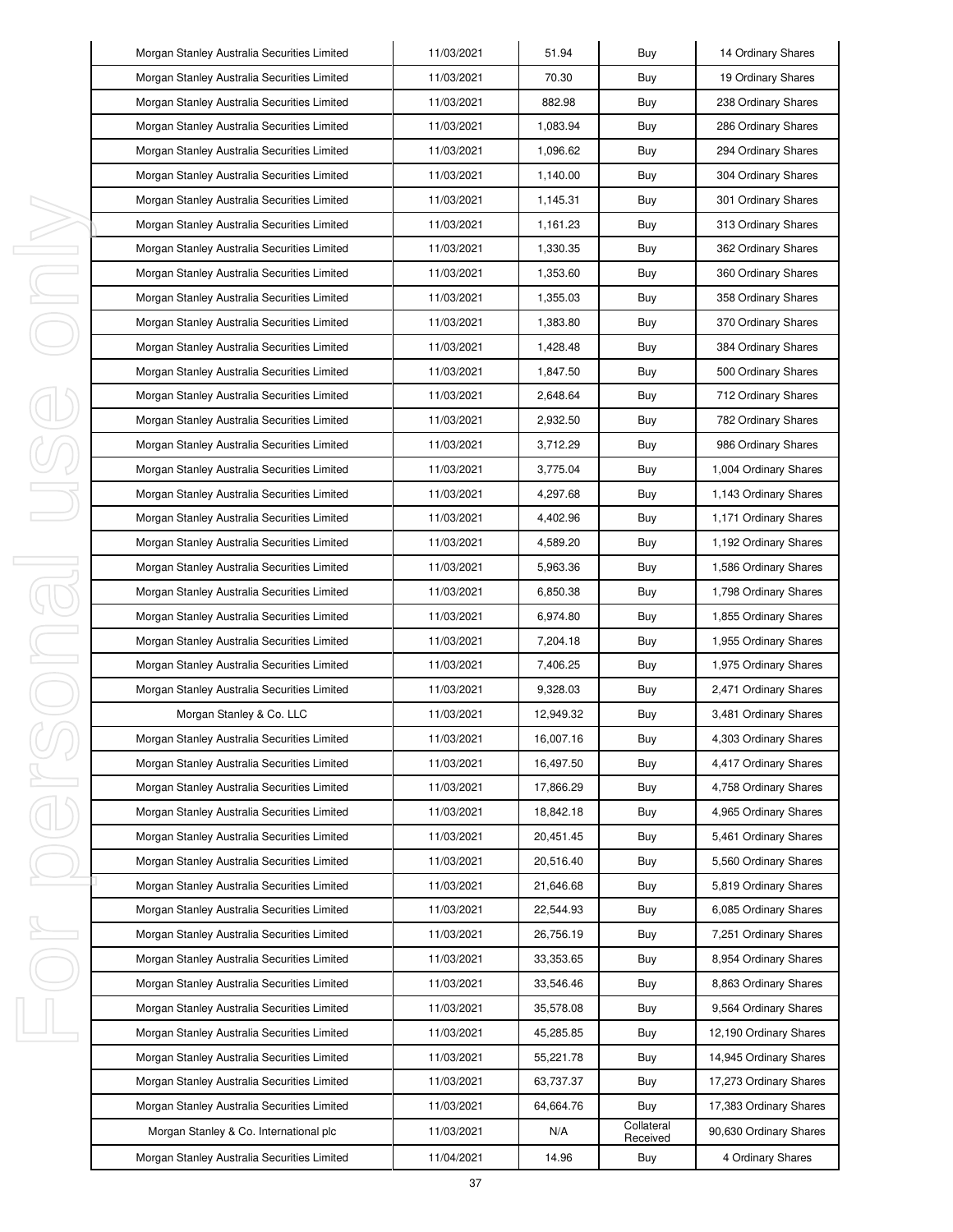|   | Morgan Stanley Australia Securities Limited | 11/04/2021 | 98.28     | Buy                    | 26 Ordinary Shares     |
|---|---------------------------------------------|------------|-----------|------------------------|------------------------|
|   | Morgan Stanley Australia Securities Limited | 11/04/2021 | 98.54     | Buy                    | 26 Ordinary Shares     |
|   | Morgan Stanley Australia Securities Limited | 11/04/2021 | 208.45    | Buy                    | 55 Ordinary Shares     |
|   | Morgan Stanley Australia Securities Limited | 11/04/2021 | 211.68    | Buy                    | 56 Ordinary Shares     |
|   | Morgan Stanley Australia Securities Limited | 11/04/2021 | 602.14    | Buy                    | 161 Ordinary Shares    |
|   | Morgan Stanley Australia Securities Limited | 11/04/2021 | 996.60    | Buy                    | 264 Ordinary Shares    |
|   | Morgan Stanley Australia Securities Limited | 11/04/2021 | 1,027.09  | Buy                    | 271 Ordinary Shares    |
|   | Morgan Stanley Australia Securities Limited | 11/04/2021 | 1,239.84  | Buy                    | 328 Ordinary Shares    |
|   | Morgan Stanley Australia Securities Limited | 11/04/2021 | 1,266.72  | Buy                    | 336 Ordinary Shares    |
|   | Morgan Stanley Australia Securities Limited | 11/04/2021 | 1,285.20  | Buy                    | 340 Ordinary Shares    |
|   | Morgan Stanley Australia Securities Limited | 11/04/2021 | 1,366.39  | Buy                    | 361 Ordinary Shares    |
|   | Morgan Stanley Australia Securities Limited | 11/04/2021 | 1,733.52  | Buy                    | 466 Ordinary Shares    |
|   | Morgan Stanley Australia Securities Limited | 11/04/2021 | 1,942.92  | Buy                    | 514 Ordinary Shares    |
|   | Morgan Stanley Australia Securities Limited | 11/04/2021 | 3,068.78  | Buy                    | 814 Ordinary Shares    |
|   | Morgan Stanley Australia Securities Limited | 11/04/2021 | 4,873.20  | Buy                    | 1,310 Ordinary Shares  |
|   | Morgan Stanley Australia Securities Limited | 11/04/2021 | 5,153.59  | Buy                    | 1,367 Ordinary Shares  |
|   | Morgan Stanley Australia Securities Limited | 11/04/2021 | 11,961.24 | Buy                    | 3,156 Ordinary Shares  |
|   | Morgan Stanley Australia Securities Limited | 11/04/2021 | 12,647.88 | Buy                    | 3,346 Ordinary Shares  |
|   | Morgan Stanley Australia Securities Limited | 11/04/2021 | 14,475.00 | Buy                    | 3,860 Ordinary Shares  |
|   | Morgan Stanley Australia Securities Limited | 11/04/2021 | 17,104.49 | Buy                    | 4,537 Ordinary Shares  |
|   | Morgan Stanley Australia Securities Limited | 11/04/2021 | 22,232.14 | Buy                    | 5,866 Ordinary Shares  |
|   | Morgan Stanley Australia Securities Limited | 11/04/2021 | 34,022.83 | Buy                    | 8,977 Ordinary Shares  |
| 1 | Morgan Stanley Australia Securities Limited | 11/04/2021 | 45,461.05 | Buy                    | 11,995 Ordinary Shares |
|   | Morgan Stanley Australia Securities Limited | 11/04/2021 | 45,879.52 | Buy                    | 12,202 Ordinary Shares |
| I | Morgan Stanley Australia Securities Limited | 11/04/2021 | 49,481.25 | Buy                    | 13,195 Ordinary Shares |
|   | Morgan Stanley Australia Securities Limited | 11/04/2021 | 54,757.92 | Buy                    | 14,448 Ordinary Shares |
|   | Morgan Stanley Australia Securities Limited | 11/04/2021 | 61,738.74 | Buy                    | 16,333 Ordinary Shares |
|   | Morgan Stanley & Co. International plc      | 11/04/2021 | N/A       | Collateral<br>Received | 31,336 Ordinary Shares |
|   | Morgan Stanley Australia Securities Limited | 11/05/2021 | 18.93     | Buy                    | 5 Ordinary Shares      |
|   | Morgan Stanley Australia Securities Limited | 11/05/2021 | 34.29     | Buy                    | 9 Ordinary Shares      |
| I | Morgan Stanley Australia Securities Limited | 11/05/2021 | 563.75    | Buy                    | 147 Ordinary Shares    |
|   | Morgan Stanley Australia Securities Limited | 11/05/2021 | 605.79    | Buy                    | 159 Ordinary Shares    |
|   | Morgan Stanley Australia Securities Limited | 11/05/2021 | 1,120.73  | Buy                    | 293 Ordinary Shares    |
|   | Morgan Stanley Australia Securities Limited | 11/05/2021 | 1,709.29  | Buy                    | 451 Ordinary Shares    |
|   | Morgan Stanley Australia Securities Limited | 11/05/2021 | 1,856.84  | Buy                    | 488 Ordinary Shares    |
|   | Morgan Stanley Australia Securities Limited | 11/05/2021 | 2,785.40  | Buy                    | 733 Ordinary Shares    |
| I | Morgan Stanley Australia Securities Limited | 11/05/2021 | 3,010.28  | Buy                    | 787 Ordinary Shares    |
|   | Morgan Stanley Australia Securities Limited | 11/05/2021 | 3,178.11  | Buy                    | 843 Ordinary Shares    |
|   | Morgan Stanley Australia Securities Limited | 11/05/2021 | 3,249.93  | Buy                    | 853 Ordinary Shares    |
|   | Morgan Stanley Australia Securities Limited | 11/05/2021 | 4,547.48  | Buy                    | 1,192 Ordinary Shares  |
| ı | Morgan Stanley Australia Securities Limited | 11/05/2021 | 5,499.29  | Buy                    | 1,451 Ordinary Shares  |
|   | Morgan Stanley Australia Securities Limited | 11/05/2021 | 5,894.26  | Buy                    | 1,543 Ordinary Shares  |
|   | Morgan Stanley Australia Securities Limited | 11/05/2021 | 6,062.63  | Buy                    | 1,585 Ordinary Shares  |
|   | Morgan Stanley Australia Securities Limited | 11/05/2021 | 6,157.84  | Buy                    | 1,612 Ordinary Shares  |
|   | Morgan Stanley Australia Securities Limited | 11/05/2021 | 6,408.42  | Buy                    | 1,682 Ordinary Shares  |
|   | Morgan Stanley Australia Securities Limited | 11/05/2021 | 6,474.90  | Buy                    | 1,695 Ordinary Shares  |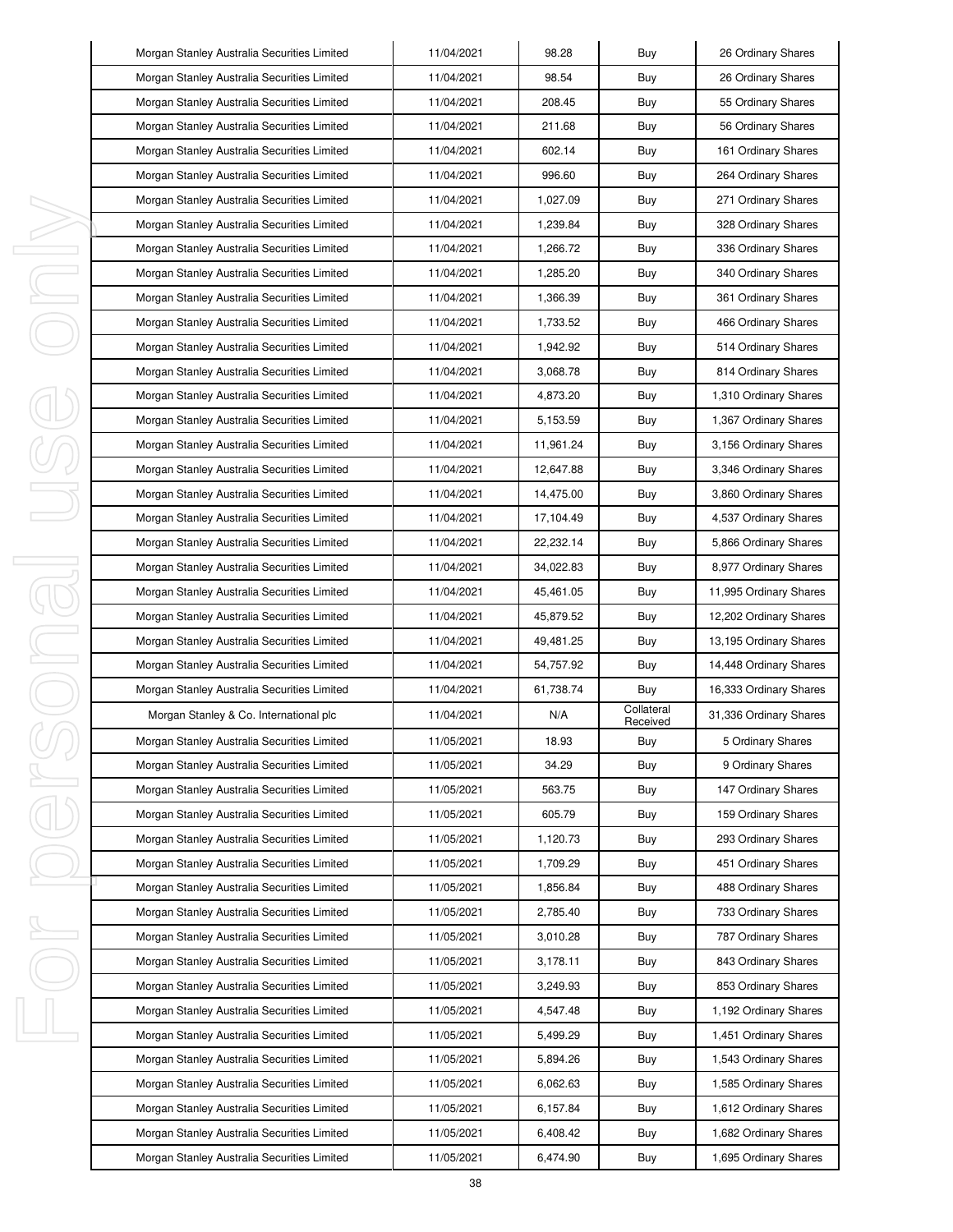| Morgan Stanley Australia Securities Limited | 11/05/2021 | 6,490.26  | Buy                    | 1,717 Ordinary Shares   |
|---------------------------------------------|------------|-----------|------------------------|-------------------------|
| Morgan Stanley Australia Securities Limited | 11/05/2021 | 9,415.98  | Buy                    | 2,491 Ordinary Shares   |
| Morgan Stanley Australia Securities Limited | 11/05/2021 | 12,646.73 | Buy                    | 3,315 Ordinary Shares   |
| Morgan Stanley Australia Securities Limited | 11/05/2021 | 13,952.69 | Buy                    | 3,643 Ordinary Shares   |
| Morgan Stanley Australia Securities Limited | 11/05/2021 | 14,519.49 | Buy                    | 3,831 Ordinary Shares   |
| Morgan Stanley Australia Securities Limited | 11/05/2021 | 15,817.90 | Buy                    | 4,130 Ordinary Shares   |
| Morgan Stanley Australia Securities Limited | 11/05/2021 | 19,000.63 | Buy                    | 4,961 Ordinary Shares   |
| Morgan Stanley Australia Securities Limited | 11/05/2021 | 19,237.52 | Buy                    | 5,036 Ordinary Shares   |
| Morgan Stanley Australia Securities Limited | 11/05/2021 | 20,161.96 | Buy                    | 5,278 Ordinary Shares   |
| Morgan Stanley Australia Securities Limited | 11/05/2021 | 20,360.48 | Buy                    | 5,323 Ordinary Shares   |
| Morgan Stanley Australia Securities Limited | 11/05/2021 | 20,895.84 | Buy                    | 5,528 Ordinary Shares   |
| Morgan Stanley Australia Securities Limited | 11/05/2021 | 34,578.64 | Buy                    | 9,052 Ordinary Shares   |
| Morgan Stanley Australia Securities Limited | 11/05/2021 | 37,863.38 | Buy                    | 9,886 Ordinary Shares   |
| Morgan Stanley Australia Securities Limited | 11/05/2021 | 42,558.62 | Buy                    | 11,141 Ordinary Shares  |
| Morgan Stanley Australia Securities Limited | 11/05/2021 | 48,074.70 | Buy                    | 12,585 Ordinary Shares  |
| Morgan Stanley & Co. LLC                    | 11/05/2021 | N/A       | Borrow                 | 135,803 Ordinary Shares |
| Morgan Stanley Australia Securities Limited | 11/08/2021 | 68.40     | Buy                    | 18 Ordinary Shares      |
| Morgan Stanley Australia Securities Limited | 11/08/2021 | 82.06     | Buy                    | 22 Ordinary Shares      |
| Morgan Stanley Australia Securities Limited | 11/08/2021 | 180.81    | Buy                    | 49 Ordinary Shares      |
| Morgan Stanley Australia Securities Limited | 11/08/2021 | 325.60    | Buy                    | 88 Ordinary Shares      |
| Morgan Stanley Australia Securities Limited | 11/08/2021 | 364.32    | Buy                    | 99 Ordinary Shares      |
| Morgan Stanley Australia Securities Limited | 11/08/2021 | 535.80    | Buy                    | 141 Ordinary Shares     |
| Morgan Stanley Australia Securities Limited | 11/08/2021 | 553.54    | Buy                    | 149 Ordinary Shares     |
| Morgan Stanley Australia Securities Limited | 11/08/2021 | 643.80    | Buy                    | 174 Ordinary Shares     |
| Morgan Stanley Australia Securities Limited | 11/08/2021 | 647.02    | Buy                    | 173 Ordinary Shares     |
| Morgan Stanley Australia Securities Limited | 11/08/2021 | 713.28    | Buy                    | 192 Ordinary Shares     |
| Morgan Stanley Australia Securities Limited | 11/08/2021 | 719.89    | Buy                    | 193 Ordinary Shares     |
| Morgan Stanley Australia Securities Limited | 11/08/2021 | 721.68    | Buy                    | 194 Ordinary Shares     |
| Morgan Stanley Australia Securities Limited | 11/08/2021 | 902.80    | Buy                    | 244 Ordinary Shares     |
| Morgan Stanley Australia Securities Limited | 11/08/2021 | 903.96    | Buy                    | 243 Ordinary Shares     |
| Morgan Stanley Australia Securities Limited | 11/08/2021 | 2,407.79  | Buy                    | 649 Ordinary Shares     |
| Morgan Stanley Australia Securities Limited | 11/08/2021 | 2,871.20  | Buy                    | 776 Ordinary Shares     |
| Morgan Stanley Australia Securities Limited | 11/08/2021 | 3,071.88  | Buy                    | 828 Ordinary Shares     |
| Morgan Stanley Australia Securities Limited | 11/08/2021 | 4,657.44  | Buy                    | 1,252 Ordinary Shares   |
| Morgan Stanley Australia Securities Limited | 11/08/2021 | 4,958.00  | Buy                    | 1,340 Ordinary Shares   |
| Morgan Stanley Australia Securities Limited | 11/08/2021 | 5,063.11  | Buy                    | 1,343 Ordinary Shares   |
| Morgan Stanley Australia Securities Limited | 11/08/2021 | 7,487.48  | Buy                    | 2,002 Ordinary Shares   |
| Morgan Stanley Australia Securities Limited | 11/08/2021 | 14,617.87 | Buy                    | 3,919 Ordinary Shares   |
| Morgan Stanley Australia Securities Limited | 11/08/2021 | 14,778.45 | Buy                    | 4,005 Ordinary Shares   |
| Morgan Stanley Australia Securities Limited | 11/08/2021 | 21,708.27 | Buy                    | 5,883 Ordinary Shares   |
| Morgan Stanley Australia Securities Limited | 11/08/2021 | 25,080.44 | Buy                    | 6,706 Ordinary Shares   |
| Morgan Stanley Australia Securities Limited | 11/08/2021 | 28,697.60 | Buy                    | 7,552 Ordinary Shares   |
| Morgan Stanley Australia Securities Limited | 11/08/2021 | 28,773.68 | Buy                    | 7,592 Ordinary Shares   |
| Morgan Stanley Australia Securities Limited | 11/08/2021 | 33,270.40 | Buy                    | 8,992 Ordinary Shares   |
| Morgan Stanley Australia Securities Limited | 11/08/2021 | 64,883.20 | Buy                    | 17,536 Ordinary Shares  |
| Morgan Stanley & Co. International plc      | 11/08/2021 | N/A       | Collateral<br>Received | 69,123 Ordinary Shares  |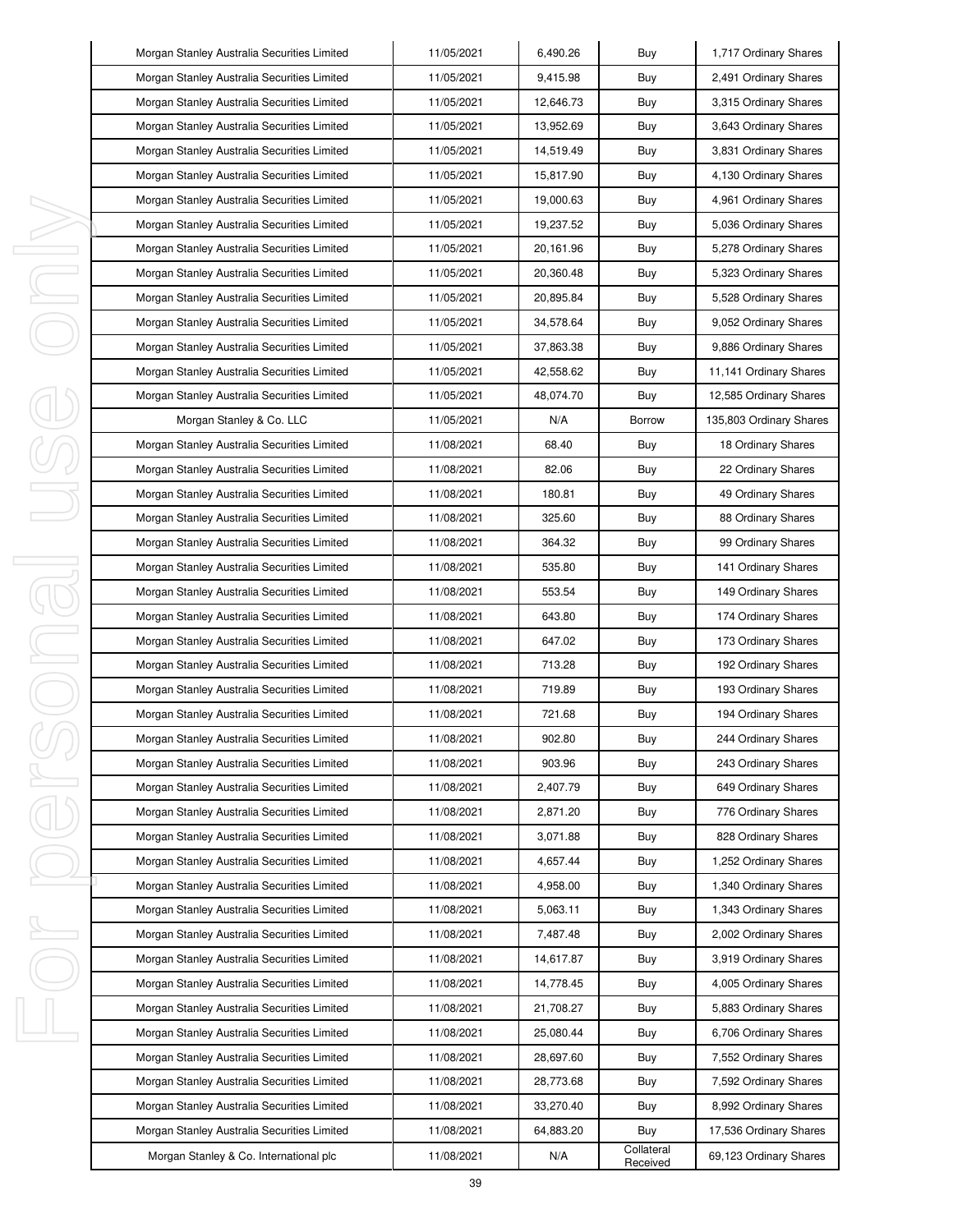|          | Morgan Stanley Australia Securities Limited | 11/09/2021 | 33.93     | Buy | 9 Ordinary Shares      |
|----------|---------------------------------------------|------------|-----------|-----|------------------------|
|          | Morgan Stanley Australia Securities Limited | 11/09/2021 | 208.32    | Buy | 56 Ordinary Shares     |
|          | Morgan Stanley Australia Securities Limited | 11/09/2021 | 501.41    | Buy | 133 Ordinary Shares    |
|          | Morgan Stanley Australia Securities Limited | 11/09/2021 | 597.31    | Buy | 161 Ordinary Shares    |
|          | Morgan Stanley Australia Securities Limited | 11/09/2021 | 763.28    | Buy | 203 Ordinary Shares    |
|          | Morgan Stanley Australia Securities Limited | 11/09/2021 | 848.63    | Buy | 226 Ordinary Shares    |
|          | Morgan Stanley Australia Securities Limited | 11/09/2021 | 926.19    | Buy | 246 Ordinary Shares    |
|          | Morgan Stanley Australia Securities Limited | 11/09/2021 | 992.83    | Buy | 263 Ordinary Shares    |
| ı        | Morgan Stanley Australia Securities Limited | 11/09/2021 | 1,065.90  | Buy | 285 Ordinary Shares    |
| I,       | Morgan Stanley Australia Securities Limited | 11/09/2021 | 1,136.28  | Buy | 301 Ordinary Shares    |
| ı        | Morgan Stanley Australia Securities Limited | 11/09/2021 | 1,312.24  | Buy | 349 Ordinary Shares    |
|          | Morgan Stanley Australia Securities Limited | 11/09/2021 | 1,372.40  | Buy | 365 Ordinary Shares    |
|          | Morgan Stanley Australia Securities Limited | 11/09/2021 | 1.485.00  | Buy | 396 Ordinary Shares    |
|          | Morgan Stanley Australia Securities Limited | 11/09/2021 | 1,532.04  | Buy | 408 Ordinary Shares    |
|          | Morgan Stanley Australia Securities Limited | 11/09/2021 | 1,780.38  | Buy | 471 Ordinary Shares    |
|          | Morgan Stanley Australia Securities Limited | 11/09/2021 | 1,854.97  | Buy | 494 Ordinary Shares    |
|          | Morgan Stanley Australia Securities Limited | 11/09/2021 | 2,686.44  | Buy | 732 Ordinary Shares    |
|          | Morgan Stanley Australia Securities Limited | 11/09/2021 | 2,914.21  | Buy | 773 Ordinary Shares    |
|          | Morgan Stanley Australia Securities Limited | 11/09/2021 | 3,079.77  | Buy | 818 Ordinary Shares    |
|          | Morgan Stanley Australia Securities Limited | 11/09/2021 | 3,305.67  | Buy | 878 Ordinary Shares    |
|          | Morgan Stanley Australia Securities Limited | 11/09/2021 | 4,999.02  | Buy | 1,326 Ordinary Shares  |
| I,<br>J. | Morgan Stanley Australia Securities Limited | 11/09/2021 | 5,151.24  | Buy | 1,396 Ordinary Shares  |
|          | Morgan Stanley Australia Securities Limited | 11/09/2021 | 6,625.32  | Buy | 1,781 Ordinary Shares  |
|          | Morgan Stanley Australia Securities Limited | 11/09/2021 | 7,469.28  | Buy | 1,976 Ordinary Shares  |
| I        | Morgan Stanley Australia Securities Limited | 11/09/2021 | 7,890.12  | Buy | 2,121 Ordinary Shares  |
| I        | Morgan Stanley Australia Securities Limited | 11/09/2021 | 10,595.34 | Buy | 2,803 Ordinary Shares  |
|          | Morgan Stanley Australia Securities Limited | 11/09/2021 | 11,853.45 | Buy | 3,195 Ordinary Shares  |
|          | Morgan Stanley Australia Securities Limited | 11/09/2021 | 14,846.52 | Buy | 3,991 Ordinary Shares  |
|          | Morgan Stanley Australia Securities Limited | 11/09/2021 | 14,888.23 | Buy | 4,013 Ordinary Shares  |
|          | Morgan Stanley Australia Securities Limited | 11/09/2021 | 16,927.50 | Buy | 4,514 Ordinary Shares  |
| I        | Morgan Stanley Australia Securities Limited | 11/09/2021 | 29,380.64 | Buy | 7,814 Ordinary Shares  |
|          | Morgan Stanley Australia Securities Limited | 11/09/2021 | 36,949.77 | Buy | 9,801 Ordinary Shares  |
|          | Morgan Stanley Australia Securities Limited | 11/09/2021 | 38,646.72 | Buy | 10,224 Ordinary Shares |
|          | Morgan Stanley Australia Securities Limited | 11/09/2021 | 59,415.20 | Buy | 15,760 Ordinary Shares |
|          | Morgan Stanley Australia Securities Limited | 11/10/2021 | 40.15     | Buy | 11 Ordinary Shares     |
|          | Morgan Stanley Australia Securities Limited | 11/10/2021 | 51.73     | Buy | 14 Ordinary Shares     |
| I,       | Morgan Stanley Australia Securities Limited | 11/10/2021 | 66.87     | Buy | 18 Ordinary Shares     |
|          | Morgan Stanley Australia Securities Limited | 11/10/2021 | 89.76     | Buy | 24 Ordinary Shares     |
|          | Morgan Stanley Australia Securities Limited | 11/10/2021 | 188.50    | Buy | 50 Ordinary Shares     |
|          | Morgan Stanley Australia Securities Limited | 11/10/2021 | 231.57    | Buy | 62 Ordinary Shares     |
| ı        | Morgan Stanley Australia Securities Limited | 11/10/2021 | 235.84    | Buy | 64 Ordinary Shares     |
|          | Morgan Stanley Australia Securities Limited | 11/10/2021 | 291.72    | Buy | 78 Ordinary Shares     |
|          | Morgan Stanley Australia Securities Limited | 11/10/2021 | 374.34    | Buy | 102 Ordinary Shares    |
|          | Morgan Stanley Australia Securities Limited | 11/10/2021 | 420.33    | Buy | 115 Ordinary Shares    |
|          | Morgan Stanley Australia Securities Limited | 11/10/2021 | 434.66    | Buy | 117 Ordinary Shares    |
|          | Morgan Stanley Australia Securities Limited | 11/10/2021 | 486.67    | Buy | 131 Ordinary Shares    |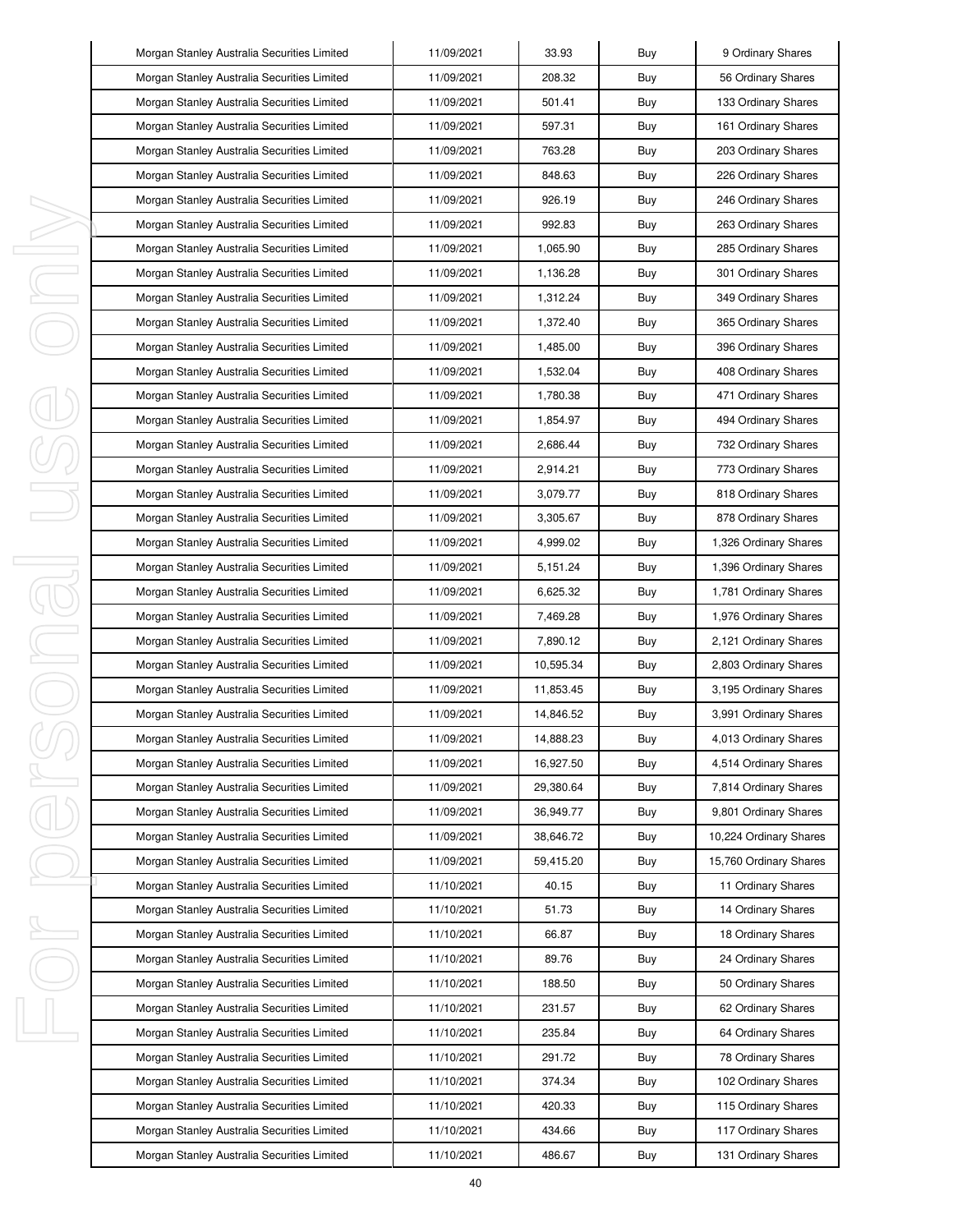|   | Morgan Stanley Australia Securities Limited | 11/10/2021 | 623.90   | Buy | 170 Ordinary Shares   |
|---|---------------------------------------------|------------|----------|-----|-----------------------|
|   | Morgan Stanley Australia Securities Limited | 11/10/2021 | 632.40   | Buy | 170 Ordinary Shares   |
|   | Morgan Stanley Australia Securities Limited | 11/10/2021 | 677.10   | Buy | 183 Ordinary Shares   |
|   | Morgan Stanley Australia Securities Limited | 11/10/2021 | 697.50   | Buy | 186 Ordinary Shares   |
|   | Morgan Stanley Australia Securities Limited | 11/10/2021 | 718.08   | Buy | 192 Ordinary Shares   |
|   | Morgan Stanley Australia Securities Limited | 11/10/2021 | 800.36   | Buy | 214 Ordinary Shares   |
|   | Morgan Stanley Australia Securities Limited | 11/10/2021 | 804.44   | Buy | 221 Ordinary Shares   |
|   | Morgan Stanley Australia Securities Limited | 11/10/2021 | 823.20   | Buy | 224 Ordinary Shares   |
|   | Morgan Stanley Australia Securities Limited | 11/10/2021 | 823.23   | Buy | 221 Ordinary Shares   |
|   | Morgan Stanley Australia Securities Limited | 11/10/2021 | 873.20   | Buy | 236 Ordinary Shares   |
|   | Morgan Stanley Australia Securities Limited | 11/10/2021 | 948.69   | Buy | 254 Ordinary Shares   |
|   | Morgan Stanley Australia Securities Limited | 11/10/2021 | 1,118.26 | Buy | 299 Ordinary Shares   |
|   | Morgan Stanley Australia Securities Limited | 11/10/2021 | 1,152.79 | Buy | 307 Ordinary Shares   |
|   | Morgan Stanley Australia Securities Limited | 11/10/2021 | 1,176.91 | Buy | 322 Ordinary Shares   |
|   | Morgan Stanley Australia Securities Limited | 11/10/2021 | 1,215.12 | Buy | 332 Ordinary Shares   |
|   | Morgan Stanley Australia Securities Limited | 11/10/2021 | 1,224.13 | Buy | 326 Ordinary Shares   |
|   | Morgan Stanley Australia Securities Limited | 11/10/2021 | 1,229.76 | Buy | 336 Ordinary Shares   |
|   | Morgan Stanley Australia Securities Limited | 11/10/2021 | 1,234.20 | Buy | 330 Ordinary Shares   |
|   | Morgan Stanley Australia Securities Limited | 11/10/2021 | 1,335.60 | Buy | 360 Ordinary Shares   |
|   | Morgan Stanley Australia Securities Limited | 11/10/2021 | 1,387.56 | Buy | 372 Ordinary Shares   |
|   | Morgan Stanley Australia Securities Limited | 11/10/2021 | 1,387.56 | Buy | 373 Ordinary Shares   |
|   | Morgan Stanley Australia Securities Limited | 11/10/2021 | 1,440.08 | Buy | 383 Ordinary Shares   |
|   | Morgan Stanley Australia Securities Limited | 11/10/2021 | 1,470.16 | Buy | 391 Ordinary Shares   |
|   | Morgan Stanley Australia Securities Limited | 11/10/2021 | 1,470.30 | Buy | 390 Ordinary Shares   |
| J | Morgan Stanley Australia Securities Limited | 11/10/2021 | 1,576.26 | Buy | 417 Ordinary Shares   |
|   | Morgan Stanley Australia Securities Limited | 11/10/2021 | 1,882.32 | Buy | 506 Ordinary Shares   |
|   | Morgan Stanley Australia Securities Limited | 11/10/2021 | 1,924.02 | Buy | 509 Ordinary Shares   |
|   | Morgan Stanley Australia Securities Limited | 11/10/2021 | 2,005.68 | Buy | 548 Ordinary Shares   |
|   | Morgan Stanley Australia Securities Limited | 11/10/2021 | 2,066.12 | Buy | 543 Ordinary Shares   |
|   | Morgan Stanley Australia Securities Limited | 11/10/2021 | 2,163.84 | Buy | 588 Ordinary Shares   |
| J | Morgan Stanley Australia Securities Limited | 11/10/2021 | 2,314.45 | Buy | 623 Ordinary Shares   |
|   | Morgan Stanley Australia Securities Limited | 11/10/2021 | 2,436.88 | Buy | 664 Ordinary Shares   |
|   | Morgan Stanley Australia Securities Limited | 11/10/2021 | 2,441.85 | Buy | 669 Ordinary Shares   |
|   | Morgan Stanley Australia Securities Limited | 11/10/2021 | 2,730.29 | Buy | 731 Ordinary Shares   |
|   | Morgan Stanley Australia Securities Limited | 11/10/2021 | 2,770.85 | Buy | 755 Ordinary Shares   |
|   | Morgan Stanley & Co. LLC                    | 11/10/2021 | 2,978.40 | Buy | 816 Ordinary Shares   |
| ı | Morgan Stanley Australia Securities Limited | 11/10/2021 | 3,095.90 | Buy | 830 Ordinary Shares   |
|   | Morgan Stanley Australia Securities Limited | 11/10/2021 | 3,143.40 | Buy | 845 Ordinary Shares   |
|   | Morgan Stanley Australia Securities Limited | 11/10/2021 | 3,328.80 | Buy | 912 Ordinary Shares   |
|   | Morgan Stanley Australia Securities Limited | 11/10/2021 | 3,717.22 | Buy | 986 Ordinary Shares   |
|   | Morgan Stanley Australia Securities Limited | 11/10/2021 | 3,747.35 | Buy | 1,006 Ordinary Shares |
|   | Morgan Stanley Australia Securities Limited | 11/10/2021 | 4,525.40 | Buy | 1,210 Ordinary Shares |
|   | Morgan Stanley Australia Securities Limited | 11/10/2021 | 4,680.96 | Buy | 1,272 Ordinary Shares |
|   | Morgan Stanley Australia Securities Limited | 11/10/2021 | 4,985.19 | Buy | 1,351 Ordinary Shares |
|   | Morgan Stanley Australia Securities Limited | 11/10/2021 | 5,415.27 | Buy | 1,446 Ordinary Shares |
|   | Morgan Stanley Australia Securities Limited | 11/10/2021 | 5,513.80 | Buy | 1,451 Ordinary Shares |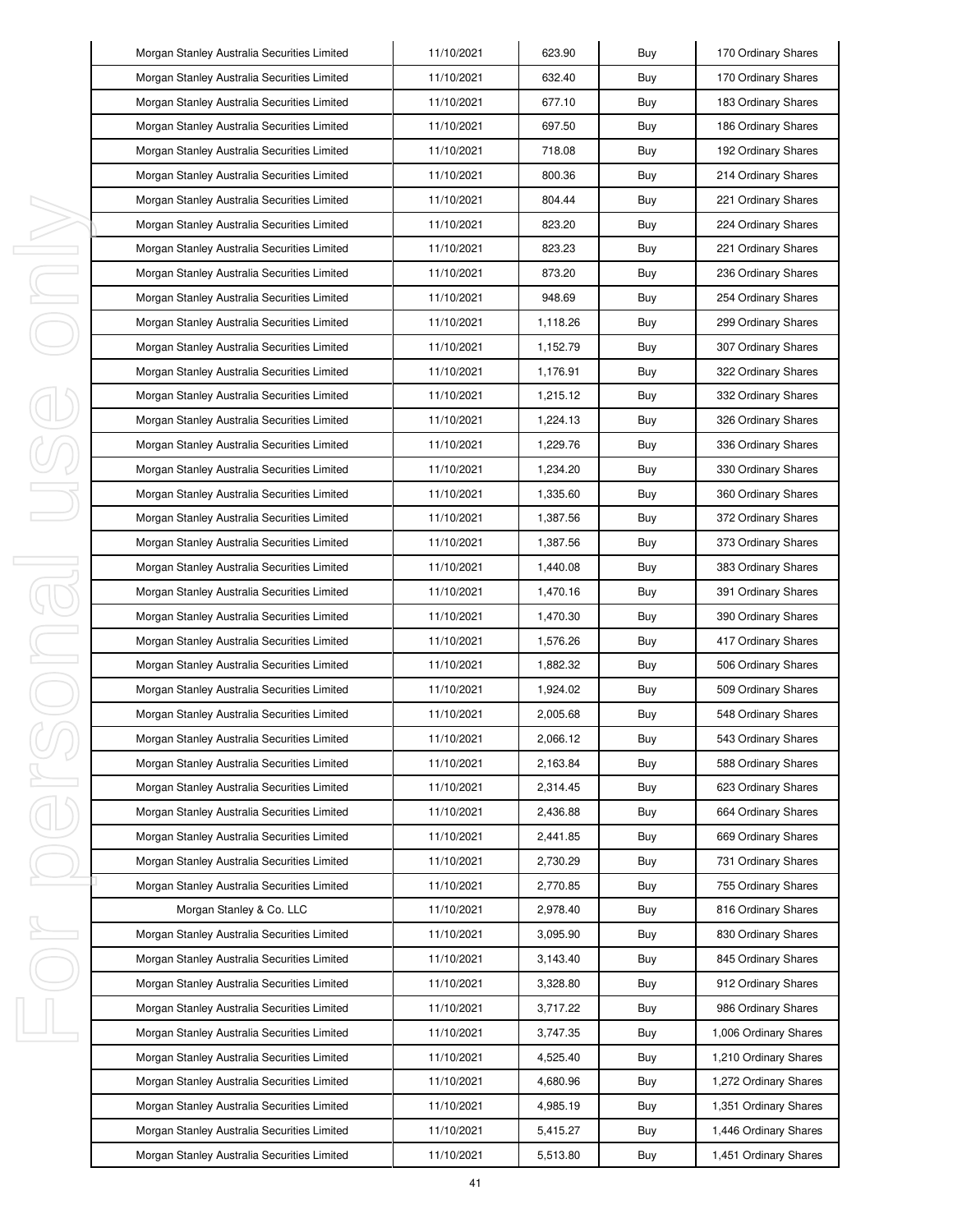|         | Morgan Stanley Australia Securities Limited | 11/10/2021 | 6,310.35    | Buy | 1,665 Ordinary Shares  |
|---------|---------------------------------------------|------------|-------------|-----|------------------------|
|         | Morgan Stanley Australia Securities Limited | 11/10/2021 | 6,330.80    | Buy | 1,666 Ordinary Shares  |
|         | Morgan Stanley Australia Securities Limited | 11/10/2021 | 7,081.00    | Buy | 1,940 Ordinary Shares  |
|         | Morgan Stanley Australia Securities Limited | 11/10/2021 | 7,742.77    | Buy | 2,087 Ordinary Shares  |
|         | Morgan Stanley Australia Securities Limited | 11/10/2021 | 8,703.48    | Buy | 2,378 Ordinary Shares  |
|         | Morgan Stanley Australia Securities Limited | 11/10/2021 | 11,845.44   | Buy | 3,163 Ordinary Shares  |
|         | Morgan Stanley Australia Securities Limited | 11/10/2021 | 13,058.88   | Buy | 3,568 Ordinary Shares  |
|         | Morgan Stanley Australia Securities Limited | 11/10/2021 | 13,495.14   | Buy | 3,618 Ordinary Shares  |
| I,      | Morgan Stanley Australia Securities Limited | 11/10/2021 | 14,282.45   | Buy | 3,913 Ordinary Shares  |
| J,      | Morgan Stanley Australia Securities Limited | 11/10/2021 | 14,982.44   | Buy | 4,006 Ordinary Shares  |
| I,      | Morgan Stanley Australia Securities Limited | 11/10/2021 | 15,697.74   | Buy | 4,289 Ordinary Shares  |
|         | Morgan Stanley Australia Securities Limited | 11/10/2021 | 16,405.20   | Buy | 4,340 Ordinary Shares  |
|         | Morgan Stanley Australia Securities Limited | 11/10/2021 | 17,937.57   | Buy | 4,809 Ordinary Shares  |
|         | Morgan Stanley Australia Securities Limited | 11/10/2021 | 18,621.46   | Buy | 4,979 Ordinary Shares  |
|         | Morgan Stanley Australia Securities Limited | 11/10/2021 | 18,948.40   | Buy | 5,080 Ordinary Shares  |
|         | Morgan Stanley Australia Securities Limited | 11/10/2021 | 19,657.44   | Buy | 5,256 Ordinary Shares  |
|         | Morgan Stanley Australia Securities Limited | 11/10/2021 | 25, 241. 25 | Buy | 6,731 Ordinary Shares  |
|         | Morgan Stanley Australia Securities Limited | 11/10/2021 | 30.389.90   | Buy | 8,326 Ordinary Shares  |
|         | Morgan Stanley Australia Securities Limited | 11/10/2021 | 30,720.36   | Buy | 8,214 Ordinary Shares  |
|         | Morgan Stanley Australia Securities Limited | 11/10/2021 | 30,890.88   | Buy | 8,304 Ordinary Shares  |
|         | Morgan Stanley Australia Securities Limited | 11/10/2021 | 31,136.22   | Buy | 8,438 Ordinary Shares  |
| I<br>J. | Morgan Stanley Australia Securities Limited | 11/10/2021 | 90,005.35   | Buy | 24,659 Ordinary Shares |
|         | Morgan Stanley Australia Securities Limited | 11/10/2021 | 126,187.80  | Buy | 34,572 Ordinary Shares |
|         | Morgan Stanley Australia Securities Limited | 11/11/2021 | 76.02       | Buy | 21 Ordinary Shares     |
| I       | Morgan Stanley Australia Securities Limited | 11/11/2021 | 205.20      | Buy | 57 Ordinary Shares     |
|         | Morgan Stanley Australia Securities Limited | 11/11/2021 | 226.17      | Buy | 63 Ordinary Shares     |
|         | Morgan Stanley Australia Securities Limited | 11/11/2021 | 303.24      | Buy | 84 Ordinary Shares     |
|         | Morgan Stanley Australia Securities Limited | 11/11/2021 | 421.20      | Buy | 117 Ordinary Shares    |
|         | Morgan Stanley Australia Securities Limited | 11/11/2021 | 641.69      | Buy | 178 Ordinary Shares    |
|         | Morgan Stanley Australia Securities Limited | 11/11/2021 | 928.80      | Buy | 258 Ordinary Shares    |
| I       | Morgan Stanley Australia Securities Limited | 11/11/2021 | 937.30      | Buy | 260 Ordinary Shares    |
|         | Morgan Stanley Australia Securities Limited | 11/11/2021 | 1,086.61    | Buy | 301 Ordinary Shares    |
|         | Morgan Stanley Australia Securities Limited | 11/11/2021 | 1,149.18    | Buy | 321 Ordinary Shares    |
|         | Morgan Stanley Australia Securities Limited | 11/11/2021 | 1,501.20    | Buy | 417 Ordinary Shares    |
|         | Morgan Stanley Australia Securities Limited | 11/11/2021 | 2,678.52    | Buy | 743 Ordinary Shares    |
|         | Morgan Stanley Australia Securities Limited | 11/11/2021 | 2,991.60    | Buy | 831 Ordinary Shares    |
| I,      | Morgan Stanley Australia Securities Limited | 11/11/2021 | 3,651.03    | Buy | 1,017 Ordinary Shares  |
|         | Morgan Stanley Australia Securities Limited | 11/11/2021 | 3,893.40    | Buy | 1,080 Ordinary Shares  |
|         | Morgan Stanley Australia Securities Limited | 11/11/2021 | 5,357.60    | Buy | 1,480 Ordinary Shares  |
|         | Morgan Stanley Australia Securities Limited | 11/11/2021 | 6,746.40    | Buy | 1,874 Ordinary Shares  |
| I,      | Morgan Stanley Australia Securities Limited | 11/11/2021 | 6,822.00    | Buy | 1,895 Ordinary Shares  |
|         | Morgan Stanley Australia Securities Limited | 11/11/2021 | 9,331.20    | Buy | 2,592 Ordinary Shares  |
|         | Morgan Stanley Australia Securities Limited | 11/11/2021 | 13,006.80   | Buy | 3,613 Ordinary Shares  |
|         | Morgan Stanley Australia Securities Limited | 11/11/2021 | 13,310.74   | Buy | 3,677 Ordinary Shares  |
|         |                                             |            |             |     |                        |
|         | Morgan Stanley Australia Securities Limited | 11/11/2021 | 14,383.95   | Buy | 3,990 Ordinary Shares  |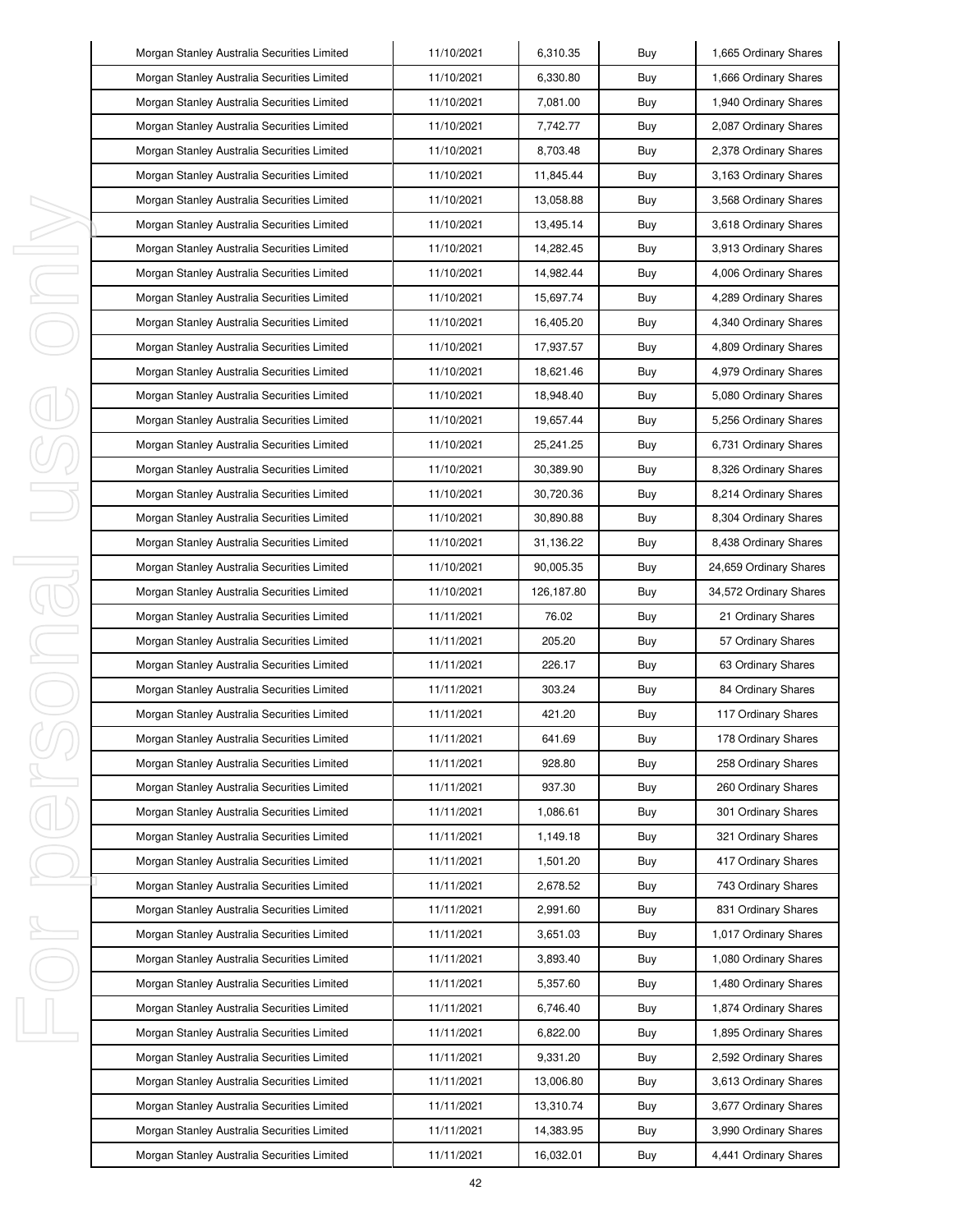|        | Morgan Stanley Australia Securities Limited | 11/11/2021 | 16,077.60 | Buy                    | 4,466 Ordinary Shares  |
|--------|---------------------------------------------|------------|-----------|------------------------|------------------------|
|        | Morgan Stanley Australia Securities Limited | 11/11/2021 | 22,851.30 | Buy                    | 6,330 Ordinary Shares  |
|        | Morgan Stanley Australia Securities Limited | 11/11/2021 | 38,904.14 | Buy                    | 10,747 Ordinary Shares |
|        | Morgan Stanley & Co. LLC                    | 11/11/2021 | N/A       | <b>Borrow</b>          | 48,988 Ordinary Shares |
|        | Morgan Stanley & Co. International plc      | 11/11/2021 | N/A       | Collateral<br>Received | 99,242 Ordinary Shares |
|        | Morgan Stanley Australia Securities Limited | 11/12/2021 | 3.71      | Buy                    | 1 Ordinary Share       |
|        | Morgan Stanley Australia Securities Limited | 11/12/2021 | 14.84     | Buy                    | 4 Ordinary Shares      |
|        | Morgan Stanley Australia Securities Limited | 11/12/2021 | 18.60     | Buy                    | 5 Ordinary Shares      |
| I      | Morgan Stanley Australia Securities Limited | 11/12/2021 | 55.65     | Buy                    | 15 Ordinary Shares     |
| J      | Morgan Stanley Australia Securities Limited | 11/12/2021 | 118.47    | Buy                    | 33 Ordinary Shares     |
| I      | Morgan Stanley Australia Securities Limited | 11/12/2021 | 119.79    | Buy                    | 33 Ordinary Shares     |
|        | Morgan Stanley Australia Securities Limited | 11/12/2021 | 137.27    | Buy                    | 37 Ordinary Shares     |
|        | Morgan Stanley Australia Securities Limited | 11/12/2021 | 140.98    | Buy                    | 38 Ordinary Shares     |
|        | Morgan Stanley Australia Securities Limited | 11/12/2021 | 239.85    | Buy                    | 65 Ordinary Shares     |
|        | Morgan Stanley Australia Securities Limited | 11/12/2021 | 240.90    | Buy                    | 66 Ordinary Shares     |
|        | Morgan Stanley Australia Securities Limited | 11/12/2021 | 294.84    | Buy                    | 81 Ordinary Shares     |
|        | Morgan Stanley Australia Securities Limited | 11/12/2021 | 550.56    | Buy                    | 148 Ordinary Shares    |
|        | Morgan Stanley Australia Securities Limited | 11/12/2021 | 690.06    | Buy                    | 186 Ordinary Shares    |
|        | Morgan Stanley Australia Securities Limited | 11/12/2021 | 771.68    | Buy                    | 208 Ordinary Shares    |
|        | Morgan Stanley Australia Securities Limited | 11/12/2021 | 784.75    | Buy                    | 215 Ordinary Shares    |
|        | Morgan Stanley Australia Securities Limited | 11/12/2021 | 811.80    | Buy                    | 220 Ordinary Shares    |
| I<br>1 | Morgan Stanley Australia Securities Limited | 11/12/2021 | 876.00    | Buy                    | 240 Ordinary Shares    |
|        | Morgan Stanley Australia Securities Limited | 11/12/2021 | 1,000.96  | Buy                    | 272 Ordinary Shares    |
| J,     | Morgan Stanley Australia Securities Limited | 11/12/2021 | 1,019.66  | Buy                    | 273 Ordinary Shares    |
|        | Morgan Stanley Australia Securities Limited | 11/12/2021 | 1,096.64  | Buy                    | 298 Ordinary Shares    |
|        | Morgan Stanley Australia Securities Limited | 11/12/2021 | 1,107.81  | Buy                    | 297 Ordinary Shares    |
|        | Morgan Stanley Australia Securities Limited | 11/12/2021 | 1,129.36  | Buy                    | 304 Ordinary Shares    |
|        | Morgan Stanley Australia Securities Limited | 11/12/2021 | 1,154.97  | Buy                    | 313 Ordinary Shares    |
|        | Morgan Stanley Australia Securities Limited | 11/12/2021 | 1,172.90  | Buy                    | 317 Ordinary Shares    |
|        | Morgan Stanley Australia Securities Limited | 11/12/2021 | 1,177.11  | Buy                    | 319 Ordinary Shares    |
| I      | Morgan Stanley Australia Securities Limited | 11/12/2021 | 1,380.00  | Buy                    | 375 Ordinary Shares    |
|        | Morgan Stanley Australia Securities Limited | 11/12/2021 | 1,460.13  | Buy                    | 409 Ordinary Shares    |
|        | Morgan Stanley Australia Securities Limited | 11/12/2021 | 1,479.36  | Buy                    | 402 Ordinary Shares    |
|        | Morgan Stanley Australia Securities Limited | 11/12/2021 | 1,603.08  | Buy                    | 438 Ordinary Shares    |
|        | Morgan Stanley Australia Securities Limited | 11/12/2021 | 1,616.16  | Buy                    | 444 Ordinary Shares    |
|        | Morgan Stanley Australia Securities Limited | 11/12/2021 | 1,707.48  | Buy                    | 459 Ordinary Shares    |
| ı      | Morgan Stanley Australia Securities Limited | 11/12/2021 | 1,922.49  | Buy                    | 521 Ordinary Shares    |
|        | Morgan Stanley Australia Securities Limited | 11/12/2021 | 2,005.68  | Buy                    | 548 Ordinary Shares    |
|        | Morgan Stanley & Co. LLC                    | 11/12/2021 | 2,188.90  | Buy                    | 590 Ordinary Shares    |
|        | Morgan Stanley Australia Securities Limited | 11/12/2021 | 2,191.08  | Buy                    | 589 Ordinary Shares    |
| I      | Morgan Stanley Australia Securities Limited | 11/12/2021 | 2,347.32  | Buy                    | 631 Ordinary Shares    |
|        | Morgan Stanley Australia Securities Limited | 11/12/2021 | 2,403.75  | Buy                    | 641 Ordinary Shares    |
|        | Morgan Stanley Australia Securities Limited | 11/12/2021 | 2,540.76  | Buy                    | 683 Ordinary Shares    |
|        | Morgan Stanley Australia Securities Limited | 11/12/2021 | 3,347.04  | Buy                    | 912 Ordinary Shares    |
|        | Morgan Stanley Australia Securities Limited | 11/12/2021 | 3,544.60  | Buy                    | 958 Ordinary Shares    |
|        | Morgan Stanley Australia Securities Limited | 11/12/2021 | 3,546.76  | Buy                    | 956 Ordinary Shares    |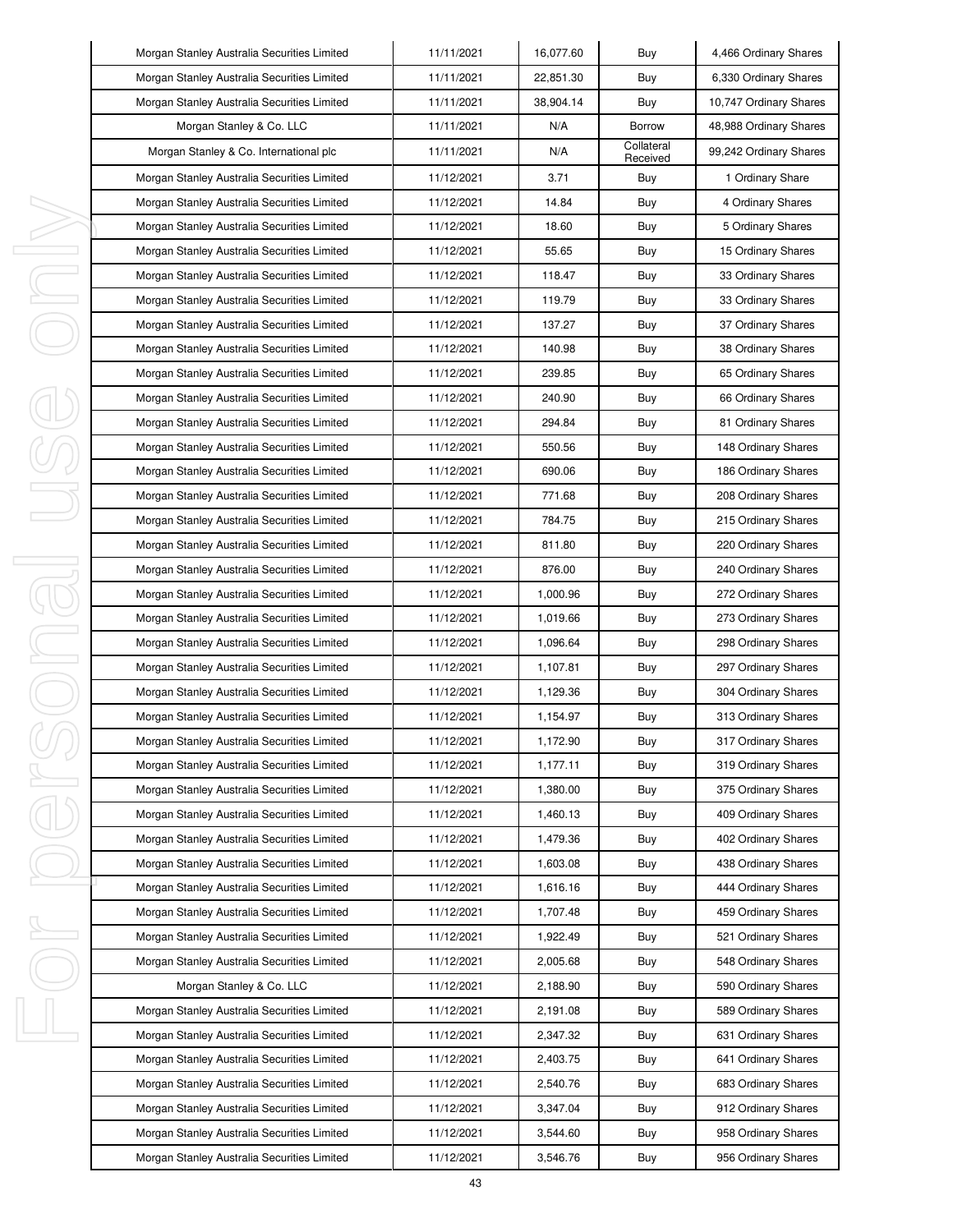| Morgan Stanley Australia Securities Limited | 11/12/2021 | 4,433.36  | Buy           | 1,208 Ordinary Shares  |
|---------------------------------------------|------------|-----------|---------------|------------------------|
| Morgan Stanley Australia Securities Limited | 11/12/2021 | 5,505.60  | Buy           | 1,480 Ordinary Shares  |
| Morgan Stanley Australia Securities Limited | 11/12/2021 | 5,876.64  | Buy           | 1,584 Ordinary Shares  |
| Morgan Stanley Australia Securities Limited | 11/12/2021 | 6.331.82  | Buy           | 1,693 Ordinary Shares  |
| Morgan Stanley Australia Securities Limited | 11/12/2021 | 7,141.75  | Buy           | 1,925 Ordinary Shares  |
| Morgan Stanley Australia Securities Limited | 11/12/2021 | 7,631.47  | Buy           | 2,057 Ordinary Shares  |
| Morgan Stanley Australia Securities Limited | 11/12/2021 | 7,927.56  | Buy           | 2,166 Ordinary Shares  |
| Morgan Stanley Australia Securities Limited | 11/12/2021 | 7,940.88  | Buy           | 2,152 Ordinary Shares  |
| Morgan Stanley Australia Securities Limited | 11/12/2021 | 8,590.19  | Buy           | 2,303 Ordinary Shares  |
| Morgan Stanley Australia Securities Limited | 11/12/2021 | 16,347.03 | Buy           | 4,579 Ordinary Shares  |
| Morgan Stanley Australia Securities Limited | 11/12/2021 | 17,203.27 | Buy           | 4,637 Ordinary Shares  |
| Morgan Stanley Australia Securities Limited | 11/12/2021 | 20,495.50 | Buy           | 5,725 Ordinary Shares  |
| Morgan Stanley Australia Securities Limited | 11/12/2021 | 25,109.28 | Buy           | 6,768 Ordinary Shares  |
| Morgan Stanley Australia Securities Limited | 11/12/2021 | 32,492.18 | Buy           | 8,758 Ordinary Shares  |
| Morgan Stanley Australia Securities Limited | 11/12/2021 | 37,875.39 | Buy           | 10,209 Ordinary Shares |
| Morgan Stanley & Co. LLC                    | 11/12/2021 | N/A       | <b>Borrow</b> | 17,952 Ordinary Shares |
| Morgan Stanley Australia Securities Limited | 11/15/2021 | 98.02     | Buy           | 26 Ordinary Shares     |
| Morgan Stanley Australia Securities Limited | 11/15/2021 | 157.08    | Buy           | 42 Ordinary Shares     |
| Morgan Stanley Australia Securities Limited | 11/15/2021 | 192.27    | Buy           | 51 Ordinary Shares     |
| Morgan Stanley Australia Securities Limited | 11/15/2021 | 344.54    | Buy           | 92 Ordinary Shares     |
| Morgan Stanley Australia Securities Limited | 11/15/2021 | 678.60    | Buy           | 180 Ordinary Shares    |
| Morgan Stanley Australia Securities Limited | 11/15/2021 | 734.02    | Buy           | 196 Ordinary Shares    |
| Morgan Stanley Australia Securities Limited | 11/15/2021 | 774.18    | Buy           | 207 Ordinary Shares    |
| Morgan Stanley Australia Securities Limited | 11/15/2021 | 1,004.15  | Buy           | 266 Ordinary Shares    |
| Morgan Stanley Australia Securities Limited | 11/15/2021 | 1,065.00  | Buy           | 284 Ordinary Shares    |
| Morgan Stanley Australia Securities Limited | 11/15/2021 | 1,112.27  | Buy           | 297 Ordinary Shares    |
| Morgan Stanley Australia Securities Limited | 11/15/2021 | 1,183.14  | Buy           | 313 Ordinary Shares    |
| Morgan Stanley Australia Securities Limited | 11/15/2021 | 1,184.40  | Buy           | 315 Ordinary Shares    |
| Morgan Stanley Australia Securities Limited | 11/15/2021 | 1,243.62  | Buy           | 329 Ordinary Shares    |
| Morgan Stanley Australia Securities Limited | 11/15/2021 | 1,398.75  | Buy           | 373 Ordinary Shares    |
| Morgan Stanley Australia Securities Limited | 11/15/2021 | 1,585.92  | Buy           | 419 Ordinary Shares    |
| Morgan Stanley Australia Securities Limited | 11/15/2021 | 1,608.20  | Buy           | 430 Ordinary Shares    |
| Morgan Stanley Australia Securities Limited | 11/15/2021 | 1,791.72  | Buy           | 474 Ordinary Shares    |
| Morgan Stanley Australia Securities Limited | 11/15/2021 | 2,133.77  | Buy           | 563 Ordinary Shares    |
| Morgan Stanley Australia Securities Limited | 11/15/2021 | 2,229.04  | Buy           | 596 Ordinary Shares    |
| Morgan Stanley Australia Securities Limited | 11/15/2021 | 2,913.46  | Buy           | 779 Ordinary Shares    |
| Morgan Stanley Australia Securities Limited | 11/15/2021 | 3,150.88  | Buy           | 838 Ordinary Shares    |
| Morgan Stanley Australia Securities Limited | 11/15/2021 | 3,257.28  | Buy           | 864 Ordinary Shares    |
| Morgan Stanley Australia Securities Limited | 11/15/2021 | 3,702.43  | Buy           | 986 Ordinary Shares    |
| Morgan Stanley Australia Securities Limited | 11/15/2021 | 4,966.96  | Buy           | 1,321 Ordinary Shares  |
| Morgan Stanley Australia Securities Limited | 11/15/2021 | 6,081.24  | Buy           | 1,626 Ordinary Shares  |
| Morgan Stanley Australia Securities Limited | 11/15/2021 | 6,131.25  | Buy           | 1,635 Ordinary Shares  |
| Morgan Stanley Australia Securities Limited | 11/15/2021 | 8,650.62  | Buy           | 2,313 Ordinary Shares  |
| Morgan Stanley Australia Securities Limited | 11/15/2021 | 9,637.98  | Buy           | 2,577 Ordinary Shares  |
| Morgan Stanley Australia Securities Limited | 11/15/2021 | 10,262.56 | Buy           | 2,744 Ordinary Shares  |
| Morgan Stanley Australia Securities Limited | 11/15/2021 | 15,396.68 | Buy           | 4,084 Ordinary Shares  |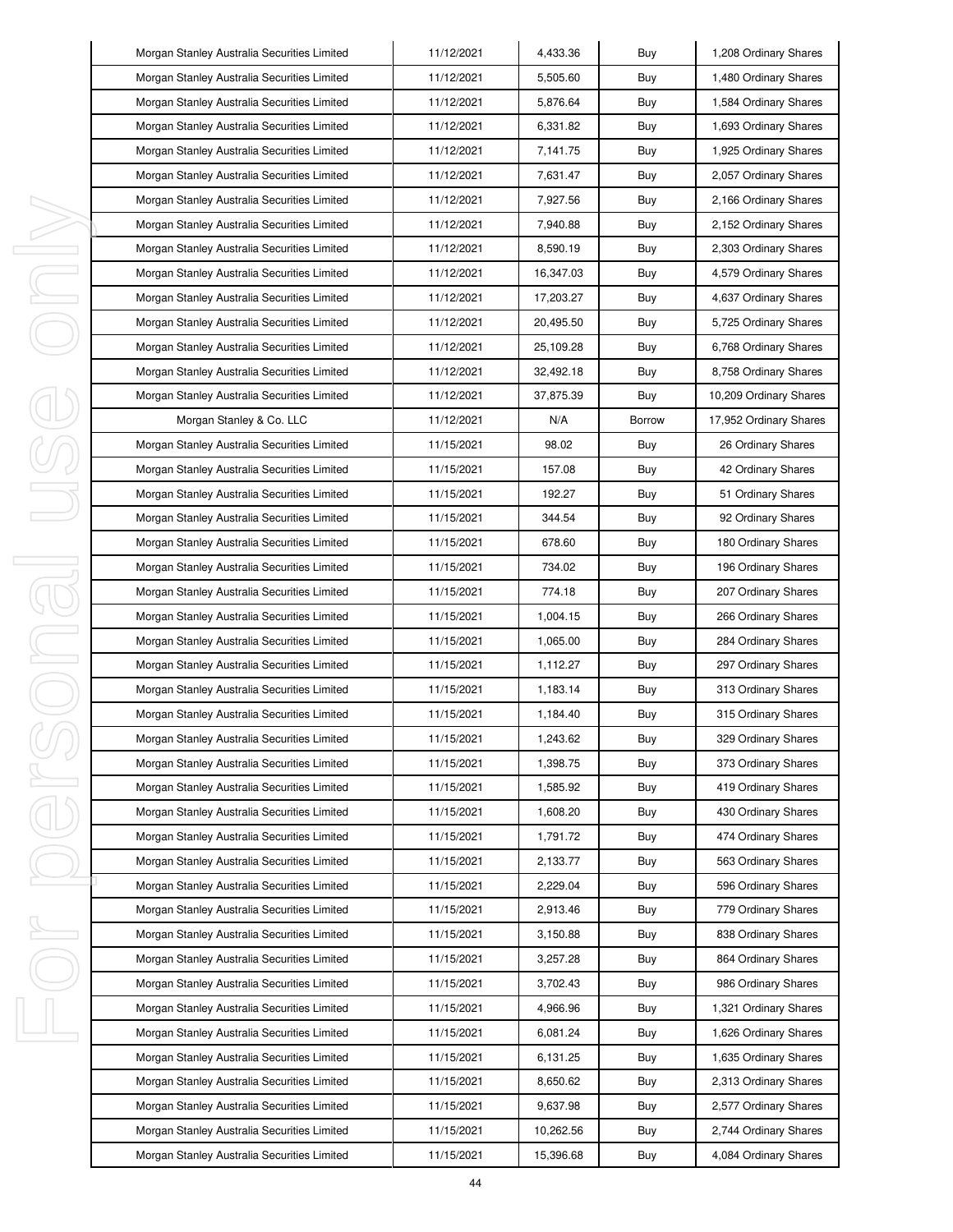|   | Morgan Stanley Australia Securities Limited | 11/15/2021 | 15,476.25 | Buy           | 4,127 Ordinary Shares  |
|---|---------------------------------------------|------------|-----------|---------------|------------------------|
|   | Morgan Stanley Australia Securities Limited | 11/15/2021 | 25,386.48 | Buy           | 6,716 Ordinary Shares  |
|   | Morgan Stanley Australia Securities Limited | 11/15/2021 | 25,796.25 | Buy           | 6,879 Ordinary Shares  |
|   | Morgan Stanley Australia Securities Limited | 11/15/2021 | 30,869.60 | Buy           | 8,210 Ordinary Shares  |
|   | Morgan Stanley Australia Securities Limited | 11/15/2021 | 32,511.82 | Buy           | 8,693 Ordinary Shares  |
|   | Morgan Stanley Australia Securities Limited | 11/15/2021 | 42,743.68 | Buy           | 11,368 Ordinary Shares |
|   | Morgan Stanley Australia Securities Limited | 11/15/2021 | 60,662.80 | Buy           | 16,220 Ordinary Shares |
|   | Morgan Stanley & Co. LLC                    | 11/15/2021 | N/A       | <b>Borrow</b> | 5,633 Ordinary Shares  |
|   | Morgan Stanley Australia Securities Limited | 11/16/2021 | 429.52    | Buy           | 118 Ordinary Shares    |
|   | Morgan Stanley Australia Securities Limited | 11/16/2021 | 494.76    | Buy           | 133 Ordinary Shares    |
|   | Morgan Stanley Australia Securities Limited | 11/16/2021 | 529.92    | Buy           | 144 Ordinary Shares    |
|   | Morgan Stanley Australia Securities Limited | 11/16/2021 | 532.50    | Buy           | 142 Ordinary Shares    |
|   | Morgan Stanley Australia Securities Limited | 11/16/2021 | 562.40    | Buy           | 152 Ordinary Shares    |
|   | Morgan Stanley Australia Securities Limited | 11/16/2021 | 579.54    | Buy           | 156 Ordinary Shares    |
|   | Morgan Stanley Australia Securities Limited | 11/16/2021 | 869.09    | Buy           | 233 Ordinary Shares    |
|   | Morgan Stanley Australia Securities Limited | 11/16/2021 | 886.69    | Buy           | 239 Ordinary Shares    |
|   | Morgan Stanley Australia Securities Limited | 11/16/2021 | 1,059.32  | Buy           | 284 Ordinary Shares    |
|   | Morgan Stanley Australia Securities Limited | 11/16/2021 | 1,240.43  | Buy           | 333 Ordinary Shares    |
|   | Morgan Stanley Australia Securities Limited | 11/16/2021 | 1,241.68  | Buy           | 332 Ordinary Shares    |
|   | Morgan Stanley Australia Securities Limited | 11/16/2021 | 1,408.90  | Buy           | 386 Ordinary Shares    |
|   | Morgan Stanley Australia Securities Limited | 11/16/2021 | 1,423.74  | Buy           | 389 Ordinary Shares    |
|   | Morgan Stanley Australia Securities Limited | 11/16/2021 | 1,633.74  | Buy           | 438 Ordinary Shares    |
| ₹ | Morgan Stanley Australia Securities Limited | 11/16/2021 | 1,814.08  | Buy           | 487 Ordinary Shares    |
|   | Morgan Stanley Australia Securities Limited | 11/16/2021 | 2,081.34  | Buy           | 558 Ordinary Shares    |
|   | Morgan Stanley Australia Securities Limited | 11/16/2021 | 2,298.96  | Buy           | 618 Ordinary Shares    |
|   | Morgan Stanley Australia Securities Limited | 11/16/2021 | 2,317.56  | Buy           | 623 Ordinary Shares    |
|   | Morgan Stanley Australia Securities Limited | 11/16/2021 | 2,415.60  | Buy           | 660 Ordinary Shares    |
|   | Morgan Stanley Australia Securities Limited | 11/16/2021 | 2,506.61  | Buy           | 683 Ordinary Shares    |
|   | Morgan Stanley Australia Securities Limited | 11/16/2021 | 2,575.62  | Buy           | 698 Ordinary Shares    |
|   | Morgan Stanley Australia Securities Limited | 11/16/2021 | 2,926.70  | Buy           | 791 Ordinary Shares    |
|   | Morgan Stanley Australia Securities Limited | 11/16/2021 | 2,997.68  | Buy           | 808 Ordinary Shares    |
|   | Morgan Stanley Australia Securities Limited | 11/16/2021 | 3,150.84  | Buy           | 847 Ordinary Shares    |
|   | Morgan Stanley Australia Securities Limited | 11/16/2021 | 3,348.00  | Buy           | 900 Ordinary Shares    |
|   | Morgan Stanley Australia Securities Limited | 11/16/2021 | 3,940.92  | Buy           | 1,068 Ordinary Shares  |
|   | Morgan Stanley Australia Securities Limited | 11/16/2021 | 4,289.50  | Buy           | 1,150 Ordinary Shares  |
|   | Morgan Stanley Australia Securities Limited | 11/16/2021 | 4,662.00  | Buy           | 1,260 Ordinary Shares  |
|   | Morgan Stanley Australia Securities Limited | 11/16/2021 | 6,311.76  | Buy           | 1,734 Ordinary Shares  |
|   | Morgan Stanley Australia Securities Limited | 11/16/2021 | 9,225.00  | Buy           | 2,500 Ordinary Shares  |
|   | Morgan Stanley Australia Securities Limited | 11/16/2021 | 9,699.00  | Buy           | 2,650 Ordinary Shares  |
|   | Morgan Stanley Australia Securities Limited | 11/16/2021 | 9,757.68  | Buy           | 2,616 Ordinary Shares  |
|   | Morgan Stanley Australia Securities Limited | 11/16/2021 | 10,246.64 | Buy           | 2,792 Ordinary Shares  |
|   | Morgan Stanley Australia Securities Limited | 11/16/2021 | 11,950.10 | Buy           | 3,274 Ordinary Shares  |
|   | Morgan Stanley Australia Securities Limited | 11/16/2021 | 17,005.07 | Buy           | 4,559 Ordinary Shares  |
|   | Morgan Stanley Australia Securities Limited | 11/16/2021 | 17,548.30 | Buy           | 4,730 Ordinary Shares  |
|   | Morgan Stanley Australia Securities Limited | 11/16/2021 | 18,438.08 | Buy           | 5,024 Ordinary Shares  |
|   | Morgan Stanley Australia Securities Limited | 11/16/2021 | 19,529.40 | Buy           | 5,380 Ordinary Shares  |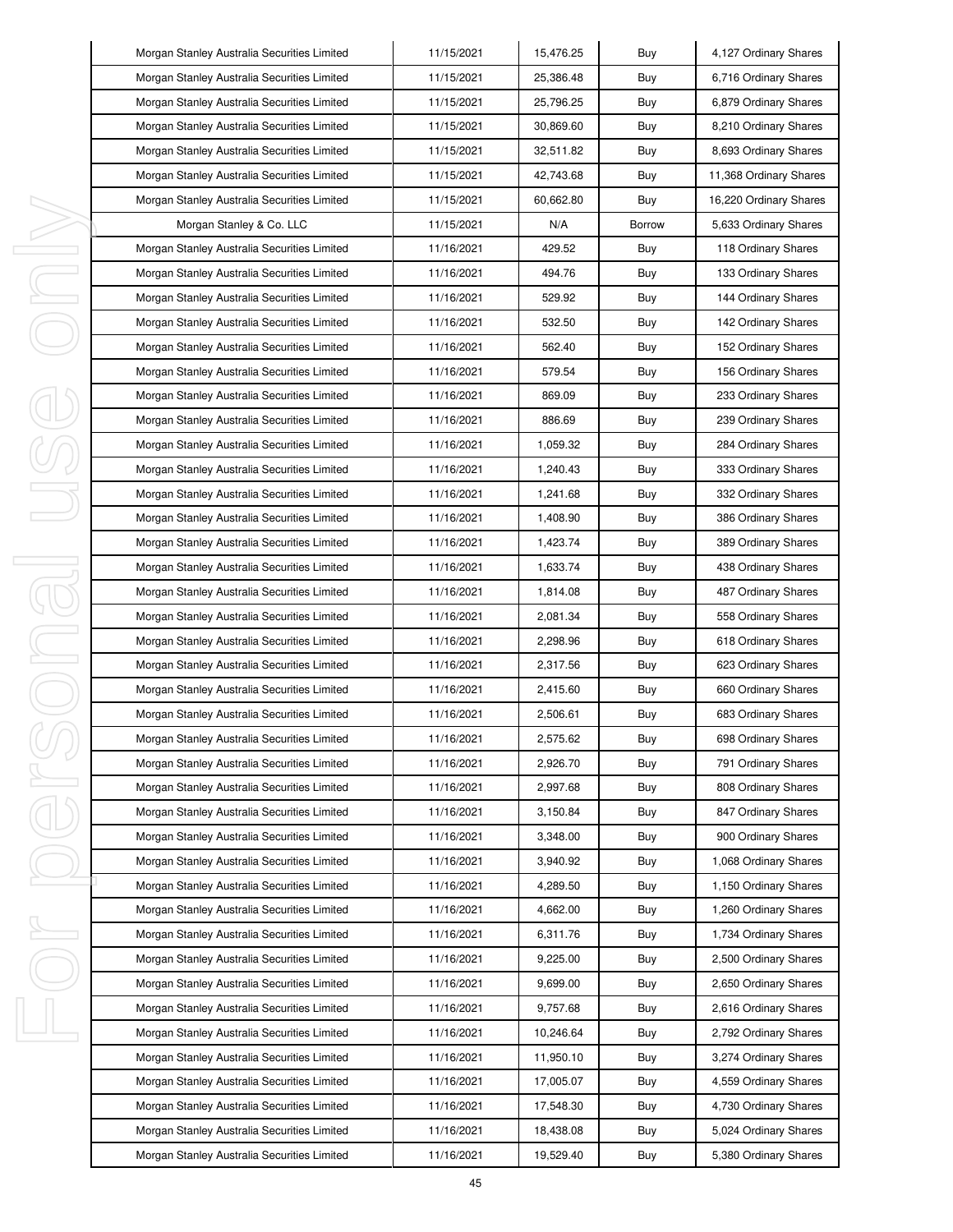| Morgan Stanley Australia Securities Limited        | 11/16/2021 | 23,922.10  | Buy         | 6,554 Ordinary Shares  |
|----------------------------------------------------|------------|------------|-------------|------------------------|
| Morgan Stanley Australia Securities Limited        | 11/16/2021 | 31,097.01  | Buy         | 8,337 Ordinary Shares  |
| Morgan Stanley Australia Securities Limited        | 11/16/2021 | 44,119.32  | Buy         | 11,892 Ordinary Shares |
| Morgan Stanley Australia Securities Limited        | 11/16/2021 | 47,108.40  | Buy         | 12,732 Ordinary Shares |
| Morgan Stanley Wealth Management Australia Pty Ltd | 11/16/2021 | N/A        | Transfer In | 2,592 Ordinary Shares  |
| Morgan Stanley Australia Securities Limited        | 11/17/2021 | 7.32       | Buy         | 2 Ordinary Shares      |
| Morgan Stanley Australia Securities Limited        | 11/17/2021 | 18.50      | Buy         | 5 Ordinary Shares      |
| Morgan Stanley Australia Securities Limited        | 11/17/2021 | 262.08     | Buy         | 72 Ordinary Shares     |
| Morgan Stanley Australia Securities Limited        | 11/17/2021 | 457.50     | Buy         | 125 Ordinary Shares    |
| Morgan Stanley Australia Securities Limited        | 11/17/2021 | 464.64     | Buy         | 128 Ordinary Shares    |
| Morgan Stanley Australia Securities Limited        | 11/17/2021 | 540.87     | Buy         | 149 Ordinary Shares    |
| Morgan Stanley Australia Securities Limited        | 11/17/2021 | 682.44     | Buy         | 188 Ordinary Shares    |
| Morgan Stanley Australia Securities Limited        | 11/17/2021 | 689.70     | Buy         | 190 Ordinary Shares    |
| Morgan Stanley Australia Securities Limited        | 11/17/2021 | 798.60     | Buy         | 220 Ordinary Shares    |
| Morgan Stanley Australia Securities Limited        | 11/17/2021 | 1,019.20   | Buy         | 280 Ordinary Shares    |
| Morgan Stanley Australia Securities Limited        | 11/17/2021 | 1,192.32   | Buy         | 324 Ordinary Shares    |
| Morgan Stanley Australia Securities Limited        | 11/17/2021 | 1,368.99   | Buy         | 371 Ordinary Shares    |
| Morgan Stanley Australia Securities Limited        | 11/17/2021 | 2,139.61   | Buy         | 583 Ordinary Shares    |
| Morgan Stanley Australia Securities Limited        | 11/17/2021 | 2,541.00   | Buy         | 700 Ordinary Shares    |
| Morgan Stanley Australia Securities Limited        | 11/17/2021 | 3,622.74   | Buy         | 998 Ordinary Shares    |
| Morgan Stanley Australia Securities Limited        | 11/17/2021 | 4,871.46   | Buy         | 1,331 Ordinary Shares  |
| Morgan Stanley Australia Securities Limited        | 11/17/2021 | 7,213.82   | Buy         | 1,934 Ordinary Shares  |
| Morgan Stanley Australia Securities Limited        | 11/17/2021 | 7,553.43   | Buy         | 2,047 Ordinary Shares  |
| Morgan Stanley Australia Securities Limited        | 11/17/2021 | 8,292.80   | Buy         | 2,272 Ordinary Shares  |
| Morgan Stanley Australia Securities Limited        | 11/17/2021 | 12,090.89  | Buy         | 3,259 Ordinary Shares  |
| Morgan Stanley Australia Securities Limited        | 11/17/2021 | 16,015.88  | Buy         | 4,364 Ordinary Shares  |
| Morgan Stanley Australia Securities Limited        | 11/17/2021 | 16,060.08  | Buy         | 4,388 Ordinary Shares  |
| Morgan Stanley Australia Securities Limited        | 11/17/2021 | 16,147.04  | Buy         | 4,436 Ordinary Shares  |
| Morgan Stanley Australia Securities Limited        | 11/17/2021 | 16,235.70  | Buy         | 4,485 Ordinary Shares  |
| Morgan Stanley Australia Securities Limited        | 11/17/2021 | 17,733.24  | Buy         | 4,767 Ordinary Shares  |
| Morgan Stanley Australia Securities Limited        | 11/17/2021 | 21,660.21  | Buy         | 5,967 Ordinary Shares  |
| Morgan Stanley Australia Securities Limited        | 11/17/2021 | 27,248.70  | Buy         | 7,445 Ordinary Shares  |
| Morgan Stanley Australia Securities Limited        | 11/17/2021 | 36,306.06  | Buy         | 9,786 Ordinary Shares  |
| Morgan Stanley Australia Securities Limited        | 11/17/2021 | 36,322.08  | Buy         | 9,764 Ordinary Shares  |
| Morgan Stanley Australia Securities Limited        | 11/17/2021 | 38,131.30  | Buy         | 10,390 Ordinary Shares |
| Morgan Stanley Australia Securities Limited        | 11/17/2021 | 48,722.76  | Buy         | 13,204 Ordinary Shares |
| Morgan Stanley Australia Securities Limited        | 11/17/2021 | 50,866.01  | Buy         | 13,637 Ordinary Shares |
| Morgan Stanley Australia Securities Limited        | 11/17/2021 | 51,744.48  | Buy         | 14,061 Ordinary Shares |
| Morgan Stanley Australia Securities Limited        | 11/17/2021 | 101,185.30 | Buy         | 27,722 Ordinary Shares |
| Morgan Stanley Australia Securities Limited        | 11/17/2021 | 164,856.45 | Buy         | 45,415 Ordinary Shares |
| Morgan Stanley & Co. LLC                           | 11/17/2021 | N/A        | Borrow      | 18,566 Ordinary Shares |
| Morgan Stanley Australia Securities Limited        | 11/18/2021 | 3.61       | Buy         | 1 Ordinary Share       |
| Morgan Stanley Australia Securities Limited        | 11/18/2021 | 7.18       | Buy         | 2 Ordinary Shares      |
| Morgan Stanley Australia Securities Limited        | 11/18/2021 | 35.80      | Buy         | 10 Ordinary Shares     |
| Morgan Stanley Australia Securities Limited        | 11/18/2021 | 60.44      | Buy         | 17 Ordinary Shares     |
| Morgan Stanley Australia Securities Limited        | 11/18/2021 | 78.10      | Buy         | 22 Ordinary Shares     |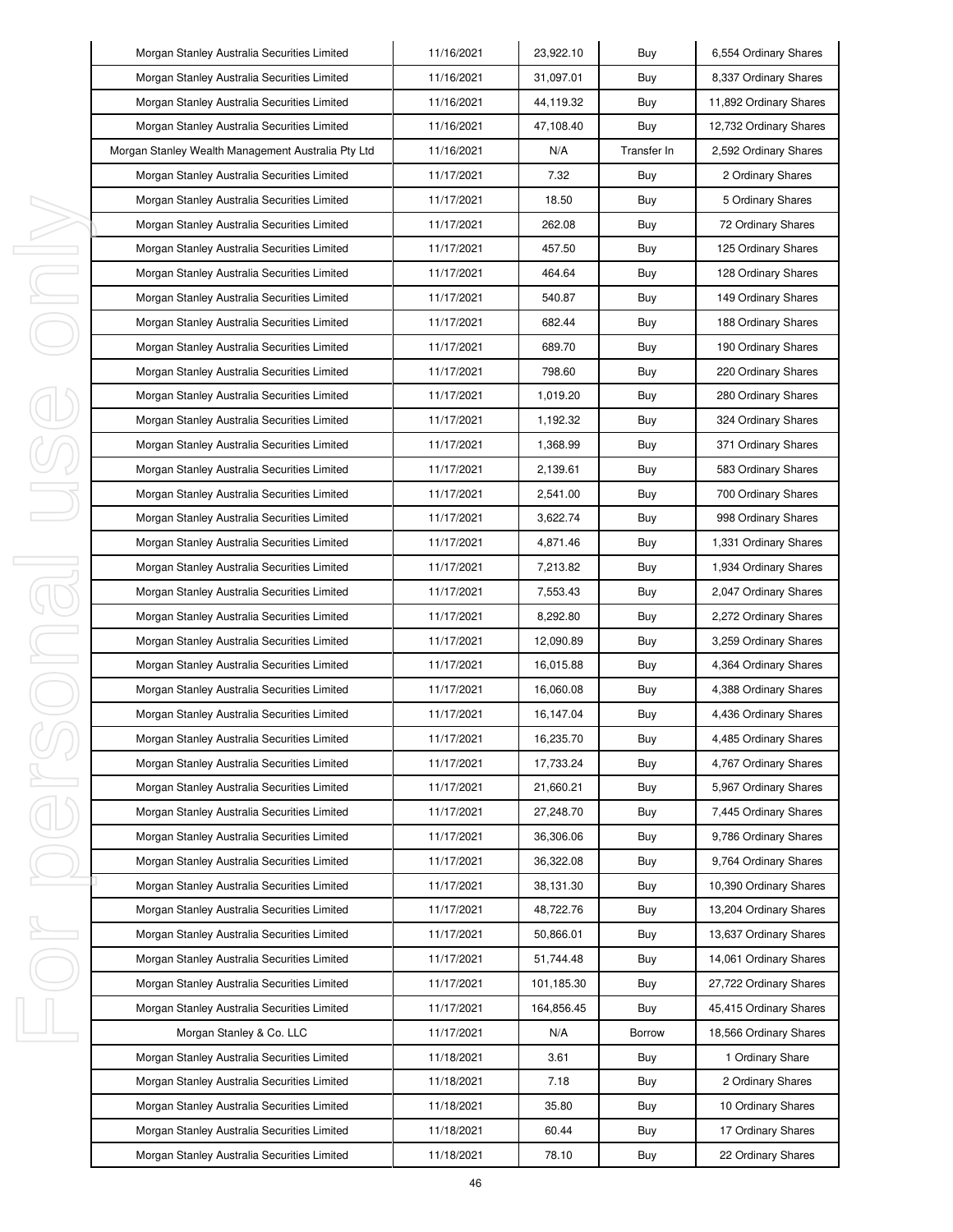|    | Morgan Stanley Australia Securities Limited | 11/18/2021 | 82.80     | Buy | 23 Ordinary Shares    |
|----|---------------------------------------------|------------|-----------|-----|-----------------------|
|    | Morgan Stanley Australia Securities Limited | 11/18/2021 | 175.91    | Buy | 49 Ordinary Shares    |
|    | Morgan Stanley Australia Securities Limited | 11/18/2021 | 176.89    | Buy | 49 Ordinary Shares    |
|    | Morgan Stanley Australia Securities Limited | 11/18/2021 | 508.31    | Buy | 141 Ordinary Shares   |
|    | Morgan Stanley Australia Securities Limited | 11/18/2021 | 566.40    | Buy | 160 Ordinary Shares   |
|    | Morgan Stanley Australia Securities Limited | 11/18/2021 | 595.65    | Buy | 165 Ordinary Shares   |
|    | Morgan Stanley Australia Securities Limited | 11/18/2021 | 624.66    | Buy | 174 Ordinary Shares   |
|    | Morgan Stanley Australia Securities Limited | 11/18/2021 | 637.24    | Buy | 179 Ordinary Shares   |
| ı  | Morgan Stanley Australia Securities Limited | 11/18/2021 | 698.10    | Buy | 195 Ordinary Shares   |
| J, | Morgan Stanley Australia Securities Limited | 11/18/2021 | 763.20    | Buy | 212 Ordinary Shares   |
| I, | Morgan Stanley Australia Securities Limited | 11/18/2021 | 771.29    | Buy | 221 Ordinary Shares   |
|    | Morgan Stanley Australia Securities Limited | 11/18/2021 | 781.92    | Buy | 216 Ordinary Shares   |
|    | Morgan Stanley Australia Securities Limited | 11/18/2021 | 797.23    | Buy | 223 Ordinary Shares   |
|    | Morgan Stanley Australia Securities Limited | 11/18/2021 | 878.22    | Buy | 246 Ordinary Shares   |
|    | Morgan Stanley Australia Securities Limited | 11/18/2021 | 918.72    | Buy | 261 Ordinary Shares   |
|    | Morgan Stanley Australia Securities Limited | 11/18/2021 | 932.40    | Buy | 259 Ordinary Shares   |
|    | Morgan Stanley Australia Securities Limited | 11/18/2021 | 1,031.04  | Buy | 288 Ordinary Shares   |
|    | Morgan Stanley Australia Securities Limited | 11/18/2021 | 1.085.80  | Buy | 305 Ordinary Shares   |
|    | Morgan Stanley Australia Securities Limited | 11/18/2021 | 1,184.08  | Buy | 328 Ordinary Shares   |
|    | Morgan Stanley Australia Securities Limited | 11/18/2021 | 1,212.70  | Buy | 335 Ordinary Shares   |
|    | Morgan Stanley Australia Securities Limited | 11/18/2021 | 1,318.91  | Buy | 371 Ordinary Shares   |
| I  | Morgan Stanley Australia Securities Limited | 11/18/2021 | 1,398.15  | Buy | 390 Ordinary Shares   |
| 1  | Morgan Stanley Australia Securities Limited | 11/18/2021 | 1,432.18  | Buy | 404 Ordinary Shares   |
|    | Morgan Stanley Australia Securities Limited | 11/18/2021 | 1,457.28  | Buy | 414 Ordinary Shares   |
| I  | Morgan Stanley Australia Securities Limited | 11/18/2021 | 1,509.44  | Buy | 424 Ordinary Shares   |
|    | Morgan Stanley Australia Securities Limited | 11/18/2021 | 1,612.29  | Buy | 446 Ordinary Shares   |
|    | Morgan Stanley Australia Securities Limited | 11/18/2021 | 1,647.03  | Buy | 462 Ordinary Shares   |
|    | Morgan Stanley Australia Securities Limited | 11/18/2021 | 1,740.29  | Buy | 493 Ordinary Shares   |
|    | Morgan Stanley Australia Securities Limited | 11/18/2021 | 1,858.02  | Buy | 519 Ordinary Shares   |
|    | Morgan Stanley Australia Securities Limited | 11/18/2021 | 1,904.60  | Buy | 535 Ordinary Shares   |
| I  | Morgan Stanley Australia Securities Limited | 11/18/2021 | 2,165.67  | Buy | 617 Ordinary Shares   |
|    | Morgan Stanley Australia Securities Limited | 11/18/2021 | 2,226.66  | Buy | 629 Ordinary Shares   |
|    | Morgan Stanley Australia Securities Limited | 11/18/2021 | 3,035.84  | Buy | 848 Ordinary Shares   |
|    | Morgan Stanley Australia Securities Limited | 11/18/2021 | 3,891.56  | Buy | 1,084 Ordinary Shares |
|    | Morgan Stanley Australia Securities Limited | 11/18/2021 | 4,208.49  | Buy | 1,199 Ordinary Shares |
|    | Morgan Stanley Australia Securities Limited | 11/18/2021 | 4,696.61  | Buy | 1,301 Ordinary Shares |
| I, | Morgan Stanley Australia Securities Limited | 11/18/2021 | 5,008.96  | Buy | 1,423 Ordinary Shares |
|    | Morgan Stanley Australia Securities Limited | 11/18/2021 | 5,765.54  | Buy | 1,606 Ordinary Shares |
|    | Morgan Stanley Australia Securities Limited | 11/18/2021 | 6,165.92  | Buy | 1,732 Ordinary Shares |
|    | Morgan Stanley Australia Securities Limited | 11/18/2021 | 6,402.88  | Buy | 1,819 Ordinary Shares |
| I, | Morgan Stanley Australia Securities Limited | 11/18/2021 | 6,617.36  | Buy | 1,828 Ordinary Shares |
|    | Morgan Stanley Australia Securities Limited | 11/18/2021 | 6,982.02  | Buy | 1,964 Ordinary Shares |
|    | Morgan Stanley Australia Securities Limited | 11/18/2021 | 7,186.41  | Buy | 2,013 Ordinary Shares |
|    | Morgan Stanley Australia Securities Limited | 11/18/2021 | 8,729.37  | Buy | 2,487 Ordinary Shares |
|    | Morgan Stanley Australia Securities Limited | 11/18/2021 | 9,473.16  | Buy | 2,661 Ordinary Shares |
|    | Morgan Stanley Australia Securities Limited | 11/18/2021 | 11,035.77 | Buy | 3,057 Ordinary Shares |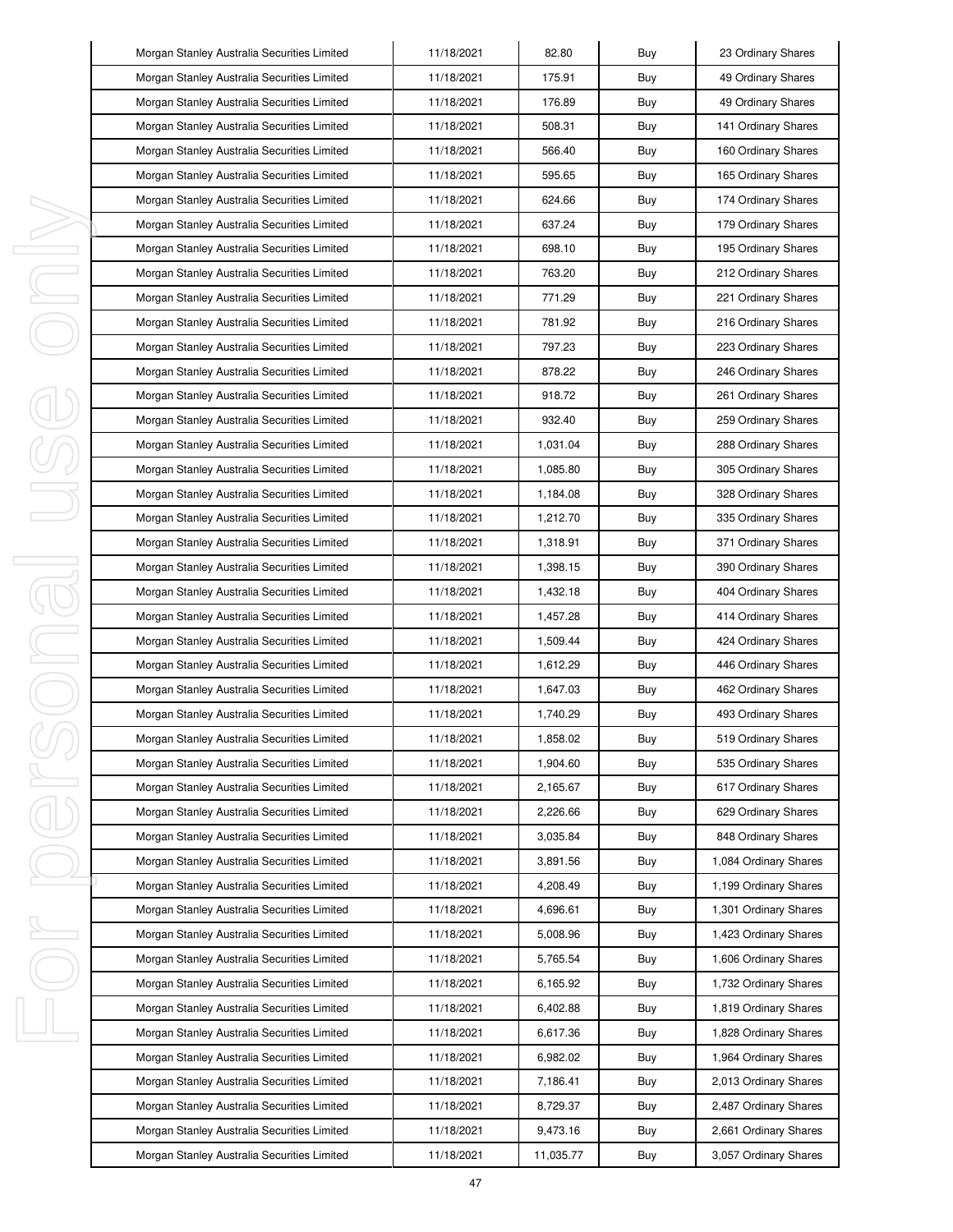| Morgan Stanley Australia Securities Limited | 11/18/2021 | 12,362.91   | Buy                    | 3,463 Ordinary Shares   |
|---------------------------------------------|------------|-------------|------------------------|-------------------------|
| Morgan Stanley Australia Securities Limited | 11/18/2021 | 14,420.24   | Buy                    | 4,028 Ordinary Shares   |
| Morgan Stanley Australia Securities Limited | 11/18/2021 | 14,532.32   | Buy                    | 4,048 Ordinary Shares   |
| Morgan Stanley Australia Securities Limited | 11/18/2021 | 14,713.20   | Buy                    | 4,087 Ordinary Shares   |
| Morgan Stanley Australia Securities Limited | 11/18/2021 | 16,277.06   | Buy                    | 4,534 Ordinary Shares   |
| Morgan Stanley Australia Securities Limited | 11/18/2021 | 16,411.60   | Buy                    | 4,610 Ordinary Shares   |
| Morgan Stanley Australia Securities Limited | 11/18/2021 | 16,600.32   | Buy                    | 4,716 Ordinary Shares   |
| Morgan Stanley Australia Securities Limited | 11/18/2021 | 17,751.60   | Buy                    | 4,931 Ordinary Shares   |
| Morgan Stanley Australia Securities Limited | 11/18/2021 | 20,340.78   | Buy                    | 5,619 Ordinary Shares   |
| Morgan Stanley Australia Securities Limited | 11/18/2021 | 21,111.26   | Buy                    | 5,897 Ordinary Shares   |
| Morgan Stanley Australia Securities Limited | 11/18/2021 | 22,900.61   | Buy                    | 6,379 Ordinary Shares   |
| Morgan Stanley Australia Securities Limited | 11/18/2021 | 24,988.40   | Buy                    | 6,980 Ordinary Shares   |
| Morgan Stanley Australia Securities Limited | 11/18/2021 | 38,366.86   | Buy                    | 10,717 Ordinary Shares  |
| Morgan Stanley Australia Securities Limited | 11/18/2021 | 45, 165. 79 | Buy                    | 12,581 Ordinary Shares  |
| Morgan Stanley Australia Securities Limited | 11/18/2021 | 48,259.36   | Buy                    | 13,556 Ordinary Shares  |
| Morgan Stanley Australia Securities Limited | 11/18/2021 | 53,974.20   | Buy                    | 15,204 Ordinary Shares  |
| Morgan Stanley Australia Securities Limited | 11/18/2021 | 92,097.65   | Buy                    | 25,943 Ordinary Shares  |
| Morgan Stanley Australia Securities Limited | 11/18/2021 | 166,134.43  | Buy                    | 46,277 Ordinary Shares  |
| Morgan Stanley & Co. LLC                    | 11/18/2021 | N/A         | Borrow                 | 26,857 Ordinary Shares  |
| Morgan Stanley & Co. International plc      | 11/18/2021 | N/A         | Collateral<br>Received | 117,733 Ordinary Shares |
| Morgan Stanley Australia Securities Limited | 11/19/2021 | 35.50       | Buy                    | 10 Ordinary Shares      |
| Morgan Stanley Australia Securities Limited | 11/19/2021 | 173.46      | Buy                    | 49 Ordinary Shares      |
| Morgan Stanley Australia Securities Limited | 11/19/2021 | 263.07      | Buy                    | 74 Ordinary Shares      |
| Morgan Stanley Australia Securities Limited | 11/19/2021 | 280.40      | Buy                    | 80 Ordinary Shares      |
| Morgan Stanley Australia Securities Limited | 11/19/2021 | 287.00      | Buy                    | 82 Ordinary Shares      |
| Morgan Stanley Australia Securities Limited | 11/19/2021 | 311.50      | Buy                    | 89 Ordinary Shares      |
| Morgan Stanley Australia Securities Limited | 11/19/2021 | 511.20      | Buy                    | 144 Ordinary Shares     |
| Morgan Stanley Australia Securities Limited | 11/19/2021 | 737.10      | Buy                    | 210 Ordinary Shares     |
| Morgan Stanley Australia Securities Limited | 11/19/2021 | 759.70      | Buy                    | 214 Ordinary Shares     |
| Morgan Stanley Australia Securities Limited | 11/19/2021 | 899.50      | Buy                    | 257 Ordinary Shares     |
| Morgan Stanley Australia Securities Limited | 11/19/2021 | 1,143.42    | Buy                    | 323 Ordinary Shares     |
| Morgan Stanley Australia Securities Limited | 11/19/2021 | 1,262.03    | Buy                    | 355 Ordinary Shares     |
| Morgan Stanley Australia Securities Limited | 11/19/2021 | 1,838.90    | Buy                    | 518 Ordinary Shares     |
| Morgan Stanley Australia Securities Limited | 11/19/2021 | 1,848.00    | Buy                    | 528 Ordinary Shares     |
| Morgan Stanley Australia Securities Limited | 11/19/2021 | 2,901.50    | Buy                    | 829 Ordinary Shares     |
| Morgan Stanley Australia Securities Limited | 11/19/2021 | 3,530.00    | Buy                    | 1,000 Ordinary Shares   |
| Morgan Stanley Australia Securities Limited | 11/19/2021 | 7,654.04    | Buy                    | 2,138 Ordinary Shares   |
| Morgan Stanley Australia Securities Limited | 11/19/2021 | 8,828.85    | Buy                    | 2,487 Ordinary Shares   |
| Morgan Stanley Australia Securities Limited | 11/19/2021 | 9,919.00    | Buy                    | 2,834 Ordinary Shares   |
| Morgan Stanley Australia Securities Limited | 11/19/2021 | 14,305.14   | Buy                    | 4,041 Ordinary Shares   |
| Morgan Stanley Australia Securities Limited | 11/19/2021 | 14,306.50   | Buy                    | 4,030 Ordinary Shares   |
| Morgan Stanley Australia Securities Limited | 11/19/2021 | 16,034.82   | Buy                    | 4,479 Ordinary Shares   |
| Morgan Stanley Australia Securities Limited | 11/19/2021 | 16,353.09   | Buy                    | 4,659 Ordinary Shares   |
| Morgan Stanley Australia Securities Limited | 11/19/2021 | 17,985.12   | Buy                    | 5,052 Ordinary Shares   |
| Morgan Stanley Australia Securities Limited | 11/19/2021 | 17,999.94   | Buy                    | 5,042 Ordinary Shares   |
| Morgan Stanley Australia Securities Limited | 11/19/2021 | 19,162.90   | Buy                    | 5,398 Ordinary Shares   |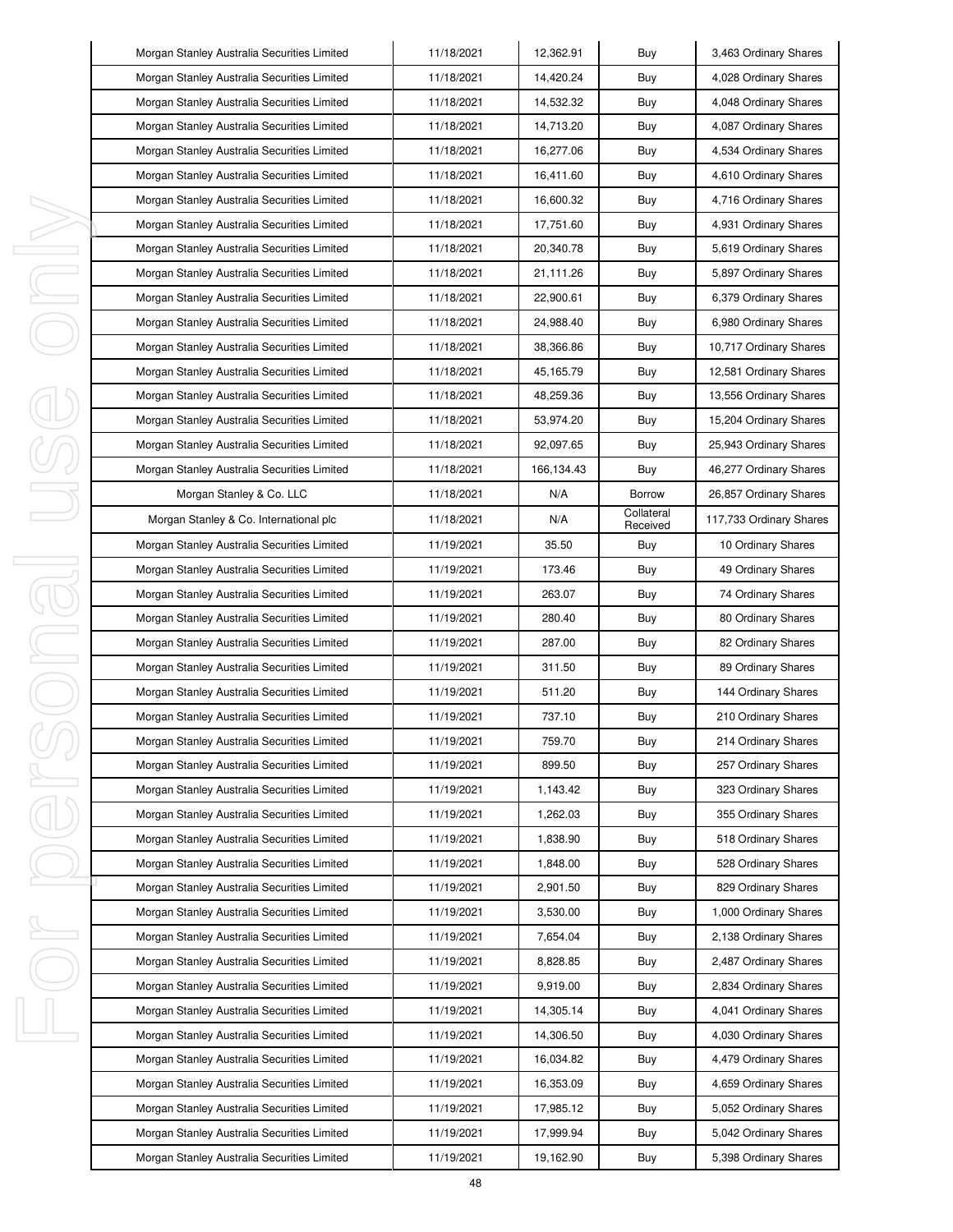|   | Morgan Stanley Australia Securities Limited | 11/19/2021 | 22,253.56 | Buy    | 6,251 Ordinary Shares  |
|---|---------------------------------------------|------------|-----------|--------|------------------------|
|   | Morgan Stanley Australia Securities Limited | 11/19/2021 | 30,501.60 | Buy    | 8,592 Ordinary Shares  |
|   | Morgan Stanley Australia Securities Limited | 11/19/2021 | 32,069.31 | Buy    | 8,983 Ordinary Shares  |
|   | Morgan Stanley Australia Securities Limited | 11/19/2021 | 43,403.50 | Buy    | 12,401 Ordinary Shares |
|   | Morgan Stanley Australia Securities Limited | 11/19/2021 | 50,306.36 | Buy    | 14,131 Ordinary Shares |
|   | Morgan Stanley & Co. LLC                    | 11/19/2021 | N/A       | Borrow | 2,230 Ordinary Shares  |
|   | Morgan Stanley Australia Securities Limited | 11/22/2021 | 28.72     | Buy    | 8 Ordinary Shares      |
|   | Morgan Stanley Australia Securities Limited | 11/22/2021 | 82.80     | Buy    | 23 Ordinary Shares     |
|   | Morgan Stanley Australia Securities Limited | 11/22/2021 | 98.28     | Buy    | 27 Ordinary Shares     |
|   | Morgan Stanley Australia Securities Limited | 11/22/2021 | 197.45    | Buy    | 55 Ordinary Shares     |
|   | Morgan Stanley Australia Securities Limited | 11/22/2021 | 220.21    | Buy    | 61 Ordinary Shares     |
|   | Morgan Stanley Australia Securities Limited | 11/22/2021 | 305.15    | Buy    | 85 Ordinary Shares     |
|   | Morgan Stanley Australia Securities Limited | 11/22/2021 | 314.16    | Buy    | 88 Ordinary Shares     |
|   | Morgan Stanley Australia Securities Limited | 11/22/2021 | 346.56    | Buy    | 96 Ordinary Shares     |
|   | Morgan Stanley Australia Securities Limited | 11/22/2021 | 464.40    | Buy    | 129 Ordinary Shares    |
|   | Morgan Stanley Australia Securities Limited | 11/22/2021 | 481.95    | Buy    | 135 Ordinary Shares    |
|   | Morgan Stanley Australia Securities Limited | 11/22/2021 | 570.81    | Buy    | 159 Ordinary Shares    |
|   | Morgan Stanley Australia Securities Limited | 11/22/2021 | 637.20    | Buy    | 177 Ordinary Shares    |
|   | Morgan Stanley Australia Securities Limited | 11/22/2021 | 680.76    | Buy    | 186 Ordinary Shares    |
|   | Morgan Stanley Australia Securities Limited | 11/22/2021 | 689.70    | Buy    | 190 Ordinary Shares    |
|   | Morgan Stanley Australia Securities Limited | 11/22/2021 | 723.60    | Buy    | 201 Ordinary Shares    |
|   | Morgan Stanley Australia Securities Limited | 11/22/2021 | 777.95    | Buy    | 217 Ordinary Shares    |
|   | Morgan Stanley Australia Securities Limited | 11/22/2021 | 783.24    | Buy    | 214 Ordinary Shares    |
|   | Morgan Stanley Australia Securities Limited | 11/22/2021 | 837.64    | Buy    | 233 Ordinary Shares    |
|   | Morgan Stanley Australia Securities Limited | 11/22/2021 | 1,046.01  | Buy    | 293 Ordinary Shares    |
|   | Morgan Stanley Australia Securities Limited | 11/22/2021 | 1,052.66  | Buy    | 292 Ordinary Shares    |
|   | Morgan Stanley Australia Securities Limited | 11/22/2021 | 1,660.60  | Buy    | 460 Ordinary Shares    |
|   | Morgan Stanley Australia Securities Limited | 11/22/2021 | 1,720.74  | Buy    | 482 Ordinary Shares    |
|   | Morgan Stanley Australia Securities Limited | 11/22/2021 | 2,016.34  | Buy    | 557 Ordinary Shares    |
|   | Morgan Stanley Australia Securities Limited | 11/22/2021 | 2,109.60  | Buy    | 586 Ordinary Shares    |
| I | Morgan Stanley Australia Securities Limited | 11/22/2021 | 2,416.07  | Buy    | 673 Ordinary Shares    |
|   | Morgan Stanley Australia Securities Limited | 11/22/2021 | 2,494.51  | Buy    | 691 Ordinary Shares    |
|   | Morgan Stanley Australia Securities Limited | 11/22/2021 | 2,516.95  | Buy    | 709 Ordinary Shares    |
|   | Morgan Stanley Australia Securities Limited | 11/22/2021 | 2,708.30  | Buy    | 742 Ordinary Shares    |
|   | Morgan Stanley Australia Securities Limited | 11/22/2021 | 2,718.33  | Buy    | 753 Ordinary Shares    |
|   | Morgan Stanley Australia Securities Limited | 11/22/2021 | 2,726.55  | Buy    | 747 Ordinary Shares    |
|   | Morgan Stanley Australia Securities Limited | 11/22/2021 | 2,793.88  | Buy    | 775 Ordinary Shares    |
|   | Morgan Stanley Australia Securities Limited | 11/22/2021 | 2,795.98  | Buy    | 781 Ordinary Shares    |
|   | Morgan Stanley Australia Securities Limited | 11/22/2021 | 2,895.22  | Buy    | 802 Ordinary Shares    |
|   | Morgan Stanley Australia Securities Limited | 11/22/2021 | 3,191.58  | Buy    | 894 Ordinary Shares    |
|   | Morgan Stanley Australia Securities Limited | 11/22/2021 | 3,399.73  | Buy    | 947 Ordinary Shares    |
|   | Morgan Stanley Australia Securities Limited | 11/22/2021 | 3,592.80  | Buy    | 998 Ordinary Shares    |
|   | Morgan Stanley Australia Securities Limited | 11/22/2021 | 3,736.80  | Buy    | 1,038 Ordinary Shares  |
|   | Morgan Stanley Australia Securities Limited | 11/22/2021 | 3,982.16  | Buy    | 1,094 Ordinary Shares  |
|   | Morgan Stanley Australia Securities Limited | 11/22/2021 | 4,177.86  | Buy    | 1,167 Ordinary Shares  |
|   | Morgan Stanley Australia Securities Limited | 11/22/2021 | 4,588.05  | Buy    | 1,257 Ordinary Shares  |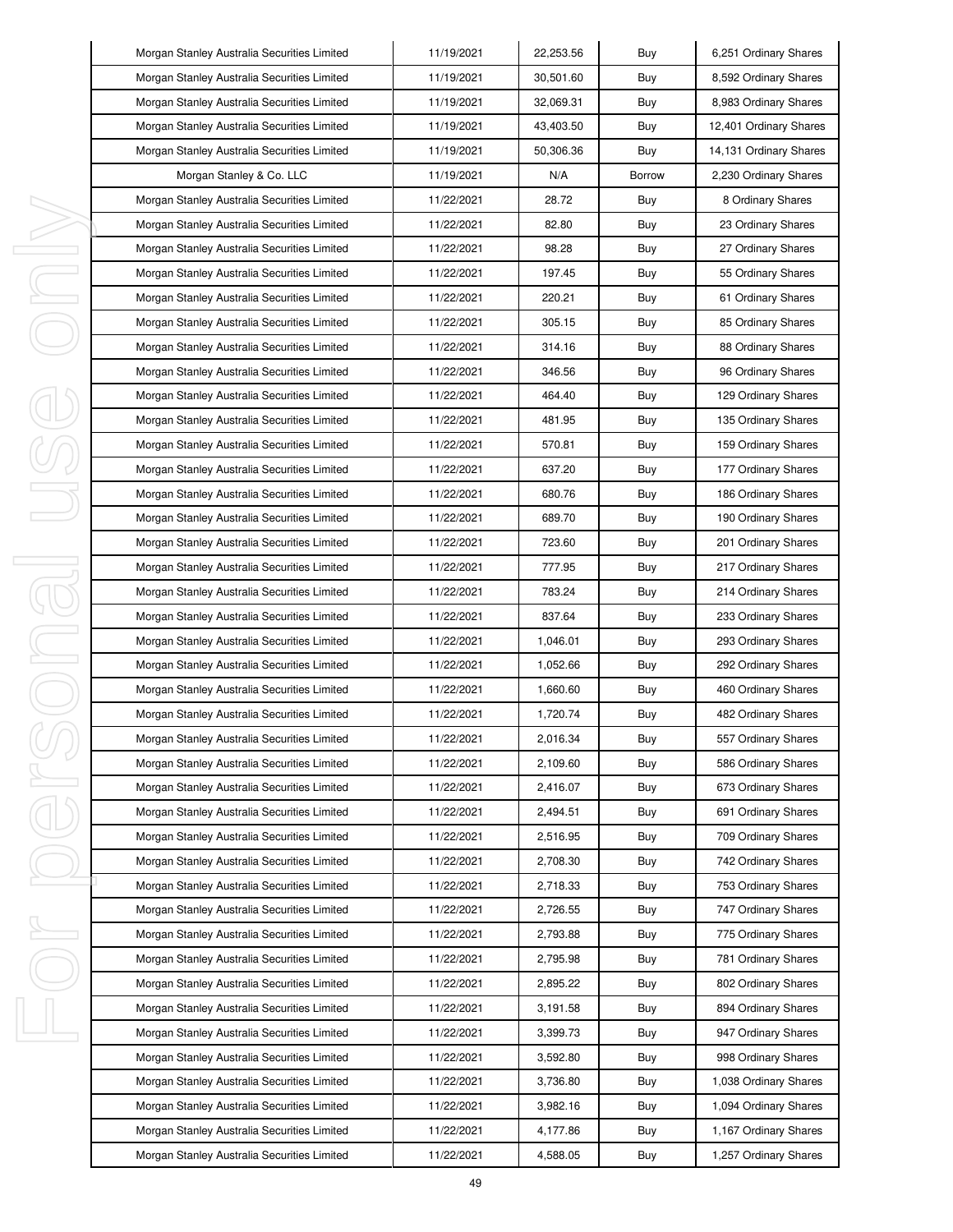|   | Morgan Stanley Australia Securities Limited | 11/22/2021 | 4,622.58  | Buy    | 1,263 Ordinary Shares  |
|---|---------------------------------------------|------------|-----------|--------|------------------------|
|   | Morgan Stanley Australia Securities Limited | 11/22/2021 | 4,630.29  | Buy    | 1,297 Ordinary Shares  |
|   | Morgan Stanley Australia Securities Limited | 11/22/2021 | 4,891.00  | Buy    | 1,340 Ordinary Shares  |
|   | Morgan Stanley Australia Securities Limited | 11/22/2021 | 5,417.31  | Buy    | 1,509 Ordinary Shares  |
|   | Morgan Stanley Australia Securities Limited | 11/22/2021 | 5,581.22  | Buy    | 1,559 Ordinary Shares  |
|   | Morgan Stanley Australia Securities Limited | 11/22/2021 | 5,995.08  | Buy    | 1,647 Ordinary Shares  |
|   | Morgan Stanley Australia Securities Limited | 11/22/2021 | 6,580.47  | Buy    | 1,833 Ordinary Shares  |
|   | Morgan Stanley Australia Securities Limited | 11/22/2021 | 6,760.33  | Buy    | 1,891 Ordinary Shares  |
|   | Morgan Stanley Australia Securities Limited | 11/22/2021 | 6,867.14  | Buy    | 1,897 Ordinary Shares  |
|   | Morgan Stanley Australia Securities Limited | 11/22/2021 | 6,952.36  | Buy    | 1,942 Ordinary Shares  |
|   | Morgan Stanley Australia Securities Limited | 11/22/2021 | 7,117.04  | Buy    | 1,988 Ordinary Shares  |
|   | Morgan Stanley Australia Securities Limited | 11/22/2021 | 7,404.18  | Buy    | 2,074 Ordinary Shares  |
|   | Morgan Stanley Australia Securities Limited | 11/22/2021 | 7,578.00  | Buy    | 2,105 Ordinary Shares  |
|   | Morgan Stanley Australia Securities Limited | 11/22/2021 | 8,242.64  | Buy    | 2,296 Ordinary Shares  |
|   | Morgan Stanley Australia Securities Limited | 11/22/2021 | 8,872.46  | Buy    | 2,468 Ordinary Shares  |
|   | Morgan Stanley Australia Securities Limited | 11/22/2021 | 8,982.00  | Buy    | 2,495 Ordinary Shares  |
|   | Morgan Stanley Australia Securities Limited | 11/22/2021 | 9,715.24  | Buy    | 2,729 Ordinary Shares  |
|   | Morgan Stanley Australia Securities Limited | 11/22/2021 | 9,889.68  | Buy    | 2,778 Ordinary Shares  |
|   | Morgan Stanley Australia Securities Limited | 11/22/2021 | 10,066.96 | Buy    | 2,812 Ordinary Shares  |
|   | Morgan Stanley Australia Securities Limited | 11/22/2021 | 10,392.69 | Buy    | 2,863 Ordinary Shares  |
|   | Morgan Stanley Australia Securities Limited | 11/22/2021 | 11,525.78 | Buy    | 3,215 Ordinary Shares  |
|   | Morgan Stanley Australia Securities Limited | 11/22/2021 | 12,119.25 | Buy    | 3,390 Ordinary Shares  |
|   | Morgan Stanley Australia Securities Limited | 11/22/2021 | 13,716.00 | Buy    | 3,810 Ordinary Shares  |
|   | Morgan Stanley Australia Securities Limited | 11/22/2021 | 15,665.16 | Buy    | 4,388 Ordinary Shares  |
|   | Morgan Stanley Australia Securities Limited | 11/22/2021 | 15,939.60 | Buy    | 4,440 Ordinary Shares  |
|   | Morgan Stanley Australia Securities Limited | 11/22/2021 | 17,785.44 | Buy    | 4,968 Ordinary Shares  |
|   | Morgan Stanley Australia Securities Limited | 11/22/2021 | 23,631.58 | Buy    | 6,601 Ordinary Shares  |
|   | Morgan Stanley Australia Securities Limited | 11/22/2021 | 24,436.65 | Buy    | 6,845 Ordinary Shares  |
|   | Morgan Stanley Australia Securities Limited | 11/22/2021 | 33,015.36 | Buy    | 9,248 Ordinary Shares  |
|   | Morgan Stanley Australia Securities Limited | 11/22/2021 | 42,895.56 | Buy    | 11,982 Ordinary Shares |
| J | Morgan Stanley Australia Securities Limited | 11/22/2021 | 47,606.40 | Buy    | 13,224 Ordinary Shares |
|   | Morgan Stanley & Co. LLC                    | 11/22/2021 | N/A       | Borrow | 35,635 Ordinary Shares |
|   | Morgan Stanley Australia Securities Limited | 11/23/2021 | 27.80     | Buy    | 8 Ordinary Shares      |
|   | Morgan Stanley Australia Securities Limited | 11/23/2021 | 86.75     | Buy    | 25 Ordinary Shares     |
|   | Morgan Stanley Australia Securities Limited | 11/23/2021 | 300.05    | Buy    | 85 Ordinary Shares     |
|   | Morgan Stanley Australia Securities Limited | 11/23/2021 | 326.60    | Buy    | 92 Ordinary Shares     |
| ı | Morgan Stanley Australia Securities Limited | 11/23/2021 | 451.84    | Buy    | 128 Ordinary Shares    |
|   | Morgan Stanley Australia Securities Limited | 11/23/2021 | 477.48    | Buy    | 138 Ordinary Shares    |
|   | Morgan Stanley Australia Securities Limited | 11/23/2021 | 505.89    | Buy    | 146 Ordinary Shares    |
|   | Morgan Stanley Australia Securities Limited | 11/23/2021 | 579.49    | Buy    | 167 Ordinary Shares    |
|   | Morgan Stanley Australia Securities Limited | 11/23/2021 | 680.12    | Buy    | 196 Ordinary Shares    |
|   | Morgan Stanley Australia Securities Limited | 11/23/2021 | 860.56    | Buy    | 248 Ordinary Shares    |
|   | Morgan Stanley Australia Securities Limited | 11/23/2021 | 924.60    | Buy    | 268 Ordinary Shares    |
|   | Morgan Stanley Australia Securities Limited | 11/23/2021 | 933.43    | Buy    | 269 Ordinary Shares    |
|   | Morgan Stanley Australia Securities Limited | 11/23/2021 | 1,014.30  | Buy    | 294 Ordinary Shares    |
|   | Morgan Stanley Australia Securities Limited | 11/23/2021 | 1,099.00  | Buy    | 314 Ordinary Shares    |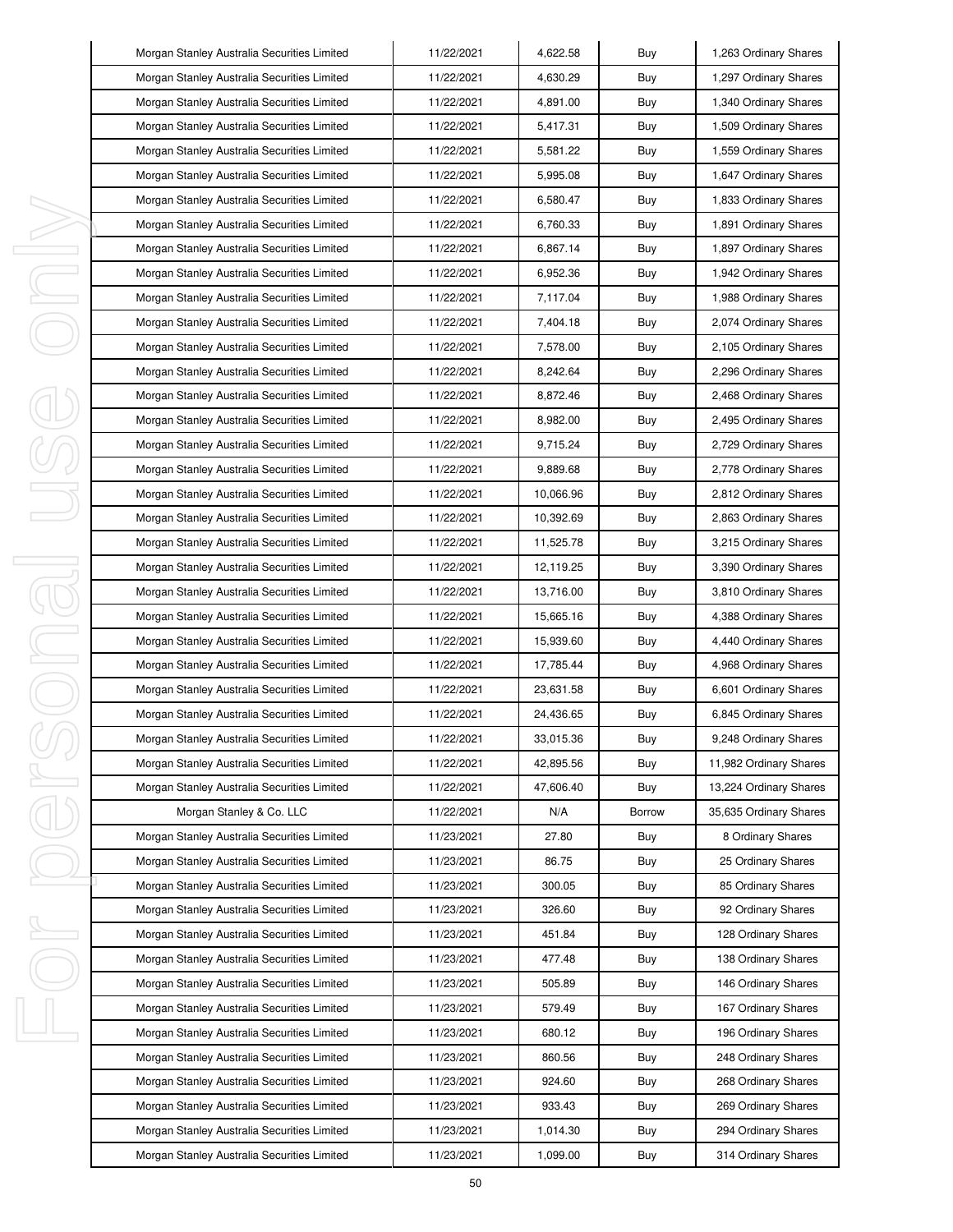|   | Morgan Stanley Australia Securities Limited | 11/23/2021 | 1,158.84   | Buy | 333 Ordinary Shares    |
|---|---------------------------------------------|------------|------------|-----|------------------------|
|   | Morgan Stanley Australia Securities Limited | 11/23/2021 | 1,238.55   | Buy | 359 Ordinary Shares    |
|   | Morgan Stanley Australia Securities Limited | 11/23/2021 | 1,326.72   | Buy | 384 Ordinary Shares    |
|   | Morgan Stanley Australia Securities Limited | 11/23/2021 | 1,383.36   | Buy | 393 Ordinary Shares    |
|   | Morgan Stanley Australia Securities Limited | 11/23/2021 | 1,426.92   | Buy | 413 Ordinary Shares    |
|   | Morgan Stanley Australia Securities Limited | 11/23/2021 | 1,484.73   | Buy | 423 Ordinary Shares    |
|   | Morgan Stanley Australia Securities Limited | 11/23/2021 | 1,492.10   | Buy | 430 Ordinary Shares    |
|   | Morgan Stanley Australia Securities Limited | 11/23/2021 | 1,869.55   | Buy | 538 Ordinary Shares    |
|   | Morgan Stanley Australia Securities Limited | 11/23/2021 | 2,058.21   | Buy | 594 Ordinary Shares    |
|   | Morgan Stanley Australia Securities Limited | 11/23/2021 | 2,157.98   | Buy | 621 Ordinary Shares    |
|   | Morgan Stanley Australia Securities Limited | 11/23/2021 | 2,390.86   | Buy | 692 Ordinary Shares    |
|   | Morgan Stanley Australia Securities Limited | 11/23/2021 | 2,477.90   | Buy | 698 Ordinary Shares    |
|   | Morgan Stanley Australia Securities Limited | 11/23/2021 | 3,520.18   | Buy | 1,013 Ordinary Shares  |
|   | Morgan Stanley Australia Securities Limited | 11/23/2021 | 7,034.55   | Buy | 2,039 Ordinary Shares  |
|   | Morgan Stanley Australia Securities Limited | 11/23/2021 | 8,005.24   | Buy | 2,317 Ordinary Shares  |
|   | Morgan Stanley Australia Securities Limited | 11/23/2021 | 10,229.56  | Buy | 2,948 Ordinary Shares  |
|   | Morgan Stanley Australia Securities Limited | 11/23/2021 | 16,467.28  | Buy | 4,787 Ordinary Shares  |
|   | Morgan Stanley Australia Securities Limited | 11/23/2021 | 17,585.96  | Buy | 5,068 Ordinary Shares  |
|   | Morgan Stanley Australia Securities Limited | 11/23/2021 | 32,645.76  | Buy | 9,408 Ordinary Shares  |
|   | Morgan Stanley Australia Securities Limited | 11/23/2021 | 38,551.32  | Buy | 11,142 Ordinary Shares |
|   | Morgan Stanley Australia Securities Limited | 11/23/2021 | 49,118.16  | Buy | 14,196 Ordinary Shares |
|   | Morgan Stanley Australia Securities Limited | 11/23/2021 | 91,652.70  | Buy | 26,566 Ordinary Shares |
|   | Morgan Stanley Australia Securities Limited | 11/23/2021 | 139,739.22 | Buy | 40,200 Ordinary Shares |
|   | Morgan Stanley Australia Securities Limited | 11/24/2021 | 6.90       | Buy | 2 Ordinary Shares      |
|   | Morgan Stanley Australia Securities Limited | 11/24/2021 | 24.47      | Buy | 7 Ordinary Shares      |
|   | Morgan Stanley Australia Securities Limited | 11/24/2021 | 66.50      | Buy | 19 Ordinary Shares     |
|   | Morgan Stanley Australia Securities Limited | 11/24/2021 | 324.30     | Buy | 94 Ordinary Shares     |
|   | Morgan Stanley Australia Securities Limited | 11/24/2021 | 488.48     | Buy | 142 Ordinary Shares    |
|   | Morgan Stanley Australia Securities Limited | 11/24/2021 | 637.98     | Buy | 186 Ordinary Shares    |
|   | Morgan Stanley Australia Securities Limited | 11/24/2021 | 716.87     | Buy | 209 Ordinary Shares    |
| J | Morgan Stanley Australia Securities Limited | 11/24/2021 | 723.73     | Buy | 211 Ordinary Shares    |
|   | Morgan Stanley Australia Securities Limited | 11/24/2021 | 804.96     | Buy | 234 Ordinary Shares    |
|   | Morgan Stanley Australia Securities Limited | 11/24/2021 | 821.28     | Buy | 236 Ordinary Shares    |
|   | Morgan Stanley Australia Securities Limited | 11/24/2021 | 834.90     | Buy | 242 Ordinary Shares    |
|   | Morgan Stanley Australia Securities Limited | 11/24/2021 | 883.26     | Buy | 252 Ordinary Shares    |
|   | Morgan Stanley Australia Securities Limited | 11/24/2021 | 884.08     | Buy | 257 Ordinary Shares    |
| ı | Morgan Stanley Australia Securities Limited | 11/24/2021 | 1,038.40   | Buy | 295 Ordinary Shares    |
|   | Morgan Stanley Australia Securities Limited | 11/24/2021 | 1,151.28   | Buy | 328 Ordinary Shares    |
|   | Morgan Stanley Australia Securities Limited | 11/24/2021 | 1,563.52   | Buy | 448 Ordinary Shares    |
|   | Morgan Stanley Australia Securities Limited | 11/24/2021 | 1,660.80   | Buy | 480 Ordinary Shares    |
|   | Morgan Stanley Australia Securities Limited | 11/24/2021 | 2,245.08   | Buy | 636 Ordinary Shares    |
|   | Morgan Stanley Australia Securities Limited | 11/24/2021 | 2,355.50   | Buy | 673 Ordinary Shares    |
|   | Morgan Stanley Australia Securities Limited | 11/24/2021 | 2,805.96   | Buy | 804 Ordinary Shares    |
|   | Morgan Stanley Australia Securities Limited | 11/24/2021 | 2,810.50   | Buy | 803 Ordinary Shares    |
|   | Morgan Stanley Australia Securities Limited | 11/24/2021 | 3,235.23   | Buy | 927 Ordinary Shares    |
|   |                                             |            |            |     |                        |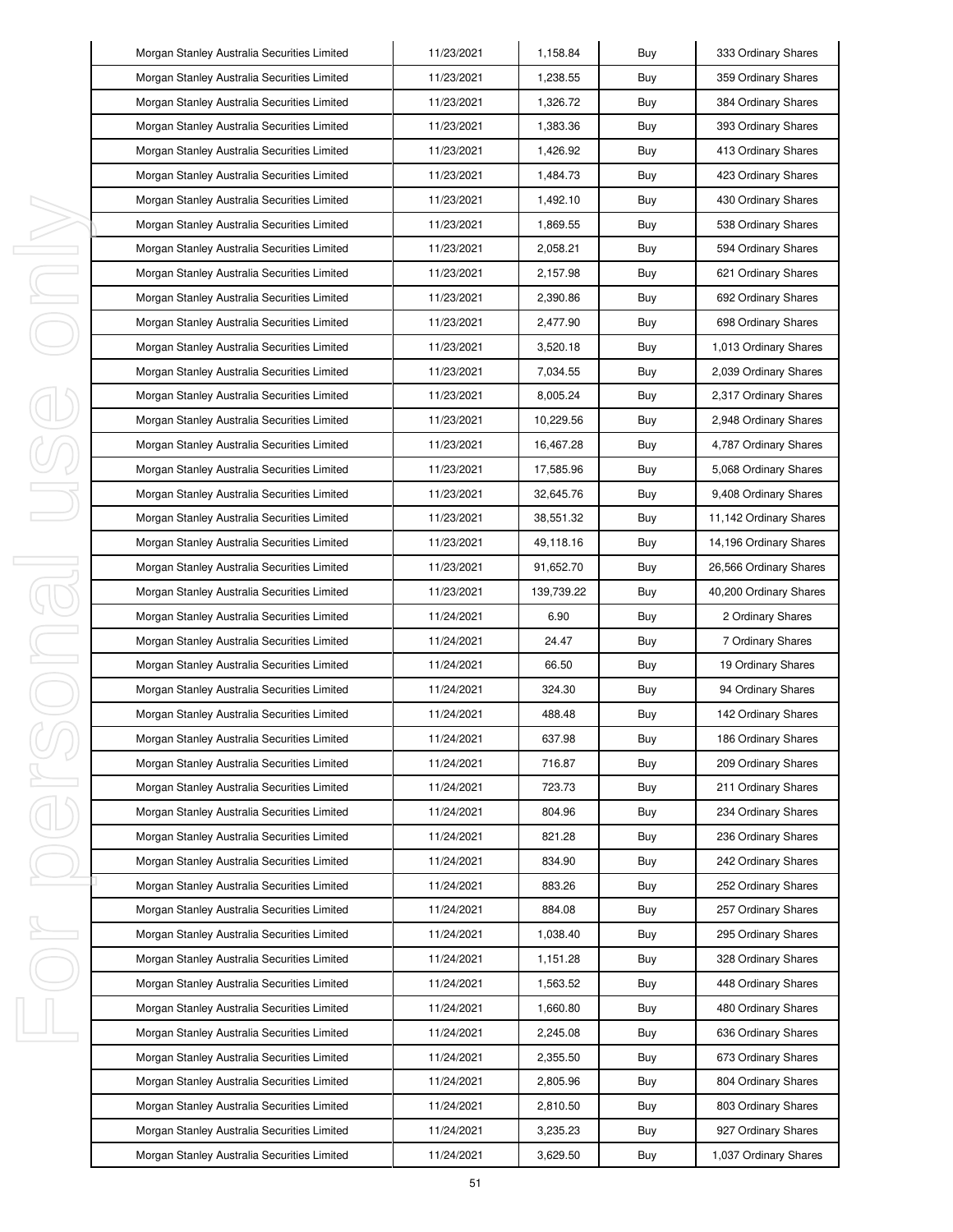| Morgan Stanley Australia Securities Limited | 11/24/2021 | 4,140.00  | Buy | 1,200 Ordinary Shares  |
|---------------------------------------------|------------|-----------|-----|------------------------|
| Morgan Stanley Australia Securities Limited | 11/24/2021 | 5,030.84  | Buy | 1,454 Ordinary Shares  |
| Morgan Stanley Australia Securities Limited | 11/24/2021 | 5,149.76  | Buy | 1,463 Ordinary Shares  |
| Morgan Stanley Australia Securities Limited | 11/24/2021 | 6,435.56  | Buy | 1,844 Ordinary Shares  |
| Morgan Stanley Australia Securities Limited | 11/24/2021 | 6,660.72  | Buy | 1,914 Ordinary Shares  |
| Morgan Stanley Australia Securities Limited | 11/24/2021 | 7,272.16  | Buy | 2,114 Ordinary Shares  |
| Morgan Stanley Australia Securities Limited | 11/24/2021 | 7,804.03  | Buy | 2,249 Ordinary Shares  |
| Morgan Stanley Australia Securities Limited | 11/24/2021 | 8,697.78  | Buy | 2,478 Ordinary Shares  |
| Morgan Stanley Australia Securities Limited | 11/24/2021 | 9,737.00  | Buy | 2,782 Ordinary Shares  |
| Morgan Stanley Australia Securities Limited | 11/24/2021 | 17,142.48 | Buy | 4,926 Ordinary Shares  |
| Morgan Stanley Australia Securities Limited | 11/24/2021 | 17,750.14 | Buy | 5,086 Ordinary Shares  |
| Morgan Stanley Australia Securities Limited | 11/24/2021 | 18,746.76 | Buy | 5,387 Ordinary Shares  |
| Morgan Stanley Australia Securities Limited | 11/24/2021 | 19,060.71 | Buy | 5,493 Ordinary Shares  |
| Morgan Stanley Australia Securities Limited | 11/24/2021 | 19,513.27 | Buy | 5,689 Ordinary Shares  |
| Morgan Stanley Australia Securities Limited | 11/24/2021 | 20,396.40 | Buy | 5,912 Ordinary Shares  |
| Morgan Stanley Australia Securities Limited | 11/24/2021 | 25,559.02 | Buy | 7,387 Ordinary Shares  |
| Morgan Stanley Australia Securities Limited | 11/24/2021 | 25,994.98 | Buy | 7,513 Ordinary Shares  |
| Morgan Stanley Australia Securities Limited | 11/24/2021 | 40,814.14 | Buy | 11,762 Ordinary Shares |
| Morgan Stanley Australia Securities Limited | 11/24/2021 | 45,187.84 | Buy | 13,136 Ordinary Shares |
| Morgan Stanley Australia Securities Limited | 11/24/2021 | 53,707.61 | Buy | 15,389 Ordinary Shares |
| Morgan Stanley Australia Securities Limited | 11/25/2021 | 48.09     | Buy | 14 Ordinary Shares     |
| Morgan Stanley Australia Securities Limited | 11/25/2021 | 135.33    | Buy | 39 Ordinary Shares     |
| Morgan Stanley Australia Securities Limited | 11/25/2021 | 292.32    | Buy | 87 Ordinary Shares     |
| Morgan Stanley Australia Securities Limited | 11/25/2021 | 476.00    | Buy | 140 Ordinary Shares    |
| Morgan Stanley Australia Securities Limited | 11/25/2021 | 577.92    | Buy | 172 Ordinary Shares    |
| Morgan Stanley Australia Securities Limited | 11/25/2021 | 675.71    | Buy | 197 Ordinary Shares    |
| Morgan Stanley Australia Securities Limited | 11/25/2021 | 706.65    | Buy | 210 Ordinary Shares    |
| Morgan Stanley Australia Securities Limited | 11/25/2021 | 812.17    | Buy | 241 Ordinary Shares    |
| Morgan Stanley Australia Securities Limited | 11/25/2021 | 862.65    | Buy | 243 Ordinary Shares    |
| Morgan Stanley Australia Securities Limited | 11/25/2021 | 913.71    | Buy | 266 Ordinary Shares    |
| Morgan Stanley Australia Securities Limited | 11/25/2021 | 967.26    | Buy | 282 Ordinary Shares    |
| Morgan Stanley Australia Securities Limited | 11/25/2021 | 1,037.96  | Buy | 308 Ordinary Shares    |
| Morgan Stanley Australia Securities Limited | 11/25/2021 | 1,267.00  | Buy | 362 Ordinary Shares    |
| Morgan Stanley Australia Securities Limited | 11/25/2021 | 1,470.04  | Buy | 433 Ordinary Shares    |
| Morgan Stanley Australia Securities Limited | 11/25/2021 | 1,517.90  | Buy | 430 Ordinary Shares    |
| Morgan Stanley Australia Securities Limited | 11/25/2021 | 1,648.02  | Buy | 484 Ordinary Shares    |
| Morgan Stanley Australia Securities Limited | 11/25/2021 | 1,689.48  | Buy | 494 Ordinary Shares    |
| Morgan Stanley Australia Securities Limited | 11/25/2021 | 1,757.03  | Buy | 513 Ordinary Shares    |
| Morgan Stanley Australia Securities Limited | 11/25/2021 | 2,076.00  | Buy | 600 Ordinary Shares    |
| Morgan Stanley Australia Securities Limited | 11/25/2021 | 2,082.00  | Buy | 600 Ordinary Shares    |
| Morgan Stanley Australia Securities Limited | 11/25/2021 | 2,587.20  | Buy | 770 Ordinary Shares    |
| Morgan Stanley Australia Securities Limited | 11/25/2021 | 2,594.90  | Buy | 770 Ordinary Shares    |
| Morgan Stanley Australia Securities Limited | 11/25/2021 | 2,608.32  | Buy | 741 Ordinary Shares    |
| Morgan Stanley Australia Securities Limited | 11/25/2021 | 3,042.35  | Buy | 857 Ordinary Shares    |
| Morgan Stanley Australia Securities Limited | 11/25/2021 | 3,939.84  | Buy | 1,152 Ordinary Shares  |
| Morgan Stanley Australia Securities Limited | 11/25/2021 | 5,017.63  | Buy | 1,465 Ordinary Shares  |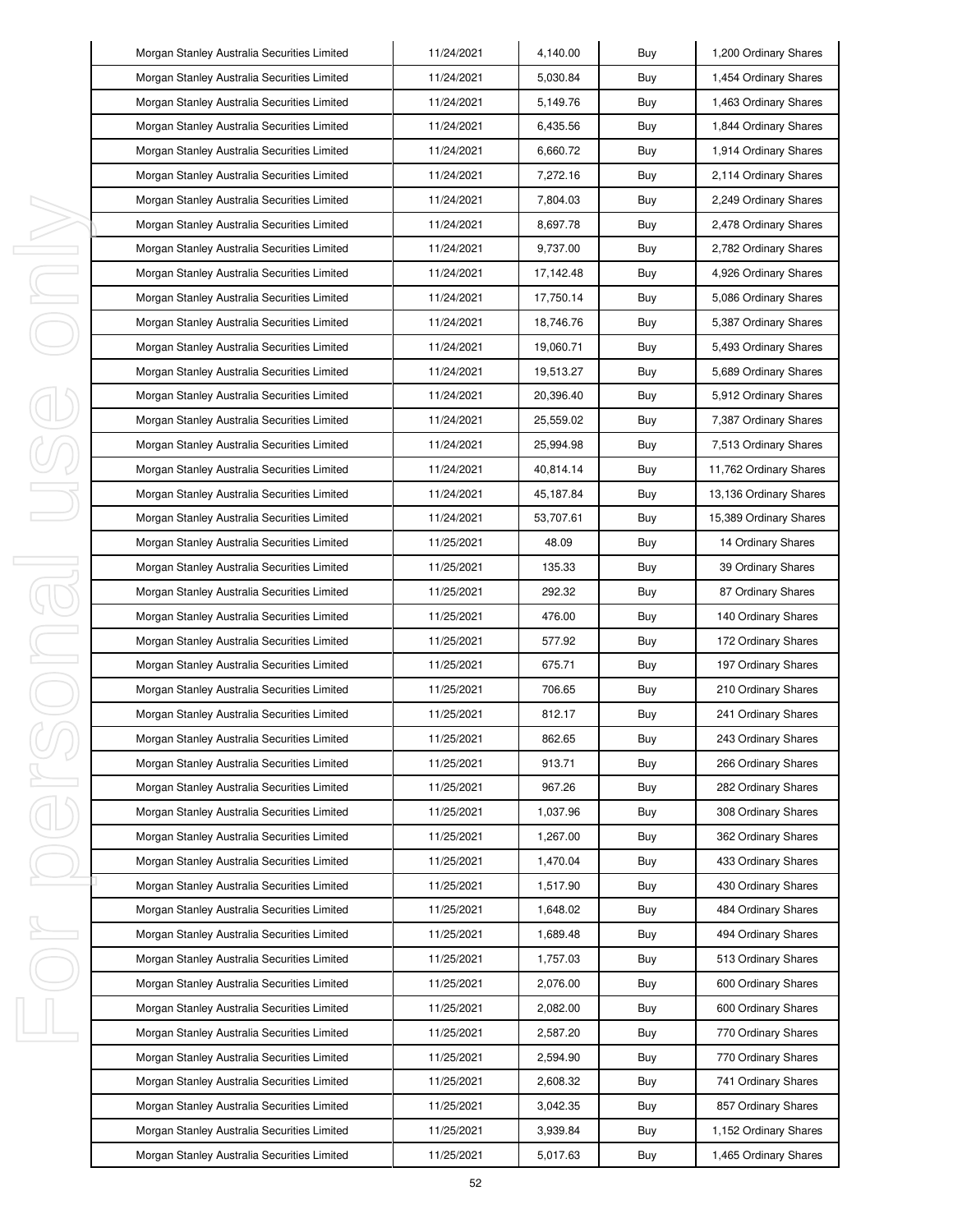| Morgan Stanley Australia Securities Limited | 11/25/2021 | 5,277.06   | Buy | 1,543 Ordinary Shares  |
|---------------------------------------------|------------|------------|-----|------------------------|
| Morgan Stanley Australia Securities Limited | 11/25/2021 | 5,463.36   | Buy | 1,626 Ordinary Shares  |
| Morgan Stanley Australia Securities Limited | 11/25/2021 | 6,252.89   | Buy | 1,823 Ordinary Shares  |
| Morgan Stanley Australia Securities Limited | 11/25/2021 | 6,713.46   | Buy | 1,963 Ordinary Shares  |
| Morgan Stanley Australia Securities Limited | 11/25/2021 | 6,783.66   | Buy | 2,007 Ordinary Shares  |
| Morgan Stanley Australia Securities Limited | 11/25/2021 | 6,830.23   | Buy | 2,003 Ordinary Shares  |
| Morgan Stanley Australia Securities Limited | 11/25/2021 | 6,871.54   | Buy | 2,033 Ordinary Shares  |
| Morgan Stanley Australia Securities Limited | 11/25/2021 | 6.966.72   | Buy | 1,968 Ordinary Shares  |
| Morgan Stanley Australia Securities Limited | 11/25/2021 | 10,598.65  | Buy | 3,145 Ordinary Shares  |
| Morgan Stanley Australia Securities Limited | 11/25/2021 | 11,022.75  | Buy | 3,105 Ordinary Shares  |
| Morgan Stanley Australia Securities Limited | 11/25/2021 | 16,831.76  | Buy | 4,936 Ordinary Shares  |
| Morgan Stanley Australia Securities Limited | 11/25/2021 | 25,044.66  | Buy | 7,323 Ordinary Shares  |
| Morgan Stanley Australia Securities Limited | 11/25/2021 | 25,435.40  | Buy | 7,481 Ordinary Shares  |
| Morgan Stanley Australia Securities Limited | 11/25/2021 | 33,469.94  | Buy | 9,758 Ordinary Shares  |
| Morgan Stanley Australia Securities Limited | 11/25/2021 | 33,663.52  | Buy | 9,872 Ordinary Shares  |
| Morgan Stanley Australia Securities Limited | 11/25/2021 | 51,908.76  | Buy | 15,178 Ordinary Shares |
| Morgan Stanley Australia Securities Limited | 11/25/2021 | 54,087.20  | Buy | 15,908 Ordinary Shares |
| Morgan Stanley Australia Securities Limited | 11/25/2021 | 78,608.70  | Buy | 22,985 Ordinary Shares |
| Morgan Stanley Australia Securities Limited | 11/25/2021 | 82,124.49  | Buy | 23,943 Ordinary Shares |
| Morgan Stanley Australia Securities Limited | 11/25/2021 | 216,821.16 | Buy | 63,398 Ordinary Shares |
| Morgan Stanley Australia Securities Limited | 11/26/2021 | 40.44      | Buy | 12 Ordinary Shares     |
| Morgan Stanley Australia Securities Limited | 11/26/2021 | 450.87     | Buy | 133 Ordinary Shares    |
| Morgan Stanley Australia Securities Limited | 11/26/2021 | 698.06     | Buy | 209 Ordinary Shares    |
| Morgan Stanley Australia Securities Limited | 11/26/2021 | 774.06     | Buy | 228 Ordinary Shares    |
| Morgan Stanley Australia Securities Limited | 11/26/2021 | 925.38     | Buy | 275 Ordinary Shares    |
| Morgan Stanley Australia Securities Limited | 11/26/2021 | 1,034.59   | Buy | 307 Ordinary Shares    |
| Morgan Stanley Australia Securities Limited | 11/26/2021 | 1,137.30   | Buy | 340 Ordinary Shares    |
| Morgan Stanley Australia Securities Limited | 11/26/2021 | 1,279.22   | Buy | 383 Ordinary Shares    |
| Morgan Stanley Australia Securities Limited | 11/26/2021 | 1,394.40   | Buy | 415 Ordinary Shares    |
| Morgan Stanley Australia Securities Limited | 11/26/2021 | 1,525.32   | Buy | 456 Ordinary Shares    |
| Morgan Stanley Australia Securities Limited | 11/26/2021 | 1,569.57   | Buy | 463 Ordinary Shares    |
| Morgan Stanley Australia Securities Limited | 11/26/2021 | 1,634.96   | Buy | 483 Ordinary Shares    |
| Morgan Stanley Australia Securities Limited | 11/26/2021 | 1,653.75   | Buy | 490 Ordinary Shares    |
| Morgan Stanley Australia Securities Limited | 11/26/2021 | 1,683.00   | Buy | 495 Ordinary Shares    |
| Morgan Stanley Australia Securities Limited | 11/26/2021 | 1,738.24   | Buy | 512 Ordinary Shares    |
| Morgan Stanley Australia Securities Limited | 11/26/2021 | 1,846.13   | Buy | 547 Ordinary Shares    |
| Morgan Stanley Australia Securities Limited | 11/26/2021 | 1,923.75   | Buy | 570 Ordinary Shares    |
| Morgan Stanley Australia Securities Limited | 11/26/2021 | 1,960.88   | Buy | 581 Ordinary Shares    |
| Morgan Stanley Australia Securities Limited | 11/26/2021 | 2,166.21   | Buy | 639 Ordinary Shares    |
| Morgan Stanley Australia Securities Limited | 11/26/2021 | 2,385.60   | Buy | 710 Ordinary Shares    |
| Morgan Stanley Australia Securities Limited | 11/26/2021 | 2,475.65   | Buy | 739 Ordinary Shares    |
| Morgan Stanley Australia Securities Limited | 11/26/2021 | 2,486.74   | Buy | 739 Ordinary Shares    |
| Morgan Stanley Australia Securities Limited | 11/26/2021 | 2,536.38   | Buy | 756 Ordinary Shares    |
| Morgan Stanley Australia Securities Limited | 11/26/2021 | 3,042.99   | Buy | 907 Ordinary Shares    |
| Morgan Stanley Australia Securities Limited | 11/26/2021 | 3,202.21   | Buy | 946 Ordinary Shares    |
| Morgan Stanley Australia Securities Limited | 11/26/2021 | 3,454.36   | Buy | 1,022 Ordinary Shares  |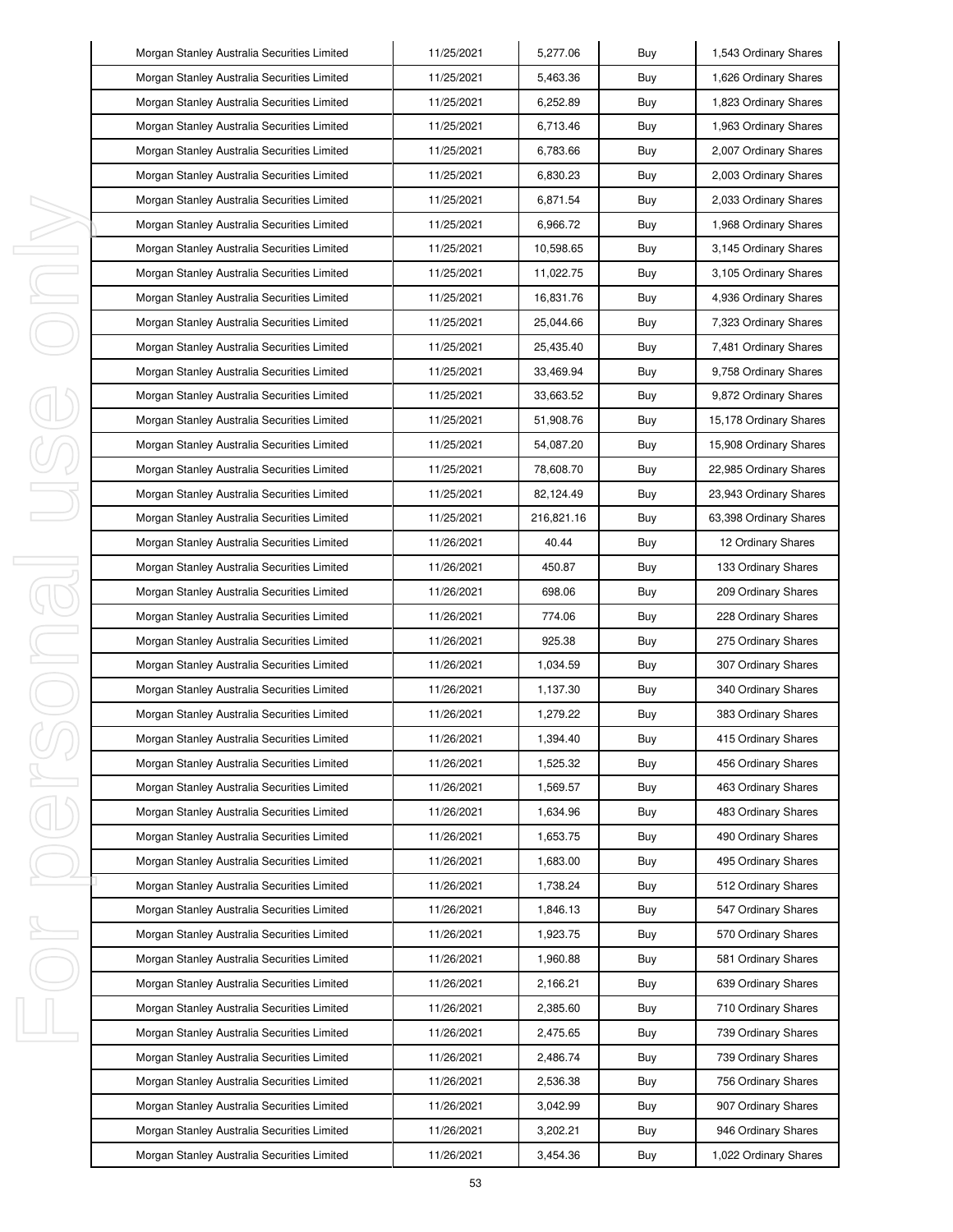| Morgan Stanley Australia Securities Limited | 11/26/2021 | 3,477.84  | Buy | 1,032 Ordinary Shares  |
|---------------------------------------------|------------|-----------|-----|------------------------|
| Morgan Stanley Australia Securities Limited | 11/26/2021 | 3,763.80  | Buy | 1,107 Ordinary Shares  |
| Morgan Stanley Australia Securities Limited | 11/26/2021 | 5,134.22  | Buy | 1,519 Ordinary Shares  |
| Morgan Stanley Australia Securities Limited | 11/26/2021 | 5,482.99  | Buy | 1,627 Ordinary Shares  |
| Morgan Stanley Australia Securities Limited | 11/26/2021 | 5,583.76  | Buy | 1,652 Ordinary Shares  |
| Morgan Stanley Australia Securities Limited | 11/26/2021 | 6,416.55  | Buy | 1,890 Ordinary Shares  |
| Morgan Stanley Australia Securities Limited | 11/26/2021 | 8,936.40  | Buy | 2,640 Ordinary Shares  |
| Morgan Stanley Australia Securities Limited | 11/26/2021 | 8,951.14  | Buy | 2,668 Ordinary Shares  |
| Morgan Stanley Australia Securities Limited | 11/26/2021 | 10,753.08 | Buy | 3,172 Ordinary Shares  |
| Morgan Stanley Australia Securities Limited | 11/26/2021 | 17,285.60 | Buy | 5,084 Ordinary Shares  |
| Morgan Stanley Australia Securities Limited | 11/26/2021 | 17,439.75 | Buy | 5,175 Ordinary Shares  |
| Morgan Stanley Australia Securities Limited | 11/26/2021 | 22,672.32 | Buy | 6,688 Ordinary Shares  |
| Morgan Stanley Australia Securities Limited | 11/26/2021 | 24,133.41 | Buy | 7,119 Ordinary Shares  |
| Morgan Stanley & Co. International plc      | 11/26/2021 | 26,107.60 | Buy | 7,688 Ordinary Shares  |
| Morgan Stanley Australia Securities Limited | 11/26/2021 | 34,672.92 | Buy | 10,228 Ordinary Shares |
| Morgan Stanley Australia Securities Limited | 11/26/2021 | 34,780.20 | Buy | 10,290 Ordinary Shares |
| Morgan Stanley Australia Securities Limited | 11/26/2021 | 44,317.47 | Buy | 13,073 Ordinary Shares |
| Morgan Stanley & Co. International plc      | 11/26/2021 | 46,885.12 | Buy | 13,881 Ordinary Shares |
| Morgan Stanley Australia Securities Limited | 11/29/2021 | 3.45      | Buy | 1 Ordinary Share       |
| Morgan Stanley Australia Securities Limited | 11/29/2021 | 117.30    | Buy | 34 Ordinary Shares     |
| Morgan Stanley Australia Securities Limited | 11/29/2021 | 128.39    | Buy | 37 Ordinary Shares     |
| Morgan Stanley Australia Securities Limited | 11/29/2021 | 255.30    | Buy | 74 Ordinary Shares     |
| Morgan Stanley Australia Securities Limited | 11/29/2021 | 662.15    | Buy | 190 Ordinary Shares    |
| Morgan Stanley Australia Securities Limited | 11/29/2021 | 750.36    | Buy | 222 Ordinary Shares    |
| Morgan Stanley Australia Securities Limited | 11/29/2021 | 887.73    | Buy | 254 Ordinary Shares    |
| Morgan Stanley Australia Securities Limited | 11/29/2021 | 991.80    | Buy | 285 Ordinary Shares    |
| Morgan Stanley Australia Securities Limited | 11/29/2021 | 999.36    | Buy | 288 Ordinary Shares    |
| Morgan Stanley Australia Securities Limited | 11/29/2021 | 1,060.50  | Buy | 303 Ordinary Shares    |
| Morgan Stanley Australia Securities Limited | 11/29/2021 | 1,080.73  | Buy | 311 Ordinary Shares    |
| Morgan Stanley Australia Securities Limited | 11/29/2021 | 1,081.08  | Buy | 308 Ordinary Shares    |
| Morgan Stanley Australia Securities Limited | 11/29/2021 | 1,132.20  | Buy | 333 Ordinary Shares    |
| Morgan Stanley Australia Securities Limited | 11/29/2021 | 1,162.77  | Buy | 343 Ordinary Shares    |
| Morgan Stanley Australia Securities Limited | 11/29/2021 | 1,193.70  | Buy | 345 Ordinary Shares    |
| Morgan Stanley Australia Securities Limited | 11/29/2021 | 1,249.32  | Buy | 359 Ordinary Shares    |
| Morgan Stanley Australia Securities Limited | 11/29/2021 | 1,711.82  | Buy | 502 Ordinary Shares    |
| Morgan Stanley Australia Securities Limited | 11/29/2021 | 1,814.70  | Buy | 526 Ordinary Shares    |
| Morgan Stanley Australia Securities Limited | 11/29/2021 | 2,175.58  | Buy | 638 Ordinary Shares    |
| Morgan Stanley Australia Securities Limited | 11/29/2021 | 2,204.02  | Buy | 637 Ordinary Shares    |
| Morgan Stanley Australia Securities Limited | 11/29/2021 | 2,243.52  | Buy | 656 Ordinary Shares    |
| Morgan Stanley Australia Securities Limited | 11/29/2021 | 2,788.80  | Buy | 840 Ordinary Shares    |
| Morgan Stanley Australia Securities Limited | 11/29/2021 | 3,118.50  | Buy | 891 Ordinary Shares    |
| Morgan Stanley Australia Securities Limited | 11/29/2021 | 3,126.97  | Buy | 917 Ordinary Shares    |
| Morgan Stanley Australia Securities Limited | 11/29/2021 | 4,725.66  | Buy | 1,394 Ordinary Shares  |
| Morgan Stanley Australia Securities Limited | 11/29/2021 | 4,726.00  | Buy | 1,390 Ordinary Shares  |
| Morgan Stanley Australia Securities Limited | 11/29/2021 | 5,027.40  | Buy | 1,470 Ordinary Shares  |
| Morgan Stanley Australia Securities Limited | 11/29/2021 | 6,755.10  | Buy | 1,958 Ordinary Shares  |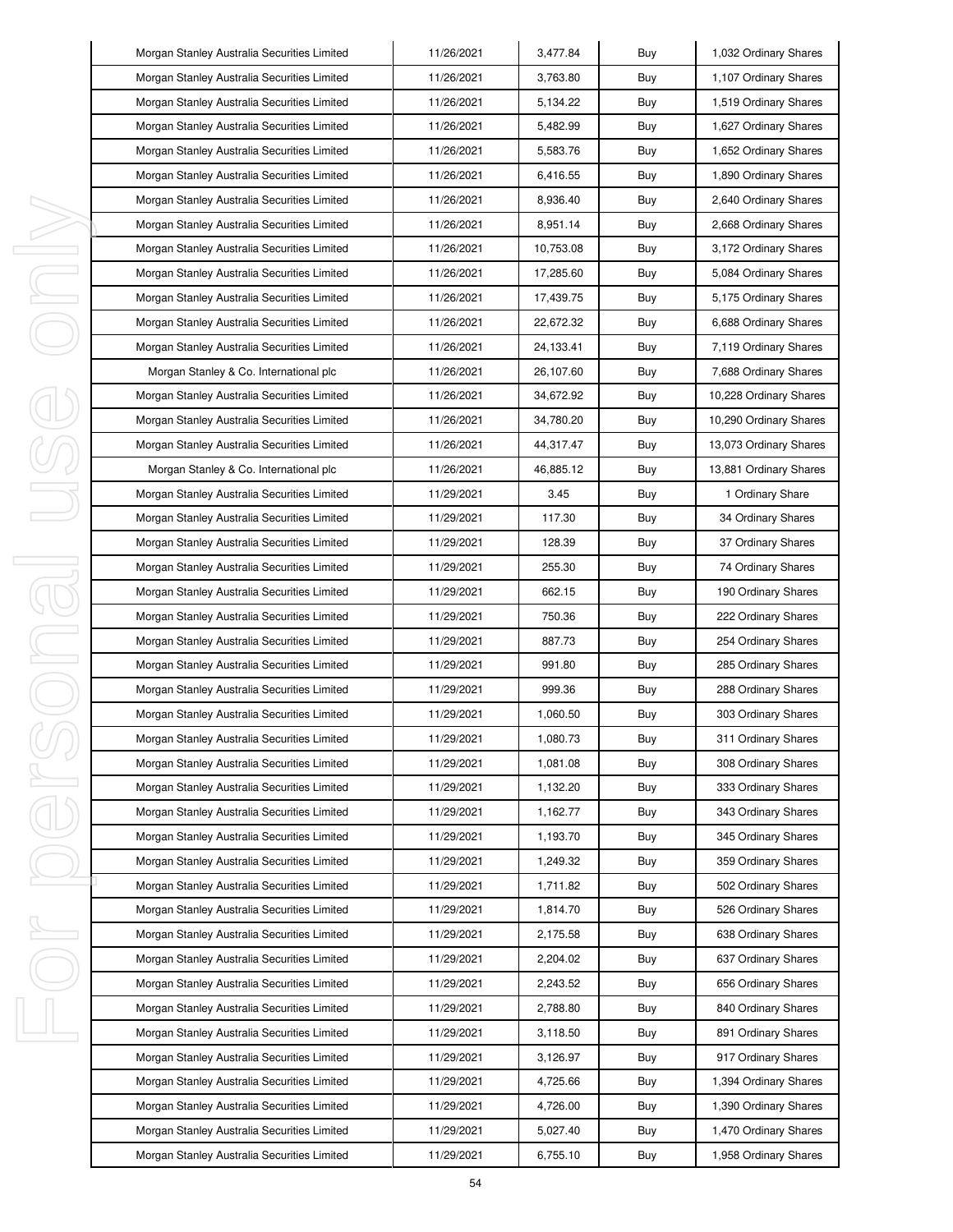| Morgan Stanley Australia Securities Limited | 11/29/2021 | 6,869.08  | Buy           | 2,069 Ordinary Shares   |
|---------------------------------------------|------------|-----------|---------------|-------------------------|
| Morgan Stanley Australia Securities Limited | 11/29/2021 | 7,081.21  | Buy           | 2,029 Ordinary Shares   |
| Morgan Stanley Australia Securities Limited | 11/29/2021 | 7,571.88  | Buy           | 2,214 Ordinary Shares   |
| Morgan Stanley Australia Securities Limited | 11/29/2021 | 9,195.18  | Buy           | 2,778 Ordinary Shares   |
| Morgan Stanley Australia Securities Limited | 11/29/2021 | 11,799.00 | Buy           | 3,420 Ordinary Shares   |
| Morgan Stanley Australia Securities Limited | 11/29/2021 | 15,661.38 | Buy           | 4,566 Ordinary Shares   |
| Morgan Stanley Australia Securities Limited | 11/29/2021 | 17,227.32 | Buy           | 5,052 Ordinary Shares   |
| Morgan Stanley Australia Securities Limited | 11/29/2021 | 17,278.80 | Buy           | 5,082 Ordinary Shares   |
| Morgan Stanley Australia Securities Limited | 11/29/2021 | 17,329.68 | Buy           | 5,112 Ordinary Shares   |
| Morgan Stanley Australia Securities Limited | 11/29/2021 | 26,804.62 | Buy           | 7,747 Ordinary Shares   |
| Morgan Stanley Australia Securities Limited | 11/29/2021 | 27,079.05 | Buy           | 7,849 Ordinary Shares   |
| Morgan Stanley & Co. International plc      | 11/29/2021 | 31,294.92 | Buy           | 8,984 Ordinary Shares   |
| Morgan Stanley & Co. International plc      | 11/29/2021 | 34,398.29 | Buy           | 9,943 Ordinary Shares   |
| Morgan Stanley Australia Securities Limited | 11/29/2021 | 57,870.30 | Buy           | 16,774 Ordinary Shares  |
| Morgan Stanley Australia Securities Limited | 11/29/2021 | 96,020.40 | Buy           | 27,832 Ordinary Shares  |
| Morgan Stanley & Co. International plc      | 11/29/2021 | N/A       | <b>Borrow</b> | 1,606 Ordinary Shares   |
| Morgan Stanley & Co. LLC                    | 11/29/2021 | N/A       | <b>Borrow</b> | 160,599 Ordinary Shares |
| Morgan Stanley & Co. International plc      | 11/30/2021 | 10.59     | Buy           | 3 Ordinary Shares       |
| Morgan Stanley Australia Securities Limited | 11/30/2021 | 128.39    | Buy           | 37 Ordinary Shares      |
| Morgan Stanley Australia Securities Limited | 11/30/2021 | 704.88    | Buy           | 198 Ordinary Shares     |
| Morgan Stanley Australia Securities Limited | 11/30/2021 | 804.72    | Buy           | 227 Ordinary Shares     |
| Morgan Stanley Australia Securities Limited | 11/30/2021 | 832.98    | Buy           | 233 Ordinary Shares     |
| Morgan Stanley Australia Securities Limited | 11/30/2021 | 848.32    | Buy           | 241 Ordinary Shares     |
| Morgan Stanley Australia Securities Limited | 11/30/2021 | 885.36    | Buy           | 248 Ordinary Shares     |
| Morgan Stanley Australia Securities Limited | 11/30/2021 | 958.10    | Buy           | 268 Ordinary Shares     |
| Morgan Stanley Australia Securities Limited | 11/30/2021 | 1,008.90  | Buy           | 283 Ordinary Shares     |
| Morgan Stanley Australia Securities Limited | 11/30/2021 | 1,028.05  | Buy           | 290 Ordinary Shares     |
| Morgan Stanley Australia Securities Limited | 11/30/2021 | 1,085.00  | Buy           | 310 Ordinary Shares     |
| Morgan Stanley Australia Securities Limited | 11/30/2021 | 1,210.55  | Buy           | 341 Ordinary Shares     |
| Morgan Stanley Australia Securities Limited | 11/30/2021 | 1,777.04  | Buy           | 507 Ordinary Shares     |
| Morgan Stanley Australia Securities Limited | 11/30/2021 | 1,895.67  | Buy           | 531 Ordinary Shares     |
| Morgan Stanley Australia Securities Limited | 11/30/2021 | 2,182.40  | Buy           | 620 Ordinary Shares     |
| Morgan Stanley Australia Securities Limited | 11/30/2021 | 2,216.02  | Buy           | 619 Ordinary Shares     |
| Morgan Stanley Australia Securities Limited | 11/30/2021 | 2,303.64  | Buy           | 648 Ordinary Shares     |
| Morgan Stanley Australia Securities Limited | 11/30/2021 | 2,410.45  | Buy           | 679 Ordinary Shares     |
| Morgan Stanley Australia Securities Limited | 11/30/2021 | 2,509.83  | Buy           | 711 Ordinary Shares     |
| Morgan Stanley Australia Securities Limited | 11/30/2021 | 3,335.72  | Buy           | 937 Ordinary Shares     |
| Morgan Stanley Australia Securities Limited | 11/30/2021 | 3,869.50  | Buy           | 1,090 Ordinary Shares   |
| Morgan Stanley Australia Securities Limited | 11/30/2021 | 4,056.26  | Buy           | 1,141 Ordinary Shares   |
| Morgan Stanley Australia Securities Limited | 11/30/2021 | 4,552.44  | Buy           | 1,286 Ordinary Shares   |
| Morgan Stanley Australia Securities Limited | 11/30/2021 | 4,624.44  | Buy           | 1,299 Ordinary Shares   |
| Morgan Stanley & Co. International plc      | 11/30/2021 | 5,190.88  | Buy           | 1,467 Ordinary Shares   |
| Morgan Stanley Australia Securities Limited | 11/30/2021 | 5,932.05  | Buy           | 1,671 Ordinary Shares   |
| Morgan Stanley Australia Securities Limited | 11/30/2021 | 6,761.58  | Buy           | 1,894 Ordinary Shares   |
| Morgan Stanley Australia Securities Limited | 11/30/2021 | 6,763.48  | Buy           | 1,916 Ordinary Shares   |
| Morgan Stanley Australia Securities Limited | 11/30/2021 | 7,416.63  | Buy           | 2,113 Ordinary Shares   |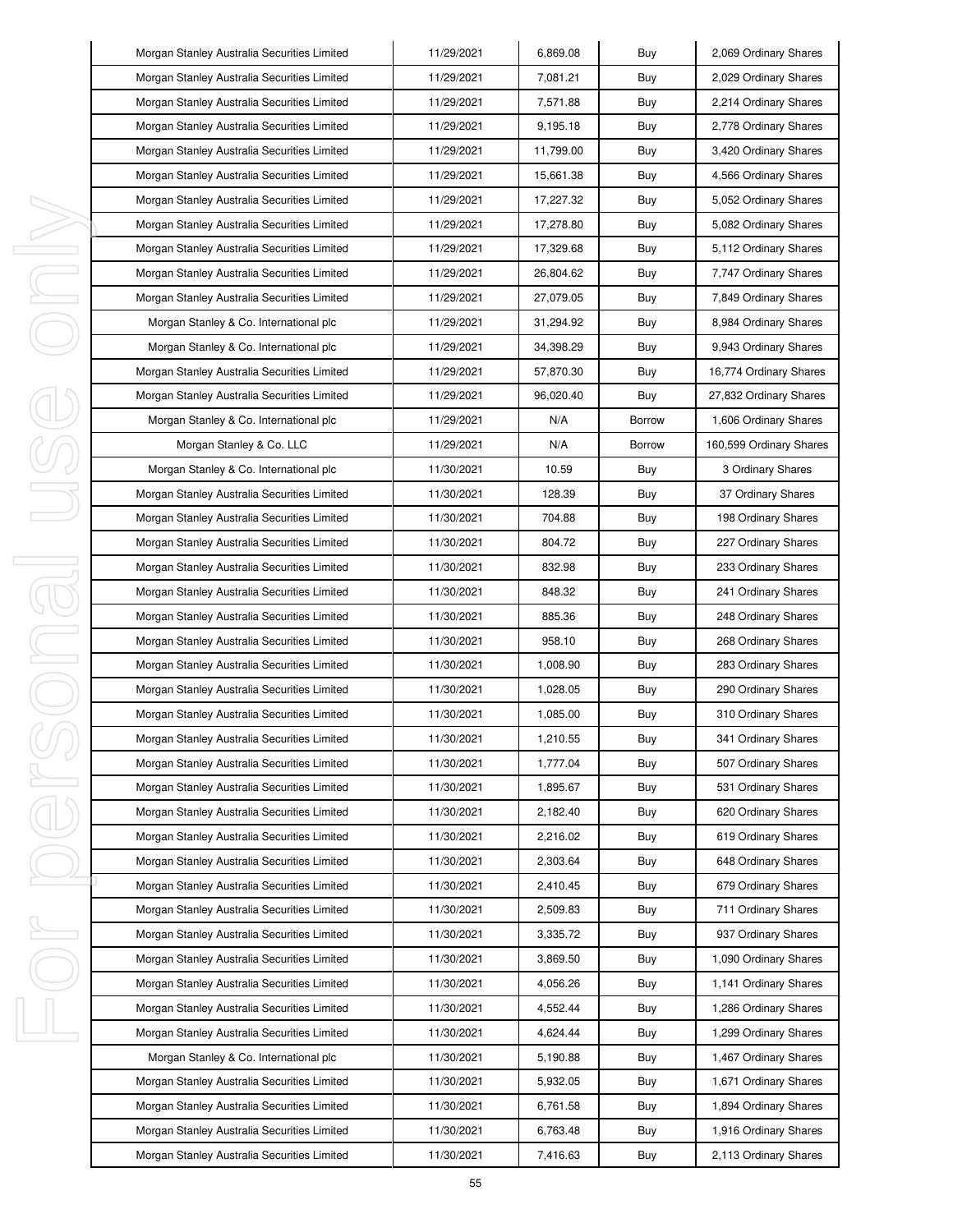|   | Morgan Stanley & Co. International plc      | 11/30/2021 | 8,404.93  | Buy                    | 2,381 Ordinary Shares   |
|---|---------------------------------------------|------------|-----------|------------------------|-------------------------|
|   | Morgan Stanley Australia Securities Limited | 11/30/2021 | 9,110.93  | Buy                    | 2,581 Ordinary Shares   |
|   | Morgan Stanley & Co. International plc      | 11/30/2021 | 11,209.37 | Buy                    | 3,159 Ordinary Shares   |
|   | Morgan Stanley & Co. International plc      | 11/30/2021 | 14,615.26 | Buy                    | 4,117 Ordinary Shares   |
|   | Morgan Stanley Australia Securities Limited | 11/30/2021 | 15,599.07 | Buy                    | 4,419 Ordinary Shares   |
|   | Morgan Stanley Australia Securities Limited | 11/30/2021 | 25,080.65 | Buy                    | 7,105 Ordinary Shares   |
|   | Morgan Stanley Australia Securities Limited | 11/30/2021 | 26,970.68 | Buy                    | 7,600 Ordinary Shares   |
|   | Morgan Stanley & Co. International plc      | 11/30/2021 | 64,928.95 | Buy                    | 18,292 Ordinary Shares  |
| I | Morgan Stanley Australia Securities Limited | 12/01/2021 | 3.38      | Buy                    | 1 Ordinary Share        |
| J | Morgan Stanley Australia Securities Limited | 12/01/2021 | 23.66     | Buy                    | 7 Ordinary Shares       |
| I | Morgan Stanley Australia Securities Limited | 12/01/2021 | 277.60    | Buy                    | 80 Ordinary Shares      |
|   | Morgan Stanley Australia Securities Limited | 12/01/2021 | 403.41    | Buy                    | 119 Ordinary Shares     |
|   | Morgan Stanley Australia Securities Limited | 12/01/2021 | 1.808.80  | Buy                    | 532 Ordinary Shares     |
|   | Morgan Stanley Australia Securities Limited | 12/01/2021 | 1,900.60  | Buy                    | 559 Ordinary Shares     |
|   | Morgan Stanley Australia Securities Limited | 12/01/2021 | 2,818.80  | Buy                    | 810 Ordinary Shares     |
|   | Morgan Stanley Australia Securities Limited | 12/01/2021 | 2,954.12  | Buy                    | 874 Ordinary Shares     |
|   | Morgan Stanley Australia Securities Limited | 12/01/2021 | 3,118.72  | Buy                    | 886 Ordinary Shares     |
|   | Morgan Stanley & Co. International plc      | 12/01/2021 | 3,162.24  | Buy                    | 938 Ordinary Shares     |
|   | Morgan Stanley Australia Securities Limited | 12/01/2021 | 3,619.20  | Buy                    | 1,040 Ordinary Shares   |
|   | Morgan Stanley Australia Securities Limited | 12/01/2021 | 6,853.25  | Buy                    | 1,975 Ordinary Shares   |
|   | Morgan Stanley & Co. International plc      | 12/01/2021 | 8,991.43  | Buy                    | 2,649 Ordinary Shares   |
| I | Morgan Stanley Australia Securities Limited | 12/01/2021 | 9,950.72  | Buy                    | 2,944 Ordinary Shares   |
| Į | Morgan Stanley Australia Securities Limited | 12/01/2021 | 10,431.61 | Buy                    | 2,989 Ordinary Shares   |
|   | Morgan Stanley Australia Securities Limited | 12/01/2021 | 13,793.10 | Buy                    | 3,998 Ordinary Shares   |
| J | Morgan Stanley Australia Securities Limited | 12/01/2021 | 16,017.82 | Buy                    | 4,739 Ordinary Shares   |
| I | Morgan Stanley Australia Securities Limited | 12/01/2021 | 17,523.99 | Buy                    | 5,139 Ordinary Shares   |
|   | Morgan Stanley Australia Securities Limited | 12/01/2021 | 17,574.60 | Buy                    | 5,169 Ordinary Shares   |
|   | Morgan Stanley Australia Securities Limited | 12/01/2021 | 19,614.60 | Buy                    | 5,769 Ordinary Shares   |
|   | Morgan Stanley Australia Securities Limited | 12/01/2021 | 29,343.84 | Buy                    | 8,656 Ordinary Shares   |
|   | Morgan Stanley Australia Securities Limited | 12/01/2021 | 35,016.80 | Buy                    | 10,360 Ordinary Shares  |
| J | Morgan Stanley Australia Securities Limited | 12/01/2021 | 42,564.34 | Buy                    | 12,593 Ordinary Shares  |
|   | Morgan Stanley Australia Securities Limited | 12/01/2021 | 42,744.51 | Buy                    | 12,609 Ordinary Shares  |
|   | Morgan Stanley Australia Securities Limited | 12/01/2021 | 55,195.60 | Buy                    | 16,234 Ordinary Shares  |
|   | Morgan Stanley & Co. International plc      | 12/01/2021 | 69,510.68 | Buy                    | 20,513 Ordinary Shares  |
|   | Morgan Stanley Australia Securities Limited | 12/01/2021 | 76,310.26 | Buy                    | 22,577 Ordinary Shares  |
|   | Morgan Stanley & Co. International plc      | 12/01/2021 | N/A       | Borrow                 | 28,705 Ordinary Shares  |
| J | Morgan Stanley & Co. International plc      | 12/01/2021 | N/A       | Collateral<br>Received | 149,223 Ordinary Shares |
|   | Morgan Stanley Australia Securities Limited | 12/02/2021 | 17.25     | Buy                    | 5 Ordinary Shares       |
|   | Morgan Stanley Australia Securities Limited | 12/02/2021 | 34.30     | Buy                    | 10 Ordinary Shares      |
|   | Morgan Stanley Australia Securities Limited | 12/02/2021 | 400.02    | Buy                    | 118 Ordinary Shares     |
| J | Morgan Stanley Australia Securities Limited | 12/02/2021 | 890.10    | Buy                    | 258 Ordinary Shares     |
|   | Morgan Stanley Australia Securities Limited | 12/02/2021 | 913.27    | Buy                    | 271 Ordinary Shares     |
|   | Morgan Stanley Australia Securities Limited | 12/02/2021 | 1,453.01  | Buy                    | 423 Ordinary Shares     |
|   | Morgan Stanley Australia Securities Limited | 12/02/2021 | 2,614.40  | Buy                    | 760 Ordinary Shares     |
|   | Morgan Stanley Australia Securities Limited | 12/02/2021 | 3,093.24  | Buy                    | 894 Ordinary Shares     |
|   | Morgan Stanley Australia Securities Limited | 12/02/2021 | 3,282.62  | Buy                    | 946 Ordinary Shares     |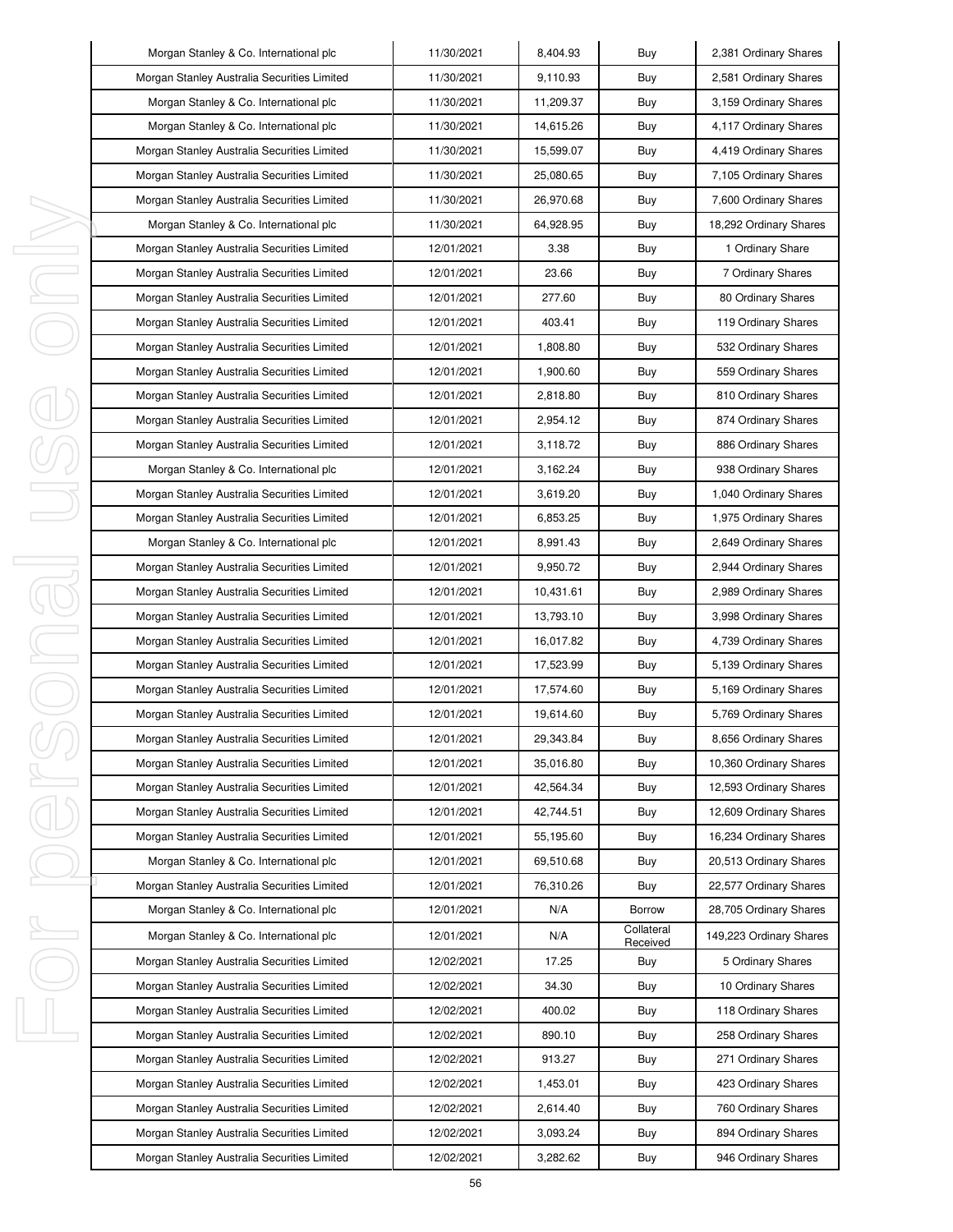|   | Morgan Stanley Australia Securities Limited | 12/02/2021 | 3,400.00   | Buy    | 1,000 Ordinary Shares   |
|---|---------------------------------------------|------------|------------|--------|-------------------------|
|   | Morgan Stanley Australia Securities Limited | 12/02/2021 | 3,474.47   | Buy    | 1,031 Ordinary Shares   |
|   | Morgan Stanley Australia Securities Limited | 12/02/2021 | 4,664.40   | Buy    | 1,352 Ordinary Shares   |
|   | Morgan Stanley Australia Securities Limited | 12/02/2021 | 5,860.83   | Buy    | 1,689 Ordinary Shares   |
|   | Morgan Stanley Australia Securities Limited | 12/02/2021 | 7,520.50   | Buy    | 2,225 Ordinary Shares   |
|   | Morgan Stanley Australia Securities Limited | 12/02/2021 | 8,591.83   | Buy    | 2,494 Ordinary Shares   |
|   | Morgan Stanley Australia Securities Limited | 12/02/2021 | 8,658.00   | Buy    | 2,600 Ordinary Shares   |
|   | Morgan Stanley Australia Securities Limited | 12/02/2021 | 11,166.30  | Buy    | 3,265 Ordinary Shares   |
| I | Morgan Stanley Australia Securities Limited | 12/02/2021 | 12,353.20  | Buy    | 3,560 Ordinary Shares   |
| I | Morgan Stanley Australia Securities Limited | 12/02/2021 | 12,777.78  | Buy    | 3,693 Ordinary Shares   |
| I | Morgan Stanley Australia Securities Limited | 12/02/2021 | 12,983.04  | Buy    | 3,864 Ordinary Shares   |
|   | Morgan Stanley Australia Securities Limited | 12/02/2021 | 15,215.42  | Buy    | 4,462 Ordinary Shares   |
|   | Morgan Stanley Australia Securities Limited | 12/02/2021 | 17,972.01  | Buy    | 5,397 Ordinary Shares   |
|   | Morgan Stanley Australia Securities Limited | 12/02/2021 | 19,275.14  | Buy    | 5,771 Ordinary Shares   |
|   | Morgan Stanley Australia Securities Limited | 12/02/2021 | 22,892.20  | Buy    | 6,733 Ordinary Shares   |
|   | Morgan Stanley Australia Securities Limited | 12/02/2021 | 23,849.85  | Buy    | 6,913 Ordinary Shares   |
|   | Morgan Stanley Australia Securities Limited | 12/02/2021 | 28,294.38  | Buy    | 8,154 Ordinary Shares   |
|   | Morgan Stanley Australia Securities Limited | 12/02/2021 | 29,438.05  | Buy    | 8,827 Ordinary Shares   |
|   | Morgan Stanley Australia Securities Limited | 12/02/2021 | 32,954.88  | Buy    | 9,808 Ordinary Shares   |
|   | Morgan Stanley Australia Securities Limited | 12/02/2021 | 40,600.28  | Buy    | 12,229 Ordinary Shares  |
|   | Morgan Stanley Australia Securities Limited | 12/02/2021 | 52,507.71  | Buy    | 15,489 Ordinary Shares  |
| I | Morgan Stanley Australia Securities Limited | 12/02/2021 | 55,837.80  | Buy    | 16,668 Ordinary Shares  |
| j | Morgan Stanley Australia Securities Limited | 12/02/2021 | 56,538.49  | Buy    | 16,777 Ordinary Shares  |
|   | Morgan Stanley Australia Securities Limited | 12/02/2021 | 65,584.50  | Buy    | 19,010 Ordinary Shares  |
| I | Morgan Stanley Australia Securities Limited | 12/02/2021 | 90,545.14  | Buy    | 26,398 Ordinary Shares  |
| I | Morgan Stanley Australia Securities Limited | 12/02/2021 | 93,951.82  | Buy    | 27,193 Ordinary Shares  |
|   | Morgan Stanley Australia Securities Limited | 12/02/2021 | 137,457.84 | Buy    | 40,668 Ordinary Shares  |
|   | Morgan Stanley Australia Securities Limited | 12/02/2021 | 189,884.56 | Buy    | 55,199 Ordinary Shares  |
|   | Morgan Stanley & Co. International plc      | 12/02/2021 | 222,324.31 | Buy    | 64,356 Ordinary Shares  |
|   | Morgan Stanley Australia Securities Limited | 12/02/2021 | 223,670.12 | Buy    | 66,867 Ordinary Shares  |
| I | Morgan Stanley Australia Securities Limited | 12/02/2021 | 257,943.00 | Buy    | 74,550 Ordinary Shares  |
|   | Morgan Stanley Australia Securities Limited | 12/02/2021 | 405,882.43 | Buy    | 116,969 Ordinary Shares |
|   | Morgan Stanley Australia Securities Limited | 12/02/2021 | 530,903.06 | Buy    | 152,998 Ordinary Shares |
|   | Morgan Stanley & Co. International plc      | 12/02/2021 | N/A        | Borrow | 136,591 Ordinary Shares |
|   | Morgan Stanley Australia Securities Limited | 12/03/2021 | 36.96      | Buy    | 11 Ordinary Shares      |
|   | Morgan Stanley Australia Securities Limited | 12/03/2021 | 40.80      | Buy    | 12 Ordinary Shares      |
| ı | Morgan Stanley Australia Securities Limited | 12/03/2021 | 91.80      | Buy    | 27 Ordinary Shares      |
|   | Morgan Stanley Australia Securities Limited | 12/03/2021 | 99.30      | Buy    | 30 Ordinary Shares      |
|   | Morgan Stanley Australia Securities Limited | 12/03/2021 | 182.00     | Buy    | 52 Ordinary Shares      |
|   | Morgan Stanley Australia Securities Limited | 12/03/2021 | 193.72     | Buy    | 58 Ordinary Shares      |
| I | Morgan Stanley Australia Securities Limited | 12/03/2021 | 204.60     | Buy    | 62 Ordinary Shares      |
|   | Morgan Stanley Australia Securities Limited | 12/03/2021 | 226.78     | Buy    | 68 Ordinary Shares      |
|   | Morgan Stanley Australia Securities Limited | 12/03/2021 | 253.33     | Buy    | 77 Ordinary Shares      |
|   | Morgan Stanley Australia Securities Limited | 12/03/2021 | 385.12     | Buy    | 116 Ordinary Shares     |
|   | Morgan Stanley Australia Securities Limited | 12/03/2021 | 466.01     | Buy    | 141 Ordinary Shares     |
|   | Morgan Stanley Australia Securities Limited | 12/03/2021 | 511.28     | Buy    | 154 Ordinary Shares     |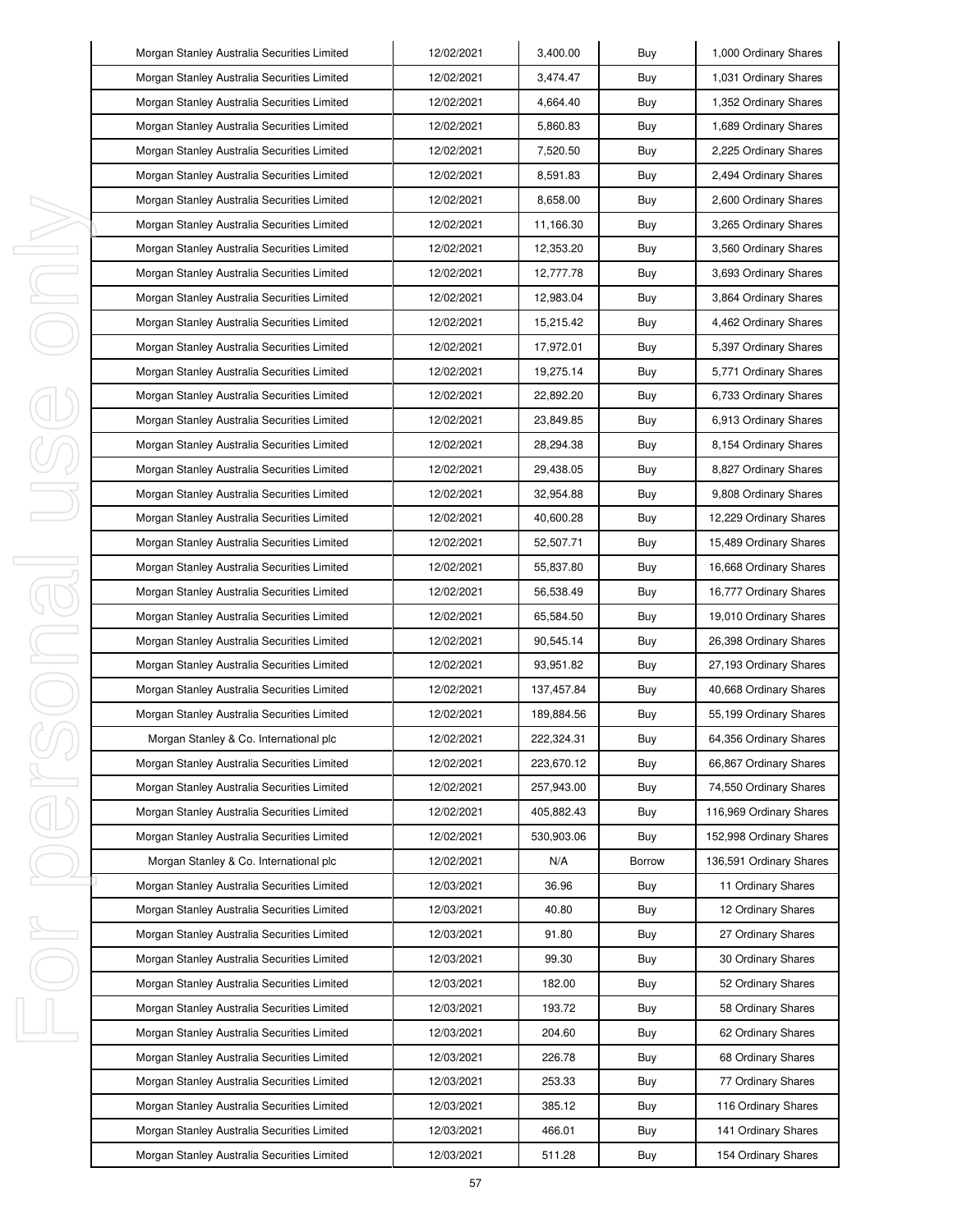|   | Morgan Stanley Australia Securities Limited | 12/03/2021 | 744.60    | Buy | 219 Ordinary Shares    |
|---|---------------------------------------------|------------|-----------|-----|------------------------|
|   | Morgan Stanley Australia Securities Limited | 12/03/2021 | 804.96    | Buy | 234 Ordinary Shares    |
|   | Morgan Stanley Australia Securities Limited | 12/03/2021 | 884.00    | Buy | 260 Ordinary Shares    |
|   | Morgan Stanley Australia Securities Limited | 12/03/2021 | 924.80    | Buy | 272 Ordinary Shares    |
|   | Morgan Stanley Australia Securities Limited | 12/03/2021 | 1,168.20  | Buy | 354 Ordinary Shares    |
|   | Morgan Stanley Australia Securities Limited | 12/03/2021 | 1,222.11  | Buy | 367 Ordinary Shares    |
|   | Morgan Stanley Australia Securities Limited | 12/03/2021 | 1,468.53  | Buy | 441 Ordinary Shares    |
|   | Morgan Stanley Australia Securities Limited | 12/03/2021 | 1,479.76  | Buy | 424 Ordinary Shares    |
| ı | Morgan Stanley Australia Securities Limited | 12/03/2021 | 1,519.70  | Buy | 455 Ordinary Shares    |
| J | Morgan Stanley Australia Securities Limited | 12/03/2021 | 1,607.10  | Buy | 487 Ordinary Shares    |
| I | Morgan Stanley Australia Securities Limited | 12/03/2021 | 1,688.48  | Buy | 488 Ordinary Shares    |
|   | Morgan Stanley Australia Securities Limited | 12/03/2021 | 1,928.55  | Buy | 559 Ordinary Shares    |
|   | Morgan Stanley Australia Securities Limited | 12/03/2021 | 2,047.71  | Buy | 597 Ordinary Shares    |
|   | Morgan Stanley Australia Securities Limited | 12/03/2021 | 2,241.14  | Buy | 671 Ordinary Shares    |
|   | Morgan Stanley Australia Securities Limited | 12/03/2021 | 2,318.56  | Buy | 674 Ordinary Shares    |
|   | Morgan Stanley Australia Securities Limited | 12/03/2021 | 2,556.45  | Buy | 741 Ordinary Shares    |
|   | Morgan Stanley Australia Securities Limited | 12/03/2021 | 2,995.93  | Buy | 889 Ordinary Shares    |
|   | Morgan Stanley Australia Securities Limited | 12/03/2021 | 3.092.14  | Buy | 886 Ordinary Shares    |
|   | Morgan Stanley Australia Securities Limited | 12/03/2021 | 3,141.68  | Buy | 908 Ordinary Shares    |
|   | Morgan Stanley Australia Securities Limited | 12/03/2021 | 4,193.00  | Buy | 1,198 Ordinary Shares  |
|   | Morgan Stanley Australia Securities Limited | 12/03/2021 | 4,268.10  | Buy | 1,230 Ordinary Shares  |
| J | Morgan Stanley Australia Securities Limited | 12/03/2021 | 6,026.51  | Buy | 1,757 Ordinary Shares  |
| 1 | Morgan Stanley Australia Securities Limited | 12/03/2021 | 7,039.33  | Buy | 2,017 Ordinary Shares  |
|   | Morgan Stanley Australia Securities Limited | 12/03/2021 | 7,833.48  | Buy | 2,251 Ordinary Shares  |
| I | Morgan Stanley Australia Securities Limited | 12/03/2021 | 7,876.26  | Buy | 2,303 Ordinary Shares  |
|   | Morgan Stanley Australia Securities Limited | 12/03/2021 | 8,366.25  | Buy | 2,425 Ordinary Shares  |
|   | Morgan Stanley Australia Securities Limited | 12/03/2021 | 8,884.40  | Buy | 2,660 Ordinary Shares  |
|   | Morgan Stanley Australia Securities Limited | 12/03/2021 | 11,838.90 | Buy | 3,534 Ordinary Shares  |
|   | Morgan Stanley Australia Securities Limited | 12/03/2021 | 11,901.12 | Buy | 3,542 Ordinary Shares  |
|   | Morgan Stanley Australia Securities Limited | 12/03/2021 | 12,512.64 | Buy | 3,648 Ordinary Shares  |
| I | Morgan Stanley Australia Securities Limited | 12/03/2021 | 12,619.80 | Buy | 3,690 Ordinary Shares  |
|   | Morgan Stanley Australia Securities Limited | 12/03/2021 | 14,327.95 | Buy | 4,355 Ordinary Shares  |
|   | Morgan Stanley & Co. International plc      | 12/03/2021 | 17,352.59 | Buy | 5,185 Ordinary Shares  |
|   | Morgan Stanley Australia Securities Limited | 12/03/2021 | 20,374.64 | Buy | 6,028 Ordinary Shares  |
|   | Morgan Stanley Australia Securities Limited | 12/03/2021 | 20,450.80 | Buy | 5,945 Ordinary Shares  |
|   | Morgan Stanley Australia Securities Limited | 12/03/2021 | 21,853.62 | Buy | 6,543 Ordinary Shares  |
| ı | Morgan Stanley Australia Securities Limited | 12/03/2021 | 23,322.70 | Buy | 6,962 Ordinary Shares  |
|   | Morgan Stanley Australia Securities Limited | 12/03/2021 | 23,993.76 | Buy | 7,141 Ordinary Shares  |
|   | Morgan Stanley Australia Securities Limited | 12/03/2021 | 25,005.53 | Buy | 7,333 Ordinary Shares  |
|   | Morgan Stanley Australia Securities Limited | 12/03/2021 | 26,114.13 | Buy | 7,749 Ordinary Shares  |
| I | Morgan Stanley Australia Securities Limited | 12/03/2021 | 27,323.40 | Buy | 8,060 Ordinary Shares  |
|   | Morgan Stanley Australia Securities Limited | 12/03/2021 | 30,376.26 | Buy | 9,122 Ordinary Shares  |
|   | Morgan Stanley Australia Securities Limited | 12/03/2021 | 40,794.60 | Buy | 12,362 Ordinary Shares |
|   | Morgan Stanley Australia Securities Limited | 12/03/2021 | 47,960.40 | Buy | 14,106 Ordinary Shares |
|   | Morgan Stanley Australia Securities Limited | 12/03/2021 | 49,772.68 | Buy | 14,902 Ordinary Shares |
|   | Morgan Stanley Australia Securities Limited | 12/03/2021 | 81,448.47 | Buy | 24,459 Ordinary Shares |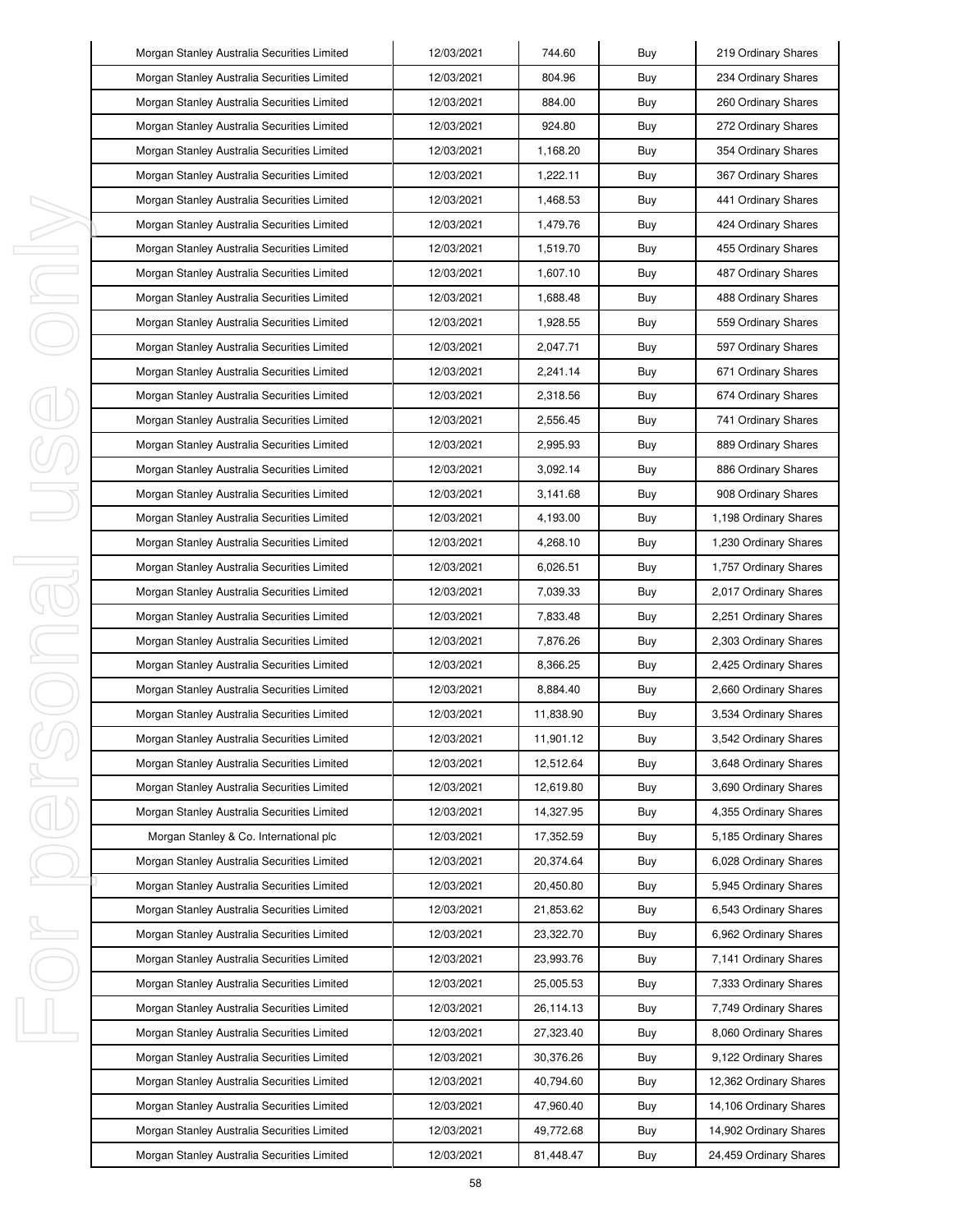|   | Morgan Stanley Australia Securities Limited | 12/03/2021 | 115,111.04   | Buy           | 34,672 Ordinary Shares  |
|---|---------------------------------------------|------------|--------------|---------------|-------------------------|
|   | Morgan Stanley Australia Securities Limited | 12/03/2021 | 116,938.80   | Buy           | 35,436 Ordinary Shares  |
|   | Morgan Stanley Australia Securities Limited | 12/03/2021 | 116,965.47   | Buy           | 35,337 Ordinary Shares  |
|   | Morgan Stanley Australia Securities Limited | 12/03/2021 | 126,748.71   | Buy           | 37,389 Ordinary Shares  |
|   | Morgan Stanley Australia Securities Limited | 12/03/2021 | 143,690.56   | Buy           | 42,512 Ordinary Shares  |
|   | Morgan Stanley Australia Securities Limited | 12/03/2021 | 253,175.65   | Buy           | 75,219 Ordinary Shares  |
|   | Morgan Stanley Australia Securities Limited | 12/03/2021 | 360,342.58   | Buy           | 107,887 Ordinary Shares |
|   | Morgan Stanley Australia Securities Limited | 12/03/2021 | 1,048,325.80 | Buy           | 313,870 Ordinary Shares |
| I | Morgan Stanley & Co. International plc      | 12/03/2021 | N/A          | <b>Borrow</b> | 43,932 Ordinary Shares  |
| I | Morgan Stanley Australia Securities Limited | 12/06/2021 | 108.74       | Buy           | 33 Ordinary Shares      |
| ı | Morgan Stanley Australia Securities Limited | 12/06/2021 | 255.15       | Buy           | 81 Ordinary Shares      |
|   | Morgan Stanley Australia Securities Limited | 12/06/2021 | 299.73       | Buy           | 95 Ordinary Shares      |
|   | Morgan Stanley Australia Securities Limited | 12/06/2021 | 396.88       | Buy           | 121 Ordinary Shares     |
|   | Morgan Stanley Australia Securities Limited | 12/06/2021 | 447.30       | Buy           | 142 Ordinary Shares     |
|   | Morgan Stanley Australia Securities Limited | 12/06/2021 | 688.60       | Buy           | 220 Ordinary Shares     |
|   | Morgan Stanley Australia Securities Limited | 12/06/2021 | 883.50       | Buy           | 285 Ordinary Shares     |
|   | Morgan Stanley Australia Securities Limited | 12/06/2021 | 897.12       | Buy           | 288 Ordinary Shares     |
|   | Morgan Stanley Australia Securities Limited | 12/06/2021 | 939.12       | Buy           | 301 Ordinary Shares     |
|   | Morgan Stanley Australia Securities Limited | 12/06/2021 | 1,000.07     | Buy           | 319 Ordinary Shares     |
|   | Morgan Stanley Australia Securities Limited | 12/06/2021 | 1,036.48     | Buy           | 328 Ordinary Shares     |
|   | Morgan Stanley Australia Securities Limited | 12/06/2021 | 1,059.30     | Buy           | 321 Ordinary Shares     |
| I | Morgan Stanley Australia Securities Limited | 12/06/2021 | 1,302.08     | Buy           | 416 Ordinary Shares     |
| J | Morgan Stanley & Co. International plc      | 12/06/2021 | 1,729.43     | Buy           | 548 Ordinary Shares     |
|   | Morgan Stanley Australia Securities Limited | 12/06/2021 | 1,795.20     | Buy           | 569 Ordinary Shares     |
| J | Morgan Stanley Australia Securities Limited | 12/06/2021 | 1,914.55     | Buy           | 590 Ordinary Shares     |
| I | Morgan Stanley Australia Securities Limited | 12/06/2021 | 2,110.79     | Buy           | 682 Ordinary Shares     |
|   | Morgan Stanley Australia Securities Limited | 12/06/2021 | 2,121.35     | Buy           | 665 Ordinary Shares     |
|   | Morgan Stanley Australia Securities Limited | 12/06/2021 | 2,147.76     | Buy           | 684 Ordinary Shares     |
|   | Morgan Stanley Australia Securities Limited | 12/06/2021 | 2,192.00     | Buy           | 685 Ordinary Shares     |
|   | Morgan Stanley Australia Securities Limited | 12/06/2021 | 2,208.48     | Buy           | 688 Ordinary Shares     |
| I | Morgan Stanley Australia Securities Limited | 12/06/2021 | 2,254.97     | Buy           | 717 Ordinary Shares     |
|   | Morgan Stanley Australia Securities Limited | 12/06/2021 | 2,273.70     | Buy           | 715 Ordinary Shares     |
|   | Morgan Stanley Australia Securities Limited | 12/06/2021 | 2,569.88     | Buy           | 825 Ordinary Shares     |
|   | Morgan Stanley Australia Securities Limited | 12/06/2021 | 2,578.90     | Buy           | 820 Ordinary Shares     |
|   | Morgan Stanley Australia Securities Limited | 12/06/2021 | 2,796.12     | Buy           | 863 Ordinary Shares     |
|   | Morgan Stanley Australia Securities Limited | 12/06/2021 | 3,524.95     | Buy           | 1,105 Ordinary Shares   |
| ı | Morgan Stanley Australia Securities Limited | 12/06/2021 | 3,714.62     | Buy           | 1,183 Ordinary Shares   |
|   | Morgan Stanley Australia Securities Limited | 12/06/2021 | 3,769.13     | Buy           | 1,189 Ordinary Shares   |
|   | Morgan Stanley Australia Securities Limited | 12/06/2021 | 3,837.24     | Buy           | 1,224 Ordinary Shares   |
|   | Morgan Stanley Australia Securities Limited | 12/06/2021 | 3,953.13     | Buy           | 1,265 Ordinary Shares   |
| J | Morgan Stanley & Co. International plc      | 12/06/2021 | 3,988.99     | Buy           | 1,265 Ordinary Shares   |
|   | Morgan Stanley Australia Securities Limited | 12/06/2021 | 5,143.75     | Buy           | 1,646 Ordinary Shares   |
|   | Morgan Stanley Australia Securities Limited | 12/06/2021 | 5,393.16     | Buy           | 1,704 Ordinary Shares   |
|   | Morgan Stanley Australia Securities Limited | 12/06/2021 | 5,411.20     | Buy           | 1,691 Ordinary Shares   |
|   | Morgan Stanley Australia Securities Limited | 12/06/2021 | 5,849.82     | Buy           | 1,863 Ordinary Shares   |
|   | Morgan Stanley Australia Securities Limited | 12/06/2021 | 7,562.43     | Buy           | 2,271 Ordinary Shares   |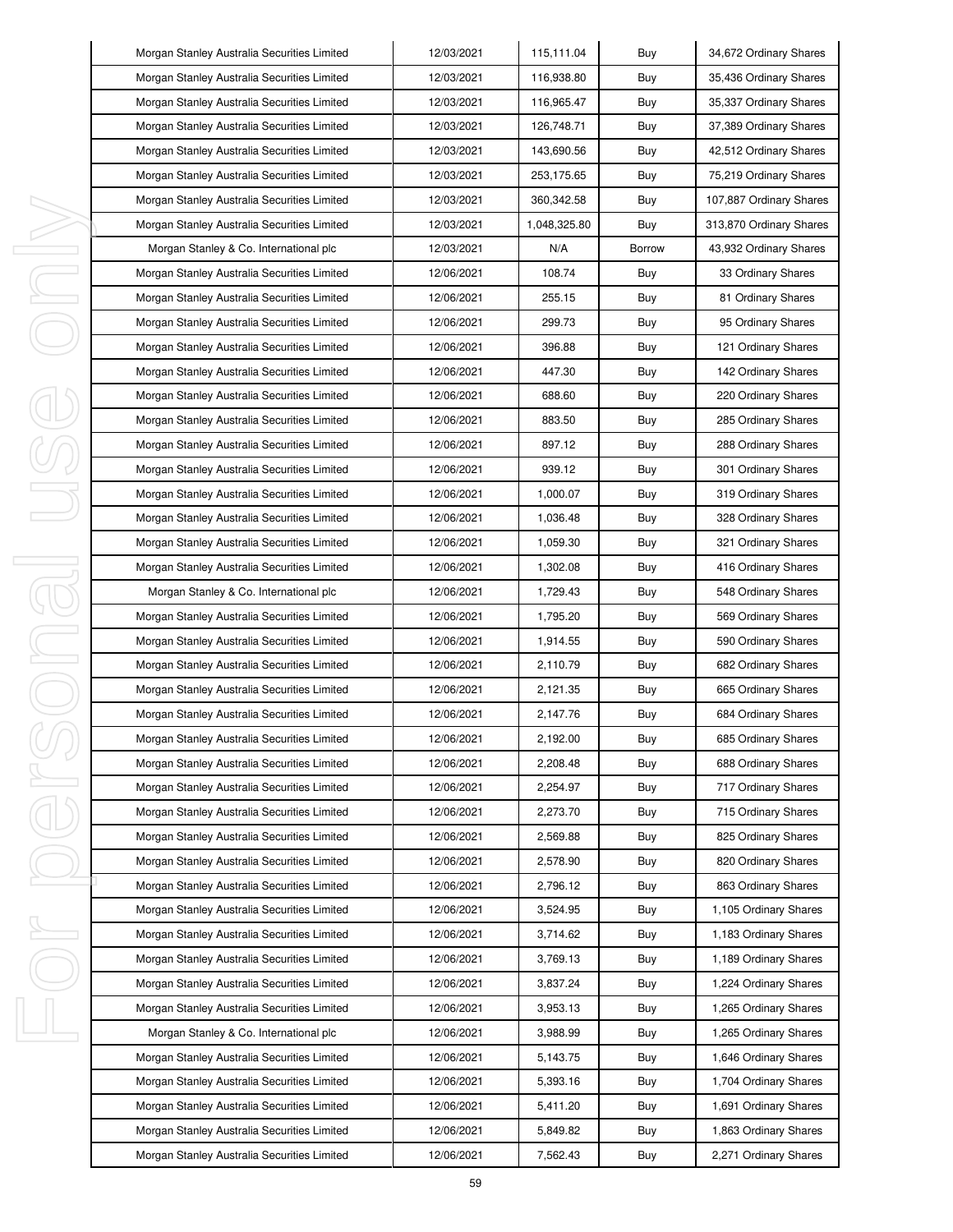|        | Morgan Stanley Australia Securities Limited | 12/06/2021 | 9,432.60   | Buy | 2,985 Ordinary Shares   |
|--------|---------------------------------------------|------------|------------|-----|-------------------------|
|        | Morgan Stanley Australia Securities Limited | 12/06/2021 | 9,657.90   | Buy | 3,066 Ordinary Shares   |
|        | Morgan Stanley Australia Securities Limited | 12/06/2021 | 10,092.60  | Buy | 3,204 Ordinary Shares   |
|        | Morgan Stanley Australia Securities Limited | 12/06/2021 | 11,584.70  | Buy | 3,737 Ordinary Shares   |
|        | Morgan Stanley Australia Securities Limited | 12/06/2021 | 12,679.95  | Buy | 4,019 Ordinary Shares   |
|        | Morgan Stanley Australia Securities Limited | 12/06/2021 | 12,815.40  | Buy | 4,030 Ordinary Shares   |
|        | Morgan Stanley Australia Securities Limited | 12/06/2021 | 14,401.31  | Buy | 4,543 Ordinary Shares   |
|        | Morgan Stanley Australia Securities Limited | 12/06/2021 | 17,533.27  | Buy | 5,531 Ordinary Shares   |
| I      | Morgan Stanley Australia Securities Limited | 12/06/2021 | 17,718.93  | Buy | 5,661 Ordinary Shares   |
| I      | Morgan Stanley Australia Securities Limited | 12/06/2021 | 21,615.30  | Buy | 6,862 Ordinary Shares   |
| I      | Morgan Stanley Australia Securities Limited | 12/06/2021 | 23,423.40  | Buy | 7,436 Ordinary Shares   |
|        | Morgan Stanley Australia Securities Limited | 12/06/2021 | 31,502.04  | Buy | 9,969 Ordinary Shares   |
|        | Morgan Stanley Australia Securities Limited | 12/06/2021 | 37,837.80  | Buy | 12,012 Ordinary Shares  |
|        | Morgan Stanley Australia Securities Limited | 12/06/2021 | 44,574.96  | Buy | 14,106 Ordinary Shares  |
|        | Morgan Stanley Australia Securities Limited | 12/06/2021 | 57,157.42  | Buy | 18,203 Ordinary Shares  |
|        | Morgan Stanley Australia Securities Limited | 12/06/2021 | 58,373.81  | Buy | 18,502 Ordinary Shares  |
|        | Morgan Stanley Australia Securities Limited | 12/06/2021 | 84,408.48  | Buy | 27,054 Ordinary Shares  |
|        | Morgan Stanley Australia Securities Limited | 12/06/2021 | 208,665.45 | Buy | 66,243 Ordinary Shares  |
|        | Morgan Stanley Australia Securities Limited | 12/06/2021 | 768,891.20 | Buy | 243,320 Ordinary Shares |
|        | Morgan Stanley Australia Securities Limited | 12/06/2021 | 886,154.85 | Buy | 281,319 Ordinary Shares |
|        | Morgan Stanley Australia Securities Limited | 12/07/2021 | 34.65      | Buy | 11 Ordinary Shares      |
| I<br>j | Morgan Stanley Australia Securities Limited | 12/07/2021 | 44.94      | Buy | 14 Ordinary Shares      |
|        | Morgan Stanley Australia Securities Limited | 12/07/2021 | 62.60      | Buy | 20 Ordinary Shares      |
|        | Morgan Stanley Australia Securities Limited | 12/07/2021 | 83.72      | Buy | 26 Ordinary Shares      |
| I      | Morgan Stanley Australia Securities Limited | 12/07/2021 | 384.00     | Buy | 120 Ordinary Shares     |
| I      | Morgan Stanley Australia Securities Limited | 12/07/2021 | 458.20     | Buy | 145 Ordinary Shares     |
|        | Morgan Stanley Australia Securities Limited | 12/07/2021 | 558.48     | Buy | 179 Ordinary Shares     |
|        | Morgan Stanley Australia Securities Limited | 12/07/2021 | 567.00     | Buy | 180 Ordinary Shares     |
|        | Morgan Stanley Australia Securities Limited | 12/07/2021 | 659.20     | Buy | 206 Ordinary Shares     |
|        | Morgan Stanley Australia Securities Limited | 12/07/2021 | 681.55     | Buy | 215 Ordinary Shares     |
| I      | Morgan Stanley Australia Securities Limited | 12/07/2021 | 747.30     | Buy | 235 Ordinary Shares     |
|        | Morgan Stanley Australia Securities Limited | 12/07/2021 | 799.48     | Buy | 253 Ordinary Shares     |
|        | Morgan Stanley Australia Securities Limited | 12/07/2021 | 880.25     | Buy | 279 Ordinary Shares     |
|        | Morgan Stanley Australia Securities Limited | 12/07/2021 | 1,106.00   | Buy | 350 Ordinary Shares     |
|        | Morgan Stanley Australia Securities Limited | 12/07/2021 | 1,128.52   | Buy | 356 Ordinary Shares     |
|        | Morgan Stanley Australia Securities Limited | 12/07/2021 | 1,188.75   | Buy | 375 Ordinary Shares     |
| ı      | Morgan Stanley Australia Securities Limited | 12/07/2021 | 1,207.44   | Buy | 387 Ordinary Shares     |
|        | Morgan Stanley Australia Securities Limited | 12/07/2021 | 1,342.90   | Buy | 419 Ordinary Shares     |
|        | Morgan Stanley Australia Securities Limited | 12/07/2021 | 1,492.65   | Buy | 465 Ordinary Shares     |
|        | Morgan Stanley Australia Securities Limited | 12/07/2021 | 2,057.25   | Buy | 650 Ordinary Shares     |
| I      | Morgan Stanley Australia Securities Limited | 12/07/2021 | 2,496.79   | Buy | 773 Ordinary Shares     |
|        | Morgan Stanley Australia Securities Limited | 12/07/2021 | 2,708.81   | Buy | 871 Ordinary Shares     |
|        | Morgan Stanley Australia Securities Limited | 12/07/2021 | 2,832.68   | Buy | 895 Ordinary Shares     |
|        | Morgan Stanley Australia Securities Limited | 12/07/2021 | 4,316.56   | Buy | 1,366 Ordinary Shares   |
|        | Morgan Stanley Australia Securities Limited | 12/07/2021 | 5,333.65   | Buy | 1,715 Ordinary Shares   |
|        | Morgan Stanley Australia Securities Limited | 12/07/2021 | 5,374.72   | Buy | 1,664 Ordinary Shares   |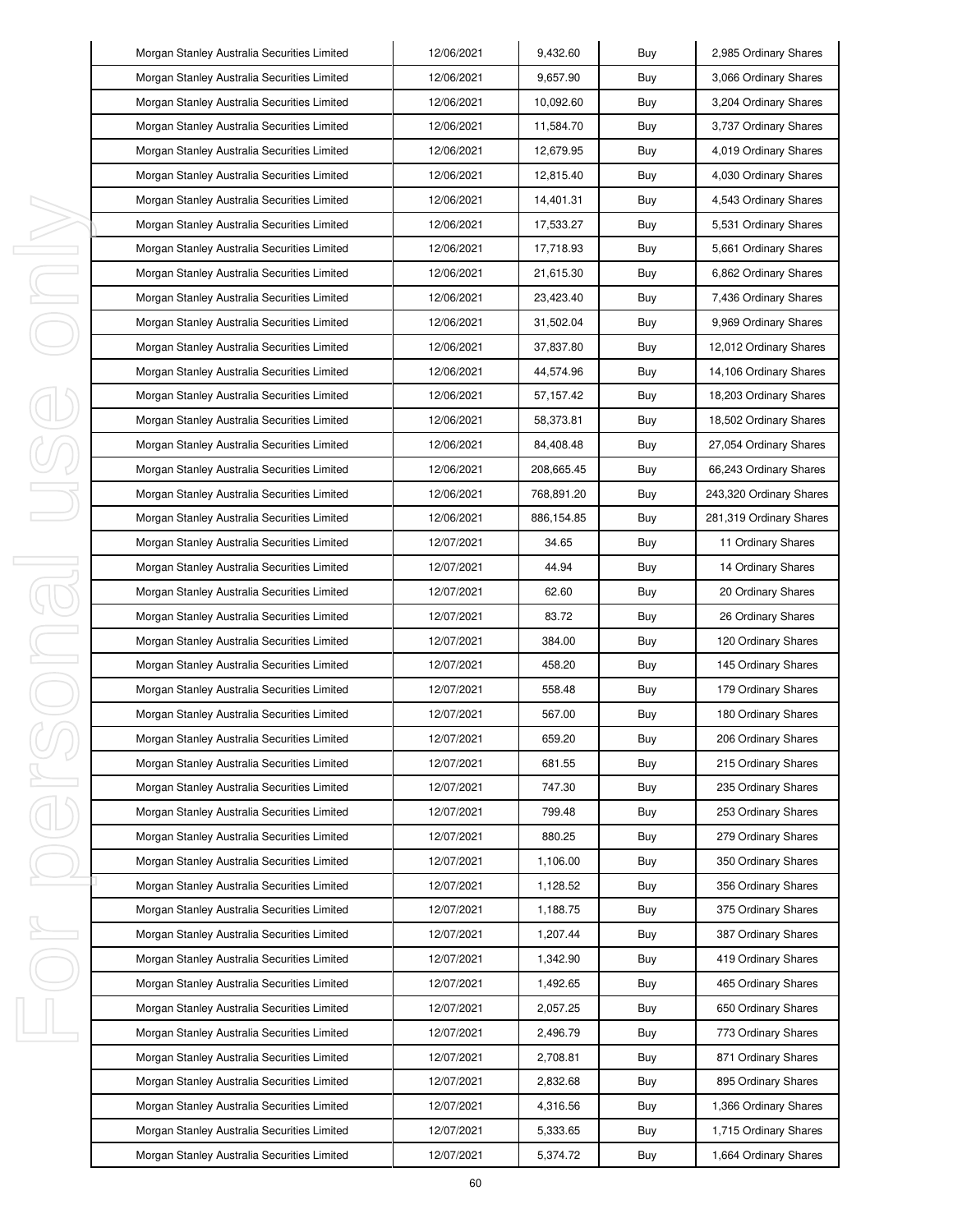|        | Morgan Stanley Australia Securities Limited | 12/07/2021 | 6,155.10   | Buy | 1,954 Ordinary Shares  |
|--------|---------------------------------------------|------------|------------|-----|------------------------|
|        | Morgan Stanley Australia Securities Limited | 12/07/2021 | 6,752.34   | Buy | 2,097 Ordinary Shares  |
|        | Morgan Stanley Australia Securities Limited | 12/07/2021 | 7,199.65   | Buy | 2,315 Ordinary Shares  |
|        | Morgan Stanley Australia Securities Limited | 12/07/2021 | 7,230.08   | Buy | 2,288 Ordinary Shares  |
|        | Morgan Stanley Australia Securities Limited | 12/07/2021 | 7,921.83   | Buy | 2,499 Ordinary Shares  |
|        | Morgan Stanley Australia Securities Limited | 12/07/2021 | 8,140.80   | Buy | 2,560 Ordinary Shares  |
|        | Morgan Stanley Australia Securities Limited | 12/07/2021 | 10,296.06  | Buy | 3,279 Ordinary Shares  |
|        | Morgan Stanley Australia Securities Limited | 12/07/2021 | 11,640.24  | Buy | 3,672 Ordinary Shares  |
| I,     | Morgan Stanley Australia Securities Limited | 12/07/2021 | 11,690.55  | Buy | 3,735 Ordinary Shares  |
| J,     | Morgan Stanley Australia Securities Limited | 12/07/2021 | 13,080.66  | Buy | 4,206 Ordinary Shares  |
| I,     | Morgan Stanley Australia Securities Limited | 12/07/2021 | 14,090.58  | Buy | 4,431 Ordinary Shares  |
|        | Morgan Stanley Australia Securities Limited | 12/07/2021 | 14,895.83  | Buy | 4,699 Ordinary Shares  |
|        | Morgan Stanley Australia Securities Limited | 12/07/2021 | 15,669.28  | Buy | 4,912 Ordinary Shares  |
|        | Morgan Stanley Australia Securities Limited | 12/07/2021 | 16,153.92  | Buy | 5,112 Ordinary Shares  |
|        | Morgan Stanley Australia Securities Limited | 12/07/2021 | 17,553.12  | Buy | 5,626 Ordinary Shares  |
|        | Morgan Stanley Australia Securities Limited | 12/07/2021 | 19,480.56  | Buy | 6,204 Ordinary Shares  |
|        | Morgan Stanley Australia Securities Limited | 12/07/2021 | 20,556.84  | Buy | 6,404 Ordinary Shares  |
|        | Morgan Stanley Australia Securities Limited | 12/07/2021 | 23,309.11  | Buy | 7,447 Ordinary Shares  |
|        | Morgan Stanley Australia Securities Limited | 12/07/2021 | 23,640.24  | Buy | 7,577 Ordinary Shares  |
|        | Morgan Stanley Australia Securities Limited | 12/07/2021 | 28,416.07  | Buy | 9,137 Ordinary Shares  |
|        | Morgan Stanley Australia Securities Limited | 12/07/2021 | 32,194.08  | Buy | 10,188 Ordinary Shares |
| I<br>1 | Morgan Stanley Australia Securities Limited | 12/07/2021 | 34,190.10  | Buy | 10,854 Ordinary Shares |
|        | Morgan Stanley Australia Securities Limited | 12/07/2021 | 40,543.65  | Buy | 12,871 Ordinary Shares |
|        | Morgan Stanley Australia Securities Limited | 12/07/2021 | 43,065.60  | Buy | 13,458 Ordinary Shares |
| I      | Morgan Stanley Australia Securities Limited | 12/07/2021 | 55,842.33  | Buy | 17,841 Ordinary Shares |
|        | Morgan Stanley Australia Securities Limited | 12/07/2021 | 57,300.28  | Buy | 18,133 Ordinary Shares |
|        | Morgan Stanley Australia Securities Limited | 12/07/2021 | 62,378.40  | Buy | 19,740 Ordinary Shares |
|        | Morgan Stanley Australia Securities Limited | 12/07/2021 | 64,021.46  | Buy | 20,389 Ordinary Shares |
|        | Morgan Stanley Australia Securities Limited | 12/07/2021 | 77,997.60  | Buy | 24,840 Ordinary Shares |
|        | Morgan Stanley Australia Securities Limited | 12/07/2021 | 81,005.40  | Buy | 25,716 Ordinary Shares |
| I      | Morgan Stanley Australia Securities Limited | 12/07/2021 | 86,151.09  | Buy | 27,177 Ordinary Shares |
|        | Morgan Stanley Australia Securities Limited | 12/07/2021 | 102,115.40 | Buy | 32,315 Ordinary Shares |
|        | Morgan Stanley Australia Securities Limited | 12/07/2021 | 106,441.65 | Buy | 33,791 Ordinary Shares |
|        | Morgan Stanley Australia Securities Limited | 12/07/2021 | 109,118.14 | Buy | 34,751 Ordinary Shares |
|        | Morgan Stanley Australia Securities Limited | 12/07/2021 | 140,849.10 | Buy | 44,714 Ordinary Shares |
|        | Morgan Stanley Australia Securities Limited | 12/07/2021 | 149,686.04 | Buy | 47,369 Ordinary Shares |
| I,     | Morgan Stanley Australia Securities Limited | 12/07/2021 | 258,615.00 | Buy | 82,100 Ordinary Shares |
|        | Morgan Stanley Australia Securities Limited | 12/07/2021 | 270,530.76 | Buy | 85,611 Ordinary Shares |
|        | Morgan Stanley Australia Securities Limited | 12/08/2021 | 128.82     | Buy | 38 Ordinary Shares     |
|        | Morgan Stanley Australia Securities Limited | 12/08/2021 | 134.80     | Buy | 40 Ordinary Shares     |
| I,     | Morgan Stanley Australia Securities Limited | 12/08/2021 | 167.00     | Buy | 50 Ordinary Shares     |
|        | Morgan Stanley Australia Securities Limited | 12/08/2021 | 353.85     | Buy | 105 Ordinary Shares    |
|        | Morgan Stanley Australia Securities Limited | 12/08/2021 | 407.17     | Buy | 121 Ordinary Shares    |
|        | Morgan Stanley Australia Securities Limited | 12/08/2021 | 495.06     | Buy | 148 Ordinary Shares    |
|        | Morgan Stanley Australia Securities Limited | 12/08/2021 | 529.09     | Buy | 157 Ordinary Shares    |
|        | Morgan Stanley Australia Securities Limited | 12/08/2021 | 673.00     | Buy | 200 Ordinary Shares    |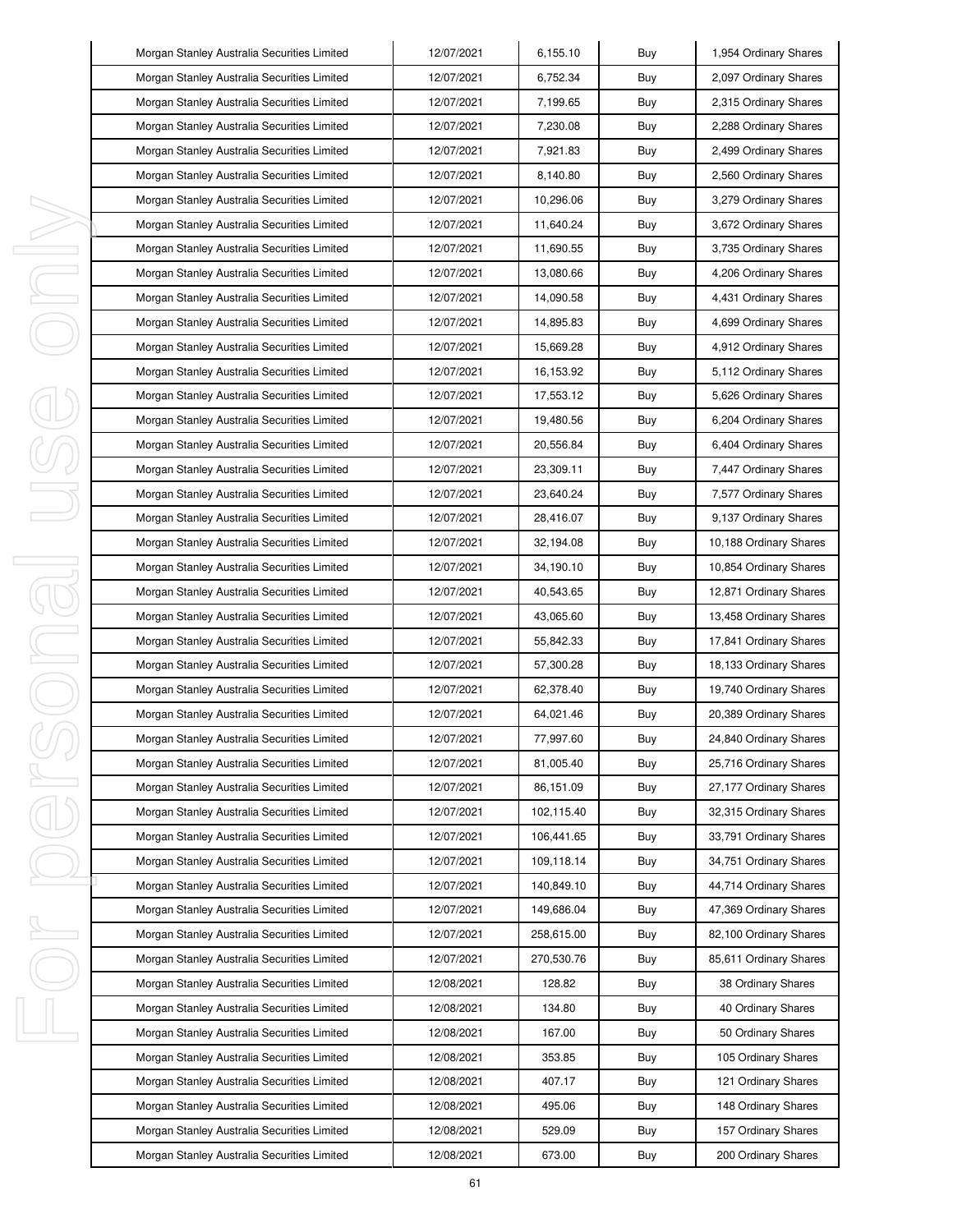|   | Morgan Stanley Australia Securities Limited | 12/08/2021 | 732.48   | Buy | 218 Ordinary Shares   |
|---|---------------------------------------------|------------|----------|-----|-----------------------|
|   | Morgan Stanley Australia Securities Limited | 12/08/2021 | 787.25   | Buy | 235 Ordinary Shares   |
|   | Morgan Stanley Australia Securities Limited | 12/08/2021 | 788.43   | Buy | 235 Ordinary Shares   |
|   | Morgan Stanley Australia Securities Limited | 12/08/2021 | 868.66   | Buy | 257 Ordinary Shares   |
|   | Morgan Stanley Australia Securities Limited | 12/08/2021 | 946.08   | Buy | 292 Ordinary Shares   |
|   | Morgan Stanley Australia Securities Limited | 12/08/2021 | 946.64   | Buy | 283 Ordinary Shares   |
|   | Morgan Stanley Australia Securities Limited | 12/08/2021 | 1,125.40 | Buy | 331 Ordinary Shares   |
|   | Morgan Stanley Australia Securities Limited | 12/08/2021 | 1,125.60 | Buy | 336 Ordinary Shares   |
|   | Morgan Stanley Australia Securities Limited | 12/08/2021 | 1,127.27 | Buy | 337 Ordinary Shares   |
| ı | Morgan Stanley Australia Securities Limited | 12/08/2021 | 1,321.58 | Buy | 391 Ordinary Shares   |
| ı | Morgan Stanley Australia Securities Limited | 12/08/2021 | 1,394.40 | Buy | 415 Ordinary Shares   |
|   | Morgan Stanley Australia Securities Limited | 12/08/2021 | 1,446.48 | Buy | 441 Ordinary Shares   |
|   | Morgan Stanley Australia Securities Limited | 12/08/2021 | 1,498.56 | Buy | 448 Ordinary Shares   |
|   | Morgan Stanley Australia Securities Limited | 12/08/2021 | 1,557.75 | Buy | 465 Ordinary Shares   |
|   | Morgan Stanley Australia Securities Limited | 12/08/2021 | 1,583.90 | Buy | 470 Ordinary Shares   |
|   | Morgan Stanley Australia Securities Limited | 12/08/2021 | 1,595.07 | Buy | 479 Ordinary Shares   |
|   | Morgan Stanley Australia Securities Limited | 12/08/2021 | 1,614.70 | Buy | 482 Ordinary Shares   |
|   | Morgan Stanley Australia Securities Limited | 12/08/2021 | 1,652.82 | Buy | 489 Ordinary Shares   |
|   | Morgan Stanley Australia Securities Limited | 12/08/2021 | 1,840.08 | Buy | 561 Ordinary Shares   |
|   | Morgan Stanley Australia Securities Limited | 12/08/2021 | 1,868.16 | Buy | 556 Ordinary Shares   |
|   | Morgan Stanley Australia Securities Limited | 12/08/2021 | 1,887.10 | Buy | 565 Ordinary Shares   |
| J | Morgan Stanley Australia Securities Limited | 12/08/2021 | 2,015.24 | Buy | 607 Ordinary Shares   |
|   | Morgan Stanley Australia Securities Limited | 12/08/2021 | 2,174.25 | Buy | 650 Ordinary Shares   |
|   | Morgan Stanley Australia Securities Limited | 12/08/2021 | 2,184.56 | Buy | 664 Ordinary Shares   |
| I | Morgan Stanley Australia Securities Limited | 12/08/2021 | 2,214.39 | Buy | 662 Ordinary Shares   |
|   | Morgan Stanley Australia Securities Limited | 12/08/2021 | 2,291.64 | Buy | 676 Ordinary Shares   |
|   | Morgan Stanley Australia Securities Limited | 12/08/2021 | 2,589.96 | Buy | 764 Ordinary Shares   |
|   | Morgan Stanley Australia Securities Limited | 12/08/2021 | 2,689.40 | Buy | 791 Ordinary Shares   |
|   | Morgan Stanley Australia Securities Limited | 12/08/2021 | 3,076.81 | Buy | 913 Ordinary Shares   |
|   | Morgan Stanley Australia Securities Limited | 12/08/2021 | 3,381.80 | Buy | 1,011 Ordinary Shares |
| I | Morgan Stanley Australia Securities Limited | 12/08/2021 | 3.919.31 | Buy | 1,163 Ordinary Shares |
|   | Morgan Stanley Australia Securities Limited | 12/08/2021 | 4,433.60 | Buy | 1,304 Ordinary Shares |
|   | Morgan Stanley Australia Securities Limited | 12/08/2021 | 5,240.46 | Buy | 1,569 Ordinary Shares |
|   | Morgan Stanley Australia Securities Limited | 12/08/2021 | 5,463.85 | Buy | 1,631 Ordinary Shares |
|   | Morgan Stanley Australia Securities Limited | 12/08/2021 | 6,739.72 | Buy | 1,994 Ordinary Shares |
|   | Morgan Stanley Australia Securities Limited | 12/08/2021 | 6,966.72 | Buy | 2,124 Ordinary Shares |
| ı | Morgan Stanley Australia Securities Limited | 12/08/2021 | 7,506.52 | Buy | 2,261 Ordinary Shares |
|   | Morgan Stanley Australia Securities Limited | 12/08/2021 | 7,744.80 | Buy | 2,305 Ordinary Shares |
|   | Morgan Stanley Australia Securities Limited | 12/08/2021 | 7,885.90 | Buy | 2,354 Ordinary Shares |
|   | Morgan Stanley Australia Securities Limited | 12/08/2021 | 8,081.91 | Buy | 2,427 Ordinary Shares |
| J | Morgan Stanley Australia Securities Limited | 12/08/2021 | 8,207.29 | Buy | 2,639 Ordinary Shares |
|   | Morgan Stanley Australia Securities Limited | 12/08/2021 | 8,211.78 | Buy | 2,466 Ordinary Shares |
|   | Morgan Stanley Australia Securities Limited | 12/08/2021 | 8,328.33 | Buy | 2,501 Ordinary Shares |
|   | Morgan Stanley Australia Securities Limited | 12/08/2021 | 8,800.44 | Buy | 2,596 Ordinary Shares |
|   | Morgan Stanley Australia Securities Limited | 12/08/2021 | 8,940.96 | Buy | 2,661 Ordinary Shares |
|   | Morgan Stanley Australia Securities Limited | 12/08/2021 | 9,702.70 | Buy | 2,905 Ordinary Shares |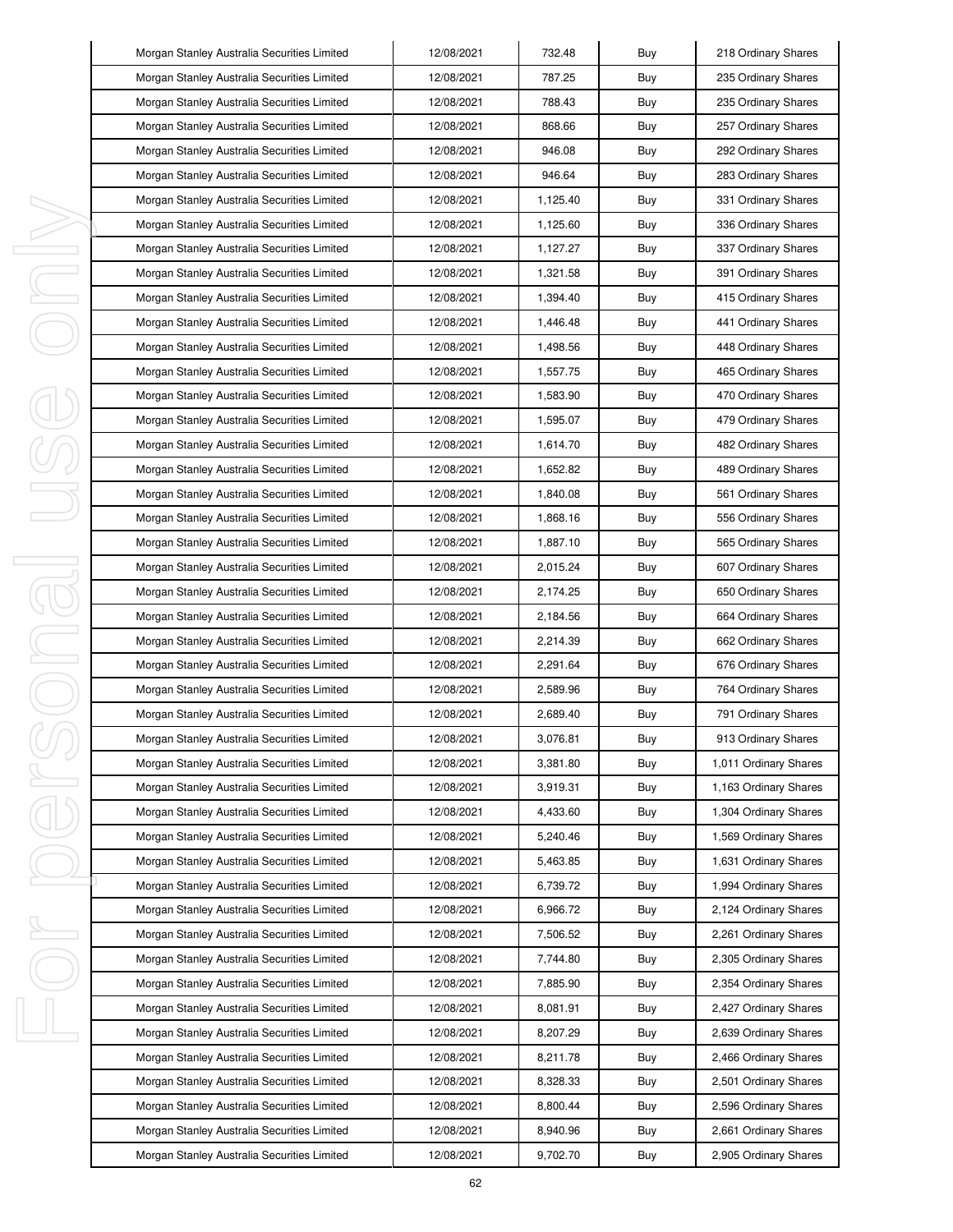|        | Morgan Stanley Australia Securities Limited | 12/08/2021 | 9,843.15  | Buy | 3,165 Ordinary Shares  |
|--------|---------------------------------------------|------------|-----------|-----|------------------------|
|        | Morgan Stanley Australia Securities Limited | 12/08/2021 | 11,252.43 | Buy | 3,339 Ordinary Shares  |
|        | Morgan Stanley Australia Securities Limited | 12/08/2021 | 11,977.24 | Buy | 3,586 Ordinary Shares  |
|        | Morgan Stanley Australia Securities Limited | 12/08/2021 | 12,623.73 | Buy | 3,837 Ordinary Shares  |
|        | Morgan Stanley Australia Securities Limited | 12/08/2021 | 14,752.78 | Buy | 4,417 Ordinary Shares  |
|        | Morgan Stanley Australia Securities Limited | 12/08/2021 | 17,898.72 | Buy | 5,327 Ordinary Shares  |
|        | Morgan Stanley Australia Securities Limited | 12/08/2021 | 17,952.65 | Buy | 5,359 Ordinary Shares  |
|        | Morgan Stanley Australia Securities Limited | 12/08/2021 | 21,048.48 | Buy | 6,768 Ordinary Shares  |
| I      | Morgan Stanley Australia Securities Limited | 12/08/2021 | 27,108.48 | Buy | 8,068 Ordinary Shares  |
| I      | Morgan Stanley Australia Securities Limited | 12/08/2021 | 36,670.40 | Buy | 11,180 Ordinary Shares |
| I      | Morgan Stanley Australia Securities Limited | 12/08/2021 | 36,699.25 | Buy | 10,955 Ordinary Shares |
|        | Morgan Stanley Australia Securities Limited | 12/08/2021 | 37,122.39 | Buy | 11,493 Ordinary Shares |
|        | Morgan Stanley Australia Securities Limited | 12/08/2021 | 38,631.33 | Buy | 11,601 Ordinary Shares |
|        | Morgan Stanley Australia Securities Limited | 12/08/2021 | 41,868.09 | Buy | 12,573 Ordinary Shares |
|        | Morgan Stanley Australia Securities Limited | 12/08/2021 | 47,882.24 | Buy | 14,336 Ordinary Shares |
|        | Morgan Stanley Australia Securities Limited | 12/08/2021 | 52,620.66 | Buy | 15,802 Ordinary Shares |
|        | Morgan Stanley Australia Securities Limited | 12/08/2021 | 53,696.16 | Buy | 15,981 Ordinary Shares |
|        | Morgan Stanley Australia Securities Limited | 12/08/2021 | 55,921.62 | Buy | 16,743 Ordinary Shares |
|        | Morgan Stanley Australia Securities Limited | 12/08/2021 | 71,500.72 | Buy | 21,799 Ordinary Shares |
|        | Morgan Stanley Australia Securities Limited | 12/08/2021 | 98,135.10 | Buy | 29,470 Ordinary Shares |
|        | Morgan Stanley Australia Securities Limited | 12/09/2021 | 3.02      | Buy | 1 Ordinary Share       |
| I<br>j | Morgan Stanley Australia Securities Limited | 12/09/2021 | 3.03      | Buy | 1 Ordinary Share       |
|        | Morgan Stanley Australia Securities Limited | 12/09/2021 | 3.07      | Buy | 1 Ordinary Share       |
|        | Morgan Stanley Australia Securities Limited | 12/09/2021 | 3.10      | Buy | 1 Ordinary Share       |
| I      | Morgan Stanley Australia Securities Limited | 12/09/2021 | 6.04      | Buy | 2 Ordinary Shares      |
| I      | Morgan Stanley Australia Securities Limited | 12/09/2021 | 6.13      | Buy | 2 Ordinary Shares      |
|        | Morgan Stanley Australia Securities Limited | 12/09/2021 | 128.94    | Buy | 42 Ordinary Shares     |
|        | Morgan Stanley Australia Securities Limited | 12/09/2021 | 189.10    | Buy | 62 Ordinary Shares     |
|        | Morgan Stanley Australia Securities Limited | 12/09/2021 | 221.76    | Buy | 72 Ordinary Shares     |
|        | Morgan Stanley Australia Securities Limited | 12/09/2021 | 295.37    | Buy | 97 Ordinary Shares     |
| I      | Morgan Stanley Australia Securities Limited | 12/09/2021 | 308.55    | Buy | 102 Ordinary Shares    |
|        | Morgan Stanley Australia Securities Limited | 12/09/2021 | 369.72    | Buy | 117 Ordinary Shares    |
|        | Morgan Stanley Australia Securities Limited | 12/09/2021 | 369.72    | Buy | 117 Ordinary Shares    |
|        | Morgan Stanley Australia Securities Limited | 12/09/2021 | 562.50    | Buy | 180 Ordinary Shares    |
|        | Morgan Stanley Australia Securities Limited | 12/09/2021 | 611.05    | Buy | 202 Ordinary Shares    |
|        | Morgan Stanley Australia Securities Limited | 12/09/2021 | 654.84    | Buy | 214 Ordinary Shares    |
| ı      | Morgan Stanley Australia Securities Limited | 12/09/2021 | 753.99    | Buy | 246 Ordinary Shares    |
|        | Morgan Stanley Australia Securities Limited | 12/09/2021 | 764.40    | Buy | 245 Ordinary Shares    |
|        | Morgan Stanley Australia Securities Limited | 12/09/2021 | 841.80    | Buy | 276 Ordinary Shares    |
|        | Morgan Stanley Australia Securities Limited | 12/09/2021 | 877.80    | Buy | 285 Ordinary Shares    |
| I      | Morgan Stanley Australia Securities Limited | 12/09/2021 | 897.75    | Buy | 285 Ordinary Shares    |
|        | Morgan Stanley Australia Securities Limited | 12/09/2021 | 972.80    | Buy | 320 Ordinary Shares    |
|        | Morgan Stanley Australia Securities Limited | 12/09/2021 | 1,145.34  | Buy | 378 Ordinary Shares    |
|        | Morgan Stanley Australia Securities Limited | 12/09/2021 | 1,441.50  | Buy | 465 Ordinary Shares    |
|        | Morgan Stanley Australia Securities Limited | 12/09/2021 | 1,519.06  | Buy | 503 Ordinary Shares    |
|        | Morgan Stanley Australia Securities Limited | 12/09/2021 | 1,842.12  | Buy | 602 Ordinary Shares    |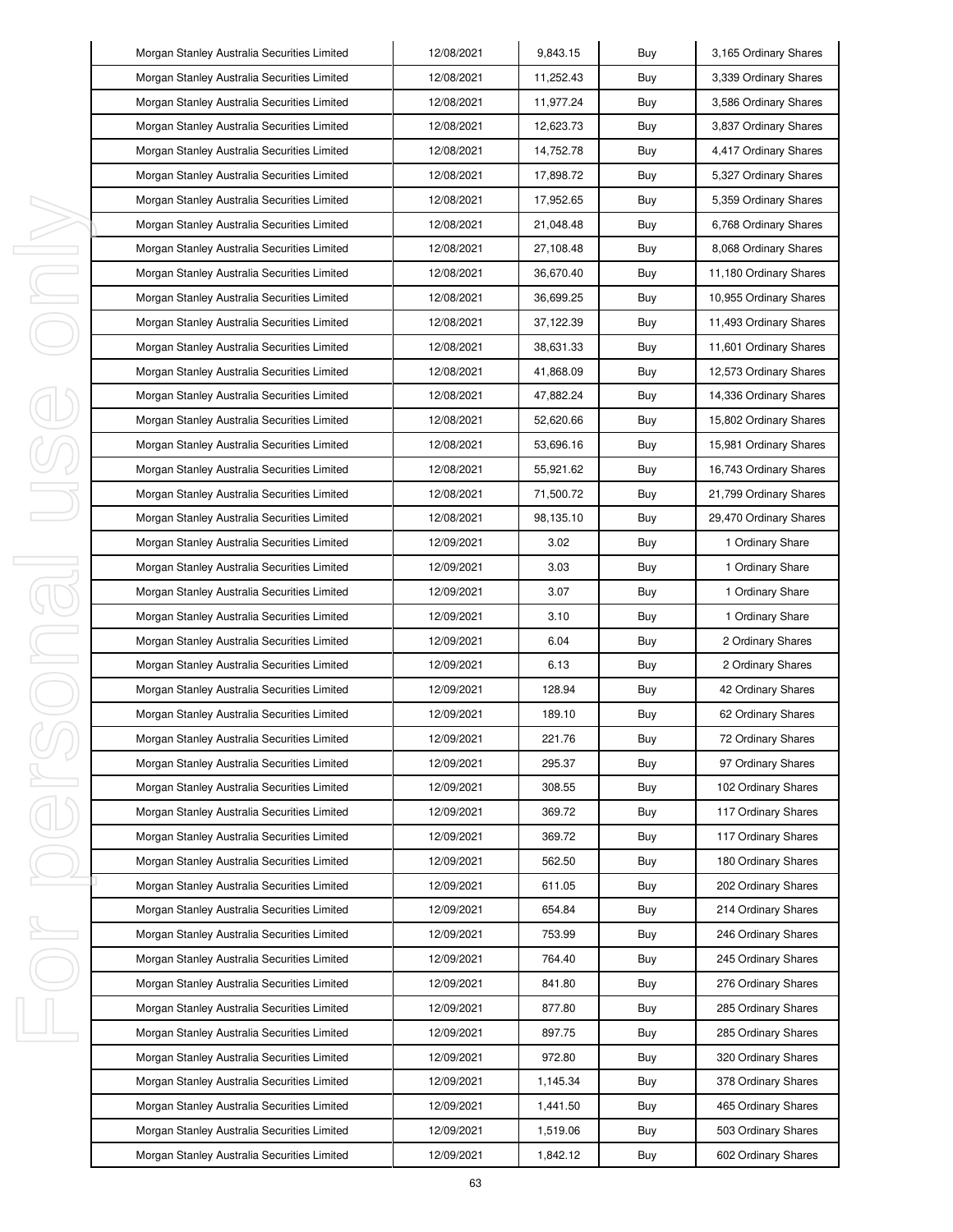|   | Morgan Stanley Australia Securities Limited | 12/09/2021 | 1,997.28  | Buy                    | 657 Ordinary Shares     |
|---|---------------------------------------------|------------|-----------|------------------------|-------------------------|
|   | Morgan Stanley Australia Securities Limited | 12/09/2021 | 2,456.00  | Buy                    | 800 Ordinary Shares     |
|   | Morgan Stanley Australia Securities Limited | 12/09/2021 | 2,632.28  | Buy                    | 833 Ordinary Shares     |
|   | Morgan Stanley Australia Securities Limited | 12/09/2021 | 3,062.20  | Buy                    | 1,004 Ordinary Shares   |
|   | Morgan Stanley Australia Securities Limited | 12/09/2021 | 3,504.97  | Buy                    | 1,127 Ordinary Shares   |
|   | Morgan Stanley Australia Securities Limited | 12/09/2021 | 3,593.58  | Buy                    | 1,186 Ordinary Shares   |
|   | Morgan Stanley Australia Securities Limited | 12/09/2021 | 3,738.42  | Buy                    | 1,242 Ordinary Shares   |
|   | Morgan Stanley Australia Securities Limited | 12/09/2021 | 3,895.38  | Buy                    | 1,273 Ordinary Shares   |
| I | Morgan Stanley Australia Securities Limited | 12/09/2021 | 4,429.86  | Buy                    | 1,462 Ordinary Shares   |
| I | Morgan Stanley Australia Securities Limited | 12/09/2021 | 5,528.25  | Buy                    | 1,755 Ordinary Shares   |
| I | Morgan Stanley Australia Securities Limited | 12/09/2021 | 5,836.39  | Buy                    | 1,939 Ordinary Shares   |
|   | Morgan Stanley Australia Securities Limited | 12/09/2021 | 6,050.10  | Buy                    | 2,010 Ordinary Shares   |
|   | Morgan Stanley Australia Securities Limited | 12/09/2021 | 6,372.68  | Buy                    | 2,036 Ordinary Shares   |
|   | Morgan Stanley Australia Securities Limited | 12/09/2021 | 6,646.50  | Buy                    | 2,110 Ordinary Shares   |
|   | Morgan Stanley Australia Securities Limited | 12/09/2021 | 6,734.60  | Buy                    | 2,230 Ordinary Shares   |
|   | Morgan Stanley Australia Securities Limited | 12/09/2021 | 7,051.89  | Buy                    | 2,253 Ordinary Shares   |
|   | Morgan Stanley Australia Securities Limited | 12/09/2021 | 8,150.85  | Buy                    | 2,655 Ordinary Shares   |
|   | Morgan Stanley Australia Securities Limited | 12/09/2021 | 8,314.72  | Buy                    | 2,648 Ordinary Shares   |
|   | Morgan Stanley Australia Securities Limited | 12/09/2021 | 8,399.52  | Buy                    | 2,763 Ordinary Shares   |
|   | Morgan Stanley Australia Securities Limited | 12/09/2021 | 9,075.15  | Buy                    | 3,015 Ordinary Shares   |
|   | Morgan Stanley Australia Securities Limited | 12/09/2021 | 9,494.88  | Buy                    | 3,144 Ordinary Shares   |
| I | Morgan Stanley Australia Securities Limited | 12/09/2021 | 10,016.62 | Buy                    | 3,275 Ordinary Shares   |
| j | Morgan Stanley Australia Securities Limited | 12/09/2021 | 10,280.08 | Buy                    | 3,404 Ordinary Shares   |
|   | Morgan Stanley Australia Securities Limited | 12/09/2021 | 12,258.18 | Buy                    | 4,059 Ordinary Shares   |
| I | Morgan Stanley Australia Securities Limited | 12/09/2021 | 12,304.83 | Buy                    | 4,061 Ordinary Shares   |
| I | Morgan Stanley Australia Securities Limited | 12/09/2021 | 13,284.98 | Buy                    | 4,399 Ordinary Shares   |
|   | Morgan Stanley Australia Securities Limited | 12/09/2021 | 21,432.94 | Buy                    | 7,097 Ordinary Shares   |
|   | Morgan Stanley Australia Securities Limited | 12/09/2021 | 24,184.16 | Buy                    | 8,008 Ordinary Shares   |
|   | Morgan Stanley Australia Securities Limited | 12/09/2021 | 25,319.68 | Buy                    | 8,384 Ordinary Shares   |
|   | Morgan Stanley Australia Securities Limited | 12/09/2021 | 30,304.66 | Buy                    | 9,682 Ordinary Shares   |
| I | Morgan Stanley Australia Securities Limited | 12/09/2021 | 30,794.89 | Buy                    | 9,886 Ordinary Shares   |
|   | Morgan Stanley Australia Securities Limited | 12/09/2021 | 59,417.28 | Buy                    | 19,044 Ordinary Shares  |
|   | Morgan Stanley & Co. International plc      | 12/09/2021 | N/A       | Collateral<br>Received | 156,473 Ordinary Shares |
|   | Morgan Stanley Australia Securities Limited | 12/10/2021 | 6.56      | Buy                    | 2 Ordinary Shares       |
|   | Morgan Stanley Australia Securities Limited | 12/10/2021 | 153.93    | Buy                    | 47 Ordinary Shares      |
|   | Morgan Stanley Australia Securities Limited | 12/10/2021 | 366.56    | Buy                    | 116 Ordinary Shares     |
| I | Morgan Stanley Australia Securities Limited | 12/10/2021 | 563.85    | Buy                    | 179 Ordinary Shares     |
|   | Morgan Stanley Australia Securities Limited | 12/10/2021 | 566.93    | Buy                    | 182 Ordinary Shares     |
|   | Morgan Stanley Australia Securities Limited | 12/10/2021 | 589.68    | Buy                    | 189 Ordinary Shares     |
|   | Morgan Stanley Australia Securities Limited | 12/10/2021 | 599.84    | Buy                    | 184 Ordinary Shares     |
| I | Morgan Stanley Australia Securities Limited | 12/10/2021 | 672.88    | Buy                    | 208 Ordinary Shares     |
|   | Morgan Stanley Australia Securities Limited | 12/10/2021 | 697.58    | Buy                    | 213 Ordinary Shares     |
|   | Morgan Stanley Australia Securities Limited | 12/10/2021 | 715.04    | Buy                    | 218 Ordinary Shares     |
|   | Morgan Stanley Australia Securities Limited | 12/10/2021 | 800.73    | Buy                    | 246 Ordinary Shares     |
|   | Morgan Stanley Australia Securities Limited | 12/10/2021 | 802.01    | Buy                    | 253 Ordinary Shares     |
|   | Morgan Stanley Australia Securities Limited | 12/10/2021 | 833.97    | Buy                    | 257 Ordinary Shares     |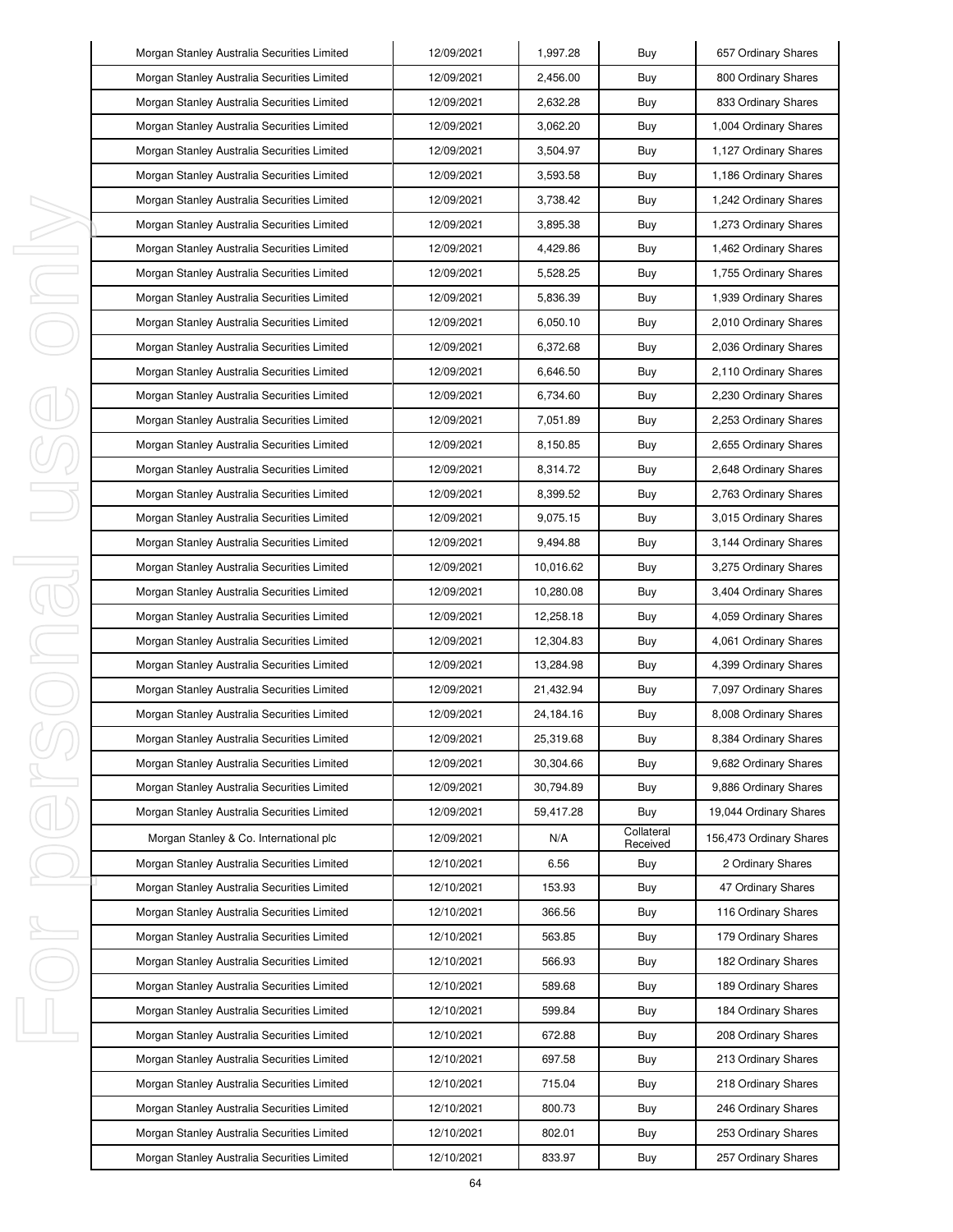|         | Morgan Stanley Australia Securities Limited | 12/10/2021 | 1,076.06    | Buy | 346 Ordinary Shares     |
|---------|---------------------------------------------|------------|-------------|-----|-------------------------|
|         | Morgan Stanley Australia Securities Limited | 12/10/2021 | 1,249.74    | Buy | 393 Ordinary Shares     |
|         | Morgan Stanley Australia Securities Limited | 12/10/2021 | 1,280.19    | Buy | 417 Ordinary Shares     |
|         | Morgan Stanley Australia Securities Limited | 12/10/2021 | 1,385.29    | Buy | 437 Ordinary Shares     |
|         | Morgan Stanley Australia Securities Limited | 12/10/2021 | 1,455.21    | Buy | 437 Ordinary Shares     |
|         | Morgan Stanley Australia Securities Limited | 12/10/2021 | 2,756.30    | Buy | 860 Ordinary Shares     |
|         | Morgan Stanley Australia Securities Limited | 12/10/2021 | 4,372.74    | Buy | 1,429 Ordinary Shares   |
|         | Morgan Stanley Australia Securities Limited | 12/10/2021 | 6,270.39    | Buy | 1,883 Ordinary Shares   |
| I,      | Morgan Stanley Australia Securities Limited | 12/10/2021 | 8,329.55    | Buy | 2,731 Ordinary Shares   |
| I       | Morgan Stanley Australia Securities Limited | 12/10/2021 | 14,178.24   | Buy | 4,376 Ordinary Shares   |
| I,      | Morgan Stanley Australia Securities Limited | 12/10/2021 | 16,676.64   | Buy | 5,008 Ordinary Shares   |
|         | Morgan Stanley Australia Securities Limited | 12/10/2021 | 17,859.60   | Buy | 5,445 Ordinary Shares   |
|         | Morgan Stanley Australia Securities Limited | 12/10/2021 | 25, 158. 15 | Buy | 7,555 Ordinary Shares   |
|         | Morgan Stanley Australia Securities Limited | 12/10/2021 | 26,035.74   | Buy | 7,962 Ordinary Shares   |
|         | Morgan Stanley Australia Securities Limited | 12/10/2021 | 27,832.14   | Buy | 8,358 Ordinary Shares   |
|         | Morgan Stanley Australia Securities Limited | 12/10/2021 | 470,388.95  | Buy | 142,281 Ordinary Shares |
|         | Morgan Stanley Australia Securities Limited | 12/13/2021 | 135.30      | Buy | 41 Ordinary Shares      |
|         | Morgan Stanley Australia Securities Limited | 12/13/2021 | 494.68      | Buy | 149 Ordinary Shares     |
|         | Morgan Stanley Australia Securities Limited | 12/13/2021 | 513.05      | Buy | 155 Ordinary Shares     |
|         | Morgan Stanley Australia Securities Limited | 12/13/2021 | 555.24      | Buy | 168 Ordinary Shares     |
|         | Morgan Stanley Australia Securities Limited | 12/13/2021 | 575.94      | Buy | 174 Ordinary Shares     |
| I<br>J. | Morgan Stanley Australia Securities Limited | 12/13/2021 | 875.79      | Buy | 263 Ordinary Shares     |
|         | Morgan Stanley Australia Securities Limited | 12/13/2021 | 1,098.92    | Buy | 331 Ordinary Shares     |
|         | Morgan Stanley Australia Securities Limited | 12/13/2021 | 1,414.32    | Buy | 426 Ordinary Shares     |
| I,      | Morgan Stanley Australia Securities Limited | 12/13/2021 | 3,432.88    | Buy | 1,034 Ordinary Shares   |
| I       | Morgan Stanley Australia Securities Limited | 12/13/2021 | 9,190.56    | Buy | 2,802 Ordinary Shares   |
|         | Morgan Stanley Australia Securities Limited | 12/13/2021 | 9,330.44    | Buy | 2,836 Ordinary Shares   |
|         | Morgan Stanley Australia Securities Limited | 12/13/2021 | 11,769.40   | Buy | 3,545 Ordinary Shares   |
|         | Morgan Stanley Australia Securities Limited | 12/13/2021 | 18,552.31   | Buy | 5,639 Ordinary Shares   |
|         | Morgan Stanley Australia Securities Limited | 12/13/2021 | 18,751.76   | Buy | 5,717 Ordinary Shares   |
| ı       | Morgan Stanley Australia Securities Limited | 12/13/2021 | 19,582.20   | Buy | 5,934 Ordinary Shares   |
|         | Morgan Stanley Australia Securities Limited | 12/13/2021 | 21,091.32   | Buy | 6,372 Ordinary Shares   |
|         | Morgan Stanley Australia Securities Limited | 12/13/2021 | 21,958.54   | Buy | 6,634 Ordinary Shares   |
|         | Morgan Stanley Australia Securities Limited | 12/13/2021 | 23,246.64   | Buy | 7,002 Ordinary Shares   |
|         | Morgan Stanley Australia Securities Limited | 12/13/2021 | 31,128.32   | Buy | 9,376 Ordinary Shares   |
|         | Morgan Stanley Australia Securities Limited | 12/13/2021 | 55,540.28   | Buy | 16,729 Ordinary Shares  |
| I,      | Morgan Stanley Australia Securities Limited | 12/14/2021 | 25.40       | Buy | 8 Ordinary Shares       |
|         | Morgan Stanley Australia Securities Limited | 12/14/2021 | 226.49      | Buy | 71 Ordinary Shares      |
|         | Morgan Stanley Australia Securities Limited | 12/14/2021 | 228.62      | Buy | 71 Ordinary Shares      |
|         | Morgan Stanley Australia Securities Limited | 12/14/2021 | 257.58      | Buy | 81 Ordinary Shares      |
| I,      | Morgan Stanley Australia Securities Limited | 12/14/2021 | 422.94      | Buy | 133 Ordinary Shares     |
|         | Morgan Stanley Australia Securities Limited | 12/14/2021 | 486.54      | Buy | 153 Ordinary Shares     |
|         | Morgan Stanley Australia Securities Limited | 12/14/2021 | 490.49      | Buy | 154 Ordinary Shares     |
|         | Morgan Stanley Australia Securities Limited | 12/14/2021 | 516.01      | Buy | 161 Ordinary Shares     |
|         | Morgan Stanley Australia Securities Limited | 12/14/2021 | 643.00      | Buy | 200 Ordinary Shares     |
|         | Morgan Stanley Australia Securities Limited | 12/14/2021 | 643.50      | Buy | 195 Ordinary Shares     |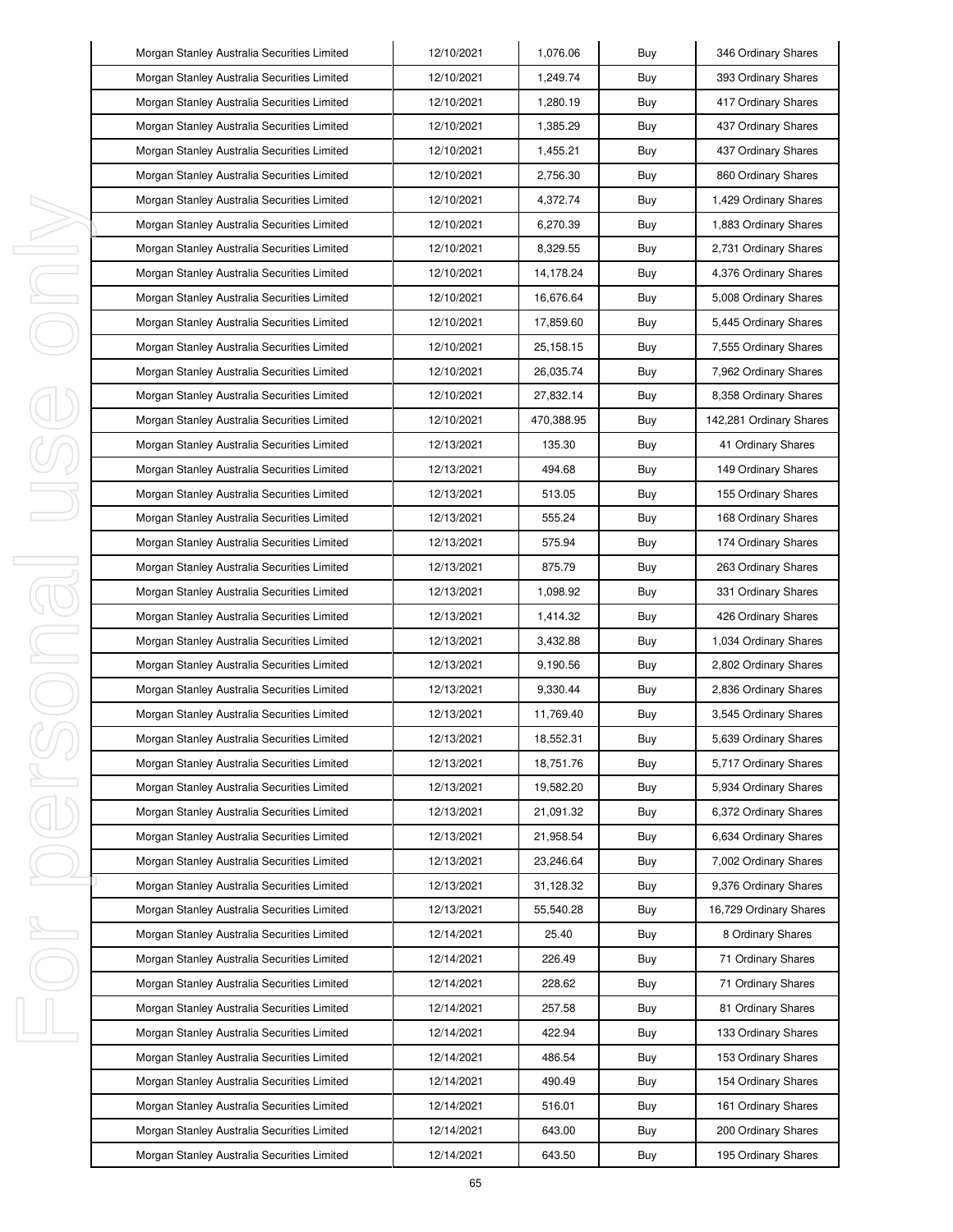|    | Morgan Stanley Australia Securities Limited | 12/14/2021 | 656.00    | Buy    | 205 Ordinary Shares     |
|----|---------------------------------------------|------------|-----------|--------|-------------------------|
|    | Morgan Stanley Australia Securities Limited | 12/14/2021 | 712.13    | Buy    | 225 Ordinary Shares     |
|    | Morgan Stanley Australia Securities Limited | 12/14/2021 | 712.32    | Buy    | 224 Ordinary Shares     |
|    | Morgan Stanley Australia Securities Limited | 12/14/2021 | 747.30    | Buy    | 235 Ordinary Shares     |
|    | Morgan Stanley Australia Securities Limited | 12/14/2021 | 749.30    | Buy    | 236 Ordinary Shares     |
|    | Morgan Stanley Australia Securities Limited | 12/14/2021 | 891.48    | Buy    | 276 Ordinary Shares     |
|    | Morgan Stanley Australia Securities Limited | 12/14/2021 | 933.12    | Buy    | 288 Ordinary Shares     |
|    | Morgan Stanley Australia Securities Limited | 12/14/2021 | 1,011.23  | Buy    | 317 Ordinary Shares     |
| I, | Morgan Stanley Australia Securities Limited | 12/14/2021 | 1,023.96  | Buy    | 318 Ordinary Shares     |
| J, | Morgan Stanley Australia Securities Limited | 12/14/2021 | 1,044.45  | Buy    | 330 Ordinary Shares     |
| I, | Morgan Stanley Australia Securities Limited | 12/14/2021 | 1,046.52  | Buy    | 323 Ordinary Shares     |
|    | Morgan Stanley Australia Securities Limited | 12/14/2021 | 1,059.48  | Buy    | 327 Ordinary Shares     |
|    | Morgan Stanley Australia Securities Limited | 12/14/2021 | 1,072.26  | Buy    | 333 Ordinary Shares     |
|    | Morgan Stanley Australia Securities Limited | 12/14/2021 | 1,194.48  | Buy    | 378 Ordinary Shares     |
|    | Morgan Stanley Australia Securities Limited | 12/14/2021 | 1,300.20  | Buy    | 394 Ordinary Shares     |
|    | Morgan Stanley Australia Securities Limited | 12/14/2021 | 1,315.55  | Buy    | 415 Ordinary Shares     |
|    | Morgan Stanley Australia Securities Limited | 12/14/2021 | 1,514.70  | Buy    | 459 Ordinary Shares     |
|    | Morgan Stanley Australia Securities Limited | 12/14/2021 | 1,544.52  | Buy    | 488 Ordinary Shares     |
|    | Morgan Stanley Australia Securities Limited | 12/14/2021 | 1,805.18  | Buy    | 565 Ordinary Shares     |
|    | Morgan Stanley Australia Securities Limited | 12/14/2021 | 1,915.12  | Buy    | 592 Ordinary Shares     |
|    | Morgan Stanley Australia Securities Limited | 12/14/2021 | 1,939.41  | Buy    | 594 Ordinary Shares     |
| I  | Morgan Stanley Australia Securities Limited | 12/14/2021 | 2,003.43  | Buy    | 631 Ordinary Shares     |
| 1  | Morgan Stanley Australia Securities Limited | 12/14/2021 | 2,028.77  | Buy    | 633 Ordinary Shares     |
|    | Morgan Stanley Australia Securities Limited | 12/14/2021 | 2,208.25  | Buy    | 689 Ordinary Shares     |
| I  | Morgan Stanley Australia Securities Limited | 12/14/2021 | 2,215.98  | Buy    | 685 Ordinary Shares     |
|    | Morgan Stanley Australia Securities Limited | 12/14/2021 | 3,000.54  | Buy    | 919 Ordinary Shares     |
|    | Morgan Stanley Australia Securities Limited | 12/14/2021 | 3,201.33  | Buy    | 979 Ordinary Shares     |
|    | Morgan Stanley Australia Securities Limited | 12/14/2021 | 4,000.14  | Buy    | 1,252 Ordinary Shares   |
|    | Morgan Stanley Australia Securities Limited | 12/14/2021 | 4,064.06  | Buy    | 1,274 Ordinary Shares   |
|    | Morgan Stanley Australia Securities Limited | 12/14/2021 | 4,430.27  | Buy    | 1,378 Ordinary Shares   |
| I  | Morgan Stanley Australia Securities Limited | 12/14/2021 | 4,654.21  | Buy    | 1,459 Ordinary Shares   |
|    | Morgan Stanley Australia Securities Limited | 12/14/2021 | 4,865.76  | Buy    | 1,488 Ordinary Shares   |
|    | Morgan Stanley Australia Securities Limited | 12/14/2021 | 6,053.85  | Buy    | 1,883 Ordinary Shares   |
|    | Morgan Stanley Australia Securities Limited | 12/14/2021 | 6,869.25  | Buy    | 2,130 Ordinary Shares   |
|    | Morgan Stanley Australia Securities Limited | 12/14/2021 | 6,887.21  | Buy    | 2,159 Ordinary Shares   |
|    | Morgan Stanley Australia Securities Limited | 12/14/2021 | 7,355.46  | Buy    | 2,324 Ordinary Shares   |
| I, | Morgan Stanley Australia Securities Limited | 12/14/2021 | 8,554.24  | Buy    | 2,624 Ordinary Shares   |
|    | Morgan Stanley Australia Securities Limited | 12/14/2021 | 9,000.98  | Buy    | 2,791 Ordinary Shares   |
|    | Morgan Stanley Australia Securities Limited | 12/14/2021 | 13,477.75 | Buy    | 4,225 Ordinary Shares   |
|    | Morgan Stanley Australia Securities Limited | 12/14/2021 | 15,787.02 | Buy    | 4,988 Ordinary Shares   |
| I, | Morgan Stanley Australia Securities Limited | 12/14/2021 | 18,959.36 | Buy    | 5,888 Ordinary Shares   |
|    | Morgan Stanley Australia Securities Limited | 12/14/2021 | 33,594.30 | Buy    | 10,305 Ordinary Shares  |
|    | Morgan Stanley & Co. LLC                    | 12/14/2021 | N/A       | Borrow | 225,119 Ordinary Shares |
|    | Morgan Stanley Australia Securities Limited | 12/15/2021 | 19.14     | Buy    | 6 Ordinary Shares       |
|    | Morgan Stanley Australia Securities Limited | 12/15/2021 | 168.54    | Buy    | 53 Ordinary Shares      |
|    | Morgan Stanley Australia Securities Limited | 12/15/2021 | 189.39    | Buy    | 59 Ordinary Shares      |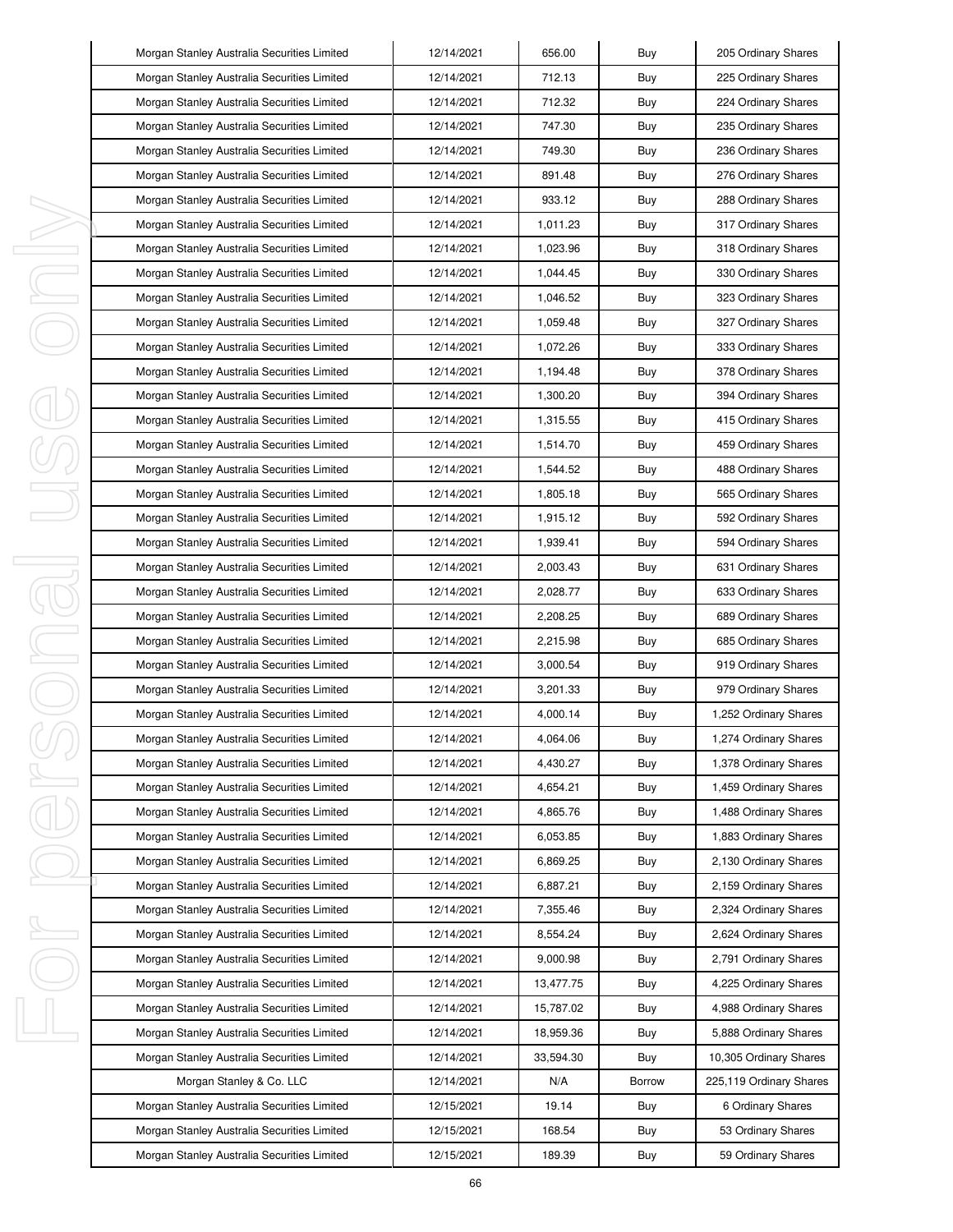|        | Morgan Stanley Australia Securities Limited | 12/15/2021 | 197.03    | Buy | 61 Ordinary Shares     |
|--------|---------------------------------------------|------------|-----------|-----|------------------------|
|        | Morgan Stanley Australia Securities Limited | 12/15/2021 | 206.72    | Buy | 64 Ordinary Shares     |
|        | Morgan Stanley Australia Securities Limited | 12/15/2021 | 243.20    | Buy | 76 Ordinary Shares     |
|        | Morgan Stanley Australia Securities Limited | 12/15/2021 | 560.00    | Buy | 175 Ordinary Shares    |
|        | Morgan Stanley Australia Securities Limited | 12/15/2021 | 574.20    | Buy | 180 Ordinary Shares    |
|        | Morgan Stanley Australia Securities Limited | 12/15/2021 | 699.84    | Buy | 216 Ordinary Shares    |
|        | Morgan Stanley Australia Securities Limited | 12/15/2021 | 704.00    | Buy | 220 Ordinary Shares    |
|        | Morgan Stanley Australia Securities Limited | 12/15/2021 | 854.12    | Buy | 262 Ordinary Shares    |
| ı      | Morgan Stanley Australia Securities Limited | 12/15/2021 | 882.75    | Buy | 275 Ordinary Shares    |
| J,     | Morgan Stanley Australia Securities Limited | 12/15/2021 | 907.02    | Buy | 283 Ordinary Shares    |
| I,     | Morgan Stanley Australia Securities Limited | 12/15/2021 | 930.24    | Buy | 288 Ordinary Shares    |
|        | Morgan Stanley Australia Securities Limited | 12/15/2021 | 1,048.14  | Buy | 324 Ordinary Shares    |
|        | Morgan Stanley Australia Securities Limited | 12/15/2021 | 1,103.74  | Buy | 346 Ordinary Shares    |
|        | Morgan Stanley Australia Securities Limited | 12/15/2021 | 1,105.96  | Buy | 344 Ordinary Shares    |
|        | Morgan Stanley Australia Securities Limited | 12/15/2021 | 1,121.45  | Buy | 351 Ordinary Shares    |
|        | Morgan Stanley Australia Securities Limited | 12/15/2021 | 1,204.28  | Buy | 374 Ordinary Shares    |
|        | Morgan Stanley Australia Securities Limited | 12/15/2021 | 1,216.59  | Buy | 379 Ordinary Shares    |
|        | Morgan Stanley Australia Securities Limited | 12/15/2021 | 1.257.45  | Buy | 415 Ordinary Shares    |
|        | Morgan Stanley Australia Securities Limited | 12/15/2021 | 1,294.76  | Buy | 399 Ordinary Shares    |
|        | Morgan Stanley Australia Securities Limited | 12/15/2021 | 1,316.10  | Buy | 410 Ordinary Shares    |
|        | Morgan Stanley Australia Securities Limited | 12/15/2021 | 1,408.28  | Buy | 436 Ordinary Shares    |
| I<br>1 | Morgan Stanley Australia Securities Limited | 12/15/2021 | 1,429.68  | Buy | 444 Ordinary Shares    |
|        | Morgan Stanley Australia Securities Limited | 12/15/2021 | 1,516.62  | Buy | 471 Ordinary Shares    |
|        | Morgan Stanley Australia Securities Limited | 12/15/2021 | 1,568.06  | Buy | 481 Ordinary Shares    |
| I      | Morgan Stanley Australia Securities Limited | 12/15/2021 | 2,064.02  | Buy | 641 Ordinary Shares    |
|        | Morgan Stanley Australia Securities Limited | 12/15/2021 | 2,080.11  | Buy | 643 Ordinary Shares    |
|        | Morgan Stanley Australia Securities Limited | 12/15/2021 | 2,147.95  | Buy | 665 Ordinary Shares    |
|        | Morgan Stanley Australia Securities Limited | 12/15/2021 | 2,223.43  | Buy | 697 Ordinary Shares    |
|        | Morgan Stanley Australia Securities Limited | 12/15/2021 | 2,556.68  | Buy | 794 Ordinary Shares    |
|        | Morgan Stanley Australia Securities Limited | 12/15/2021 | 2,739.75  | Buy | 843 Ordinary Shares    |
| I      | Morgan Stanley Australia Securities Limited | 12/15/2021 | 3,230.00  | Buy | 1,000 Ordinary Shares  |
|        | Morgan Stanley Australia Securities Limited | 12/15/2021 | 3,303.72  | Buy | 1,026 Ordinary Shares  |
|        | Morgan Stanley Australia Securities Limited | 12/15/2021 | 3,323.91  | Buy | 1,097 Ordinary Shares  |
|        | Morgan Stanley Australia Securities Limited | 12/15/2021 | 3,513.02  | Buy | 1,091 Ordinary Shares  |
|        | Morgan Stanley Australia Securities Limited | 12/15/2021 | 4,864.00  | Buy | 1,520 Ordinary Shares  |
|        | Morgan Stanley Australia Securities Limited | 12/15/2021 | 5,432.60  | Buy | 1,669 Ordinary Shares  |
| I,     | Morgan Stanley Australia Securities Limited | 12/15/2021 | 5,819.73  | Buy | 1,813 Ordinary Shares  |
|        | Morgan Stanley Australia Securities Limited | 12/15/2021 | 5,914.56  | Buy | 1,952 Ordinary Shares  |
|        | Morgan Stanley Australia Securities Limited | 12/15/2021 | 6,303.44  | Buy | 1,976 Ordinary Shares  |
|        | Morgan Stanley Australia Securities Limited | 12/15/2021 | 6,790.23  | Buy | 2,241 Ordinary Shares  |
| I,     | Morgan Stanley Australia Securities Limited | 12/15/2021 | 7,085.00  | Buy | 2,180 Ordinary Shares  |
|        | Morgan Stanley Australia Securities Limited | 12/15/2021 | 7,990.26  | Buy | 2,451 Ordinary Shares  |
|        | Morgan Stanley Australia Securities Limited | 12/15/2021 | 8,750.46  | Buy | 2,726 Ordinary Shares  |
|        | Morgan Stanley Australia Securities Limited | 12/15/2021 | 9,542.40  | Buy | 2,982 Ordinary Shares  |
|        | Morgan Stanley Australia Securities Limited | 12/15/2021 | 15,265.25 | Buy | 4,697 Ordinary Shares  |
|        | Morgan Stanley Australia Securities Limited | 12/15/2021 | 42,168.75 | Buy | 12,975 Ordinary Shares |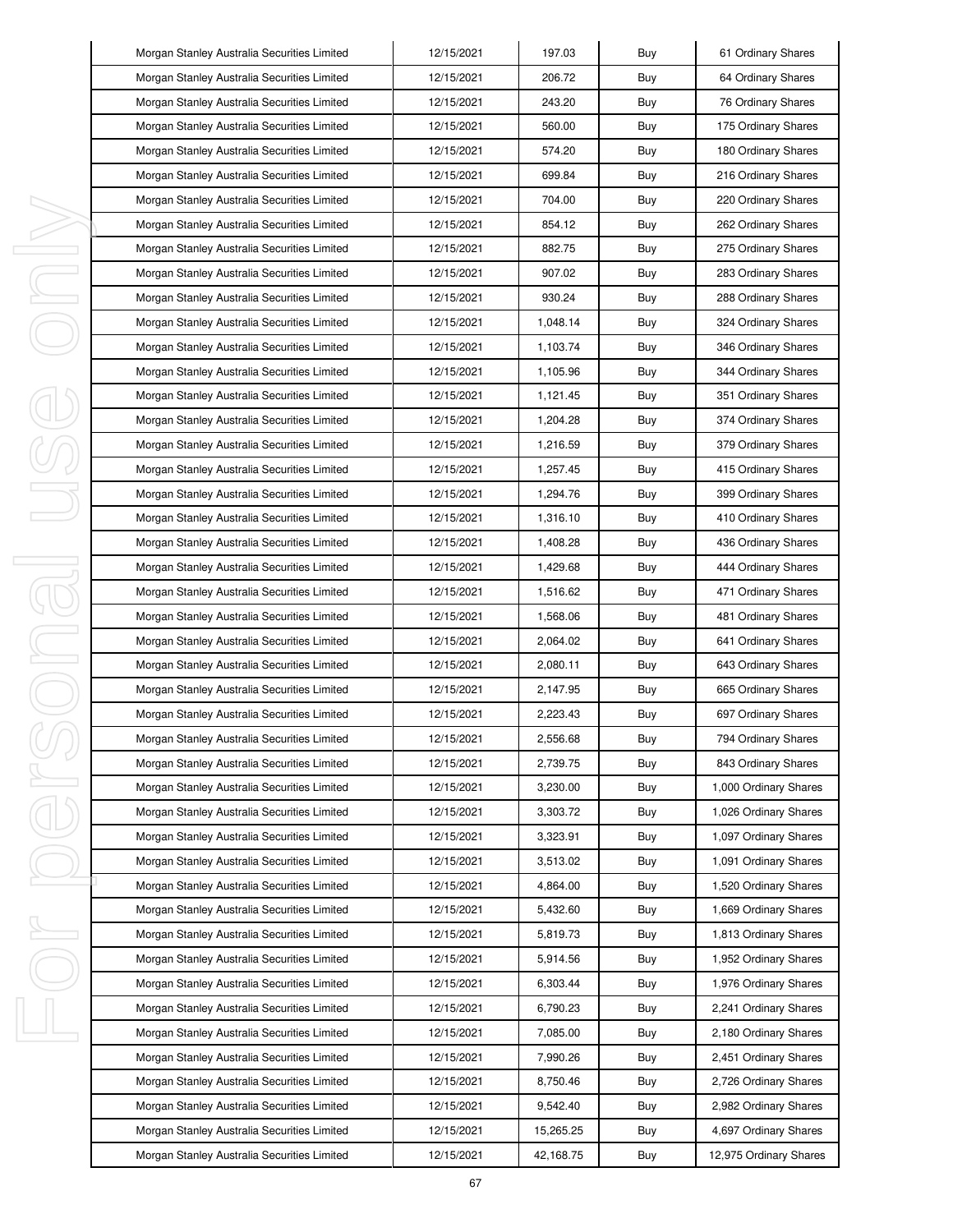| Morgan Stanley Australia Securities Limited | 12/15/2021 | 61,260.95 | Buy                    | 19,005 Ordinary Shares  |
|---------------------------------------------|------------|-----------|------------------------|-------------------------|
| Morgan Stanley & Co. LLC                    | 12/15/2021 | N/A       | <b>Borrow</b>          | 134,068 Ordinary Shares |
| Morgan Stanley & Co. International plc      | 12/15/2021 | N/A       | Collateral<br>Received | 129,130 Ordinary Shares |
| Morgan Stanley Australia Securities Limited | 12/16/2021 | 267.30    | Buy                    | 81 Ordinary Shares      |
| Morgan Stanley Australia Securities Limited | 12/16/2021 | 313.50    | Buy                    | 95 Ordinary Shares      |
| Morgan Stanley Australia Securities Limited | 12/16/2021 | 541.16    | Buy                    | 163 Ordinary Shares     |
| Morgan Stanley Australia Securities Limited | 12/16/2021 | 833.85    | Buy                    | 255 Ordinary Shares     |
| Morgan Stanley Australia Securities Limited | 12/16/2021 | 949.78    | Buy                    | 281 Ordinary Shares     |
| Morgan Stanley Australia Securities Limited | 12/16/2021 | 1,382.70  | Buy                    | 419 Ordinary Shares     |
| Morgan Stanley Australia Securities Limited | 12/16/2021 | 1,480.70  | Buy                    | 442 Ordinary Shares     |
| Morgan Stanley Australia Securities Limited | 12/16/2021 | 1,574.50  | Buy                    | 470 Ordinary Shares     |
| Morgan Stanley Australia Securities Limited | 12/16/2021 | 1,889.08  | Buy                    | 569 Ordinary Shares     |
| Morgan Stanley Australia Securities Limited | 12/16/2021 | 3,680.72  | Buy                    | 1,112 Ordinary Shares   |
| Morgan Stanley & Co. LLC                    | 12/16/2021 | 7,225.84  | Buy                    | 2,203 Ordinary Shares   |
| Morgan Stanley Australia Securities Limited | 12/16/2021 | 9,853.80  | Buy                    | 2,986 Ordinary Shares   |
| Morgan Stanley Australia Securities Limited | 12/16/2021 | 10,203.70 | Buy                    | 3,055 Ordinary Shares   |
| Morgan Stanley Australia Securities Limited | 12/16/2021 | 17,087.40 | Buy                    | 5,178 Ordinary Shares   |
| Morgan Stanley Australia Securities Limited | 12/16/2021 | 18,728.80 | Buy                    | 5,710 Ordinary Shares   |
| Morgan Stanley Australia Securities Limited | 12/16/2021 | 19,879.20 | Buy                    | 6,024 Ordinary Shares   |
| Morgan Stanley Australia Securities Limited | 12/16/2021 | 24,600.00 | Buy                    | 7,500 Ordinary Shares   |
| Morgan Stanley Australia Securities Limited | 12/16/2021 | 63,250.67 | Buy                    | 19,004 Ordinary Shares  |
| Morgan Stanley Australia Securities Limited | 12/16/2021 | 97,317.00 | Buy                    | 29,490 Ordinary Shares  |
| Morgan Stanley & Co. International plc      | 12/16/2021 | N/A       | <b>Borrow</b>          | 20,537 Ordinary Shares  |
|                                             |            |           |                        |                         |
| Morgan Stanley & Co. LLC                    | 12/16/2021 | N/A       | Borrow                 | 89,845 Ordinary Shares  |
| Morgan Stanley Australia Securities Limited | 12/17/2021 | 3.39      | Buy                    | 1 Ordinary Share        |
| Morgan Stanley Australia Securities Limited | 12/17/2021 | 53.76     | Buy                    | 16 Ordinary Shares      |
| Morgan Stanley & Co. International plc      | 12/17/2021 | 183.06    | Buy                    | 54 Ordinary Shares      |
| Morgan Stanley Australia Securities Limited | 12/17/2021 | 253.84    | Buy                    | 76 Ordinary Shares      |
| Morgan Stanley Australia Securities Limited | 12/17/2021 | 454.02    | Buy                    | 138 Ordinary Shares     |
| Morgan Stanley Australia Securities Limited | 12/17/2021 | 482.40    | Buy                    | 144 Ordinary Shares     |
| Morgan Stanley & Co. International plc      | 12/17/2021 | 518.67    | Buy                    | 153 Ordinary Shares     |
| Morgan Stanley Australia Securities Limited | 12/17/2021 | 593.84    | Buy                    | 177 Ordinary Shares     |
| Morgan Stanley Australia Securities Limited | 12/17/2021 | 818.91    | Buy                    | 243 Ordinary Shares     |
| Morgan Stanley Australia Securities Limited | 12/17/2021 | 877.15    | Buy                    | 265 Ordinary Shares     |
| Morgan Stanley Australia Securities Limited | 12/17/2021 | 893.05    | Buy                    | 265 Ordinary Shares     |
| Morgan Stanley Australia Securities Limited | 12/17/2021 | 903.84    | Buy                    | 269 Ordinary Shares     |
| Morgan Stanley Australia Securities Limited | 12/17/2021 | 912.42    | Buy                    | 274 Ordinary Shares     |
| Morgan Stanley Australia Securities Limited | 12/17/2021 | 967.60    | Buy                    | 295 Ordinary Shares     |
| Morgan Stanley Australia Securities Limited | 12/17/2021 | 980.10    | Buy                    | 297 Ordinary Shares     |
| Morgan Stanley Australia Securities Limited | 12/17/2021 | 1,016.17  | Buy                    | 307 Ordinary Shares     |
| Morgan Stanley Australia Securities Limited | 12/17/2021 | 1,085.70  | Buy                    | 329 Ordinary Shares     |
| Morgan Stanley Australia Securities Limited | 12/17/2021 | 1,137.30  | Buy                    | 340 Ordinary Shares     |
| Morgan Stanley Australia Securities Limited | 12/17/2021 | 1,336.65  | Buy                    | 399 Ordinary Shares     |
| Morgan Stanley Australia Securities Limited | 12/17/2021 | 1,425.51  | Buy                    | 423 Ordinary Shares     |
| Morgan Stanley Australia Securities Limited | 12/17/2021 | 1,430.13  | Buy                    | 425 Ordinary Shares     |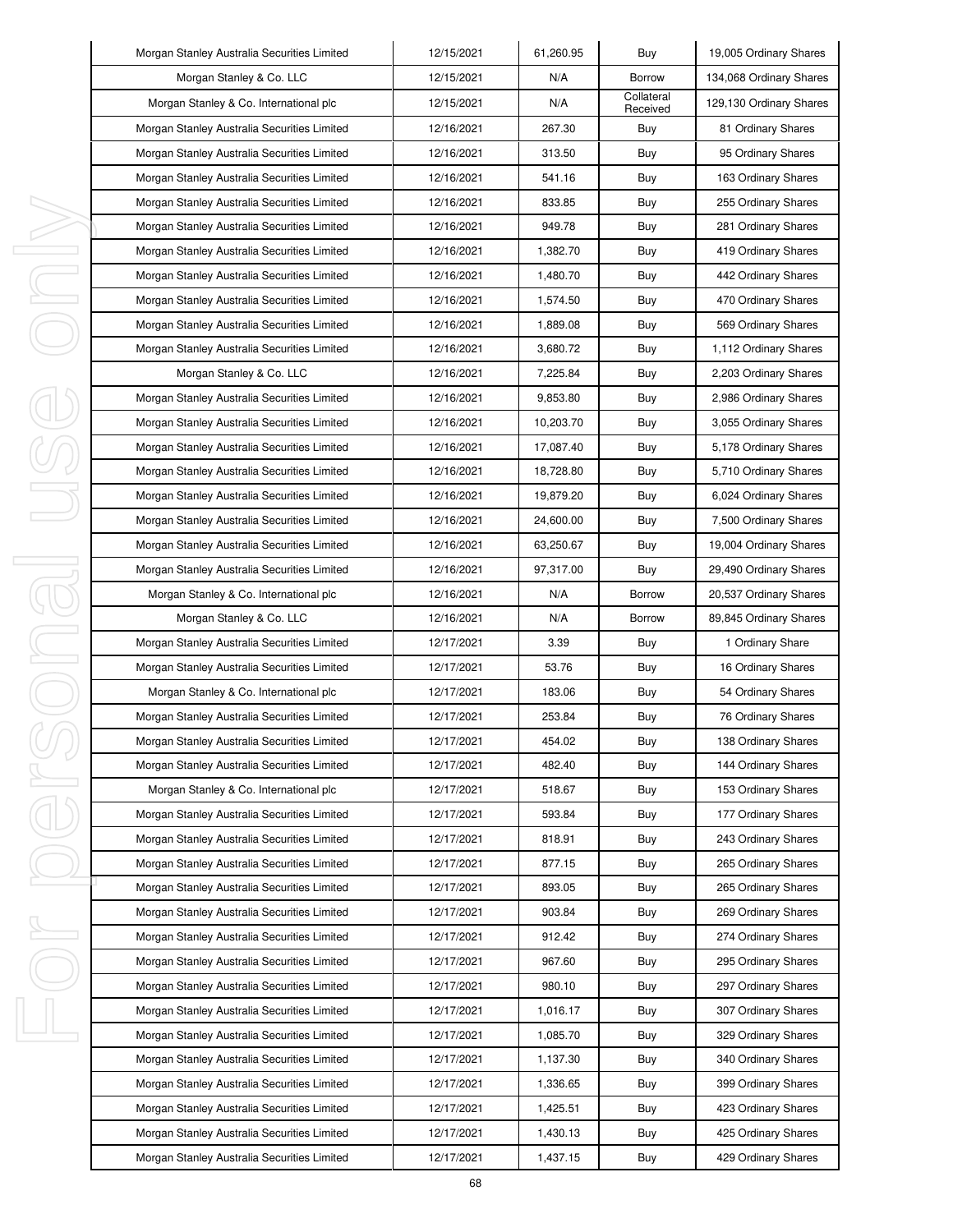| Morgan Stanley Australia Securities Limited | 12/17/2021 | 1,472.69  | Buy | 437 Ordinary Shares    |
|---------------------------------------------|------------|-----------|-----|------------------------|
| Morgan Stanley Australia Securities Limited | 12/17/2021 | 1,490.70  | Buy | 443 Ordinary Shares    |
| Morgan Stanley Australia Securities Limited | 12/17/2021 | 1,912.35  | Buy | 570 Ordinary Shares    |
| Morgan Stanley Australia Securities Limited | 12/17/2021 | 2,237.81  | Buy | 669 Ordinary Shares    |
| Morgan Stanley Australia Securities Limited | 12/17/2021 | 2,296.42  | Buy | 698 Ordinary Shares    |
| Morgan Stanley Australia Securities Limited | 12/17/2021 | 2,405.76  | Buy | 716 Ordinary Shares    |
| Morgan Stanley Australia Securities Limited | 12/17/2021 | 2,433.14  | Buy | 722 Ordinary Shares    |
| Morgan Stanley Australia Securities Limited | 12/17/2021 | 2,481.99  | Buy | 742 Ordinary Shares    |
| Morgan Stanley Australia Securities Limited | 12/17/2021 | 2,727.00  | Buy | 808 Ordinary Shares    |
| Morgan Stanley Australia Securities Limited | 12/17/2021 | 2,742.90  | Buy | 820 Ordinary Shares    |
| Morgan Stanley Australia Securities Limited | 12/17/2021 | 2,961.20  | Buy | 880 Ordinary Shares    |
| Morgan Stanley Australia Securities Limited | 12/17/2021 | 3,254.96  | Buy | 976 Ordinary Shares    |
| Morgan Stanley Australia Securities Limited | 12/17/2021 | 3,257.79  | Buy | 961 Ordinary Shares    |
| Morgan Stanley Australia Securities Limited | 12/17/2021 | 3,280.88  | Buy | 975 Ordinary Shares    |
| Morgan Stanley Australia Securities Limited | 12/17/2021 | 3,484.00  | Buy | 1,040 Ordinary Shares  |
| Morgan Stanley Australia Securities Limited | 12/17/2021 | 3,694.67  | Buy | 1,123 Ordinary Shares  |
| Morgan Stanley Australia Securities Limited | 12/17/2021 | 3,979.80  | Buy | 1,188 Ordinary Shares  |
| Morgan Stanley Australia Securities Limited | 12/17/2021 | 4,045.44  | Buy | 1,204 Ordinary Shares  |
| Morgan Stanley Australia Securities Limited | 12/17/2021 | 4,165.32  | Buy | 1,236 Ordinary Shares  |
| Morgan Stanley Australia Securities Limited | 12/17/2021 | 4,943.19  | Buy | 1,469 Ordinary Shares  |
| Morgan Stanley Australia Securities Limited | 12/17/2021 | 4,981.45  | Buy | 1,487 Ordinary Shares  |
| Morgan Stanley Australia Securities Limited | 12/17/2021 | 5,053.44  | Buy | 1,504 Ordinary Shares  |
| Morgan Stanley Australia Securities Limited | 12/17/2021 | 5,297.55  | Buy | 1,579 Ordinary Shares  |
| Morgan Stanley Australia Securities Limited | 12/17/2021 | 5,748.60  | Buy | 1,716 Ordinary Shares  |
| Morgan Stanley Australia Securities Limited | 12/17/2021 | 5,853.12  | Buy | 1,742 Ordinary Shares  |
| Morgan Stanley Australia Securities Limited | 12/17/2021 | 6.495.24  | Buy | 1,916 Ordinary Shares  |
| Morgan Stanley Australia Securities Limited | 12/17/2021 | 7,960.55  | Buy | 2,405 Ordinary Shares  |
| Morgan Stanley Australia Securities Limited | 12/17/2021 | 9,266.88  | Buy | 2,758 Ordinary Shares  |
| Morgan Stanley Australia Securities Limited | 12/17/2021 | 9,622.14  | Buy | 2,868 Ordinary Shares  |
| Morgan Stanley Australia Securities Limited | 12/17/2021 | 9,654.70  | Buy | 2,882 Ordinary Shares  |
| Morgan Stanley Australia Securities Limited | 12/17/2021 | 10,083.04 | Buy | 2,992 Ordinary Shares  |
| Morgan Stanley Australia Securities Limited | 12/17/2021 | 10,983.36 | Buy | 3,264 Ordinary Shares  |
| Morgan Stanley Australia Securities Limited | 12/17/2021 | 11,235.74 | Buy | 3,339 Ordinary Shares  |
| Morgan Stanley Australia Securities Limited | 12/17/2021 | 16,705.57 | Buy | 5,047 Ordinary Shares  |
| Morgan Stanley Australia Securities Limited | 12/17/2021 | 17,066.89 | Buy | 5,087 Ordinary Shares  |
| Morgan Stanley Australia Securities Limited | 12/17/2021 | 17,499.68 | Buy | 5,216 Ordinary Shares  |
| Morgan Stanley Australia Securities Limited | 12/17/2021 | 17,868.48 | Buy | 5,318 Ordinary Shares  |
| Morgan Stanley Australia Securities Limited | 12/17/2021 | 18,059.85 | Buy | 5,391 Ordinary Shares  |
| Morgan Stanley Australia Securities Limited | 12/17/2021 | 19,037.76 | Buy | 5,666 Ordinary Shares  |
| Morgan Stanley Australia Securities Limited | 12/17/2021 | 20,186.88 | Buy | 6,008 Ordinary Shares  |
| Morgan Stanley Australia Securities Limited | 12/17/2021 | 24,103.25 | Buy | 7,195 Ordinary Shares  |
| Morgan Stanley Australia Securities Limited | 12/17/2021 | 50,194.16 | Buy | 14,961 Ordinary Shares |
| Morgan Stanley Australia Securities Limited | 12/17/2021 | 55,723.20 | Buy | 16,609 Ordinary Shares |
| Morgan Stanley Australia Securities Limited | 12/17/2021 | 69,850.95 | Buy | 20,605 Ordinary Shares |
| Morgan Stanley Australia Securities Limited | 12/17/2021 | 72,634.14 | Buy | 21,426 Ordinary Shares |
| Morgan Stanley Australia Securities Limited | 12/17/2021 | 76,173.30 | Buy | 22,470 Ordinary Shares |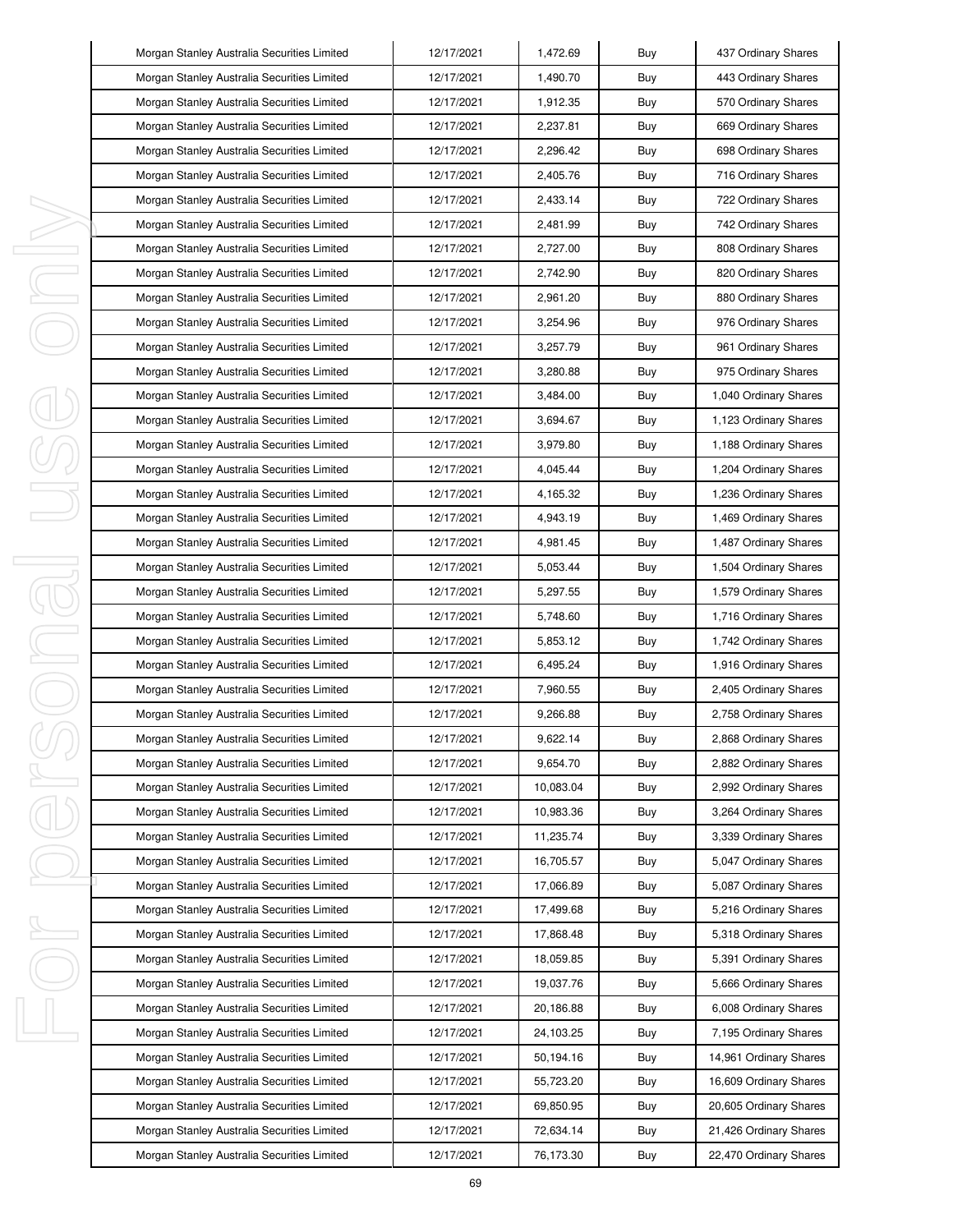|         | Morgan Stanley Australia Securities Limited | 12/17/2021 | 112,812.42   | Buy           | 33,278 Ordinary Shares  |
|---------|---------------------------------------------|------------|--------------|---------------|-------------------------|
|         | Morgan Stanley Australia Securities Limited | 12/17/2021 | 199,274.37   | Buy           | 58,783 Ordinary Shares  |
|         | Morgan Stanley Australia Securities Limited | 12/17/2021 | 285,960.06   | Buy           | 84,354 Ordinary Shares  |
|         | Morgan Stanley Australia Securities Limited | 12/17/2021 | 397,874.13   | Buy           | 117,367 Ordinary Shares |
|         | Morgan Stanley Australia Securities Limited | 12/17/2021 | 742,830.36   | Buy           | 219,124 Ordinary Shares |
|         | Morgan Stanley Australia Securities Limited | 12/17/2021 | 998,660.10   | Buy           | 294,590 Ordinary Shares |
|         | Morgan Stanley Australia Securities Limited | 12/17/2021 | 1,462,391.76 | Buy           | 431,384 Ordinary Shares |
|         | Morgan Stanley Australia Securities Limited | 12/17/2021 | 1,861,862.58 | Buy           | 549,222 Ordinary Shares |
| ı       | Morgan Stanley Australia Securities Limited | 12/17/2021 | N/A          | <b>Borrow</b> | 86,533 Ordinary Shares  |
| I       | Morgan Stanley & Co. International plc      | 12/17/2021 | N/A          | <b>Borrow</b> | 95,784 Ordinary Shares  |
| I,      | Morgan Stanley Australia Securities Limited | 12/20/2021 | 117.25       | Buy           | 35 Ordinary Shares      |
|         | Morgan Stanley Australia Securities Limited | 12/20/2021 | 150.42       | Buy           | 46 Ordinary Shares      |
|         | Morgan Stanley Australia Securities Limited | 12/20/2021 | 153.22       | Buy           | 47 Ordinary Shares      |
|         | Morgan Stanley Australia Securities Limited | 12/20/2021 | 552.33       | Buy           | 171 Ordinary Shares     |
|         | Morgan Stanley Australia Securities Limited | 12/20/2021 | 608.00       | Buy           | 190 Ordinary Shares     |
|         | Morgan Stanley Australia Securities Limited | 12/20/2021 | 741.51       | Buy           | 231 Ordinary Shares     |
|         | Morgan Stanley Australia Securities Limited | 12/20/2021 | 851.20       | Buy           | 266 Ordinary Shares     |
|         | Morgan Stanley Australia Securities Limited | 12/20/2021 | 881.76       | Buy           | 264 Ordinary Shares     |
|         | Morgan Stanley Australia Securities Limited | 12/20/2021 | 1,035.63     | Buy           | 311 Ordinary Shares     |
|         | Morgan Stanley Australia Securities Limited | 12/20/2021 | 1,072.26     | Buy           | 333 Ordinary Shares     |
|         | Morgan Stanley Australia Securities Limited | 12/20/2021 | 1,195.95     | Buy           | 357 Ordinary Shares     |
| I<br>J. | Morgan Stanley Australia Securities Limited | 12/20/2021 | 1,531.17     | Buy           | 477 Ordinary Shares     |
|         | Morgan Stanley Australia Securities Limited | 12/20/2021 | 1,542.38     | Buy           | 479 Ordinary Shares     |
|         | Morgan Stanley Australia Securities Limited | 12/20/2021 | 1,703.00     | Buy           | 524 Ordinary Shares     |
| I,      | Morgan Stanley Australia Securities Limited | 12/20/2021 | 1,892.16     | Buy           | 584 Ordinary Shares     |
| I       | Morgan Stanley Australia Securities Limited | 12/20/2021 | 1,939.70     | Buy           | 595 Ordinary Shares     |
|         | Morgan Stanley Australia Securities Limited | 12/20/2021 | 2,419.80     | Buy           | 740 Ordinary Shares     |
|         | Morgan Stanley Australia Securities Limited | 12/20/2021 | 2,513.60     | Buy           | 777 Ordinary Shares     |
|         | Morgan Stanley Australia Securities Limited | 12/20/2021 | 15,907.75    | Buy           | 4,925 Ordinary Shares   |
|         | Morgan Stanley Australia Securities Limited | 12/20/2021 | 17, 167.22   | Buy           | 5,218 Ordinary Shares   |
| I       | Morgan Stanley & Co. International plc      | 12/20/2021 | 17, 167.22   | Buy           | 5,218 Ordinary Shares   |
|         | Morgan Stanley Australia Securities Limited | 12/20/2021 | 27,527.78    | Buy           | 8,549 Ordinary Shares   |
|         | Morgan Stanley Australia Securities Limited | 12/20/2021 | 130,078.34   | Buy           | 40,397 Ordinary Shares  |
|         | Morgan Stanley Australia Securities Limited | 12/21/2021 | 3.10         | Buy           | 1 Ordinary Share        |
|         | Morgan Stanley Australia Securities Limited | 12/21/2021 | 3.17         | Buy           | 1 Ordinary Share        |
|         | Morgan Stanley Australia Securities Limited | 12/21/2021 | 3.18         | Buy           | 1 Ordinary Share        |
| I,      | Morgan Stanley Australia Securities Limited | 12/21/2021 | 62.10        | Buy           | 20 Ordinary Shares      |
|         | Morgan Stanley Australia Securities Limited | 12/21/2021 | 68.53        | Buy           | 22 Ordinary Shares      |
|         | Morgan Stanley Australia Securities Limited | 12/21/2021 | 92.22        | Buy           | 29 Ordinary Shares      |
|         | Morgan Stanley Australia Securities Limited | 12/21/2021 | 92.51        | Buy           | 29 Ordinary Shares      |
| I,      | Morgan Stanley Australia Securities Limited | 12/21/2021 | 122.46       | Buy           | 39 Ordinary Shares      |
|         | Morgan Stanley Australia Securities Limited | 12/21/2021 | 125.20       | Buy           | 40 Ordinary Shares      |
|         | Morgan Stanley Australia Securities Limited | 12/21/2021 | 146.28       | Buy           | 46 Ordinary Shares      |
|         | Morgan Stanley Australia Securities Limited | 12/21/2021 | 149.46       | Buy           | 47 Ordinary Shares      |
|         | Morgan Stanley Australia Securities Limited | 12/21/2021 | 361.53       | Buy           | 117 Ordinary Shares     |
|         | Morgan Stanley Australia Securities Limited | 12/21/2021 | 396.80       | Buy           | 128 Ordinary Shares     |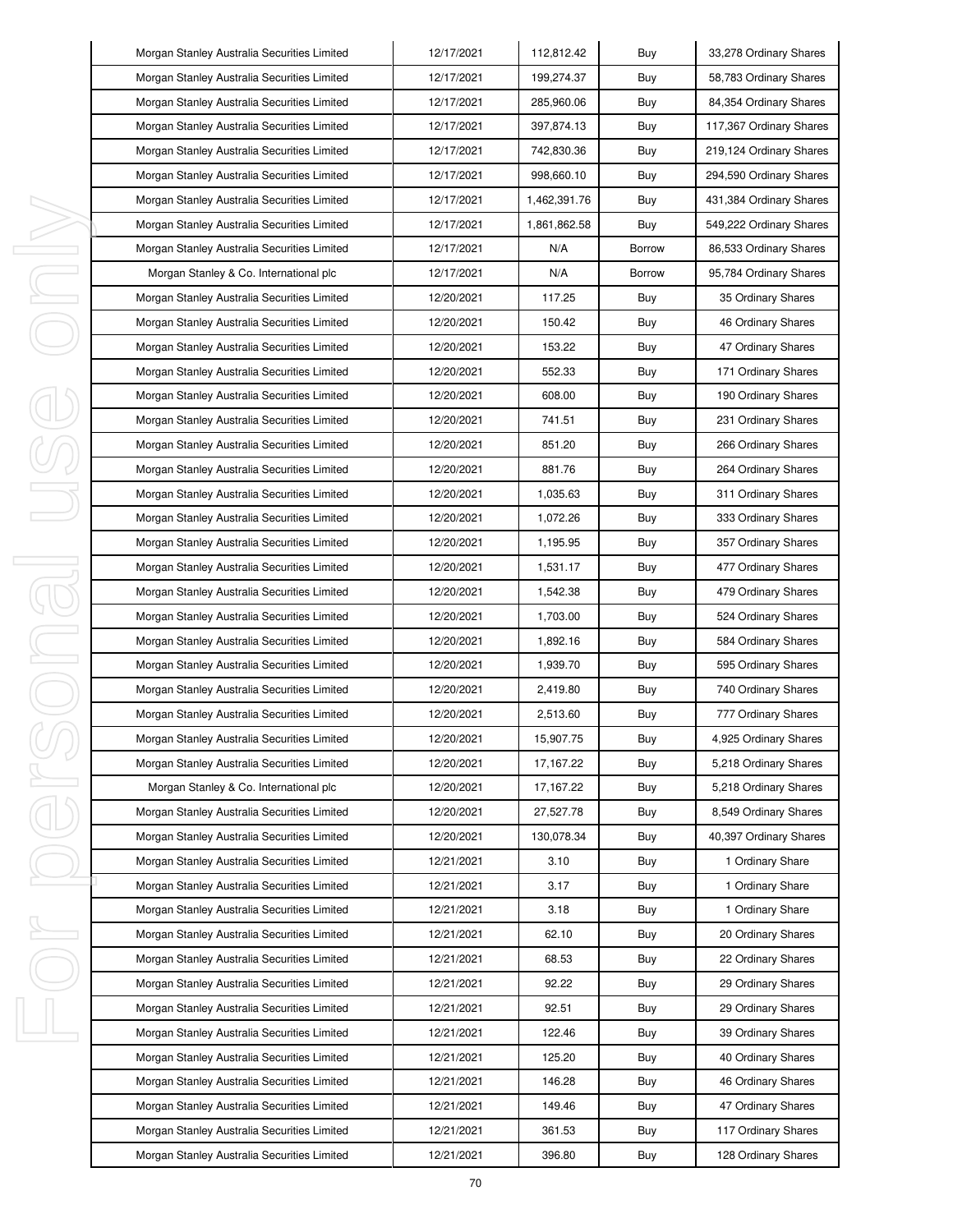|   | Morgan Stanley Australia Securities Limited | 12/21/2021 | 421.08    | Buy | 132 Ordinary Shares   |
|---|---------------------------------------------|------------|-----------|-----|-----------------------|
|   | Morgan Stanley Australia Securities Limited | 12/21/2021 | 432.48    | Buy | 136 Ordinary Shares   |
|   | Morgan Stanley Australia Securities Limited | 12/21/2021 | 442.72    | Buy | 139 Ordinary Shares   |
|   | Morgan Stanley Australia Securities Limited | 12/21/2021 | 579.70    | Buy | 187 Ordinary Shares   |
|   | Morgan Stanley Australia Securities Limited | 12/21/2021 | 623.87    | Buy | 199 Ordinary Shares   |
|   | Morgan Stanley Australia Securities Limited | 12/21/2021 | 646.88    | Buy | 207 Ordinary Shares   |
|   | Morgan Stanley Australia Securities Limited | 12/21/2021 | 658.35    | Buy | 209 Ordinary Shares   |
|   | Morgan Stanley Australia Securities Limited | 12/21/2021 | 693.00    | Buy | 225 Ordinary Shares   |
|   | Morgan Stanley Australia Securities Limited | 12/21/2021 | 695.76    | Buy | 223 Ordinary Shares   |
|   | Morgan Stanley Australia Securities Limited | 12/21/2021 | 724.13    | Buy | 227 Ordinary Shares   |
| J | Morgan Stanley Australia Securities Limited | 12/21/2021 | 780.00    | Buy | 250 Ordinary Shares   |
|   | Morgan Stanley Australia Securities Limited | 12/21/2021 | 797.58    | Buy | 252 Ordinary Shares   |
|   | Morgan Stanley Australia Securities Limited | 12/21/2021 | 852.14    | Buy | 274 Ordinary Shares   |
|   | Morgan Stanley Australia Securities Limited | 12/21/2021 | 888.30    | Buy | 282 Ordinary Shares   |
|   | Morgan Stanley Australia Securities Limited | 12/21/2021 | 1,087.50  | Buy | 348 Ordinary Shares   |
|   | Morgan Stanley Australia Securities Limited | 12/21/2021 | 1,133.06  | Buy | 362 Ordinary Shares   |
|   | Morgan Stanley Australia Securities Limited | 12/21/2021 | 1,284.72  | Buy | 404 Ordinary Shares   |
|   | Morgan Stanley Australia Securities Limited | 12/21/2021 | 1,346.18  | Buy | 422 Ordinary Shares   |
|   | Morgan Stanley Australia Securities Limited | 12/21/2021 | 1,385.28  | Buy | 444 Ordinary Shares   |
|   | Morgan Stanley Australia Securities Limited | 12/21/2021 | 1,423.33  | Buy | 449 Ordinary Shares   |
|   | Morgan Stanley Australia Securities Limited | 12/21/2021 | 1,450.80  | Buy | 468 Ordinary Shares   |
|   | Morgan Stanley Australia Securities Limited | 12/21/2021 | 1,589.48  | Buy | 503 Ordinary Shares   |
|   | Morgan Stanley Australia Securities Limited | 12/21/2021 | 1,633.28  | Buy | 512 Ordinary Shares   |
|   | Morgan Stanley Australia Securities Limited | 12/21/2021 | 1,659.96  | Buy | 522 Ordinary Shares   |
| I | Morgan Stanley Australia Securities Limited | 12/21/2021 | 1,731.60  | Buy | 555 Ordinary Shares   |
|   | Morgan Stanley Australia Securities Limited | 12/21/2021 | 1,750.32  | Buy | 561 Ordinary Shares   |
|   | Morgan Stanley Australia Securities Limited | 12/21/2021 | 1,755.60  | Buy | 570 Ordinary Shares   |
|   | Morgan Stanley Australia Securities Limited | 12/21/2021 | 1,871.10  | Buy | 594 Ordinary Shares   |
|   | Morgan Stanley Australia Securities Limited | 12/21/2021 | 1,949.45  | Buy | 635 Ordinary Shares   |
|   | Morgan Stanley Australia Securities Limited | 12/21/2021 | 1,949.99  | Buy | 623 Ordinary Shares   |
| J | Morgan Stanley Australia Securities Limited | 12/21/2021 | 2,016.11  | Buy | 633 Ordinary Shares   |
|   | Morgan Stanley Australia Securities Limited | 12/21/2021 | 2,126.60  | Buy | 686 Ordinary Shares   |
|   | Morgan Stanley Australia Securities Limited | 12/21/2021 | 2,989.36  | Buy | 946 Ordinary Shares   |
|   | Morgan Stanley Australia Securities Limited | 12/21/2021 | 3,197.08  | Buy | 1,028 Ordinary Shares |
|   | Morgan Stanley Australia Securities Limited | 12/21/2021 | 3,763.62  | Buy | 1,218 Ordinary Shares |
|   | Morgan Stanley Australia Securities Limited | 12/21/2021 | 3,990.90  | Buy | 1,255 Ordinary Shares |
| ı | Morgan Stanley Australia Securities Limited | 12/21/2021 | 6,951.48  | Buy | 2,186 Ordinary Shares |
|   | Morgan Stanley Australia Securities Limited | 12/21/2021 | 7,032.84  | Buy | 2,276 Ordinary Shares |
|   | Morgan Stanley Australia Securities Limited | 12/21/2021 | 7,104.12  | Buy | 2,234 Ordinary Shares |
|   | Morgan Stanley Australia Securities Limited | 12/21/2021 | 8,172.43  | Buy | 2,611 Ordinary Shares |
|   | Morgan Stanley Australia Securities Limited | 12/21/2021 | 10,916.88 | Buy | 3,499 Ordinary Shares |
|   | Morgan Stanley Australia Securities Limited | 12/21/2021 | 11,547.43 | Buy | 3,713 Ordinary Shares |
|   | Morgan Stanley Australia Securities Limited | 12/21/2021 | 12,177.69 | Buy | 3,941 Ordinary Shares |
|   | Morgan Stanley Australia Securities Limited | 12/21/2021 | 13,845.70 | Buy | 4,510 Ordinary Shares |
|   | Morgan Stanley Australia Securities Limited | 12/21/2021 | 14,053.70 | Buy | 4,490 Ordinary Shares |
|   | Morgan Stanley Australia Securities Limited | 12/21/2021 | 14,466.76 | Buy | 4,697 Ordinary Shares |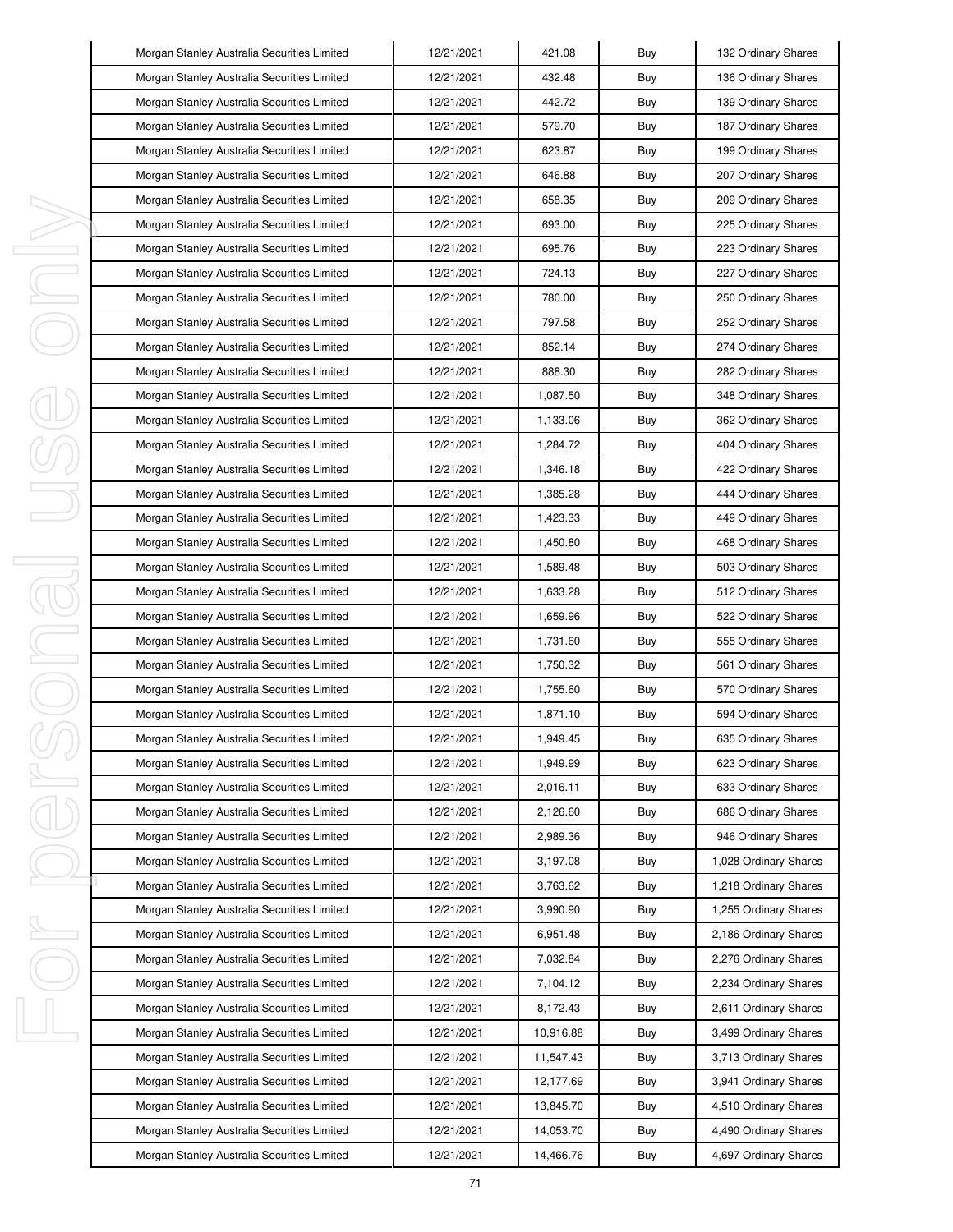| Morgan Stanley Australia Securities Limited | 12/21/2021 | 14,991.60  | Buy | 4,805 Ordinary Shares   |
|---------------------------------------------|------------|------------|-----|-------------------------|
| Morgan Stanley Australia Securities Limited | 12/21/2021 | 22,003.25  | Buy | 7,075 Ordinary Shares   |
| Morgan Stanley Australia Securities Limited | 12/21/2021 | 26,926.60  | Buy | 8,686 Ordinary Shares   |
| Morgan Stanley Australia Securities Limited | 12/21/2021 | 45,558.24  | Buy | 14,602 Ordinary Shares  |
| Morgan Stanley Australia Securities Limited | 12/21/2021 | 61,518.88  | Buy | 19,468 Ordinary Shares  |
| Morgan Stanley Australia Securities Limited | 12/21/2021 | 73,467.53  | Buy | 23,623 Ordinary Shares  |
| Morgan Stanley Australia Securities Limited | 12/21/2021 | 858.000.00 | Buy | 275,000 Ordinary Shares |
| Morgan Stanley Australia Securities Limited | 12/22/2021 | 6.30       | Buy | 2 Ordinary Shares       |
| Morgan Stanley Australia Securities Limited | 12/22/2021 | 25.52      | Buy | 8 Ordinary Shares       |
| Morgan Stanley Australia Securities Limited | 12/22/2021 | 57.42      | Buy | 18 Ordinary Shares      |
| Morgan Stanley Australia Securities Limited | 12/22/2021 | 63.00      | Buy | 20 Ordinary Shares      |
| Morgan Stanley & Co. LLC                    | 12/22/2021 | 86.40      | Buy | 27 Ordinary Shares      |
| Morgan Stanley Australia Securities Limited | 12/22/2021 | 357.65     | Buy | 113 Ordinary Shares     |
| Morgan Stanley Australia Securities Limited | 12/22/2021 | 487.48     | Buy | 155 Ordinary Shares     |
| Morgan Stanley Australia Securities Limited | 12/22/2021 | 508.80     | Buy | 160 Ordinary Shares     |
| Morgan Stanley Australia Securities Limited | 12/22/2021 | 540.60     | Buy | 170 Ordinary Shares     |
| Morgan Stanley Australia Securities Limited | 12/22/2021 | 546.10     | Buy | 172 Ordinary Shares     |
| Morgan Stanley Australia Securities Limited | 12/22/2021 | 595.60     | Buy | 187 Ordinary Shares     |
| Morgan Stanley Australia Securities Limited | 12/22/2021 | 647.70     | Buy | 204 Ordinary Shares     |
| Morgan Stanley & Co. International plc      | 12/22/2021 | 668.82     | Buy | 213 Ordinary Shares     |
| Morgan Stanley Australia Securities Limited | 12/22/2021 | 895.70     | Buy | 283 Ordinary Shares     |
| Morgan Stanley Australia Securities Limited | 12/22/2021 | 1,000.14   | Buy | 316 Ordinary Shares     |
| Morgan Stanley Australia Securities Limited | 12/22/2021 | 1,140.30   | Buy | 362 Ordinary Shares     |
| Morgan Stanley Australia Securities Limited | 12/22/2021 | 1,474.20   | Buy | 468 Ordinary Shares     |
| Morgan Stanley Australia Securities Limited | 12/22/2021 | 1,502.55   | Buy | 477 Ordinary Shares     |
| Morgan Stanley Australia Securities Limited | 12/22/2021 | 1,573.77   | Buy | 502 Ordinary Shares     |
| Morgan Stanley Australia Securities Limited | 12/22/2021 | 1,582.56   | Buy | 504 Ordinary Shares     |
| Morgan Stanley Australia Securities Limited | 12/22/2021 | 1,761.31   | Buy | 553 Ordinary Shares     |
| Morgan Stanley Australia Securities Limited | 12/22/2021 | 1,884.00   | Buy | 600 Ordinary Shares     |
| Morgan Stanley Australia Securities Limited | 12/22/2021 | 2,006.55   | Buy | 637 Ordinary Shares     |
| Morgan Stanley Australia Securities Limited | 12/22/2021 | 2,121.48   | Buy | 664 Ordinary Shares     |
| Morgan Stanley Australia Securities Limited | 12/22/2021 | 2,265.26   | Buy | 709 Ordinary Shares     |
| Morgan Stanley Australia Securities Limited | 12/22/2021 | 2,312.10   | Buy | 734 Ordinary Shares     |
| Morgan Stanley Australia Securities Limited | 12/22/2021 | 2,737.35   | Buy | 869 Ordinary Shares     |
| Morgan Stanley Australia Securities Limited | 12/22/2021 | 3,145.00   | Buy | 1,000 Ordinary Shares   |
| Morgan Stanley Australia Securities Limited | 12/22/2021 | 4,725.00   | Buy | 1,500 Ordinary Shares   |
| Morgan Stanley Australia Securities Limited | 12/22/2021 | 4,823.04   | Buy | 1,536 Ordinary Shares   |
| Morgan Stanley Australia Securities Limited | 12/22/2021 | 6,178.74   | Buy | 1,943 Ordinary Shares   |
| Morgan Stanley Australia Securities Limited | 12/22/2021 | 6,961.48   | Buy | 2,203 Ordinary Shares   |
| Morgan Stanley Australia Securities Limited | 12/22/2021 | 7,988.48   | Buy | 2,528 Ordinary Shares   |
| Morgan Stanley Australia Securities Limited | 12/22/2021 | 8,092.35   | Buy | 2,569 Ordinary Shares   |
| Morgan Stanley Australia Securities Limited | 12/22/2021 | 8,099.46   | Buy | 2,547 Ordinary Shares   |
| Morgan Stanley Australia Securities Limited | 12/22/2021 | 9,429.64   | Buy | 2,956 Ordinary Shares   |
| Morgan Stanley Australia Securities Limited | 12/22/2021 | 10,837.44  | Buy | 3,408 Ordinary Shares   |
| Morgan Stanley Australia Securities Limited | 12/22/2021 | 11,273.60  | Buy | 3,523 Ordinary Shares   |
| Morgan Stanley Australia Securities Limited | 12/22/2021 | 11,620.35  | Buy | 3,689 Ordinary Shares   |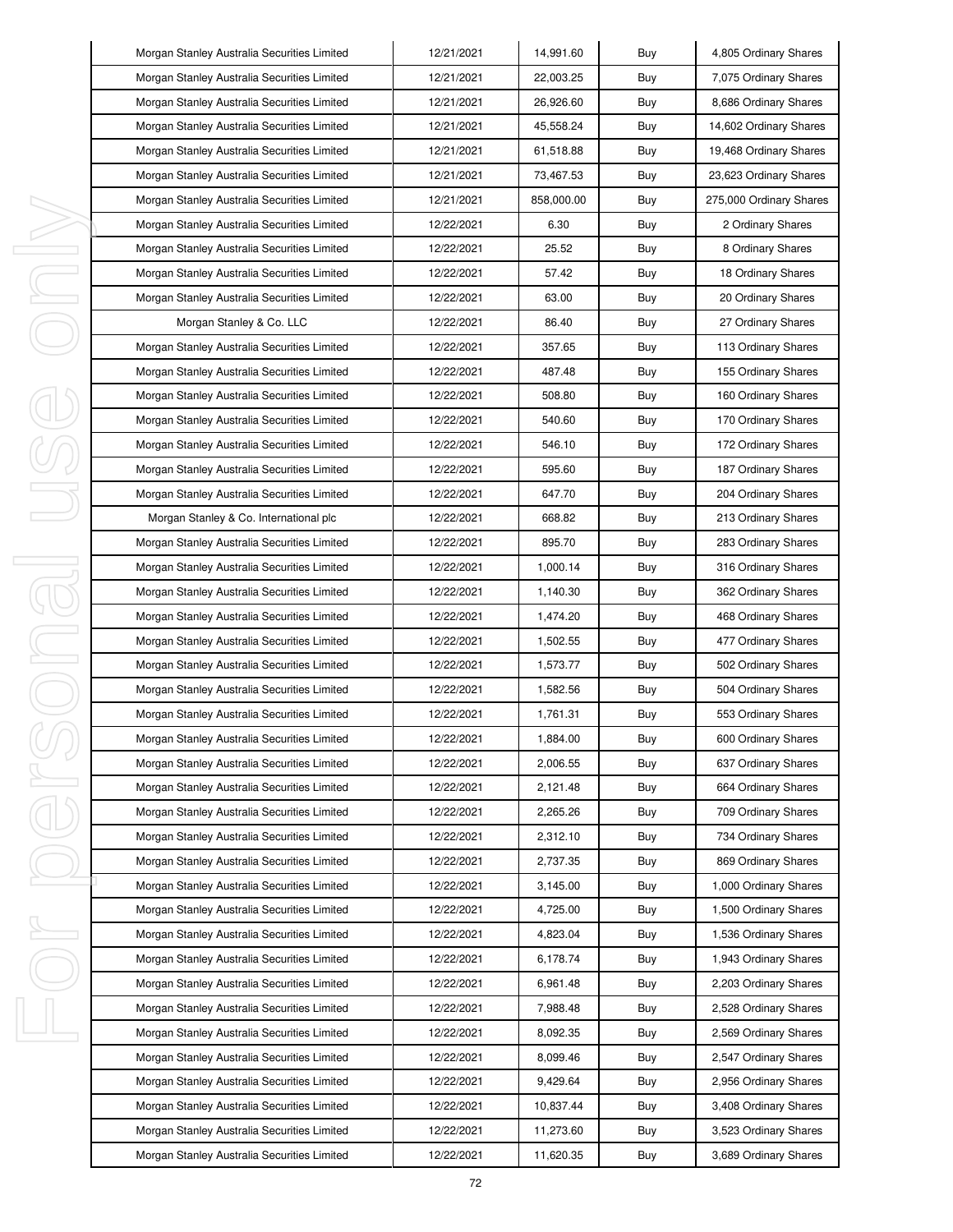|         | Morgan Stanley Australia Securities Limited | 12/22/2021 | 11,872.34 | Buy    | 3,781 Ordinary Shares   |
|---------|---------------------------------------------|------------|-----------|--------|-------------------------|
|         | Morgan Stanley Australia Securities Limited | 12/22/2021 | 12,394.70 | Buy    | 3,910 Ordinary Shares   |
|         | Morgan Stanley Australia Securities Limited | 12/22/2021 | 17,784.90 | Buy    | 5,646 Ordinary Shares   |
|         | Morgan Stanley Australia Securities Limited | 12/22/2021 | 20,422.56 | Buy    | 6,504 Ordinary Shares   |
|         | Morgan Stanley Australia Securities Limited | 12/22/2021 | 34,552.56 | Buy    | 11,004 Ordinary Shares  |
|         | Morgan Stanley Australia Securities Limited | 12/22/2021 | 50,631.68 | Buy    | 15,872 Ordinary Shares  |
|         | Morgan Stanley Australia Securities Limited | 12/22/2021 | 59,231.92 | Buy    | 18,568 Ordinary Shares  |
|         | Morgan Stanley & Co. International plc      | 12/22/2021 | N/A       | Borrow | 151,365 Ordinary Shares |
| I,      | Morgan Stanley Australia Securities Limited | 12/23/2021 | 38.76     | Buy    | 12 Ordinary Shares      |
| E       | Morgan Stanley Australia Securities Limited | 12/23/2021 | 65.00     | Buy    | 20 Ordinary Shares      |
| J       | Morgan Stanley Australia Securities Limited | 12/23/2021 | 373.18    | Buy    | 115 Ordinary Shares     |
|         | Morgan Stanley Australia Securities Limited | 12/23/2021 | 475.08    | Buy    | 148 Ordinary Shares     |
|         | Morgan Stanley Australia Securities Limited | 12/23/2021 | 538.58    | Buy    | 167 Ordinary Shares     |
|         | Morgan Stanley Australia Securities Limited | 12/23/2021 | 615.60    | Buy    | 190 Ordinary Shares     |
|         | Morgan Stanley Australia Securities Limited | 12/23/2021 | 733.70    | Buy    | 230 Ordinary Shares     |
|         | Morgan Stanley Australia Securities Limited | 12/23/2021 | 944.84    | Buy    | 299 Ordinary Shares     |
|         | Morgan Stanley Australia Securities Limited | 12/23/2021 | 944.84    | Buy    | 299 Ordinary Shares     |
|         | Morgan Stanley Australia Securities Limited | 12/23/2021 | 964.71    | Buy    | 301 Ordinary Shares     |
|         | Morgan Stanley Australia Securities Limited | 12/23/2021 | 1,038.38  | Buy    | 325 Ordinary Shares     |
|         | Morgan Stanley Australia Securities Limited | 12/23/2021 | 1,140.19  | Buy    | 353 Ordinary Shares     |
|         | Morgan Stanley Australia Securities Limited | 12/23/2021 | 1,149.35  | Buy    | 362 Ordinary Shares     |
| J,<br>₹ | Morgan Stanley Australia Securities Limited | 12/23/2021 | 1,321.92  | Buy    | 408 Ordinary Shares     |
|         | Morgan Stanley Australia Securities Limited | 12/23/2021 | 1,442.56  | Buy    | 448 Ordinary Shares     |
|         | Morgan Stanley Australia Securities Limited | 12/23/2021 | 1,483.92  | Buy    | 463 Ordinary Shares     |
| E       | Morgan Stanley Australia Securities Limited | 12/23/2021 | 1,541.38  | Buy    | 475 Ordinary Shares     |
| E       | Morgan Stanley Australia Securities Limited | 12/23/2021 | 1,693.72  | Buy    | 526 Ordinary Shares     |
|         | Morgan Stanley Australia Securities Limited | 12/23/2021 | 1,741.16  | Buy    | 551 Ordinary Shares     |
|         | Morgan Stanley Australia Securities Limited | 12/23/2021 | 2,028.77  | Buy    | 641 Ordinary Shares     |
|         | Morgan Stanley Australia Securities Limited | 12/23/2021 | 2,086.58  | Buy    | 645 Ordinary Shares     |
|         | Morgan Stanley Australia Securities Limited | 12/23/2021 | 2,323.08  | Buy    | 717 Ordinary Shares     |
| I,      | Morgan Stanley Australia Securities Limited | 12/23/2021 | 2,357.36  | Buy    | 746 Ordinary Shares     |
|         | Morgan Stanley Australia Securities Limited | 12/23/2021 | 2,369.92  | Buy    | 736 Ordinary Shares     |
|         | Morgan Stanley Australia Securities Limited | 12/23/2021 | 2,863.80  | Buy    | 888 Ordinary Shares     |
|         | Morgan Stanley Australia Securities Limited | 12/23/2021 | 2,952.95  | Buy    | 933 Ordinary Shares     |
|         | Morgan Stanley Australia Securities Limited | 12/23/2021 | 3,589.76  | Buy    | 1,136 Ordinary Shares   |
|         | Morgan Stanley Australia Securities Limited | 12/23/2021 | 3,876.88  | Buy    | 1,204 Ordinary Shares   |
| J       | Morgan Stanley Australia Securities Limited | 12/23/2021 | 4,021.11  | Buy    | 1,243 Ordinary Shares   |
|         | Morgan Stanley Australia Securities Limited | 12/23/2021 | 4,279.17  | Buy    | 1,331 Ordinary Shares   |
|         | Morgan Stanley Australia Securities Limited | 12/23/2021 | 4,416.45  | Buy    | 1,361 Ordinary Shares   |
|         | Morgan Stanley Australia Securities Limited | 12/23/2021 | 4,514.44  | Buy    | 1,402 Ordinary Shares   |
| J       | Morgan Stanley Australia Securities Limited | 12/23/2021 | 4,580.16  | Buy    | 1,468 Ordinary Shares   |
|         | Morgan Stanley Australia Securities Limited | 12/23/2021 | 5,379.30  | Buy    | 1,668 Ordinary Shares   |
|         | Morgan Stanley Australia Securities Limited | 12/23/2021 | 5,550.12  | Buy    | 1,713 Ordinary Shares   |
|         | Morgan Stanley Australia Securities Limited | 12/23/2021 | 5,761.28  | Buy    | 1,792 Ordinary Shares   |
|         | Morgan Stanley Australia Securities Limited | 12/23/2021 | 6,528.56  | Buy    | 2,066 Ordinary Shares   |
|         | Morgan Stanley Australia Securities Limited | 12/23/2021 | 7,370.25  | Buy    | 2,325 Ordinary Shares   |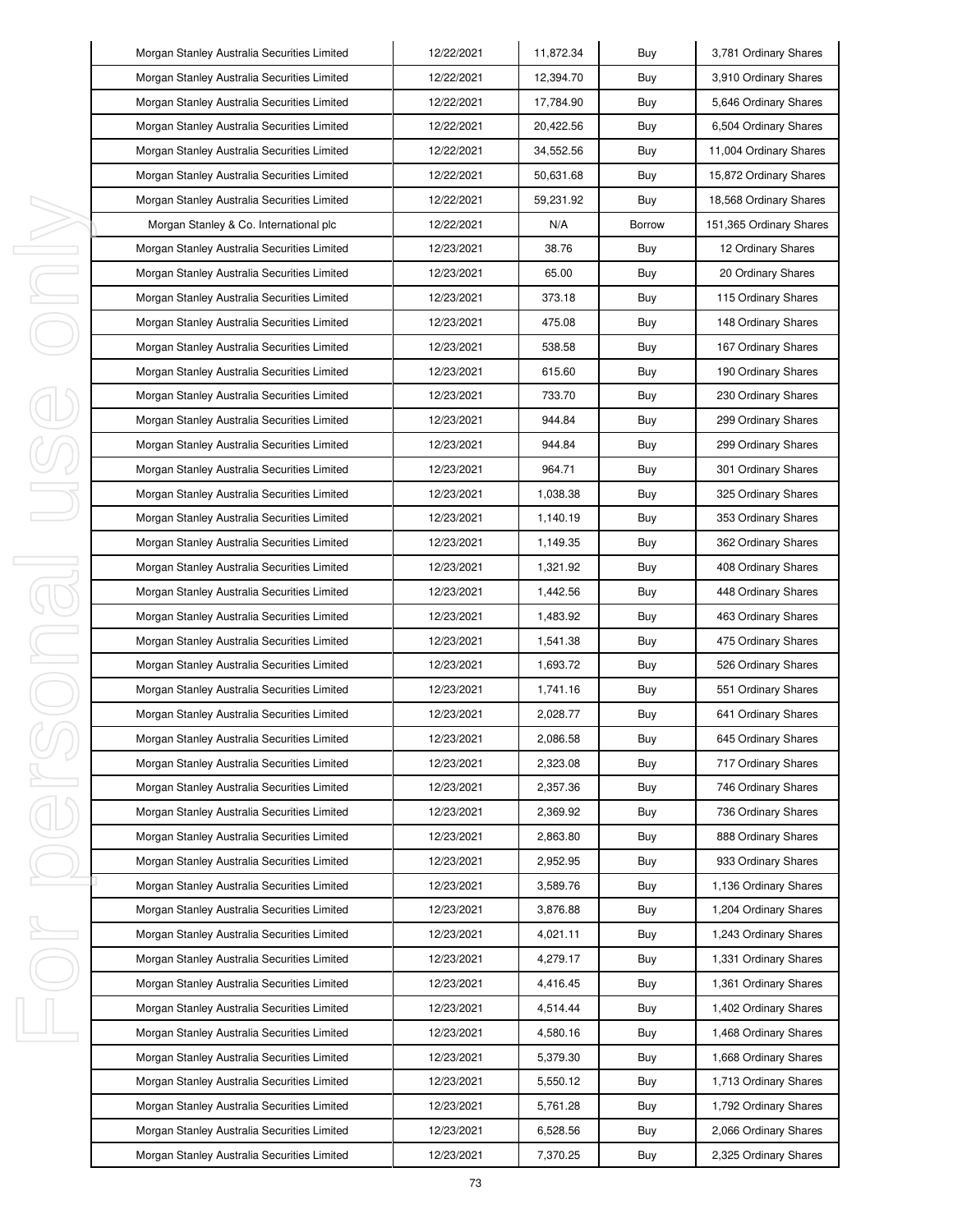|         | Morgan Stanley Australia Securities Limited | 12/23/2021 | 8,579.22   | Buy                    | 2,652 Ordinary Shares   |
|---------|---------------------------------------------|------------|------------|------------------------|-------------------------|
|         | Morgan Stanley Australia Securities Limited | 12/23/2021 | 9,220.88   | Buy                    | 2,918 Ordinary Shares   |
|         | Morgan Stanley Australia Securities Limited | 12/23/2021 | 9,941.36   | Buy                    | 3,146 Ordinary Shares   |
|         | Morgan Stanley Australia Securities Limited | 12/23/2021 | 11,919.60  | Buy                    | 3,784 Ordinary Shares   |
|         | Morgan Stanley Australia Securities Limited | 12/23/2021 | 14, 171.76 | Buy                    | 4,374 Ordinary Shares   |
|         | Morgan Stanley Australia Securities Limited | 12/23/2021 | 15,201.62  | Buy                    | 4,721 Ordinary Shares   |
|         | Morgan Stanley Australia Securities Limited | 12/23/2021 | 17,706.78  | Buy                    | 5,499 Ordinary Shares   |
|         | Morgan Stanley Australia Securities Limited | 12/23/2021 | 19,462.23  | Buy                    | 6,063 Ordinary Shares   |
| I,      | Morgan Stanley Australia Securities Limited | 12/23/2021 | 25,084.21  | Buy                    | 7,913 Ordinary Shares   |
| I       | Morgan Stanley Australia Securities Limited | 12/23/2021 | 27,037.80  | Buy                    | 8,345 Ordinary Shares   |
| I,      | Morgan Stanley Australia Securities Limited | 12/23/2021 | 31,554.36  | Buy                    | 9,739 Ordinary Shares   |
|         | Morgan Stanley Australia Securities Limited | 12/23/2021 | 33,094.58  | Buy                    | 10,246 Ordinary Shares  |
|         | Morgan Stanley Australia Securities Limited | 12/23/2021 | 34,625.91  | Buy                    | 10,923 Ordinary Shares  |
|         | Morgan Stanley Australia Securities Limited | 12/23/2021 | 39,551.40  | Buy                    | 12,264 Ordinary Shares  |
|         | Morgan Stanley Australia Securities Limited | 12/24/2021 | 184.80     | Buy                    | 56 Ordinary Shares      |
|         | Morgan Stanley Australia Securities Limited | 12/24/2021 | 506.16     | Buy                    | 152 Ordinary Shares     |
|         | Morgan Stanley Australia Securities Limited | 12/24/2021 | 741.28     | Buy                    | 226 Ordinary Shares     |
|         | Morgan Stanley Australia Securities Limited | 12/24/2021 | 1,021.75   | Buy                    | 305 Ordinary Shares     |
|         | Morgan Stanley Australia Securities Limited | 12/24/2021 | 1,115.56   | Buy                    | 334 Ordinary Shares     |
|         | Morgan Stanley Australia Securities Limited | 12/24/2021 | 1,396.95   | Buy                    | 417 Ordinary Shares     |
|         | Morgan Stanley Australia Securities Limited | 12/24/2021 | 1,549.76   | Buy                    | 464 Ordinary Shares     |
| I<br>J. | Morgan Stanley Australia Securities Limited | 12/24/2021 | 1,873.74   | Buy                    | 561 Ordinary Shares     |
|         | Morgan Stanley Australia Securities Limited | 12/24/2021 | 2,581.82   | Buy                    | 773 Ordinary Shares     |
| I,      | Morgan Stanley Australia Securities Limited | 12/24/2021 | 3,050.28   | Buy                    | 916 Ordinary Shares     |
|         | Morgan Stanley Australia Securities Limited | 12/24/2021 | 3,346.65   | Buy                    | 1,005 Ordinary Shares   |
| I       | Morgan Stanley Australia Securities Limited | 12/24/2021 | 3,597.90   | Buy                    | 1,074 Ordinary Shares   |
|         | Morgan Stanley Australia Securities Limited | 12/24/2021 | 6,901.44   | Buy                    | 2,054 Ordinary Shares   |
|         | Morgan Stanley Australia Securities Limited | 12/24/2021 | 7,545.06   | Buy                    | 2,259 Ordinary Shares   |
|         | Morgan Stanley Australia Securities Limited | 12/24/2021 | 7,812.20   | Buy                    | 2,332 Ordinary Shares   |
|         | Morgan Stanley Australia Securities Limited | 12/24/2021 | 9,517.35   | Buy                    | 2,841 Ordinary Shares   |
| I       | Morgan Stanley Australia Securities Limited | 12/24/2021 | 11,315.70  | Buy                    | 3,429 Ordinary Shares   |
|         | Morgan Stanley Australia Securities Limited | 12/24/2021 | 13,797.30  | Buy                    | 4,181 Ordinary Shares   |
|         | Morgan Stanley Australia Securities Limited | 12/24/2021 | 13,802.88  | Buy                    | 4,108 Ordinary Shares   |
|         | Morgan Stanley Australia Securities Limited | 12/24/2021 | 13,879.05  | Buy                    | 4,143 Ordinary Shares   |
|         | Morgan Stanley & Co. International plc      | 12/24/2021 | N/A        | Collateral<br>Received | 128,195 Ordinary Shares |
|         | Morgan Stanley Australia Securities Limited | 12/29/2021 | 3.33       | Buy                    | 1 Ordinary Share        |
| I,      | Morgan Stanley Australia Securities Limited | 12/29/2021 | 70.14      | Buy                    | 21 Ordinary Shares      |
|         | Morgan Stanley Australia Securities Limited | 12/29/2021 | 115.15     | Buy                    | 35 Ordinary Shares      |
|         | Morgan Stanley Australia Securities Limited | 12/29/2021 | 361.80     | Buy                    | 108 Ordinary Shares     |
|         | Morgan Stanley Australia Securities Limited | 12/29/2021 | 383.53     | Buy                    | 115 Ordinary Shares     |
| I,      | Morgan Stanley Australia Securities Limited | 12/29/2021 | 386.69     | Buy                    | 117 Ordinary Shares     |
|         | Morgan Stanley Australia Securities Limited | 12/29/2021 | 489.47     | Buy                    | 149 Ordinary Shares     |
|         | Morgan Stanley Australia Securities Limited | 12/29/2021 | 597.86     | Buy                    | 179 Ordinary Shares     |
|         | Morgan Stanley Australia Securities Limited | 12/29/2021 | 605.15     | Buy                    | 182 Ordinary Shares     |
|         | Morgan Stanley Australia Securities Limited | 12/29/2021 | 663.30     | Buy                    | 201 Ordinary Shares     |
|         | Morgan Stanley Australia Securities Limited | 12/29/2021 | 718.31     | Buy                    | 218 Ordinary Shares     |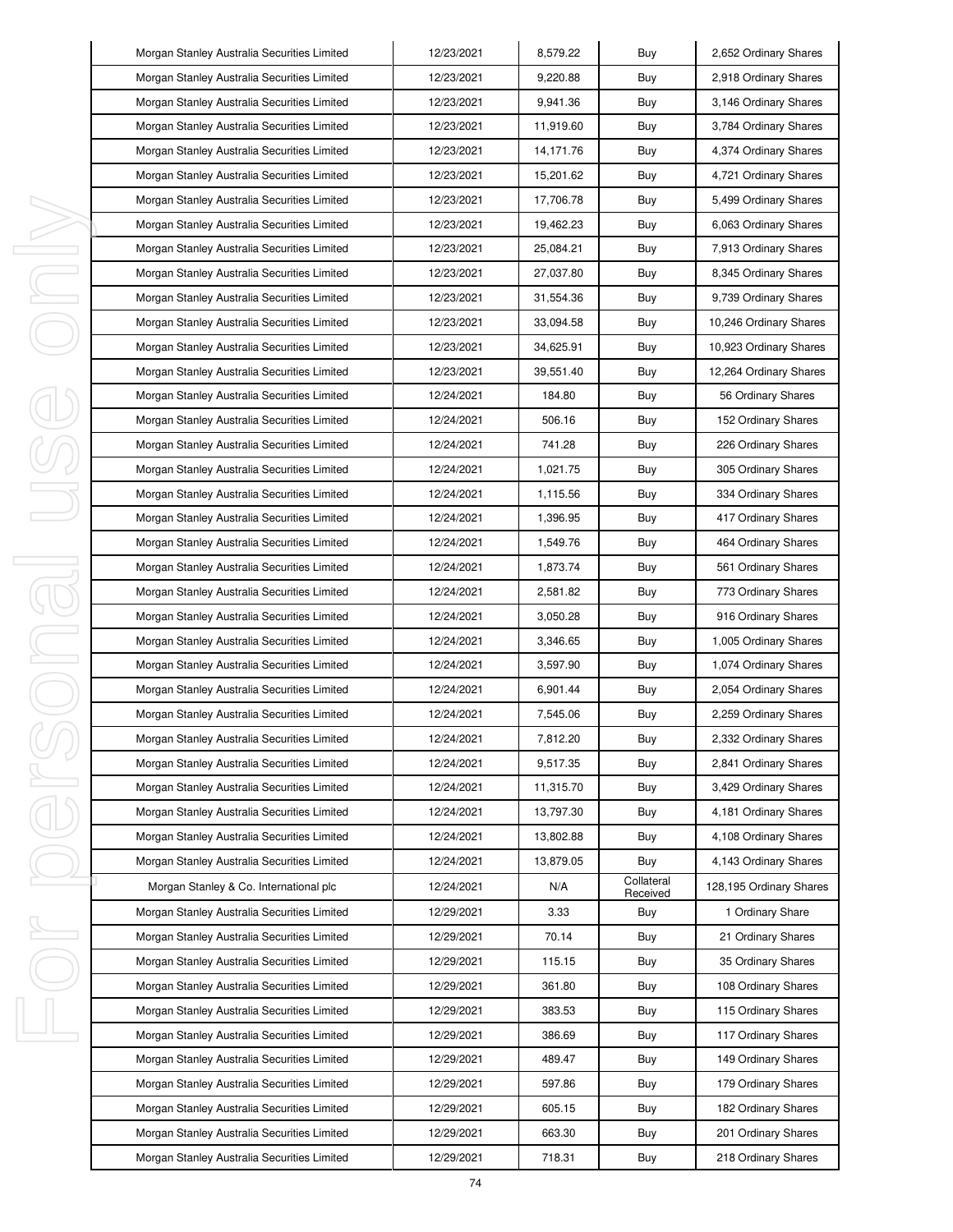|    | Morgan Stanley Australia Securities Limited | 12/29/2021 | 774.73    | Buy | 233 Ordinary Shares   |
|----|---------------------------------------------|------------|-----------|-----|-----------------------|
|    | Morgan Stanley Australia Securities Limited | 12/29/2021 | 838.20    | Buy | 254 Ordinary Shares   |
|    | Morgan Stanley Australia Securities Limited | 12/29/2021 | 848.10    | Buy | 257 Ordinary Shares   |
|    | Morgan Stanley Australia Securities Limited | 12/29/2021 | 884.40    | Buy | 264 Ordinary Shares   |
|    | Morgan Stanley Australia Securities Limited | 12/29/2021 | 914.10    | Buy | 277 Ordinary Shares   |
|    | Morgan Stanley Australia Securities Limited | 12/29/2021 | 964.67    | Buy | 291 Ordinary Shares   |
|    | Morgan Stanley Australia Securities Limited | 12/29/2021 | 987.00    | Buy | 300 Ordinary Shares   |
|    | Morgan Stanley Australia Securities Limited | 12/29/2021 | 1,292.26  | Buy | 391 Ordinary Shares   |
| I  | Morgan Stanley Australia Securities Limited | 12/29/2021 | 1,388.99  | Buy | 419 Ordinary Shares   |
| J  | Morgan Stanley Australia Securities Limited | 12/29/2021 | 1,408.25  | Buy | 421 Ordinary Shares   |
| I  | Morgan Stanley Australia Securities Limited | 12/29/2021 | 1,467.42  | Buy | 444 Ordinary Shares   |
|    | Morgan Stanley Australia Securities Limited | 12/29/2021 | 1,543.80  | Buy | 465 Ordinary Shares   |
|    | Morgan Stanley Australia Securities Limited | 12/29/2021 | 1,718.28  | Buy | 516 Ordinary Shares   |
|    | Morgan Stanley Australia Securities Limited | 12/29/2021 | 1,795.60  | Buy | 536 Ordinary Shares   |
|    | Morgan Stanley Australia Securities Limited | 12/29/2021 | 1,811.58  | Buy | 554 Ordinary Shares   |
|    | Morgan Stanley Australia Securities Limited | 12/29/2021 | 1,853.60  | Buy | 560 Ordinary Shares   |
|    | Morgan Stanley Australia Securities Limited | 12/29/2021 | 1,932.24  | Buy | 582 Ordinary Shares   |
|    | Morgan Stanley Australia Securities Limited | 12/29/2021 | 1,954.26  | Buy | 594 Ordinary Shares   |
|    | Morgan Stanley Australia Securities Limited | 12/29/2021 | 2,112.26  | Buy | 643 Ordinary Shares   |
|    | Morgan Stanley Australia Securities Limited | 12/29/2021 | 2,767.23  | Buy | 831 Ordinary Shares   |
|    | Morgan Stanley Australia Securities Limited | 12/29/2021 | 2,938.20  | Buy | 885 Ordinary Shares   |
| I  | Morgan Stanley Australia Securities Limited | 12/29/2021 | 3,034.70  | Buy | 921 Ordinary Shares   |
| j  | Morgan Stanley Australia Securities Limited | 12/29/2021 | 3,521.79  | Buy | 1,077 Ordinary Shares |
|    | Morgan Stanley Australia Securities Limited | 12/29/2021 | 3,585.04  | Buy | 1,093 Ordinary Shares |
| I  | Morgan Stanley Australia Securities Limited | 12/29/2021 | 3,643.07  | Buy | 1,109 Ordinary Shares |
| I  | Morgan Stanley Australia Securities Limited | 12/29/2021 | 4,280.40  | Buy | 1,305 Ordinary Shares |
|    | Morgan Stanley Australia Securities Limited | 12/29/2021 | 5,129.11  | Buy | 1,559 Ordinary Shares |
|    | Morgan Stanley Australia Securities Limited | 12/29/2021 | 5,346.45  | Buy | 1,635 Ordinary Shares |
|    | Morgan Stanley Australia Securities Limited | 12/29/2021 | 6,933.84  | Buy | 2,076 Ordinary Shares |
|    | Morgan Stanley Australia Securities Limited | 12/29/2021 | 7,015.80  | Buy | 2,126 Ordinary Shares |
| I  | Morgan Stanley Australia Securities Limited | 12/29/2021 | 7,266.97  | Buy | 2,179 Ordinary Shares |
|    | Morgan Stanley Australia Securities Limited | 12/29/2021 | 8,639.52  | Buy | 2,634 Ordinary Shares |
|    | Morgan Stanley Australia Securities Limited | 12/29/2021 | 9,110.08  | Buy | 2,744 Ordinary Shares |
|    | Morgan Stanley Australia Securities Limited | 12/29/2021 | 10,153.17 | Buy | 3,049 Ordinary Shares |
|    | Morgan Stanley Australia Securities Limited | 12/29/2021 | 10,173.15 | Buy | 3,055 Ordinary Shares |
|    | Morgan Stanley Australia Securities Limited | 12/29/2021 | 11,292.54 | Buy | 3,381 Ordinary Shares |
| I, | Morgan Stanley Australia Securities Limited | 12/29/2021 | 13,835.04 | Buy | 4,218 Ordinary Shares |
|    | Morgan Stanley Australia Securities Limited | 12/29/2021 | 15,009.72 | Buy | 4,521 Ordinary Shares |
|    | Morgan Stanley Australia Securities Limited | 12/29/2021 | 15,519.90 | Buy | 4,703 Ordinary Shares |
|    | Morgan Stanley Australia Securities Limited | 12/29/2021 | 22,881.95 | Buy | 6,955 Ordinary Shares |
| I  | Morgan Stanley Australia Securities Limited | 12/29/2021 | 23,123.10 | Buy | 7,007 Ordinary Shares |
|    | Morgan Stanley Australia Securities Limited | 12/29/2021 | 27,780.76 | Buy | 8,444 Ordinary Shares |
|    | Morgan Stanley Australia Securities Limited | 12/29/2021 | 27,979.18 | Buy | 8,377 Ordinary Shares |
|    | Morgan Stanley Australia Securities Limited | 12/29/2021 | 30,079.50 | Buy | 9,115 Ordinary Shares |
|    | Morgan Stanley Australia Securities Limited | 12/29/2021 | 32,429.54 | Buy | 9,724 Ordinary Shares |
|    | Morgan Stanley Australia Securities Limited | 12/30/2021 | 6.52      | Buy | 2 Ordinary Shares     |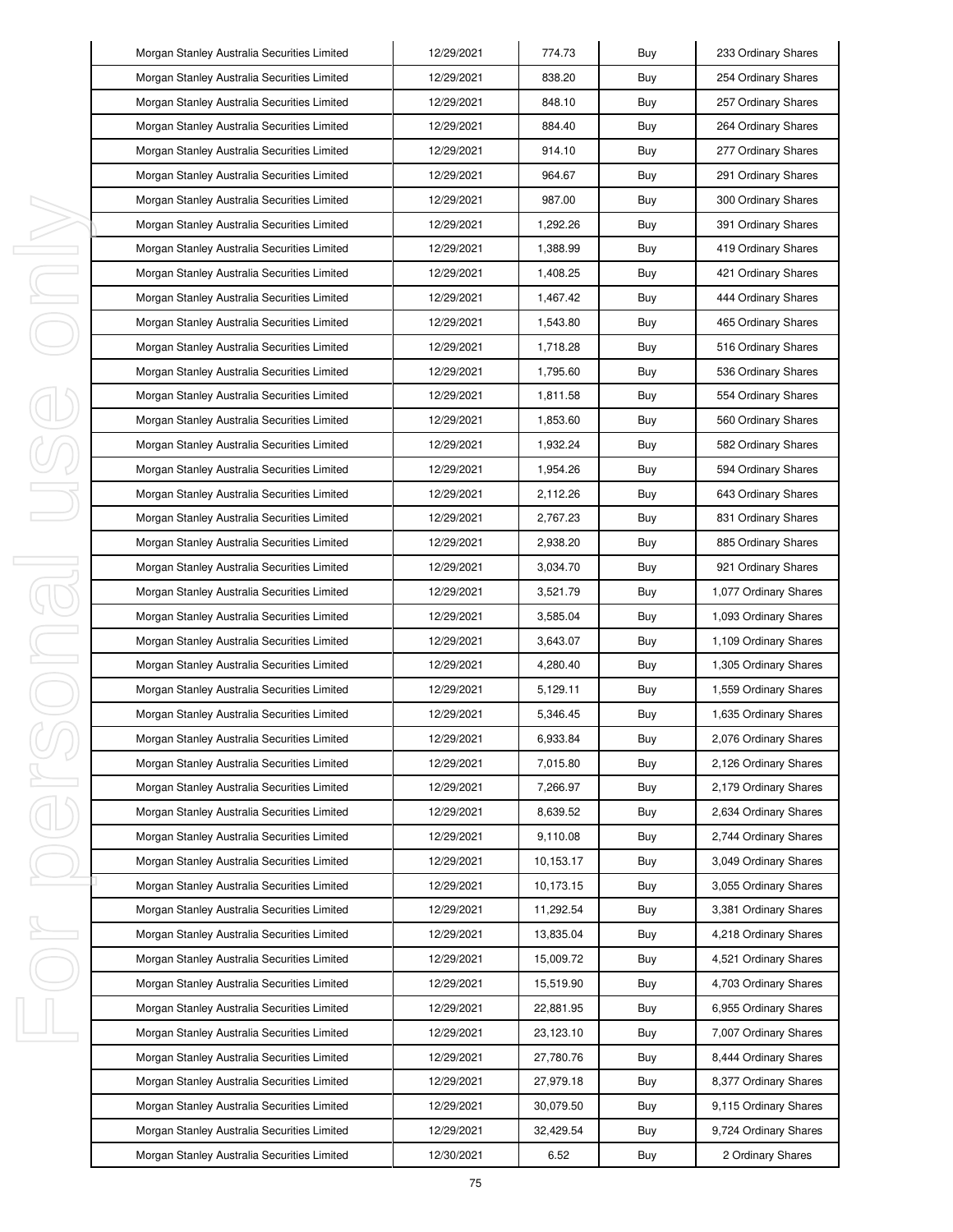|        | Morgan Stanley Australia Securities Limited | 12/30/2021 | 52.24    | Buy | 16 Ordinary Shares  |
|--------|---------------------------------------------|------------|----------|-----|---------------------|
|        | Morgan Stanley Australia Securities Limited | 12/30/2021 | 65.40    | Buy | 20 Ordinary Shares  |
|        | Morgan Stanley Australia Securities Limited | 12/30/2021 | 70.84    | Buy | 22 Ordinary Shares  |
|        | Morgan Stanley Australia Securities Limited | 12/30/2021 | 107.58   | Buy | 33 Ordinary Shares  |
|        | Morgan Stanley Australia Securities Limited | 12/30/2021 | 135.03   | Buy | 42 Ordinary Shares  |
|        | Morgan Stanley Australia Securities Limited | 12/30/2021 | 172.25   | Buy | 53 Ordinary Shares  |
|        | Morgan Stanley Australia Securities Limited | 12/30/2021 | 180.32   | Buy | 56 Ordinary Shares  |
|        | Morgan Stanley Australia Securities Limited | 12/30/2021 | 200.08   | Buy | 61 Ordinary Shares  |
| ı      | Morgan Stanley Australia Securities Limited | 12/30/2021 | 261.63   | Buy | 81 Ordinary Shares  |
| I      | Morgan Stanley Australia Securities Limited | 12/30/2021 | 485.00   | Buy | 149 Ordinary Shares |
| I      | Morgan Stanley Australia Securities Limited | 12/30/2021 | 490.50   | Buy | 150 Ordinary Shares |
|        | Morgan Stanley Australia Securities Limited | 12/30/2021 | 533.00   | Buy | 164 Ordinary Shares |
|        | Morgan Stanley Australia Securities Limited | 12/30/2021 | 539.55   | Buy | 165 Ordinary Shares |
|        | Morgan Stanley Australia Securities Limited | 12/30/2021 | 554.32   | Buy | 169 Ordinary Shares |
|        | Morgan Stanley Australia Securities Limited | 12/30/2021 | 580.86   | Buy | 179 Ordinary Shares |
|        | Morgan Stanley Australia Securities Limited | 12/30/2021 | 590.97   | Buy | 181 Ordinary Shares |
|        | Morgan Stanley Australia Securities Limited | 12/30/2021 | 591.30   | Buy | 180 Ordinary Shares |
|        | Morgan Stanley Australia Securities Limited | 12/30/2021 | 639.54   | Buy | 198 Ordinary Shares |
|        | Morgan Stanley Australia Securities Limited | 12/30/2021 | 647.22   | Buy | 201 Ordinary Shares |
|        | Morgan Stanley Australia Securities Limited | 12/30/2021 | 730.13   | Buy | 225 Ordinary Shares |
|        | Morgan Stanley Australia Securities Limited | 12/30/2021 | 777.36   | Buy | 237 Ordinary Shares |
| I<br>J | Morgan Stanley Australia Securities Limited | 12/30/2021 | 837.12   | Buy | 256 Ordinary Shares |
|        | Morgan Stanley Australia Securities Limited | 12/30/2021 | 907.20   | Buy | 280 Ordinary Shares |
|        | Morgan Stanley Australia Securities Limited | 12/30/2021 | 988.20   | Buy | 305 Ordinary Shares |
| I      | Morgan Stanley Australia Securities Limited | 12/30/2021 | 1,012.56 | Buy | 313 Ordinary Shares |
|        | Morgan Stanley Australia Securities Limited | 12/30/2021 | 1,085.68 | Buy | 331 Ordinary Shares |
|        | Morgan Stanley Australia Securities Limited | 12/30/2021 | 1,134.69 | Buy | 347 Ordinary Shares |
|        | Morgan Stanley Australia Securities Limited | 12/30/2021 | 1,136.66 | Buy | 353 Ordinary Shares |
|        | Morgan Stanley Australia Securities Limited | 12/30/2021 | 1,175.73 | Buy | 359 Ordinary Shares |
|        | Morgan Stanley Australia Securities Limited | 12/30/2021 | 1,252.44 | Buy | 392 Ordinary Shares |
| I      | Morgan Stanley Australia Securities Limited | 12/30/2021 | 1,283.04 | Buy | 396 Ordinary Shares |
|        | Morgan Stanley Australia Securities Limited | 12/30/2021 | 1,436.64 | Buy | 438 Ordinary Shares |
|        | Morgan Stanley Australia Securities Limited | 12/30/2021 | 1,620.52 | Buy | 508 Ordinary Shares |
|        | Morgan Stanley Australia Securities Limited | 12/30/2021 | 1,646.65 | Buy | 517 Ordinary Shares |
|        | Morgan Stanley Australia Securities Limited | 12/30/2021 | 1,669.12 | Buy | 512 Ordinary Shares |
|        | Morgan Stanley Australia Securities Limited | 12/30/2021 | 1,686.75 | Buy | 519 Ordinary Shares |
| ı      | Morgan Stanley Australia Securities Limited | 12/30/2021 | 1,861.46 | Buy | 571 Ordinary Shares |
|        | Morgan Stanley Australia Securities Limited | 12/30/2021 | 1,979.64 | Buy | 611 Ordinary Shares |
|        | Morgan Stanley Australia Securities Limited | 12/30/2021 | 2,027.40 | Buy | 620 Ordinary Shares |
|        | Morgan Stanley Australia Securities Limited | 12/30/2021 | 2,092.64 | Buy | 638 Ordinary Shares |
| J      | Morgan Stanley Australia Securities Limited | 12/30/2021 | 2,352.63 | Buy | 725 Ordinary Shares |
|        | Morgan Stanley Australia Securities Limited | 12/30/2021 | 2,459.53 | Buy | 751 Ordinary Shares |
|        | Morgan Stanley Australia Securities Limited | 12/30/2021 | 2,891.56 | Buy | 898 Ordinary Shares |
|        | Morgan Stanley Australia Securities Limited | 12/30/2021 | 2,993.25 | Buy | 921 Ordinary Shares |
|        | Morgan Stanley Australia Securities Limited | 12/30/2021 | 3,119.58 | Buy | 954 Ordinary Shares |
|        | Morgan Stanley Australia Securities Limited | 12/30/2021 | 3,207.87 | Buy | 981 Ordinary Shares |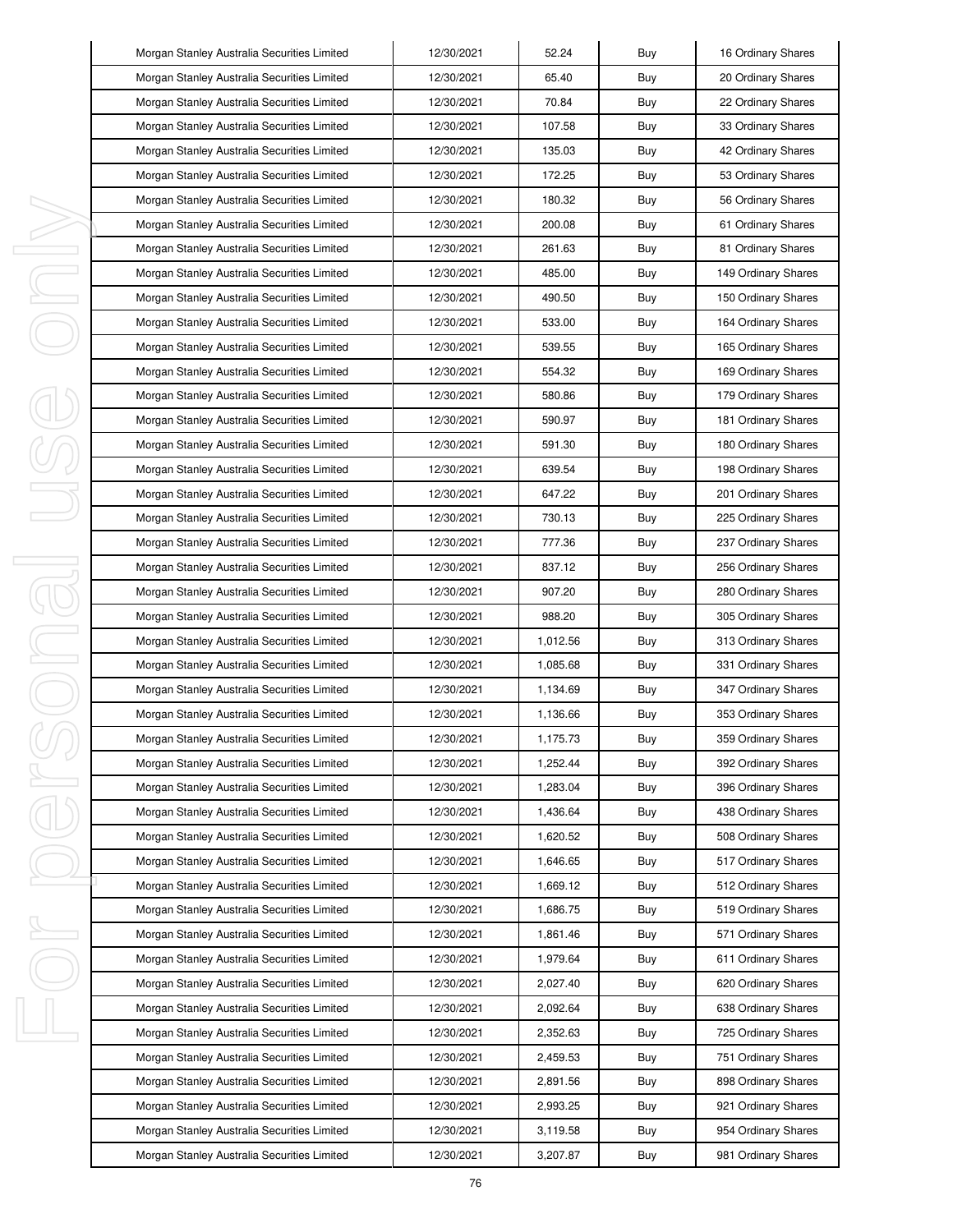|   | Morgan Stanley Australia Securities Limited | 12/30/2021 | 3,400.43  | Buy | 1,071 Ordinary Shares  |
|---|---------------------------------------------|------------|-----------|-----|------------------------|
|   | Morgan Stanley Australia Securities Limited | 12/30/2021 | 3,644.68  | Buy | 1,118 Ordinary Shares  |
|   | Morgan Stanley Australia Securities Limited | 12/30/2021 | 4,319.67  | Buy | 1,321 Ordinary Shares  |
|   | Morgan Stanley Australia Securities Limited | 12/30/2021 | 4,657.25  | Buy | 1,433 Ordinary Shares  |
|   | Morgan Stanley Australia Securities Limited | 12/30/2021 | 5,108.42  | Buy | 1,567 Ordinary Shares  |
|   | Morgan Stanley Australia Securities Limited | 12/30/2021 | 5,448.08  | Buy | 1,661 Ordinary Shares  |
|   | Morgan Stanley Australia Securities Limited | 12/30/2021 | 6,014.96  | Buy | 1,868 Ordinary Shares  |
|   | Morgan Stanley Australia Securities Limited | 12/30/2021 | 6,125.54  | Buy | 1,879 Ordinary Shares  |
|   | Morgan Stanley Australia Securities Limited | 12/30/2021 | 6,265.60  | Buy | 1,958 Ordinary Shares  |
| I | Morgan Stanley Australia Securities Limited | 12/30/2021 | 6,656.48  | Buy | 2,045 Ordinary Shares  |
| I | Morgan Stanley Australia Securities Limited | 12/30/2021 | 6,885.45  | Buy | 2,145 Ordinary Shares  |
|   | Morgan Stanley Australia Securities Limited | 12/30/2021 | 6,898.16  | Buy | 2,116 Ordinary Shares  |
|   | Morgan Stanley Australia Securities Limited | 12/30/2021 | 7,101.20  | Buy | 2,165 Ordinary Shares  |
|   | Morgan Stanley Australia Securities Limited | 12/30/2021 | 7,228.92  | Buy | 2,252 Ordinary Shares  |
|   | Morgan Stanley Australia Securities Limited | 12/30/2021 | 8,028.80  | Buy | 2,509 Ordinary Shares  |
|   | Morgan Stanley Australia Securities Limited | 12/30/2021 | 8,361.39  | Buy | 2,557 Ordinary Shares  |
|   | Morgan Stanley Australia Securities Limited | 12/30/2021 | 9,585.94  | Buy | 2,977 Ordinary Shares  |
|   | Morgan Stanley Australia Securities Limited | 12/30/2021 | 10.190.96 | Buy | 3,107 Ordinary Shares  |
|   | Morgan Stanley Australia Securities Limited | 12/30/2021 | 11,859.25 | Buy | 3,649 Ordinary Shares  |
|   | Morgan Stanley Australia Securities Limited | 12/30/2021 | 13,773.24 | Buy | 4,212 Ordinary Shares  |
|   | Morgan Stanley Australia Securities Limited | 12/30/2021 | 15,733.25 | Buy | 4,841 Ordinary Shares  |
| J | Morgan Stanley Australia Securities Limited | 12/30/2021 | 27,875.25 | Buy | 8,577 Ordinary Shares  |
|   | Morgan Stanley Australia Securities Limited | 12/30/2021 | 28,841.22 | Buy | 8,847 Ordinary Shares  |
|   | Morgan Stanley Australia Securities Limited | 12/30/2021 | 29,721.25 | Buy | 9,145 Ordinary Shares  |
| I | Morgan Stanley Australia Securities Limited | 12/30/2021 | 40,926.04 | Buy | 12,554 Ordinary Shares |
|   | Morgan Stanley Australia Securities Limited | 12/30/2021 | 85,754.30 | Buy | 26,305 Ordinary Shares |
|   | Morgan Stanley Australia Securities Limited | 12/31/2021 | 3.27      | Buy | 1 Ordinary Share       |
|   | Morgan Stanley Australia Securities Limited | 12/31/2021 | 3.31      | Buy | 1 Ordinary Share       |
|   | Morgan Stanley Australia Securities Limited | 12/31/2021 | 9.77      | Buy | 3 Ordinary Shares      |
|   | Morgan Stanley Australia Securities Limited | 12/31/2021 | 53.36     | Buy | 16 Ordinary Shares     |
| I | Morgan Stanley Australia Securities Limited | 12/31/2021 | 113.56    | Buy | 34 Ordinary Shares     |
|   | Morgan Stanley Australia Securities Limited | 12/31/2021 | 116.90    | Buy | 35 Ordinary Shares     |
|   | Morgan Stanley Australia Securities Limited | 12/31/2021 | 251.56    | Buy | 76 Ordinary Shares     |
|   | Morgan Stanley Australia Securities Limited | 12/31/2021 | 254.87    | Buy | 77 Ordinary Shares     |
|   | Morgan Stanley Australia Securities Limited | 12/31/2021 | 257.79    | Buy | 78 Ordinary Shares     |
|   | Morgan Stanley Australia Securities Limited | 12/31/2021 | 353.16    | Buy | 108 Ordinary Shares    |
| ı | Morgan Stanley Australia Securities Limited | 12/31/2021 | 449.55    | Buy | 135 Ordinary Shares    |
|   | Morgan Stanley Australia Securities Limited | 12/31/2021 | 492.45    | Buy | 149 Ordinary Shares    |
|   | Morgan Stanley Australia Securities Limited | 12/31/2021 | 495.75    | Buy | 150 Ordinary Shares    |
|   | Morgan Stanley Australia Securities Limited | 12/31/2021 | 508.20    | Buy | 154 Ordinary Shares    |
| J | Morgan Stanley Australia Securities Limited | 12/31/2021 | 795.44    | Buy | 244 Ordinary Shares    |
|   | Morgan Stanley Australia Securities Limited | 12/31/2021 | 885.01    | Buy | 269 Ordinary Shares    |
|   | Morgan Stanley Australia Securities Limited | 12/31/2021 | 925.90    | Buy | 281 Ordinary Shares    |
|   | Morgan Stanley Australia Securities Limited | 12/31/2021 | 935.73    | Buy | 281 Ordinary Shares    |
|   |                                             |            |           |     |                        |
|   | Morgan Stanley Australia Securities Limited | 12/31/2021 | 940.50    | Buy | 285 Ordinary Shares    |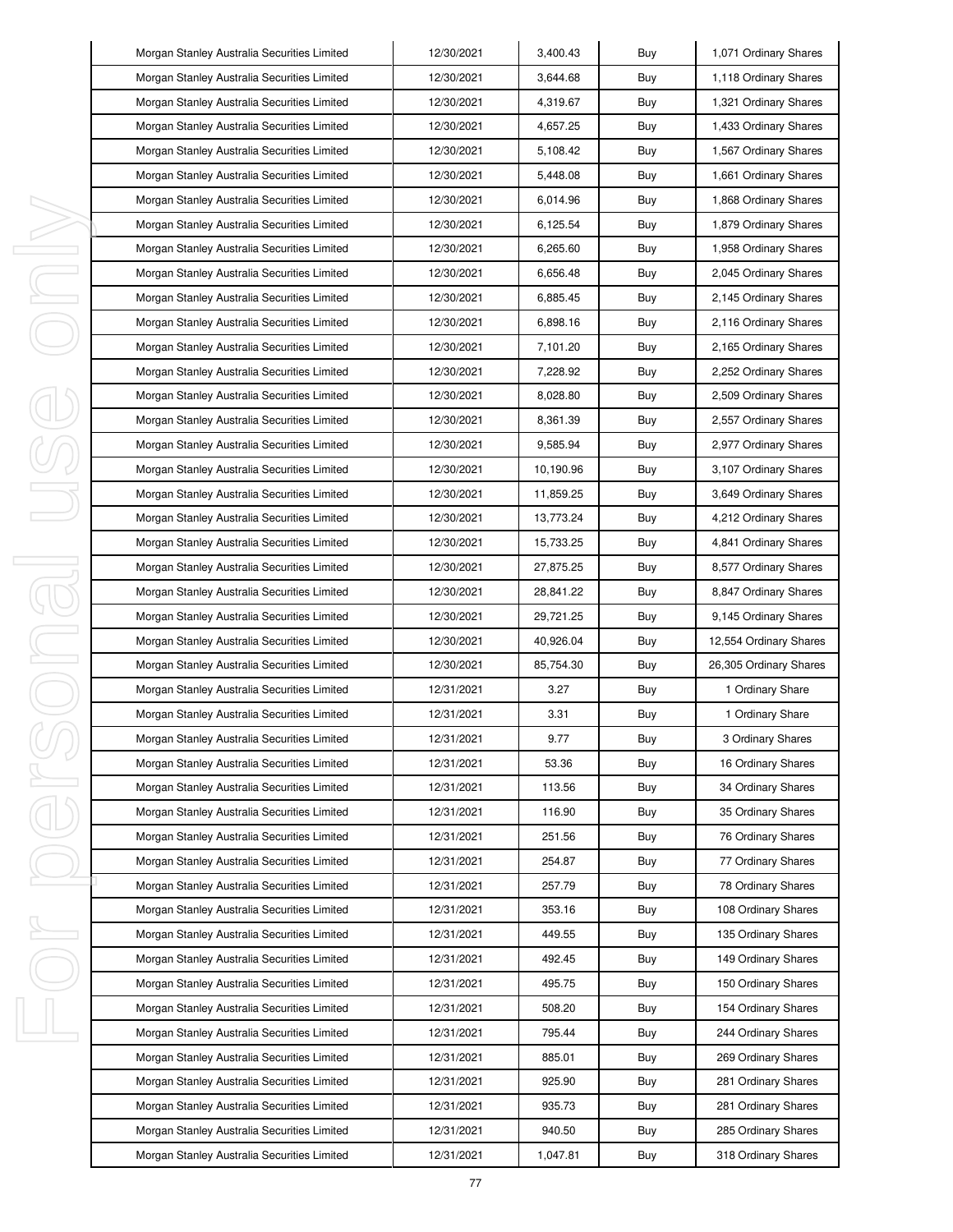|         | Morgan Stanley Australia Securities Limited | 12/31/2021 | 1,062.76  | Buy | 326 Ordinary Shares   |
|---------|---------------------------------------------|------------|-----------|-----|-----------------------|
|         | Morgan Stanley Australia Securities Limited | 12/31/2021 | 1,079.00  | Buy | 325 Ordinary Shares   |
|         | Morgan Stanley Australia Securities Limited | 12/31/2021 | 1,092.24  | Buy | 328 Ordinary Shares   |
|         | Morgan Stanley Australia Securities Limited | 12/31/2021 | 1,170.20  | Buy | 353 Ordinary Shares   |
|         | Morgan Stanley Australia Securities Limited | 12/31/2021 | 1,248.75  | Buy | 375 Ordinary Shares   |
|         | Morgan Stanley Australia Securities Limited | 12/31/2021 | 1,262.51  | Buy | 382 Ordinary Shares   |
|         | Morgan Stanley Australia Securities Limited | 12/31/2021 | 1,548.65  | Buy | 470 Ordinary Shares   |
|         | Morgan Stanley Australia Securities Limited | 12/31/2021 | 1,625.21  | Buy | 491 Ordinary Shares   |
| ı       | Morgan Stanley Australia Securities Limited | 12/31/2021 | 1,650.00  | Buy | 500 Ordinary Shares   |
| J,      | Morgan Stanley Australia Securities Limited | 12/31/2021 | 1,838.10  | Buy | 557 Ordinary Shares   |
| I,      | Morgan Stanley Australia Securities Limited | 12/31/2021 | 1,923.51  | Buy | 582 Ordinary Shares   |
|         | Morgan Stanley Australia Securities Limited | 12/31/2021 | 1,938.88  | Buy | 584 Ordinary Shares   |
|         | Morgan Stanley Australia Securities Limited | 12/31/2021 | 2,034.10  | Buy | 623 Ordinary Shares   |
|         | Morgan Stanley Australia Securities Limited | 12/31/2021 | 2,151.60  | Buy | 652 Ordinary Shares   |
|         | Morgan Stanley Australia Securities Limited | 12/31/2021 | 2,171.36  | Buy | 656 Ordinary Shares   |
|         | Morgan Stanley Australia Securities Limited | 12/31/2021 | 2,318.43  | Buy | 709 Ordinary Shares   |
|         | Morgan Stanley Australia Securities Limited | 12/31/2021 | 3,969.31  | Buy | 1,201 Ordinary Shares |
|         | Morgan Stanley Australia Securities Limited | 12/31/2021 | 4,474.40  | Buy | 1,360 Ordinary Shares |
|         | Morgan Stanley Australia Securities Limited | 12/31/2021 | 5,008.03  | Buy | 1,513 Ordinary Shares |
|         | Morgan Stanley Australia Securities Limited | 12/31/2021 | 5,228.32  | Buy | 1,594 Ordinary Shares |
|         | Morgan Stanley Australia Securities Limited | 12/31/2021 | 5,528.20  | Buy | 1,688 Ordinary Shares |
| I<br>J. | Morgan Stanley Australia Securities Limited | 12/31/2021 | 5,694.30  | Buy | 1,710 Ordinary Shares |
|         | Morgan Stanley Australia Securities Limited | 12/31/2021 | 5,807.52  | Buy | 1,776 Ordinary Shares |
|         | Morgan Stanley Australia Securities Limited | 12/31/2021 | 6,590.20  | Buy | 1,985 Ordinary Shares |
| I       | Morgan Stanley Australia Securities Limited | 12/31/2021 | 6,634.10  | Buy | 2,035 Ordinary Shares |
|         | Morgan Stanley Australia Securities Limited | 12/31/2021 | 6,886.44  | Buy | 2,068 Ordinary Shares |
|         | Morgan Stanley Australia Securities Limited | 12/31/2021 | 6,887.08  | Buy | 2,062 Ordinary Shares |
|         | Morgan Stanley Australia Securities Limited | 12/31/2021 | 6,895.64  | Buy | 2,077 Ordinary Shares |
|         | Morgan Stanley Australia Securities Limited | 12/31/2021 | 8,264.48  | Buy | 2,512 Ordinary Shares |
|         | Morgan Stanley Australia Securities Limited | 12/31/2021 | 8,294.09  | Buy | 2,521 Ordinary Shares |
| I       | Morgan Stanley Australia Securities Limited | 12/31/2021 | 9,724.98  | Buy | 2,974 Ordinary Shares |
|         | Morgan Stanley Australia Securities Limited | 12/31/2021 | 9,879.36  | Buy | 3,012 Ordinary Shares |
|         | Morgan Stanley Australia Securities Limited | 12/31/2021 | 10,666.74 | Buy | 3,262 Ordinary Shares |
|         | Morgan Stanley Australia Securities Limited | 12/31/2021 | 12,576.30 | Buy | 3,811 Ordinary Shares |
|         | Morgan Stanley Australia Securities Limited | 12/31/2021 | 15,255.90 | Buy | 4,623 Ordinary Shares |
|         | Morgan Stanley Australia Securities Limited | 12/31/2021 | 17,628.60 | Buy | 5,342 Ordinary Shares |
| I,      | Morgan Stanley Australia Securities Limited | 12/31/2021 | 20,008.47 | Buy | 6,054 Ordinary Shares |
|         | Morgan Stanley Australia Securities Limited | 12/31/2021 | 26,182.20 | Buy | 7,934 Ordinary Shares |
|         | Morgan Stanley Australia Securities Limited | 01/04/2022 | 6.56      | Buy | 2 Ordinary Shares     |
|         | Morgan Stanley Australia Securities Limited | 01/04/2022 | 6.58      | Buy | 2 Ordinary Shares     |
| I,      | Morgan Stanley Australia Securities Limited | 01/04/2022 | 48.90     | Buy | 15 Ordinary Shares    |
|         | Morgan Stanley Australia Securities Limited | 01/04/2022 | 63.08     | Buy | 19 Ordinary Shares    |
|         | Morgan Stanley Australia Securities Limited | 01/04/2022 | 66.40     | Buy | 20 Ordinary Shares    |
|         | Morgan Stanley Australia Securities Limited | 01/04/2022 | 220.43    | Buy | 67 Ordinary Shares    |
|         | Morgan Stanley Australia Securities Limited | 01/04/2022 | 221.10    | Buy | 67 Ordinary Shares    |
|         | Morgan Stanley Australia Securities Limited | 01/04/2022 | 230.75    | Buy | 71 Ordinary Shares    |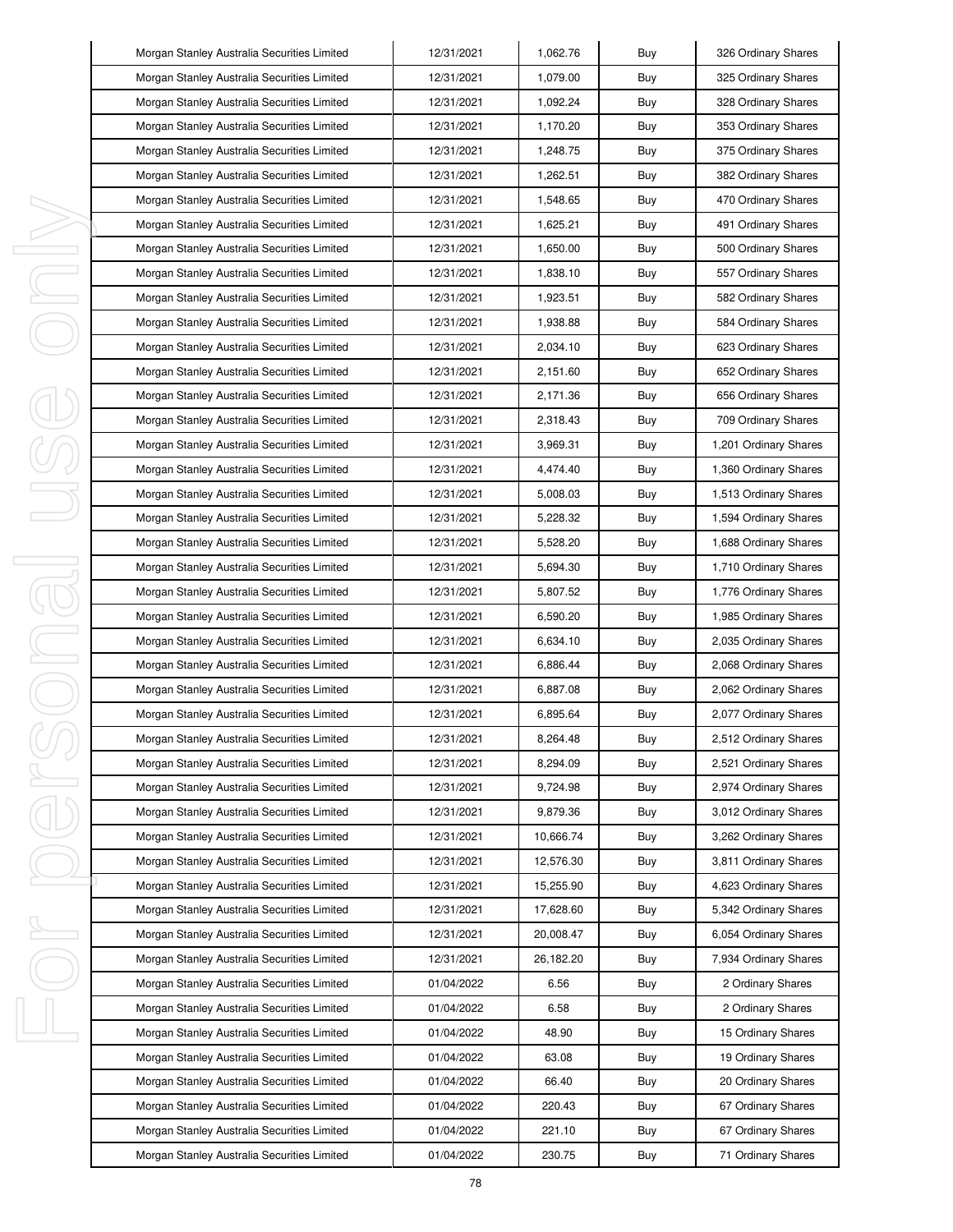|   | Morgan Stanley Australia Securities Limited | 01/04/2022 | 244.50    | Buy | 75 Ordinary Shares    |
|---|---------------------------------------------|------------|-----------|-----|-----------------------|
|   | Morgan Stanley Australia Securities Limited | 01/04/2022 | 329.26    | Buy | 101 Ordinary Shares   |
|   | Morgan Stanley Australia Securities Limited | 01/04/2022 | 507.00    | Buy | 156 Ordinary Shares   |
|   | Morgan Stanley Australia Securities Limited | 01/04/2022 | 570.50    | Buy | 175 Ordinary Shares   |
|   | Morgan Stanley Australia Securities Limited | 01/04/2022 | 577.28    | Buy | 176 Ordinary Shares   |
|   | Morgan Stanley Australia Securities Limited | 01/04/2022 | 585.87    | Buy | 177 Ordinary Shares   |
|   | Morgan Stanley Australia Securities Limited | 01/04/2022 | 647.46    | Buy | 198 Ordinary Shares   |
|   | Morgan Stanley Australia Securities Limited | 01/04/2022 | 670.64    | Buy | 202 Ordinary Shares   |
|   | Morgan Stanley Australia Securities Limited | 01/04/2022 | 688.80    | Buy | 210 Ordinary Shares   |
|   | Morgan Stanley Australia Securities Limited | 01/04/2022 | 709.50    | Buy | 215 Ordinary Shares   |
|   | Morgan Stanley Australia Securities Limited | 01/04/2022 | 766.57    | Buy | 233 Ordinary Shares   |
|   | Morgan Stanley Australia Securities Limited | 01/04/2022 | 780.20    | Buy | 235 Ordinary Shares   |
|   | Morgan Stanley Australia Securities Limited | 01/04/2022 | 795.30    | Buy | 241 Ordinary Shares   |
|   | Morgan Stanley Australia Securities Limited | 01/04/2022 | 829.08    | Buy | 252 Ordinary Shares   |
|   | Morgan Stanley Australia Securities Limited | 01/04/2022 | 853.98    | Buy | 258 Ordinary Shares   |
|   | Morgan Stanley Australia Securities Limited | 01/04/2022 | 873.18    | Buy | 265 Ordinary Shares   |
|   | Morgan Stanley Australia Securities Limited | 01/04/2022 | 949.52    | Buy | 286 Ordinary Shares   |
|   | Morgan Stanley Australia Securities Limited | 01/04/2022 | 1,038.40  | Buy | 320 Ordinary Shares   |
|   | Morgan Stanley Australia Securities Limited | 01/04/2022 | 1,127.75  | Buy | 347 Ordinary Shares   |
|   | Morgan Stanley Australia Securities Limited | 01/04/2022 | 1,240.92  | Buy | 383 Ordinary Shares   |
|   | Morgan Stanley Australia Securities Limited | 01/04/2022 | 1,245.99  | Buy | 377 Ordinary Shares   |
|   | Morgan Stanley Australia Securities Limited | 01/04/2022 | 1,396.82  | Buy | 422 Ordinary Shares   |
|   | Morgan Stanley Australia Securities Limited | 01/04/2022 | 1,464.96  | Buy | 448 Ordinary Shares   |
| J | Morgan Stanley Australia Securities Limited | 01/04/2022 | 1,482.56  | Buy | 452 Ordinary Shares   |
|   | Morgan Stanley Australia Securities Limited | 01/04/2022 | 1,716.75  | Buy | 525 Ordinary Shares   |
|   | Morgan Stanley Australia Securities Limited | 01/04/2022 | 1,751.52  | Buy | 534 Ordinary Shares   |
|   | Morgan Stanley Australia Securities Limited | 01/04/2022 | 3,055.13  | Buy | 923 Ordinary Shares   |
|   | Morgan Stanley Australia Securities Limited | 01/04/2022 | 3,106.16  | Buy | 947 Ordinary Shares   |
|   | Morgan Stanley Australia Securities Limited | 01/04/2022 | 3,469.47  | Buy | 1,061 Ordinary Shares |
|   | Morgan Stanley Australia Securities Limited | 01/04/2022 | 5,629.19  | Buy | 1,711 Ordinary Shares |
| J | Morgan Stanley Australia Securities Limited | 01/04/2022 | 6,047.02  | Buy | 1,838 Ordinary Shares |
|   | Morgan Stanley Australia Securities Limited | 01/04/2022 | 6,405.30  | Buy | 1,941 Ordinary Shares |
|   | Morgan Stanley Australia Securities Limited | 01/04/2022 | 6,891.64  | Buy | 2,114 Ordinary Shares |
|   | Morgan Stanley Australia Securities Limited | 01/04/2022 | 6,951.00  | Buy | 2,100 Ordinary Shares |
|   | Morgan Stanley Australia Securities Limited | 01/04/2022 | 6,972.00  | Buy | 2,100 Ordinary Shares |
|   | Morgan Stanley Australia Securities Limited | 01/04/2022 | 7,302.90  | Buy | 2,213 Ordinary Shares |
| ı | Morgan Stanley Australia Securities Limited | 01/04/2022 | 7,778.10  | Buy | 2,357 Ordinary Shares |
|   | Morgan Stanley Australia Securities Limited | 01/04/2022 | 7,931.04  | Buy | 2,418 Ordinary Shares |
|   | Morgan Stanley Australia Securities Limited | 01/04/2022 | 8,041.04  | Buy | 2,422 Ordinary Shares |
|   | Morgan Stanley Australia Securities Limited | 01/04/2022 | 8,128.25  | Buy | 2,501 Ordinary Shares |
|   | Morgan Stanley Australia Securities Limited | 01/04/2022 | 8,528.00  | Buy | 2,600 Ordinary Shares |
|   | Morgan Stanley Australia Securities Limited | 01/04/2022 | 10,524.71 | Buy | 3,199 Ordinary Shares |
|   | Morgan Stanley Australia Securities Limited | 01/04/2022 | 12,549.90 | Buy | 3,803 Ordinary Shares |
|   | Morgan Stanley Australia Securities Limited | 01/04/2022 | 14,614.18 | Buy | 4,442 Ordinary Shares |
|   | Morgan Stanley Australia Securities Limited | 01/04/2022 | 16,368.46 | Buy | 5,021 Ordinary Shares |
|   | Morgan Stanley Australia Securities Limited | 01/04/2022 | 20,730.60 | Buy | 6,282 Ordinary Shares |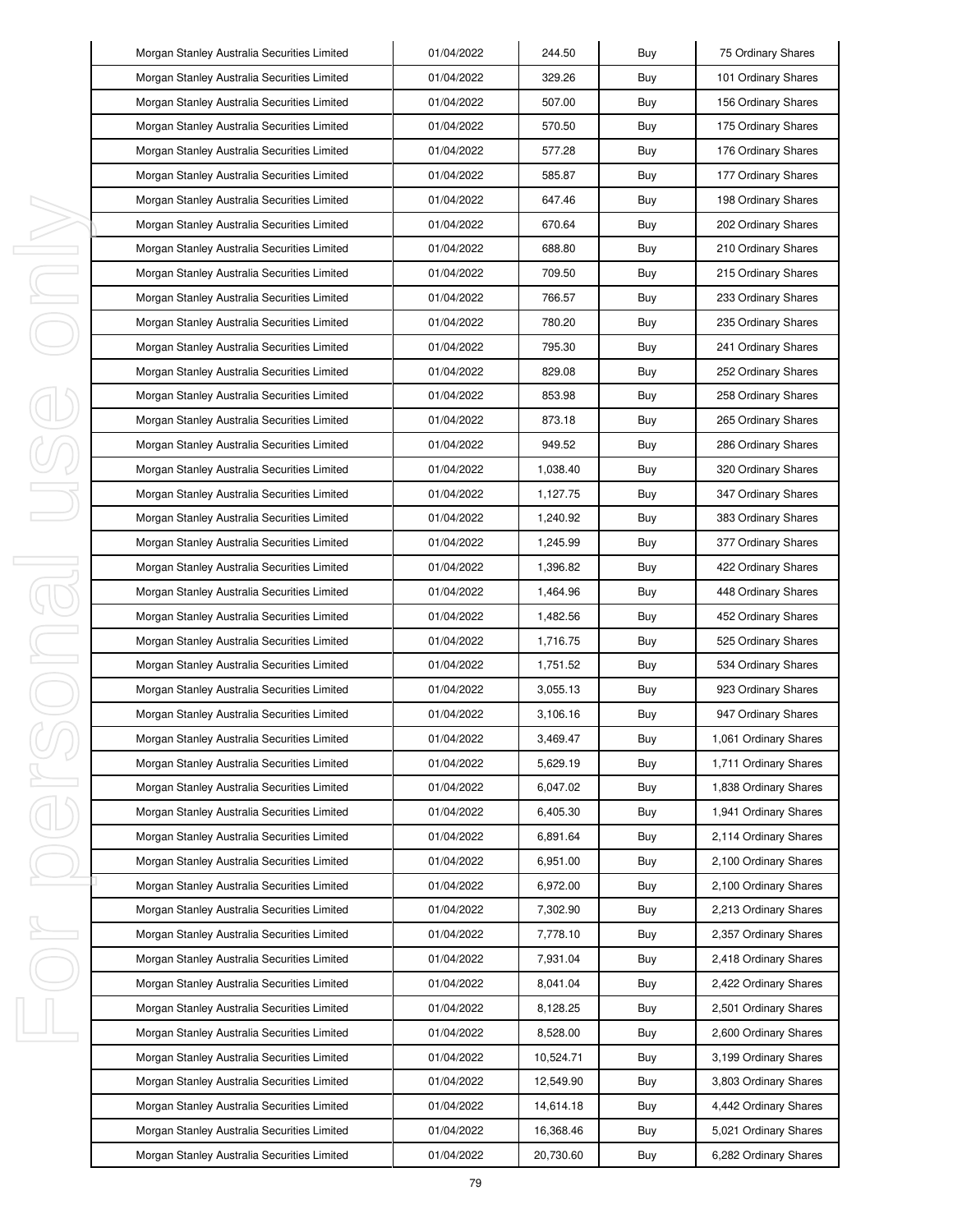|    | Morgan Stanley Australia Securities Limited | 01/04/2022 | 24,727.74  | Buy | 7,562 Ordinary Shares  |
|----|---------------------------------------------|------------|------------|-----|------------------------|
|    | Morgan Stanley Australia Securities Limited | 01/04/2022 | 29,106.63  | Buy | 8,847 Ordinary Shares  |
|    | Morgan Stanley Australia Securities Limited | 01/04/2022 | 32,116.98  | Buy | 9,762 Ordinary Shares  |
|    | Morgan Stanley Australia Securities Limited | 01/04/2022 | 32,904.96  | Buy | 10,032 Ordinary Shares |
|    | Morgan Stanley Australia Securities Limited | 01/04/2022 | 33,824.16  | Buy | 10,188 Ordinary Shares |
|    | Morgan Stanley Australia Securities Limited | 01/04/2022 | 39,442.00  | Buy | 12,025 Ordinary Shares |
|    | Morgan Stanley Australia Securities Limited | 01/04/2022 | 119,060.70 | Buy | 36,079 Ordinary Shares |
|    | Morgan Stanley Australia Securities Limited | 01/05/2022 | 85.02      | Buy | 26 Ordinary Shares     |
| ı  | Morgan Stanley Australia Securities Limited | 01/05/2022 | 137.34     | Buy | 42 Ordinary Shares     |
| J, | Morgan Stanley Australia Securities Limited | 01/05/2022 | 146.70     | Buy | 45 Ordinary Shares     |
| ı  | Morgan Stanley Australia Securities Limited | 01/05/2022 | 195.92     | Buy | 62 Ordinary Shares     |
|    | Morgan Stanley Australia Securities Limited | 01/05/2022 | 263.25     | Buy | 81 Ordinary Shares     |
|    | Morgan Stanley Australia Securities Limited | 01/05/2022 | 344.52     | Buy | 108 Ordinary Shares    |
|    | Morgan Stanley Australia Securities Limited | 01/05/2022 | 403.00     | Buy | 124 Ordinary Shares    |
|    | Morgan Stanley Australia Securities Limited | 01/05/2022 | 680.52     | Buy | 214 Ordinary Shares    |
|    | Morgan Stanley Australia Securities Limited | 01/05/2022 | 748.92     | Buy | 237 Ordinary Shares    |
|    | Morgan Stanley Australia Securities Limited | 01/05/2022 | 801.36     | Buy | 252 Ordinary Shares    |
|    | Morgan Stanley Australia Securities Limited | 01/05/2022 | 978.88     | Buy | 304 Ordinary Shares    |
|    | Morgan Stanley Australia Securities Limited | 01/05/2022 | 1,003.89   | Buy | 307 Ordinary Shares    |
|    | Morgan Stanley Australia Securities Limited | 01/05/2022 | 1,184.98   | Buy | 358 Ordinary Shares    |
|    | Morgan Stanley Australia Securities Limited | 01/05/2022 | 1,191.32   | Buy | 377 Ordinary Shares    |
| I  | Morgan Stanley Australia Securities Limited | 01/05/2022 | 1,298.58   | Buy | 409 Ordinary Shares    |
| 1  | Morgan Stanley Australia Securities Limited | 01/05/2022 | 1,656.08   | Buy | 508 Ordinary Shares    |
|    | Morgan Stanley Australia Securities Limited | 01/05/2022 | 1,676.93   | Buy | 529 Ordinary Shares    |
| I  | Morgan Stanley Australia Securities Limited | 01/05/2022 | 1,865.60   | Buy | 583 Ordinary Shares    |
|    | Morgan Stanley Australia Securities Limited | 01/05/2022 | 2,308.68   | Buy | 726 Ordinary Shares    |
|    | Morgan Stanley Australia Securities Limited | 01/05/2022 | 2,349.72   | Buy | 732 Ordinary Shares    |
|    | Morgan Stanley Australia Securities Limited | 01/05/2022 | 2,438.40   | Buy | 768 Ordinary Shares    |
|    | Morgan Stanley Australia Securities Limited | 01/05/2022 | 2,465.87   | Buy | 773 Ordinary Shares    |
|    | Morgan Stanley Australia Securities Limited | 01/05/2022 | 2,523.32   | Buy | 796 Ordinary Shares    |
| I  | Morgan Stanley Australia Securities Limited | 01/05/2022 | 2,722.08   | Buy | 856 Ordinary Shares    |
|    | Morgan Stanley Australia Securities Limited | 01/05/2022 | 3,145.90   | Buy | 965 Ordinary Shares    |
|    | Morgan Stanley Australia Securities Limited | 01/05/2022 | 3,171.90   | Buy | 970 Ordinary Shares    |
|    | Morgan Stanley Australia Securities Limited | 01/05/2022 | 3,305.64   | Buy | 1,014 Ordinary Shares  |
|    | Morgan Stanley Australia Securities Limited | 01/05/2022 | 3,917.32   | Buy | 1,228 Ordinary Shares  |
|    | Morgan Stanley Australia Securities Limited | 01/05/2022 | 3,946.65   | Buy | 1,245 Ordinary Shares  |
| I, | Morgan Stanley Australia Securities Limited | 01/05/2022 | 5,501.24   | Buy | 1,657 Ordinary Shares  |
|    | Morgan Stanley Australia Securities Limited | 01/05/2022 | 5,533.36   | Buy | 1,687 Ordinary Shares  |
|    | Morgan Stanley Australia Securities Limited | 01/05/2022 | 10,641.84  | Buy | 3,336 Ordinary Shares  |
|    | Morgan Stanley Australia Securities Limited | 01/05/2022 | 16,249.20  | Buy | 4,924 Ordinary Shares  |
| I, | Morgan Stanley Australia Securities Limited | 01/05/2022 | 16,354.71  | Buy | 4,941 Ordinary Shares  |
|    | Morgan Stanley Australia Securities Limited | 01/05/2022 | 17,760.60  | Buy | 5,382 Ordinary Shares  |
|    | Morgan Stanley Australia Securities Limited | 01/05/2022 | 18,298.92  | Buy | 5,596 Ordinary Shares  |
|    | Morgan Stanley Australia Securities Limited | 01/05/2022 | 19,525.64  | Buy | 6,179 Ordinary Shares  |
|    | Morgan Stanley Australia Securities Limited | 01/05/2022 | 28,570.64  | Buy | 8,764 Ordinary Shares  |
|    | Morgan Stanley Australia Securities Limited | 01/05/2022 | 28,868.04  | Buy | 9,078 Ordinary Shares  |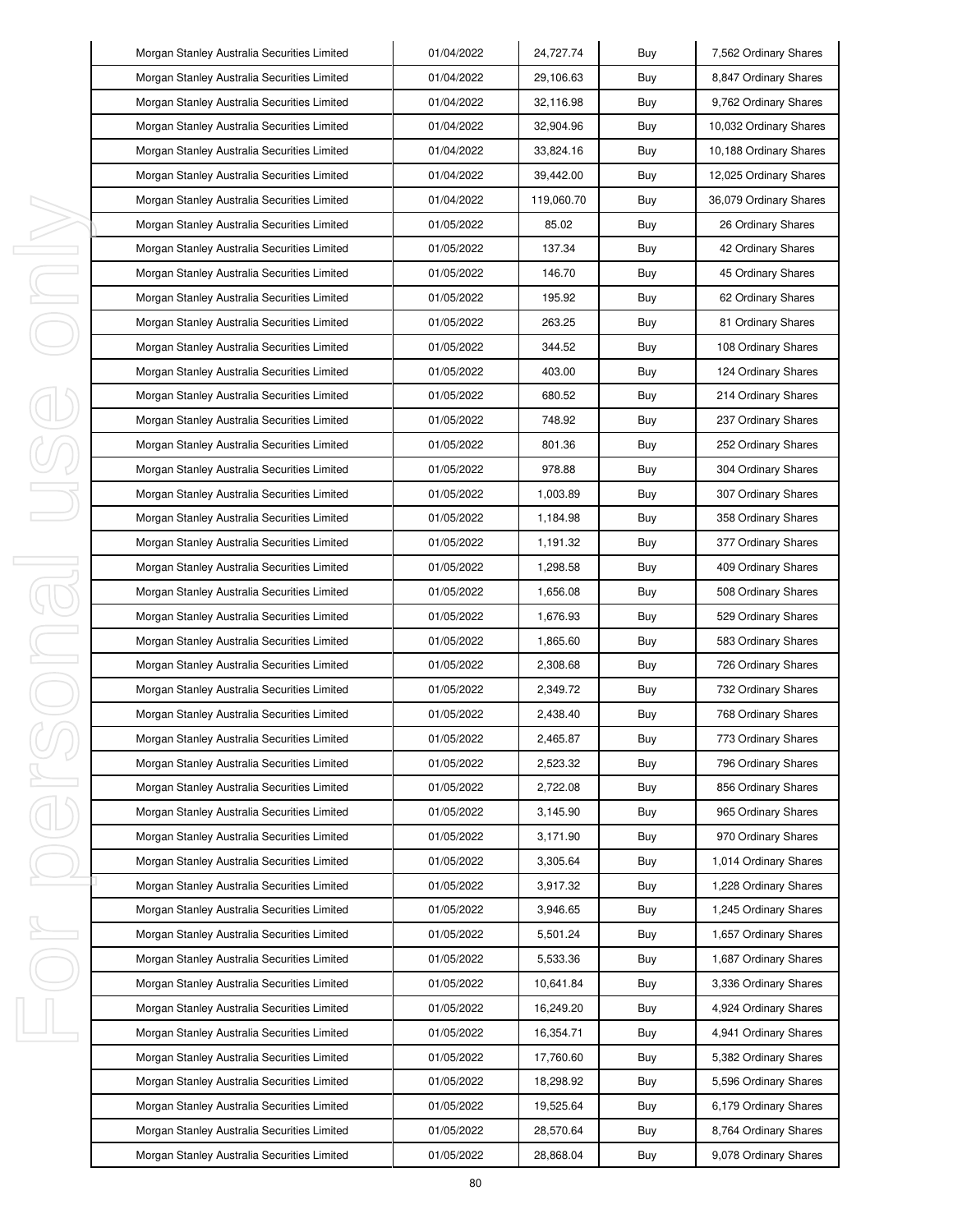|        | Morgan Stanley Australia Securities Limited | 01/05/2022 | 32,860.80 | Buy | 10,080 Ordinary Shares |
|--------|---------------------------------------------|------------|-----------|-----|------------------------|
|        | Morgan Stanley Australia Securities Limited | 01/05/2022 | 42,967.80 | Buy | 13,140 Ordinary Shares |
|        | Morgan Stanley Australia Securities Limited | 01/05/2022 | 47,011.03 | Buy | 14,737 Ordinary Shares |
|        | Morgan Stanley Australia Securities Limited | 01/05/2022 | 51,334.98 | Buy | 16,194 Ordinary Shares |
|        | Morgan Stanley Australia Securities Limited | 01/05/2022 | 80,985.06 | Buy | 24,804 Ordinary Shares |
|        | Morgan Stanley Australia Securities Limited | 01/06/2022 | 6.09      | Buy | 2 Ordinary Shares      |
|        | Morgan Stanley Australia Securities Limited | 01/06/2022 | 24.80     | Buy | 8 Ordinary Shares      |
|        | Morgan Stanley Australia Securities Limited | 01/06/2022 | 46.95     | Buy | 15 Ordinary Shares     |
| ı      | Morgan Stanley Australia Securities Limited | 01/06/2022 | 61.10     | Buy | 20 Ordinary Shares     |
| J,     | Morgan Stanley Australia Securities Limited | 01/06/2022 | 75.25     | Buy | 25 Ordinary Shares     |
| ı      | Morgan Stanley Australia Securities Limited | 01/06/2022 | 85.12     | Buy | 28 Ordinary Shares     |
|        | Morgan Stanley Australia Securities Limited | 01/06/2022 | 127.92    | Buy | 41 Ordinary Shares     |
|        | Morgan Stanley Australia Securities Limited | 01/06/2022 | 129.15    | Buy | 41 Ordinary Shares     |
|        | Morgan Stanley Australia Securities Limited | 01/06/2022 | 135.08    | Buy | 44 Ordinary Shares     |
|        | Morgan Stanley Australia Securities Limited | 01/06/2022 | 137.25    | Buy | 45 Ordinary Shares     |
|        | Morgan Stanley Australia Securities Limited | 01/06/2022 | 162.00    | Buy | 54 Ordinary Shares     |
|        | Morgan Stanley Australia Securities Limited | 01/06/2022 | 306.03    | Buy | 101 Ordinary Shares    |
|        | Morgan Stanley Australia Securities Limited | 01/06/2022 | 306.03    | Buy | 101 Ordinary Shares    |
|        | Morgan Stanley Australia Securities Limited | 01/06/2022 | 413.16    | Buy | 132 Ordinary Shares    |
|        | Morgan Stanley Australia Securities Limited | 01/06/2022 | 440.92    | Buy | 146 Ordinary Shares    |
|        | Morgan Stanley Australia Securities Limited | 01/06/2022 | 488.13    | Buy | 159 Ordinary Shares    |
| I<br>1 | Morgan Stanley Australia Securities Limited | 01/06/2022 | 489.44    | Buy | 161 Ordinary Shares    |
|        | Morgan Stanley Australia Securities Limited | 01/06/2022 | 517.14    | Buy | 169 Ordinary Shares    |
| I      | Morgan Stanley Australia Securities Limited | 01/06/2022 | 524.60    | Buy | 172 Ordinary Shares    |
|        | Morgan Stanley Australia Securities Limited | 01/06/2022 | 533.75    | Buy | 175 Ordinary Shares    |
|        | Morgan Stanley Australia Securities Limited | 01/06/2022 | 589.68    | Buy | 189 Ordinary Shares    |
|        | Morgan Stanley Australia Securities Limited | 01/06/2022 | 649.99    | Buy | 209 Ordinary Shares    |
|        | Morgan Stanley Australia Securities Limited | 01/06/2022 | 668.36    | Buy | 217 Ordinary Shares    |
|        | Morgan Stanley Australia Securities Limited | 01/06/2022 | 672.10    | Buy | 220 Ordinary Shares    |
|        | Morgan Stanley Australia Securities Limited | 01/06/2022 | 691.73    | Buy | 221 Ordinary Shares    |
| I      | Morgan Stanley Australia Securities Limited | 01/06/2022 | 733.73    | Buy | 239 Ordinary Shares    |
|        | Morgan Stanley Australia Securities Limited | 01/06/2022 | 733.73    | Buy | 239 Ordinary Shares    |
|        | Morgan Stanley Australia Securities Limited | 01/06/2022 | 741.76    | Buy | 244 Ordinary Shares    |
|        | Morgan Stanley Australia Securities Limited | 01/06/2022 | 753.92    | Buy | 248 Ordinary Shares    |
|        | Morgan Stanley Australia Securities Limited | 01/06/2022 | 799.50    | Buy | 260 Ordinary Shares    |
|        | Morgan Stanley Australia Securities Limited | 01/06/2022 | 820.44    | Buy | 258 Ordinary Shares    |
| I,     | Morgan Stanley Australia Securities Limited | 01/06/2022 | 820.44    | Buy | 258 Ordinary Shares    |
|        | Morgan Stanley Australia Securities Limited | 01/06/2022 | 858.70    | Buy | 277 Ordinary Shares    |
|        | Morgan Stanley Australia Securities Limited | 01/06/2022 | 910.35    | Buy | 289 Ordinary Shares    |
|        | Morgan Stanley Australia Securities Limited | 01/06/2022 | 943.75    | Buy | 302 Ordinary Shares    |
| I,     | Morgan Stanley Australia Securities Limited | 01/06/2022 | 957.60    | Buy | 315 Ordinary Shares    |
|        | Morgan Stanley Australia Securities Limited | 01/06/2022 | 1,051.90  | Buy | 335 Ordinary Shares    |
|        | Morgan Stanley Australia Securities Limited | 01/06/2022 | 1,168.08  | Buy | 372 Ordinary Shares    |
|        | Morgan Stanley Australia Securities Limited | 01/06/2022 | 1,224.60  | Buy | 390 Ordinary Shares    |
|        | Morgan Stanley Australia Securities Limited | 01/06/2022 | 1,333.64  | Buy | 433 Ordinary Shares    |
|        | Morgan Stanley Australia Securities Limited | 01/06/2022 | 1,339.20  | Buy | 432 Ordinary Shares    |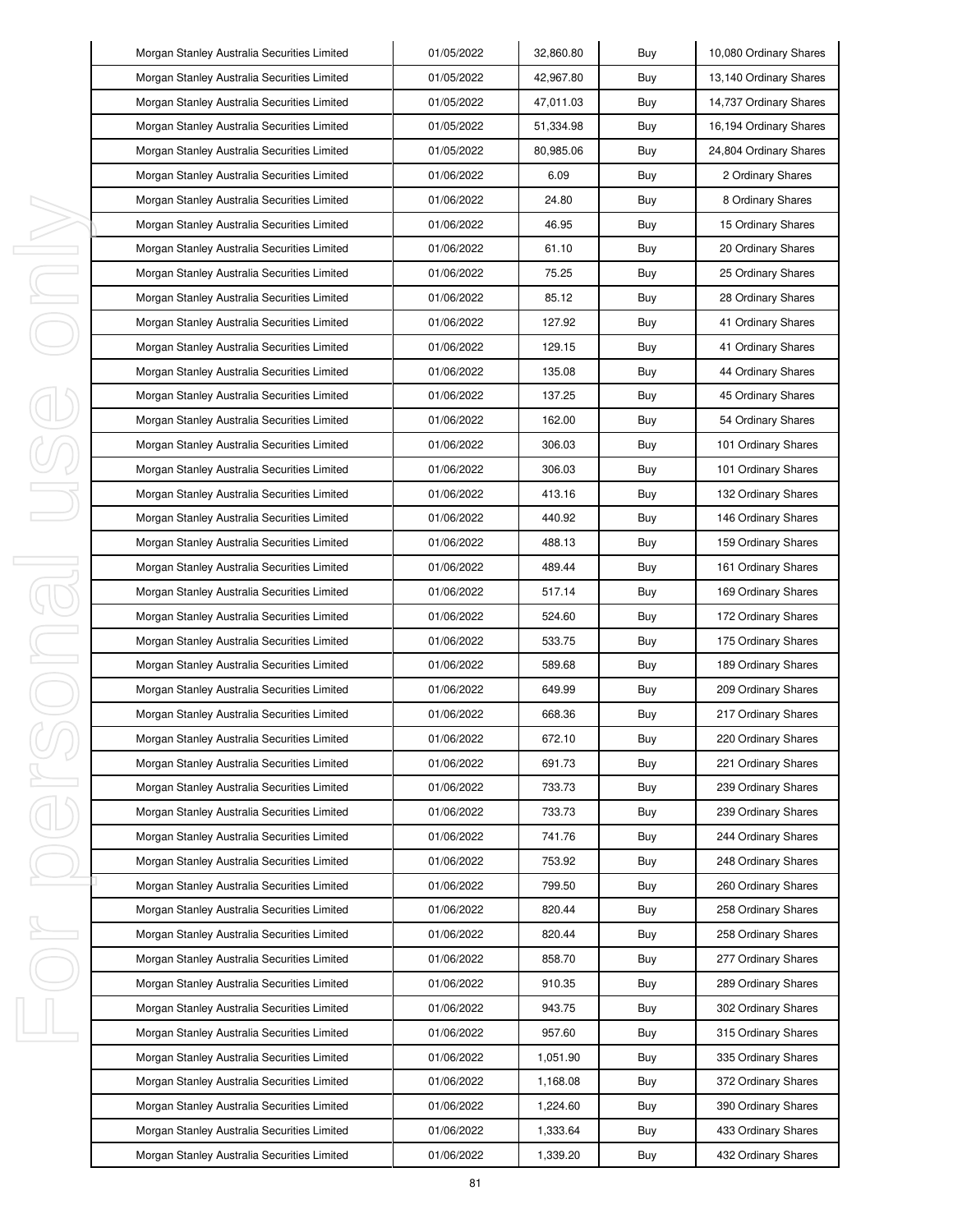| Morgan Stanley Australia Securities Limited | 01/06/2022 | 1,399.65  | Buy | 465 Ordinary Shares    |
|---------------------------------------------|------------|-----------|-----|------------------------|
| Morgan Stanley Australia Securities Limited | 01/06/2022 | 1,438.20  | Buy | 470 Ordinary Shares    |
| Morgan Stanley Australia Securities Limited | 01/06/2022 | 1,443.03  | Buy | 467 Ordinary Shares    |
| Morgan Stanley Australia Securities Limited | 01/06/2022 | 1,450.44  | Buy | 474 Ordinary Shares    |
| Morgan Stanley Australia Securities Limited | 01/06/2022 | 1,643.88  | Buy | 532 Ordinary Shares    |
| Morgan Stanley Australia Securities Limited | 01/06/2022 | 1,772.16  | Buy | 568 Ordinary Shares    |
| Morgan Stanley Australia Securities Limited | 01/06/2022 | 1,848.00  | Buy | 600 Ordinary Shares    |
| Morgan Stanley Australia Securities Limited | 01/06/2022 | 2,043.80  | Buy | 669 Ordinary Shares    |
| Morgan Stanley Australia Securities Limited | 01/06/2022 | 2,190.69  | Buy | 723 Ordinary Shares    |
| Morgan Stanley Australia Securities Limited | 01/06/2022 | 2,261.88  | Buy | 732 Ordinary Shares    |
| Morgan Stanley Australia Securities Limited | 01/06/2022 | 2,857.60  | Buy | 940 Ordinary Shares    |
| Morgan Stanley Australia Securities Limited | 01/06/2022 | 3,567.04  | Buy | 1,136 Ordinary Shares  |
| Morgan Stanley Australia Securities Limited | 01/06/2022 | 3,643.48  | Buy | 1,153 Ordinary Shares  |
| Morgan Stanley Australia Securities Limited | 01/06/2022 | 3,982.74  | Buy | 1,291 Ordinary Shares  |
| Morgan Stanley & Co. International plc      | 01/06/2022 | 4,367.63  | Buy | 1,446 Ordinary Shares  |
| Morgan Stanley Australia Securities Limited | 01/06/2022 | 4,785.00  | Buy | 1,500 Ordinary Shares  |
| Morgan Stanley Australia Securities Limited | 01/06/2022 | 5,452.65  | Buy | 1,731 Ordinary Shares  |
| Morgan Stanley Australia Securities Limited | 01/06/2022 | 6,123.00  | Buy | 2,041 Ordinary Shares  |
| Morgan Stanley Australia Securities Limited | 01/06/2022 | 6,793.57  | Buy | 2,257 Ordinary Shares  |
| Morgan Stanley Australia Securities Limited | 01/06/2022 | 6,991.92  | Buy | 2,241 Ordinary Shares  |
| Morgan Stanley Australia Securities Limited | 01/06/2022 | 7,457.12  | Buy | 2,453 Ordinary Shares  |
| Morgan Stanley Australia Securities Limited | 01/06/2022 | 7,512.23  | Buy | 2,443 Ordinary Shares  |
| Morgan Stanley Australia Securities Limited | 01/06/2022 | 7,909.66  | Buy | 2,519 Ordinary Shares  |
| Morgan Stanley Australia Securities Limited | 01/06/2022 | 9,330.00  | Buy | 3,000 Ordinary Shares  |
| Morgan Stanley Australia Securities Limited | 01/06/2022 | 12,350.28 | Buy | 4,076 Ordinary Shares  |
| Morgan Stanley Australia Securities Limited | 01/06/2022 | 12,855.15 | Buy | 4,081 Ordinary Shares  |
| Morgan Stanley Australia Securities Limited | 01/06/2022 | 15,508.46 | Buy | 4,939 Ordinary Shares  |
| Morgan Stanley Australia Securities Limited | 01/06/2022 | 17,548.30 | Buy | 5,830 Ordinary Shares  |
| Morgan Stanley Australia Securities Limited | 01/06/2022 | 19,844.20 | Buy | 6,340 Ordinary Shares  |
| Morgan Stanley Australia Securities Limited | 01/06/2022 | 21,869.82 | Buy | 7,147 Ordinary Shares  |
| Morgan Stanley Australia Securities Limited | 01/06/2022 | 22,547.68 | Buy | 7,417 Ordinary Shares  |
| Morgan Stanley Australia Securities Limited | 01/06/2022 | 25,990.40 | Buy | 8,384 Ordinary Shares  |
| Morgan Stanley Australia Securities Limited | 01/06/2022 | 27,109.50 | Buy | 8,745 Ordinary Shares  |
| Morgan Stanley Australia Securities Limited | 01/06/2022 | 28,418.29 | Buy | 9,457 Ordinary Shares  |
| Morgan Stanley Australia Securities Limited | 01/06/2022 | 31,372.77 | Buy | 10,153 Ordinary Shares |
| Morgan Stanley Australia Securities Limited | 01/06/2022 | 33,008.22 | Buy | 10,948 Ordinary Shares |
| Morgan Stanley Australia Securities Limited | 01/06/2022 | 38,617.04 | Buy | 12,538 Ordinary Shares |
| Morgan Stanley Australia Securities Limited | 01/06/2022 | 40,513.17 | Buy | 13,218 Ordinary Shares |
| Morgan Stanley Australia Securities Limited | 01/06/2022 | 47,454.80 | Buy | 15,308 Ordinary Shares |
| Morgan Stanley Australia Securities Limited | 01/06/2022 | 47,635.44 | Buy | 15,416 Ordinary Shares |
| Morgan Stanley Australia Securities Limited | 01/06/2022 | 52,007.76 | Buy | 16,996 Ordinary Shares |
| Morgan Stanley Australia Securities Limited | 01/06/2022 | 53,508.36 | Buy | 17,718 Ordinary Shares |
| Morgan Stanley Australia Securities Limited | 01/06/2022 | 54,424.86 | Buy | 17,962 Ordinary Shares |
| Morgan Stanley Australia Securities Limited | 01/06/2022 | 56,045.92 | Buy | 18,256 Ordinary Shares |
| Morgan Stanley Australia Securities Limited | 01/06/2022 | 56,243.04 | Buy | 18,501 Ordinary Shares |
| Morgan Stanley Australia Securities Limited | 01/06/2022 | 59,513.40 | Buy | 19,260 Ordinary Shares |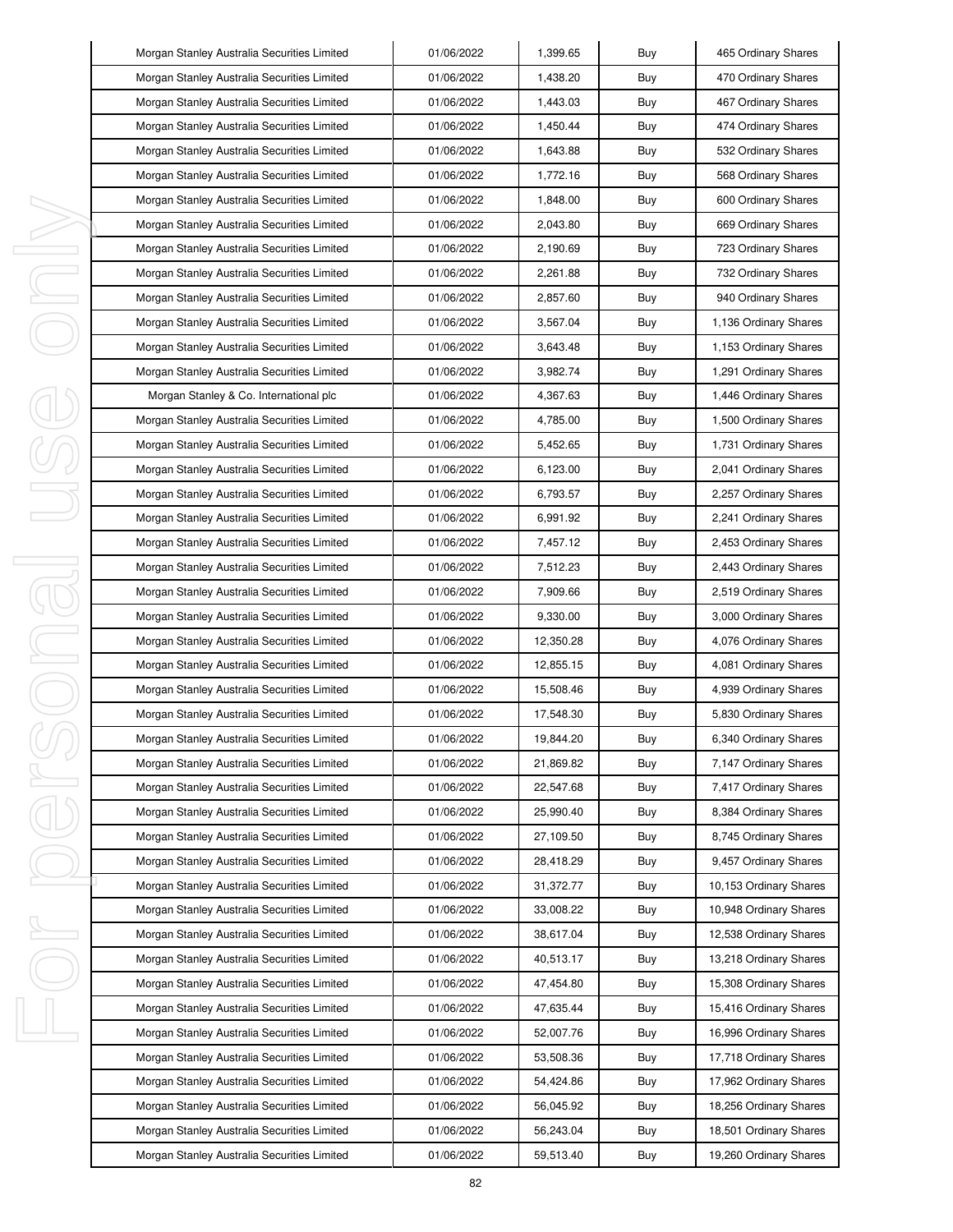|         | Morgan Stanley Australia Securities Limited | 01/06/2022 | 63,398.12  | Buy | 20,889 Ordinary Shares  |
|---------|---------------------------------------------|------------|------------|-----|-------------------------|
|         | Morgan Stanley Australia Securities Limited | 01/06/2022 | 66,654.42  | Buy | 22,071 Ordinary Shares  |
|         | Morgan Stanley Australia Securities Limited | 01/06/2022 | 83,187.72  | Buy | 27,009 Ordinary Shares  |
|         | Morgan Stanley Australia Securities Limited | 01/06/2022 | 108,287.84 | Buy | 35,621 Ordinary Shares  |
|         | Morgan Stanley Australia Securities Limited | 01/06/2022 | 112,168.67 | Buy | 36,837 Ordinary Shares  |
|         | Morgan Stanley Australia Securities Limited | 01/06/2022 | 124,645.07 | Buy | 40,601 Ordinary Shares  |
|         | Morgan Stanley Australia Securities Limited | 01/06/2022 | 218,549.48 | Buy | 71,073 Ordinary Shares  |
|         | Morgan Stanley Australia Securities Limited | 01/06/2022 | 218,642.30 | Buy | 71,686 Ordinary Shares  |
| ı       | Morgan Stanley Australia Securities Limited | 01/06/2022 | 304,229.73 | Buy | 101,073 Ordinary Shares |
| I       | Morgan Stanley Australia Securities Limited | 01/06/2022 | 405,329.16 | Buy | 133,772 Ordinary Shares |
| I,      | Morgan Stanley Australia Securities Limited | 01/07/2022 | 3.01       | Buy | 1 Ordinary Share        |
|         | Morgan Stanley Australia Securities Limited | 01/07/2022 | 3.08       | Buy | 1 Ordinary Share        |
|         | Morgan Stanley Australia Securities Limited | 01/07/2022 | 9.06       | Buy | 3 Ordinary Shares       |
|         | Morgan Stanley Australia Securities Limited | 01/07/2022 | 21.11      | Buy | 7 Ordinary Shares       |
|         | Morgan Stanley Australia Securities Limited | 01/07/2022 | 36.60      | Buy | 12 Ordinary Shares      |
|         | Morgan Stanley Australia Securities Limited | 01/07/2022 | 57.38      | Buy | 19 Ordinary Shares      |
|         | Morgan Stanley Australia Securities Limited | 01/07/2022 | 243.81     | Buy | 81 Ordinary Shares      |
|         | Morgan Stanley Australia Securities Limited | 01/07/2022 | 265.76     | Buy | 88 Ordinary Shares      |
|         | Morgan Stanley Australia Securities Limited | 01/07/2022 | 331.36     | Buy | 109 Ordinary Shares     |
|         | Morgan Stanley Australia Securities Limited | 01/07/2022 | 361.20     | Buy | 120 Ordinary Shares     |
|         | Morgan Stanley Australia Securities Limited | 01/07/2022 | 397.32     | Buy | 129 Ordinary Shares     |
| I<br>J. | Morgan Stanley Australia Securities Limited | 01/07/2022 | 478.92     | Buy | 156 Ordinary Shares     |
|         | Morgan Stanley Australia Securities Limited | 01/07/2022 | 508.20     | Buy | 165 Ordinary Shares     |
|         | Morgan Stanley Australia Securities Limited | 01/07/2022 | 540.58     | Buy | 179 Ordinary Shares     |
| I       | Morgan Stanley Australia Securities Limited | 01/07/2022 | 561.20     | Buy | 184 Ordinary Shares     |
| I       | Morgan Stanley Australia Securities Limited | 01/07/2022 | 709.02     | Buy | 234 Ordinary Shares     |
|         | Morgan Stanley Australia Securities Limited | 01/07/2022 | 717.00     | Buy | 239 Ordinary Shares     |
|         | Morgan Stanley Australia Securities Limited | 01/07/2022 | 747.00     | Buy | 249 Ordinary Shares     |
|         | Morgan Stanley Australia Securities Limited | 01/07/2022 | 899.91     | Buy | 297 Ordinary Shares     |
|         | Morgan Stanley Australia Securities Limited | 01/07/2022 | 937.89     | Buy | 307 Ordinary Shares     |
| ı       | Morgan Stanley Australia Securities Limited | 01/07/2022 | 960.84     | Buy | 314 Ordinary Shares     |
|         | Morgan Stanley Australia Securities Limited | 01/07/2022 | 1,131.76   | Buy | 376 Ordinary Shares     |
|         | Morgan Stanley Australia Securities Limited | 01/07/2022 | 1,157.39   | Buy | 377 Ordinary Shares     |
|         | Morgan Stanley Australia Securities Limited | 01/07/2022 | 1,184.22   | Buy | 387 Ordinary Shares     |
|         | Morgan Stanley Australia Securities Limited | 01/07/2022 | 1,554.39   | Buy | 513 Ordinary Shares     |
|         | Morgan Stanley Australia Securities Limited | 01/07/2022 | 1,935.43   | Buy | 643 Ordinary Shares     |
| I,      | Morgan Stanley Australia Securities Limited | 01/07/2022 | 1,959.00   | Buy | 653 Ordinary Shares     |
|         | Morgan Stanley Australia Securities Limited | 01/07/2022 | 2,011.32   | Buy | 666 Ordinary Shares     |
|         | Morgan Stanley Australia Securities Limited | 01/07/2022 | 2,017.36   | Buy | 668 Ordinary Shares     |
|         | Morgan Stanley Australia Securities Limited | 01/07/2022 | 2,238.00   | Buy | 746 Ordinary Shares     |
| I,      | Morgan Stanley Australia Securities Limited | 01/07/2022 | 3,539.76   | Buy | 1,176 Ordinary Shares   |
|         | Morgan Stanley Australia Securities Limited | 01/07/2022 | 6,293.31   | Buy | 2,077 Ordinary Shares   |
|         | Morgan Stanley Australia Securities Limited | 01/07/2022 | 15,631.25  | Buy | 5,125 Ordinary Shares   |
|         | Morgan Stanley Australia Securities Limited | 01/07/2022 | 16,815.36  | Buy | 5,568 Ordinary Shares   |
|         | Morgan Stanley Australia Securities Limited | 01/07/2022 | 19,270.39  | Buy | 6,277 Ordinary Shares   |
|         | Morgan Stanley Australia Securities Limited | 01/07/2022 | 24,402.84  | Buy | 7,923 Ordinary Shares   |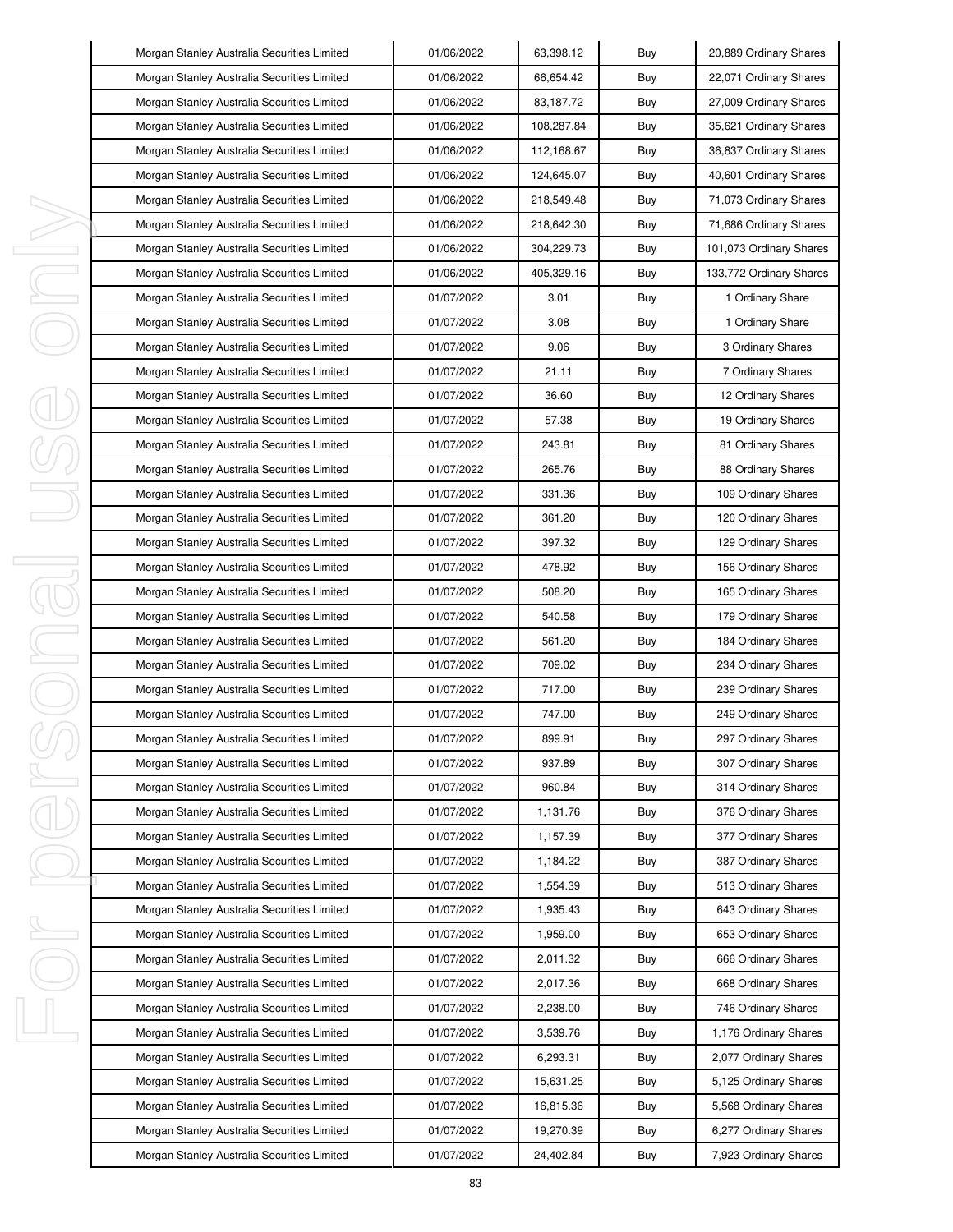|    | Morgan Stanley Australia Securities Limited | 01/07/2022 | 37,533.96  | Buy | 12,266 Ordinary Shares |
|----|---------------------------------------------|------------|------------|-----|------------------------|
|    | Morgan Stanley Australia Securities Limited | 01/07/2022 | 41,778.80  | Buy | 13,880 Ordinary Shares |
|    | Morgan Stanley Australia Securities Limited | 01/07/2022 | 57,189.72  | Buy | 18,508 Ordinary Shares |
|    | Morgan Stanley Investment Management Inc.   | 01/07/2022 | 237,537.74 | Buy | 77,326 Ordinary Shares |
|    | Morgan Stanley Australia Securities Limited | 01/10/2022 | 3.06       | Buy | 1 Ordinary Share       |
|    | Morgan Stanley Australia Securities Limited | 01/10/2022 | 9.21       | Buy | 3 Ordinary Shares      |
|    | Morgan Stanley Australia Securities Limited | 01/10/2022 | 82.35      | Buy | 27 Ordinary Shares     |
|    | Morgan Stanley Australia Securities Limited | 01/10/2022 | 122.40     | Buy | 40 Ordinary Shares     |
| ı  | Morgan Stanley Australia Securities Limited | 01/10/2022 | 174.05     | Buy | 59 Ordinary Shares     |
| J  | Morgan Stanley Australia Securities Limited | 01/10/2022 | 293.76     | Buy | 96 Ordinary Shares     |
| I  | Morgan Stanley Australia Securities Limited | 01/10/2022 | 324.89     | Buy | 106 Ordinary Shares    |
|    | Morgan Stanley Australia Securities Limited | 01/10/2022 | 443.70     | Buy | 145 Ordinary Shares    |
|    | Morgan Stanley Australia Securities Limited | 01/10/2022 | 480.52     | Buy | 164 Ordinary Shares    |
|    | Morgan Stanley Australia Securities Limited | 01/10/2022 | 527.80     | Buy | 182 Ordinary Shares    |
|    | Morgan Stanley Australia Securities Limited | 01/10/2022 | 652.85     | Buy | 213 Ordinary Shares    |
|    | Morgan Stanley Australia Securities Limited | 01/10/2022 | 772.16     | Buy | 254 Ordinary Shares    |
|    | Morgan Stanley Australia Securities Limited | 01/10/2022 | 785.48     | Buy | 269 Ordinary Shares    |
|    | Morgan Stanley Australia Securities Limited | 01/10/2022 | 809.69     | Buy | 269 Ordinary Shares    |
|    | Morgan Stanley Australia Securities Limited | 01/10/2022 | 837.76     | Buy | 272 Ordinary Shares    |
|    | Morgan Stanley Australia Securities Limited | 01/10/2022 | 855.54     | Buy | 294 Ordinary Shares    |
|    | Morgan Stanley Australia Securities Limited | 01/10/2022 | 871.38     | Buy | 282 Ordinary Shares    |
| 1  | Morgan Stanley Australia Securities Limited | 01/10/2022 | 915.00     | Buy | 305 Ordinary Shares    |
|    | Morgan Stanley Australia Securities Limited | 01/10/2022 | 924.00     | Buy | 300 Ordinary Shares    |
| J  | Morgan Stanley Australia Securities Limited | 01/10/2022 | 961.04     | Buy | 328 Ordinary Shares    |
|    | Morgan Stanley Australia Securities Limited | 01/10/2022 | 1,228.16   | Buy | 404 Ordinary Shares    |
|    | Morgan Stanley Australia Securities Limited | 01/10/2022 | 1,363.53   | Buy | 453 Ordinary Shares    |
|    | Morgan Stanley Australia Securities Limited | 01/10/2022 | 1,369.42   | Buy | 458 Ordinary Shares    |
|    | Morgan Stanley Australia Securities Limited | 01/10/2022 | 1,409.13   | Buy | 459 Ordinary Shares    |
|    | Morgan Stanley Australia Securities Limited | 01/10/2022 | 1,421.30   | Buy | 466 Ordinary Shares    |
|    | Morgan Stanley Australia Securities Limited | 01/10/2022 | 1,426.04   | Buy | 463 Ordinary Shares    |
| I  | Morgan Stanley Australia Securities Limited | 01/10/2022 | 1,540.20   | Buy | 510 Ordinary Shares    |
|    | Morgan Stanley Australia Securities Limited | 01/10/2022 | 1,714.02   | Buy | 583 Ordinary Shares    |
|    | Morgan Stanley Australia Securities Limited | 01/10/2022 | 2,111.40   | Buy | 690 Ordinary Shares    |
|    | Morgan Stanley Australia Securities Limited | 01/10/2022 | 2,648.94   | Buy | 901 Ordinary Shares    |
|    | Morgan Stanley Australia Securities Limited | 01/10/2022 | 2,964.00   | Buy | 975 Ordinary Shares    |
|    | Morgan Stanley Australia Securities Limited | 01/10/2022 | 2.995.74   | Buy | 979 Ordinary Shares    |
| I. | Morgan Stanley Australia Securities Limited | 01/10/2022 | 4,045.05   | Buy | 1,335 Ordinary Shares  |
|    | Morgan Stanley Australia Securities Limited | 01/10/2022 | 4,530.00   | Buy | 1,500 Ordinary Shares  |
|    | Morgan Stanley Australia Securities Limited | 01/10/2022 | 4,690.84   | Buy | 1,523 Ordinary Shares  |
|    | Morgan Stanley Australia Securities Limited | 01/10/2022 | 5,179.09   | Buy | 1,687 Ordinary Shares  |
| ı  | Morgan Stanley Australia Securities Limited | 01/10/2022 | 5,471.28   | Buy | 1,788 Ordinary Shares  |
|    | Morgan Stanley Australia Securities Limited | 01/10/2022 | 6,171.36   | Buy | 2,064 Ordinary Shares  |
|    | Morgan Stanley Australia Securities Limited | 01/10/2022 | 6,542.25   | Buy | 2,145 Ordinary Shares  |
|    | Morgan Stanley Australia Securities Limited | 01/10/2022 | 6,670.16   | Buy | 2,216 Ordinary Shares  |
|    | Morgan Stanley Australia Securities Limited | 01/10/2022 | 7,564.00   | Buy | 2,480 Ordinary Shares  |
|    | Morgan Stanley Australia Securities Limited | 01/10/2022 | 7,735.68   | Buy | 2,528 Ordinary Shares  |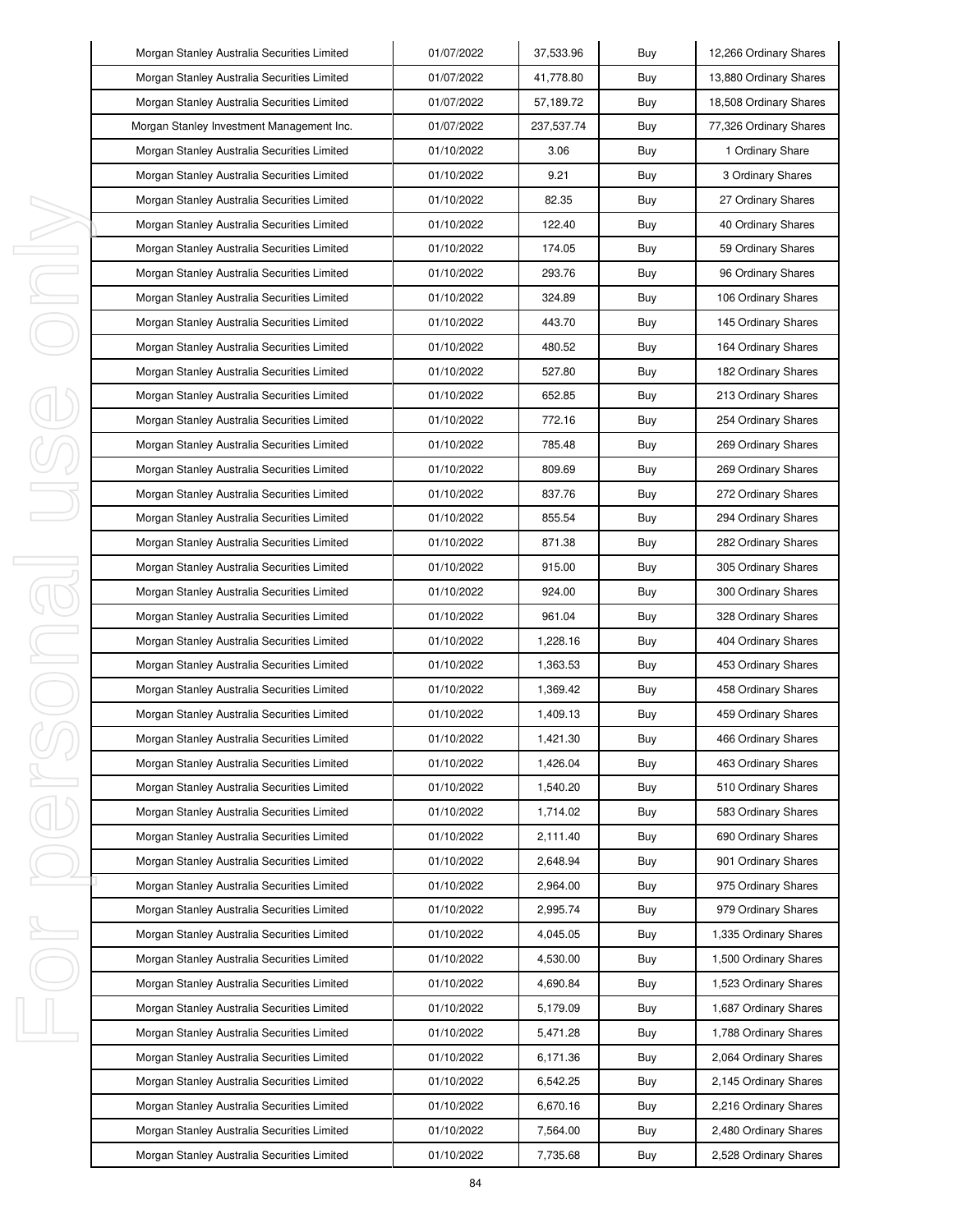| Morgan Stanley Australia Securities Limited | 01/10/2022 | 8,941.32  | Buy                    | 2,922 Ordinary Shares   |
|---------------------------------------------|------------|-----------|------------------------|-------------------------|
| Morgan Stanley Australia Securities Limited | 01/10/2022 | 9,150.00  | Buy                    | 3,050 Ordinary Shares   |
| Morgan Stanley Australia Securities Limited | 01/10/2022 | 10,316.36 | Buy                    | 3,533 Ordinary Shares   |
| Morgan Stanley Australia Securities Limited | 01/10/2022 | 12,050.75 | Buy                    | 4,085 Ordinary Shares   |
| Morgan Stanley Australia Securities Limited | 01/10/2022 | 12,055.23 | Buy                    | 4,059 Ordinary Shares   |
| Morgan Stanley Australia Securities Limited | 01/10/2022 | 12,448.85 | Buy                    | 4,055 Ordinary Shares   |
| Morgan Stanley Australia Securities Limited | 01/10/2022 | 13,455.81 | Buy                    | 4,383 Ordinary Shares   |
| Morgan Stanley Australia Securities Limited | 01/10/2022 | 15,732.00 | Buy                    | 5,244 Ordinary Shares   |
| Morgan Stanley Australia Securities Limited | 01/10/2022 | 18,203.12 | Buy                    | 6,088 Ordinary Shares   |
| Morgan Stanley Australia Securities Limited | 01/10/2022 | 21,872.88 | Buy                    | 7,148 Ordinary Shares   |
| Morgan Stanley Australia Securities Limited | 01/10/2022 | 23,164.20 | Buy                    | 7,570 Ordinary Shares   |
| Morgan Stanley Australia Securities Limited | 01/10/2022 | 24,966.48 | Buy                    | 8,106 Ordinary Shares   |
| Morgan Stanley Australia Securities Limited | 01/10/2022 | 26,337.53 | Buy                    | 8,579 Ordinary Shares   |
| Morgan Stanley & Co. LLC                    | 01/10/2022 | N/A       | Borrow                 | 22,827 Ordinary Shares  |
| Morgan Stanley & Co. International plc      | 01/10/2022 | N/A       | Collateral<br>Received | 156,473 Ordinary Shares |
| Morgan Stanley Australia Securities Limited | 01/11/2022 | 3.14      | Buy                    | 1 Ordinary Share        |
| Morgan Stanley Australia Securities Limited | 01/11/2022 | 12.52     | Buy                    | 4 Ordinary Shares       |
| Morgan Stanley Australia Securities Limited | 01/11/2022 | 61.20     | Buy                    | 20 Ordinary Shares      |
| Morgan Stanley Australia Securities Limited | 01/11/2022 | 61.40     | Buy                    | 20 Ordinary Shares      |
| Morgan Stanley Australia Securities Limited | 01/11/2022 | 63.00     | Buy                    | 20 Ordinary Shares      |
| Morgan Stanley Australia Securities Limited | 01/11/2022 | 121.29    | Buy                    | 39 Ordinary Shares      |
| Morgan Stanley Australia Securities Limited | 01/11/2022 | 212.84    | Buy                    | 68 Ordinary Shares      |
| Morgan Stanley Australia Securities Limited | 01/11/2022 | 358.80    | Buy                    | 115 Ordinary Shares     |
| Morgan Stanley Australia Securities Limited | 01/11/2022 | 402.35    | Buy                    | 130 Ordinary Shares     |
| Morgan Stanley Australia Securities Limited | 01/11/2022 | 453.33    | Buy                    | 146 Ordinary Shares     |
| Morgan Stanley Australia Securities Limited | 01/11/2022 | 454.79    | Buy                    | 146 Ordinary Shares     |
| Morgan Stanley Australia Securities Limited | 01/11/2022 | 501.60    | Buy                    | 165 Ordinary Shares     |
| Morgan Stanley Australia Securities Limited | 01/11/2022 | 796.16    | Buy                    | 256 Ordinary Shares     |
| Morgan Stanley Australia Securities Limited | 01/11/2022 | 802.90    | Buy                    | 259 Ordinary Shares     |
| Morgan Stanley Australia Securities Limited | 01/11/2022 | 811.71    | Buy                    | 261 Ordinary Shares     |
| Morgan Stanley Australia Securities Limited | 01/11/2022 | 870.14    | Buy                    | 278 Ordinary Shares     |
| Morgan Stanley Australia Securities Limited | 01/11/2022 | 904.57    | Buy                    | 289 Ordinary Shares     |
| Morgan Stanley Australia Securities Limited | 01/11/2022 | 922.95    | Buy                    | 293 Ordinary Shares     |
| Morgan Stanley Australia Securities Limited | 01/11/2022 | 998.52    | Buy                    | 314 Ordinary Shares     |
| Morgan Stanley Australia Securities Limited | 01/11/2022 | 1,020.80  | Buy                    | 320 Ordinary Shares     |
| Morgan Stanley Australia Securities Limited | 01/11/2022 | 1,039.64  | Buy                    | 329 Ordinary Shares     |
| Morgan Stanley Australia Securities Limited | 01/11/2022 | 1,099.99  | Buy                    | 347 Ordinary Shares     |
| Morgan Stanley Australia Securities Limited | 01/11/2022 | 1,106.93  | Buy                    | 347 Ordinary Shares     |
| Morgan Stanley Australia Securities Limited | 01/11/2022 | 1,160.46  | Buy                    | 378 Ordinary Shares     |
| Morgan Stanley Australia Securities Limited | 01/11/2022 | 1,216.60  | Buy                    | 385 Ordinary Shares     |
| Morgan Stanley Australia Securities Limited | 01/11/2022 | 1,316.64  | Buy                    | 422 Ordinary Shares     |
| Morgan Stanley Australia Securities Limited | 01/11/2022 | 1,328.48  | Buy                    | 437 Ordinary Shares     |
| Morgan Stanley Australia Securities Limited | 01/11/2022 | 1,359.62  | Buy                    | 433 Ordinary Shares     |
| Morgan Stanley Australia Securities Limited | 01/11/2022 | 1,367.40  | Buy                    | 430 Ordinary Shares     |
| Morgan Stanley Australia Securities Limited | 01/11/2022 | 1,410.65  | Buy                    | 445 Ordinary Shares     |
| Morgan Stanley Australia Securities Limited | 01/11/2022 | 1,561.87  | Buy                    | 499 Ordinary Shares     |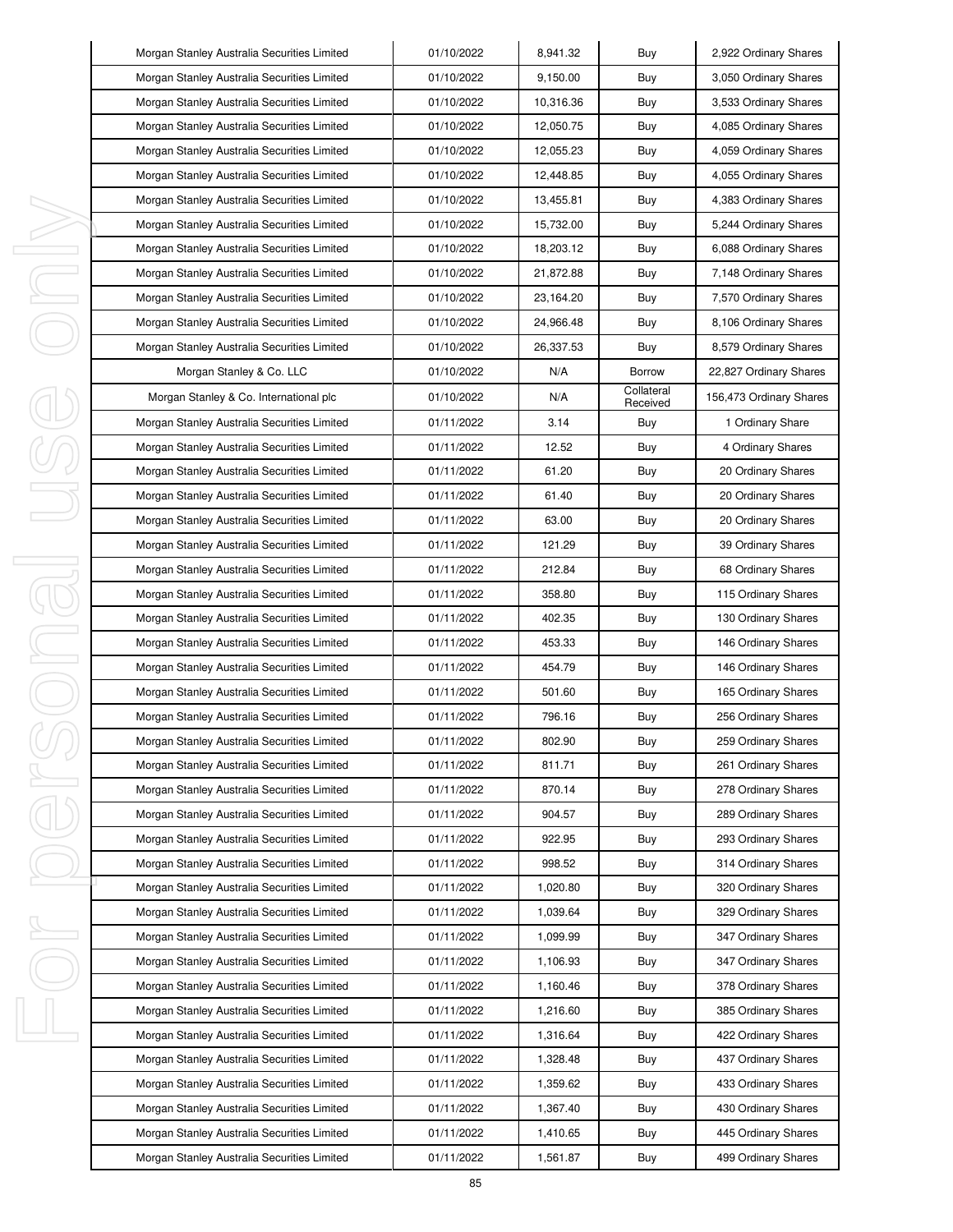| Morgan Stanley Australia Securities Limited | 01/11/2022 | 1,610.99  | Buy | 509 Ordinary Shares    |
|---------------------------------------------|------------|-----------|-----|------------------------|
| Morgan Stanley Australia Securities Limited | 01/11/2022 | 1,831.79  | Buy | 589 Ordinary Shares    |
| Morgan Stanley Australia Securities Limited | 01/11/2022 | 2,106.00  | Buy | 675 Ordinary Shares    |
| Morgan Stanley Australia Securities Limited | 01/11/2022 | 2,134.08  | Buy | 702 Ordinary Shares    |
| Morgan Stanley Australia Securities Limited | 01/11/2022 | 2,174.08  | Buy | 688 Ordinary Shares    |
| Morgan Stanley Australia Securities Limited | 01/11/2022 | 2,324.40  | Buy | 745 Ordinary Shares    |
| Morgan Stanley Australia Securities Limited | 01/11/2022 | 2,361.84  | Buy | 757 Ordinary Shares    |
| Morgan Stanley Australia Securities Limited | 01/11/2022 | 2,388.15  | Buy | 783 Ordinary Shares    |
| Morgan Stanley Australia Securities Limited | 01/11/2022 | 2,590.50  | Buy | 825 Ordinary Shares    |
| Morgan Stanley Australia Securities Limited | 01/11/2022 | 2,766.60  | Buy | 870 Ordinary Shares    |
| Morgan Stanley Australia Securities Limited | 01/11/2022 | 3,094.45  | Buy | 995 Ordinary Shares    |
| Morgan Stanley Australia Securities Limited | 01/11/2022 | 4,113.80  | Buy | 1,340 Ordinary Shares  |
| Morgan Stanley Australia Securities Limited | 01/11/2022 | 4,527.88  | Buy | 1,442 Ordinary Shares  |
| Morgan Stanley Australia Securities Limited | 01/11/2022 | 5,066.05  | Buy | 1,661 Ordinary Shares  |
| Morgan Stanley Australia Securities Limited | 01/11/2022 | 5,205.75  | Buy | 1,650 Ordinary Shares  |
| Morgan Stanley Australia Securities Limited | 01/11/2022 | 5,234.13  | Buy | 1,683 Ordinary Shares  |
| Morgan Stanley Australia Securities Limited | 01/11/2022 | 5,427.45  | Buy | 1,723 Ordinary Shares  |
| Morgan Stanley Australia Securities Limited | 01/11/2022 | 5,428.10  | Buy | 1,751 Ordinary Shares  |
| Morgan Stanley Australia Securities Limited | 01/11/2022 | 5,557.02  | Buy | 1,834 Ordinary Shares  |
| Morgan Stanley Australia Securities Limited | 01/11/2022 | 5,813.04  | Buy | 1,828 Ordinary Shares  |
| Morgan Stanley Australia Securities Limited | 01/11/2022 | 5,974.95  | Buy | 1,959 Ordinary Shares  |
| Morgan Stanley Australia Securities Limited | 01/11/2022 | 6,859.88  | Buy | 2,164 Ordinary Shares  |
| Morgan Stanley Australia Securities Limited | 01/11/2022 | 7,399.36  | Buy | 2,434 Ordinary Shares  |
| Morgan Stanley Australia Securities Limited | 01/11/2022 | 7,988.16  | Buy | 2,544 Ordinary Shares  |
| Morgan Stanley Australia Securities Limited | 01/11/2022 | 8,983.66  | Buy | 2,884 Ordinary Shares  |
| Morgan Stanley Australia Securities Limited | 01/11/2022 | 10,682.28 | Buy | 3,402 Ordinary Shares  |
| Morgan Stanley Australia Securities Limited | 01/11/2022 | 12,267.12 | Buy | 3,882 Ordinary Shares  |
| Morgan Stanley Australia Securities Limited | 01/11/2022 | 12,758.61 | Buy | 4,129 Ordinary Shares  |
| Morgan Stanley Australia Securities Limited | 01/11/2022 | 12,886.70 | Buy | 4,157 Ordinary Shares  |
| Morgan Stanley Australia Securities Limited | 01/11/2022 | 14,032.64 | Buy | 4,616 Ordinary Shares  |
| Morgan Stanley Australia Securities Limited | 01/11/2022 | 16,006.82 | Buy | 5,114 Ordinary Shares  |
| Morgan Stanley Australia Securities Limited | 01/11/2022 | 17,080.12 | Buy | 5,492 Ordinary Shares  |
| Morgan Stanley Australia Securities Limited | 01/11/2022 | 17,214.75 | Buy | 5,465 Ordinary Shares  |
| Morgan Stanley Australia Securities Limited | 01/11/2022 | 22,408.38 | Buy | 7,323 Ordinary Shares  |
| Morgan Stanley Australia Securities Limited | 01/11/2022 | 44,202.08 | Buy | 13,988 Ordinary Shares |
| Morgan Stanley Australia Securities Limited | 01/11/2022 | 44,541.12 | Buy | 14,276 Ordinary Shares |
| Morgan Stanley Australia Securities Limited | 01/11/2022 | 50,918.84 | Buy | 16,268 Ordinary Shares |
| Morgan Stanley Australia Securities Limited | 01/11/2022 | 58,039.72 | Buy | 18,367 Ordinary Shares |
| Morgan Stanley Australia Securities Limited | 01/11/2022 | 58,131.36 | Buy | 18,396 Ordinary Shares |
| Morgan Stanley Australia Securities Limited | 01/11/2022 | 62,588.48 | Buy | 19,744 Ordinary Shares |
| Morgan Stanley Australia Securities Limited | 01/11/2022 | 69,653.43 | Buy | 22,218 Ordinary Shares |
| Morgan Stanley Australia Securities Limited | 01/11/2022 | 83,897.66 | Buy | 26,719 Ordinary Shares |
| Morgan Stanley Australia Securities Limited | 01/12/2022 | 3.16      | Buy | 1 Ordinary Share       |
| Morgan Stanley Australia Securities Limited | 01/12/2022 | 21.74     | Buy | 7 Ordinary Shares      |
| Morgan Stanley Australia Securities Limited | 01/12/2022 | 31.45     | Buy | 10 Ordinary Shares     |
| Morgan Stanley Australia Securities Limited | 01/12/2022 | 40.37     | Buy | 13 Ordinary Shares     |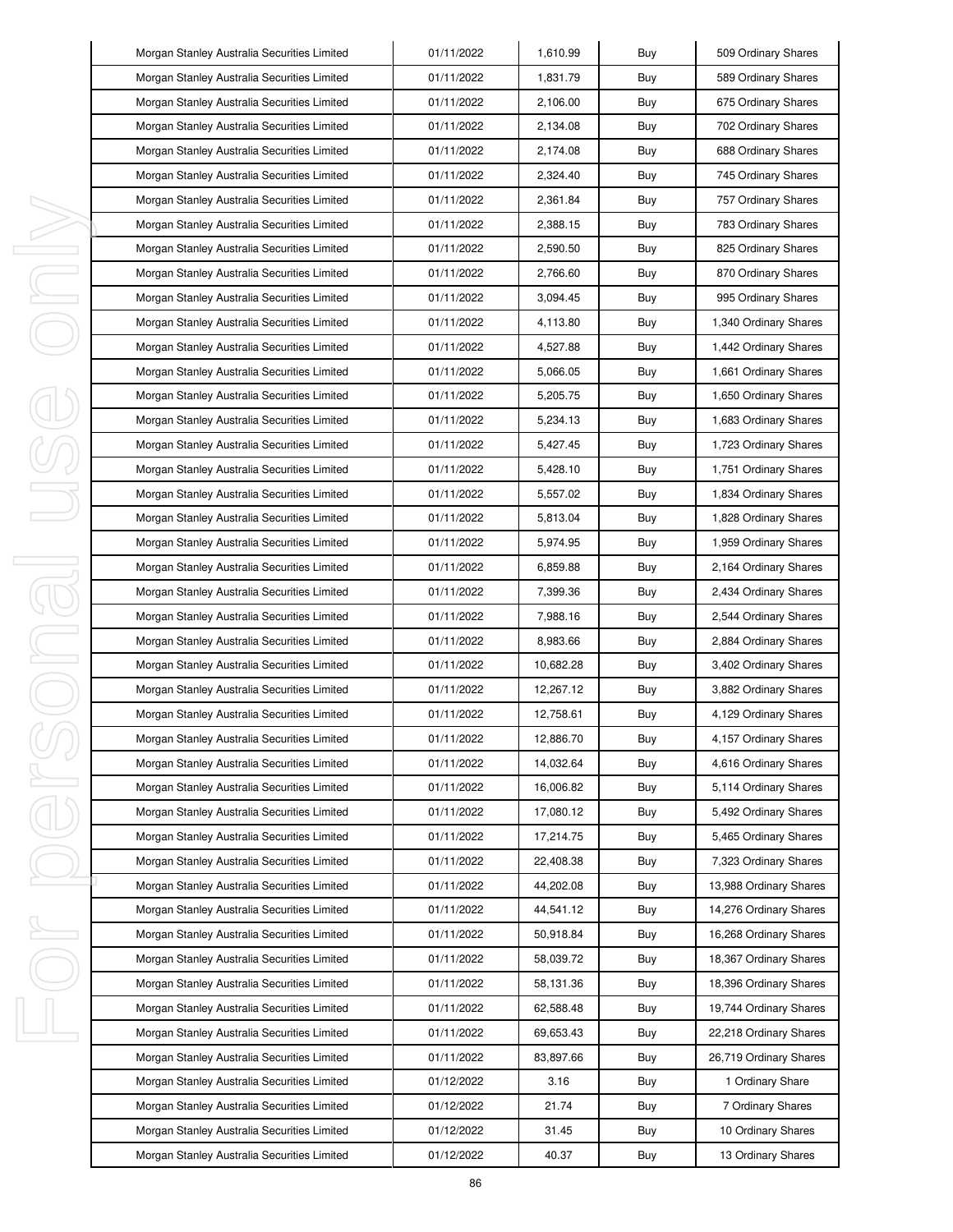|   | Morgan Stanley Australia Securities Limited | 01/12/2022 | 88.48    | Buy | 28 Ordinary Shares    |
|---|---------------------------------------------|------------|----------|-----|-----------------------|
|   | Morgan Stanley Australia Securities Limited | 01/12/2022 | 122.46   | Buy | 39 Ordinary Shares    |
|   | Morgan Stanley Australia Securities Limited | 01/12/2022 | 180.69   | Buy | 57 Ordinary Shares    |
|   | Morgan Stanley Australia Securities Limited | 01/12/2022 | 241.01   | Buy | 77 Ordinary Shares    |
|   | Morgan Stanley Australia Securities Limited | 01/12/2022 | 249.20   | Buy | 80 Ordinary Shares    |
|   | Morgan Stanley Australia Securities Limited | 01/12/2022 | 281.24   | Buy | 89 Ordinary Shares    |
|   | Morgan Stanley Australia Securities Limited | 01/12/2022 | 302.40   | Buy | 96 Ordinary Shares    |
|   | Morgan Stanley Australia Securities Limited | 01/12/2022 | 403.84   | Buy | 128 Ordinary Shares   |
|   | Morgan Stanley Australia Securities Limited | 01/12/2022 | 465.75   | Buy | 150 Ordinary Shares   |
|   | Morgan Stanley Australia Securities Limited | 01/12/2022 | 569.70   | Buy | 180 Ordinary Shares   |
|   | Morgan Stanley Australia Securities Limited | 01/12/2022 | 571.96   | Buy | 181 Ordinary Shares   |
|   | Morgan Stanley Australia Securities Limited | 01/12/2022 | 588.69   | Buy | 186 Ordinary Shares   |
|   | Morgan Stanley Australia Securities Limited | 01/12/2022 | 789.94   | Buy | 254 Ordinary Shares   |
|   | Morgan Stanley Australia Securities Limited | 01/12/2022 | 838.35   | Buy | 270 Ordinary Shares   |
|   | Morgan Stanley Australia Securities Limited | 01/12/2022 | 847.28   | Buy | 272 Ordinary Shares   |
|   | Morgan Stanley Australia Securities Limited | 01/12/2022 | 863.88   | Buy | 276 Ordinary Shares   |
|   | Morgan Stanley Australia Securities Limited | 01/12/2022 | 882.96   | Buy | 283 Ordinary Shares   |
|   | Morgan Stanley Australia Securities Limited | 01/12/2022 | 939.60   | Buy | 290 Ordinary Shares   |
|   | Morgan Stanley Australia Securities Limited | 01/12/2022 | 1,064.46 | Buy | 339 Ordinary Shares   |
|   | Morgan Stanley Australia Securities Limited | 01/12/2022 | 1,068.75 | Buy | 342 Ordinary Shares   |
|   | Morgan Stanley Australia Securities Limited | 01/12/2022 | 1,193.85 | Buy | 379 Ordinary Shares   |
|   | Morgan Stanley Australia Securities Limited | 01/12/2022 | 1,276.08 | Buy | 409 Ordinary Shares   |
|   | Morgan Stanley Australia Securities Limited | 01/12/2022 | 1,406.25 | Buy | 450 Ordinary Shares   |
|   | Morgan Stanley Australia Securities Limited | 01/12/2022 | 1,550.85 | Buy | 490 Ordinary Shares   |
|   | Morgan Stanley Australia Securities Limited | 01/12/2022 | 1,610.95 | Buy | 505 Ordinary Shares   |
|   | Morgan Stanley Australia Securities Limited | 01/12/2022 | 1,751.50 | Buy | 565 Ordinary Shares   |
|   | Morgan Stanley Australia Securities Limited | 01/12/2022 | 1,858.59 | Buy | 579 Ordinary Shares   |
|   | Morgan Stanley Australia Securities Limited | 01/12/2022 | 2,052.79 | Buy | 659 Ordinary Shares   |
|   | Morgan Stanley Australia Securities Limited | 01/12/2022 | 2,079.72 | Buy | 636 Ordinary Shares   |
|   | Morgan Stanley Australia Securities Limited | 01/12/2022 | 2,098.40 | Buy | 663 Ordinary Shares   |
| J | Morgan Stanley Australia Securities Limited | 01/12/2022 | 2,101.98 | Buy | 661 Ordinary Shares   |
|   | Morgan Stanley Australia Securities Limited | 01/12/2022 | 2,251.44 | Buy | 708 Ordinary Shares   |
|   | Morgan Stanley Australia Securities Limited | 01/12/2022 | 2,275.51 | Buy | 727 Ordinary Shares   |
|   | Morgan Stanley Australia Securities Limited | 01/12/2022 | 2,500.87 | Buy | 799 Ordinary Shares   |
|   | Morgan Stanley Australia Securities Limited | 01/12/2022 | 2,599.40 | Buy | 820 Ordinary Shares   |
|   | Morgan Stanley Australia Securities Limited | 01/12/2022 | 2,800.35 | Buy | 889 Ordinary Shares   |
| ı | Morgan Stanley Australia Securities Limited | 01/12/2022 | 2,896.29 | Buy | 918 Ordinary Shares   |
|   | Morgan Stanley Australia Securities Limited | 01/12/2022 | 3,052.80 | Buy | 960 Ordinary Shares   |
|   | Morgan Stanley Australia Securities Limited | 01/12/2022 | 3,242.16 | Buy | 1,026 Ordinary Shares |
|   | Morgan Stanley Australia Securities Limited | 01/12/2022 | 3,436.80 | Buy | 1,074 Ordinary Shares |
|   | Morgan Stanley Australia Securities Limited | 01/12/2022 | 3,471.17 | Buy | 1,109 Ordinary Shares |
|   | Morgan Stanley Australia Securities Limited | 01/12/2022 | 3,567.17 | Buy | 1,147 Ordinary Shares |
|   | Morgan Stanley Australia Securities Limited | 01/12/2022 | 3,696.22 | Buy | 1,166 Ordinary Shares |
|   | Morgan Stanley Australia Securities Limited | 01/12/2022 | 3,899.98 | Buy | 1,246 Ordinary Shares |
|   | Morgan Stanley Australia Securities Limited | 01/12/2022 | 3,910.94 | Buy | 1,226 Ordinary Shares |
|   | Morgan Stanley Australia Securities Limited | 01/12/2022 | 4,352.41 | Buy | 1,373 Ordinary Shares |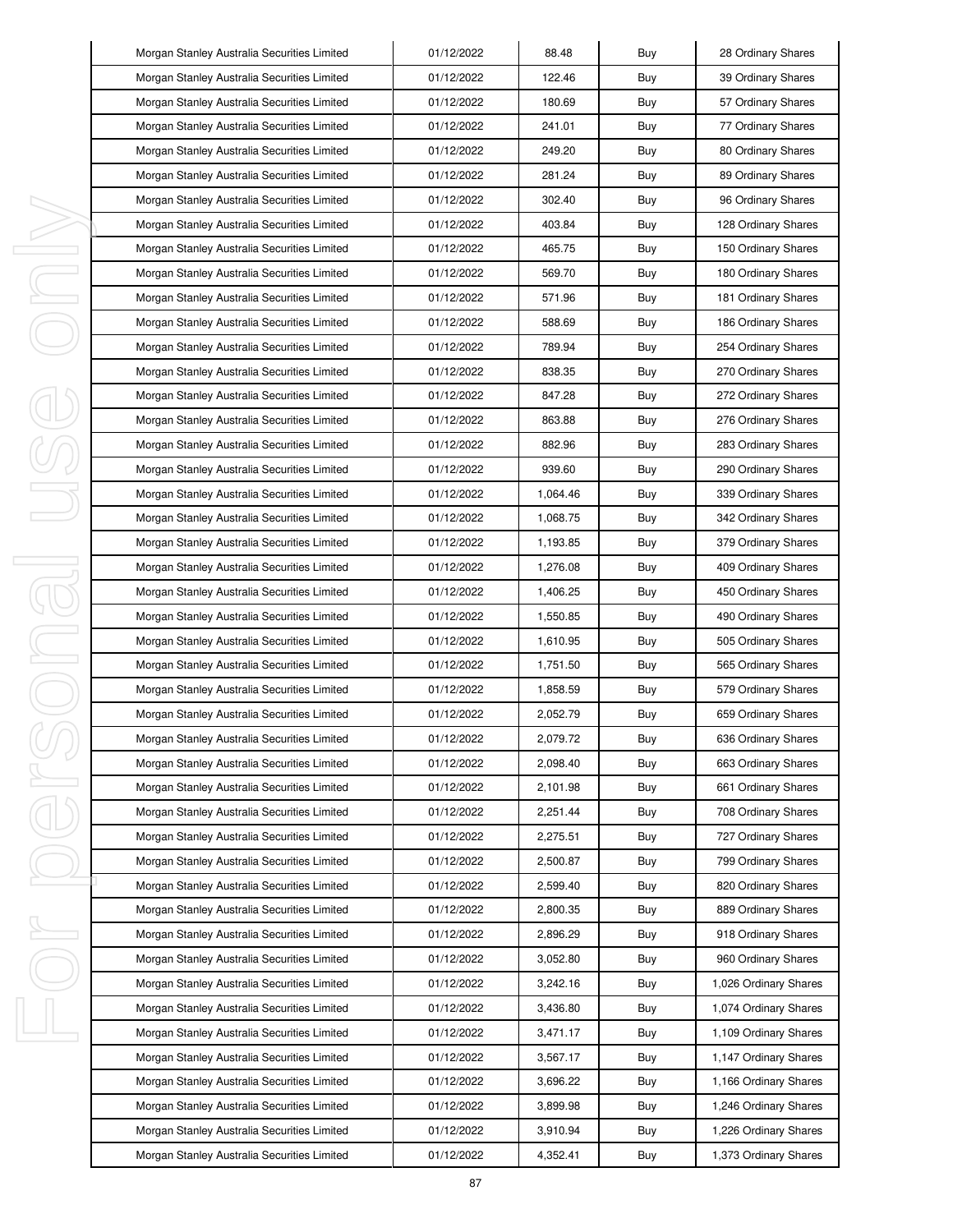|   | Morgan Stanley Australia Securities Limited | 01/12/2022 | 4,862.43   | Buy                    | 1,566 Ordinary Shares   |
|---|---------------------------------------------|------------|------------|------------------------|-------------------------|
|   | Morgan Stanley Australia Securities Limited | 01/12/2022 | 5,144.48   | Buy                    | 1,628 Ordinary Shares   |
|   | Morgan Stanley Australia Securities Limited | 01/12/2022 | 5,430.65   | Buy                    | 1,749 Ordinary Shares   |
|   | Morgan Stanley Australia Securities Limited | 01/12/2022 | 5,668.43   | Buy                    | 1,811 Ordinary Shares   |
|   | Morgan Stanley Australia Securities Limited | 01/12/2022 | 5,817.56   | Buy                    | 1,841 Ordinary Shares   |
|   | Morgan Stanley Australia Securities Limited | 01/12/2022 | 6,059.96   | Buy                    | 1,933 Ordinary Shares   |
|   | Morgan Stanley Australia Securities Limited | 01/12/2022 | 6,552.00   | Buy                    | 2,100 Ordinary Shares   |
|   | Morgan Stanley Australia Securities Limited | 01/12/2022 | 7,690.42   | Buy                    | 2,426 Ordinary Shares   |
|   | Morgan Stanley Australia Securities Limited | 01/12/2022 | 7,964.01   | Buy                    | 2,481 Ordinary Shares   |
|   | Morgan Stanley Australia Securities Limited | 01/12/2022 | 8,067.65   | Buy                    | 2,545 Ordinary Shares   |
|   | Morgan Stanley Australia Securities Limited | 01/12/2022 | 8,736.00   | Buy                    | 2,800 Ordinary Shares   |
|   | Morgan Stanley Australia Securities Limited | 01/12/2022 | 9,223.20   | Buy                    | 2,928 Ordinary Shares   |
|   | Morgan Stanley Australia Securities Limited | 01/12/2022 | 9,384.98   | Buy                    | 2,942 Ordinary Shares   |
|   | Morgan Stanley Australia Securities Limited | 01/12/2022 | 9,601.90   | Buy                    | 3,010 Ordinary Shares   |
|   | Morgan Stanley Australia Securities Limited | 01/12/2022 | 10,607.52  | Buy                    | 3,234 Ordinary Shares   |
|   | Morgan Stanley Australia Securities Limited | 01/12/2022 | 10,624.38  | Buy                    | 3,341 Ordinary Shares   |
|   | Morgan Stanley Australia Securities Limited | 01/12/2022 | 11,261.31  | Buy                    | 3,621 Ordinary Shares   |
|   | Morgan Stanley Australia Securities Limited | 01/12/2022 | 11,880.20  | Buy                    | 3,820 Ordinary Shares   |
|   | Morgan Stanley Australia Securities Limited | 01/12/2022 | 14,448.32  | Buy                    | 4,432 Ordinary Shares   |
|   | Morgan Stanley Australia Securities Limited | 01/12/2022 | 15,720.56  | Buy                    | 4,967 Ordinary Shares   |
|   | Morgan Stanley Australia Securities Limited | 01/12/2022 | 16,747.22  | Buy                    | 5,201 Ordinary Shares   |
|   | Morgan Stanley Australia Securities Limited | 01/12/2022 | 16,873.52  | Buy                    | 5,224 Ordinary Shares   |
|   | Morgan Stanley Australia Securities Limited | 01/12/2022 | 20,876.80  | Buy                    | 6,524 Ordinary Shares   |
|   | Morgan Stanley Australia Securities Limited | 01/12/2022 | 31,321.50  | Buy                    | 9,975 Ordinary Shares   |
|   | Morgan Stanley Australia Securities Limited | 01/12/2022 | 50,541.12  | Buy                    | 15,696 Ordinary Shares  |
|   | Morgan Stanley Australia Securities Limited | 01/12/2022 | 51,998.76  | Buy                    | 16,049 Ordinary Shares  |
|   | Morgan Stanley Australia Securities Limited | 01/12/2022 | 74,579.40  | Buy                    | 23,676 Ordinary Shares  |
|   | Morgan Stanley Australia Securities Limited | 01/12/2022 | 104,722.34 | Buy                    | 33,727 Ordinary Shares  |
|   | Morgan Stanley Australia Securities Limited | 01/12/2022 | 241,386.08 | Buy                    | 76,388 Ordinary Shares  |
|   | Morgan Stanley Australia Securities Limited | 01/12/2022 | 308,664.95 | Buy                    | 98,615 Ordinary Shares  |
| I | Morgan Stanley Australia Securities Limited | 01/12/2022 | 778,156.47 | Buy                    | 250,614 Ordinary Shares |
|   | Morgan Stanley & Co. International plc      | 01/12/2022 | N/A        | Collateral<br>Received | 75,695 Ordinary Shares  |
|   | Morgan Stanley Australia Securities Limited | 01/13/2022 | 50.66      | Buy                    | 17 Ordinary Shares      |
|   | Morgan Stanley Australia Securities Limited | 01/13/2022 | 54.36      | Buy                    | 18 Ordinary Shares      |
|   | Morgan Stanley Australia Securities Limited | 01/13/2022 | 77.74      | Buy                    | 26 Ordinary Shares      |
|   | Morgan Stanley Australia Securities Limited | 01/13/2022 | 90.00      | Buy                    | 30 Ordinary Shares      |
|   | Morgan Stanley Australia Securities Limited | 01/13/2022 | 90.90      | Buy                    | 30 Ordinary Shares      |
|   | Morgan Stanley Australia Securities Limited | 01/13/2022 | 126.84     | Buy                    | 42 Ordinary Shares      |
|   | Morgan Stanley Australia Securities Limited | 01/13/2022 | 130.29     | Buy                    | 43 Ordinary Shares      |
|   | Morgan Stanley Australia Securities Limited | 01/13/2022 | 393.25     | Buy                    | 130 Ordinary Shares     |
|   | Morgan Stanley Australia Securities Limited | 01/13/2022 | 605.96     | Buy                    | 203 Ordinary Shares     |
|   | Morgan Stanley Australia Securities Limited | 01/13/2022 | 705.99     | Buy                    | 233 Ordinary Shares     |
|   | Morgan Stanley Australia Securities Limited | 01/13/2022 | 1,055.47   | Buy                    | 353 Ordinary Shares     |
|   | Morgan Stanley Australia Securities Limited | 01/13/2022 | 1,133.22   | Buy                    | 374 Ordinary Shares     |
|   | Morgan Stanley Australia Securities Limited | 01/13/2022 | 1,183.47   | Buy                    | 383 Ordinary Shares     |
|   | Morgan Stanley Australia Securities Limited | 01/13/2022 | 1,359.00   | Buy                    | 453 Ordinary Shares     |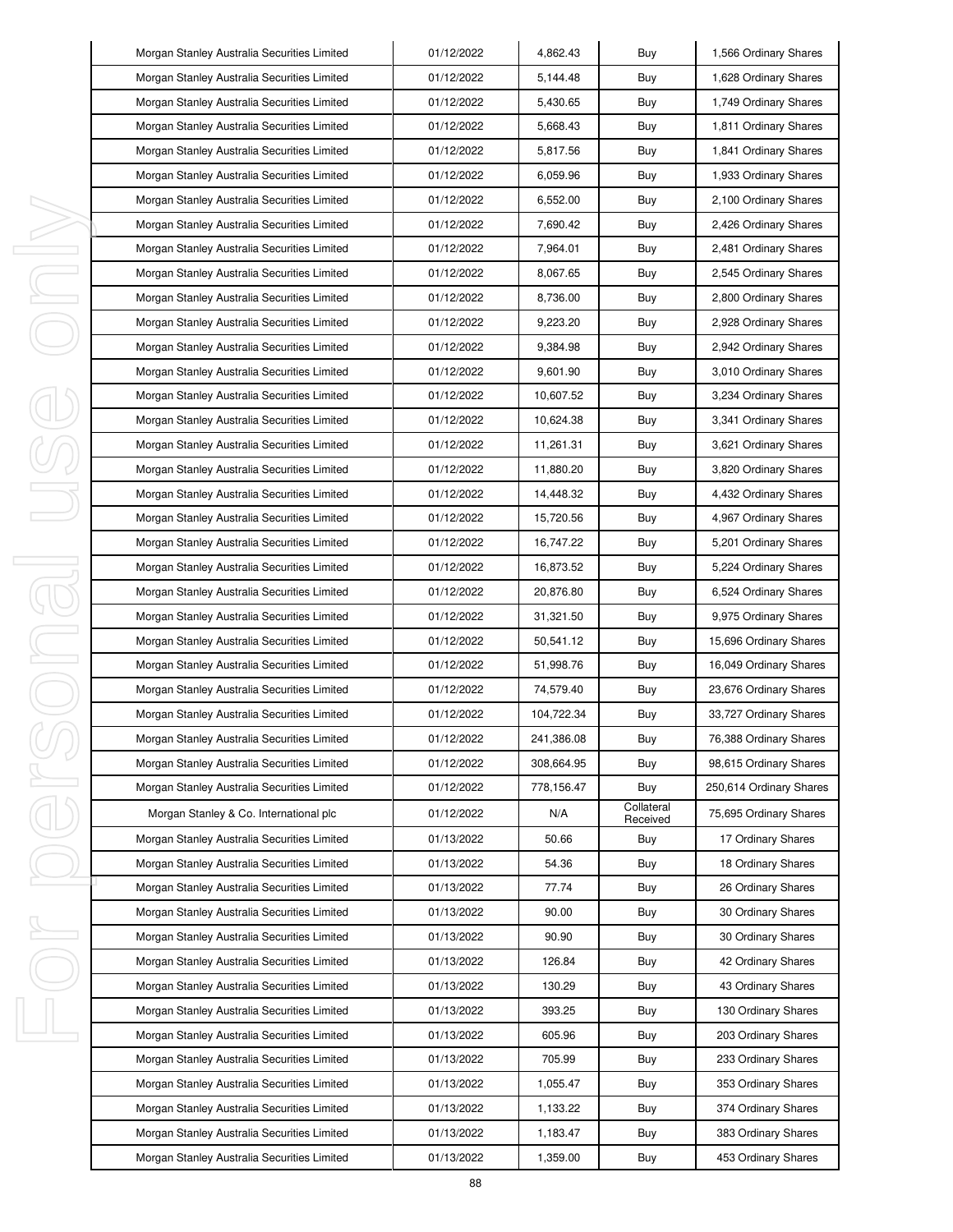| Morgan Stanley Australia Securities Limited | 01/13/2022 | 1,516.58  | Buy | 494 Ordinary Shares    |
|---------------------------------------------|------------|-----------|-----|------------------------|
| Morgan Stanley Australia Securities Limited | 01/13/2022 | 1,560.40  | Buy | 521 Ordinary Shares    |
| Morgan Stanley Australia Securities Limited | 01/13/2022 | 1,665.62  | Buy | 547 Ordinary Shares    |
| Morgan Stanley Australia Securities Limited | 01/13/2022 | 1,737.00  | Buy | 579 Ordinary Shares    |
| Morgan Stanley Australia Securities Limited | 01/13/2022 | 2,017.36  | Buy | 668 Ordinary Shares    |
| Morgan Stanley Australia Securities Limited | 01/13/2022 | 2,022.00  | Buy | 674 Ordinary Shares    |
| Morgan Stanley Australia Securities Limited | 01/13/2022 | 2,967.04  | Buy | 976 Ordinary Shares    |
| Morgan Stanley Australia Securities Limited | 01/13/2022 | 3,255.00  | Buy | 1,085 Ordinary Shares  |
| Morgan Stanley Australia Securities Limited | 01/13/2022 | 3,396.60  | Buy | 1,110 Ordinary Shares  |
| Morgan Stanley Australia Securities Limited | 01/13/2022 | 3,500.83  | Buy | 1,165 Ordinary Shares  |
| Morgan Stanley Australia Securities Limited | 01/13/2022 | 4,026.00  | Buy | 1,320 Ordinary Shares  |
| Morgan Stanley Australia Securities Limited | 01/13/2022 | 4,663.44  | Buy | 1,524 Ordinary Shares  |
| Morgan Stanley Australia Securities Limited | 01/13/2022 | 5,871.25  | Buy | 1,925 Ordinary Shares  |
| Morgan Stanley Australia Securities Limited | 01/13/2022 | 6,921.00  | Buy | 2,307 Ordinary Shares  |
| Morgan Stanley Australia Securities Limited | 01/13/2022 | 7,284.20  | Buy | 2,408 Ordinary Shares  |
| Morgan Stanley Australia Securities Limited | 01/13/2022 | 7,317.00  | Buy | 2,439 Ordinary Shares  |
| Morgan Stanley Australia Securities Limited | 01/13/2022 | 7,570.68  | Buy | 2,532 Ordinary Shares  |
| Morgan Stanley Australia Securities Limited | 01/13/2022 | 11,499.48 | Buy | 3,758 Ordinary Shares  |
| Morgan Stanley Australia Securities Limited | 01/13/2022 | 18,294.00 | Buy | 6,098 Ordinary Shares  |
| Morgan Stanley Australia Securities Limited | 01/13/2022 | 25,533.19 | Buy | 8,317 Ordinary Shares  |
| Morgan Stanley Australia Securities Limited | 01/13/2022 | 31,030.23 | Buy | 10,241 Ordinary Shares |
| Morgan Stanley Australia Securities Limited | 01/13/2022 | 34,939.08 | Buy | 11,418 Ordinary Shares |
| Morgan Stanley Australia Securities Limited | 01/13/2022 | 41,455.68 | Buy | 13,888 Ordinary Shares |
| Morgan Stanley Australia Securities Limited | 01/13/2022 | 60,906.30 | Buy | 20,370 Ordinary Shares |
| Morgan Stanley Australia Securities Limited | 01/13/2022 | 86,451.00 | Buy | 28,817 Ordinary Shares |
| Morgan Stanley Australia Securities Limited | 01/14/2022 | 2.94      | Buy | 1 Ordinary Share       |
| Morgan Stanley Australia Securities Limited | 01/14/2022 | 2.98      | Buy | 1 Ordinary Share       |
| Morgan Stanley Australia Securities Limited | 01/14/2022 | 3.00      | Buy | 1 Ordinary Share       |
| Morgan Stanley Australia Securities Limited | 01/14/2022 | 14.75     | Buy | 5 Ordinary Shares      |
| Morgan Stanley Australia Securities Limited | 01/14/2022 | 20.72     | Buy | 7 Ordinary Shares      |
| Morgan Stanley Australia Securities Limited | 01/14/2022 | 32.84     | Buy | 11 Ordinary Shares     |
| Morgan Stanley Australia Securities Limited | 01/14/2022 | 554.28    | Buy | 186 Ordinary Shares    |
| Morgan Stanley Australia Securities Limited | 01/14/2022 | 600.88    | Buy | 203 Ordinary Shares    |
| Morgan Stanley Australia Securities Limited | 01/14/2022 | 692.52    | Buy | 232 Ordinary Shares    |
| Morgan Stanley Australia Securities Limited | 01/14/2022 | 1,012.77  | Buy | 341 Ordinary Shares    |
| Morgan Stanley Australia Securities Limited | 01/14/2022 | 1,161.27  | Buy | 391 Ordinary Shares    |
| Morgan Stanley Australia Securities Limited | 01/14/2022 | 1,263.00  | Buy | 421 Ordinary Shares    |
| Morgan Stanley Australia Securities Limited | 01/14/2022 | 1,544.40  | Buy | 520 Ordinary Shares    |
| Morgan Stanley Australia Securities Limited | 01/14/2022 | 1,734.48  | Buy | 584 Ordinary Shares    |
| Morgan Stanley Australia Securities Limited | 01/14/2022 | 1,862.77  | Buy | 623 Ordinary Shares    |
| Morgan Stanley Australia Securities Limited | 01/14/2022 | 1,923.00  | Buy | 641 Ordinary Shares    |
| Morgan Stanley Australia Securities Limited | 01/14/2022 | 2,005.08  | Buy | 682 Ordinary Shares    |
| Morgan Stanley Australia Securities Limited | 01/14/2022 | 2,060.94  | Buy | 701 Ordinary Shares    |
| Morgan Stanley Australia Securities Limited | 01/14/2022 | 2,237.76  | Buy | 756 Ordinary Shares    |
| Morgan Stanley Australia Securities Limited | 01/14/2022 | 2,329.52  | Buy | 787 Ordinary Shares    |
| Morgan Stanley Australia Securities Limited | 01/14/2022 | 2,416.78  | Buy | 811 Ordinary Shares    |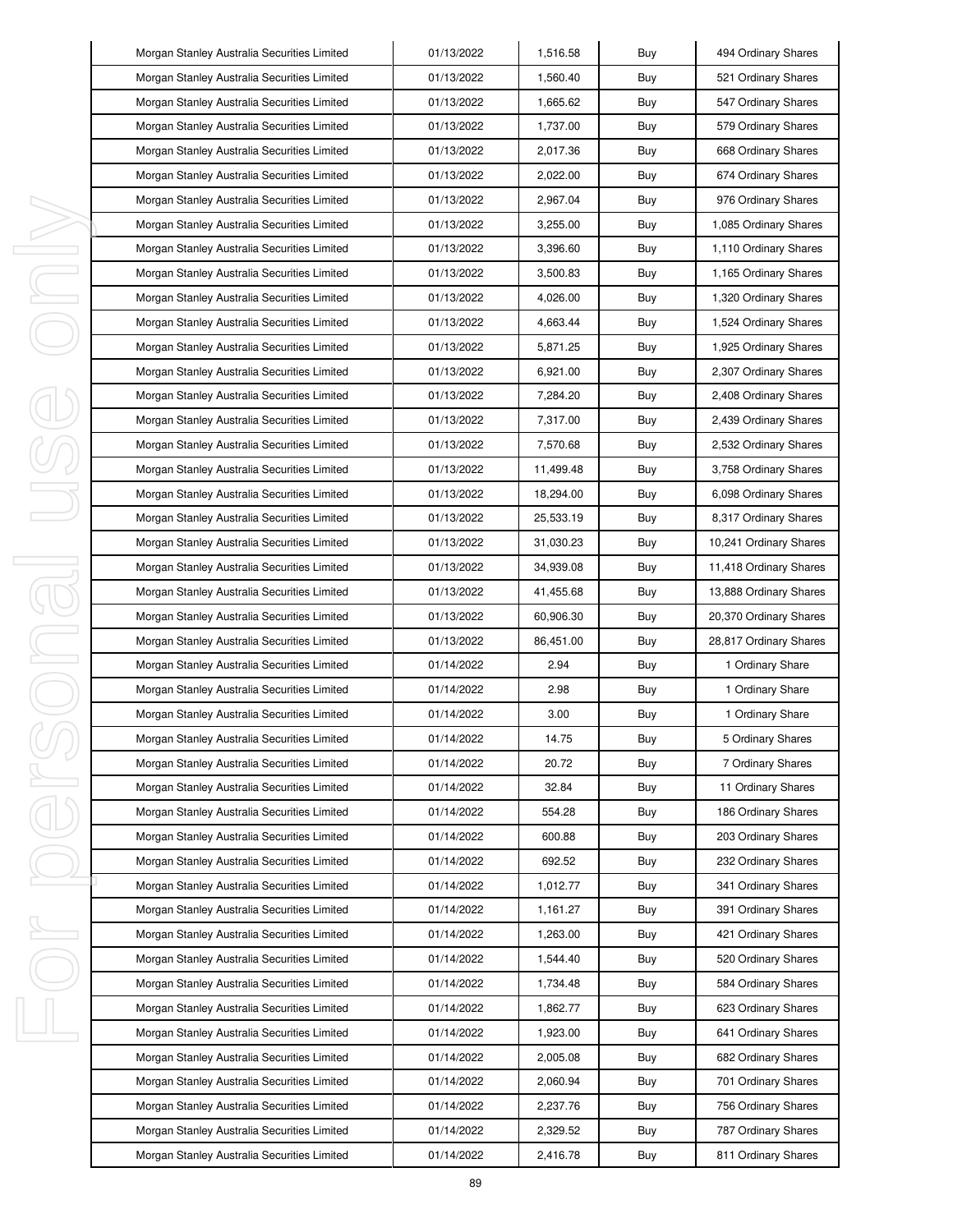| Morgan Stanley Australia Securities Limited | 01/14/2022 | 2,676.05  | Buy                    | 895 Ordinary Shares     |
|---------------------------------------------|------------|-----------|------------------------|-------------------------|
| Morgan Stanley Australia Securities Limited | 01/14/2022 | 3,289.86  | Buy                    | 1,119 Ordinary Shares   |
| Morgan Stanley Australia Securities Limited | 01/14/2022 | 3,360.00  | Buy                    | 1,120 Ordinary Shares   |
| Morgan Stanley Australia Securities Limited | 01/14/2022 | 3,626.66  | Buy                    | 1,217 Ordinary Shares   |
| Morgan Stanley Australia Securities Limited | 01/14/2022 | 4,249.48  | Buy                    | 1,426 Ordinary Shares   |
| Morgan Stanley Australia Securities Limited | 01/14/2022 | 4,321.35  | Buy                    | 1,455 Ordinary Shares   |
| Morgan Stanley Australia Securities Limited | 01/14/2022 | 4,883.34  | Buy                    | 1,661 Ordinary Shares   |
| Morgan Stanley Australia Securities Limited | 01/14/2022 | 6,820.19  | Buy                    | 2,281 Ordinary Shares   |
| Morgan Stanley Australia Securities Limited | 01/14/2022 | 10,448.46 | Buy                    | 3,518 Ordinary Shares   |
| Morgan Stanley Australia Securities Limited | 01/14/2022 | 11,477.33 | Buy                    | 3,845 Ordinary Shares   |
| Morgan Stanley Australia Securities Limited | 01/14/2022 | 12,344.01 | Buy                    | 4,101 Ordinary Shares   |
| Morgan Stanley Australia Securities Limited | 01/14/2022 | 16,404.32 | Buy                    | 5,542 Ordinary Shares   |
| Morgan Stanley Australia Securities Limited | 01/14/2022 | 27,852.00 | Buy                    | 9,284 Ordinary Shares   |
| Morgan Stanley Australia Securities Limited | 01/14/2022 | 34,890.00 | Buy                    | 11,630 Ordinary Shares  |
| Morgan Stanley Australia Securities Limited | 01/14/2022 | 36,035.48 | Buy                    | 12,052 Ordinary Shares  |
| Morgan Stanley Australia Securities Limited | 01/14/2022 | 46.067.82 | Buy                    | 15,459 Ordinary Shares  |
| Morgan Stanley Australia Securities Limited | 01/14/2022 | 55,891.14 | Buy                    | 18,507 Ordinary Shares  |
| Morgan Stanley & Co. International plc      | 01/14/2022 | N/A       | Collateral<br>Received | 133,646 Ordinary Shares |
| Morgan Stanley Australia Securities Limited | 01/17/2022 | 5.94      | Buy                    | 2 Ordinary Shares       |
| Morgan Stanley Australia Securities Limited | 01/17/2022 | 18.03     | Buy                    | 6 Ordinary Shares       |
| Morgan Stanley Australia Securities Limited | 01/17/2022 | 50.32     | Buy                    | 17 Ordinary Shares      |
| Morgan Stanley Australia Securities Limited | 01/17/2022 | 65.89     | Buy                    | 22 Ordinary Shares      |
| Morgan Stanley Australia Securities Limited | 01/17/2022 | 236.80    | Buy                    | 80 Ordinary Shares      |
| Morgan Stanley Australia Securities Limited | 01/17/2022 | 447.00    | Buy                    | 149 Ordinary Shares     |
| Morgan Stanley Australia Securities Limited | 01/17/2022 | 486.56    | Buy                    | 163 Ordinary Shares     |
| Morgan Stanley Australia Securities Limited | 01/17/2022 | 487.90    | Buy                    | 164 Ordinary Shares     |
| Morgan Stanley Australia Securities Limited | 01/17/2022 | 497.66    | Buy                    | 167 Ordinary Shares     |
| Morgan Stanley Australia Securities Limited | 01/17/2022 | 526.58    | Buy                    | 177 Ordinary Shares     |
| Morgan Stanley Australia Securities Limited | 01/17/2022 | 632.82    | Buy                    | 212 Ordinary Shares     |
| Morgan Stanley Australia Securities Limited | 01/17/2022 | 641.13    | Buy                    | 213 Ordinary Shares     |
| Morgan Stanley Australia Securities Limited | 01/17/2022 | 721.16    | Buy                    | 242 Ordinary Shares     |
| Morgan Stanley Australia Securities Limited | 01/17/2022 | 843.48    | Buy                    | 284 Ordinary Shares     |
| Morgan Stanley Australia Securities Limited | 01/17/2022 | 997.52    | Buy                    | 337 Ordinary Shares     |
| Morgan Stanley Australia Securities Limited | 01/17/2022 | 1,309.62  | Buy                    | 438 Ordinary Shares     |
| Morgan Stanley Australia Securities Limited | 01/17/2022 | 1,374.00  | Buy                    | 458 Ordinary Shares     |
| Morgan Stanley Australia Securities Limited | 01/17/2022 | 2,135.43  | Buy                    | 719 Ordinary Shares     |
| Morgan Stanley Australia Securities Limited | 01/17/2022 | 2,628.36  | Buy                    | 882 Ordinary Shares     |
| Morgan Stanley Australia Securities Limited | 01/17/2022 | 2,740.56  | Buy                    | 912 Ordinary Shares     |
| Morgan Stanley Australia Securities Limited | 01/17/2022 | 3,188.60  | Buy                    | 1,070 Ordinary Shares   |
| Morgan Stanley Australia Securities Limited | 01/17/2022 | 3,662.75  | Buy                    | 1,225 Ordinary Shares   |
| Morgan Stanley Australia Securities Limited | 01/17/2022 | 5,094.00  | Buy                    | 1,698 Ordinary Shares   |
| Morgan Stanley Australia Securities Limited | 01/17/2022 | 5,328.18  | Buy                    | 1,782 Ordinary Shares   |
| Morgan Stanley Australia Securities Limited | 01/17/2022 | 5,439.00  | Buy                    | 1,850 Ordinary Shares   |
| Morgan Stanley Australia Securities Limited | 01/17/2022 | 5,478.00  | Buy                    | 1,826 Ordinary Shares   |
| Morgan Stanley Australia Securities Limited | 01/17/2022 | 6,108.57  | Buy                    | 2,043 Ordinary Shares   |
| Morgan Stanley Australia Securities Limited | 01/17/2022 | 9,959.69  | Buy                    | 3,331 Ordinary Shares   |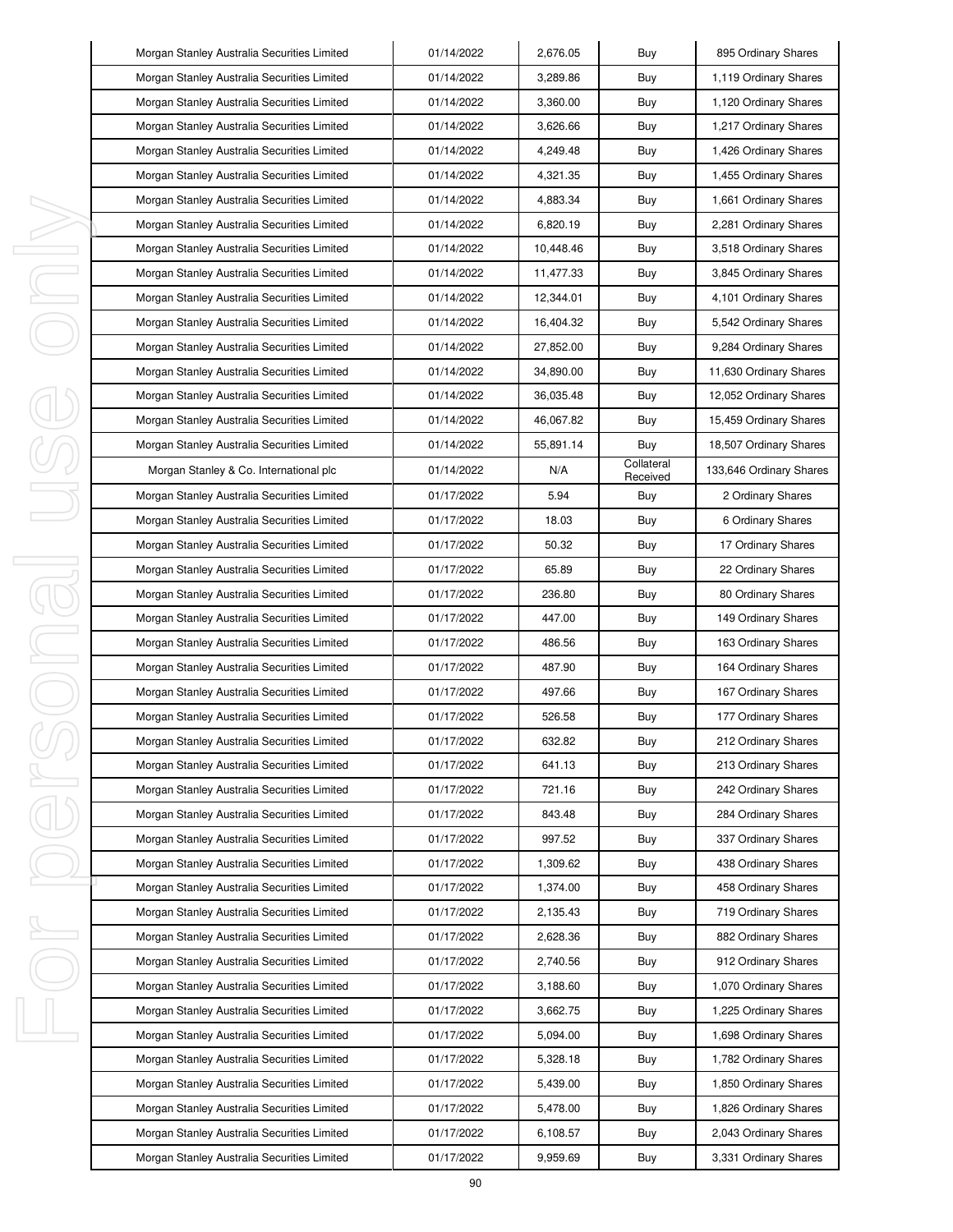|          | Morgan Stanley Australia Securities Limited | 01/17/2022 | 21,625.76 | Buy | 7,306 Ordinary Shares  |
|----------|---------------------------------------------|------------|-----------|-----|------------------------|
|          | Morgan Stanley Australia Securities Limited | 01/17/2022 | 33,287.76 | Buy | 11,208 Ordinary Shares |
|          | Morgan Stanley Australia Securities Limited | 01/18/2022 | 2.36      | Buy | 1 Ordinary Share       |
|          | Morgan Stanley Australia Securities Limited | 01/18/2022 | 37.49     | Buy | 17 Ordinary Shares     |
|          | Morgan Stanley Australia Securities Limited | 01/18/2022 | 51.48     | Buy | 22 Ordinary Shares     |
|          | Morgan Stanley Australia Securities Limited | 01/18/2022 | 74.88     | Buy | 32 Ordinary Shares     |
|          | Morgan Stanley Australia Securities Limited | 01/18/2022 | 321.20    | Buy | 146 Ordinary Shares    |
|          | Morgan Stanley Australia Securities Limited | 01/18/2022 | 415.48    | Buy | 188 Ordinary Shares    |
| ı        | Morgan Stanley Australia Securities Limited | 01/18/2022 | 424.23    | Buy | 179 Ordinary Shares    |
| J        | Morgan Stanley Australia Securities Limited | 01/18/2022 | 433.16    | Buy | 182 Ordinary Shares    |
| ı        | Morgan Stanley Australia Securities Limited | 01/18/2022 | 438.48    | Buy | 189 Ordinary Shares    |
|          | Morgan Stanley Australia Securities Limited | 01/18/2022 | 439.92    | Buy | 188 Ordinary Shares    |
|          | Morgan Stanley Australia Securities Limited | 01/18/2022 | 449.82    | Buy | 189 Ordinary Shares    |
|          | Morgan Stanley Australia Securities Limited | 01/18/2022 | 457.04    | Buy | 197 Ordinary Shares    |
|          | Morgan Stanley Australia Securities Limited | 01/18/2022 | 478.24    | Buy | 196 Ordinary Shares    |
|          | Morgan Stanley Australia Securities Limited | 01/18/2022 | 483.48    | Buy | 204 Ordinary Shares    |
|          | Morgan Stanley Australia Securities Limited | 01/18/2022 | 492.45    | Buy | 210 Ordinary Shares    |
|          | Morgan Stanley Australia Securities Limited | 01/18/2022 | 517.50    | Buy | 225 Ordinary Shares    |
|          | Morgan Stanley Australia Securities Limited | 01/18/2022 | 526.40    | Buy | 224 Ordinary Shares    |
|          | Morgan Stanley Australia Securities Limited | 01/18/2022 | 533.12    | Buy | 224 Ordinary Shares    |
|          | Morgan Stanley Australia Securities Limited | 01/18/2022 | 537.43    | Buy | 241 Ordinary Shares    |
| I,<br>J. | Morgan Stanley Australia Securities Limited | 01/18/2022 | 538.23    | Buy | 233 Ordinary Shares    |
|          | Morgan Stanley Australia Securities Limited | 01/18/2022 | 542.89    | Buy | 233 Ordinary Shares    |
|          | Morgan Stanley Australia Securities Limited | 01/18/2022 | 567.41    | Buy | 243 Ordinary Shares    |
| I        | Morgan Stanley Australia Securities Limited | 01/18/2022 | 659.26    | Buy | 277 Ordinary Shares    |
|          | Morgan Stanley Australia Securities Limited | 01/18/2022 | 661.20    | Buy | 290 Ordinary Shares    |
|          | Morgan Stanley Australia Securities Limited | 01/18/2022 | 669.30    | Buy | 283 Ordinary Shares    |
|          | Morgan Stanley Australia Securities Limited | 01/18/2022 | 680.26    | Buy | 301 Ordinary Shares    |
|          | Morgan Stanley Australia Securities Limited | 01/18/2022 | 690.69    | Buy | 299 Ordinary Shares    |
|          | Morgan Stanley Australia Securities Limited | 01/18/2022 | 701.80    | Buy | 290 Ordinary Shares    |
| I        | Morgan Stanley Australia Securities Limited | 01/18/2022 | 740.20    | Buy | 317 Ordinary Shares    |
|          | Morgan Stanley Australia Securities Limited | 01/18/2022 | 757.56    | Buy | 321 Ordinary Shares    |
|          | Morgan Stanley Australia Securities Limited | 01/18/2022 | 759.93    | Buy | 347 Ordinary Shares    |
|          | Morgan Stanley Australia Securities Limited | 01/18/2022 | 782.40    | Buy | 326 Ordinary Shares    |
|          | Morgan Stanley Australia Securities Limited | 01/18/2022 | 793.90    | Buy | 340 Ordinary Shares    |
|          | Morgan Stanley Australia Securities Limited | 01/18/2022 | 828.93    | Buy | 355 Ordinary Shares    |
| I,       | Morgan Stanley Australia Securities Limited | 01/18/2022 | 862.40    | Buy | 392 Ordinary Shares    |
|          | Morgan Stanley Australia Securities Limited | 01/18/2022 | 901.60    | Buy | 392 Ordinary Shares    |
|          | Morgan Stanley Australia Securities Limited | 01/18/2022 | 912.45    | Buy | 385 Ordinary Shares    |
|          | Morgan Stanley Australia Securities Limited | 01/18/2022 | 938.40    | Buy | 368 Ordinary Shares    |
| ı        | Morgan Stanley Australia Securities Limited | 01/18/2022 | 1,057.50  | Buy | 450 Ordinary Shares    |
|          | Morgan Stanley Australia Securities Limited | 01/18/2022 | 1,114.56  | Buy | 516 Ordinary Shares    |
|          | Morgan Stanley Australia Securities Limited | 01/18/2022 | 1,249.97  | Buy | 523 Ordinary Shares    |
|          | Morgan Stanley Australia Securities Limited | 01/18/2022 | 1,270.95  | Buy | 555 Ordinary Shares    |
|          | Morgan Stanley Australia Securities Limited | 01/18/2022 | 1,380.60  | Buy | 585 Ordinary Shares    |
|          | Morgan Stanley Australia Securities Limited | 01/18/2022 | 1,386.63  | Buy | 639 Ordinary Shares    |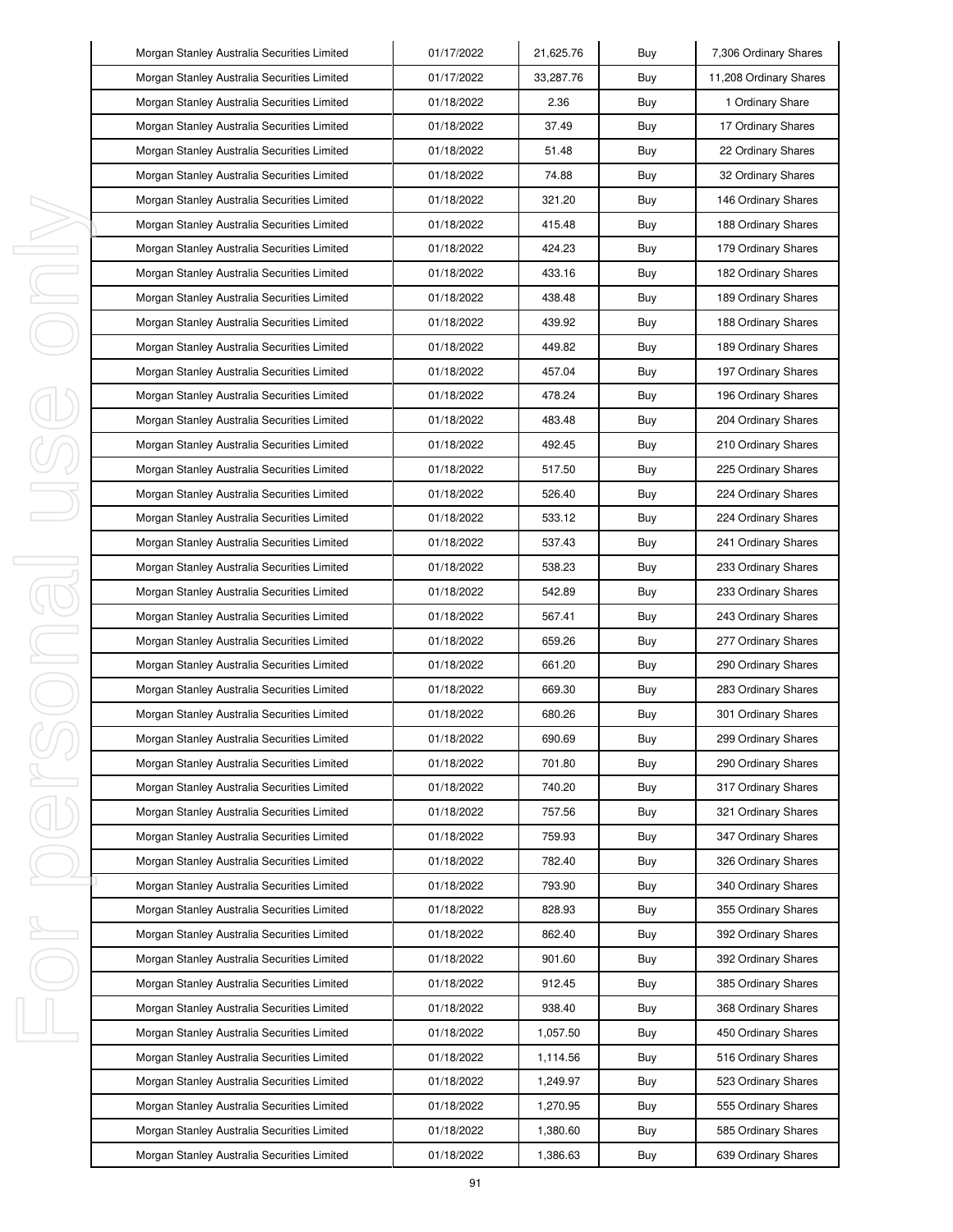|   | Morgan Stanley Australia Securities Limited | 01/18/2022 | 1,425.27 | Buy | 617 Ordinary Shares   |
|---|---------------------------------------------|------------|----------|-----|-----------------------|
|   | Morgan Stanley Australia Securities Limited | 01/18/2022 | 1,450.80 | Buy | 620 Ordinary Shares   |
|   | Morgan Stanley Australia Securities Limited | 01/18/2022 | 1,487.59 | Buy | 629 Ordinary Shares   |
|   | Morgan Stanley Australia Securities Limited | 01/18/2022 | 1,527.50 | Buy | 650 Ordinary Shares   |
|   | Morgan Stanley Australia Securities Limited | 01/18/2022 | 1,637.82 | Buy | 674 Ordinary Shares   |
|   | Morgan Stanley Australia Securities Limited | 01/18/2022 | 1,799.67 | Buy | 717 Ordinary Shares   |
|   | Morgan Stanley Australia Securities Limited | 01/18/2022 | 1,864.20 | Buy | 717 Ordinary Shares   |
|   | Morgan Stanley Australia Securities Limited | 01/18/2022 | 1,940.28 | Buy | 851 Ordinary Shares   |
|   | Morgan Stanley Australia Securities Limited | 01/18/2022 | 1,993.92 | Buy | 804 Ordinary Shares   |
|   | Morgan Stanley Australia Securities Limited | 01/18/2022 | 2,089.41 | Buy | 813 Ordinary Shares   |
|   | Morgan Stanley Australia Securities Limited | 01/18/2022 | 2,123.21 | Buy | 881 Ordinary Shares   |
|   | Morgan Stanley Australia Securities Limited | 01/18/2022 | 2,287.52 | Buy | 986 Ordinary Shares   |
|   | Morgan Stanley Australia Securities Limited | 01/18/2022 | 2,999.56 | Buy | 1,271 Ordinary Shares |
|   | Morgan Stanley Australia Securities Limited | 01/18/2022 | 3,019.75 | Buy | 1,285 Ordinary Shares |
|   | Morgan Stanley Australia Securities Limited | 01/18/2022 | 3,392.08 | Buy | 1,556 Ordinary Shares |
|   | Morgan Stanley Australia Securities Limited | 01/18/2022 | 3,394.05 | Buy | 1,331 Ordinary Shares |
|   | Morgan Stanley Australia Securities Limited | 01/18/2022 | 3,398.72 | Buy | 1,376 Ordinary Shares |
|   | Morgan Stanley Australia Securities Limited | 01/18/2022 | 3,431.40 | Buy | 1,330 Ordinary Shares |
|   | Morgan Stanley Australia Securities Limited | 01/18/2022 | 3,473.00 | Buy | 1,510 Ordinary Shares |
|   | Morgan Stanley Australia Securities Limited | 01/18/2022 | 3,480.00 | Buy | 1,500 Ordinary Shares |
|   | Morgan Stanley Australia Securities Limited | 01/18/2022 | 3,495.00 | Buy | 1,500 Ordinary Shares |
|   | Morgan Stanley Australia Securities Limited | 01/18/2022 | 3,814.72 | Buy | 1,703 Ordinary Shares |
|   | Morgan Stanley Australia Securities Limited | 01/18/2022 | 3,818.07 | Buy | 1,611 Ordinary Shares |
|   | Morgan Stanley Australia Securities Limited | 01/18/2022 | 3,854.02 | Buy | 1,471 Ordinary Shares |
|   | Morgan Stanley Australia Securities Limited | 01/18/2022 | 3,957.33 | Buy | 1,807 Ordinary Shares |
|   | Morgan Stanley Australia Securities Limited | 01/18/2022 | 4,006.98 | Buy | 1,773 Ordinary Shares |
|   | Morgan Stanley Australia Securities Limited | 01/18/2022 | 4,028.11 | Buy | 1,759 Ordinary Shares |
|   | Morgan Stanley Australia Securities Limited | 01/18/2022 | 4,038.53 | Buy | 1,811 Ordinary Shares |
|   | Morgan Stanley Australia Securities Limited | 01/18/2022 | 4,042.50 | Buy | 1,750 Ordinary Shares |
|   | Morgan Stanley Australia Securities Limited | 01/18/2022 | 4,226.25 | Buy | 1,725 Ordinary Shares |
| J | Morgan Stanley Australia Securities Limited | 01/18/2022 | 4,391.28 | Buy | 2,033 Ordinary Shares |
|   | Morgan Stanley Australia Securities Limited | 01/18/2022 | 4,491.06 | Buy | 2,023 Ordinary Shares |
|   | Morgan Stanley Australia Securities Limited | 01/18/2022 | 4,558.60 | Buy | 1,982 Ordinary Shares |
|   | Morgan Stanley Australia Securities Limited | 01/18/2022 | 4,628.14 | Buy | 2,123 Ordinary Shares |
|   | Morgan Stanley Australia Securities Limited | 01/18/2022 | 4,912.17 | Buy | 2,243 Ordinary Shares |
|   | Morgan Stanley Australia Securities Limited | 01/18/2022 | 5,104.64 | Buy | 1,994 Ordinary Shares |
| ı | Morgan Stanley Australia Securities Limited | 01/18/2022 | 5,127.15 | Buy | 1,995 Ordinary Shares |
|   | Morgan Stanley Australia Securities Limited | 01/18/2022 | 5,167.74 | Buy | 2,003 Ordinary Shares |
|   | Morgan Stanley Australia Securities Limited | 01/18/2022 | 5,267.50 | Buy | 2,150 Ordinary Shares |
|   | Morgan Stanley Australia Securities Limited | 01/18/2022 | 5,296.50 | Buy | 2,354 Ordinary Shares |
|   | Morgan Stanley Australia Securities Limited | 01/18/2022 | 5,373.76 | Buy | 2,399 Ordinary Shares |
|   | Morgan Stanley Australia Securities Limited | 01/18/2022 | 5,518.37 | Buy | 2,431 Ordinary Shares |
|   | Morgan Stanley Australia Securities Limited | 01/18/2022 | 5,694.80 | Buy | 2,476 Ordinary Shares |
|   | Morgan Stanley Australia Securities Limited | 01/18/2022 | 6,068.82 | Buy | 2,467 Ordinary Shares |
|   | Morgan Stanley Australia Securities Limited | 01/18/2022 | 6,316.77 | Buy | 2,643 Ordinary Shares |
|   | Morgan Stanley Australia Securities Limited | 01/18/2022 | 6,428.82 | Buy | 2,949 Ordinary Shares |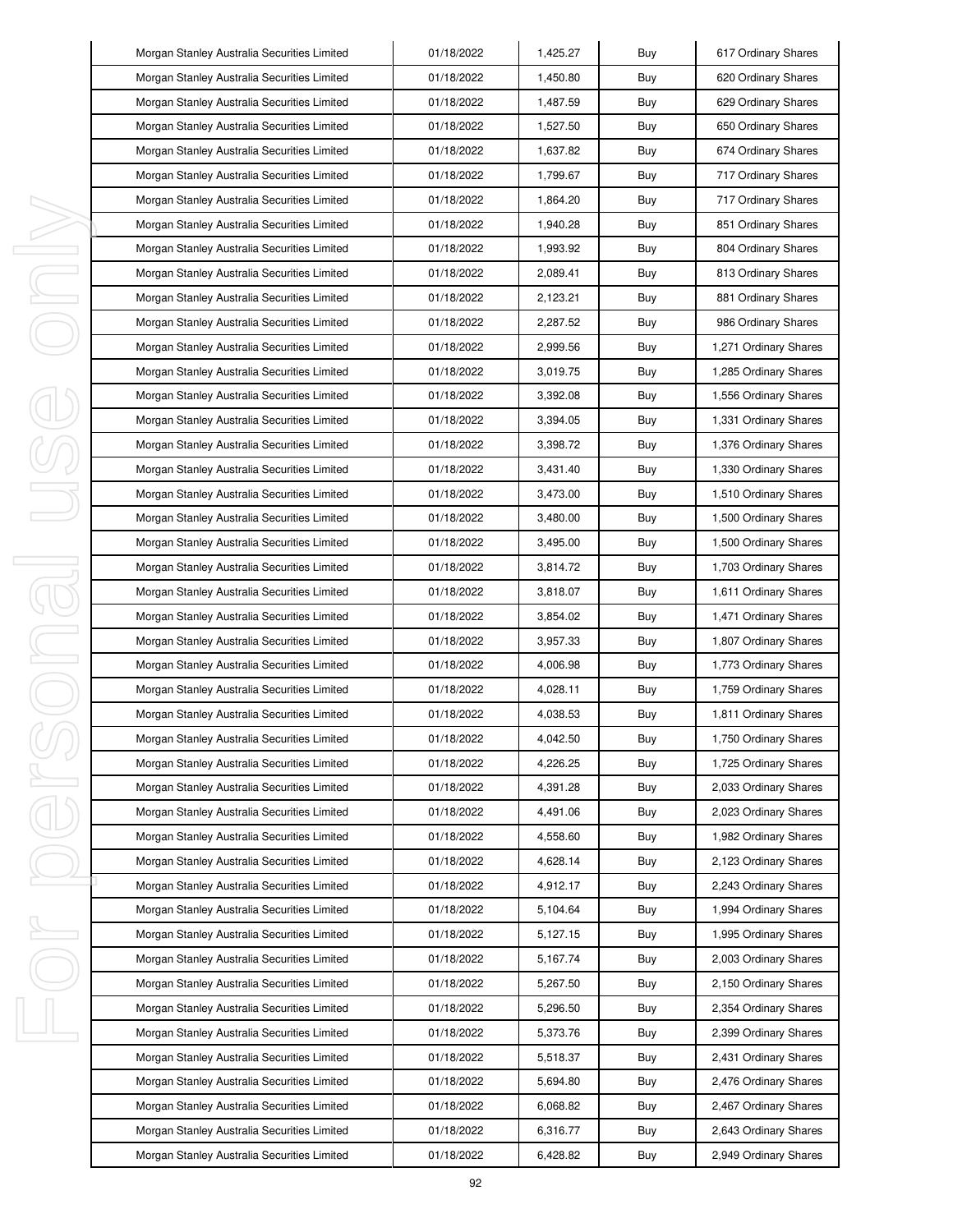|   | Morgan Stanley Australia Securities Limited | 01/18/2022 | 6,636.24  | Buy | 2,836 Ordinary Shares  |
|---|---------------------------------------------|------------|-----------|-----|------------------------|
|   | Morgan Stanley Australia Securities Limited | 01/18/2022 | 6,677.76  | Buy | 3,008 Ordinary Shares  |
|   | Morgan Stanley Australia Securities Limited | 01/18/2022 | 6,721.22  | Buy | 3,014 Ordinary Shares  |
|   | Morgan Stanley Australia Securities Limited | 01/18/2022 | 6,973.89  | Buy | 3,019 Ordinary Shares  |
|   | Morgan Stanley Australia Securities Limited | 01/18/2022 | 7,688.49  | Buy | 3,387 Ordinary Shares  |
|   | Morgan Stanley Australia Securities Limited | 01/18/2022 | 7,737.20  | Buy | 3,335 Ordinary Shares  |
|   | Morgan Stanley Australia Securities Limited | 01/18/2022 | 8,175.30  | Buy | 3,570 Ordinary Shares  |
|   | Morgan Stanley Australia Securities Limited | 01/18/2022 | 8,208.72  | Buy | 3,508 Ordinary Shares  |
|   | Morgan Stanley Australia Securities Limited | 01/18/2022 | 8,222.57  | Buy | 3,529 Ordinary Shares  |
|   | Morgan Stanley Australia Securities Limited | 01/18/2022 | 8,465.08  | Buy | 3,796 Ordinary Shares  |
|   | Morgan Stanley Australia Securities Limited | 01/18/2022 | 8,509.50  | Buy | 3,782 Ordinary Shares  |
|   | Morgan Stanley Australia Securities Limited | 01/18/2022 | 8,590.89  | Buy | 3,719 Ordinary Shares  |
|   | Morgan Stanley Australia Securities Limited | 01/18/2022 | 8,703.20  | Buy | 3,784 Ordinary Shares  |
|   | Morgan Stanley Australia Securities Limited | 01/18/2022 | 9,032.07  | Buy | 3,811 Ordinary Shares  |
|   | Morgan Stanley Australia Securities Limited | 01/18/2022 | 9,098.57  | Buy | 4,117 Ordinary Shares  |
|   | Morgan Stanley Australia Securities Limited | 01/18/2022 | 9,163.00  | Buy | 4,165 Ordinary Shares  |
|   | Morgan Stanley Australia Securities Limited | 01/18/2022 | 9,311.20  | Buy | 4,120 Ordinary Shares  |
|   | Morgan Stanley Australia Securities Limited | 01/18/2022 | 10,478.72 | Buy | 4,678 Ordinary Shares  |
|   | Morgan Stanley Australia Securities Limited | 01/18/2022 | 12,222.46 | Buy | 5,114 Ordinary Shares  |
|   | Morgan Stanley Australia Securities Limited | 01/18/2022 | 14,024.66 | Buy | 6,346 Ordinary Shares  |
|   | Morgan Stanley Australia Securities Limited | 01/18/2022 | 14,280.77 | Buy | 6,581 Ordinary Shares  |
|   | Morgan Stanley Australia Securities Limited | 01/18/2022 | 14,299.47 | Buy | 5,697 Ordinary Shares  |
|   | Morgan Stanley Australia Securities Limited | 01/18/2022 | 14,810.12 | Buy | 5,996 Ordinary Shares  |
|   | Morgan Stanley Australia Securities Limited | 01/18/2022 | 15,872.22 | Buy | 7,182 Ordinary Shares  |
|   | Morgan Stanley Australia Securities Limited | 01/18/2022 | 16,005.12 | Buy | 6,252 Ordinary Shares  |
|   | Morgan Stanley Australia Securities Limited | 01/18/2022 | 18,243.00 | Buy | 8,108 Ordinary Shares  |
|   | Morgan Stanley Australia Securities Limited | 01/18/2022 | 18,353.72 | Buy | 7,777 Ordinary Shares  |
|   | Morgan Stanley Australia Securities Limited | 01/18/2022 | 19,505.40 | Buy | 8,265 Ordinary Shares  |
|   | Morgan Stanley Australia Securities Limited | 01/18/2022 | 20,724.00 | Buy | 8,635 Ordinary Shares  |
|   | Morgan Stanley Australia Securities Limited | 01/18/2022 | 22,920.30 | Buy | 9,795 Ordinary Shares  |
| I | Morgan Stanley Australia Securities Limited | 01/18/2022 | 23,519.02 | Buy | 10,094 Ordinary Shares |
|   | Morgan Stanley Australia Securities Limited | 01/18/2022 | 23,542.50 | Buy | 10,750 Ordinary Shares |
|   | Morgan Stanley Australia Securities Limited | 01/18/2022 | 23,559.12 | Buy | 10,907 Ordinary Shares |
|   | Morgan Stanley Australia Securities Limited | 01/18/2022 | 23,830.94 | Buy | 10,013 Ordinary Shares |
|   | Morgan Stanley Australia Securities Limited | 01/18/2022 | 24,347.40 | Buy | 11,067 Ordinary Shares |
|   | Morgan Stanley Australia Securities Limited | 01/18/2022 | 24,876.02 | Buy | 10,322 Ordinary Shares |
| ı | Morgan Stanley Australia Securities Limited | 01/18/2022 | 26,189.58 | Buy | 10,151 Ordinary Shares |
|   | Morgan Stanley Australia Securities Limited | 01/18/2022 | 26,541.03 | Buy | 11,391 Ordinary Shares |
|   | Morgan Stanley Australia Securities Limited | 01/18/2022 | 28,362.15 | Buy | 12,069 Ordinary Shares |
|   | Morgan Stanley Australia Securities Limited | 01/18/2022 | 28,511.40 | Buy | 11,590 Ordinary Shares |
|   | Morgan Stanley Australia Securities Limited | 01/18/2022 | 28,863.45 | Buy | 12,495 Ordinary Shares |
|   | Morgan Stanley Australia Securities Limited | 01/18/2022 | 33,910.00 | Buy | 13,564 Ordinary Shares |
|   | Morgan Stanley Australia Securities Limited | 01/18/2022 | 43,303.68 | Buy | 19,332 Ordinary Shares |
|   | Morgan Stanley Australia Securities Limited | 01/18/2022 | 45,591.28 | Buy | 19,156 Ordinary Shares |
|   | Morgan Stanley Australia Securities Limited | 01/18/2022 | 48,049.82 | Buy | 21,742 Ordinary Shares |
|   | Morgan Stanley Australia Securities Limited | 01/18/2022 | 53,482.95 | Buy | 23,355 Ordinary Shares |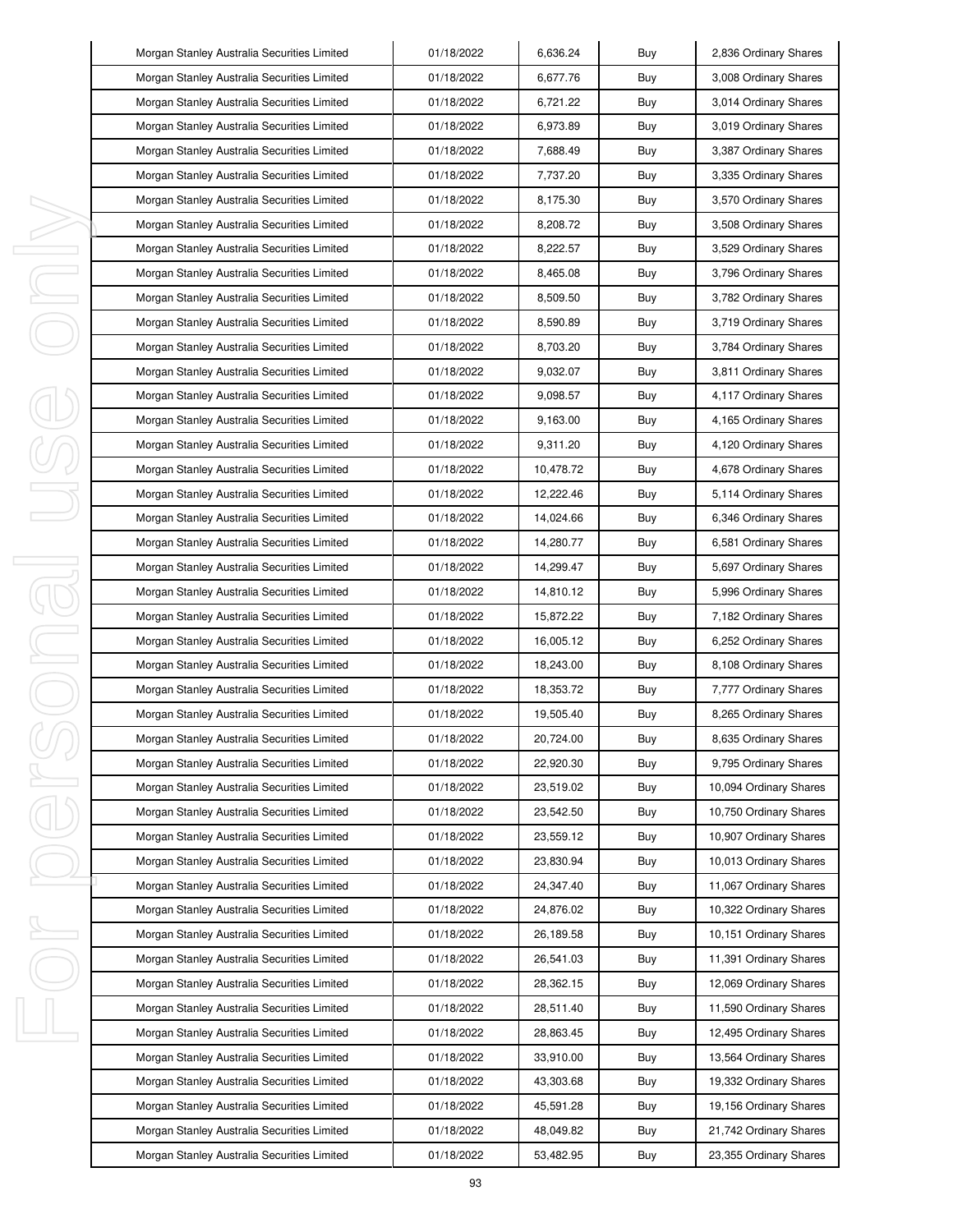| Morgan Stanley Australia Securities Limited | 01/18/2022 | 56,091.70 | Buy                    | 24,710 Ordinary Shares  |
|---------------------------------------------|------------|-----------|------------------------|-------------------------|
| Morgan Stanley Australia Securities Limited | 01/18/2022 | 60,544.02 | Buy                    | 25,546 Ordinary Shares  |
| Morgan Stanley Australia Securities Limited | 01/18/2022 | 69,273.22 | Buy                    | 29,291 Ordinary Shares  |
| Morgan Stanley Australia Securities Limited | 01/18/2022 | 72,066.16 | Buy                    | 31,063 Ordinary Shares  |
| Morgan Stanley Australia Securities Limited | 01/18/2022 | 77,528.88 | Buy                    | 33,132 Ordinary Shares  |
| Morgan Stanley Australia Securities Limited | 01/18/2022 | 92,714.55 | Buy                    | 39,453 Ordinary Shares  |
| Morgan Stanley Australia Securities Limited | 01/18/2022 | 93,755.72 | Buy                    | 39,727 Ordinary Shares  |
| Morgan Stanley Australia Securities Limited | 01/18/2022 | 99,233.36 | Buy                    | 42,773 Ordinary Shares  |
| Morgan Stanley & Co. International plc      | 01/18/2022 | N/A       | Collateral<br>Received | 109,079 Ordinary Shares |
| Morgan Stanley Australia Securities Limited | 01/19/2022 | 2.16      | Buy                    | 1 Ordinary Share        |
| Morgan Stanley Australia Securities Limited | 01/19/2022 | 4.34      | Buy                    | 2 Ordinary Shares       |
| Morgan Stanley Australia Securities Limited | 01/19/2022 | 24.20     | Buy                    | 11 Ordinary Shares      |
| Morgan Stanley Australia Securities Limited | 01/19/2022 | 68.48     | Buy                    | 32 Ordinary Shares      |
| Morgan Stanley Australia Securities Limited | 01/19/2022 | 73.27     | Buy                    | 34 Ordinary Shares      |
| Morgan Stanley Australia Securities Limited | 01/19/2022 | 82.08     | Buy                    | 36 Ordinary Shares      |
| Morgan Stanley Australia Securities Limited | 01/19/2022 | 87.20     | Buy                    | 40 Ordinary Shares      |
| Morgan Stanley Australia Securities Limited | 01/19/2022 | 543.12    | Buy                    | 248 Ordinary Shares     |
| Morgan Stanley Australia Securities Limited | 01/19/2022 | 557.28    | Buy                    | 258 Ordinary Shares     |
| Morgan Stanley Australia Securities Limited | 01/19/2022 | 596.94    | Buy                    | 277 Ordinary Shares     |
| Morgan Stanley Australia Securities Limited | 01/19/2022 | 616.98    | Buy                    | 273 Ordinary Shares     |
| Morgan Stanley Australia Securities Limited | 01/19/2022 | 637.29    | Buy                    | 291 Ordinary Shares     |
| Morgan Stanley Australia Securities Limited | 01/19/2022 | 756.90    | Buy                    | 348 Ordinary Shares     |
| Morgan Stanley Australia Securities Limited | 01/19/2022 | 805.60    | Buy                    | 380 Ordinary Shares     |
| Morgan Stanley Australia Securities Limited | 01/19/2022 | 815.32    | Buy                    | 374 Ordinary Shares     |
| Morgan Stanley Australia Securities Limited | 01/19/2022 | 821.76    | Buy                    | 384 Ordinary Shares     |
| Morgan Stanley Australia Securities Limited | 01/19/2022 | 873.22    | Buy                    | 409 Ordinary Shares     |
| Morgan Stanley Australia Securities Limited | 01/19/2022 | 926.60    | Buy                    | 410 Ordinary Shares     |
| Morgan Stanley Australia Securities Limited | 01/19/2022 | 1,105.47  | Buy                    | 519 Ordinary Shares     |
| Morgan Stanley Australia Securities Limited | 01/19/2022 | 1,106.82  | Buy                    | 516 Ordinary Shares     |
| Morgan Stanley Australia Securities Limited | 01/19/2022 | 1,204.00  | Buy                    | 560 Ordinary Shares     |
| Morgan Stanley Australia Securities Limited | 01/19/2022 | 1,287.00  | Buy                    | 585 Ordinary Shares     |
| Morgan Stanley Australia Securities Limited | 01/19/2022 | 1,352.25  | Buy                    | 601 Ordinary Shares     |
| Morgan Stanley Australia Securities Limited | 01/19/2022 | 1,412.55  | Buy                    | 657 Ordinary Shares     |
| Morgan Stanley Australia Securities Limited | 01/19/2022 | 1,601.60  | Buy                    | 715 Ordinary Shares     |
| Morgan Stanley Australia Securities Limited | 01/19/2022 | 1,623.60  | Buy                    | 738 Ordinary Shares     |
| Morgan Stanley Australia Securities Limited | 01/19/2022 | 1,857.71  | Buy                    | 813 Ordinary Shares     |
| Morgan Stanley Australia Securities Limited | 01/19/2022 | 1,878.42  | Buy                    | 833 Ordinary Shares     |
| Morgan Stanley Australia Securities Limited | 01/19/2022 | 1,909.60  | Buy                    | 868 Ordinary Shares     |
| Morgan Stanley Australia Securities Limited | 01/19/2022 | 1,993.97  | Buy                    | 921 Ordinary Shares     |
| Morgan Stanley Australia Securities Limited | 01/19/2022 | 2,220.00  | Buy                    | 1,000 Ordinary Shares   |
| Morgan Stanley Australia Securities Limited | 01/19/2022 | 2,278.05  | Buy                    | 1,067 Ordinary Shares   |
| Morgan Stanley Australia Securities Limited | 01/19/2022 | 2,330.18  | Buy                    | 1,052 Ordinary Shares   |
| Morgan Stanley Australia Securities Limited | 01/19/2022 | 3,418.58  | Buy                    | 1,516 Ordinary Shares   |
| Morgan Stanley Australia Securities Limited | 01/19/2022 | 3,940.48  | Buy                    | 1,771 Ordinary Shares   |
| Morgan Stanley Australia Securities Limited | 01/19/2022 | 4,877.40  | Buy                    | 2,217 Ordinary Shares   |
| Morgan Stanley Australia Securities Limited | 01/19/2022 | 5,066.90  | Buy                    | 2,203 Ordinary Shares   |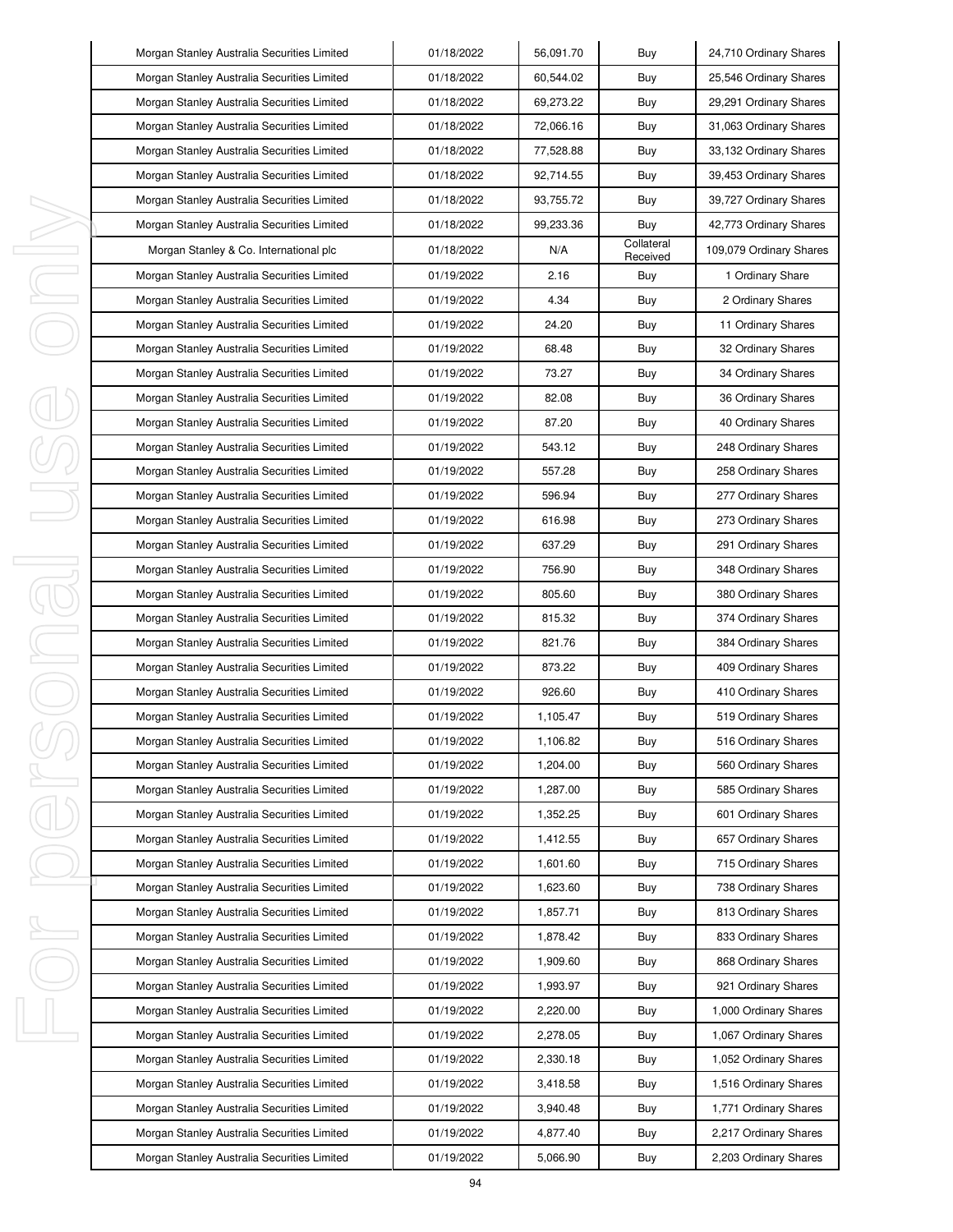|   | Morgan Stanley Australia Securities Limited | 01/19/2022 | 5,356.95  | Buy | 2,515 Ordinary Shares  |
|---|---------------------------------------------|------------|-----------|-----|------------------------|
|   | Morgan Stanley Australia Securities Limited | 01/19/2022 | 5,662.50  | Buy | 2,500 Ordinary Shares  |
|   | Morgan Stanley Australia Securities Limited | 01/19/2022 | 5,682.45  | Buy | 2,643 Ordinary Shares  |
|   | Morgan Stanley & Co. LLC                    | 01/19/2022 | 5,995.00  | Buy | 2,725 Ordinary Shares  |
|   | Morgan Stanley Australia Securities Limited | 01/19/2022 | 6,082.56  | Buy | 2,816 Ordinary Shares  |
|   | Morgan Stanley Australia Securities Limited | 01/19/2022 | 6,750.00  | Buy | 3,000 Ordinary Shares  |
|   | Morgan Stanley Australia Securities Limited | 01/19/2022 | 6,944.40  | Buy | 3,215 Ordinary Shares  |
|   | Morgan Stanley Australia Securities Limited | 01/19/2022 | 7,014.57  | Buy | 3,203 Ordinary Shares  |
| I | Morgan Stanley Australia Securities Limited | 01/19/2022 | 7,232.22  | Buy | 3,186 Ordinary Shares  |
| I | Morgan Stanley Australia Securities Limited | 01/19/2022 | 7,430.40  | Buy | 3,456 Ordinary Shares  |
| ı | Morgan Stanley Australia Securities Limited | 01/19/2022 | 8,184.46  | Buy | 3,574 Ordinary Shares  |
|   | Morgan Stanley Australia Securities Limited | 01/19/2022 | 8,291.50  | Buy | 3,605 Ordinary Shares  |
|   | Morgan Stanley Australia Securities Limited | 01/19/2022 | 8,533.35  | Buy | 3,969 Ordinary Shares  |
|   | Morgan Stanley Australia Securities Limited | 01/19/2022 | 10,867.26 | Buy | 5,102 Ordinary Shares  |
|   | Morgan Stanley Australia Securities Limited | 01/19/2022 | 10,873.87 | Buy | 5,011 Ordinary Shares  |
|   | Morgan Stanley Australia Securities Limited | 01/19/2022 | 11,913.60 | Buy | 5,440 Ordinary Shares  |
|   | Morgan Stanley Australia Securities Limited | 01/19/2022 | 12,218.58 | Buy | 5,324 Ordinary Shares  |
|   | Morgan Stanley Australia Securities Limited | 01/19/2022 | 12,644.00 | Buy | 5,800 Ordinary Shares  |
|   | Morgan Stanley Australia Securities Limited | 01/19/2022 | 15,298.86 | Buy | 7,149 Ordinary Shares  |
|   | Morgan Stanley Australia Securities Limited | 01/19/2022 | 15,351.00 | Buy | 7,140 Ordinary Shares  |
|   | Morgan Stanley Australia Securities Limited | 01/19/2022 | 15,377.35 | Buy | 6,715 Ordinary Shares  |
| I | Morgan Stanley Australia Securities Limited | 01/19/2022 | 16,952.46 | Buy | 7,602 Ordinary Shares  |
| j | Morgan Stanley Australia Securities Limited | 01/19/2022 | 18,412.80 | Buy | 8,220 Ordinary Shares  |
|   | Morgan Stanley Australia Securities Limited | 01/19/2022 | 18,873.84 | Buy | 8,278 Ordinary Shares  |
| I | Morgan Stanley Australia Securities Limited | 01/19/2022 | 18,985.44 | Buy | 8,552 Ordinary Shares  |
| I | Morgan Stanley Australia Securities Limited | 01/19/2022 | 19,131.62 | Buy | 8,716 Ordinary Shares  |
|   | Morgan Stanley Australia Securities Limited | 01/19/2022 | 19,857.98 | Buy | 8,885 Ordinary Shares  |
|   | Morgan Stanley Australia Securities Limited | 01/19/2022 | 20,733.60 | Buy | 9,780 Ordinary Shares  |
|   | Morgan Stanley Australia Securities Limited | 01/19/2022 | 21,607.04 | Buy | 9,646 Ordinary Shares  |
|   | Morgan Stanley Australia Securities Limited | 01/19/2022 | 21,821.52 | Buy | 10,056 Ordinary Shares |
| ı | Morgan Stanley Australia Securities Limited | 01/19/2022 | 27,112.80 | Buy | 12,324 Ordinary Shares |
|   | Morgan Stanley Australia Securities Limited | 01/19/2022 | 29,964.02 | Buy | 13,347 Ordinary Shares |
|   | Morgan Stanley Australia Securities Limited | 01/19/2022 | 30,944.40 | Buy | 14,460 Ordinary Shares |
|   | Morgan Stanley Australia Securities Limited | 01/19/2022 | 31,959.00 | Buy | 14,204 Ordinary Shares |
|   | Morgan Stanley Australia Securities Limited | 01/19/2022 | 36,876.36 | Buy | 17,112 Ordinary Shares |
|   | Morgan Stanley Australia Securities Limited | 01/19/2022 | 41,456.30 | Buy | 19,282 Ordinary Shares |
| ı | Morgan Stanley Australia Securities Limited | 01/19/2022 | 45,592.30 | Buy | 20,630 Ordinary Shares |
|   | Morgan Stanley Australia Securities Limited | 01/19/2022 | 47,690.62 | Buy | 22,028 Ordinary Shares |
|   | Morgan Stanley Australia Securities Limited | 01/19/2022 | 51,924.24 | Buy | 24,039 Ordinary Shares |
|   | Morgan Stanley Australia Securities Limited | 01/19/2022 | 64,782.96 | Buy | 30,558 Ordinary Shares |
| I | Morgan Stanley Australia Securities Limited | 01/19/2022 | 76,989.32 | Buy | 33,916 Ordinary Shares |
|   | Morgan Stanley Australia Securities Limited | 01/19/2022 | 78,075.69 | Buy | 35,651 Ordinary Shares |
|   | Morgan Stanley Australia Securities Limited | 01/19/2022 | 84,288.96 | Buy | 37,629 Ordinary Shares |
|   | Morgan Stanley Australia Securities Limited | 01/19/2022 | 87,646.91 | Buy | 40,113 Ordinary Shares |
|   | Morgan Stanley Australia Securities Limited | 01/19/2022 | 93,615.63 | Buy | 43,951 Ordinary Shares |
|   | Morgan Stanley Australia Securities Limited | 01/19/2022 | 98,213.36 | Buy | 45,052 Ordinary Shares |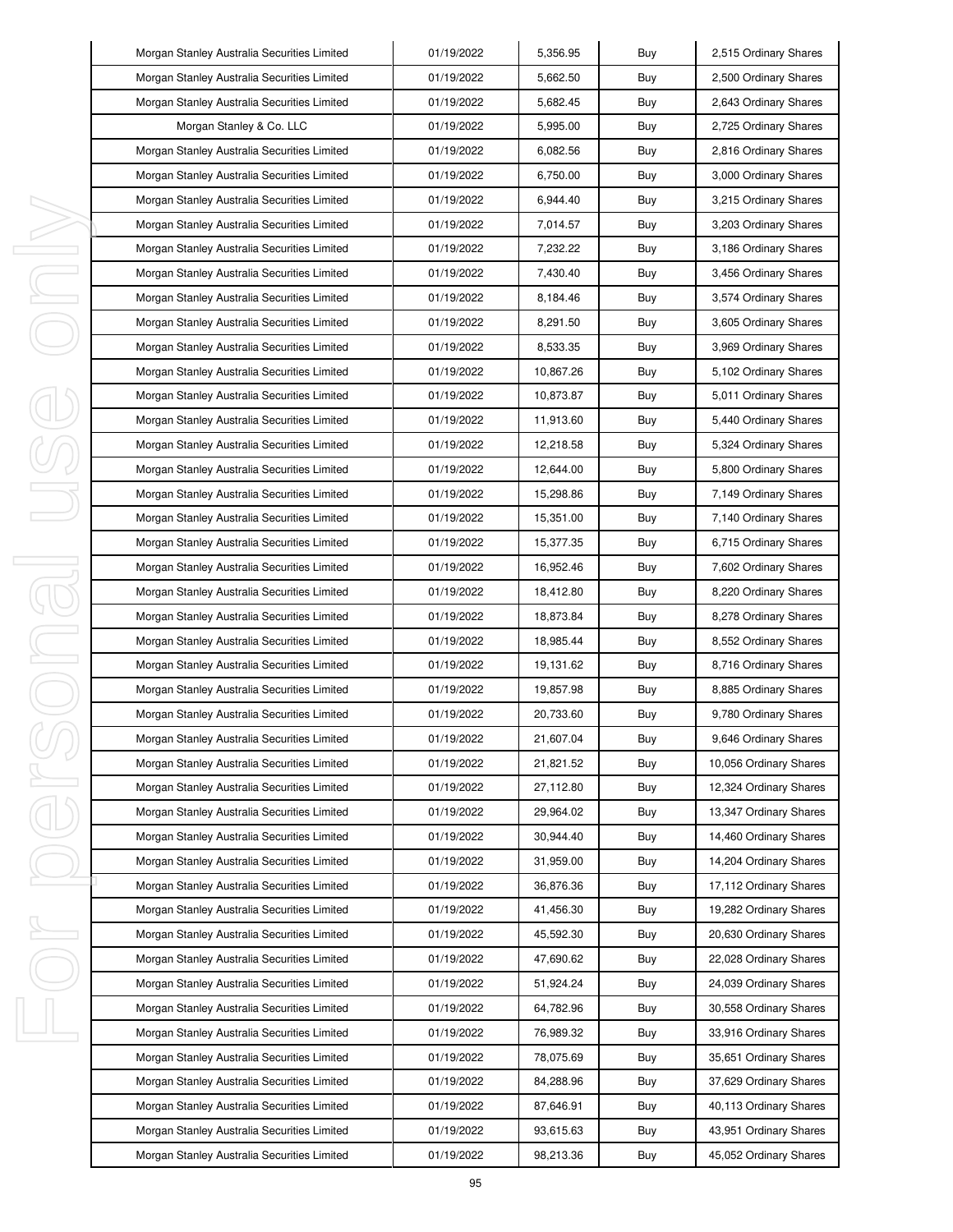| Morgan Stanley Australia Securities Limited | 01/19/2022 | 99,195.42  | Buy | 46,353 Ordinary Shares  |
|---------------------------------------------|------------|------------|-----|-------------------------|
| Morgan Stanley Australia Securities Limited | 01/19/2022 | 114,682.17 | Buy | 52,247 Ordinary Shares  |
| Morgan Stanley Australia Securities Limited | 01/19/2022 | 115,931.20 | Buy | 52,696 Ordinary Shares  |
| Morgan Stanley Australia Securities Limited | 01/19/2022 | 123,884.16 | Buy | 54,816 Ordinary Shares  |
| Morgan Stanley Australia Securities Limited | 01/19/2022 | 124,249.40 | Buy | 56,477 Ordinary Shares  |
| Morgan Stanley Australia Securities Limited | 01/19/2022 | 127,068.75 | Buy | 56,475 Ordinary Shares  |
| Morgan Stanley Australia Securities Limited | 01/19/2022 | 172,746.20 | Buy | 78,521 Ordinary Shares  |
| Morgan Stanley Australia Securities Limited | 01/19/2022 | 187,367.67 | Buy | 84,974 Ordinary Shares  |
| Morgan Stanley Australia Securities Limited | 01/19/2022 | 198,266.40 | Buy | 91,790 Ordinary Shares  |
| Morgan Stanley Australia Securities Limited | 01/19/2022 | 230,550.39 | Buy | 104,558 Ordinary Shares |
| Morgan Stanley Australia Securities Limited | 01/20/2022 | 130.20     | Buy | 62 Ordinary Shares      |
| Morgan Stanley Australia Securities Limited | 01/20/2022 | 317.10     | Buy | 151 Ordinary Shares     |
| Morgan Stanley Australia Securities Limited | 01/20/2022 | 540.00     | Buy | 250 Ordinary Shares     |
| Morgan Stanley Australia Securities Limited | 01/20/2022 | 577.23     | Buy | 271 Ordinary Shares     |
| Morgan Stanley Australia Securities Limited | 01/20/2022 | 634.50     | Buy | 300 Ordinary Shares     |
| Morgan Stanley Australia Securities Limited | 01/20/2022 | 655.45     | Buy | 307 Ordinary Shares     |
| Morgan Stanley Australia Securities Limited | 01/20/2022 | 686.88     | Buy | 324 Ordinary Shares     |
| Morgan Stanley Australia Securities Limited | 01/20/2022 | 795.24     | Buy | 376 Ordinary Shares     |
| Morgan Stanley & Co. International plc      | 01/20/2022 | 1,027.68   | Buy | 487 Ordinary Shares     |
| Morgan Stanley Australia Securities Limited | 01/20/2022 | 1,064.88   | Buy | 493 Ordinary Shares     |
| Morgan Stanley Australia Securities Limited | 01/20/2022 | 1,155.40   | Buy | 545 Ordinary Shares     |
| Morgan Stanley Australia Securities Limited | 01/20/2022 | 1,599.29   | Buy | 737 Ordinary Shares     |
| Morgan Stanley Australia Securities Limited | 01/20/2022 | 1,631.70   | Buy | 777 Ordinary Shares     |
| Morgan Stanley Australia Securities Limited | 01/20/2022 | 1,824.90   | Buy | 869 Ordinary Shares     |
| Morgan Stanley Australia Securities Limited | 01/20/2022 | 2,048.95   | Buy | 953 Ordinary Shares     |
| Morgan Stanley Australia Securities Limited | 01/20/2022 | 2,067.21   | Buy | 927 Ordinary Shares     |
| Morgan Stanley Australia Securities Limited | 01/20/2022 | 2,421.81   | Buy | 1,137 Ordinary Shares   |
| Morgan Stanley Australia Securities Limited | 01/20/2022 | 2,804.76   | Buy | 1,323 Ordinary Shares   |
| Morgan Stanley Australia Securities Limited | 01/20/2022 | 2,852.72   | Buy | 1,352 Ordinary Shares   |
| Morgan Stanley Australia Securities Limited | 01/20/2022 | 2,913.25   | Buy | 1,355 Ordinary Shares   |
| Morgan Stanley & Co. International plc      | 01/20/2022 | 2,962.74   | Buy | 1,389 Ordinary Shares   |
| Morgan Stanley Australia Securities Limited | 01/20/2022 | 3,090.16   | Buy | 1,444 Ordinary Shares   |
| Morgan Stanley Australia Securities Limited | 01/20/2022 | 3,153.22   | Buy | 1,414 Ordinary Shares   |
| Morgan Stanley Australia Securities Limited | 01/20/2022 | 3,249.40   | Buy | 1,477 Ordinary Shares   |
| Morgan Stanley Australia Securities Limited | 01/20/2022 | 3,261.96   | Buy | 1,476 Ordinary Shares   |
| Morgan Stanley Australia Securities Limited | 01/20/2022 | 3,644.15   | Buy | 1,723 Ordinary Shares   |
| Morgan Stanley Australia Securities Limited | 01/20/2022 | 3,809.52   | Buy | 1,776 Ordinary Shares   |
| Morgan Stanley & Co. LLC                    | 01/20/2022 | 5,302.50   | Buy | 2,525 Ordinary Shares   |
| Morgan Stanley Australia Securities Limited | 01/20/2022 | 10,391.41  | Buy | 4,822 Ordinary Shares   |
| Morgan Stanley Australia Securities Limited | 01/20/2022 | 13,280.84  | Buy | 6,206 Ordinary Shares   |
| Morgan Stanley Australia Securities Limited | 01/20/2022 | 16,123.28  | Buy | 7,396 Ordinary Shares   |
| Morgan Stanley Australia Securities Limited | 01/20/2022 | 20,180.64  | Buy | 9,587 Ordinary Shares   |
| Morgan Stanley Australia Securities Limited | 01/20/2022 | 20,308.50  | Buy | 9,026 Ordinary Shares   |
| Morgan Stanley Australia Securities Limited | 01/20/2022 | 20,312.11  | Buy | 9,191 Ordinary Shares   |
| Morgan Stanley Australia Securities Limited | 01/20/2022 | 30,138.78  | Buy | 13,762 Ordinary Shares  |
| Morgan Stanley Australia Securities Limited | 01/20/2022 | 33,184.35  | Buy | 15,690 Ordinary Shares  |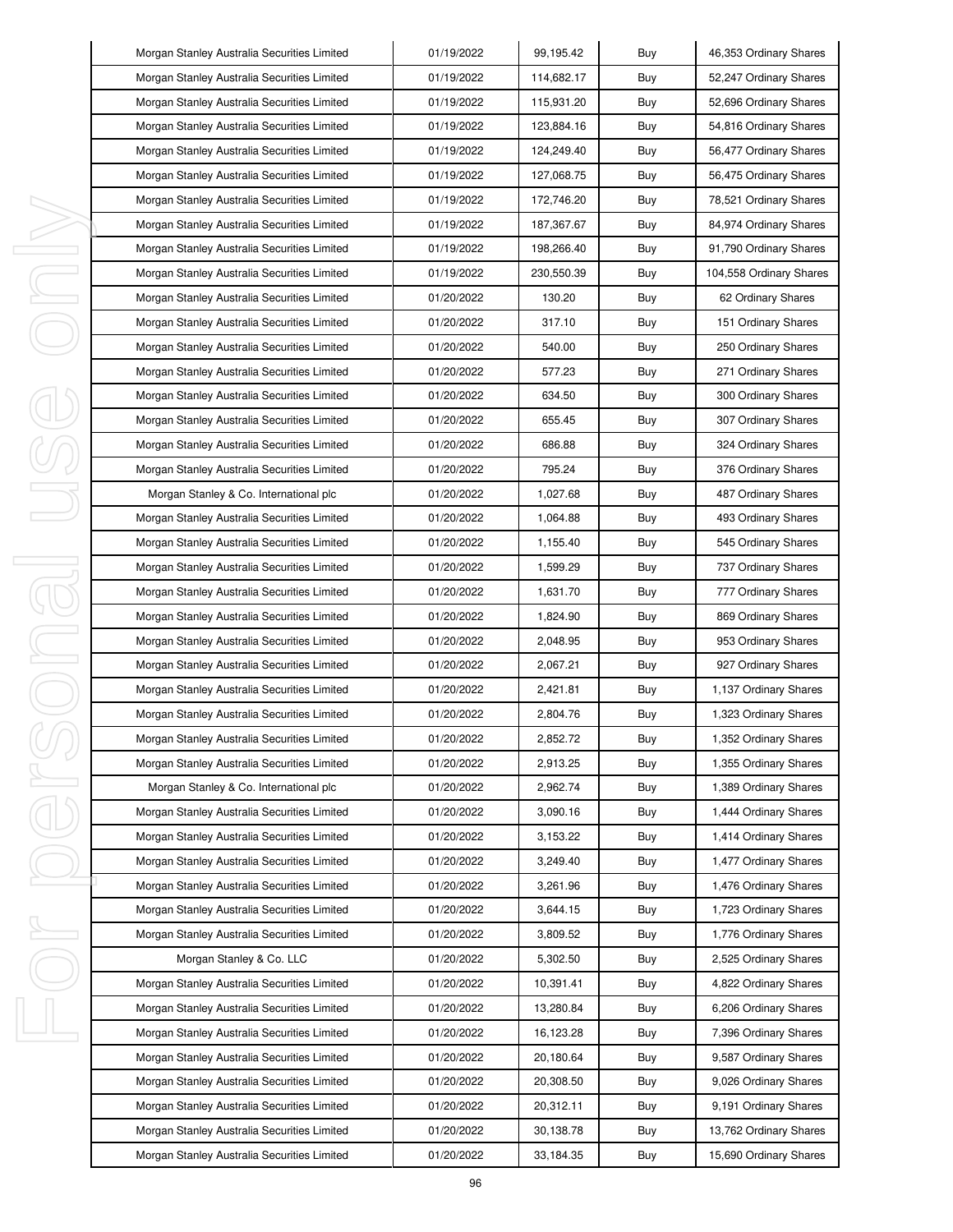| Morgan Stanley Australia Securities Limited | 01/20/2022 | 37,136.55  | Buy | 17,435 Ordinary Shares  |
|---------------------------------------------|------------|------------|-----|-------------------------|
| Morgan Stanley Australia Securities Limited | 01/20/2022 | 37,383.85  | Buy | 17,510 Ordinary Shares  |
| Morgan Stanley Australia Securities Limited | 01/20/2022 | 42,422.10  | Buy | 20,201 Ordinary Shares  |
| Morgan Stanley Australia Securities Limited | 01/20/2022 | 43,877.25  | Buy | 19,501 Ordinary Shares  |
| Morgan Stanley Australia Securities Limited | 01/20/2022 | 45,311.77  | Buy | 20,881 Ordinary Shares  |
| Morgan Stanley Australia Securities Limited | 01/20/2022 | 47,273.66  | Buy | 22,039 Ordinary Shares  |
| Morgan Stanley Australia Securities Limited | 01/20/2022 | 49,125.84  | Buy | 22,956 Ordinary Shares  |
| Morgan Stanley Australia Securities Limited | 01/20/2022 | 60.941.86  | Buy | 28,951 Ordinary Shares  |
| Morgan Stanley Australia Securities Limited | 01/20/2022 | 64,244.40  | Buy | 29,202 Ordinary Shares  |
| Morgan Stanley Australia Securities Limited | 01/20/2022 | 75,686.24  | Buy | 34,959 Ordinary Shares  |
| Morgan Stanley Australia Securities Limited | 01/20/2022 | 113,029.92 | Buy | 53,316 Ordinary Shares  |
| Morgan Stanley Australia Securities Limited | 01/20/2022 | 130,497.17 | Buy | 61,847 Ordinary Shares  |
| Morgan Stanley Australia Securities Limited | 01/20/2022 | 192,814.05 | Buy | 89,890 Ordinary Shares  |
| Morgan Stanley Australia Securities Limited | 01/20/2022 | 284,288.05 | Buy | 132,227 Ordinary Shares |
| Morgan Stanley Australia Securities Limited | 01/20/2022 | 295,510.46 | Buy | 138,089 Ordinary Shares |
| Morgan Stanley Australia Securities Limited | 01/20/2022 | 309,714.30 | Buy | 147,483 Ordinary Shares |
| Morgan Stanley Australia Securities Limited | 01/20/2022 | 605,517.25 | Buy | 286,975 Ordinary Shares |
|                                             |            |            |     |                         |

 $\mathbf{r}$ 

The reasons the persons named in paragraph 3 above are associates of the substantial holder are as follows:

| Name and ACN/ARSN (if applicable)                     | Nature of association                                                           |
|-------------------------------------------------------|---------------------------------------------------------------------------------|
| Morgan Stanley & Co. LLC                              | Its a body corporate controlled by each upstream entity as listed in Annexure A |
| Morgan Stanley & Co. International plc                | Its a body corporate controlled by each upstream entity as listed in Annexure A |
| Morgan Stanley Investment Management Inc.             | Its a body corporate controlled by each upstream entity as listed in Annexure A |
| Morgan Stanley Australia Securities Limited           | Its a body corporate controlled by each upstream entity as listed in Annexure A |
| Morgan Stanley Wealth Management Australia<br>Pty Ltd | Its a body corporate controlled by each upstream entity as listed in Annexure A |
| Parametric Portfolio Associates LLC                   | Its a body corporate controlled by each upstream entity as listed in Annexure A |

The addresses of persons named in this form are as follows:

| Name                                   | <b>Address</b>                                                                                           |
|----------------------------------------|----------------------------------------------------------------------------------------------------------|
| Morgan Stanley                         | 1585 Broadway, New York, New York, 10036, USA.                                                           |
| Morgan Stanley & Co. LLC               | 1585 Broadway, New York, 10036, USA.                                                                     |
| Morgan Stanley & Co. International plc | Legal & Compliance Department, 25 Cabot Square, Canary Wharf, London, E14 4QA,<br><b>UNITED KINGDOM.</b> |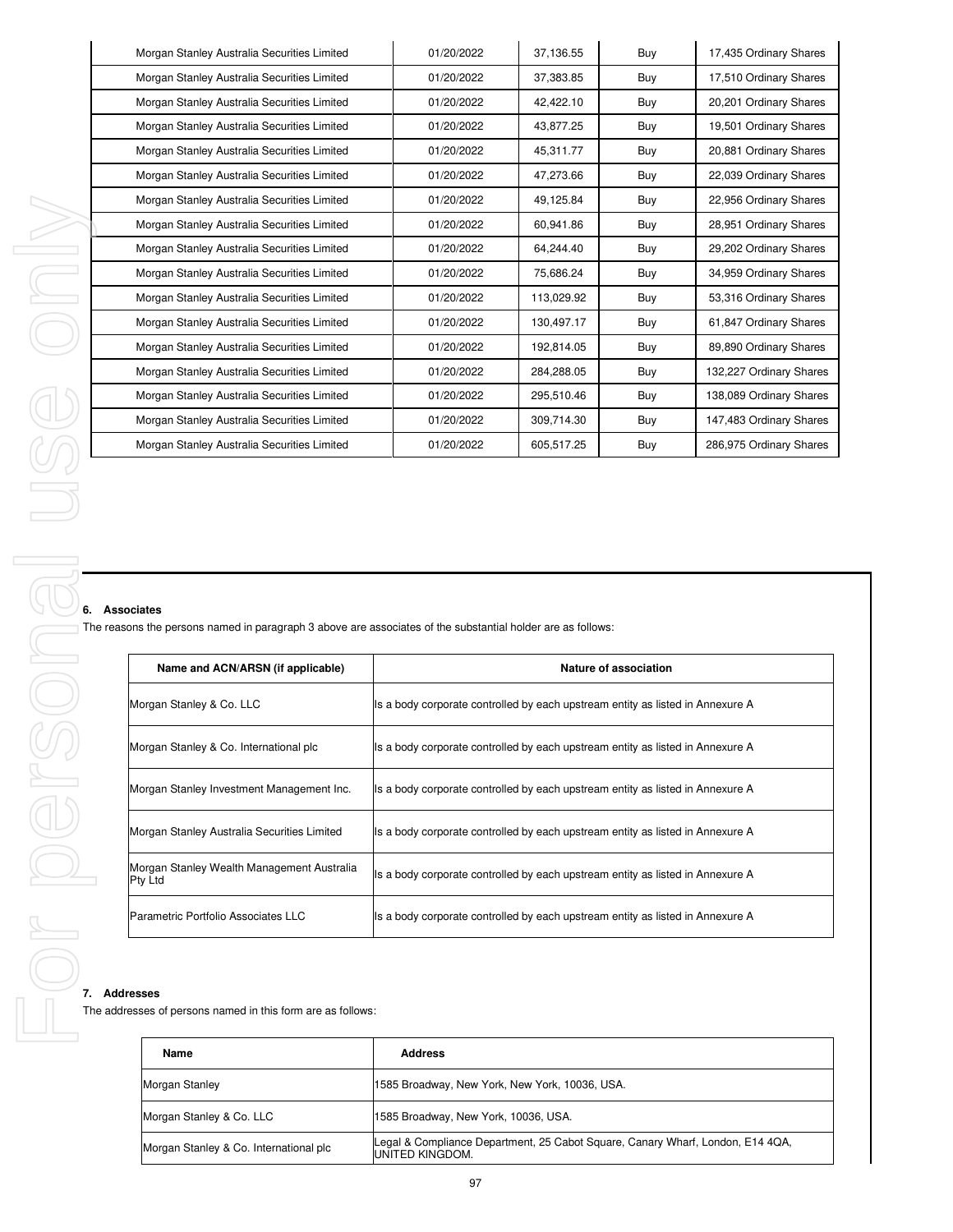| Morgan Stanley Investment Management<br>lnc.          | 522 5th Avenue, 6th Floor, New York, 10036, USA.                    |
|-------------------------------------------------------|---------------------------------------------------------------------|
| Morgan Stanley Australia Securities Limited           | Level 39, Chifley Tower, 2 Chifley Square, Sydney, 2000, AUSTRALIA. |
| Morgan Stanley Wealth Management<br>Australia Pty Ltd | Level 39, Chifley Tower, 2 Chifley Square, Sydney, 2000, AUSTRALIA. |
| Parametric Portfolio Associates LLC                   | 800 Fifth Avenue, Suite 2800, Seattle, 98104, USA.                  |

| print name | Wilson Li | capacity | Vice President   |
|------------|-----------|----------|------------------|
| sign here  |           | date     | January 25, 2022 |
|            |           |          |                  |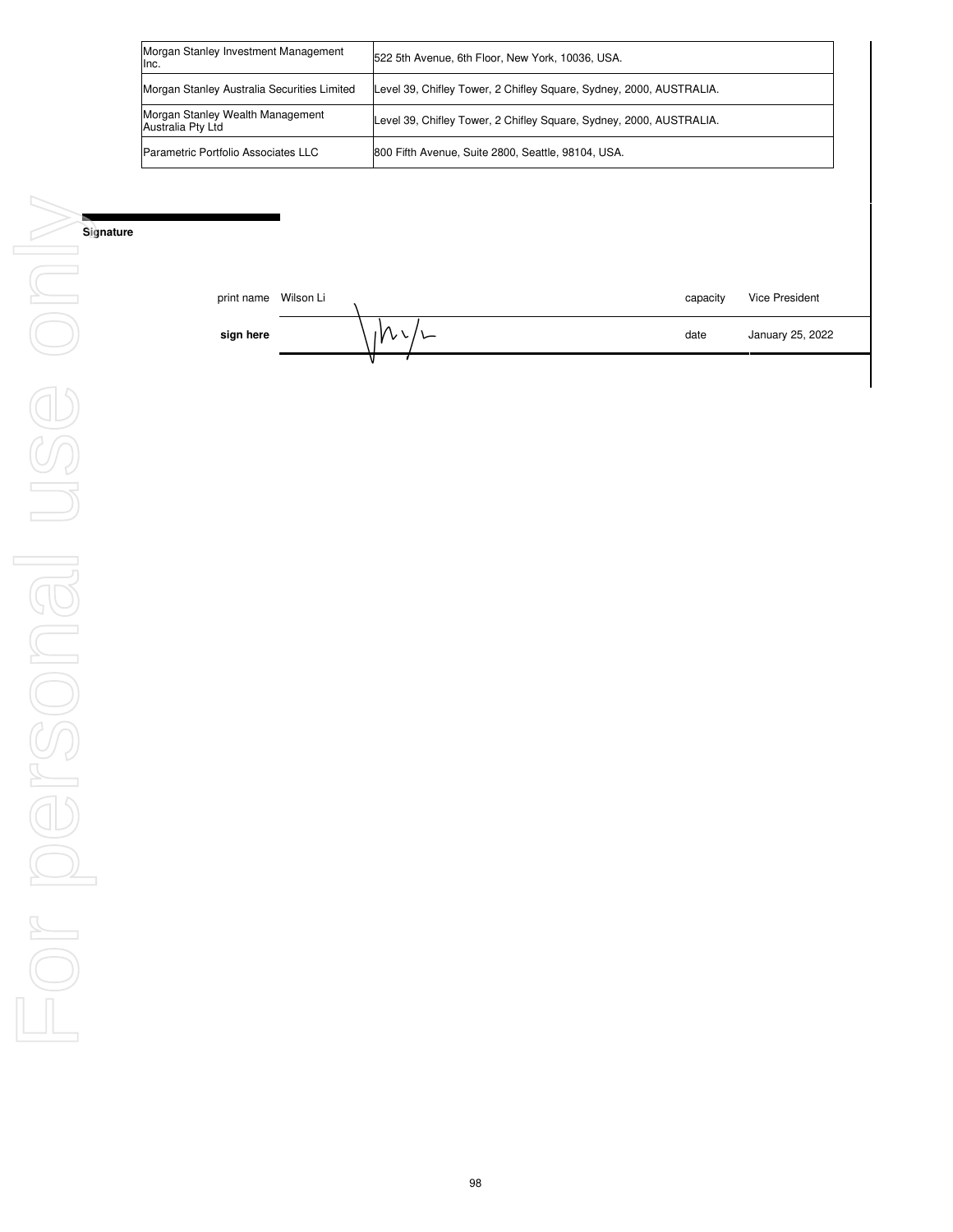## **Annexure A**

List of Morgan Stanley and its subsidiaries that have a relevant interest or deemed to have a relevant interest in the shares or units stated in Section 3.

| Morgan Stanley<br>Morgan Stanley International Holdings Inc.<br>Morgan Stanley International Limited<br>Morgan Stanley Investments (UK)<br>Morgan Stanley & Co. International plc<br>Morgan Stanley (Australia) Securities Holdings Pty Limited |  |
|-------------------------------------------------------------------------------------------------------------------------------------------------------------------------------------------------------------------------------------------------|--|
|                                                                                                                                                                                                                                                 |  |
|                                                                                                                                                                                                                                                 |  |
| Morgan Stanley Australia Securities Limited                                                                                                                                                                                                     |  |
| Morgan Stanley Capital Management, LLC<br>Morgan Stanley Domestic Holdings, Inc.<br>Morgan Stanley Wealth Management Australia Pty Ltd                                                                                                          |  |
| <b>Eaton Vance Acquisitions LLC</b><br>-Parametric Portfolio Associates LLC                                                                                                                                                                     |  |
| Morgan Stanley & Co. LLC<br>Morgan Stanley Investment Management Inc.                                                                                                                                                                           |  |

| print name Wilson Li |   | capacity | Vice President   |
|----------------------|---|----------|------------------|
| sign here            | v | date     | January 25, 2022 |
|                      |   |          |                  |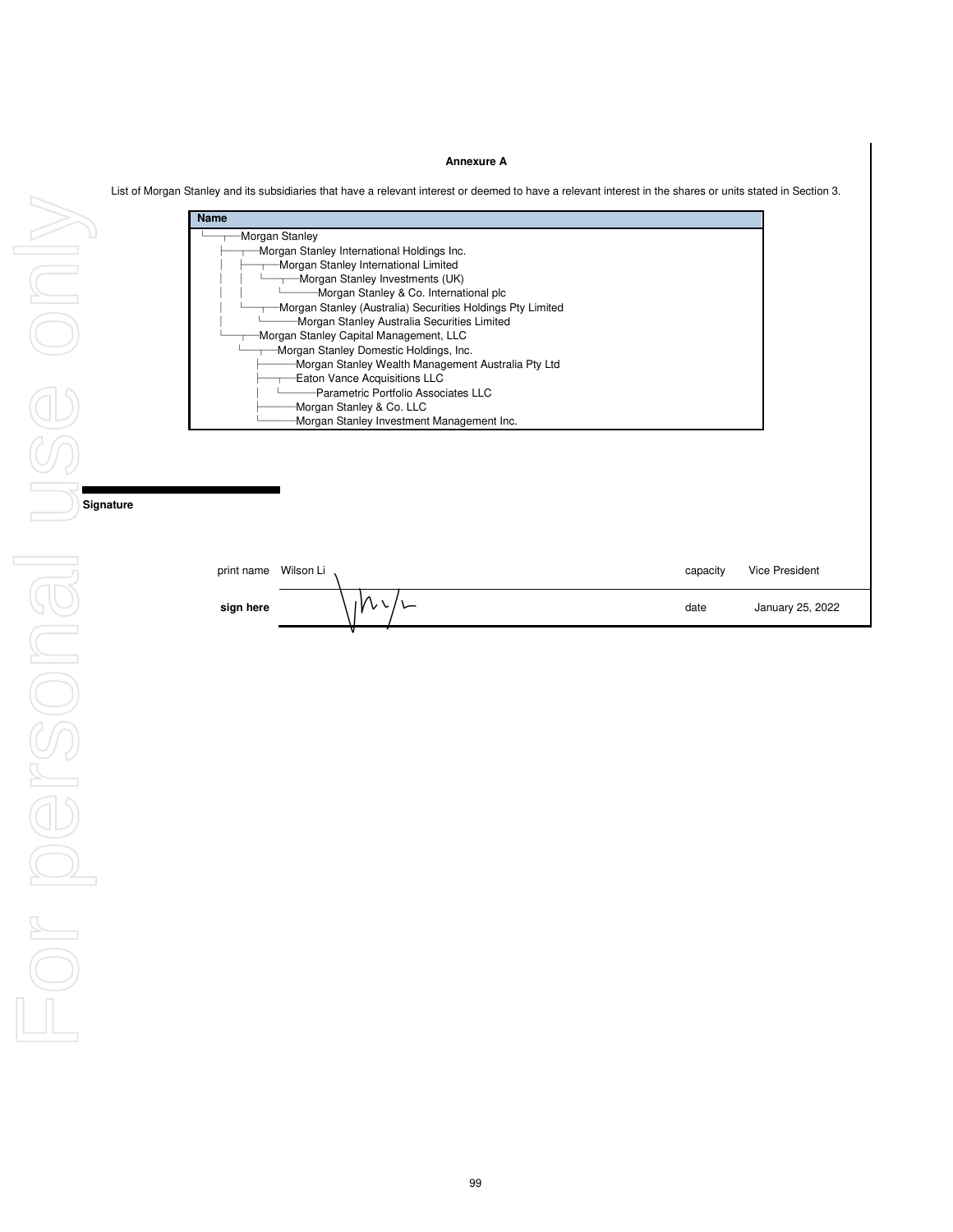### **DIRECTIONS**

**DIRECTIONS**<br>
(1) If there are a number of substantial holders with similar or related relevant interests (eg. a corporation and its related corporations, or the manager and<br>
they may be referred to throughout the form as trustee of an equity trust), the names could be included in an annexure to the form. If the relevant interests of a group of persons are essentially similar, they may be referred to throughout the form as a specifically named group if the membership of each group, with the names and addresses of members is clearly set out in paragraph 7 of the form.

See the definition of "associate" in section 9 of the Corporations Act 2001.

- 
- The voting shares of a company constitute one class unless divided into separate classes.
- The total number of votes attached to all the voting shares in the company or voting interests in the scheme (if any) that the person or an associate has a relevant interest in.
- The person's votes divided by the total votes in the body corporate or scheme multiplied by 100.
- Include details of:
- (a) any relevant agreement or other circumstances by which the relevant interest was acquired. If subsection 671B(4) applies, a copy of any document setting out the terms of any relevant agreement, and a statement by the person giving full and accurate details of any contract, scheme or arrangement, must accompany this form, together with a written statement certifying this contract, scheme or arrangement; and
- (b) any qualification of the power of a person to exercise, control the exercise of, or influence the exercise of, the voting powers or disposal of the securities to which the relevant interest relates (indicating clearly the particular securities to which the qualification applies).

See the definition of "relevant agreement" in section 9 of the Corporations Act 2001.

If the substantial holder is unable to determine the identity of the person (eg. if the relevant interest arises because of an option) write "unknown."

Details of the consideration must include any and all benefits, moneys and other, that any person from whom a relevant interest was acquired has, or may, become entitled to receive in relation to that acquisition. Details must be included even if the benefit is conditional on the happening or not of a contingency. Details must be included of any benefit paid on behalf of the substantial holder or its associate in relation to the acquisitions, even if they are not paid directly to the person from whom the relevant interest was acquired.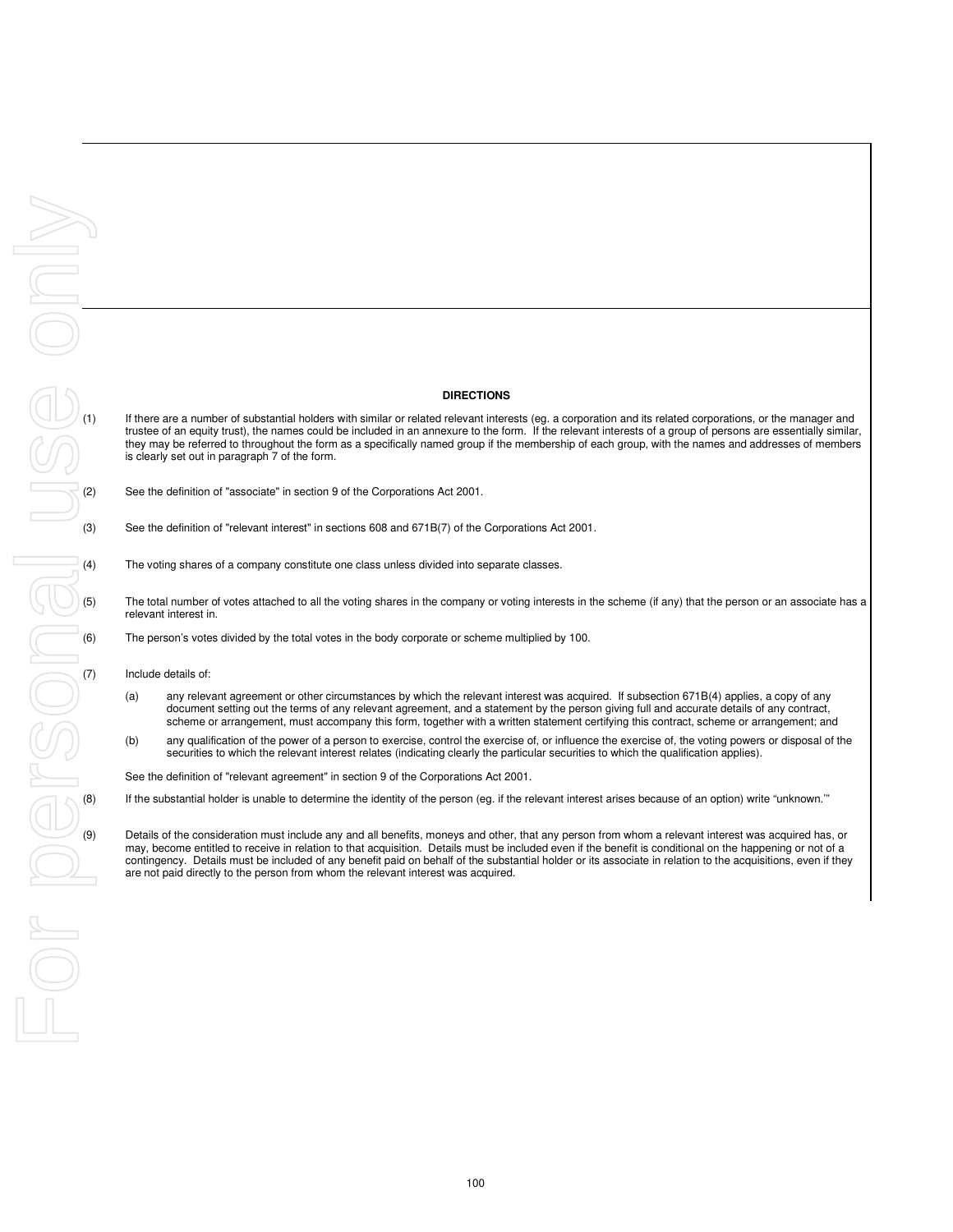# **GUIDE This guide does not form part of the prescribed form and is included by ASIC to assist you in completing and lodging form 603.**

| Signature                      |                                                           | This form must be signed by either a director or a secretary of the substantial holder.                                                                                                                                                                                                                                                                                                                                                                                                                                                                                                                                                                            |
|--------------------------------|-----------------------------------------------------------|--------------------------------------------------------------------------------------------------------------------------------------------------------------------------------------------------------------------------------------------------------------------------------------------------------------------------------------------------------------------------------------------------------------------------------------------------------------------------------------------------------------------------------------------------------------------------------------------------------------------------------------------------------------------|
|                                | Nil                                                       |                                                                                                                                                                                                                                                                                                                                                                                                                                                                                                                                                                                                                                                                    |
| <b>Lodging period</b>          |                                                           |                                                                                                                                                                                                                                                                                                                                                                                                                                                                                                                                                                                                                                                                    |
| <b>Lodging Fee</b>             | Nil                                                       |                                                                                                                                                                                                                                                                                                                                                                                                                                                                                                                                                                                                                                                                    |
| Other forms to be<br>completed | <b>Nil</b>                                                |                                                                                                                                                                                                                                                                                                                                                                                                                                                                                                                                                                                                                                                                    |
|                                | <b>Additional information</b><br>(a)                      | If additional space is required to complete a question, the information may be included on a separate piece of<br>paper annexed to the form.                                                                                                                                                                                                                                                                                                                                                                                                                                                                                                                       |
|                                | (b)                                                       | This notice must be given to a listed company, or the responsible entity for a listed managed investment scheme.<br>A copy of this notice must also be given to each relevant securities exchange.                                                                                                                                                                                                                                                                                                                                                                                                                                                                 |
|                                | (c)                                                       | The person must give a copy of this notice:                                                                                                                                                                                                                                                                                                                                                                                                                                                                                                                                                                                                                        |
|                                |                                                           | (i)<br>within 2 business days after they become aware of the information; or                                                                                                                                                                                                                                                                                                                                                                                                                                                                                                                                                                                       |
|                                |                                                           | (ii)<br>by 9.30 am on the next trading day of the relevant securities exchange after they become aware of the<br>information if:                                                                                                                                                                                                                                                                                                                                                                                                                                                                                                                                   |
|                                |                                                           | a takeover bid is made for voting shares in the company or voting interests in the scheme; and<br>(A)                                                                                                                                                                                                                                                                                                                                                                                                                                                                                                                                                              |
|                                |                                                           | (B)<br>the person becomes aware of the information during the bid period.                                                                                                                                                                                                                                                                                                                                                                                                                                                                                                                                                                                          |
| <b>Annexures</b>               | 1<br>$\overline{c}$<br>3<br>$\overline{4}$<br>5<br>6<br>7 | To make any annexure conform to the regulations, you must<br>use A4 size paper of white or light pastel colour with a margin of at least 10mm on all sides<br>show the corporation name and ACN or ARBN<br>number the pages consecutively<br>print or type in BLOCK letters in dark blue or black ink so that the document is clearly legible when photocopied<br>identify the annexure with a mark such as A, B, C, etc<br>endorse the annexure with the words:<br>This is annexure (mark) of (number) pages referred to in form (form number and title)<br>sign and date the annexure.<br>The annexure must be signed by the same person(s) who signed the form. |
| $\overline{\bigcirc}$          |                                                           |                                                                                                                                                                                                                                                                                                                                                                                                                                                                                                                                                                                                                                                                    |
|                                |                                                           | Information in this guide is intended as a guide only. Please consult your accountant or solicitor for further advice.                                                                                                                                                                                                                                                                                                                                                                                                                                                                                                                                             |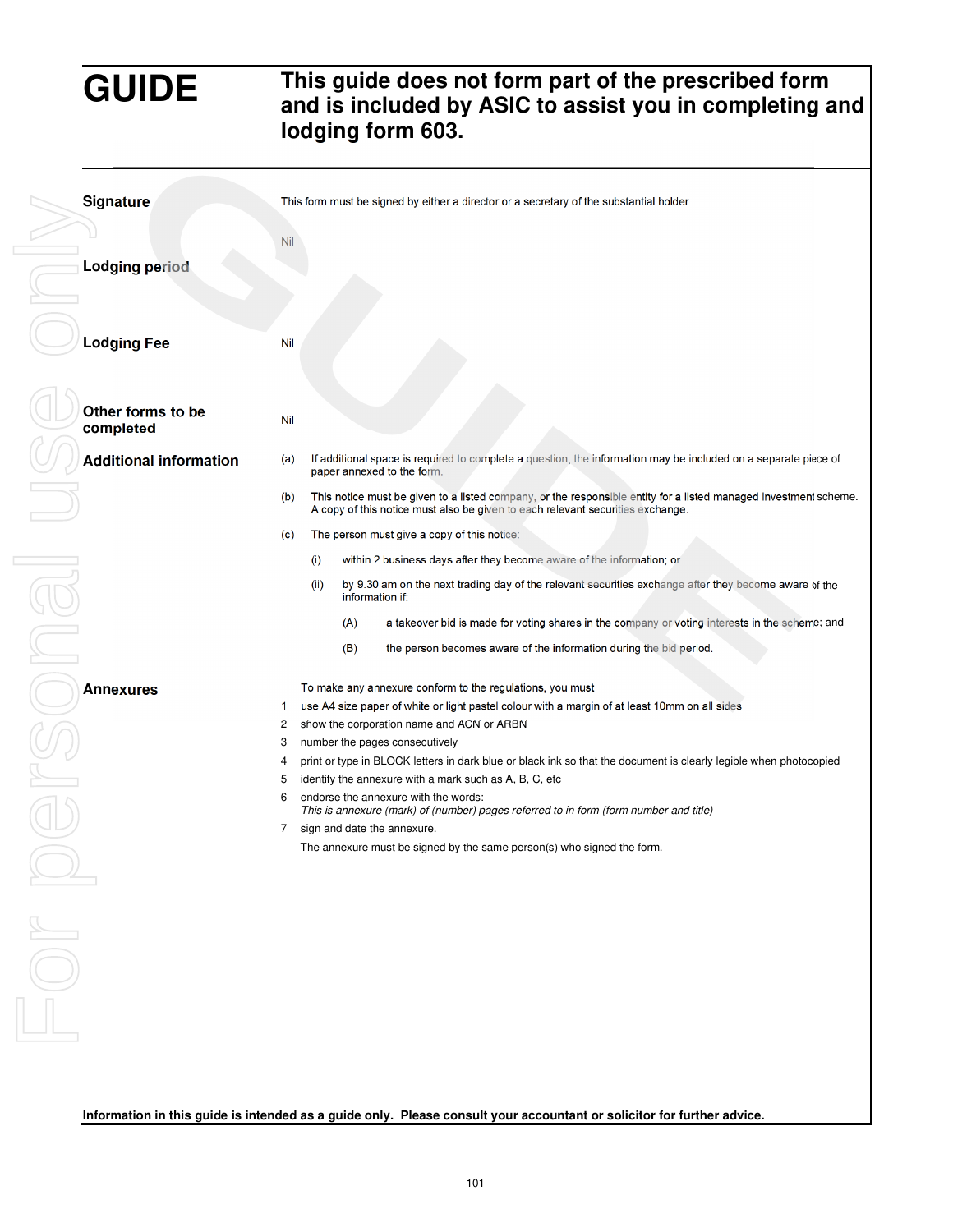## **Annexure B:**

*This is Annexure B referred to in the Form 603: Notice of becoming a substantial holder issued by Morgan Stanley and its subsidiaries. The following is description of the securities lending agreements referenced in the accompanying Form 603.* 

| <b>Schedule</b>                                                                                                                                                                                                                                                                                  |                                                                                                                                                    |  |  |  |
|--------------------------------------------------------------------------------------------------------------------------------------------------------------------------------------------------------------------------------------------------------------------------------------------------|----------------------------------------------------------------------------------------------------------------------------------------------------|--|--|--|
| <b>Type of Agreement</b>                                                                                                                                                                                                                                                                         | Global Master Securities Lending Agreement                                                                                                         |  |  |  |
| <b>Parties to agreement</b>                                                                                                                                                                                                                                                                      | Morgan Stanley & Co. International plc and OHIO PUBLIC EMPLOYEES<br>RETIREMENT SYSTEM                                                              |  |  |  |
| Transfer Date                                                                                                                                                                                                                                                                                    | 20211129; 20211202; 20211203; 20211216; 20211217; 20211222;                                                                                        |  |  |  |
| <b>Holder of Voting Rights</b>                                                                                                                                                                                                                                                                   | Borrower                                                                                                                                           |  |  |  |
| Are there any restrictions on voting rights?                                                                                                                                                                                                                                                     | Yes/No                                                                                                                                             |  |  |  |
| If yes, detail Not applicable                                                                                                                                                                                                                                                                    |                                                                                                                                                    |  |  |  |
| <b>Scheduled Return Date (if any)</b>                                                                                                                                                                                                                                                            | Open                                                                                                                                               |  |  |  |
| Does the borrower have the right to return early?                                                                                                                                                                                                                                                | Yes/No                                                                                                                                             |  |  |  |
|                                                                                                                                                                                                                                                                                                  | If yes, detail The Borrower is entitled at any time to terminate a Loan and to redeliver all and any Equivalent Securities due and outstanding to  |  |  |  |
| the Lender in accordance with the Lender's instructions.                                                                                                                                                                                                                                         |                                                                                                                                                    |  |  |  |
| Does the lender have the right to recall early?                                                                                                                                                                                                                                                  | Yes/No                                                                                                                                             |  |  |  |
|                                                                                                                                                                                                                                                                                                  | If yes, detail The Lender is entitled to terminate a Loan and to call for the redelivery of all or any Equivalent Securities at any time by giving |  |  |  |
|                                                                                                                                                                                                                                                                                                  | notice on any Business Day of not less than the standard settlement time for such Equivalent Securities on the exchange or in the clearing         |  |  |  |
| organisation through which the Loaned Securities were originally delivered.                                                                                                                                                                                                                      |                                                                                                                                                    |  |  |  |
| Will the securities be returned on settlement?                                                                                                                                                                                                                                                   | Yes <del>/No</del>                                                                                                                                 |  |  |  |
|                                                                                                                                                                                                                                                                                                  | If yes, detail any exceptions If the Borrower does not redeliver Equivalent Securities in accordance with the Agreement, the Lender may by         |  |  |  |
| written notice to Borrower terminate the Loan forthwith and the Parties' delivery and payment obligations in respect thereof.                                                                                                                                                                    |                                                                                                                                                    |  |  |  |
|                                                                                                                                                                                                                                                                                                  |                                                                                                                                                    |  |  |  |
| Schedule                                                                                                                                                                                                                                                                                         |                                                                                                                                                    |  |  |  |
| <b>Type of Agreement</b>                                                                                                                                                                                                                                                                         | Global Master Securities Lending Agreement                                                                                                         |  |  |  |
| Parties to agreement                                                                                                                                                                                                                                                                             | Morgan Stanley & Co. International plc and RBC INVESTOR SERVICES<br><b>TRUST</b>                                                                   |  |  |  |
| <b>Transfer Date</b>                                                                                                                                                                                                                                                                             | 20211004; 20211224;                                                                                                                                |  |  |  |
| <b>Holder of Voting Rights</b>                                                                                                                                                                                                                                                                   | Borrower                                                                                                                                           |  |  |  |
| Are there any restrictions on voting rights?                                                                                                                                                                                                                                                     | Yes/No                                                                                                                                             |  |  |  |
| If yes, detail Not applicable                                                                                                                                                                                                                                                                    |                                                                                                                                                    |  |  |  |
| <b>Scheduled Return Date (if any)</b>                                                                                                                                                                                                                                                            | Open                                                                                                                                               |  |  |  |
| Does the borrower have the right to return early?                                                                                                                                                                                                                                                | Yes/No                                                                                                                                             |  |  |  |
|                                                                                                                                                                                                                                                                                                  | If yes, detail The Borrower is entitled at any time to terminate a Loan and to redeliver all and any Equivalent Securities due and outstanding to  |  |  |  |
| the Lender in accordance with the Lender's instructions.                                                                                                                                                                                                                                         |                                                                                                                                                    |  |  |  |
| Does the lender have the right to recall early?                                                                                                                                                                                                                                                  | Yes/No                                                                                                                                             |  |  |  |
| If yes, detail The Lender is entitled to terminate a Loan and to call for the redelivery of all or any Equivalent Securities at any time by giving<br>notice on any Business Day of not less than the standard settlement time for such Equivalent Securities on the exchange or in the clearing |                                                                                                                                                    |  |  |  |
| organisation through which the Loaned Securities were originally delivered.<br>Will the securities be returned on settlement?<br>Yes/No                                                                                                                                                          |                                                                                                                                                    |  |  |  |
|                                                                                                                                                                                                                                                                                                  |                                                                                                                                                    |  |  |  |
| If yes, detail any exceptions If the Borrower does not redeliver Equivalent Securities in accordance with the Agreement, the Lender may by<br>written notice to Borrower terminate the Loan forthwith and the Parties' delivery and payment obligations in respect thereof.                      |                                                                                                                                                    |  |  |  |
|                                                                                                                                                                                                                                                                                                  |                                                                                                                                                    |  |  |  |
| <b>Schedule</b>                                                                                                                                                                                                                                                                                  |                                                                                                                                                    |  |  |  |
| <b>Type of Agreement</b>                                                                                                                                                                                                                                                                         | Master Securities Loan Agreement                                                                                                                   |  |  |  |
| <b>Parties to agreement</b>                                                                                                                                                                                                                                                                      | Morgan Stanley & Co. LLC, MS Securities Services Inc. and GOLDMAN<br><b>SACHS BANK USA</b>                                                         |  |  |  |
| <b>Transfer Date</b>                                                                                                                                                                                                                                                                             | 20211018; 20211217;                                                                                                                                |  |  |  |
| <b>Holder of Voting Rights</b>                                                                                                                                                                                                                                                                   | Borrower                                                                                                                                           |  |  |  |
| Are there any restrictions on voting rights?                                                                                                                                                                                                                                                     | Yes/No                                                                                                                                             |  |  |  |
| If yes, detail Not applicable                                                                                                                                                                                                                                                                    |                                                                                                                                                    |  |  |  |
| <b>Scheduled Return Date (if any)</b>                                                                                                                                                                                                                                                            | Open                                                                                                                                               |  |  |  |
| Does the borrower have the right to return early?                                                                                                                                                                                                                                                | Yes/No                                                                                                                                             |  |  |  |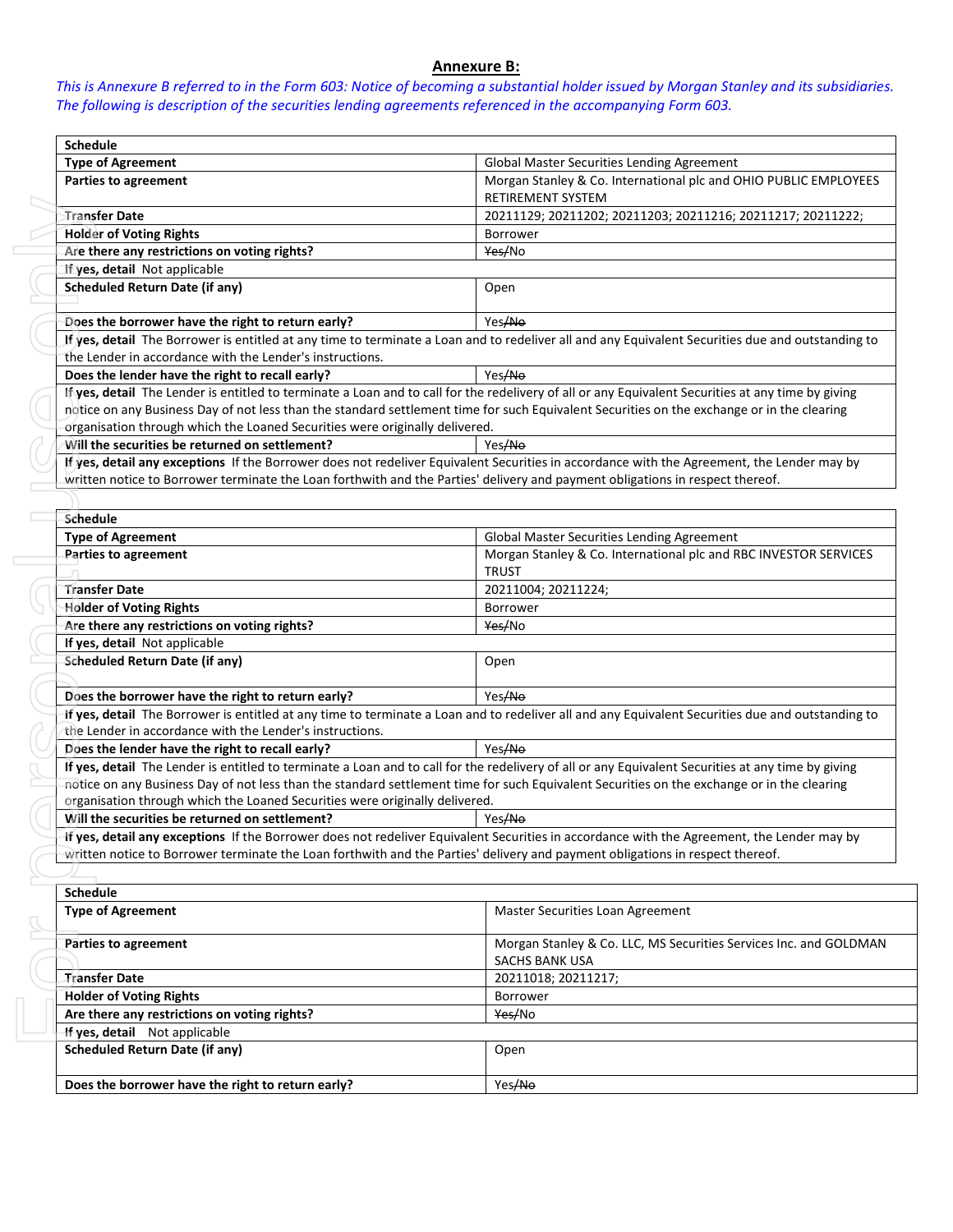**If yes, detail** Either party may terminate a Loan on a termination date established by notice given to the other party prior to the Close of Business on a Business Day. The termination date established by a termination notice shall be a date no earlier than the standard settlement date that would apply to a purchase or sale of the Loaned Securities (in the case of a notice given by Lender) or the non-cash Collateral securing the Loan (in the case of a notice given by Borrower) entered into at the time of such notice, which date shall, unless Borrower and Lender agree to the contrary, be the third Business Day following such notice.

## **Does the lender have the right to recall early?**  $\vert$  Yes/No

**If yes, detail** Either party may terminate a Loan on a termination date established by notice given to the other party prior to the Close of Business on a Business Day. The termination date established by a termination notice shall be a date no earlier than the standard settlement date that would apply to a purchase or sale of the Loaned Securities (in the case of a notice given by Lender) or the non-cash Collateral securing the Loan (in the case of a notice given by Borrower) entered into at the time of such notice, which date shall, unless Borrower and Lender agree to the contrary, be the third Business Day following such notice.

## **Will the securities be returned on settlement?**  $|$  Yes/No

| Schedule                                                                           |                                                                                                                                             |
|------------------------------------------------------------------------------------|---------------------------------------------------------------------------------------------------------------------------------------------|
| <b>Type of Agreement</b>                                                           | Customer Prime Broker Account Agreement                                                                                                     |
| <b>Parties to agreement</b>                                                        | Morgan Stanley & Co. LLC on behalf of all Morgan Stanley entities and                                                                       |
|                                                                                    | customer TENSILE CAPITAL PARTNERS MASTER FUND LP                                                                                            |
| <b>Transfer Date</b>                                                               | 20220110;                                                                                                                                   |
| <b>Holder of Voting Rights</b>                                                     | Morgan Stanley                                                                                                                              |
| Are there any restrictions on voting rights?                                       | No                                                                                                                                          |
| If yes, detail Not applicable                                                      |                                                                                                                                             |
| Scheduled Return Date (if any)                                                     | Open                                                                                                                                        |
|                                                                                    |                                                                                                                                             |
| Does the borrower have the right to return early?                                  | Yes                                                                                                                                         |
| <b>If yes, detail</b> Morgan Stanley may return rehypothecated shares at any time. |                                                                                                                                             |
| Does the lender have the right to recall early?                                    | Yes                                                                                                                                         |
| If yes, detail The customer may recall shares from Morgan Stanley at any time.     |                                                                                                                                             |
| Will the securities be returned on settlement?                                     | Yes                                                                                                                                         |
|                                                                                    | If yes detail any exceptions in the ordinary course of business securities will be returned to customers illnon a customer Event of Default |

| Will the securities be returned on settlement?                                                       | Yes/No                                                                                                                                                                                                                                                                                                                                                                                                                                                            |  |  |  |  |
|------------------------------------------------------------------------------------------------------|-------------------------------------------------------------------------------------------------------------------------------------------------------------------------------------------------------------------------------------------------------------------------------------------------------------------------------------------------------------------------------------------------------------------------------------------------------------------|--|--|--|--|
| the Loaned Securities shall terminate.                                                               | If yes, detail any exceptions Upon the occurrence of a Default entitling the Lender to terminate all Loans, the Lender has the right to purchase a<br>like amount of Loaned Securities, to sell any Collateral and to apply and set off the Collateral and any proceeds thereof against the payment of the<br>purchase price for such Replacement Securities. In the event the Lender exercises such rights, the Borrower's obligation to return a like amount of |  |  |  |  |
| Schedule                                                                                             |                                                                                                                                                                                                                                                                                                                                                                                                                                                                   |  |  |  |  |
| <b>Type of Agreement</b>                                                                             | Customer Prime Broker Account Agreement                                                                                                                                                                                                                                                                                                                                                                                                                           |  |  |  |  |
| <b>Parties to agreement</b>                                                                          | Morgan Stanley & Co. LLC on behalf of all Morgan Stanley entities and<br>customer TENSILE CAPITAL PARTNERS MASTER FUND LP                                                                                                                                                                                                                                                                                                                                         |  |  |  |  |
| <b>Transfer Date</b>                                                                                 | 20220110;                                                                                                                                                                                                                                                                                                                                                                                                                                                         |  |  |  |  |
| <b>Holder of Voting Rights</b>                                                                       | Morgan Stanley                                                                                                                                                                                                                                                                                                                                                                                                                                                    |  |  |  |  |
| Are there any restrictions on voting rights?                                                         | No.                                                                                                                                                                                                                                                                                                                                                                                                                                                               |  |  |  |  |
| If yes, detail Not applicable                                                                        |                                                                                                                                                                                                                                                                                                                                                                                                                                                                   |  |  |  |  |
| <b>Scheduled Return Date (if any)</b>                                                                | Open                                                                                                                                                                                                                                                                                                                                                                                                                                                              |  |  |  |  |
| Does the borrower have the right to return early?                                                    | Yes                                                                                                                                                                                                                                                                                                                                                                                                                                                               |  |  |  |  |
| If yes, detail Morgan Stanley may return rehypothecated shares at any time.                          |                                                                                                                                                                                                                                                                                                                                                                                                                                                                   |  |  |  |  |
| Does the lender have the right to recall early?<br>Yes                                               |                                                                                                                                                                                                                                                                                                                                                                                                                                                                   |  |  |  |  |
| If yes, detail The customer may recall shares from Morgan Stanley at any time.                       |                                                                                                                                                                                                                                                                                                                                                                                                                                                                   |  |  |  |  |
| Will the securities be returned on settlement?                                                       | Yes                                                                                                                                                                                                                                                                                                                                                                                                                                                               |  |  |  |  |
|                                                                                                      | Morgan Stanley has the right to set off obligations owed to the customer against obligations of the customer to Morgan Stanley and to foreclose                                                                                                                                                                                                                                                                                                                   |  |  |  |  |
| Morgan Stanley may do an actual or deemed sale of the rehypothecated securities.                     | on any collateral, including rehypothecated securities, for the purpose of arriving at a single closeout amount. In such a default scenario,                                                                                                                                                                                                                                                                                                                      |  |  |  |  |
|                                                                                                      |                                                                                                                                                                                                                                                                                                                                                                                                                                                                   |  |  |  |  |
| <b>Schedule</b>                                                                                      |                                                                                                                                                                                                                                                                                                                                                                                                                                                                   |  |  |  |  |
| <b>Type of Agreement</b><br>Parties to agreement                                                     | International Prime Brokerage Agreement<br>Morgan Stanley & Co. International plc for itself and as agent and<br>trustee for and on behalf of the other Morgan Stanley Companies and<br>EKAGRATA CAPITAL PTE. LTD.                                                                                                                                                                                                                                                |  |  |  |  |
| Transfer Date                                                                                        | 20220120;                                                                                                                                                                                                                                                                                                                                                                                                                                                         |  |  |  |  |
| <b>Holder of Voting Rights</b>                                                                       | Client.                                                                                                                                                                                                                                                                                                                                                                                                                                                           |  |  |  |  |
| Are there any restrictions on voting rights?                                                         | Yes/No                                                                                                                                                                                                                                                                                                                                                                                                                                                            |  |  |  |  |
| If yes, detail Not applicable                                                                        |                                                                                                                                                                                                                                                                                                                                                                                                                                                                   |  |  |  |  |
| <b>Scheduled Return Date (if any)</b>                                                                | Open                                                                                                                                                                                                                                                                                                                                                                                                                                                              |  |  |  |  |
| Does the borrower have the right to return early?                                                    | Yes <del>/No</del>                                                                                                                                                                                                                                                                                                                                                                                                                                                |  |  |  |  |
| If yes, detail Prime broker may return shares which were rehypothecated from the client at any time. | Prime broker has the right to vote securities rehypothecated from the                                                                                                                                                                                                                                                                                                                                                                                             |  |  |  |  |
| Does the lender have the right to recall early?                                                      | Yes <del>/No</del>                                                                                                                                                                                                                                                                                                                                                                                                                                                |  |  |  |  |
| by the client.                                                                                       | If yes, detail Prime broker will be required to return to the client shares rehypothecated from the client's account upon a sale of those shares<br>Yes/No                                                                                                                                                                                                                                                                                                        |  |  |  |  |